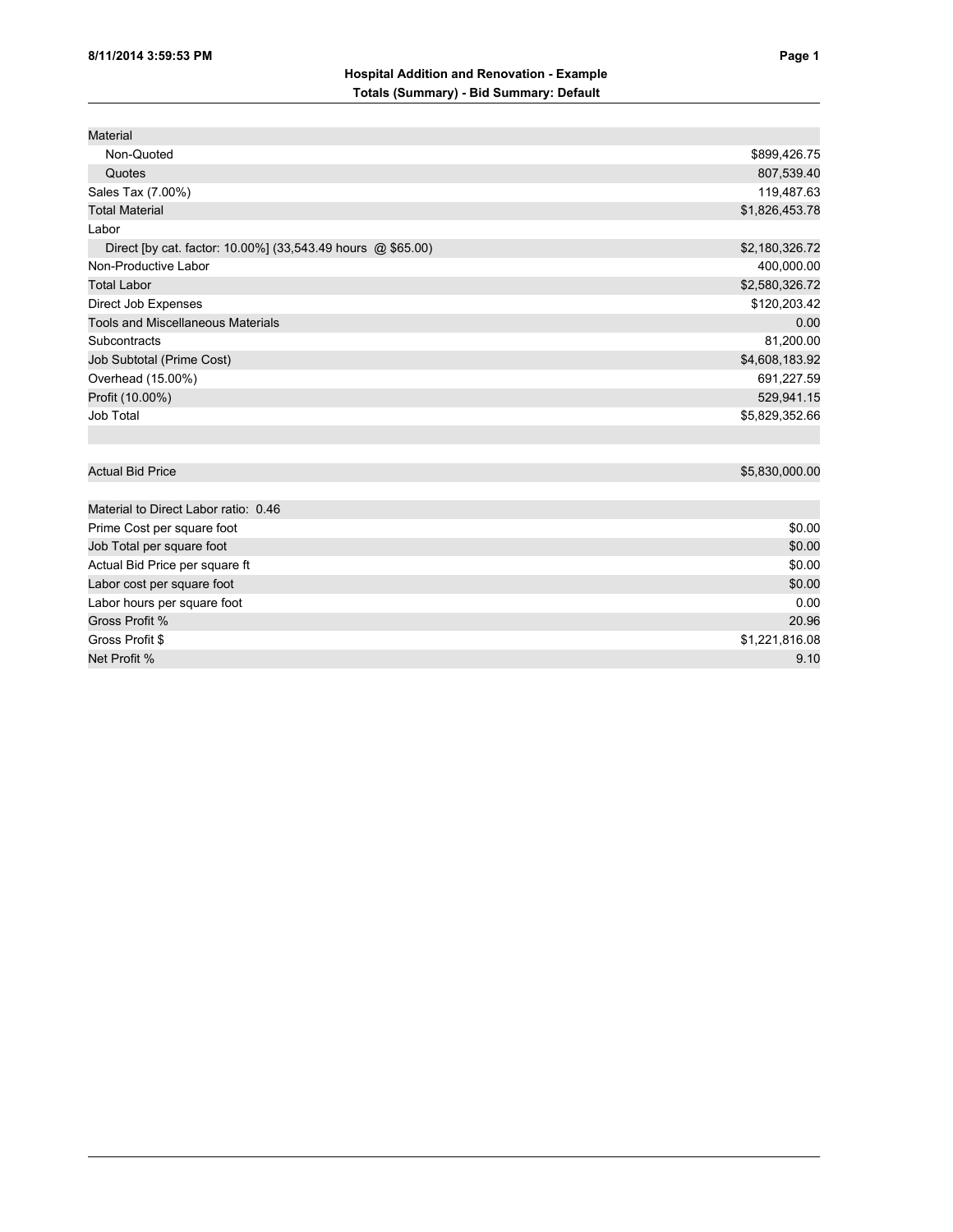## **Hospital Addition and Renovation - Example Totals (Detailed) - Bid Summary: Default**

| Job Number      | 1300702996  |
|-----------------|-------------|
| <b>Bid Date</b> | 6/26/2014   |
| <b>Bid Time</b> | 10:12:00 AM |
| Square Footage  |             |

|                              | <b>Material Totals</b> |           |              |
|------------------------------|------------------------|-----------|--------------|
| <b>Division</b>              | Total                  | Factor    | Extended     |
|                              |                        |           |              |
| 01 Raceway, Fittings & Boxes | \$146,538.95           | $0.00 \%$ | \$146,538.95 |
| 02 Wire & Cable              | 415,172.23             | $0.00 \%$ | 415,172.23   |
| 04 Light Fixtures & Lamps    | 920.81                 | $0.00 \%$ | 920.81       |
| 05 Wiring Device & Covers    | 9,135.84               | 0.00%     | 9,135.84     |
| 07 Misc                      | 211,316.77             | 0.00%     | 211,316.77   |
| 08 Special Systems           | 0.00                   | 0.00%     | 0.00         |
| 12 Fire Alarms               | 0.00                   | 0.00%     | 0.00         |
| 03 Distribution              | 0.00                   | $0.00 \%$ | 0.00         |
| 06 Underground/Site          | 33,077.24              | 0.00%     | 33,077.24    |
| 10 Voice/Data/Video          | 83,264.91              | 0.00%     | 83,264.91    |
|                              |                        |           |              |
| Total                        | \$899,426.75           |           | \$899,426.75 |

| <b>Quoted Material</b>                      |        |        |            |  |
|---------------------------------------------|--------|--------|------------|--|
| 1242376 - F39 T5 Cool White HO" Fluor Lamp  | 200.00 | \$7.50 | \$1,500.00 |  |
| 1242377 - F54 T5 Cool White HO" Fluor Lamp  | 100.00 | 7.50   | 750.00     |  |
| 5076 - F32 T8 Cool White 32W 48" Fluor Lamp | 733.00 | 6.50   | 4,764.50   |  |
| CRRB - Compact Fluor Recessed Downlight     | 31.00  | 150.00 | 4,650.00   |  |
| CRWE - Compact Fluor Recessed Downlight     | 2.00   | 150.00 | 300.00     |  |
| FB2 - 4' Wall Fluor                         | 1.00   | 450.00 | 450.00     |  |
| FBC2 - 4' Wall Fluor                        | 3.00   | 450.00 | 1,350.00   |  |
| FFE2 - 4' Fluor Strip                       | 87.00  | 120.00 | 10,440.00  |  |
| FGA - 2'x4' Fluor Lay-In                    | 2.00   | 95.00  | 190.00     |  |
| FGB - 2'x4' Fluor Lay-In                    | 52.00  | 95.00  | 4,940.00   |  |
| FGB2 - 2'x4' Fluor Lay-In                   | 40.00  | 95.00  | 3,800.00   |  |
| FGC - 2'x4' Fluor Lay-In                    | 202.00 | 95.00  | 19,190.00  |  |
| FMT2 - 4' Wrap-Around 2-Lamp                | 9.00   | 300.00 | 2,700.00   |  |
| FPB - 2'x4' Fluor Lay-In                    | 10.00  | 95.00  | 950.00     |  |
| FPB2 - 2'x4' Fluor Lay-In                   | 121.00 | 95.00  | 11,495.00  |  |
| FRA - Compact Fluor Recessed Downlight      | 196.00 | 150.00 | 29,400.00  |  |
| FSX2 - 4' Fluor Strip                       | 16.00  | 120.00 | 1,920.00   |  |
| FW - 2' Wall Fluor                          | 24.00  | 200.00 | 4,800.00   |  |
| FWB - 2' Wall Fluor                         | 66.00  | 200.00 | 13,200.00  |  |
| HL12 - 4' Wall Fluor                        | 100.00 | 200.00 | 20,000.00  |  |
| LBW - LED Wall Pack Fixture                 | 3.00   | 585.00 | 1,755.00   |  |
| LYW - LED. Bollard Fixture                  | 11.00  | 785.00 | 8,635.00   |  |
| MRA - H.I.D. Recessed Fixture               | 10.00  | 475.00 | 4,750.00   |  |
| MRAQ - H.I.D. Recessed Fixture              | 11.00  | 475.00 | 5,225.00   |  |
| MWCQ - H.I.D. Wall Pack Fixture             | 1.00   | 385.00 | 385.00     |  |
| MWD - H.I.D. Decorative Wall Fixture        | 2.00   | 385.00 | 770.00     |  |
| NL12 - Recess Step Light                    | 86.00  | 112.00 | 9,632.00   |  |
| OW-2X4 - 2'x4' Fluor Lay-In                 | 205.00 | 95.00  | 19,475.00  |  |
| OW-EXIT - Exit Fixture w/Batt Pack          | 20.00  | 45.00  | 900.00     |  |
| OW-STRIP - 4' 1-Lamp Fluor Strip            | 59.00  | 55.00  | 3,245.00   |  |
| SL12 - Compact Fluor Recessed Downlight     | 87.00  | 135.00 | 11,745.00  |  |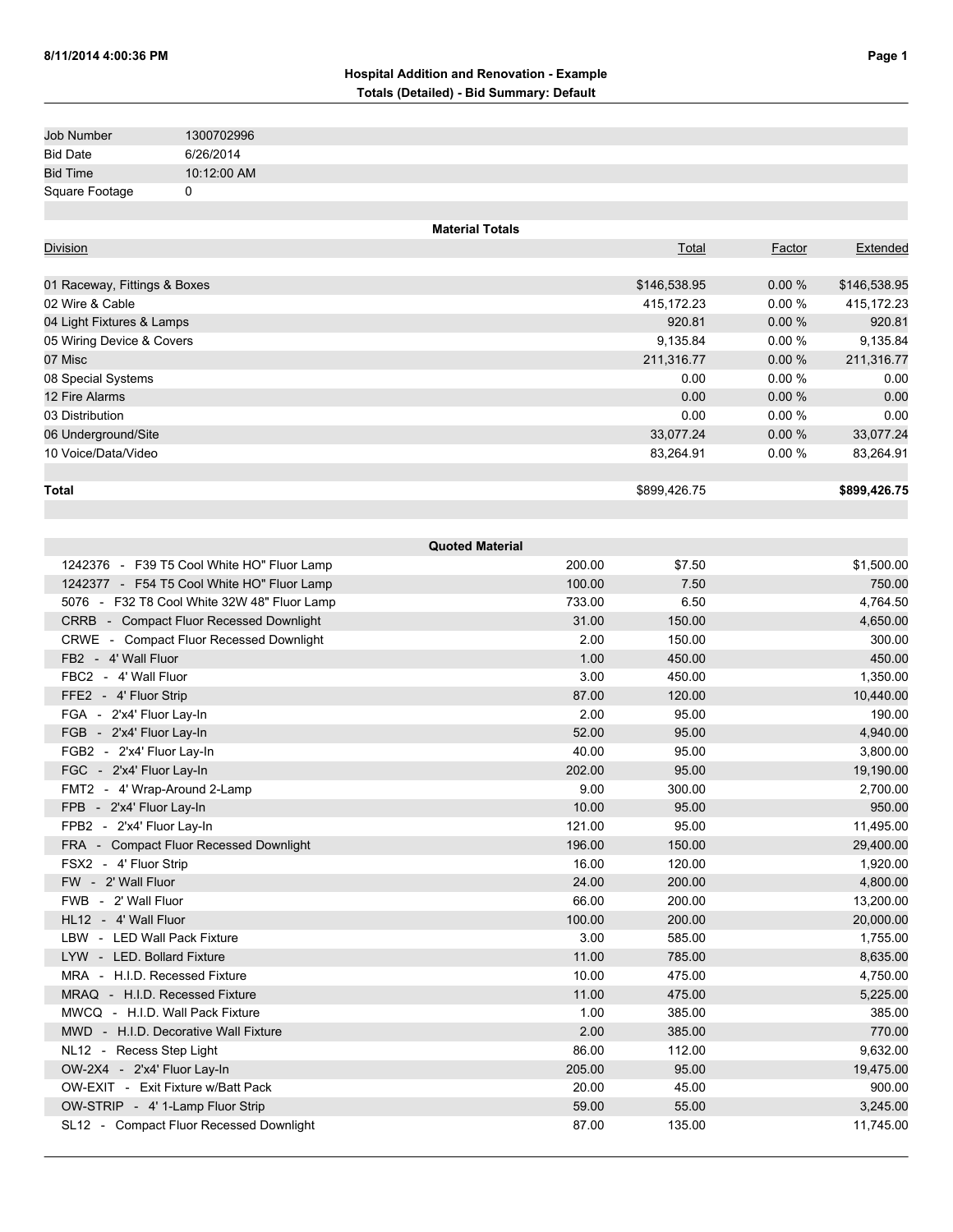## **Hospital Addition and Renovation - Example Totals (Detailed) - Bid Summary: Default**

| UC - 24"-Under Counter Fixture                 | 1.00   | 65.00  | 65.00        |
|------------------------------------------------|--------|--------|--------------|
| UC3 - 36" Under Counter Fixture                | 8.00   | 75.00  | 600.00       |
| UC4 - 48" Under Counter Fixture                | 13.00  | 95.00  | 1,235.00     |
| XA - L.E.D. Exit Fixture W/Batt Pack           | 23.00  | 85.00  | 1,955.00     |
| XAW - L.E.D. Exit Fixture W/Batt Pack          | 2.00   | 85.00  | 170.00       |
| XB - L.E.D. Exit Fixture W/Batt Pack           | 8.00   | 85.00  | 680.00       |
| XJ - Dual Head Emerg Light w/Batt Pack         | 2.00   | 85.00  | 170.00       |
| Added Lump Sum                                 |        |        | 40,000.00    |
|                                                |        |        |              |
| 1 - Fixtures (Budget)                          |        |        | \$248,181.50 |
|                                                |        |        |              |
| 100A - 100 Amp Surf Panel-Nema 1               | 3.00   | \$0.00 | \$0.00       |
| 200A - 200 Amp Surf Panel-Nema 1               | 4.00   | 0.00   | 0.00         |
| 225A - 225 Amp Surf Panel-Nema 1               | 2.00   | 0.00   | 0.00         |
| 30A - 100 Amp Surf Load Center-Nema 1          | 1.00   | 0.00   | 0.00         |
| 4029 - 20A 1P Bolt-On Circuit Breaker          | 282.00 | 0.00   | 0.00         |
| 4045 - 45A 2P Bolt-On Circuit Breaker          | 8.00   | 0.00   | 0.00         |
| 4054 - 20A 3P Bolt-On Circuit Breaker          | 24.00  | 0.00   | 0.00         |
| 4056 - 30A 3P Bolt-On Circuit Breaker          | 24.00  | 0.00   | 0.00         |
| 4060 - 50A 3P Bolt-On Circuit Breaker          | 24.00  | 0.00   | 0.00         |
| 4061 - 60A 3P Bolt-On Circuit Breaker          | 2.00   | 0.00   | 0.00         |
| 4067 - 125A 3P Bolt-On Circuit Breaker         | 1.00   | 0.00   | 0.00         |
| 4108 - 60A 3P Plug-In Circuit Breaker          | 23.00  | 0.00   | 0.00         |
| 4189 - 200A 3P Circuit Breaker                 | 6.00   | 0.00   | 0.00         |
| 60A - 100 Amp Surf Panel-Nema 1                | 2.00   | 0.00   | 0.00         |
| H1 - 600 Amp Surf Panel-Nema 1                 | 1.00   | 0.00   | 0.00         |
| H <sub>2</sub> - 225 Amp Surf Panel-Nema 1     | 1.00   | 0.00   | 0.00         |
| H3 - 225 Amp Surf Panel-Nema 1                 | 1.00   | 0.00   | 0.00         |
| H4 - 600 Amp Surf Panel-Nema 1                 | 1.00   | 0.00   | 0.00         |
| H5 - 600 Amp Surf Panel-Nema 1                 | 1.00   | 0.00   | 0.00         |
| HCR - 400A Distribution Board-Nema 1           | 1.00   | 0.00   | 0.00         |
| HD1 - 1200A Main Switchboard/Free Standing-N1  | 1.00   | 0.00   | 0.00         |
| HDEQ - 800A Distribution Board-Nema 1          | 1.00   | 0.00   | 0.00         |
| HEM - 1000A Main Switchboard/Free Standing-N3R | 1.00   | 0.00   | 0.00         |
|                                                |        |        |              |
| HEQ1 - 400 Amp Surf Panel-Nema 1               | 1.00   | 0.00   | 0.00         |
| HEQ2 - 600 Amp Surf Panel-Nema 1               | 1.00   | 0.00   | 0.00         |
| HEQ3 - 225 Amp Surf Panel-Nema 1               | 1.00   | 0.00   | 0.00         |
| HLS - 225 Amp Surf Panel-Nema 1                | 1.00   | 0.00   | 0.00         |
| HLS1 - 100 Amp Surf Panel-Nema 1               | 1.00   | 0.00   | 0.00         |
| HLS2 - 100 Amp Surf Panel-Nema 1               | 1.00   | 0.00   | 0.00         |
| HLS3 - 100 Amp Surf Panel-Nema 1               | 1.00   | 0.00   | 0.00         |
| HLS4 - 100 Amp Surf Panel-Nema 1               | 1.00   | 0.00   | 0.00         |
| L1 - 400 Amp Surf Panel-Nema 1                 | 1.00   | 0.00   | 0.00         |
| L2 - 400 Amp Surf Panel-Nema 1                 | 1.00   | 0.00   | 0.00         |
| L3 - 400 Amp Surf Panel-Nema 1                 | 1.00   | 0.00   | 0.00         |
| LCR1 - 400 Amp Surf Panel-Nema 1               | 1.00   | 0.00   | 0.00         |
| LCR2 - 400 Amp Surf Panel-Nema 1               | 1.00   | 0.00   | 0.00         |
| LEQ1 - 400 Amp Surf Panel-Nema 1               | 1.00   | 0.00   | 0.00         |
| LEQ2 - 200 Amp Surf Panel-Nema 1               | 1.00   | 0.00   | 0.00         |
| LEQK - 225 Amp Surf Panel-Nema 1               | 1.00   | 0.00   | 0.00         |
| LLS1 - 100 Amp Surf Panel-Nema 1               | 1.00   | 0.00   | 0.00         |
| LLS2 - 100 Amp Surf Panel-Nema 1               | 1.00   | 0.00   | 0.00         |
| MDP - 1600A Main Switchboard/Free Standing-N1  | 1.00   | 0.00   | 0.00         |
| MDP-1 - 600A Distribution Board-Nema 1         | 1.00   | 0.00   | 0.00         |
|                                                |        |        |              |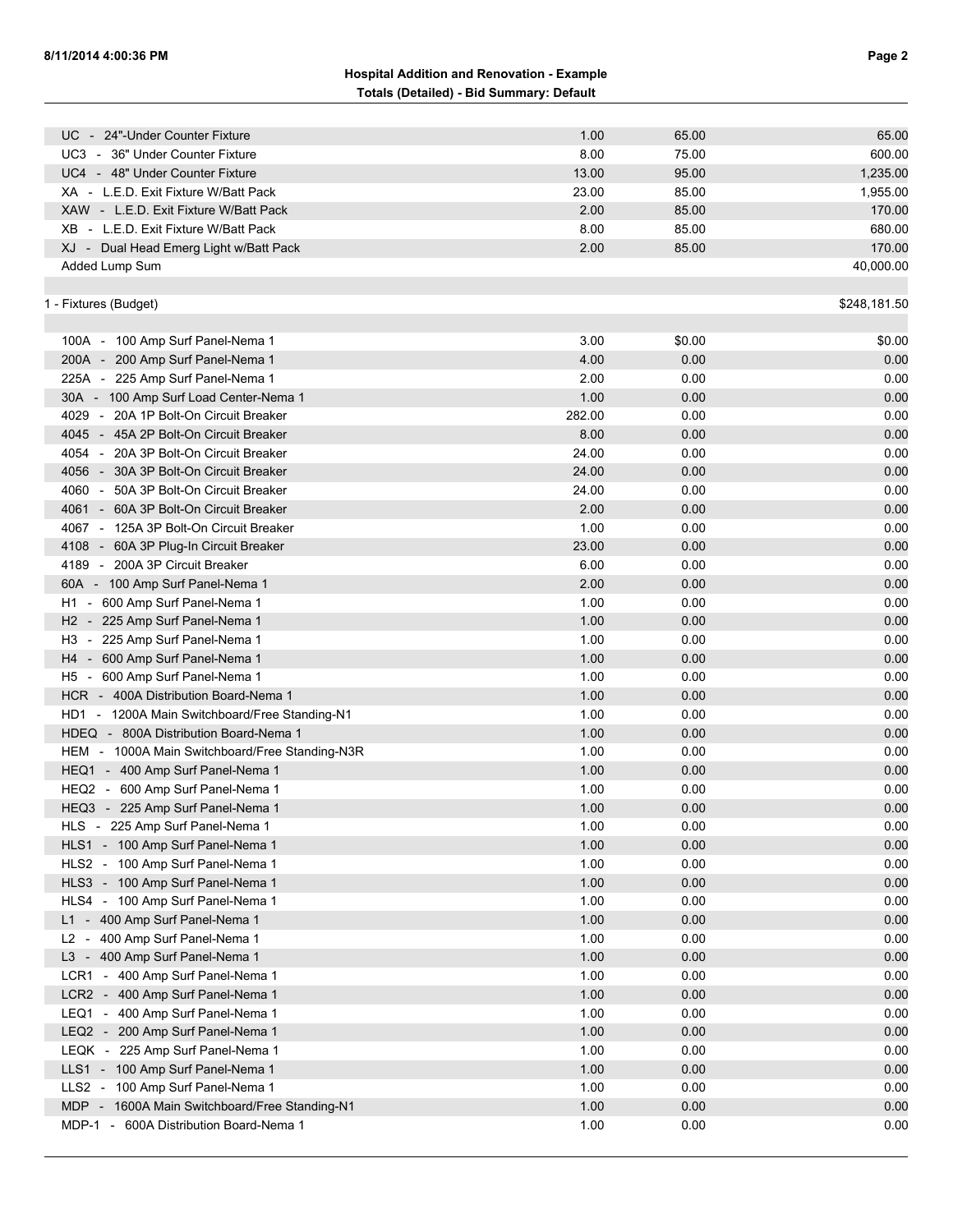## **Hospital Addition and Renovation - Example Totals (Detailed) - Bid Summary: Default**

| MDP-2 - 600A Distribution Board-Nema 1                                                                        | 1.00         | 0.00         | 0.00         |
|---------------------------------------------------------------------------------------------------------------|--------------|--------------|--------------|
| MSB - 2500A Main Switchboard/Free Standing-N1                                                                 | 1.00         | 0.00         | 0.00         |
| TXL1 - 112.5 KVA 3PH Transformer 480/277V                                                                     | 1.00         | 0.00         | 0.00         |
| TXL2 - 75 KVA 3PH Transformer 480/277V                                                                        | 1.00         | 0.00         | 0.00         |
| TXL3 - 75 KVA 3PH Transformer 480/277V                                                                        | 1.00         | 0.00         | 0.00         |
| TXLCR1 - 75 KVA 3PH Transformer 480/277V                                                                      | 1.00         | 0.00         | 0.00         |
| TXLCR2 - 112.5 KVA 3PH Transformer 480/277V                                                                   | 1.00         | 0.00         | 0.00         |
| TXLEQ1 - 75 KVA 3PH Transformer 480/277V                                                                      | 1.00         | 0.00         | 0.00         |
| TXLEQ2 - 45 KVA 3PH Transformer 480/277V                                                                      | 1.00         | 0.00         | 0.00         |
| TXLEOK - 45 KVA 3PH Transformer 480/277V                                                                      | 1.00         | 0.00         | 0.00         |
| TXLSS - 30 KVA 3PH Transformer 480/277V                                                                       | 1.00         | 0.00         | 0.00         |
| TXMDP - 300 KVA 3PH Transformer 480/277V                                                                      | 1.00         | 0.00         | 0.00         |
| Added Lump Sum                                                                                                |              |              | 125,350.00   |
|                                                                                                               |              |              |              |
| 2 - Distribution (Main Electric)                                                                              |              |              | \$125,350.00 |
|                                                                                                               |              |              |              |
| 1234747 - Strobe/Visual Fire Alarm Device                                                                     | 84.00        | \$0.00       | \$0.00       |
| 1234748 - Duct Detector                                                                                       | 18.00        | 0.00         | 0.00         |
| 1235513 - Smoke Detector                                                                                      | 65.00        | 0.00         | 0.00         |
| 1235514 - Heat Detector                                                                                       | 11.00        | 0.00         | 0.00         |
| 1235515 - Fire Alarm Pull Station WP                                                                          | 15.00        | 0.00         | 0.00         |
| 1235562 - Audio Visual Fire Alarm Device                                                                      | 28.00        | 0.00         | 0.00         |
| 15213 - Test Station DD                                                                                       | 18.00        | 0.00         | 0.00         |
| 5713 - Fire Alarm Central Station Panel                                                                       | 1.00         | 0.00         | 0.00         |
| Added Lump Sum                                                                                                |              |              | 28,100.00    |
| 6 - Fire Alarm (Supplier #1)                                                                                  |              |              | \$28,100.00  |
|                                                                                                               |              |              |              |
| 1235441 - Cable Tray center support                                                                           | 334.00       | \$18.00      | \$6,012.00   |
| 6051 - Steel Cable Tray-Mesh Type/4"Dx12"W                                                                    | 1,990.00     | 13.31        | 26,486.90    |
| T0011 - Through Wall Cable Tray Fire Rated                                                                    | 7.00         | 350.00       | 2,450.00     |
| 4 - Cable Tray (Supplier #1)                                                                                  |              |              | \$34,948.90  |
|                                                                                                               |              |              |              |
| T0001 - S-PW Watt Stppper PW100G                                                                              | 10.00        | \$89.00      | \$890.00     |
| T0002 - M-CX WATT STOPPER CX105                                                                               | 71.00        | 138.00       | 9,798.00     |
| T0003 - S-T WATT STOPPER TS400G                                                                               | 14.00        | 138.00       | 1,932.00     |
| T0004 - M-CI WATT STOPPER C1205I                                                                              | 1.00         | 138.00       | 138.00       |
| T0005 - M-DT2 WATT STOPPER DT205                                                                              | 9.00         | 138.00       | 1,242.00     |
| T0007 - M-UT3 WATT STOPPER UT305                                                                              | 3.00         | 138.00       | 414.00       |
| T0008 - PP-BZ150 WATT STOPPER BZ150                                                                           | 77.00        | 85.00        | 6,545.00     |
| 36 - Lighting Control (Supplier #1)                                                                           |              |              | \$20,959.00  |
| 1235140 - 750 KW Generator (w/out fuel tank)                                                                  | 1.00         | \$0.00       | \$0.00       |
| 1235143 - Generator Battery Pack                                                                              | 1.00         | 0.00         | 0.00         |
| 1235144 - Generator Battery Charger                                                                           | 1.00         | 0.00         | 0.00         |
| 1235155 - WP Generator Housing                                                                                | 1.00         | 0.00         | 0.00         |
|                                                                                                               |              |              | 0.00         |
| 1242379 - 6000 Gallon Generator Fuel Tank Installation<br>15255 - 400A 4Pole Automatic Transfer Switch Nema 1 | 1.00<br>1.00 | 0.00<br>0.00 | 0.00         |
| 15256 - 800A 4Pole Automatic Transfer Switch Nema 1                                                           | 1.00         | 0.00         | 0.00         |
| 15295 - 225A 3Pole Automatic Transfer Switch Nema 1                                                           | 1.00         | 0.00         | 0.00         |
| 15296 - 1200A 3Pole Automatic Transfer Switch Nema 1                                                          | 1.00         | 0.00         | 0.00         |
| Added Lump Sum                                                                                                |              |              | 350,000.00   |
|                                                                                                               |              |              |              |
|                                                                                                               |              |              |              |

12 - Generator (Budget) \$350,000.00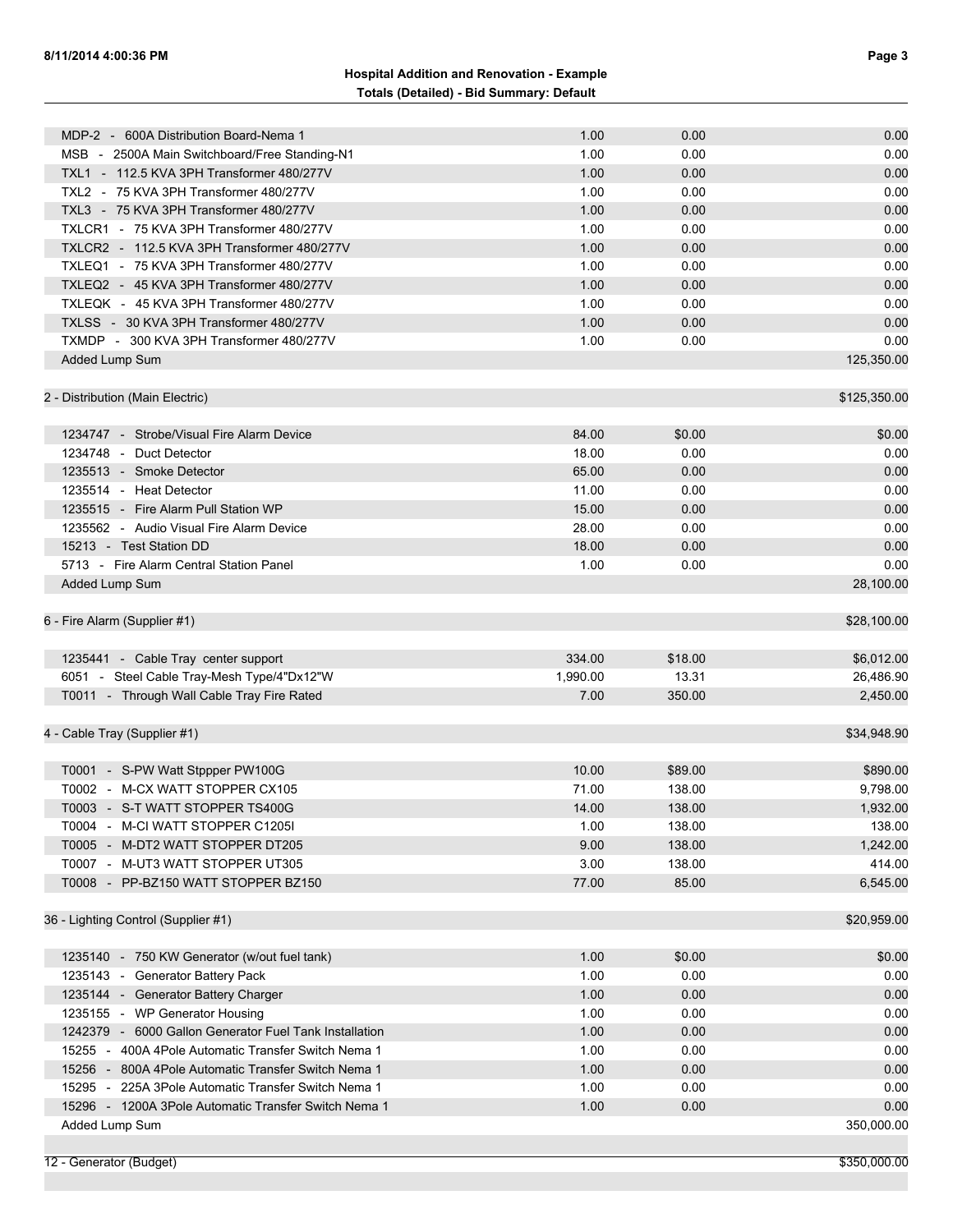| Total             | \$807,539.40 |
|-------------------|--------------|
|                   |              |
| Sales Tax (7.00%) | \$119,487.63 |
|                   |              |

**Total Material \$1,826,453.78**

| <b>Labor Hours</b>           |              |            |           |  |  |
|------------------------------|--------------|------------|-----------|--|--|
| Division                     | <b>Total</b> | Factor     | Extended  |  |  |
|                              |              |            |           |  |  |
| 01 Raceway, Fittings & Boxes | 12,793.19    | $10.00 \%$ | 14,072.51 |  |  |
| 02 Wire & Cable              | 6,393.89     | 10.00 %    | 7,033.28  |  |  |
| 04 Light Fixtures & Lamps    | 1,176.30     | 10.00 %    | 1,293.93  |  |  |
| 05 Wiring Device & Covers    | 624.10       | 10.00 %    | 686.51    |  |  |
| 07 Misc                      | 4,804.09     | 10.00 %    | 5,284.50  |  |  |
| 08 Special Systems           | 93.85        | 10.00 %    | 103.23    |  |  |
| 12 Fire Alarms               | 5.40         | 10.00 %    | 5.94      |  |  |
| 03 Distribution              | 1,014.48     | 10.00 %    | 1,115.93  |  |  |
| 06 Underground/Site          | 337.55       | 10.00 %    | 371.31    |  |  |
| 10 Voice/Data/Video          | 3,251.23     | 10.00 %    | 3,576.35  |  |  |
|                              |              |            |           |  |  |
| <b>Total</b>                 | 30,494.08    |            | 33,543.49 |  |  |

|              |            | <b>Labor Rates</b> |                  |                                                |          |                |
|--------------|------------|--------------------|------------------|------------------------------------------------|----------|----------------|
| Category     | % of Total | Hours              | <b>Base Rate</b> | Burden \$                                      | Burden % | Extended       |
|              |            |                    |                  |                                                |          |                |
| Journeyman   | 100.000    | 33.543.488         | \$65.00          | 0.00                                           | 0.000    | \$2,180,326.72 |
|              |            |                    |                  |                                                |          |                |
| <b>Total</b> | 100.000    | 33.543.488         |                  | $x$ \$65.00 (average of labor rate w/burden) = |          | \$2,180,326.72 |

|                                                               | <b>Non-Productive Labor</b> |              |              |        |                |
|---------------------------------------------------------------|-----------------------------|--------------|--------------|--------|----------------|
| Description                                                   |                             | <b>Hours</b> | Rate         | Factor | Extended       |
|                                                               |                             |              |              |        |                |
| <b>KEEP EXISTING BUILDINGS LIVE</b>                           |                             | 1.00         | \$400,000.00 | 0.00%  | \$400,000.00   |
|                                                               |                             |              |              |        |                |
| Total                                                         |                             |              |              |        | \$400,000.00   |
|                                                               |                             |              |              |        |                |
| <b>Total Labor</b>                                            |                             |              |              |        | \$2,580,326.72 |
|                                                               |                             |              |              |        |                |
|                                                               | <b>Direct Job Expenses</b>  |              |              |        |                |
| Description                                                   |                             |              |              |        | Total          |
|                                                               |                             |              |              |        |                |
| Direct Job Expenses (3.00% of Material and Direct Labor cost) |                             |              |              |        | \$120,203.42   |
|                                                               |                             |              |              |        |                |
|                                                               |                             |              |              |        |                |
|                                                               | <b>Subcontracts</b>         |              |              |        |                |
| <b>Description</b>                                            |                             |              |              |        | Total          |
|                                                               |                             |              |              |        |                |
| <b>BIM 3D Budget</b>                                          |                             |              |              |        | \$25,000.00    |
| Special Support for existing utilities L&M                    |                             |              |              |        | 20,000.00      |
| Temporary nursecall 40 analog devices phase 1-4               |                             |              |              |        | 7,000.00       |
| <b>NC Phones</b>                                              |                             |              |              |        | 800.00         |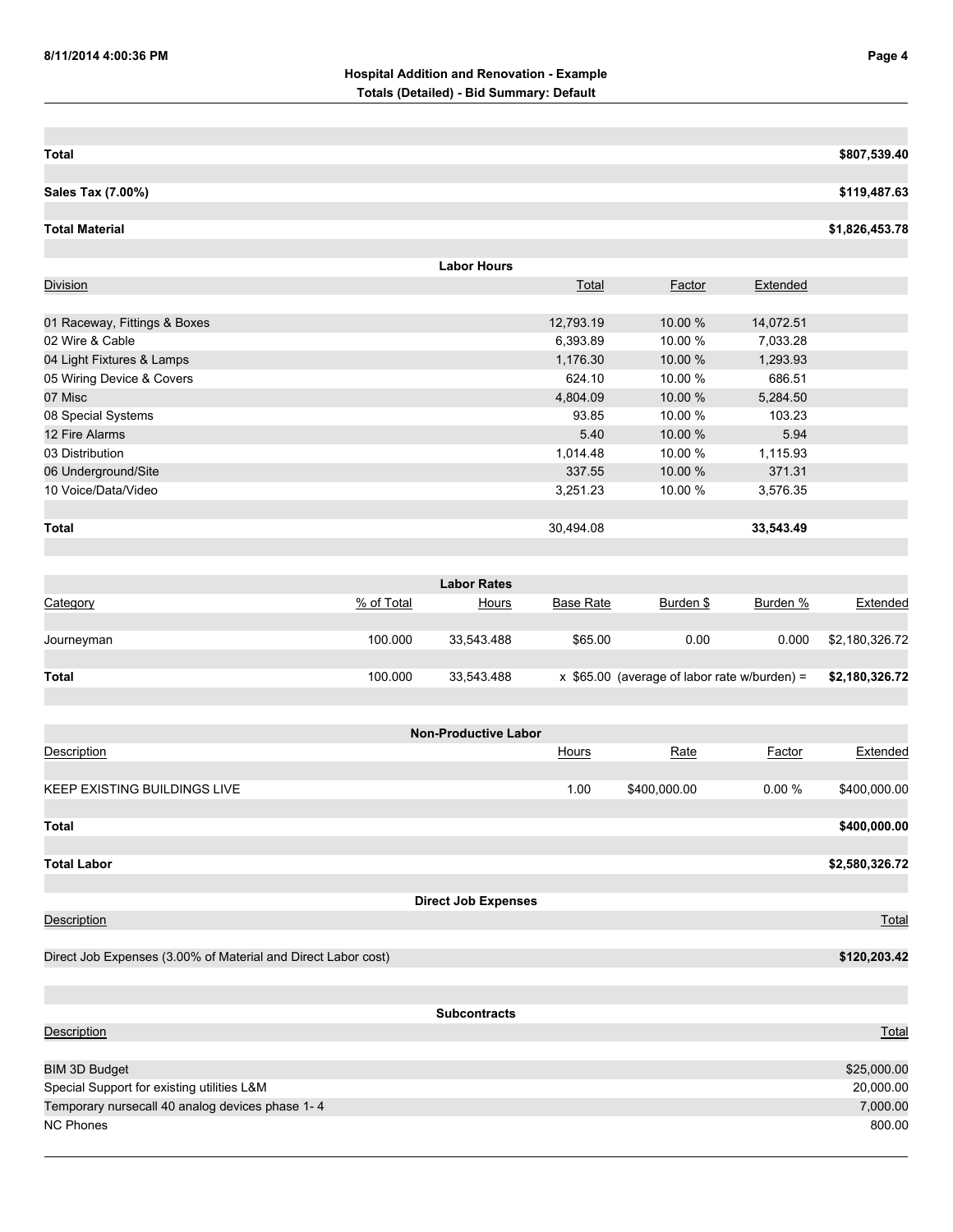| <b>NC Labor</b>                      | 26,000.00      |
|--------------------------------------|----------------|
| <b>NC Wiring</b>                     | 2,400.00       |
|                                      |                |
| <b>Total</b>                         | \$81,200.00    |
|                                      |                |
|                                      |                |
| Job Subtotal (Prime Cost)            | \$4,608,183.92 |
|                                      |                |
| Overhead (15.00%)                    | 691,227.59     |
|                                      |                |
| Profit (10.00%)                      | 529,941.15     |
|                                      |                |
| <b>Job Total</b>                     | \$5,829,352.66 |
|                                      |                |
|                                      |                |
| <b>Actual Bid Price</b>              | \$5,830,000.00 |
|                                      |                |
| Material to Direct Labor ratio: 0.46 |                |
| Prime Cost per square foot           | \$0.00         |
| Job Total per square foot            | \$0.00         |
| Actual Bid Price per square ft       | \$0.00         |
| Labor cost per square foot           | \$0.00         |
| Labor hours per square foot          | 0.00           |
| Gross Profit %                       | 20.96          |
| Gross Profit \$                      | \$1,221,816.08 |
| Net Profit %                         | 9.10           |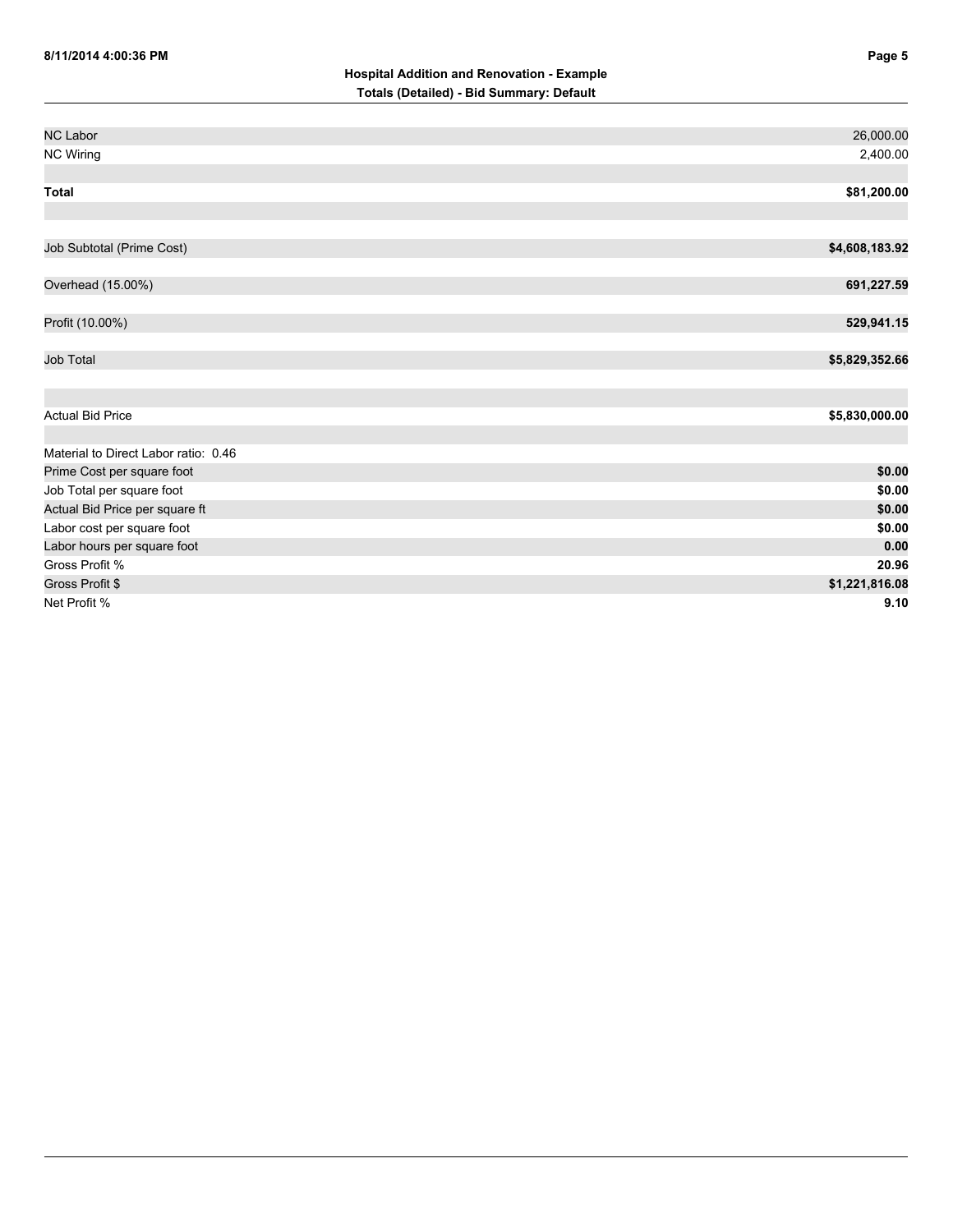### **Hospital Addition and Renovation - Example Job Number: 1300702996**

|        |                               | <b>Extension By Phase</b>            |            |           |                      |                   |
|--------|-------------------------------|--------------------------------------|------------|-----------|----------------------|-------------------|
| Item # | <b>Description</b>            | Quantity                             | Price U    |           | Ext Price Labor Hr U | <b>Ext Lab Hr</b> |
|        |                               | --- 01 Raceway, Fittings & Boxes --- |            |           |                      |                   |
| 1001   | 3/4" EMT                      | 160,770                              | 31.44 C    | 50,546.09 | 4.00 C               | 6,430.80          |
| 1002   | 1" EMT                        | 10,545                               | 60.28 C    | 6,356.53  | 4.50 C               | 474.53            |
| 1003   | 1-1/4" EMT                    | 705                                  | 97.88 C    | 690.05    | 5.00 C               | 35.25             |
| 1004   | 1-1/2" EMT                    | 995                                  | 119.90 C   | 1,193.01  | 5.50 C               | 54.73             |
| 1005   | 2" EMT                        | 2,650                                | 142.79 C   | 3,783.94  | 6.50 C               | 172.25            |
| 1006   | 2-1/2" EMT                    | 135                                  | 227.18 C   | 306.69    | 7.00 C               | 9.45              |
| 1007   | 3" EMT                        | 2,360                                | 291.38 C   | 6,876.57  | 7.50 C               | 177.00            |
| 1009   | 4" EMT                        | 2,074                                | 392.76 C   | 8,145.84  | 8.50 C               | 176.29            |
| 1052   | 1" GRC                        | 10                                   | 192.00 C   | 19.20     | 6.00 C               | 0.60              |
| 1054   | 1-1/2" GRC                    | 40                                   | 313.56 C   | 125.42    | 6.50 C               | 2.60              |
| 1059   | 4" GRC                        | 230                                  | 1,124.39 C | 2,586.10  | 20.00 C              | 46.00             |
| 1060   | 5" GRC                        | 20                                   | 1,324.37 C | 264.87    | 30.00 C              | 6.00              |
| 1132   | 1/2" Aluminum Flex            | 24                                   | 39.73 C    | 9.54      | 1.60 C               | 0.38              |
| 1133   | 3/4" Aluminum Flex            | 930                                  | 52.67 C    | 489.83    | 1.80 C               | 16.74             |
| 1134   | 1" Aluminum Flex              | 48                                   | 95.59 C    | 45.88     | $2.00\text{ C}$      | 0.96              |
| 1135   | 1-1/4" Aluminum Flex          | 12                                   | 143.23 C   | 17.19     | 2.25 C               | 0.27              |
| 1137   | 2" Aluminum Flex              | 6                                    | 289.74 C   | 17.38     | 2.75 C               | 0.17              |
| 1144   | 3/4" Liquidtight (metallic)   | 102                                  | 124.06 C   | 126.54    | $2.00\text{ C}$      | 2.04              |
| 1145   | 1" Liquidtight (metallic)     | 126                                  | 230.26 C   | 290.13    | 2.75 C               | 3.47              |
| 1147   | 1-1/2" Liquidtight (metallic) | 12                                   | 358.42 C   | 43.01     | 3.25 C               | 0.39              |
| 1148   | 2" Liquidtight (metallic)     | 36                                   | 401.87 C   | 144.67    | 4.00 C               | 1.44              |
| 1327   | 1" EMT Elbow                  | $\overline{4}$                       | 262.37 C   | 10.49     | 0.15 E               | 0.60              |
| 1328   | 1-1/4" EMT Elbow              | 25                                   | 325.21 C   | 81.30     | $0.25$ E             | 6.25              |
| 1329   | 1-1/2" EMT Elbow              | 36                                   | 399.23 C   | 143.72    | 0.30 E               | 10.80             |
| 1330   | 2" EMT Elbow                  | 75                                   | 555.56 C   | 416.67    | 0.35 E               | 26.25             |
| 1331   | 2-1/2" EMT Elbow              | 11                                   | 1,352.64 C | 148.79    | $0.50$ E             | 5.50              |
| 1332   | 3" EMT Elbow                  | 47                                   | 20.17 E    | 947.99    | $0.60$ E             | 28.20             |
| 1334   | 4" EMT Elbow                  | 86                                   | 31.80 E    | 2,734.80  | $0.85$ E             | 73.10             |
| 1344   | 3/4" GRC Elbow                | 38                                   | 272.48 C   | 103.54    | 0.30 E               | 11.40             |
| 1345   | 1" GRC Elbow                  | 6                                    | 682.07 C   | 40.92     | 0.36 E               | 2.16              |
| 1347   | 1-1/2" GRC Elbow              | 10                                   | 1,160.21 C | 116.02    | 0.48 E               | 4.80              |
| 1435   | 3/4" Set Screw Die Cast Conn  | 818                                  | 22.31 C    | 182.50    | $0.06$ E             | 49.08             |
| 1445   | 3/4" Set Screw Steel Conn     | 9,080                                | 31.21 C    | 2,833.87  | $0.06$ E             | 544.80            |
| 1446   | 1" Set Screw Steel Conn       | 834                                  | 39.38 C    | 328.43    | 0.07 E               | 58.38             |
| 1447   | 1-1/4" Set Screw Steel Conn   | 16                                   | 76.64 C    | 12.26     | $0.09$ E             | 1.44              |
| 1448   | 1-1/2" Set Screw Steel Conn   | 30                                   | 110.70 C   | 33.21     | 0.12 E               | 3.60              |
| 1449   | 2" Set Screw Steel Conn       | 64                                   | 152.98 C   | 97.91     | $0.16$ E             | 10.24             |
| 1450   | 2-1/2" Set Screw Steel Conn   | 8                                    | 535.89 C   | 42.87     | 0.17 E               | 1.36              |
| 1451   | 3" Set Screw Steel Conn       | 40                                   | 6.39 E     | 255.60    | $0.23$ E             | 9.20              |
| 1453   | 4" Set Screw Steel Conn       | 112                                  | 9.97 E     | 1,116.64  | 0.34 E               | 38.08             |
| 1525   | 3/4" Set Screw Steel Cplg     | 15,432                               | 37.20 C    | 5,740.70  | $0.06$ E             | 925.92            |
| 1526   | 1" Set Screw Steel Cplg       | 881                                  | 45.01 C    | 396.31    | $0.07$ E             | 61.64             |
| 1527   | 1-1/4" Set Screw Steel Cplg   | 96                                   | 60.68 C    | 57.95     | $0.09$ E             | 8.60              |
| 1528   | 1-1/2" Set Screw Steel Cplg   | 136                                  | 111.99 C   | 151.75    | 0.11 E               | 14.91             |
| 1529   | 2" Set Screw Steel Cplg       | 340                                  | 149.58 C   | 508.57    | 0.12 E               | 40.80             |
| 1530   | 2-1/2" Set Screw Steel Cplg   | 25                                   | 309.01 C   | 75.71     | $0.14$ E             | 3.43              |
| 1531   | 3" Set Screw Steel Cplg       | 283                                  | 394.09 C   | 1,115.27  | 0.15 E               | 42.45             |
| 1533   | 4" Set Screw Steel Cplg       | 293                                  | 529.05 C   | 1,552.23  | $0.24$ E             | 70.42             |
| 1565   | 3/4" Locknut                  | 48                                   | 12.42 C    | 5.96      | $0.01$ E             | 0.48              |
| 1566   | 1" Locknut                    | 36                                   | 21.76 C    | 7.83      | $0.02$ E             | 0.72              |
| 1568   | 1-1/2" Locknut                | 42                                   | 39.26 C    | 16.49     | $0.02$ E             | 0.84              |
| 1573   | 4" Locknut                    | 230                                  | 310.15 C   | 713.35    | $0.09$ E             | 20.70             |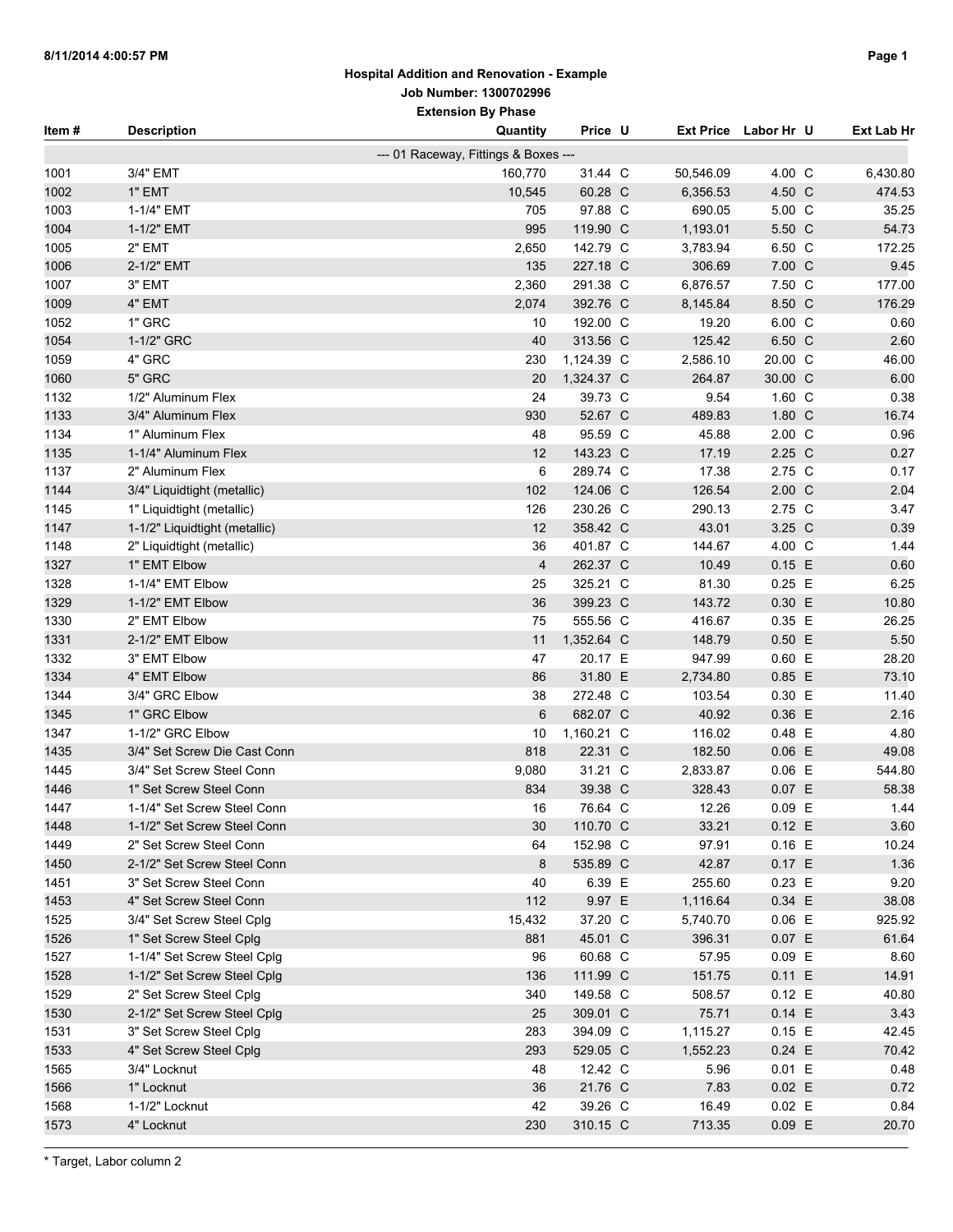# **Hospital Addition and Renovation - Example Job Number: 1300702996**

**Extension By Phase**

| Item# | <b>Description</b>                                | Quantity       | Price U    | <b>Ext Price</b> | Labor Hr U | Ext Lab Hr |
|-------|---------------------------------------------------|----------------|------------|------------------|------------|------------|
| 1574  | 5" Locknut                                        | 20             | 939.19 C   | 187.84           | 0.11 E     | 2.20       |
| 1577  | 3/4" Plastic Bushing                              | 668            | 7.53 C     | 50.30            | 0.01 E     | 6.68       |
| 1578  | 1" Plastic Bushing                                | 838            | 12.81 C    | 107.35           | $0.02$ E   | 16.76      |
| 1579  | 1-1/4" Plastic Bushing                            | 16             | 14.38 C    | 2.30             | $0.02$ E   | 0.32       |
| 1580  | 1-1/2" Plastic Bushing                            | 46             | 18.89 C    | 8.69             | $0.02$ E   | 0.92       |
| 1581  | 2" Plastic Bushing                                | 64             | 36.46 C    | 23.33            | $0.03$ E   | 1.92       |
| 1582  | 2-1/2" Plastic Bushing                            | 8              | 64.70 C    | 5.18             | 0.04 E     | 0.32       |
| 1583  | 3" Plastic Bushing                                | 40             | 85.16 C    | 34.06            | $0.05$ E   | 2.00       |
| 1585  | 4" Plastic Bushing                                | 204            | 108.30 C   | 220.93           | $0.07$ E   | 14.28      |
| 1586  | 5" Plastic Bushing                                | 8              | 796.37 C   | 63.71            | $0.09$ E   | 0.72       |
| 1779  | 1" Cut & Thread                                   | $\overline{2}$ | 0.00 E     | 0.00             | $0.18$ E   | 0.36       |
| 1781  | 1-1/2" Cut & Thread                               | 8              | 0.00 E     | 0.00             | $0.29$ E   | 2.32       |
| 1786  | 4" Cut & Thread                                   | 46             | 0.00 E     | 0.00             | 0.95 E     | 43.70      |
| 1787  | 5" Cut & Thread                                   | 4              | 0.00 E     | 0.00             | 1.25 E     | 5.00       |
| 1813  | 1/2" Die Cast Screw-In Flex Conn                  | 8              | 24.21 C    | 1.94             | $0.07$ E   | 0.56       |
| 1814  | 3/4" Die Cast Screw-In Flex Conn                  | 202            | 62.49 C    | 126.23           | $0.09$ E   | 18.18      |
| 1815  | 1" Die Cast Screw-In Flex Conn                    | 16             | 133.47 C   | 21.36            | $0.13$ E   | 2.08       |
| 1816  | 1-1/4" Die Cast Screw-In Flex Conn                | 4              | 268.32 C   | 10.73            | $0.15$ E   | 0.60       |
| 1818  | 2" Die Cast Screw-In Flex Conn                    | 2              | 787.83 C   | 15.76            | $0.26$ E   | 0.52       |
| 1830  | 3/4" Steel Squeeze Flex Conn                      | 54             | 89.47 C    | 48.31            | 0.12 E     | 6.48       |
| 1846  | 3/4" Greenfield Conn 90D                          | 54             | 516.34 C   | 278.82           | $0.15$ E   | 8.10       |
| 1894  | 3/4" 90D LT Flex Conn w/Ins Throat                | 32             | 449.35 C   | 143.79           | $0.23$ E   | 7.36       |
| 1895  | 1" 90D LT Flex Conn w/Ins Throat                  | 42             | 959.00 C   | 402.78           | $0.28$ E   | 11.76      |
| 1897  | 1-1/2" 90D LT Flex Conn w/Ins Throat              | 4              | 2,011.33 C | 80.45            | 0.36 E     | 1.44       |
| 1898  | 2" 90D LT Flex Conn w/Ins Throat                  | 12             | 2,888.97 C | 346.68           | 0.43 E     | 5.16       |
| 2093  | 3/4" Non Metallic Liquidtight Flex Connector      | $\overline{2}$ | 245.11 C   | 4.90             | 0.11 E     | 0.22       |
| 2309  | 3/4" 1-Hole Strap                                 | 624            | 9.26 C     | 57.75            | 2.29 C     | 14.28      |
| 2310  | 1" 1-Hole Strap                                   | 151            | 15.80 C    | 23.90            | 2.29 C     | 3.46       |
| 2320  | 1" 2-Hole Strap                                   | $\mathbf{1}$   | 16.57 C    | 0.21             | 3.00 C     | 0.04       |
| 2321  | 1-1/4" 2-Hole Strap                               | 38             | 26.31 C    | 9.87             | 4.00 C     | 1.50       |
| 2322  | 1-1/2" 2-Hole Strap                               | 5              | 31.25 C    | 1.56             | 2.50 C     | 0.13       |
| 2323  | 2" 2-Hole Strap                                   | 145            | 45.42 C    | 65.86            | 2.50 C     | 3.63       |
| 2324  | 2-1/2" 2-Hole Strap                               | $\mathbf{1}$   | 67.06 C    | 0.84             | 2.25 C     | 0.03       |
| 2325  | 3" 2-Hole Strap                                   | 295            | 90.19 C    | 266.06           | 3.10 C     | 9.15       |
| 2327  | 4" 2-Hole Strap                                   | 109            | 114.74 C   | 124.78           | 3.10 C     | 3.37       |
| 2342  | 1" Unistrut Strap                                 | 4              | 46.03 C    | 2.01             | 6.00 C     | 0.26       |
| 2344  | 1-1/2" Unistrut Strap                             | 18             | 63.71 C    | 11.15            | 8.00 C     | 1.40       |
| 2349  | 4" Unistrut Strap                                 | 53             | 1,185.06 C | 622.16           | 11.00 C    | 5.78       |
| 2365  | 3/4" Beam Clamp w/Conduit Hanger                  | 19,034         | 126.92 C   | 24, 158.43       | 6.00 C     | 1,142.06   |
| 2366  | 1" Beam Clamp w/Conduit Hanger                    | 638            | 144.99 C   | 924.31           | 8.00 C     | 51.00      |
| 2367  | 1-1/4" Beam Clamp w/Conduit Hanger                | $51\,$         | 163.92 C   | 82.98            | 11.00 C    | 5.57       |
| 2368  | 1-1/2" Beam Clamp w/Conduit Hanger                | 102            | 176.55 C   | 179.86           | 13.50 C    | 13.75      |
| 2369  | 2" Beam Clamp w/Conduit Hanger                    | 186            | 174.21 C   | 324.47           | 15.00 C    | 27.94      |
| 2376  | 2-1/2" Edge Beam Clamp                            | 16             | 38.00 E    | 593.75           | 20.00 C    | 3.13       |
| 2387  | 4" Parallel Beam Clamp                            | 98             | 53.96 E    | 5,261.10         | 30.00 C    | 29.25      |
| 2394  | 1" Metal Stud Conduit Clip                        | 1,076          | 109.18 C   | 1,174.23         | 5.00 C     | 53.78      |
| 2395  | 1/2" T-Bar Wire Conduit Clip                      | 727            | 22.32 C    | 162.27           | $0.01$ E   | 7.27       |
| 2439  | 4" Square Box (1/2 & 3/4 KO's)                    | 1,155          | 72.08 C    | 832.52           | $0.18$ E   | 207.90     |
| 2440  | 4" Square x 1-1/2" Deep Box w/bkt (1/2&3/4 KO's)  | 2,042          | 96.21 C    | 1,964.61         | $0.20$ E   | 408.40     |
| 2442  | 4" Square x 2-1/8" Deep Box w/brkt (1/2&3/4 KO's) | 1,022          | 117.12 C   | 1,196.97         | $0.20$ E   | 204.40     |
| 2446  | 4-11/16" Square Box w/brkt Comb KO's              | 360            | 329.93 C   | 1,187.75         | $0.25$ E   | 90.00      |
| 2448  | 1G WP Bell Box-(3)1/2" Hubs                       | 124            | 239.11 C   | 296.50           | 0.30 E     | 37.20      |
| 4624  | 4" Square-3/0 Plaster Ring-1/2"D                  | 59             | 54.16 C    | 31.95            | $0.07$ E   | 4.13       |
|       |                                                   |                |            |                  |            |            |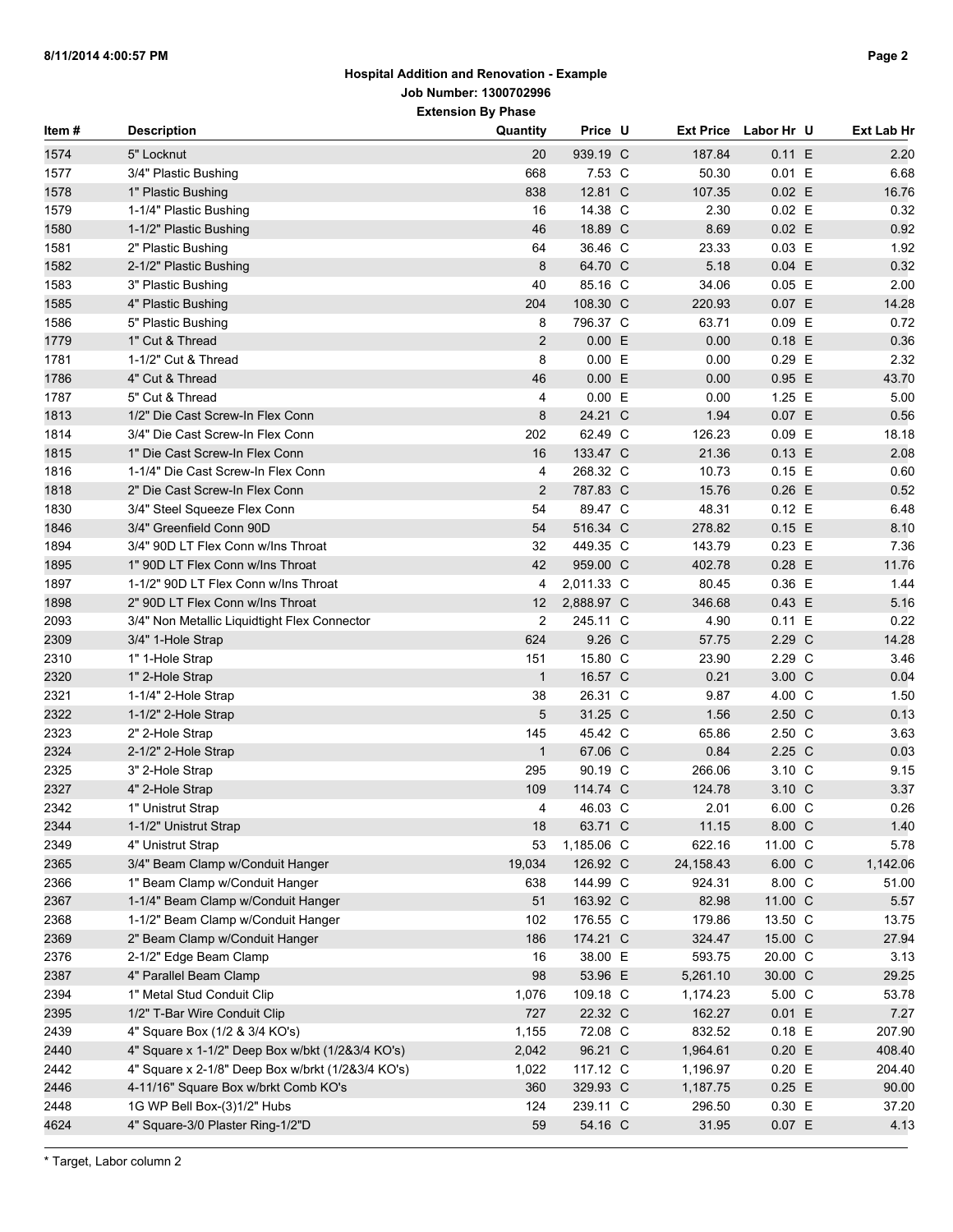| ltem #  | <b>Description</b>                                | Quantity                | Price U    | <b>Ext Price</b> | Labor Hr U | Ext Lab Hr |
|---------|---------------------------------------------------|-------------------------|------------|------------------|------------|------------|
| 4625    | 4" Square-3/0 Plaster Ring-5/8"D                  | 24                      | 31.90 C    | 7.66             | 0.07 E     | 1.68       |
| 4630    | 4" Square-1G Plaster Ring-5/8"D                   | 2,222                   | 30.67 C    | 681.49           | 0.07 E     | 155.54     |
| 4635    | 4" Square-2G Plaster Ring-5/8"D                   | 297                     | 82.89 C    | 246.18           | 0.07 E     | 20.79      |
| 4659    | 4-11/16"-1G Plaster Ring-3/4"D                    | 356                     | 97.96 C    | 348.74           | $0.08$ E   | 28.48      |
| 5440    | 8x8x6" Screw Cover Pull Box-Nema 1                | 4                       | 11.28 E    | 45.12            | $0.80$ E   | 3.20       |
| 5441    | 10x8x6" Screw Cover Pull Box-Nema 1               | 4                       | 15.86 E    | 63.44            | 1.10 E     | 4.40       |
| 5444    | 12x12x6" Screw Cover Pull Box-Nema 1              | 6                       | 18.62 E    | 111.72           | 1.30 E     | 7.80       |
| 5448    | 18x18x6" Screw Cover Pull Box-Nema 1              | 3                       | 33.17 E    | 99.51            | 1.75 E     | 5.25       |
| 5450    | 24x24x6" Screw Cover Pull Box-Nema 1              | $\mathbf{1}$            | 67.18 E    | 67.18            | 2.25 E     | 2.25       |
| 5453    | 12x18x8" Screw Cover Pull Box-Nema 1              | 6                       | 31.91 E    | 191.46           | 1.60 E     | 9.60       |
| 5455    | 24x24x8" Screw Cover Pull Box-Nema 1              | 3                       | 81.05 E    | 243.15           | 2.25 E     | 6.75       |
| 6051    | Steel Cable Tray-Mesh Type/4"Dx12"W               | 1,990                   | QUOTE 4    | 0.00             | 14.00 C    | 278.60     |
| 1235497 | 3/4" Set Screw Steel Conn                         | 99                      | 19.80 C    | 19.60            | $0.06$ E   | 5.94       |
| 1235498 | 3/4" Plastic Bushing                              | 99                      | 7.23 C     | 7.16             | 0.01 E     | 0.99       |
| 1235500 | 3/4" Metal Stud Conduit Clip                      | 99                      | 101.66 C   | 100.64           | 4.25 C     | 4.21       |
| 1235503 | 4" Square x 2-1/8" Deep Box (1/2 & 3/4 KO's)      | 94                      | 95.51 C    | 89.78            | 0.18 E     | 16.92      |
| 1235504 | 4" Square x 2-1/8" Deep Box w/brkt (1/2&3/4 KO's) | 99                      | 146.15 C   | 144.69           | $0.20$ E   | 19.80      |
| 1235508 | 4" Square-3/0 Plaster Ring-5/8"D                  | 76                      | 39.80 C    | 30.25            | 0.07 E     | 5.32       |
| 1235509 | 4" Square-1G Plaster Ring-5/8"D                   | 99                      | 38.28 C    | 37.90            | $0.07$ E   | 6.93       |
| 1235543 | 3/4" Set Screw Steel Conn                         | 28                      | 19.80 C    | 5.54             | 0.06 E     | 1.68       |
| 1235544 | 3/4" Plastic Bushing                              | 28                      | 7.23 C     | 2.02             | 0.01 E     | 0.28       |
| 1235546 | 3/4" Metal Stud Conduit Clip                      | 28                      | 101.66 C   | 28.46            | 4.25 C     | 1.19       |
| 1235547 | 4" Square Box (1/2 & 3/4 KO's)                    | 87                      | 79.96 C    | 69.57            | 0.18 E     | 15.66      |
| 1235550 | 4" Square x 2-1/8" Deep Box w/brkt (1/2&3/4 KO's) | 28                      | 146.15 C   | 40.92            | $0.20$ E   | 5.60       |
| 1235554 | 4" Square-3/0 Plaster Ring-5/8"D                  | 87                      | 39.80 C    | 34.63            | $0.07$ E   | 6.09       |
| 1235555 | 4" Square-1G Plaster Ring-5/8"D                   | 28                      | 38.28 C    | 10.72            | 0.07 E     | 1.96       |
|         | --- 01 Raceway, Fittings & Boxes Total ---        |                         |            | 146,538.95       |            | 12,793.19  |
|         |                                                   |                         |            |                  |            |            |
|         |                                                   | --- 02 Wire & Cable --- |            |                  |            |            |
| 2629    | #12 THHN CU Stranded Wire                         | 34,378                  | 113.99 M   | 3,918.72         | 5.50 M     | 189.08     |
| 2630    | #10 THHN CU Stranded Wire                         | 652,490                 | 177.01 M   | 115,497.22       | 6.00 M     | 3,914.94   |
| 2631    | #8 THHN CU Stranded Wire                          | 7,505                   | 328.39 M   | 2,464.57         | 6.25 M     | 46.91      |
| 2632    | #6 THHN CU Stranded Wire                          | 20,377                  | 512.18 M   | 10,436.69        | 7.00 M     | 142.64     |
| 2633    | #4 THHN CU Stranded Wire                          | 1,986                   | 811.87 M   | 1,612.37         | 8.50 M     | 16.88      |
| 2634    | #3 THHN CU Stranded Wire                          | 1,161                   | 818.63 M   | 950.43           | 9.00 M     | 10.45      |
| 2635    | #2 THHN CU Stranded Wire                          | 3,240                   | 1,274.94 M | 4,130.81         | 10.00 M    | 32.40      |
| 2636    | #1 THHN CU Stranded Wire                          | 2,824                   | 1,776.17 M | 5,015.90         | 11.00 M    | 31.06      |
| 2637    | #1/0 THHN CU Stranded Wire                        | 8,018                   | 1,994.38 M | 15,990.94        | 13.00 M    | 104.23     |
| 2639    | #3/0 THHN CU Stranded Wire                        | 3,784                   | 3,097.20 M | 11,719.80        | 17.00 M    | 64.33      |
| 2640    | #4/0 THHN CU Stranded Wire                        | 3,005                   | 3,993.23 M | 11,999.66        | 20.00 M    | 60.10      |
| 2641    | #250MCM THHN CU Stranded Wire                     | 3,680                   | 4,766.36 M | 17,540.20        | 22.00 M    | 80.96      |
| 2643    | #350MCM THHN CU Stranded Wire                     | 4,800                   | 6,659.16 M | 31,963.97        | 27.00 M    | 129.60     |
| 2645    | #500MCM THHN CU Stranded Wire                     | 11,216                  | 9,127.11 M | 102,369.67       | 33.00 M    | 370.13     |
| 2647    | #750MCM THHN CU Stranded Wire                     | 2,100                   | 1,882.71 C | 39,536.91        | 42.00 M    | 88.20      |
| 2857    | TV CABLE (RG-6)                                   | 60,000                  | 247.38 M   | 14,842.80        | 3.50 M     | 210.00     |
| 3007    | #2 Stranded Bare Copper Wire                      | 90                      | 1,749.84 M | 157.49           | 15.43 M    | 1.39       |
| 3011    | #3/0 Stranded Bare Copper Wire                    | 430                     | 295.46 C   | 1,270.48         | 25.72 M    | 11.06      |
| 3012    | #4/0 Stranded Bare Copper Wire                    | 2,440                   | 354.36 C   | 8,646.38         | 28.57 M    | 69.71      |
| 3028    | 14/2 AWG Shielded Fire Alarm Wire FPLR            | 11,660                  | 289.80 M   | 3,379.07         | 13.50 M    | 157.41     |
| 3032    | 18/2 AWG Shielded Fire Alarm Wire FPLR            | 23,320                  | 158.56 M   | 3,697.62         | 13.50 M    | 314.82     |
| 4323    | #14-12-10 Wire Termination Labor                  | 322                     | 0.00 E     | 0.00             | 0.10 E     | 32.20      |
| 4324    | #8-6 Wire Termination Labor                       | 137                     | 0.00 E     | 0.00             | $0.15$ E   | 20.55      |
| 4325    | #4-1 Wire Termination Labor                       | 22                      | 0.00 E     | 0.00             | 0.18 E     | 3.96       |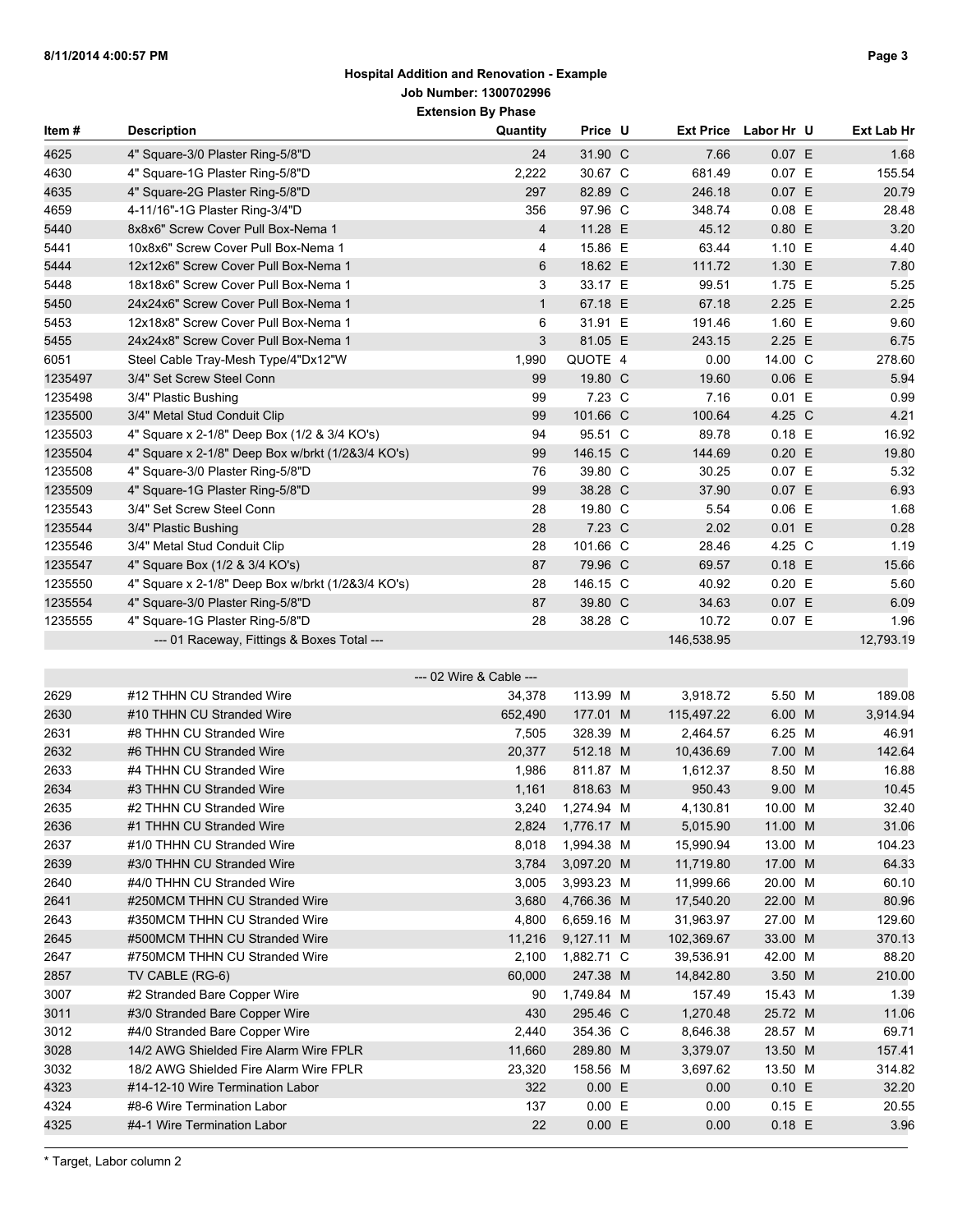| ltem #               | <b>Description</b>                                                        | Quantity                | Price U            | <b>Ext Price</b> | Labor Hr U         | Ext Lab Hr     |
|----------------------|---------------------------------------------------------------------------|-------------------------|--------------------|------------------|--------------------|----------------|
| 4326                 | #2-2/0 Wire Termination Labor                                             | 18                      | 0.00 E             | 0.00             | $0.20$ E           | 3.60           |
| 4327                 | #3/0-4/0 Wire Termination Labor                                           | 9                       | 0.00 E             | 0.00             | $0.25$ E           | 2.25           |
| 5013                 | Manufactured Fixture Whip                                                 | 727                     | 759.24 C           | 5,519.67         | 0.15 E             | 109.05         |
| 5016                 | Red Scotchlok Wirenuts (#18-10)                                           | 852                     | 100.60 M           | 85.71            | 1.75 C             | 14.91          |
| 1235505              | 12/2 Aluminum Clad MC Cable                                               | 108                     | 443.15 M           | 47.86            | 11.00 M            | 1.19           |
| 1235506              | 3/8" MC/BX Connector                                                      | 36                      | 61.92 C            | 22.29            | $0.08$ E           | 2.88           |
| 1242374              | 100 Pair CU Riser cable                                                   | 785                     | 3,000.00 M         | 2,355.00         | 20.00 C            | 157.00         |
|                      | --- 02 Wire & Cable Total ---                                             |                         |                    | 415, 172. 23     |                    | 6,393.89       |
|                      |                                                                           |                         |                    |                  |                    |                |
|                      |                                                                           | --- 03 Distribution --- |                    |                  |                    |                |
| 4029                 | 20A 1P Bolt-On Circuit Breaker                                            | 282                     | QUOTE 2            | 0.00             | $0.20$ E           | 56.40          |
| 4045                 | 45A 2P Bolt-On Circuit Breaker                                            | 8                       | QUOTE 2            | 0.00             | 0.40 E             | 3.20           |
| 4054                 | 20A 3P Bolt-On Circuit Breaker                                            | 24                      | QUOTE 2            | 0.00             | 0.40 E             | 9.60           |
| 4056                 | 30A 3P Bolt-On Circuit Breaker                                            | 24                      | QUOTE 2            | 0.00             | 0.40 E             | 9.60           |
| 4060                 | 50A 3P Bolt-On Circuit Breaker                                            | 24                      | QUOTE 2            | 0.00             | $0.55$ E           | 13.20          |
| 4061                 | 60A 3P Bolt-On Circuit Breaker                                            | $\overline{2}$          | QUOTE 2            | 0.00             | $0.60$ E           | 1.20           |
| 4067                 | 125A 3P Bolt-On Circuit Breaker                                           | $\mathbf{1}$            | QUOTE 2            | 0.00             | 1.00 E             | 1.00           |
| 4108                 | 60A 3P Plug-In Circuit Breaker                                            | 23                      | QUOTE 2            | 0.00             | $0.45$ E           | 10.35          |
| 4189                 | 200A 3P Circuit Breaker                                                   | 6                       | QUOTE 2            | 0.00             | 1.55 E             | 9.30           |
| 1235140              | 750 KW Generator (w/out fuel tank)                                        | 1                       | QUOTE 12           | 0.00             | 41.60 E            | 41.60          |
| 1235143              | <b>Generator Battery Pack</b>                                             | $\mathbf{1}$            | QUOTE 12           | 0.00             | $0.96$ E           | 0.96           |
| 1235144              | Generator Battery Charger                                                 | 1                       | QUOTE 12           | 0.00             | $0.96$ E           | 0.96           |
| 100A                 | 100 Amp Surf Panel-Nema 1                                                 | 3                       | QUOTE 2            | 0.00             | 3.65 E             | 10.95          |
| 200A                 | 200 Amp Surf Panel-Nema 1                                                 | 4                       | QUOTE 2            | 0.00             | 5.80 E             | 23.20          |
| 225A                 | 225 Amp Surf Panel-Nema 1                                                 | $\overline{2}$          | QUOTE 2            | 0.00             | 6.05 E             | 12.10          |
| 30A                  | 100 Amp Surf Load Center-Nema 1                                           | $\mathbf{1}$            | QUOTE 2<br>QUOTE 2 | 0.00             | 2.90 E<br>3.25 E   | 2.90           |
| 60A                  | 100 Amp Surf Panel-Nema 1                                                 | $\overline{2}$          | QUOTE 2            | 0.00             | 16.00 E            | 6.50           |
| H1                   | 600 Amp Surf Panel-Nema 1                                                 | $\mathbf{1}$            | QUOTE 2            | 0.00             |                    | 16.00          |
| H <sub>2</sub>       | 225 Amp Surf Panel-Nema 1                                                 | $\mathbf{1}$            | QUOTE 2            | 0.00             | 12.50 E<br>12.50 E | 12.50          |
| H <sub>3</sub>       | 225 Amp Surf Panel-Nema 1                                                 | 1<br>$\mathbf{1}$       | QUOTE 2            | 0.00<br>0.00     | 27.75 E            | 12.50<br>27.75 |
| H4<br>H <sub>5</sub> | 600 Amp Surf Panel-Nema 1                                                 |                         | QUOTE 2            | 0.00             | 16.00 E            | 16.00          |
| <b>HCR</b>           | 600 Amp Surf Panel-Nema 1<br>400A Distribution Board-Nema 1               | 1<br>$\mathbf{1}$       | QUOTE 2            | 0.00             | 10.05 E            | 10.05          |
| HD1                  |                                                                           | 1                       | QUOTE 2            | 0.00             | 33.85 E            | 33.85          |
| <b>HDEQ</b>          | 1200A Main Switchboard/Free Standing-N1<br>800A Distribution Board-Nema 1 | $\mathbf{1}$            | QUOTE 2            | 0.00             | 19.70 E            | 19.70          |
| <b>HEM</b>           | 1000A Main Switchboard/Free Standing-N3R                                  | 1                       | QUOTE 2            | 0.00             | 25.65 E            | 25.65          |
| HEQ1                 | 400 Amp Surf Panel-Nema 1                                                 | $\mathbf{1}$            | QUOTE 2            | 0.00             | 13.65 E            | 13.65          |
| HEQ2                 | 600 Amp Surf Panel-Nema 1                                                 | 1                       | QUOTE 2            | 0.00             | 16.35 E            | 16.35          |
| HEQ3                 | 225 Amp Surf Panel-Nema 1                                                 | $\mathbf{1}$            | QUOTE 2            | 0.00             | 12.00 E            | 12.00          |
| <b>HLS</b>           | 225 Amp Surf Panel-Nema 1                                                 | 1                       | QUOTE 2            | 0.00             | 8.90 E             | 8.90           |
| HLS1                 | 100 Amp Surf Panel-Nema 1                                                 | $\mathbf{1}$            | QUOTE 2            | 0.00             | 10.15 E            | 10.15          |
| HLS2                 | 100 Amp Surf Panel-Nema 1                                                 | 1                       | QUOTE 2            | 0.00             | 10.15 E            | 10.15          |
| HLS3                 | 100 Amp Surf Panel-Nema 1                                                 | $\mathbf{1}$            | QUOTE 2            | 0.00             | 10.15 E            | 10.15          |
| HLS4                 | 100 Amp Surf Panel-Nema 1                                                 | 1                       | QUOTE 2            | 0.00             | 10.15 E            | 10.15          |
| L1                   | 400 Amp Surf Panel-Nema 1                                                 | $\mathbf{1}$            | QUOTE 2            | 0.00             | 38.61 E            | 38.61          |
| L2                   | 400 Amp Surf Panel-Nema 1                                                 | 1                       | QUOTE 2            | 0.00             | 38.61 E            | 38.61          |
| L <sub>3</sub>       | 400 Amp Surf Panel-Nema 1                                                 | $\mathbf{1}$            | QUOTE 2            | 0.00             | 38.21 E            | 38.21          |
| LCR1                 | 400 Amp Surf Panel-Nema 1                                                 | 1                       | QUOTE 2            | 0.00             | 27.73 E            | 27.73          |
| LCR <sub>2</sub>     | 400 Amp Surf Panel-Nema 1                                                 | $\mathbf{1}$            | QUOTE 2            | 0.00             | 27.73 E            | 27.73          |
| LEQ1                 | 400 Amp Surf Panel-Nema 1                                                 | 1                       | QUOTE 2            | 0.00             | 16.85 E            | 16.85          |
| LEQ <sub>2</sub>     | 200 Amp Surf Panel-Nema 1                                                 | $\mathbf{1}$            | QUOTE 2            | 0.00             | 13.00 E            | 13.00          |
| LEQK                 | 225 Amp Surf Panel-Nema 1                                                 | 1                       | QUOTE 2            | 0.00             | 12.00 E            | 12.00          |
| LLS1                 | 100 Amp Surf Panel-Nema 1                                                 | $\mathbf{1}$            | QUOTE 2            | 0.00             | 11.15 E            | 11.15          |
|                      |                                                                           |                         |                    |                  |                    |                |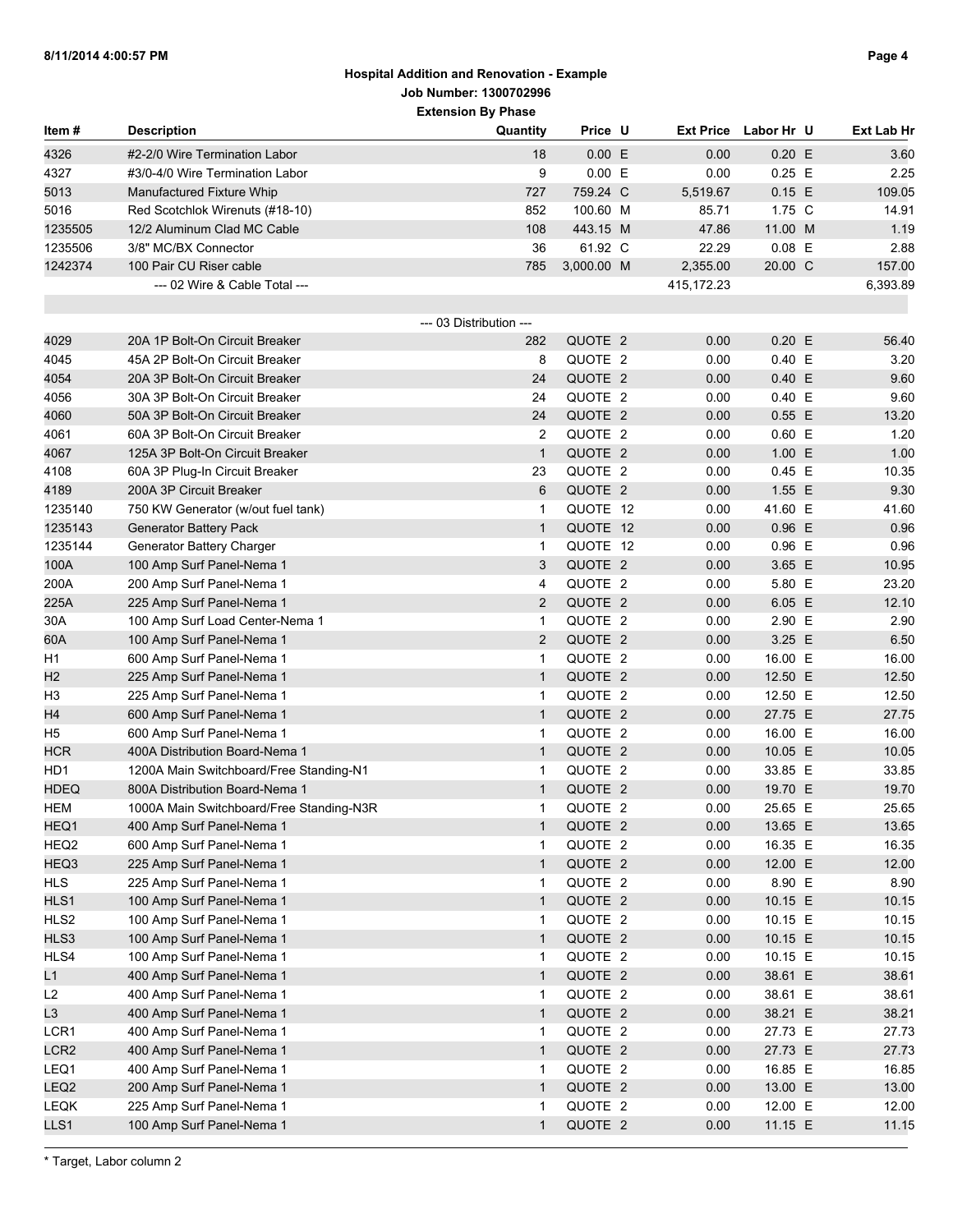| ltem #           | <b>Description</b>                      | Quantity                          | Price U  | <b>Ext Price</b> | Labor Hr U      | Ext Lab Hr |
|------------------|-----------------------------------------|-----------------------------------|----------|------------------|-----------------|------------|
| LLS <sub>2</sub> | 100 Amp Surf Panel-Nema 1               | 1                                 | QUOTE 2  | 0.00             | 10.15 E         | 10.15      |
| <b>MDP</b>       | 1600A Main Switchboard/Free Standing-N1 | $\mathbf{1}$                      | QUOTE 2  | 0.00             | 49.84 E         | 49.84      |
| MDP-1            | 600A Distribution Board-Nema 1          | $\mathbf{1}$                      | QUOTE 2  | 0.00             | 13.57 E         | 13.57      |
| MDP-2            | 600A Distribution Board-Nema 1          | $\mathbf{1}$                      | QUOTE 2  | 0.00             | 13.45 E         | 13.45      |
| <b>MSB</b>       | 2500A Main Switchboard/Free Standing-N1 | $\mathbf{1}$                      | QUOTE 2  | 0.00             | 72.65 E         | 72.65      |
| TXL1             | 112.5 KVA 3PH Transformer 480/277V      | $\mathbf{1}$                      | QUOTE 2  | 0.00             | 16.00 E         | 16.00      |
| TXL <sub>2</sub> | 75 KVA 3PH Transformer 480/277V         | $\mathbf{1}$                      | QUOTE 2  | 0.00             | 13.90 E         | 13.90      |
| TXL3             | 75 KVA 3PH Transformer 480/277V         | $\mathbf{1}$                      | QUOTE 2  | 0.00             | 13.90 E         | 13.90      |
| TXLCR1           | 75 KVA 3PH Transformer 480/277V         | $\mathbf{1}$                      | QUOTE 2  | 0.00             | 13.90 E         | 13.90      |
| TXLCR2           | 112.5 KVA 3PH Transformer 480/277V      | $\mathbf{1}$                      | QUOTE 2  | 0.00             | 16.00 E         | 16.00      |
| TXLEQ1           | 75 KVA 3PH Transformer 480/277V         | $\mathbf{1}$                      | QUOTE 2  | 0.00             | 13.90 E         | 13.90      |
| TXLEQ2           | 45 KVA 3PH Transformer 480/277V         | $\mathbf{1}$                      | QUOTE 2  | 0.00             | 12.85 E         | 12.85      |
| <b>TXLEQK</b>    | 45 KVA 3PH Transformer 480/277V         | $\mathbf{1}$                      | QUOTE 2  | 0.00             | 12.85 E         | 12.85      |
| <b>TXLSS</b>     | 30 KVA 3PH Transformer 480/277V         | $\mathbf{1}$                      | QUOTE 2  | 0.00             | 19.11 E         | 19.11      |
| <b>TXMDP</b>     | 300 KVA 3PH Transformer 480/277V        | $\mathbf{1}$                      | QUOTE 2  | 0.00             | 20.00 E         | 20.00      |
|                  | --- 03 Distribution Total ---           |                                   |          | 0.00             |                 | 1,014.48   |
|                  |                                         |                                   |          |                  |                 |            |
|                  |                                         | --- 04 Light Fixtures & Lamps --- |          |                  |                 |            |
| 4973             | #10 Jack Chain                          | 192                               | 20.00 C  | 38.40            | $2.00\text{ C}$ | 3.84       |
| 4974             | 1-1/2" "S" Hook                         | 96                                | 13.08 C  | 12.56            | $0.03$ E        | 2.88       |
| 4976             | T-Bar Box Hanger                        | 20                                | 443.06 C | 88.61            | 0.12 E          | 2.40       |
| 4978             | Tie Wire                                | 2,208                             | $0.15$ E | 331.20           | 0.10 E          | 220.80     |
| 5076             | F32 T8 Cool White 32W 48" Fluor Lamp    | 733                               | QUOTE 1  | 0.00             | $0.03$ E        | 21.99      |
| 1235557          | T-Bar Box Hanger                        | 87                                | 517.29 C | 450.04           | 0.12 E          | 10.44      |
| 1242376          | F39 T5 Cool White HO" Fluor Lamp        | 200                               | QUOTE 1  | 0.00             | $0.03$ E        | 6.00       |
| 1242377          | F54 T5 Cool White HO" Fluor Lamp        | 100                               | QUOTE 1  | 0.00             | $0.03$ E        | 3.00       |
| <b>CRRB</b>      | <b>Compact Fluor Recessed Downlight</b> | 31                                | QUOTE 1  | 0.00             | $0.65$ E        | 20.15      |
| <b>CRWE</b>      | <b>Compact Fluor Recessed Downlight</b> | $\overline{2}$                    | QUOTE 1  | 0.00             | $0.65$ E        | 1.30       |
| FB <sub>2</sub>  | 4' Wall Fluor                           | $\mathbf{1}$                      | QUOTE 1  | 0.00             | $0.50$ E        | 0.50       |
| FBC <sub>2</sub> | 4' Wall Fluor                           | 3                                 | QUOTE 1  | 0.00             | $0.50$ E        | 1.50       |
| FFE <sub>2</sub> | 4' Fluor Strip                          | 87                                | QUOTE 1  | 0.00             | 0.40 E          | 34.80      |
| <b>FGA</b>       | 2'x4' Fluor Lay-In                      | 2                                 | QUOTE 1  | 0.00             | $0.65$ E        | 1.30       |
| <b>FGB</b>       | 2'x4' Fluor Lay-In                      | 52                                | QUOTE 1  | 0.00             | $0.65$ E        | 33.80      |
| FGB <sub>2</sub> | 2'x4' Fluor Lay-In                      | 40                                | QUOTE 1  | 0.00             | $0.65$ E        | 26.00      |
| <b>FGC</b>       | 2'x4' Fluor Lay-In                      | 202                               | QUOTE 1  | 0.00             | $0.65$ E        | 131.30     |
| FMT <sub>2</sub> | 4' Wrap-Around 2-Lamp                   | 9                                 | QUOTE 1  | 0.00             | $0.55$ E        | 4.95       |
| <b>FPB</b>       | 2'x4' Fluor Lay-In                      | $10$                              | QUOTE 1  | 0.00             | $0.65$ E        | 6.50       |
| FPB <sub>2</sub> | 2'x4' Fluor Lay-In                      | 121                               | QUOTE 1  | 0.00             | $0.65$ E        | 78.65      |
| FRA              | <b>Compact Fluor Recessed Downlight</b> | 196                               | QUOTE 1  | 0.00             | $0.65$ E        | 127.40     |
| FSX <sub>2</sub> | 4' Fluor Strip                          | 16                                | QUOTE 1  | 0.00             | 0.40 E          | 6.40       |
| <b>FW</b>        | 2' Wall Fluor                           | 24                                | QUOTE 1  | 0.00             | 0.40 E          | 9.60       |
| <b>FWB</b>       | 2' Wall Fluor                           | 66                                | QUOTE 1  | 0.00             | 0.40 E          | 26.40      |
| <b>HL12</b>      | 4' Wall Fluor                           | 100                               | QUOTE 1  | 0.00             | $0.50$ E        | 50.00      |
| <b>LYW</b>       | <b>LED. Bollard Fixture</b>             | 11                                | QUOTE 1  | 0.00             | 1.40 E          | 15.40      |
| MRA              | H.I.D. Recessed Fixture                 | 10                                | QUOTE 1  | 0.00             | 0.80 E          | 8.00       |
| <b>MRAQ</b>      | H.I.D. Recessed Fixture                 | 11                                | QUOTE 1  | 0.00             | 0.80 E          | 8.80       |
| <b>MWCQ</b>      | H.I.D. Wall Pack Fixture                | $\mathbf{1}$                      | QUOTE 1  | 0.00             | 0.90 E          | 0.90       |
| <b>MWD</b>       | H.I.D. Decorative Wall Fixture          | 2                                 | QUOTE 1  | 0.00             | 0.70 E          | 1.40       |
| <b>NL12</b>      | Recess Step Light                       | 86                                | QUOTE 1  | 0.00             | $0.65$ E        | 55.90      |
| OW-2X4           | 2'x4' Fluor Lay-In                      | 205                               | QUOTE 1  | 0.00             | $0.65$ E        | 133.25     |
| OW-EXIT          | Exit Fixture w/Batt Pack                | 20                                | QUOTE 1  | 0.00             | $0.55$ E        | 11.00      |
| <b>OW-STRIP</b>  | 4' 1-Lamp Fluor Strip                   | 59                                | QUOTE 1  | 0.00             | 0.40 E          | 23.60      |
| <b>SL12</b>      | <b>Compact Fluor Recessed Downlight</b> | 87                                | QUOTE 1  | 0.00             | $0.65$ E        | 56.55      |
|                  |                                         |                                   |          |                  |                 |            |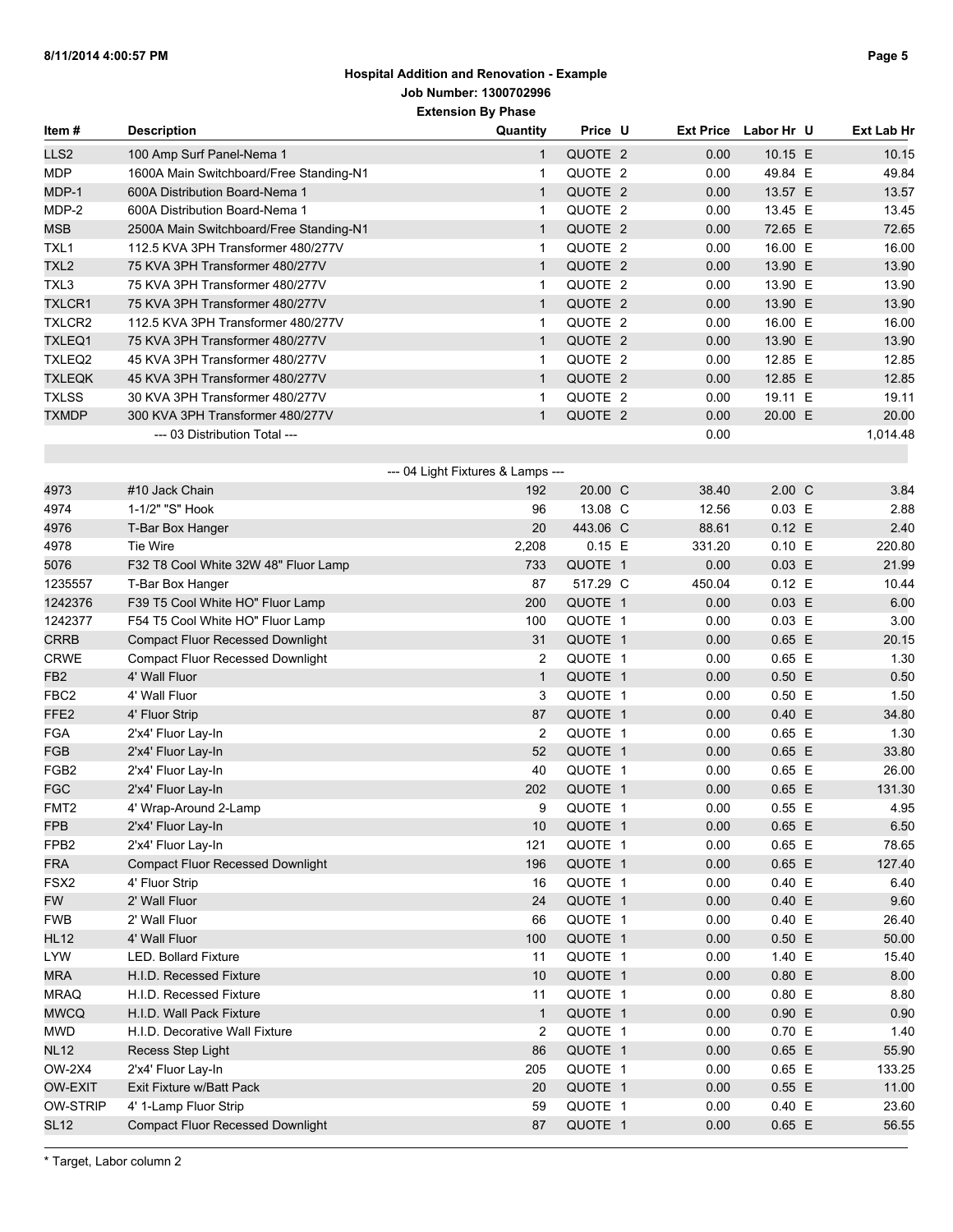| Item#           | <b>Description</b>                       | Quantity                          | Price U  | <b>Ext Price</b> | Labor Hr U | <b>Ext Lab Hr</b> |
|-----------------|------------------------------------------|-----------------------------------|----------|------------------|------------|-------------------|
| <b>UC</b>       | 24"-Under Counter Fixture                | $\mathbf{1}$                      | QUOTE 1  | 0.00             | 0.40 E     | 0.40              |
| UC <sub>3</sub> | 36" Under Counter Fixture                | 8                                 | QUOTE 1  | 0.00             | $0.45$ E   | 3.60              |
| UC4             | 48" Under Counter Fixture                | 13                                | QUOTE 1  | 0.00             | $0.45$ E   | 5.85              |
| ХA              | L.E.D. Exit Fixture W/Batt Pack          | 23                                | QUOTE 1  | 0.00             | $0.55$ E   | 12.65             |
| <b>XAW</b>      | L.E.D. Exit Fixture W/Batt Pack          | $\overline{2}$                    | QUOTE 1  | 0.00             | $0.55$ E   | 1.10              |
| XB              | L.E.D. Exit Fixture W/Batt Pack          | 8                                 | QUOTE 1  | 0.00             | $0.55$ E   | 4.40              |
| XJ              | Dual Head Emerg Light w/Batt Pack        | $\overline{2}$                    | QUOTE 1  | 0.00             | $0.80$ E   | 1.60              |
|                 | --- 04 Light Fixtures & Lamps Total ---  |                                   |          | 920.81           |            | 1,176.30          |
|                 |                                          | --- 05 Wiring Device & Covers --- |          |                  |            |                   |
| 4390            | 20A Prem Spec Grade SP Switch            | 691                               | 189.52 C | 1,309.58         | $0.18$ E   | 124.38            |
| 4391            | 20A SP Decora Switch                     | 86                                | 419.05 C | 360.38           | $0.15$ E   | 12.90             |
| 4415            | 20A Prem Spec Grade 3-Way Switch         | 31                                | 291.61 C | 90.40            | $0.24$ E   | 7.44              |
| 4426            | 20A Prem Spec Grade 4-Way Toggle Switch  | 7                                 | 969.72 C | 67.88            | 0.30 E     | 2.10              |
| 4445            | 20A/125V Prem Spec Grade Dup Rcpt(5-20R) | 820                               | 410.00 C | 3,362.00         | $0.24$ E   | 196.80            |
| 4453            | 20A/125V PremSpec Grde GFI Duplex(5-20R) | 141                               | 9.95 E   | 1,402.95         | $0.19$ E   | 26.79             |
| 4602            | 60 Minute Spring Wound Timer             | $\mathbf{1}$                      | 19.83 E  | 19.83            | $0.20$ E   | 0.20              |
| 4682            | 1G Plastic Decora Plate                  | 86                                | 26.38 C  | 22.69            | $0.08$ E   | 6.88              |
| 4688            | 1G Plastic Television Plate              | 200                               | 29.93 C  | 59.86            | $0.05$ E   | 10.00             |
| 4705            | 1G SS Blank Plate                        | 172                               | 74.97 C  | 128.95           | $0.08$ E   | 13.76             |
| 4706            | 1G SS Decora/GFI Plate                   | 132                               | 99.71 C  | 131.62           | 0.05 E     | 6.60              |
| 4707            | 1G SS Dup Rcpt Plate                     | 736                               | 80.14 C  | 589.83           | $0.06$ E   | 44.16             |
| 4711            | 1G SS Toggle Sw Plate                    | 102                               | 83.78 C  | 85.46            | $0.08$ E   | 8.16              |
| 4715            | 2G SS Dup Rcpt Plate                     | 42                                | 183.87 C | 77.23            | $0.08$ E   | 3.36              |
| 4718            | 2G SS Toggle Sw Plate                    | 255                               | 174.84 C | 445.84           | 0.10 E     | 25.50             |
| 4736            | 4" Square 1G Ind Switch Cover            | 117                               | 67.68 C  | 79.19            | 0.07 E     | 8.19              |
| 4792            | 1G WP In Use Cover                       | 9                                 | 6.83 E   | 61.47            | $0.12$ E   | 1.08              |
| 4812            | 4" Square Flat Blank Cover               | 1,076                             | 26.81 C  | 288.48           | 0.07 E     | 75.32             |
| 4813            | 4" Square Flat Blank Cover w/KO          | 541                               | 38.73 C  | 209.53           | 0.07 E     | 37.87             |
| 4815            | 4-11/16" Square Box Blank Cvr w/KO       | 4                                 | 96.63 C  | 3.87             | $0.08$ E   | 0.32              |
| 6795            | Ground Screw with Bare Pigtain           | 919                               | 35.92 C  | 330.10           | 1.20 C     | 11.03             |
| 1235510         | 4" Square Flat Blank Cover w/KO          | 18                                | 48.33 C  | 8.70             | $0.07$ E   | 1.26              |
|                 | --- 05 Wiring Device & Covers Total ---  |                                   |          | 9,135.84         |            | 624.10            |
|                 |                                          | --- 06 Underground/Site ---       |          |                  |            |                   |
| 1182            | 3/4" PVC Conduit                         | 482                               | 21.40 C  | 103.15           | 1.50 C     | 7.23              |
| 1183            | 1" PVC Conduit                           | 1,560                             | 31.20 C  | 486.72           | 1.75 C     | 27.30             |
| 1185            | 1-1/2" PVC Conduit                       | 205                               | 48.21 C  | 98.83            | 2.25 C     | 4.61              |
| 1190            | 4" PVC Conduit                           | 1,150                             | 186.99 C | 2,150.39         | 4.00 C     | 46.00             |
| 1191            | 5" PVC Conduit                           | 240                               | 264.32 C | 634.37           | 4.50 C     | 10.80             |
| 2045            | 3/4" PVC Male Adaptor                    | 48                                | 19.40 C  | 9.31             | $0.05$ E   | 2.40              |
| 2046            | 1" PVC Male Adaptor                      | 28                                | 23.66 C  | 6.62             | $0.06$ E   | 1.68              |
| 2048            | 1-1/2" PVC Male Adaptor                  | 10                                | 41.05 C  | 4.11             | $0.08$ E   | 0.80              |
| 2053            | 4" PVC Male Adaptor                      | 46                                | 225.96 C | 103.94           | $0.13$ E   | 5.98              |
| 2054            | 5" PVC Male Adaptor                      | $\overline{4}$                    | 473.91 C | 18.96            | 0.14 E     | 0.56              |
| 2099            | 3/4" PVC Coupling                        | 38                                | 9.78 C   | 3.72             | $0.03$ E   | 1.14              |
| 2100            | 1" PVC Coupling                          | 18                                | 14.85 C  | 2.67             | $0.04$ E   | 0.72              |
| 2102            | 1-1/2" PVC Coupling                      | 10                                | 27.67 C  | 2.77             | $0.06$ E   | 0.60              |
| 2107            | 4" PVC Coupling                          | 46                                | 116.30 C | 53.50            | 0.11 E     | 5.06              |
| 2108            | 5" PVC Coupling                          | 4                                 | 386.32 C | 15.45            | 0.12 E     | 0.48              |
| 2112            | 1" PVC Elbow                             | 12                                | 54.75 C  | 6.57             | 0.10 E     | 1.20              |
| 2163            | 4" GRC Elbow (30" Radius)                | 46                                | 118.46 E | 5,449.16         | 1.32 E     | 60.72             |
| 2164            | 5" GRC Elbow (30" Radius)                | $\overline{4}$                    | 180.73 E | 722.92           | 1.87 E     | 7.48              |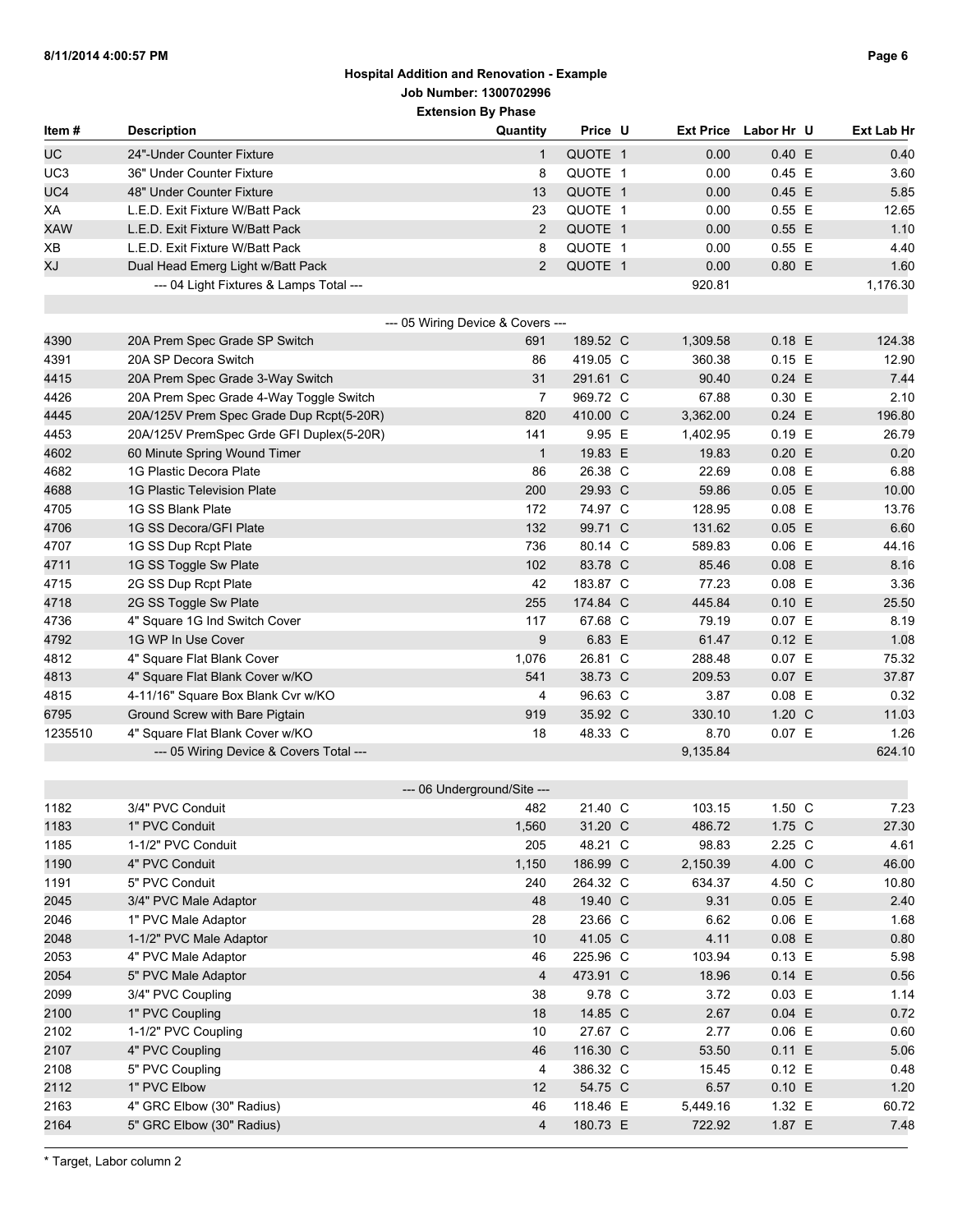| ltem # | <b>Description</b>                           | Quantity        | Price U          | <b>Ext Price</b> | Labor Hr U      | Ext Lab Hr |
|--------|----------------------------------------------|-----------------|------------------|------------------|-----------------|------------|
| 2429   | 2"x3" Base Spacer                            | 31              | 60.32 C          | 18.85            | 10.00 C         | 3.13       |
| 2431   | 4"x3" Base Spacer                            | 144             | 85.54 C          | 122.96           | 10.00 C         | 14.38      |
| 2432   | 5"x3" Base Spacer                            | 30              | 89.23 C          | 26.77            | 10.00 C         | 3.00       |
| 5243   | 6"Wx18"D Trench-Ditch Witch                  | 300             | 3.00 E           | 900.00           | $2.65$ C        | 7.95       |
| 5244   | 6"Wx24"D Trench-Ditch Witch                  | 2,440           | 4.00 E           | 9,760.00         | 3.00 C          | 73.20      |
| 5251   | 18"Wx36"D Trench-Back Hoe                    | 170             | 6.00 E           | 1,020.00         | 3.65 C          | 6.21       |
| 5261   | 30"Wx48"D Trench-Back Hoe                    | 50              | 8.00 E           | 400.00           | 5.75 C          | 2.88       |
| 5273   | 48"Wx60"D Trench-Back Hoe                    | 50              | 13.00 E          | 650.00           | 5.75 C          | 2.88       |
| 5308   | 2 Sack Slurry/Concrete (Cu. Yards)           | 16              | 145.00 E         | 2,305.50         | $0.45$ E        | 7.16       |
| 5316   | 6'x8' Concrete Transformer Pad               | 4               | 2,000.00 E       | 8,000.00         | 8.00 E          | 32.00      |
|        | --- 06 Underground/Site Total ---            |                 |                  | 33,077.24        |                 | 337.55     |
|        |                                              |                 |                  |                  |                 |            |
|        |                                              | --- 07 Misc --- |                  |                  |                 |            |
| 2858   | Coax Connector Male (RG-6)                   | 400             | 3.46 E           | 1,384.00         | $0.02$ E        | 8.00       |
| 2992   | 1/8" Poly Pull Line                          | 10,137          | 5.80 M           | 58.80            | 2.00 M          | 20.27      |
| 4975   | Seismic wire                                 | 410             | 2.00 E           | 820.00           | $0.03$ E        | 12.30      |
| 5613   | Unistrut (Deep)                              | 74              | 127.29 C         | 94.67            | 10.00 C         | 7.44       |
| 5616   | Cut 12 Gauge 1-5/8x1-5/8 Channel (labor)     | 149             | 0.00 E           | 0.00             | 0.15 E          | 22.31      |
| 5639   | 3/4"x10' Copper Ground Rod                   | 37              | 25.20 E          | 932.40           | 0.37 E          | 13.69      |
| 5645   | 1-1/2-4" Ground Clamp                        | 4               | 3,246.09 C       | 129.84           | 0.30 E          | 1.20       |
| 5811   | 4x8x3/4" Plywood (CCA)                       | $6\phantom{1}$  | 45.00 E          | 270.00           | 0.75 E          | 4.50       |
| 5814   | <b>Red Wirenuts</b>                          | 12,753          | 100.60 M         | 1,282.95         | $1.75$ C        | 223.18     |
| 6794   | 3/16X1 Nylon Anchor                          | 117             | 5.92 C           | 6.93             | 7.50 C          | 8.78       |
| 6802   | 10x1" TEK Screw                              | 1,942           | 6.55 C           | 127.20           | 0.01 E          | 19.42      |
| 6803   | 10x3/4" TEK Screw                            | 820             | 6.84 C           | 56.09            | 0.01 E          | 8.20       |
| 6804   | 6X1/4" Pan Head Tapping Screw                | 5,448           | 1.64 $\degree$ C | 89.35            | 0.01 E          | 54.48      |
| 6805   | <b>Ground Screw</b>                          | 443             | 7.16 C           | 31.72            | 0.01 E          | 4.43       |
| 13510  | Demo Transfer Switch 260A                    | 1               | 3.00 E           | 3.00             | 2.10 E          | 2.10       |
| 13512  | Demo Transfer Switch 100A                    | $\mathbf{1}$    | 3.00 E           | 3.00             | 1.08 E          | 1.08       |
| 13529  | Demo Generator 75KW                          | 1               | 16.00 E          | 16.00            | 14.20 E         | 14.20      |
| 13531  | Demo Generator 30KW                          | $\mathbf{1}$    | 16.00 E          | 16.00            | 10.80 E         | 10.80      |
| 13604  | Remove #500MCM wire (per foot)               | 1,840           | 0.00 E           | 0.00             | $1.21\text{ C}$ | 22.26      |
| 13624  | Demo 3/4" EMT/Wire (per foot)                | 132             | 0.00 E           | 0.00             | $0.04$ E        | 5.28       |
| 13650  | Demo Panelboard 200A                         | 7               | 0.00 E           | 0.00             | 1.50 E          | 10.50      |
| 13651  | Demo Panelboard 100A                         | 10              | 0.00 E           | 0.00             | 1.20 E          | 12.00      |
| 13652  | Demo Panelboard 60A                          | 6               | 0.00 E           | 0.00             | 1.20 E          | 7.20       |
| 13672  | Demo 4" EMT/Wire (per foot)                  | 784             | 0.00 E           | 0.00             | $0.50$ E        | 392.00     |
| 13673  | Demo 3" EMT/Wire (per foot)                  | 125             | 0.00 E           | 0.00             | $0.04$ E        | 5.00       |
| 13674  | Demo 2" EMT/Wire (per foot)                  | 2,967           | 0.00 E           | 0.00             | $0.02$ E        | 59.34      |
| 13675  | Demo 1" EMT/Wire (per foot)                  | 1,175           | 0.00 E           | 0.00             | $0.25$ E        | 293.75     |
| 13682  | Demo Switchgear 1600A                        | $\overline{2}$  | 0.00 E           | 0.00             | 7.00 E          | 14.00      |
| 13688  | Demo Panelboard 600A                         | 4               | 0.00 E           | 0.00             | 3.00 E          | 12.00      |
| 13690  | Demo Panelboard 225A                         | 6               | 0.00 E           | 0.00             | 1.50 E          | 9.00       |
| 15162  | F20 Alloy-CU-CU & CU-Steel Weld              | 9               | 95.00 E          | 855.00           | $0.50$ E        | 4.50       |
| 15200  | Transformer Housekeeping Pad                 | $\mathbf{1}$    | 450.00 E         | 450.00           | 3.00 E          | 3.00       |
| 15213  | <b>Test Station DD</b>                       | 18              | QUOTE 6          | 0.00             | 1.00 E          | 18.00      |
| 15240  | 14-2 Speaker Cable                           | 3,500           | 115.00 M         | 402.50           | 3.50 M          | 12.25      |
| 15255  | 400A 4Pole Automatic Transfer Switch Nema 1  | 1               | QUOTE 12         | 0.00             | 10.00 E         | 10.00      |
| 15256  | 800A 4Pole Automatic Transfer Switch Nema 1  | $\mathbf{1}$    | QUOTE 12         | 0.00             | 20.00 E         | 20.00      |
| 15268  | Generator Pad                                | 1               | 4,000.00 E       | 4,000.00         | 8.00 E          | 8.00       |
| 15279  | <b>Bollard Base</b>                          | 11              | 300.00 E         | 3,300.00         | 2.00 E          | 22.00      |
| 15295  | 225A 3Pole Automatic Transfer Switch Nema 1  | 1               | QUOTE 12         | 0.00             | 8.00 E          | 8.00       |
| 15296  | 1200A 3Pole Automatic Transfer Switch Nema 1 | $\mathbf{1}$    | QUOTE 12         | 0.00             | 32.00 E         | 32.00      |
|        |                                              |                 |                  |                  |                 |            |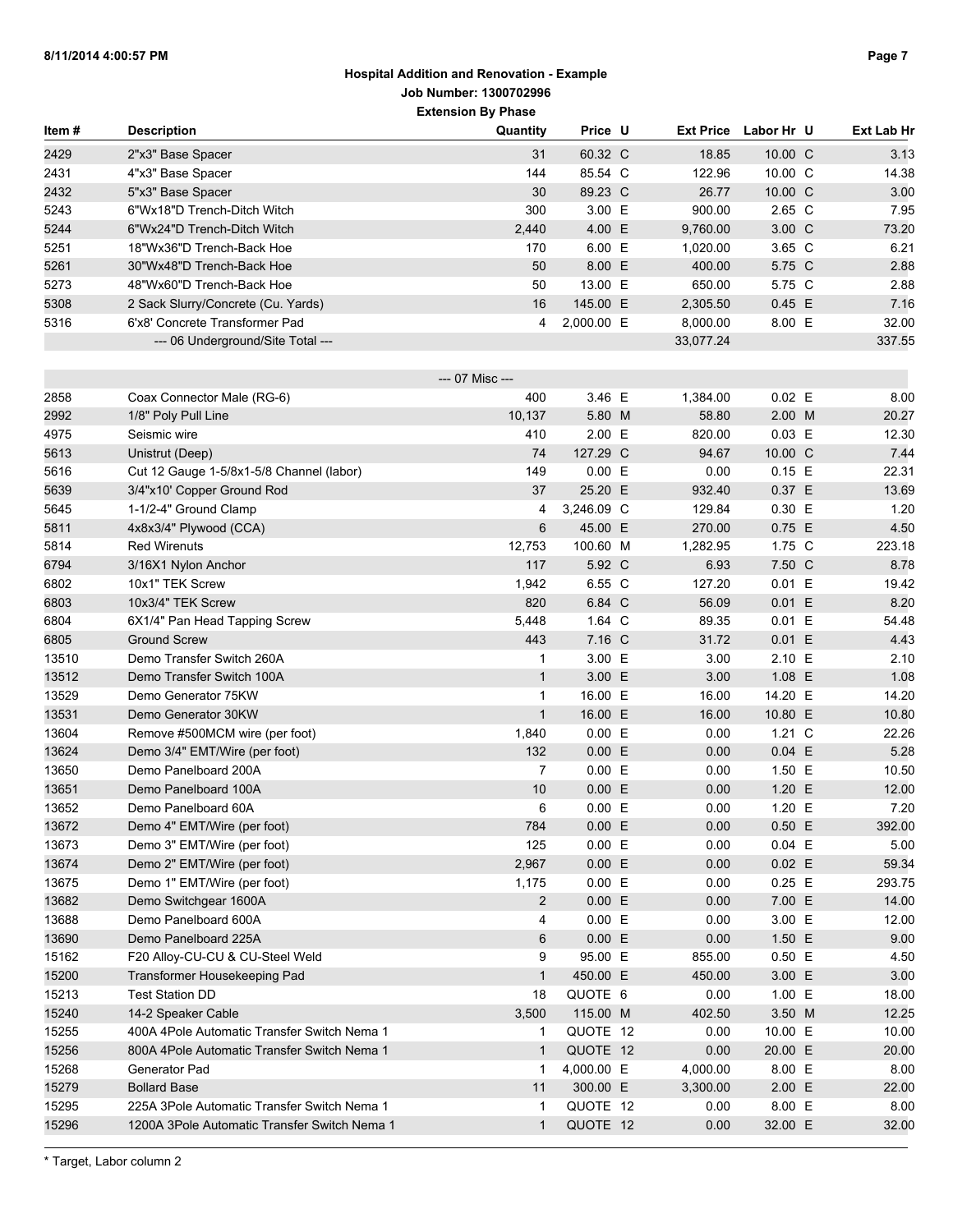| Item#      | <b>Description</b>                           | Quantity                    | Price U       |            | Ext Price Labor Hr U | Ext Lab Hr |
|------------|----------------------------------------------|-----------------------------|---------------|------------|----------------------|------------|
| 15304      | Ground Bar                                   | $\mathbf{1}$                | 250.00 E      | 250.00     | 1.50 E               | 1.50       |
| 15306      | High Voltage Box Pad                         | 1                           | 1,500.00 E    | 1,500.00   | 3.00 E               | 3.00       |
| 1235155    | <b>WP Generator Housing</b>                  | $\mathbf{1}$                | QUOTE 12      | 0.00       | 5.76 E               | 5.76       |
| 1235171    | Fuel for Testing Generator                   | 1,000                       | 4.50 E        | 4,500.00   | $0.96$ C             | 9.60       |
| 1235430    | Switchbord (2 Section) Housekeeping Pad      | $\mathbf{1}$                | 450.00 E      | 450.00     | 4.00 E               | 4.00       |
| 1235434    | <b>TMGB</b>                                  | 3                           | 350.00 E      | 1,050.00   | 2.50 E               | 7.50       |
| 1235441    | Cable Tray center support                    | 334                         | QUOTE 4       | 0.00       | $0.50$ E             | 167.00     |
| 1235507    | 1/8" Poly Pull Line                          | 990                         | 5.80 M        | 5.74       | 2.00 M               | 1.98       |
| 1235520    | <b>Yellow Insulated Connector22-10</b>       | 579                         | 58.67 M       | 33.97      | 1.75 C               | 10.13      |
| 1235538    | Cadweld                                      | 41                          | 65.00 E       | 2,665.00   | 0.50 E               | 20.50      |
| 1235553    | 1/8" Poly Pull Line                          | 6,688                       | 5.80 M        | 38.79      | 2.00 M               | 13.38      |
| 1235566    | Yellow Insulated Connector22-10              | 84                          | 58.67 M       | 4.93       | 1.75 M               | 0.15       |
| 1235567    | <b>Red Wirenuts</b>                          | 261                         | 109.34 M      | 28.54      | 1.75 C               | 4.57       |
| 1242332    | <b>Butt Splice Kit</b>                       | 199                         | 6.95 E        | 1,383.05   | $0.20$ E             | 39.80      |
| 1242379    | 6000 Gallon Generator Fuel Tank Installation | $\mathbf{1}$                | QUOTE 12      | 0.00       | 15.36 E              | 15.36      |
| 1242395    | Generator Fuel Tank Pad                      | 1                           | 3,500.00 E    | 3,500.00   | 8.00 E               | 8.00       |
| <b>LBW</b> | <b>LED Wall Pack Fixture</b>                 | 3                           | QUOTE 1       | 0.00       | 0.90 E               | 2.70       |
| T0001      | S-PW Watt Stppper PW100G                     | 10                          | QUOTE 36      | 0.00       | $0.25$ E             | 2.50       |
| T0002      | M-CX WATT STOPPER CX105                      | 71                          | QUOTE 36      | 0.00       | $0.25$ E             | 17.75      |
| T0003      | S-T WATT STOPPER TS400G                      | 14                          | QUOTE 36      | 0.00       | $0.25$ E             | 3.50       |
| T0004      | M-CI WATT STOPPER C1205I                     | $\mathbf{1}$                | QUOTE 36      | 0.00       | $0.25$ E             | 0.25       |
| T0005      | M-DT2 WATT STOPPER DT205                     | 9                           | QUOTE 36      | 0.00       | $0.65$ E             | 5.85       |
| T0007      | M-UT3 WATT STOPPER UT305                     | 3                           | QUOTE 36      | 0.00       | $0.25$ E             | 0.75       |
| T0008      | PP-BZ150 WATT STOPPER BZ150                  | 77                          | QUOTE 36      | 0.00       | $0.50$ E             | 38.50      |
| T0010      |                                              | 358                         | 15.00 E       |            | $0.20$ E             |            |
| T0012      | Sound proof Box Insulation                   |                             |               | 5,370.00   |                      | 71.60      |
|            | Kitchen square foot 1655 & 660 BUDGET        |                             | 1 92,600.00 E | 92,600.00  | 1,157.00 E           | 1,157.00   |
| T0013      | <b>DISCONNECT BUDGET</b>                     |                             | 1 7,460.00 E  | 7,460.00   | 61.00 E              | 61.00      |
| T0014      | <b>FLOOR BOX BUDGET</b>                      | $\overline{7}$              | 400.00 E      | 2,800.00   | 2.00 E               | 14.00      |
| T0015      | <b>LIGHTNING PROTECTION BUDGET</b>           |                             | 1 73,347.30 E | 73,347.30  | 1,700.00 E           | 1,700.00   |
|            | --- 07 Misc Total ---                        |                             |               | 211,316.77 |                      | 4,804.09   |
|            |                                              | --- 08 Special Systems ---  |               |            |                      |            |
| 5713       | Fire Alarm Central Station Panel             | $\mathbf{1}$                | QUOTE 6       | 0.00       | 6.00 E               | 6.00       |
| 1234747    | Strobe/Visual Fire Alarm Device              | 84                          | QUOTE 6       | 0.00       | $0.50$ E             | 42.00      |
| 1235513    | Smoke Detector                               | 65                          | QUOTE 6       | 0.00       | 0.35 E               | 22.75      |
| 1235514    | <b>Heat Detector</b>                         | 11                          | QUOTE 6       | 0.00       | 0.35 E               | 3.85       |
| 1235515    | Fire Alarm Pull Station WP                   | 15                          | QUOTE 6       | 0.00       | 0.35 E               | 5.25       |
| 1235562    | Audio Visual Fire Alarm Device               | 28                          | QUOTE 6       | 0.00       | $0.50$ E             | 14.00      |
|            | --- 08 Special Systems Total ---             |                             |               | 0.00       |                      | 93.85      |
|            |                                              |                             |               |            |                      |            |
|            |                                              | --- 10 Voice/Data/Video --- |               |            |                      |            |
| 2862       | Plenum Cat 5 24gauge 4pair Nurse Call        | 46,400                      | 226.89 M      | 10,527.70  | 8.85 M               | 410.64     |
| 2864       | Plenum Cat 5e 24gauge 4pair                  | 306,100                     | 196.92 M      | 60,277.21  | 8.85 M               | 2,708.99   |
| T0009      | PH/DATA Jack Assembly                        | 356                         | 35.00 E       | 12,460.00  | $0.35$ E             | 124.60     |
| T0011      | Through Wall Cable Tray Fire Rated           | $\overline{7}$              | QUOTE 4       | 0.00       | 1.00 E               | 7.00       |
|            | --- 10 Voice/Data/Video Total ---            |                             |               | 83,264.91  |                      | 3,251.23   |
|            |                                              |                             |               |            |                      |            |
|            |                                              | --- 12 Fire Alarms ---      |               |            |                      |            |
| 1234748    | Duct Detector                                | 18                          | QUOTE 6       | 0.00       | 0.30 E               | 5.40       |
|            | --- 12 Fire Alarms Total ---                 |                             |               | 0.00       |                      | 5.40       |
|            |                                              |                             |               |            |                      |            |
|            | Job Total                                    |                             |               | 899,426.75 |                      | 30,494.08  |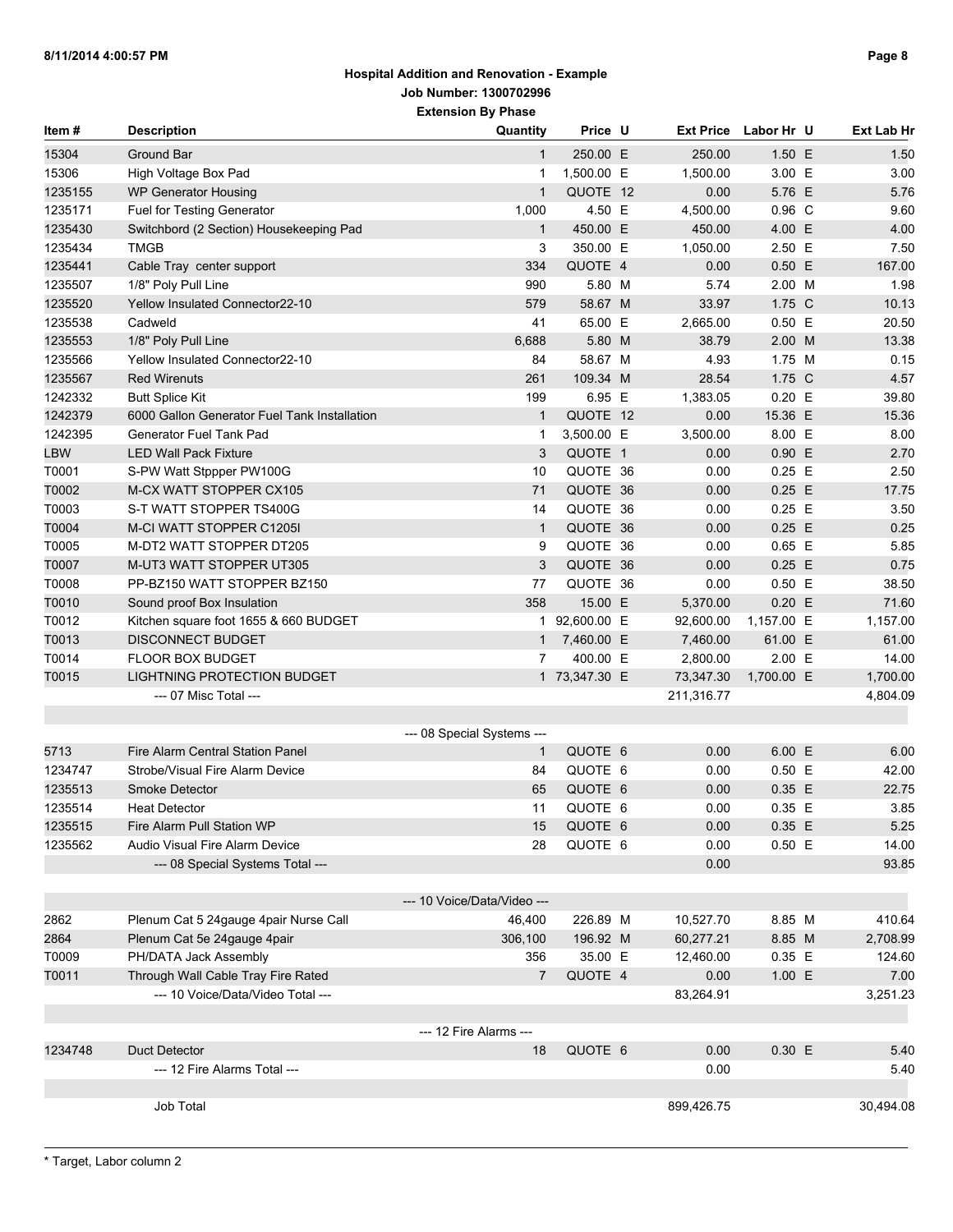| <b>Entry</b>   | Item#            | <b>Description</b>                      | Quantity | <b>Price</b> | <b>Ext Price</b> | Labor  | <b>Ext Labor</b> |
|----------------|------------------|-----------------------------------------|----------|--------------|------------------|--------|------------------|
|                |                  |                                         |          |              |                  |        |                  |
| 1              | <b>CRRB</b>      | <b>Compact Fluor Recessed Downlight</b> | 9.00     | Quote 1      | 0.00             | 0.65 E | 5.85             |
|                | 4978             | <b>Tie Wire</b>                         | 18.00    | 0.15E        | 2.70             | 0.10 E | 1.80             |
| $\overline{c}$ | <b>CRRB</b>      | <b>Compact Fluor Recessed Downlight</b> | 22.00    | Quote 1      | 0.00             | 0.65E  | 14.30            |
|                | 4978             | <b>Tie Wire</b>                         | 44.00    | 0.15E        | 6.60             | 0.10 E | 4.40             |
| 3              | <b>CRWE</b>      | <b>Compact Fluor Recessed Downlight</b> | 2.00     | Quote 1      | 0.00             | 0.65E  | 1.30             |
|                | 4978             | Tie Wire                                | 4.00     | 0.15E        | 0.60             | 0.10 E | 0.40             |
| 4              | FB <sub>2</sub>  | 4' Wall Fluor                           | 1.00     | Quote 1      | 0.00             | 0.50E  | 0.50             |
|                | A7329            | 4" Square Box w/Flat Brkt & 3/0 Ring    | 1.00     | 1.58 E       | 1.58             | 0.32 E | 0.32             |
|                | 2440             | 4" Square x 1-1/2" Deep Box w/bkt (1/2  | 1.00     | 96.21 C      | 0.96             | 0.20 E | 0.20             |
|                | 4625             | 4" Square-3/0 Plaster Ring-5/8"D        | 1.00     | 31.90 C      | 0.32             | 0.07 E | 0.07             |
|                | 5814             | <b>Red Wirenuts</b>                     | 3.00     | 100.60 M     | 0.30             | 1.75 C | 0.05             |
| 5              | FBC <sub>2</sub> | 4' Wall Fluor                           | 1.00     | Quote 1      | 0.00             | 0.50E  | 0.50             |
|                | A7329            | 4" Square Box w/Flat Brkt & 3/0 Ring    | 1.00     | 1.58 E       | 1.58             | 0.32 E | 0.32             |
|                | 2440             | 4" Square x 1-1/2" Deep Box w/bkt (1/2  | 1.00     | 96.21 C      | 0.96             | 0.20 E | 0.20             |
|                | 4625             | 4" Square-3/0 Plaster Ring-5/8"D        | 1.00     | 31.90 C      | 0.32             | 0.07 E | 0.07             |
|                | 5814             | <b>Red Wirenuts</b>                     | 3.00     | 100.60 M     | 0.30             | 1.75 C | 0.05             |
| 6              | FBC <sub>2</sub> | 4' Wall Fluor                           | 2.00     | Quote 1      | 0.00             | 0.50E  | 1.00             |
|                | A7329            | 4" Square Box w/Flat Brkt & 3/0 Ring    | 2.00     | 1.58 E       | 3.16             | 0.32 E | 0.65             |
|                | 2440             | 4" Square x 1-1/2" Deep Box w/bkt (1/2  | 2.00     | 96.21 C      | 1.92             | 0.20 E | 0.40             |
|                | 4625             | 4" Square-3/0 Plaster Ring-5/8"D        | 2.00     | 31.90 C      | 0.64             | 0.07 E | 0.14             |
|                | 5814             | <b>Red Wirenuts</b>                     | 6.00     | 100.60 M     | 0.60             | 1.75 C | 0.11             |
| $\overline{7}$ | FFE <sub>2</sub> | 4' Fluor Strip                          | 26.00    | Quote 1      | 0.00             | 0.40 E | 10.40            |
|                | A7341            | 4" Square Box w/Blank Cover             | 26.00    | 1.29 E       | 33.54            | 0.30 E | 7.87             |
|                | 2439             | 4" Square Box (1/2 & 3/4 KO's)          | 26.00    | 72.08 C      | 18.74            | 0.18E  | 4.68             |
|                | 4812             | 4" Square Flat Blank Cover              | 26.00    | 26.81 C      | 6.97             | 0.07 E | 1.82             |
|                | 5814             | <b>Red Wirenuts</b>                     | 78.00    | 100.60 M     | 7.85             | 1.75 C | 1.37             |
| 8              | FFE <sub>2</sub> | 4' Fluor Strip                          | 24.00    | Quote 1      | 0.00             | 0.40 E | 9.60             |
|                | A7341            | 4" Square Box w/Blank Cover             | 24.00    | 1.29 E       | 30.96            | 0.30 E | 7.26             |
|                | 5814             | <b>Red Wirenuts</b>                     | 72.00    | 100.60 M     | 7.24             | 1.75 C | 1.26             |
|                | 2439             | 4" Square Box (1/2 & 3/4 KO's)          | 24.00    | 72.08 C      | 17.30            | 0.18E  | 4.32             |
|                | 4812             | 4" Square Flat Blank Cover              | 24.00    | 26.81 C      | 6.43             | 0.07 E | 1.68             |
| 9              | FFE <sub>2</sub> | 4' Fluor Strip                          | 23.00    | Quote 1      | 0.00             | 0.40 E | 9.20             |
|                | A7341            | 4" Square Box w/Blank Cover             | 23.00    | 1.29 E       | 29.67            | 0.30 E | 6.96             |
|                | 5814             | <b>Red Wirenuts</b>                     | 69.00    | 100.60 M     | 6.94             | 1.75 C | 1.21             |
|                | 2439             | 4" Square Box (1/2 & 3/4 KO's)          | 23.00    | 72.08 C      | 16.58            | 0.18E  | 4.14             |
|                | 4812             | 4" Square Flat Blank Cover              | 23.00    | 26.81 C      | 6.17             | 0.07 E | 1.61             |
| 10             | FFE <sub>2</sub> | 4' Fluor Strip                          | 14.00    | Quote 1      | 0.00             | 0.40 E | 5.60             |
|                | A7341            | 4" Square Box w/Blank Cover             | 14.00    | 1.29 E       | 18.06            | 0.30 E | 4.24             |
|                | 5814             | <b>Red Wirenuts</b>                     | 42.00    | 100.60 M     | 4.23             | 1.75 C | 0.74             |
|                | 2439             | 4" Square Box (1/2 & 3/4 KO's)          | 14.00    | 72.08 C      | 10.09            | 0.18 E | 2.52             |
|                | 4812             | 4" Square Flat Blank Cover              | 14.00    | 26.81 C      | 3.75             | 0.07 E | 0.98             |
| 11             | <b>FGA</b>       | 2'x4' Fluor Lay-In                      | 2.00     | Quote 1      | 0.00             | 0.65 E | 1.30             |
|                | A7354            | 4" Square Box w/(1) Fixture Whip        | 2.00     | 9.40 E       | 18.80            | 0.52E  | 1.03             |
|                | 2395             | 1/2" T-Bar Wire Conduit Clip            | 2.00     | 22.32 C      | 0.45             | 0.01 E | 0.02             |
|                | 2439             | 4" Square Box (1/2 & 3/4 KO's)          | 2.00     | 72.08 C      | 1.44             | 0.18 E | 0.36             |
|                | 4812             | 4" Square Flat Blank Cover              | 2.00     | 26.81 C      | 0.54             | 0.07 E | 0.14             |
|                | 5013             | Manufactured Fixture Whip               | 2.00     | 759.24 C     | 15.18            | 0.15E  | 0.30             |
|                | 5814             | <b>Red Wirenuts</b>                     | 12.00    | 100.60 M     | 1.21             | 1.75 C | 0.21             |
|                | 4978             | Tie Wire                                | 8.00     | 0.15 E       | 1.20             | 0.10 E | 0.80             |
|                | 6802             | 10x1" TEK Screw                         | 8.00     | 6.55 C       | 0.52             | 0.01 E | 0.08             |
| 12             | FGB              | 2'x4' Fluor Lay-In                      | 31.00    | Quote 1      | 0.00             | 0.65 E | 20.15            |
|                | A7354            | 4" Square Box w/(1) Fixture Whip        | 31.00    | 9.40 E       | 291.40           | 0.52 E | 15.97            |
|                | 5814             | <b>Red Wirenuts</b>                     | 186.00   | 100.60 M     | 18.71            | 1.75 C | 3.26             |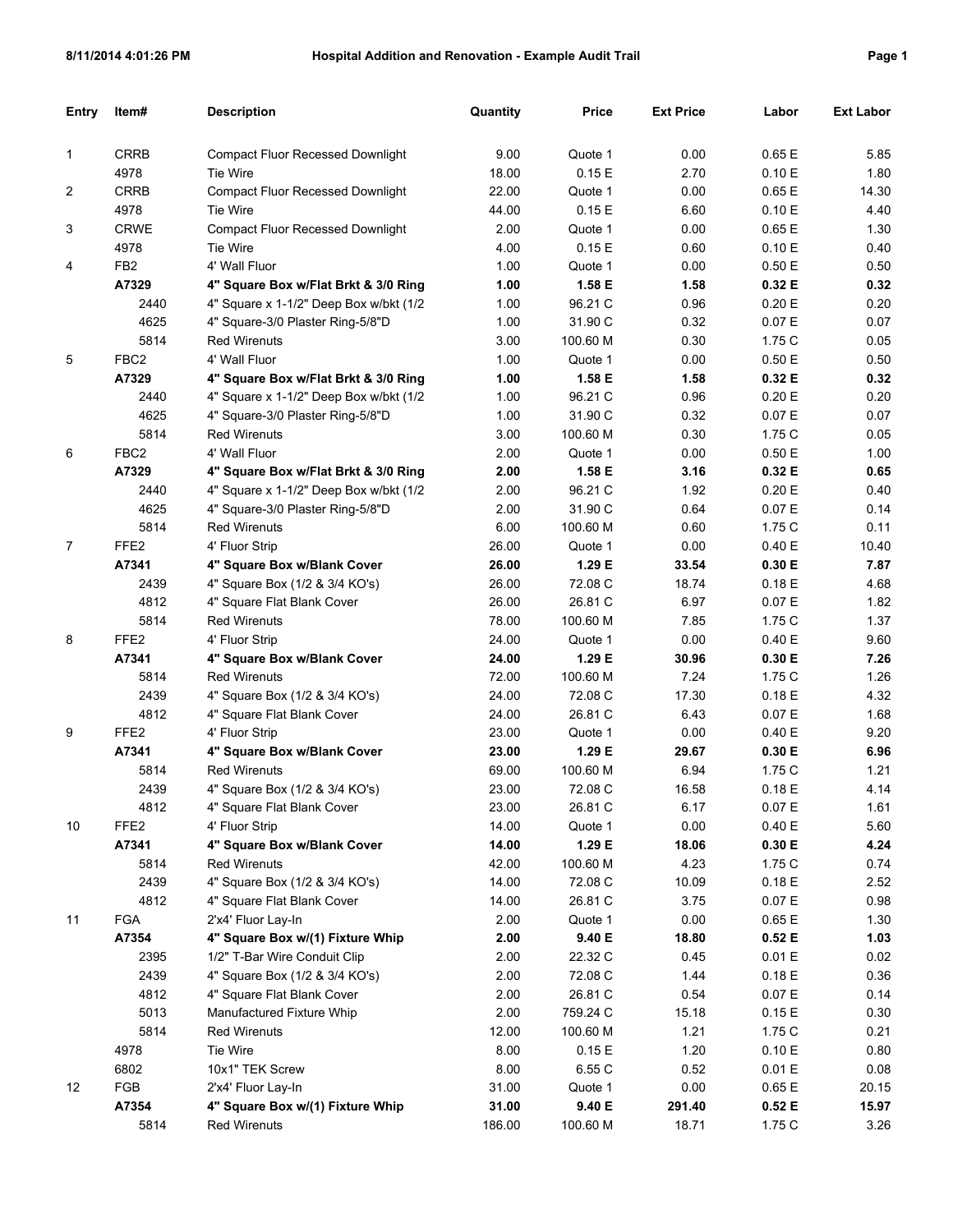|--|--|

| Entry | ltem#            | <b>Description</b>               | Quantity | <b>Price</b> | <b>Ext Price</b> | Labor  | <b>Ext Labor</b> |
|-------|------------------|----------------------------------|----------|--------------|------------------|--------|------------------|
|       |                  |                                  |          |              |                  |        |                  |
|       | 2439             | 4" Square Box (1/2 & 3/4 KO's)   | 31.00    | 72.08 C      | 22.34            | 0.18E  | 5.58             |
|       | 4812             | 4" Square Flat Blank Cover       | 31.00    | 26.81 C      | 8.31             | 0.07 E | 2.17             |
|       | 2395             | 1/2" T-Bar Wire Conduit Clip     | 31.00    | 22.32 C      | 6.92             | 0.01 E | 0.31             |
|       | 5013             | Manufactured Fixture Whip        | 31.00    | 759.24 C     | 235.36           | 0.15E  | 4.65             |
|       | 4978             | Tie Wire                         | 124.00   | 0.15 E       | 18.60            | 0.10 E | 12.40            |
|       | 6802             | 10x1" TEK Screw                  | 124.00   | 6.55 C       | 8.12             | 0.01 E | 1.24             |
| 13    | FGB              | 2'x4' Fluor Lay-In               | 14.00    | Quote 1      | 0.00             | 0.65 E | 9.10             |
|       | A7354            | 4" Square Box w/(1) Fixture Whip | 14.00    | 9.40 E       | 131.60           | 0.52E  | 7.21             |
|       | 5814             | <b>Red Wirenuts</b>              | 84.00    | 100.60 M     | 8.45             | 1.75 C | 1.47             |
|       | 2439             | 4" Square Box (1/2 & 3/4 KO's)   | 14.00    | 72.08 C      | 10.09            | 0.18 E | 2.52             |
|       | 4812             | 4" Square Flat Blank Cover       | 14.00    | 26.81 C      | 3.75             | 0.07 E | 0.98             |
|       | 2395             | 1/2" T-Bar Wire Conduit Clip     | 14.00    | 22.32 C      | 3.12             | 0.01 E | 0.14             |
|       | 5013             | Manufactured Fixture Whip        | 14.00    | 759.24 C     | 106.29           | 0.15E  | 2.10             |
|       | 4978             | Tie Wire                         | 56.00    | 0.15 E       | 8.40             | 0.10 E | 5.60             |
|       | 6802             | 10x1" TEK Screw                  | 56.00    | 6.55 C       | 3.67             | 0.01 E | 0.56             |
| 14    | FGB              | 2'x4' Fluor Lay-In               | 7.00     | Quote 1      | 0.00             | 0.65 E | 4.55             |
|       | A7354            | 4" Square Box w/(1) Fixture Whip | 7.00     | 9.40 E       | 65.80            | 0.52E  | 3.61             |
|       | 5814             | <b>Red Wirenuts</b>              | 42.00    | 100.60 M     | 4.23             | 1.75 C | 0.74             |
|       | 2439             | 4" Square Box (1/2 & 3/4 KO's)   | 7.00     | 72.08 C      | 5.05             | 0.18 E | 1.26             |
|       | 4812             | 4" Square Flat Blank Cover       | 7.00     | 26.81 C      | 1.88             | 0.07 E | 0.49             |
|       | 2395             | 1/2" T-Bar Wire Conduit Clip     | 7.00     | 22.32 C      | 1.56             | 0.01 E | 0.07             |
|       | 5013             | Manufactured Fixture Whip        | 7.00     | 759.24 C     | 53.15            | 0.15E  | 1.05             |
|       | 4978             | Tie Wire                         | 28.00    | 0.15 E       | 4.20             | 0.10 E | 2.80             |
|       | 6802             | 10x1" TEK Screw                  | 28.00    | 6.55 C       | 1.83             | 0.01 E | 0.28             |
| 15    | FGB <sub>2</sub> | 2'x4' Fluor Lay-In               | 6.00     | Quote 1      | 0.00             | 0.65 E | 3.90             |
|       | A7354            | 4" Square Box w/(1) Fixture Whip | 6.00     | 9.40 E       | 56.40            | 0.52E  | 3.09             |
|       | 5814             | <b>Red Wirenuts</b>              | 36.00    | 100.60 M     | 3.62             | 1.75 C | 0.63             |
|       | 2439             | 4" Square Box (1/2 & 3/4 KO's)   | 6.00     | 72.08 C      | 4.32             | 0.18 E | 1.08             |
|       | 4812             | 4" Square Flat Blank Cover       | 6.00     | 26.81 C      | 1.61             | 0.07 E | 0.42             |
|       | 2395             | 1/2" T-Bar Wire Conduit Clip     | 6.00     | 22.32 C      | 1.34             | 0.01 E | 0.06             |
|       | 5013             | Manufactured Fixture Whip        | 6.00     | 759.24 C     | 45.55            | 0.15E  | 0.90             |
|       | 4978             | Tie Wire                         | 24.00    | 0.15E        | 3.60             | 0.10 E | 2.40             |
|       | 6802             | 10x1" TEK Screw                  | 24.00    | 6.55 C       | 1.57             | 0.01 E | 0.24             |
| 16    | FGB <sub>2</sub> | 2'x4' Fluor Lay-In               | 26.00    | Quote 1      | 0.00             | 0.65 E | 16.90            |
|       | A7354            | 4" Square Box w/(1) Fixture Whip | 26.00    | 9.40 E       | 244.40           | 0.52E  | 13.39            |
|       | 5814             | Red Wirenuts                     | 156.00   | 100.60 M     | 15.69            | 1.75 C | 2.73             |
|       | 2439             | 4" Square Box (1/2 & 3/4 KO's)   | 26.00    | 72.08 C      | 18.74            | 0.18 E | 4.68             |
|       | 4812             | 4" Square Flat Blank Cover       | 26.00    | 26.81 C      | 6.97             | 0.07 E | 1.82             |
|       | 2395             | 1/2" T-Bar Wire Conduit Clip     | 26.00    | 22.32 C      | 5.80             | 0.01 E | 0.26             |
|       | 5013             | Manufactured Fixture Whip        | 26.00    | 759.24 C     | 197.40           | 0.15 E | 3.90             |
|       | 4978             | Tie Wire                         | 104.00   | 0.15 E       | 15.60            | 0.10 E | 10.40            |
|       | 6802             | 10x1" TEK Screw                  | 104.00   | 6.55 C       | 6.81             | 0.01 E | 1.04             |
| 17    | FGB <sub>2</sub> | 2'x4' Fluor Lay-In               | 8.00     | Quote 1      | 0.00             | 0.65 E | 5.20             |
|       | A7354            | 4" Square Box w/(1) Fixture Whip | 8.00     | 9.40 E       | 75.20            | 0.52 E | 4.12             |
|       | 5814             | <b>Red Wirenuts</b>              | 48.00    | 100.60 M     | 4.83             | 1.75C  | 0.84             |
|       | 2439             | 4" Square Box (1/2 & 3/4 KO's)   | 8.00     | 72.08 C      | 5.77             | 0.18 E | 1.44             |
|       | 4812             | 4" Square Flat Blank Cover       | 8.00     | 26.81 C      | 2.14             | 0.07 E | 0.56             |
|       | 2395             | 1/2" T-Bar Wire Conduit Clip     | 8.00     | 22.32 C      | 1.79             | 0.01 E | 0.08             |
|       | 5013             | Manufactured Fixture Whip        | 8.00     | 759.24 C     | 60.74            | 0.15 E | 1.20             |
|       | 4978             | Tie Wire                         | 32.00    | 0.15 E       | 4.80             | 0.10 E | 3.20             |
|       | 6802             | 10x1" TEK Screw                  | 32.00    | 6.55 C       | 2.10             | 0.01 E | 0.32             |
| 18    | <b>FGC</b>       | 2'x4' Fluor Lay-In               | 44.00    | Quote 1      | 0.00             | 0.65 E | 28.60            |
|       | A7354            | 4" Square Box w/(1) Fixture Whip | 44.00    | 9.40 E       | 413.60           | 0.52 E | 22.66            |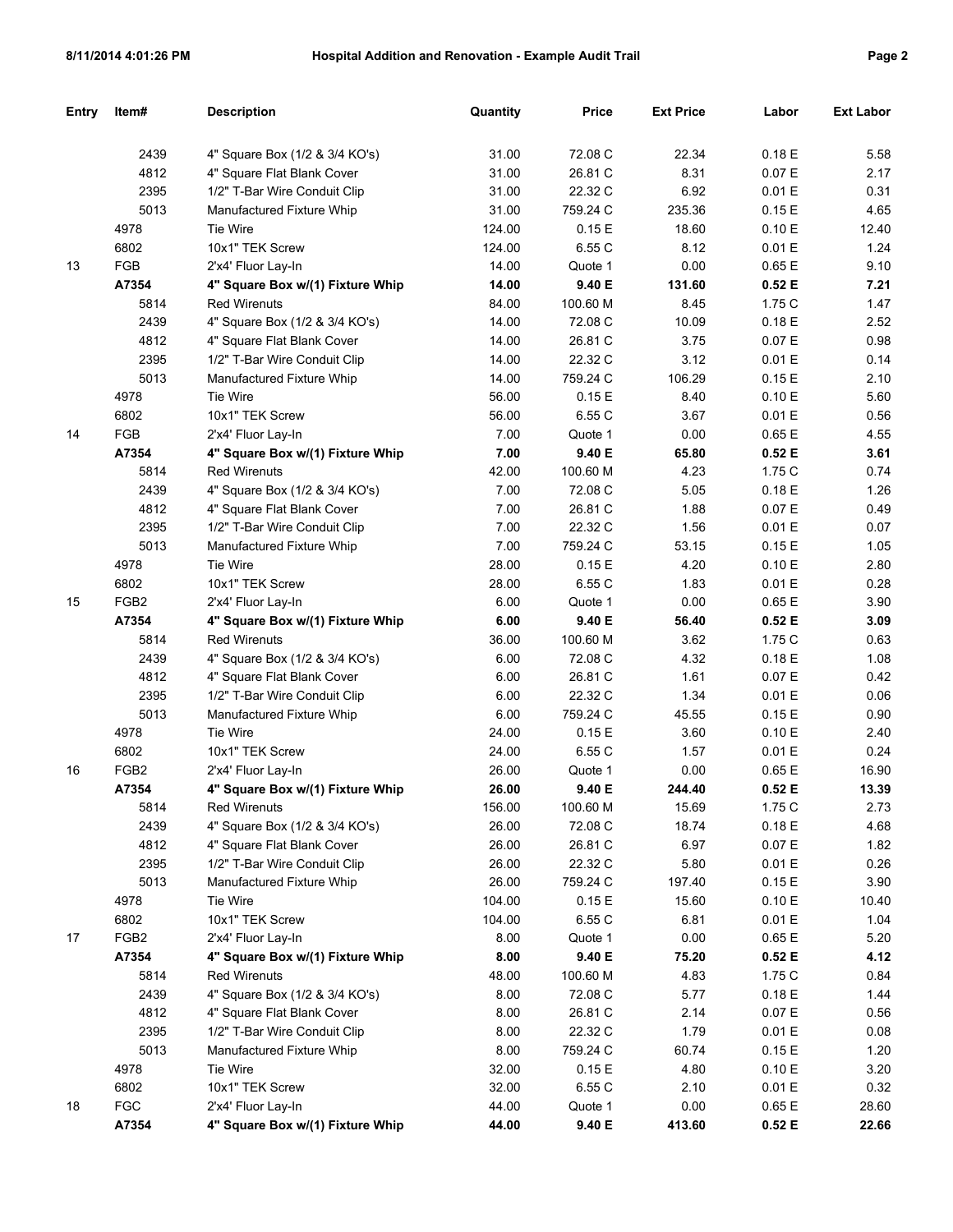| Entry | Item#            | <b>Description</b>               | Quantity | <b>Price</b> | <b>Ext Price</b> | Labor  | <b>Ext Labor</b> |
|-------|------------------|----------------------------------|----------|--------------|------------------|--------|------------------|
|       |                  |                                  |          |              |                  |        |                  |
|       | 5814             | <b>Red Wirenuts</b>              | 264.00   | 100.60 M     | 26.56            | 1.75 C | 4.62             |
|       | 2439             | 4" Square Box (1/2 & 3/4 KO's)   | 44.00    | 72.08 C      | 31.72            | 0.18E  | 7.92             |
|       | 4812             | 4" Square Flat Blank Cover       | 44.00    | 26.81 C      | 11.80            | 0.07 E | 3.08             |
|       | 2395             | 1/2" T-Bar Wire Conduit Clip     | 44.00    | 22.32 C      | 9.82             | 0.01 E | 0.44             |
|       | 5013             | Manufactured Fixture Whip        | 44.00    | 759.24 C     | 334.07           | 0.15E  | 6.60             |
|       | 4978             | Tie Wire                         | 176.00   | 0.15E        | 26.40            | 0.10 E | 17.60            |
|       | 6802             | 10x1" TEK Screw                  | 176.00   | 6.55 C       | 11.53            | 0.01 E | 1.76             |
| 19    | <b>FGC</b>       | 2'x4' Fluor Lay-In               | 102.00   | Quote 1      | 0.00             | 0.65 E | 66.30            |
|       | A7354            | 4" Square Box w/(1) Fixture Whip | 102.00   | 9.40 E       | 958.80           | 0.52E  | 52.53            |
|       | 5814             | <b>Red Wirenuts</b>              | 612.00   | 100.60 M     | 61.57            | 1.75 C | 10.71            |
|       | 2439             | 4" Square Box (1/2 & 3/4 KO's)   | 102.00   | 72.08 C      | 73.52            | 0.18E  | 18.36            |
|       | 4812             | 4" Square Flat Blank Cover       | 102.00   | 26.81 C      | 27.35            | 0.07 E | 7.14             |
|       | 2395             | 1/2" T-Bar Wire Conduit Clip     | 102.00   | 22.32 C      | 22.77            | 0.01 E | 1.02             |
|       | 5013             | Manufactured Fixture Whip        | 102.00   | 759.24 C     | 774.42           | 0.15E  | 15.30            |
|       | 4978             | Tie Wire                         | 408.00   | 0.15E        | 61.20            | 0.10 E | 40.80            |
|       | 6802             | 10x1" TEK Screw                  | 408.00   | 6.55 C       | 26.72            | 0.01 E | 4.08             |
| 20    | <b>FGC</b>       | 2'x4' Fluor Lay-In               | 30.00    | Quote 1      | 0.00             | 0.65 E | 19.50            |
|       | A7354            | 4" Square Box w/(1) Fixture Whip | 30.00    | 9.40 E       | 282.00           | 0.52E  | 15.45            |
|       | 5814             | <b>Red Wirenuts</b>              | 180.00   | 100.60 M     | 18.11            | 1.75 C | 3.15             |
|       | 2439             | 4" Square Box (1/2 & 3/4 KO's)   | 30.00    | 72.08 C      | 21.62            | 0.18E  | 5.40             |
|       | 4812             | 4" Square Flat Blank Cover       | 30.00    | 26.81 C      | 8.04             | 0.07 E | 2.10             |
|       | 2395             | 1/2" T-Bar Wire Conduit Clip     | 30.00    | 22.32 C      | 6.70             | 0.01 E | 0.30             |
|       | 5013             | Manufactured Fixture Whip        | 30.00    | 759.24 C     | 227.77           | 0.15E  | 4.50             |
|       | 4978             | Tie Wire                         | 120.00   | 0.15E        | 18.00            | 0.10 E | 12.00            |
|       | 6802             | 10x1" TEK Screw                  | 120.00   | 6.55 C       | 7.86             | 0.01 E | 1.20             |
| 21    | <b>FGC</b>       | 2'x4' Fluor Lay-In               | 26.00    | Quote 1      | 0.00             | 0.65 E | 16.90            |
|       | A7354            | 4" Square Box w/(1) Fixture Whip | 26.00    | 9.40 E       | 244.40           | 0.52E  | 13.39            |
|       | 5814             | <b>Red Wirenuts</b>              | 156.00   | 100.60 M     | 15.69            | 1.75 C | 2.73             |
|       | 2439             | 4" Square Box (1/2 & 3/4 KO's)   | 26.00    | 72.08 C      | 18.74            | 0.18E  | 4.68             |
|       | 4812             | 4" Square Flat Blank Cover       | 26.00    | 26.81 C      | 6.97             | 0.07 E | 1.82             |
|       | 2395             | 1/2" T-Bar Wire Conduit Clip     | 26.00    | 22.32 C      | 5.80             | 0.01 E | 0.26             |
|       | 5013             | Manufactured Fixture Whip        | 26.00    | 759.24 C     | 197.40           | 0.15E  | 3.90             |
|       | 4978             | Tie Wire                         | 104.00   | 0.15E        | 15.60            | 0.10 E | 10.40            |
|       | 6802             | 10x1" TEK Screw                  | 104.00   | 6.55 C       | 6.81             | 0.01 E | 1.04             |
| 22    | FMT <sub>2</sub> | 4' Wrap-Around 2-Lamp            | 1.00     | Quote 1      | 0.00             | 0.55 E | 0.55             |
|       | A7341            | 4" Square Box w/Blank Cover      | 1.00     | 1.29 E       | 1.29             | 0.30 E | 0.30             |
|       | 5814             | <b>Red Wirenuts</b>              | 3.00     | 100.60 M     | 0.30             | 1.75 C | 0.05             |
|       | 2439             | 4" Square Box (1/2 & 3/4 KO's)   | 1.00     | 72.08 C      | 0.72             | 0.18 E | 0.18             |
|       | 4812             | 4" Square Flat Blank Cover       | 1.00     | 26.81 C      | 0.27             | 0.07 E | 0.07             |
| 23    | FMT <sub>2</sub> | 4' Wrap-Around 2-Lamp            | 8.00     | Quote 1      | 0.00             | 0.55E  | 4.40             |
|       | A7341            | 4" Square Box w/Blank Cover      | 8.00     | 1.29 E       | 10.32            | 0.30 E | 2.42             |
|       | 5814             | <b>Red Wirenuts</b>              | 24.00    | 100.60 M     | 2.41             | 1.75 C | 0.42             |
|       | 2439             | 4" Square Box (1/2 & 3/4 KO's)   | 8.00     | 72.08 C      | 5.77             | 0.18 E | 1.44             |
|       | 4812             | 4" Square Flat Blank Cover       | 8.00     | 26.81 C      | 2.14             | 0.07 E | 0.56             |
| 24    | <b>FPB</b>       | 2'x4' Fluor Lay-In               | 10.00    | Quote 1      | 0.00             | 0.65 E | 6.50             |
|       | A7354            | 4" Square Box w/(1) Fixture Whip | 10.00    | 9.40 E       | 94.00            | 0.52 E | 5.15             |
|       | 5814             | <b>Red Wirenuts</b>              | 60.00    | 100.60 M     | 6.04             | 1.75 C | 1.05             |
|       | 2439             | 4" Square Box (1/2 & 3/4 KO's)   | 10.00    | 72.08 C      | 7.21             | 0.18 E | 1.80             |
|       | 4812             | 4" Square Flat Blank Cover       | 10.00    | 26.81 C      | 2.68             | 0.07 E | 0.70             |
|       | 2395             | 1/2" T-Bar Wire Conduit Clip     | 10.00    | 22.32 C      | 2.23             | 0.01 E | 0.10             |
|       | 5013             | Manufactured Fixture Whip        | 10.00    | 759.24 C     | 75.92            | 0.15E  | 1.50             |
|       | 4978             | Tie Wire                         | 40.00    | 0.15E        | 6.00             | 0.10 E | 4.00             |
|       | 6802             | 10x1" TEK Screw                  | 40.00    | 6.55C        | 2.62             | 0.01 E | 0.40             |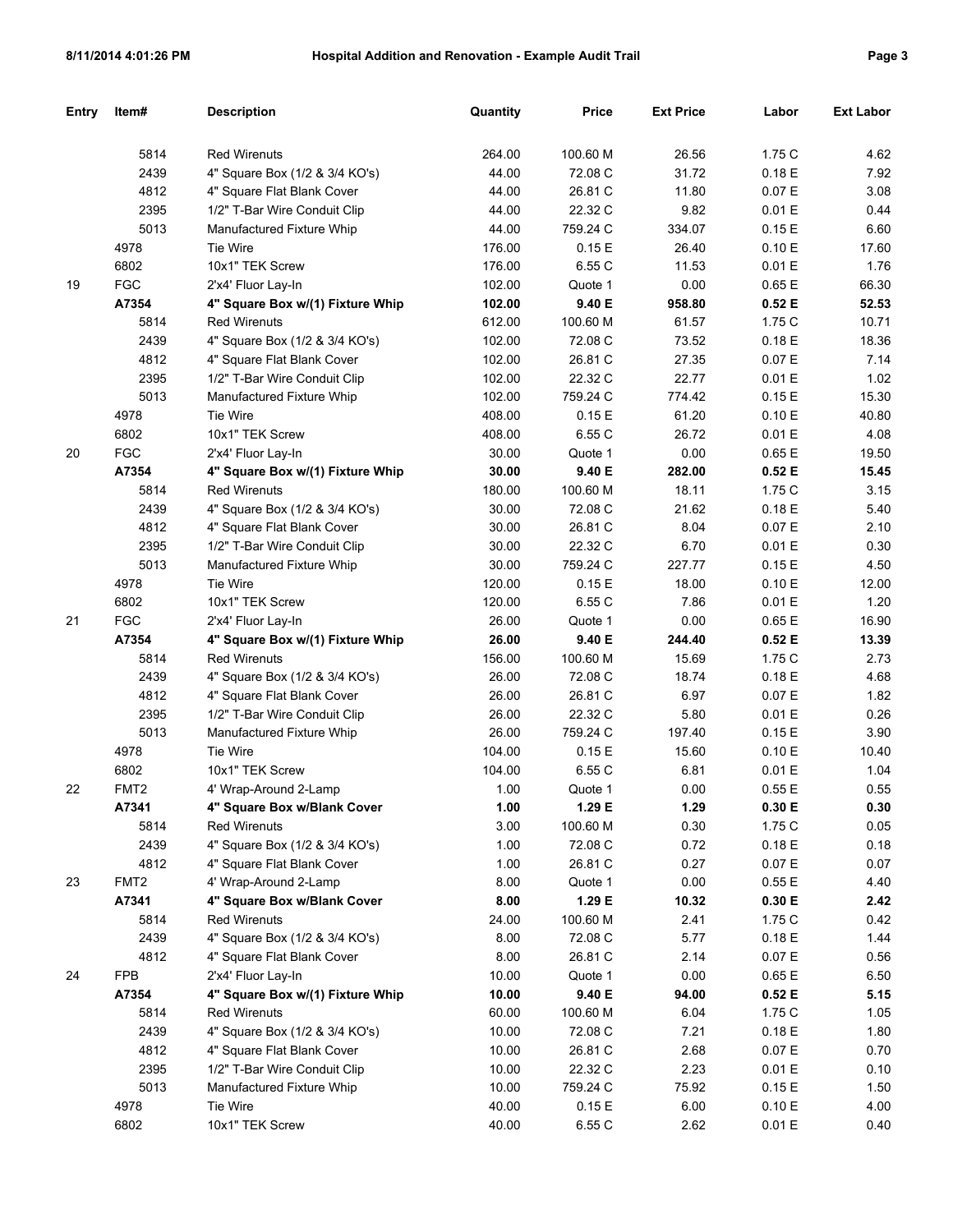|--|--|

| Entry | Item#            | <b>Description</b>                      | Quantity | <b>Price</b> | <b>Ext Price</b> | Labor  | <b>Ext Labor</b> |
|-------|------------------|-----------------------------------------|----------|--------------|------------------|--------|------------------|
|       |                  |                                         |          |              |                  |        |                  |
| 25    | FPB <sub>2</sub> | 2'x4' Fluor Lay-In                      | 104.00   | Quote 1      | 0.00             | 0.65E  | 67.60            |
|       | A7354            | 4" Square Box w/(1) Fixture Whip        | 104.00   | 9.40 E       | 977.60           | 0.52E  | 53.56            |
|       | 5814             | <b>Red Wirenuts</b>                     | 624.00   | 100.60 M     | 62.77            | 1.75 C | 10.92            |
|       | 2439             | 4" Square Box (1/2 & 3/4 KO's)          | 104.00   | 72.08 C      | 74.96            | 0.18E  | 18.72            |
|       | 4812             | 4" Square Flat Blank Cover              | 104.00   | 26.81 C      | 27.88            | 0.07 E | 7.28             |
|       | 2395             | 1/2" T-Bar Wire Conduit Clip            | 104.00   | 22.32 C      | 23.21            | 0.01 E | 1.04             |
|       | 5013             | Manufactured Fixture Whip               | 104.00   | 759.24 C     | 789.61           | 0.15E  | 15.60            |
|       | 4978             | Tie Wire                                | 416.00   | 0.15E        | 62.40            | 0.10 E | 41.60            |
|       | 6802             | 10x1" TEK Screw                         | 416.00   | 6.55 C       | 27.25            | 0.01 E | 4.16             |
| 26    | FPB <sub>2</sub> | 2'x4' Fluor Lay-In                      | 2.00     | Quote 1      | 0.00             | 0.65E  | 1.30             |
|       | A7354            | 4" Square Box w/(1) Fixture Whip        | 2.00     | 9.40 E       | 18.80            | 0.52E  | 1.03             |
|       | 5814             | <b>Red Wirenuts</b>                     | 12.00    | 100.60 M     | 1.21             | 1.75 C | 0.21             |
|       | 2439             | 4" Square Box (1/2 & 3/4 KO's)          | 2.00     | 72.08 C      | 1.44             | 0.18E  | 0.36             |
|       | 4812             | 4" Square Flat Blank Cover              | 2.00     | 26.81 C      | 0.54             | 0.07 E | 0.14             |
|       | 2395             | 1/2" T-Bar Wire Conduit Clip            | 2.00     | 22.32 C      | 0.45             | 0.01 E | 0.02             |
|       | 5013             | Manufactured Fixture Whip               | 2.00     | 759.24 C     | 15.18            | 0.15E  | 0.30             |
|       | 4978             | Tie Wire                                | 8.00     | 0.15E        | 1.20             | 0.10 E | 0.80             |
|       | 6802             | 10x1" TEK Screw                         | 8.00     | 6.55 C       | 0.52             | 0.01 E | 0.08             |
| 27    | FPB <sub>2</sub> | 2'x4' Fluor Lay-In                      | 15.00    | Quote 1      | 0.00             | 0.65E  | 9.75             |
|       | A7354            | 4" Square Box w/(1) Fixture Whip        | 15.00    | 9.40 E       | 141.00           | 0.52E  | 7.73             |
|       | 5814             | <b>Red Wirenuts</b>                     | 90.00    | 100.60 M     | 9.05             | 1.75 C | 1.58             |
|       | 2439             | 4" Square Box (1/2 & 3/4 KO's)          | 15.00    | 72.08 C      | 10.81            | 0.18E  | 2.70             |
|       | 4812             | 4" Square Flat Blank Cover              | 15.00    | 26.81 C      | 4.02             | 0.07 E | 1.05             |
|       | 2395             | 1/2" T-Bar Wire Conduit Clip            | 15.00    | 22.32 C      | 3.35             | 0.01 E | 0.15             |
|       | 5013             | Manufactured Fixture Whip               | 15.00    | 759.24 C     | 113.89           | 0.15E  | 2.25             |
|       | 4978             | Tie Wire                                | 60.00    | 0.15E        | 9.00             | 0.10 E | 6.00             |
|       | 6802             | 10x1" TEK Screw                         | 60.00    | 6.55 C       | 3.93             | 0.01 E | 0.60             |
| 28    | <b>FRA</b>       | <b>Compact Fluor Recessed Downlight</b> | 63.00    | Quote 1      | 0.00             | 0.65E  | 40.95            |
|       | 4978             | Tie Wire                                | 126.00   | 0.15E        | 18.90            | 0.10 E | 12.60            |
| 29    | <b>FRA</b>       | <b>Compact Fluor Recessed Downlight</b> | 59.00    | Quote 1      | 0.00             | 0.65E  | 38.35            |
|       | 4978             | Tie Wire                                | 118.00   | 0.15E        | 17.70            | 0.10 E | 11.80            |
| 30    | <b>FRA</b>       | <b>Compact Fluor Recessed Downlight</b> | 46.00    | Quote 1      | 0.00             | 0.65E  | 29.90            |
|       | 4978             | Tie Wire                                | 92.00    | 0.15E        | 13.80            | 0.10 E | 9.20             |
| 31    | <b>FRA</b>       | <b>Compact Fluor Recessed Downlight</b> | 28.00    | Quote 1      | 0.00             | 0.65E  | 18.20            |
|       | 4978             | Tie Wire                                | 56.00    | 0.15E        | 8.40             | 0.10 E | 5.60             |
| 32    | FSX <sub>2</sub> | 4' Fluor Strip                          | 5.00     | Quote 1      | 0.00             | 0.40 E | 2.00             |
|       | 4973             | #10 Jack Chain                          | 60.00    | 20.00 C      | 12.00            | 2.00C  | 1.20             |
|       | 4974             | 1-1/2" "S" Hook                         | 30.00    | 13.08 C      | 3.92             | 0.03 E | 0.90             |
|       | A7354            | 4" Square Box w/(1) Fixture Whip        | 5.00     | 9.40 E       | 47.00            | 0.52 E | 2.58             |
|       | 5814             | <b>Red Wirenuts</b>                     | 30.00    | 100.60 M     | 3.02             | 1.75 C | 0.53             |
|       | 2439             | 4" Square Box (1/2 & 3/4 KO's)          | 5.00     | 72.08 C      | 3.60             | 0.18 E | 0.90             |
|       | 4812             | 4" Square Flat Blank Cover              | 5.00     | 26.81 C      | 1.34             | 0.07 E | 0.35             |
|       | 2395             | 1/2" T-Bar Wire Conduit Clip            | 5.00     | 22.32 C      | 1.12             | 0.01 E | 0.05             |
|       | 5013             | Manufactured Fixture Whip               | 5.00     | 759.24 C     | 37.96            | 0.15 E | 0.75             |
| 33    | FSX <sub>2</sub> | 4' Fluor Strip                          | 10.00    | Quote 1      | 0.00             | 0.40 E | 4.00             |
|       | 4973             | #10 Jack Chain                          | 120.00   | 20.00 C      | 24.00            | 2.00C  | 2.40             |
|       | 4974             | 1-1/2" "S" Hook                         | 60.00    | 13.08 C      | 7.85             | 0.03 E | 1.80             |
|       | A7354            | 4" Square Box w/(1) Fixture Whip        | 10.00    | 9.40 E       | 94.00            | 0.52 E | 5.15             |
|       | 5814             | <b>Red Wirenuts</b>                     | 60.00    | 100.60 M     | 6.04             | 1.75 C | 1.05             |
|       | 2439             | 4" Square Box (1/2 & 3/4 KO's)          | 10.00    | 72.08 C      | 7.21             | 0.18 E | 1.80             |
|       | 4812             | 4" Square Flat Blank Cover              | 10.00    | 26.81 C      | 2.68             | 0.07 E | 0.70             |
|       | 2395             | 1/2" T-Bar Wire Conduit Clip            | 10.00    | 22.32 C      | 2.23             | 0.01 E | 0.10             |
|       | 5013             | Manufactured Fixture Whip               | 10.00    | 759.24 C     | 75.92            | 0.15 E | 1.50             |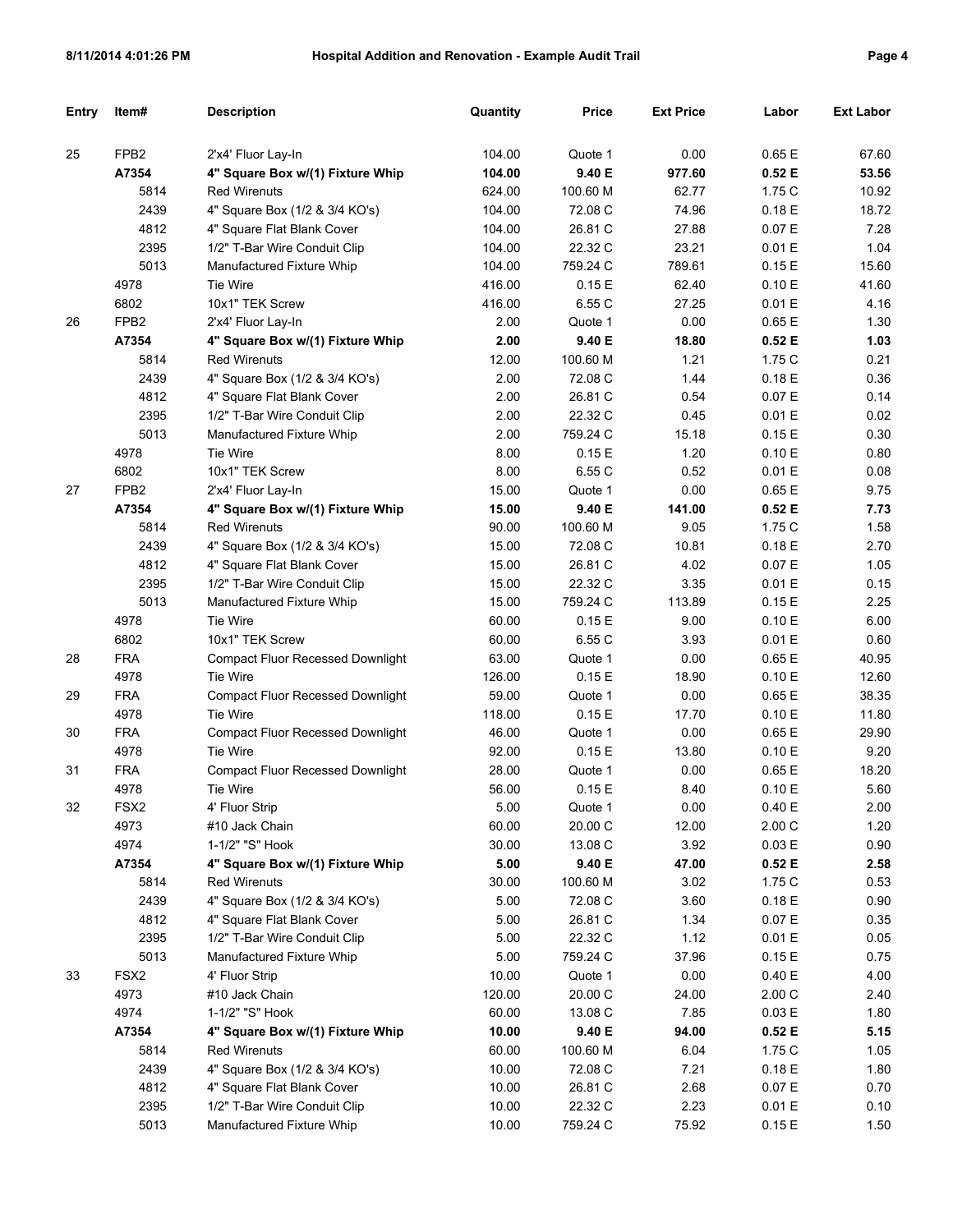| Entry | ltem#            | <b>Description</b>                          | Quantity       | <b>Price</b>       | <b>Ext Price</b> | Labor            | <b>Ext Labor</b> |
|-------|------------------|---------------------------------------------|----------------|--------------------|------------------|------------------|------------------|
| 34    | FSX <sub>2</sub> | 4' Fluor Strip                              | 1.00           | Quote 1            | 0.00             | 0.40 E           | 0.40             |
|       | 4973             | #10 Jack Chain                              | 12.00          | 20.00 C            | 2.40             | 2.00C            | 0.24             |
|       | 4974             | 1-1/2" "S" Hook                             | 6.00           | 13.08 C            | 0.78             | 0.03 E           | 0.18             |
|       | A7354            | 4" Square Box w/(1) Fixture Whip            | 1.00           | 9.40 E             | 9.40             | 0.52E            | 0.52             |
|       | 5814             | <b>Red Wirenuts</b>                         | 6.00           | 100.60 M           | 0.60             | 1.75 C           | 0.11             |
|       | 2439             | 4" Square Box (1/2 & 3/4 KO's)              | 1.00           | 72.08 C            | 0.72             | 0.18E            | 0.18             |
|       | 4812             | 4" Square Flat Blank Cover                  | 1.00           | 26.81 C            | 0.27             | 0.07 E           | 0.07             |
|       | 2395             | 1/2" T-Bar Wire Conduit Clip                | 1.00           | 22.32 C            | 0.22             | 0.01 E           | 0.01             |
|       | 5013             | Manufactured Fixture Whip                   | 1.00           | 759.24 C           | 7.59             | 0.15E            | 0.15             |
| 35    | <b>HL12</b>      | 4' Wall Fluor                               | 32.00          | Quote 1            | 0.00             | 0.50E            | 16.00            |
|       | 1242376          | F39 T5 Cool White HO" Fluor Lamp            | 64.00          | Quote 1            | 0.00             | 0.03 E           | 1.92             |
|       | 1242377          | F54 T5 Cool White HO" Fluor Lamp            | 32.00          | Quote 1            | 0.00             | 0.03 E           | 0.96             |
|       | A7341            | 4" Square Box w/Blank Cover                 | 32.00          | 1.29 E             | 41.28            | 0.30 E           | 9.68             |
|       | 5814             | <b>Red Wirenuts</b>                         | 96.00          | 100.60 M           | 9.66             | 1.75 C           | 1.68             |
|       | 2439             | 4" Square Box (1/2 & 3/4 KO's)              | 32.00          | 72.08 C            | 23.07            | 0.18E            | 5.76             |
|       | 4812             | 4" Square Flat Blank Cover                  | 32.00          | 26.81 C            | 8.58             | 0.07 E           | 2.24             |
| 36    | <b>HL12</b>      | 4' Wall Fluor                               | 31.00          | Quote 1            | 0.00             | 0.50E            | 15.50            |
|       | 1242376          | F39 T5 Cool White HO" Fluor Lamp            | 62.00          | Quote 1            | 0.00             | 0.03 E           | 1.86             |
|       | 1242377          | F54 T5 Cool White HO" Fluor Lamp            | 31.00          | Quote 1            | 0.00             | 0.03 E           | 0.93             |
|       | A7341            | 4" Square Box w/Blank Cover                 | 31.00          | 1.29 E             | 39.99            | 0.30 E           | 9.38             |
|       | 5814             | <b>Red Wirenuts</b>                         | 93.00          | 100.60 M           | 9.36             | 1.75 C           | 1.63             |
|       | 2439             | 4" Square Box (1/2 & 3/4 KO's)              | 31.00          | 72.08 C            | 22.34            | 0.18E            | 5.58             |
|       | 4812             | 4" Square Flat Blank Cover                  | 31.00          | 26.81 C            | 8.31             | 0.07 E           | 2.17             |
| 37    | <b>HL12</b>      | 4' Wall Fluor                               | 23.00          | Quote 1            | 0.00             | 0.50E            | 11.50            |
|       | 1242376          | F39 T5 Cool White HO" Fluor Lamp            | 46.00          | Quote 1            | 0.00             | 0.03 E           | 1.38             |
|       | 1242377          | F54 T5 Cool White HO" Fluor Lamp            | 23.00          | Quote 1            | 0.00             | 0.03 E           | 0.69             |
|       | A7341            | 4" Square Box w/Blank Cover                 | 23.00          | 1.29 E             | 29.67            | 0.30 E           | 6.96             |
|       | 5814             | <b>Red Wirenuts</b>                         | 69.00          | 100.60 M           | 6.94             | 1.75 C           | 1.21             |
|       | 2439             | 4" Square Box (1/2 & 3/4 KO's)              | 23.00          | 72.08 C            | 16.58            | 0.18E            | 4.14             |
|       | 4812             | 4" Square Flat Blank Cover                  | 23.00          | 26.81 C            | 6.17             | 0.07 E           | 1.61             |
| 38    | <b>HL12</b>      | 4' Wall Fluor                               | 14.00          | Quote 1            | 0.00             | 0.50 E           | 7.00             |
|       | 1242376          | F39 T5 Cool White HO" Fluor Lamp            | 28.00          | Quote 1            | 0.00             | 0.03 E           | 0.84             |
|       | 1242377          | F54 T5 Cool White HO" Fluor Lamp            | 14.00          | Quote 1            | 0.00             | 0.03 E           | 0.42             |
|       | A7341            | 4" Square Box w/Blank Cover                 | 14.00          | 1.29 E             | 18.06            | 0.30 E           | 4.24             |
|       | 5814             | Red Wirenuts                                | 42.00          | 100.60 M           | 4.23             | 1.75 C           | 0.74             |
|       | 2439             | 4" Square Box (1/2 & 3/4 KO's)              | 14.00          | 72.08 C            | 10.09            | 0.18E            | 2.52             |
|       | 4812             | 4" Square Flat Blank Cover                  | 14.00          | 26.81 C            | 3.75             | 0.07 E           | 0.98             |
| 39    | <b>FWB</b>       | 2' Wall Fluor                               | 29.00          | Quote 1            | 0.00             | 0.40 E           | 11.60            |
|       | A7341            | 4" Square Box w/Blank Cover                 | 29.00          | 1.29 E             | 37.41            | 0.30 E           | 8.77             |
|       | 5814             | <b>Red Wirenuts</b>                         | 87.00          | 100.60 M           | 8.75             | 1.75 C           | 1.52             |
|       | 2439             | 4" Square Box (1/2 & 3/4 KO's)              | 29.00          | 72.08 C            | 20.90            | 0.18 E           | 5.22             |
|       | 4812             | 4" Square Flat Blank Cover                  | 29.00          | 26.81 C            | 7.77             | 0.07 E           | 2.03             |
| 40    | <b>FW</b>        | 2' Wall Fluor                               | 24.00          | Quote 1            | 0.00             | 0.40 E           | 9.60             |
|       | A7341            | 4" Square Box w/Blank Cover                 | 24.00          | 1.29 E             | 30.96            | 0.30 E           | 7.26             |
|       | 5814             | <b>Red Wirenuts</b>                         | 72.00          | 100.60 M           | 7.24             | 1.75 C           | 1.26             |
|       | 2439             | 4" Square Box (1/2 & 3/4 KO's)              | 24.00          | 72.08 C            | 17.30            | 0.18 E           | 4.32             |
|       | 4812             |                                             | 24.00          | 26.81 C            | 6.43             | 0.07 E           |                  |
|       |                  | 4" Square Flat Blank Cover<br>2' Wall Fluor |                |                    | 0.00             |                  | 1.68             |
| 41    | <b>FWB</b>       | 4" Square Box w/Blank Cover                 | 23.00          | Quote 1<br>1.29 E  | 29.67            | 0.40 E<br>0.30 E | 9.20<br>6.96     |
|       | A7341<br>5814    | <b>Red Wirenuts</b>                         | 23.00<br>69.00 | 100.60 M           | 6.94             | 1.75 C           | 1.21             |
|       | 2439             | 4" Square Box (1/2 & 3/4 KO's)              | 23.00          |                    |                  |                  |                  |
|       | 4812             | 4" Square Flat Blank Cover                  | 23.00          | 72.08 C<br>26.81 C | 16.58<br>6.17    | 0.18 E<br>0.07 E | 4.14<br>1.61     |
| 42    | <b>FWB</b>       | 2' Wall Fluor                               | 14.00          | Quote 1            | 0.00             | 0.40 E           | 5.60             |
|       |                  |                                             |                |                    |                  |                  |                  |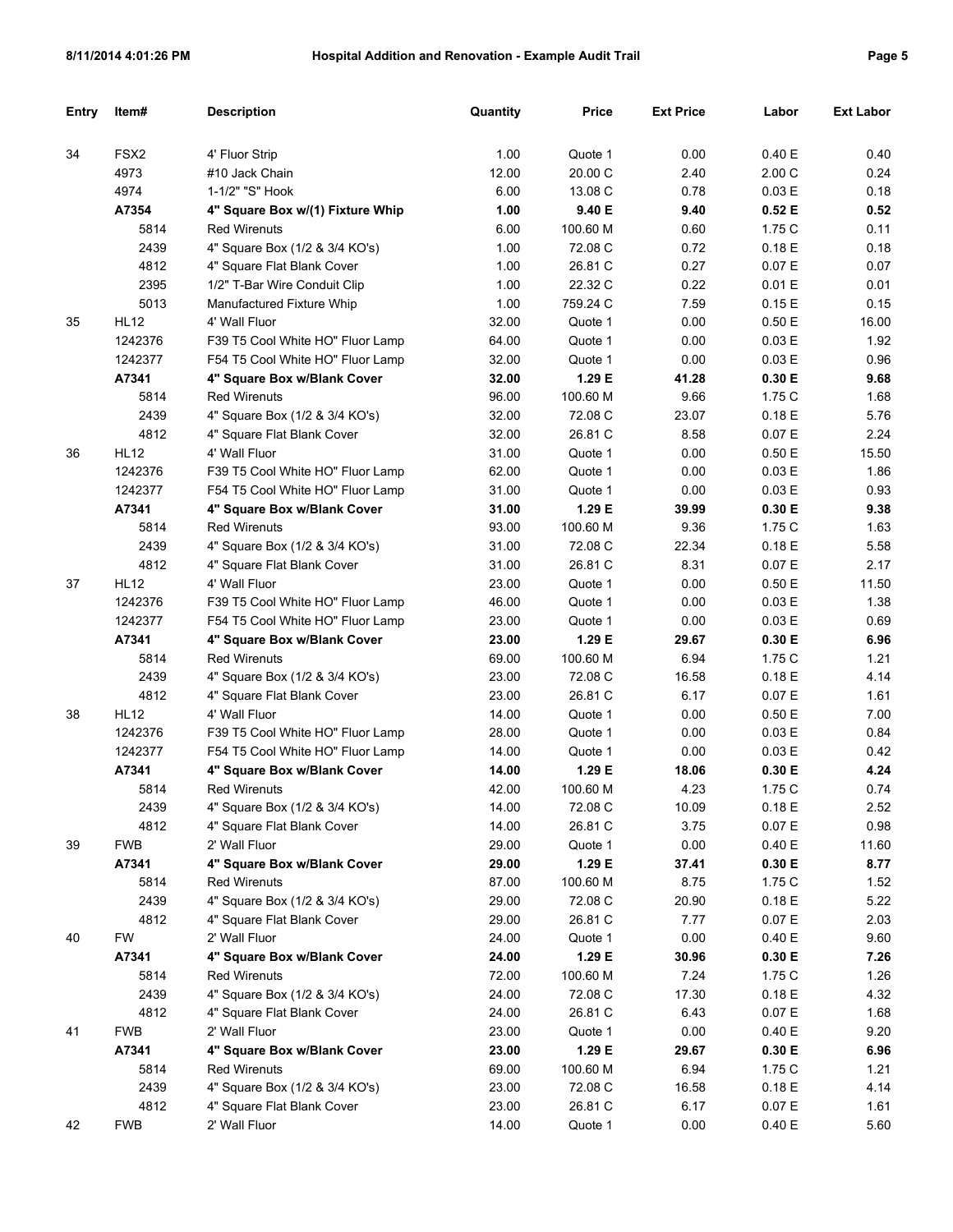|--|--|

| <b>Entry</b> | Item#           | <b>Description</b>                      | Quantity | Price    | <b>Ext Price</b> | Labor     | <b>Ext Labor</b> |
|--------------|-----------------|-----------------------------------------|----------|----------|------------------|-----------|------------------|
|              | A7341           | 4" Square Box w/Blank Cover             | 14.00    | 1.29 E   | 18.06            | 0.30 E    | 4.24             |
|              | 5814            | <b>Red Wirenuts</b>                     | 42.00    | 100.60 M | 4.23             | 1.75 C    | 0.74             |
|              | 2439            | 4" Square Box (1/2 & 3/4 KO's)          | 14.00    | 72.08 C  | 10.09            | 0.18E     | 2.52             |
|              | 4812            | 4" Square Flat Blank Cover              | 14.00    | 26.81 C  | 3.75             | 0.07 E    | 0.98             |
| 43           | LBW             | <b>LED Wall Pack Fixture</b>            | 2.00     | Quote 1  | 0.00             | 0.90 E    | 1.80             |
|              | A7341           | 4" Square Box w/Blank Cover             | 2.00     | 1.29 E   | 2.58             | 0.30 E    | 0.61             |
|              | 5814            | <b>Red Wirenuts</b>                     | 6.00     | 100.60 M | 0.60             | 1.75 C    | 0.11             |
|              | 2439            | 4" Square Box (1/2 & 3/4 KO's)          | 2.00     | 72.08 C  | 1.44             | 0.18E     | 0.36             |
|              | 4812            | 4" Square Flat Blank Cover              | 2.00     | 26.81 C  | 0.54             | 0.07 E    | 0.14             |
| 44           | LBW             | <b>LED Wall Pack Fixture</b>            | 1.00     | Quote 1  | 0.00             | 0.90 E    | 0.90             |
|              | A7341           | 4" Square Box w/Blank Cover             | 1.00     | 1.29 E   | 1.29             | 0.30 E    | 0.30             |
|              | 5814            | Red Wirenuts                            | 3.00     | 100.60 M | 0.30             | 1.75 C    | 0.05             |
|              | 2439            | 4" Square Box (1/2 & 3/4 KO's)          | 1.00     | 72.08 C  | 0.72             | 0.18 E    | 0.18             |
|              | 4812            | 4" Square Flat Blank Cover              | 1.00     | 26.81 C  | 0.27             | 0.07 E    | 0.07             |
| 45           | <b>LYW</b>      | <b>LED. Bollard Fixture</b>             | 11.00    | Quote 1  | 0.00             | 1.40 E    | 15.40            |
|              | 15279           | <b>Bollard Base</b>                     | 11.00    | 300.00 E | 3300.00          | 2.00 E    | 22.00            |
| 46           | <b>MRA</b>      | H.I.D. Recessed Fixture                 | 1.00     | Quote 1  | 0.00             | 0.80 E    | 0.80             |
|              | 4978            | Tie Wire                                | 2.00     | 0.15E    | 0.30             | 0.10 E    | 0.20             |
| 47           | <b>MRA</b>      | H.I.D. Recessed Fixture                 | 9.00     | Quote 1  | 0.00             | 0.80 E    | 7.20             |
|              | 4978            | <b>Tie Wire</b>                         | 18.00    | 0.15E    | 2.70             | 0.10 E    | 1.80             |
| 48           | <b>MRAQ</b>     | H.I.D. Recessed Fixture                 | 9.00     | Quote 1  | 0.00             | 0.80 E    | 7.20             |
|              | 4978            | Tie Wire                                | 18.00    | 0.15E    | 2.70             | 0.10 E    | 1.80             |
| 49           | <b>MRAQ</b>     | H.I.D. Recessed Fixture                 | 2.00     | Quote 1  | 0.00             | 0.80 E    | 1.60             |
|              | 4978            | Tie Wire                                | 4.00     | 0.15E    | 0.60             | 0.10 E    | 0.40             |
| 50           | <b>MWCQ</b>     | H.I.D. Wall Pack Fixture                | 1.00     | Quote 1  | 0.00             | 0.90 E    | 0.90             |
|              | A7341           | 4" Square Box w/Blank Cover             | 1.00     | 1.29 E   | 1.29             | 0.30 E    | 0.30             |
|              | 5814            | <b>Red Wirenuts</b>                     | 3.00     | 100.60 M | 0.30             | 1.75 C    | 0.05             |
|              | 2439            | 4" Square Box (1/2 & 3/4 KO's)          | 1.00     | 72.08 C  | 0.72             | 0.18 E    | 0.18             |
|              | 4812            | 4" Square Flat Blank Cover              | 1.00     | 26.81 C  | 0.27             | 0.07 E    | 0.07             |
| 51           | <b>MWD</b>      | H.I.D. Decorative Wall Fixture          | 2.00     | Quote 1  | 0.00             | 0.70 E    | 1.40             |
|              | A7341           | 4" Square Box w/Blank Cover             | 2.00     | 1.29 E   | 2.58             | 0.30 E    | 0.61             |
|              | 5814            | <b>Red Wirenuts</b>                     | 6.00     | 100.60 M | 0.60             | 1.75 C    | 0.11             |
|              | 2439            | 4" Square Box (1/2 & 3/4 KO's)          | 2.00     | 72.08 C  | 1.44             | 0.18 E    | 0.36             |
|              | 4812            | 4" Square Flat Blank Cover              | 2.00     | 26.81 C  | 0.54             | 0.07 E    | 0.14             |
| 52           | <b>NL12</b>     | Recess Step Light                       | 26.00    | Quote 1  | 0.00             | 0.65 E    | 16.90            |
| 53           | <b>NL12</b>     | Recess Step Light                       | 23.00    | Quote 1  | 0.00             | $0.65\to$ | 14.95            |
| 54           | <b>NL12</b>     | Recess Step Light                       | 23.00    | Quote 1  | 0.00             | 0.65 E    | 14.95            |
| 55           | <b>NL12</b>     | Recess Step Light                       | 14.00    | Quote 1  | 0.00             | 0.65 E    | 9.10             |
| 56           | <b>SL12</b>     | <b>Compact Fluor Recessed Downlight</b> | 26.00    | Quote 1  | 0.00             | 0.65 E    | 16.90            |
| 57           | <b>SL12</b>     | <b>Compact Fluor Recessed Downlight</b> | 24.00    | Quote 1  | 0.00             | 0.65 E    | 15.60            |
| 58           | <b>SL12</b>     | <b>Compact Fluor Recessed Downlight</b> | 23.00    | Quote 1  | 0.00             | 0.65 E    | 14.95            |
| 59           | <b>SL12</b>     | <b>Compact Fluor Recessed Downlight</b> | 14.00    | Quote 1  | 0.00             | 0.65 E    | 9.10             |
| 60           | UC              | 24"-Under Counter Fixture               | 1.00     | Quote 1  | 0.00             | 0.40 E    | 0.40             |
|              | A7341           | 4" Square Box w/Blank Cover             | 1.00     | 1.29 E   | 1.29             | 0.30 E    | 0.30             |
|              | 5814            | <b>Red Wirenuts</b>                     | 3.00     | 100.60 M | 0.30             | 1.75C     | 0.05             |
|              | 2439            | 4" Square Box (1/2 & 3/4 KO's)          | 1.00     | 72.08 C  | 0.72             | 0.18 E    | 0.18             |
|              | 4812            | 4" Square Flat Blank Cover              | 1.00     | 26.81 C  | 0.27             | 0.07 E    | 0.07             |
| 61           | UC <sub>3</sub> | 36" Under Counter Fixture               | 2.00     | Quote 1  | 0.00             | 0.45 E    | 0.90             |
|              | A7341           | 4" Square Box w/Blank Cover             | 2.00     | 1.29 E   | 2.58             | 0.30 E    | 0.61             |
|              | 5814            | <b>Red Wirenuts</b>                     | 6.00     | 100.60 M | 0.60             | 1.75C     | 0.11             |
|              | 2439            | 4" Square Box (1/2 & 3/4 KO's)          | 2.00     | 72.08 C  | 1.44             | 0.18 E    | 0.36             |
|              | 4812            | 4" Square Flat Blank Cover              | 2.00     | 26.81 C  | 0.54             | 0.07 E    | 0.14             |
| 62           | UC <sub>3</sub> | 36" Under Counter Fixture               | 6.00     | Quote 1  | 0.00             | 0.45E     | 2.70             |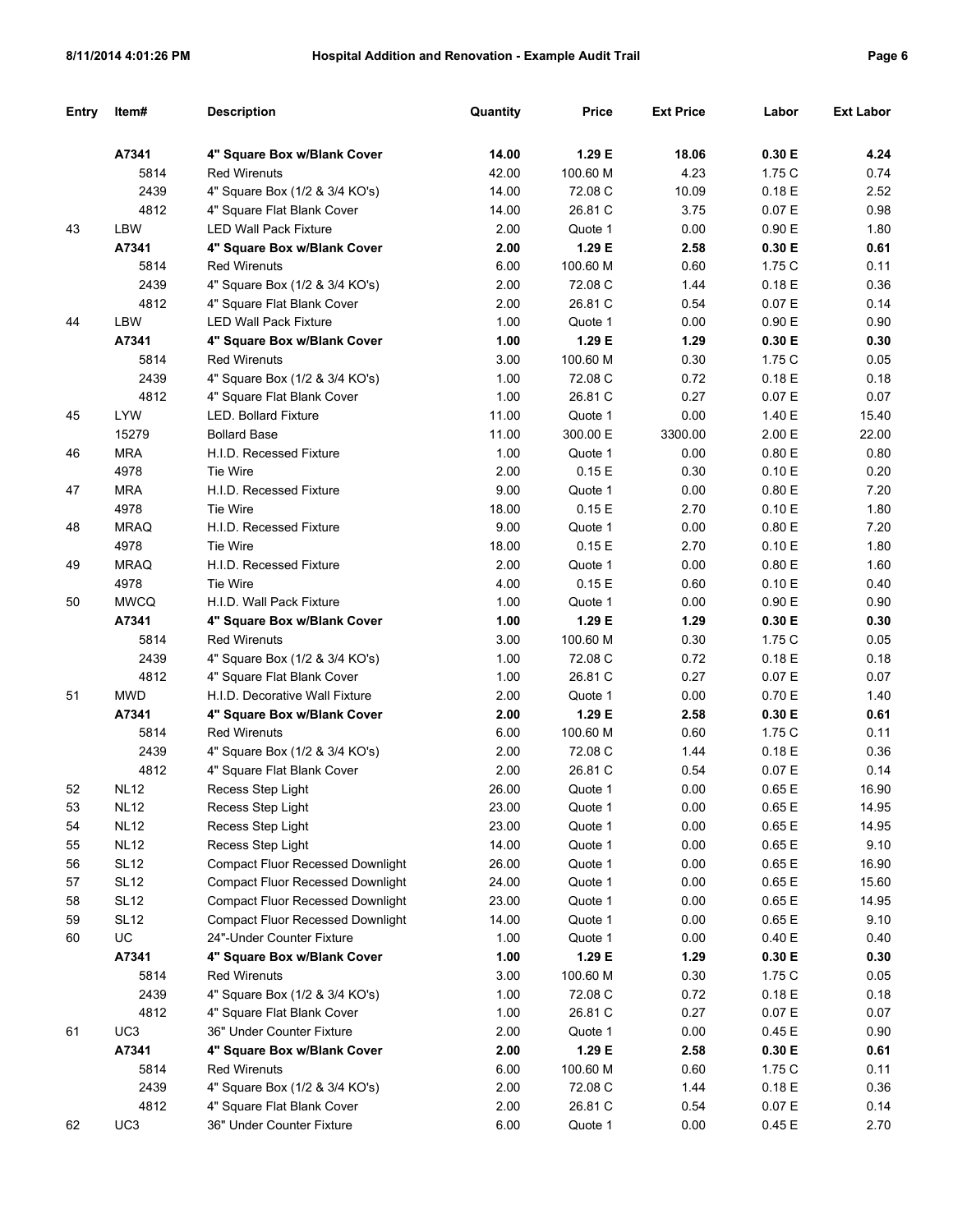|--|--|

| Entry | Item#        | <b>Description</b>                                      | Quantity | Price    | <b>Ext Price</b> | Labor  | <b>Ext Labor</b> |
|-------|--------------|---------------------------------------------------------|----------|----------|------------------|--------|------------------|
|       | A7341        | 4" Square Box w/Blank Cover                             | 6.00     | 1.29 E   | 7.74             | 0.30 E | 1.82             |
|       | 5814         | <b>Red Wirenuts</b>                                     | 18.00    | 100.60 M | 1.81             | 1.75 C | 0.32             |
|       | 2439         | 4" Square Box (1/2 & 3/4 KO's)                          | 6.00     | 72.08 C  | 4.32             | 0.18E  | 1.08             |
|       | 4812         | 4" Square Flat Blank Cover                              | 6.00     | 26.81 C  | 1.61             | 0.07 E | 0.42             |
| 63    | UC4          | 48" Under Counter Fixture                               | 3.00     | Quote 1  | 0.00             | 0.45E  | 1.35             |
|       | A7341        | 4" Square Box w/Blank Cover                             | 3.00     | 1.29 E   | 3.87             | 0.30 E | 0.91             |
|       | 5814         | <b>Red Wirenuts</b>                                     | 9.00     | 100.60 M | 0.91             | 1.75 C | 0.16             |
|       | 2439         | 4" Square Box (1/2 & 3/4 KO's)                          | 3.00     | 72.08 C  | 2.16             | 0.18E  | 0.54             |
|       | 4812         | 4" Square Flat Blank Cover                              | 3.00     | 26.81 C  | 0.80             | 0.07 E | 0.21             |
| 64    | UC4          | 48" Under Counter Fixture                               | 8.00     | Quote 1  | 0.00             | 0.45E  | 3.60             |
|       | A7341        | 4" Square Box w/Blank Cover                             | 8.00     | 1.29 E   | 10.32            | 0.30 E | 2.42             |
|       | 5814         | <b>Red Wirenuts</b>                                     | 24.00    | 100.60 M | 2.41             | 1.75 C | 0.42             |
|       |              |                                                         |          |          |                  |        |                  |
|       | 2439<br>4812 | 4" Square Box (1/2 & 3/4 KO's)                          | 8.00     | 72.08 C  | 5.77             | 0.18E  | 1.44             |
|       |              | 4" Square Flat Blank Cover<br>48" Under Counter Fixture | 8.00     | 26.81 C  | 2.14             | 0.07 E | 0.56             |
| 65    | UC4          |                                                         | 2.00     | Quote 1  | 0.00             | 0.45E  | 0.90             |
|       | A7341        | 4" Square Box w/Blank Cover                             | 2.00     | 1.29 E   | 2.58             | 0.30 E | 0.61             |
|       | 5814         | <b>Red Wirenuts</b>                                     | 6.00     | 100.60 M | 0.60             | 1.75 C | 0.11             |
|       | 2439         | 4" Square Box (1/2 & 3/4 KO's)                          | 2.00     | 72.08 C  | 1.44             | 0.18E  | 0.36             |
|       | 4812         | 4" Square Flat Blank Cover                              | 2.00     | 26.81 C  | 0.54             | 0.07 E | 0.14             |
| 66    | ХA           | L.E.D. Exit Fixture W/Batt Pack                         | 3.00     | Quote 1  | 0.00             | 0.55 E | 1.65             |
|       | A7341        | 4" Square Box w/Blank Cover                             | 3.00     | 1.29 E   | 3.87             | 0.30 E | 0.91             |
|       | 5814         | <b>Red Wirenuts</b>                                     | 9.00     | 100.60 M | 0.91             | 1.75 C | 0.16             |
|       | 2439         | 4" Square Box (1/2 & 3/4 KO's)                          | 3.00     | 72.08 C  | 2.16             | 0.18E  | 0.54             |
|       | 4812         | 4" Square Flat Blank Cover                              | 3.00     | 26.81 C  | 0.80             | 0.07 E | 0.21             |
| 67    | XA           | L.E.D. Exit Fixture W/Batt Pack                         | 16.00    | Quote 1  | 0.00             | 0.55 E | 8.80             |
|       | A7341        | 4" Square Box w/Blank Cover                             | 16.00    | 1.29 E   | 20.64            | 0.30 E | 4.84             |
|       | 5814         | <b>Red Wirenuts</b>                                     | 48.00    | 100.60 M | 4.83             | 1.75 C | 0.84             |
|       | 2439         | 4" Square Box (1/2 & 3/4 KO's)                          | 16.00    | 72.08 C  | 11.53            | 0.18E  | 2.88             |
|       | 4812         | 4" Square Flat Blank Cover                              | 16.00    | 26.81 C  | 4.29             | 0.07 E | 1.12             |
| 68    | XA           | L.E.D. Exit Fixture W/Batt Pack                         | 1.00     | Quote 1  | 0.00             | 0.55 E | 0.55             |
|       | A7341        | 4" Square Box w/Blank Cover                             | 1.00     | 1.29 E   | 1.29             | 0.30 E | 0.30             |
|       | 5814         | <b>Red Wirenuts</b>                                     | 3.00     | 100.60 M | 0.30             | 1.75 C | 0.05             |
|       | 2439         | 4" Square Box (1/2 & 3/4 KO's)                          | 1.00     | 72.08 C  | 0.72             | 0.18E  | 0.18             |
|       | 4812         | 4" Square Flat Blank Cover                              | 1.00     | 26.81 C  | 0.27             | 0.07 E | 0.07             |
| 69    | ХA           | L.E.D. Exit Fixture W/Batt Pack                         | 3.00     | Quote 1  | 0.00             | 0.55 E | 1.65             |
|       | A7341        | 4" Square Box w/Blank Cover                             | 3.00     | 1.29 E   | 3.87             | 0.30 E | 0.91             |
|       | 5814         | <b>Red Wirenuts</b>                                     | 9.00     | 100.60 M | 0.91             | 1.75 C | 0.16             |
|       | 2439         | 4" Square Box (1/2 & 3/4 KO's)                          | 3.00     | 72.08 C  | 2.16             | 0.18 E | 0.54             |
|       | 4812         | 4" Square Flat Blank Cover                              | 3.00     | 26.81 C  | 0.80             | 0.07 E | 0.21             |
| 70    | XAW          | L.E.D. Exit Fixture W/Batt Pack                         | 1.00     | Quote 1  | 0.00             | 0.55 E | 0.55             |
|       | A7341        | 4" Square Box w/Blank Cover                             | 1.00     | 1.29 E   | 1.29             | 0.30 E | 0.30             |
|       | 5814         | <b>Red Wirenuts</b>                                     | 3.00     | 100.60 M | 0.30             | 1.75 C | 0.05             |
|       | 2439         | 4" Square Box (1/2 & 3/4 KO's)                          | 1.00     | 72.08 C  | 0.72             | 0.18 E | 0.18             |
|       | 4812         | 4" Square Flat Blank Cover                              | 1.00     | 26.81 C  | 0.27             | 0.07 E | 0.07             |
| 71    | XAW          | L.E.D. Exit Fixture W/Batt Pack                         | 1.00     | Quote 1  | 0.00             | 0.55 E | 0.55             |
|       | A7341        | 4" Square Box w/Blank Cover                             | 1.00     | 1.29 E   | 1.29             | 0.30 E | 0.30             |
|       | 5814         | <b>Red Wirenuts</b>                                     | 3.00     | 100.60 M | 0.30             | 1.75 C | 0.05             |
|       | 2439         | 4" Square Box (1/2 & 3/4 KO's)                          | 1.00     | 72.08 C  | 0.72             | 0.18 E | 0.18             |
|       | 4812         | 4" Square Flat Blank Cover                              | 1.00     | 26.81 C  | 0.27             | 0.07 E | 0.07             |
| 72    | XB           | L.E.D. Exit Fixture W/Batt Pack                         | 2.00     | Quote 1  | 0.00             | 0.55 E | 1.10             |
|       | A7341        | 4" Square Box w/Blank Cover                             | 2.00     | 1.29 E   | 2.58             | 0.30 E | 0.61             |
|       | 5814         | <b>Red Wirenuts</b>                                     | 6.00     | 100.60 M | 0.60             | 1.75 C | 0.11             |
|       | 2439         | 4" Square Box (1/2 & 3/4 KO's)                          | 2.00     | 72.08 C  | 1.44             | 0.18 E | 0.36             |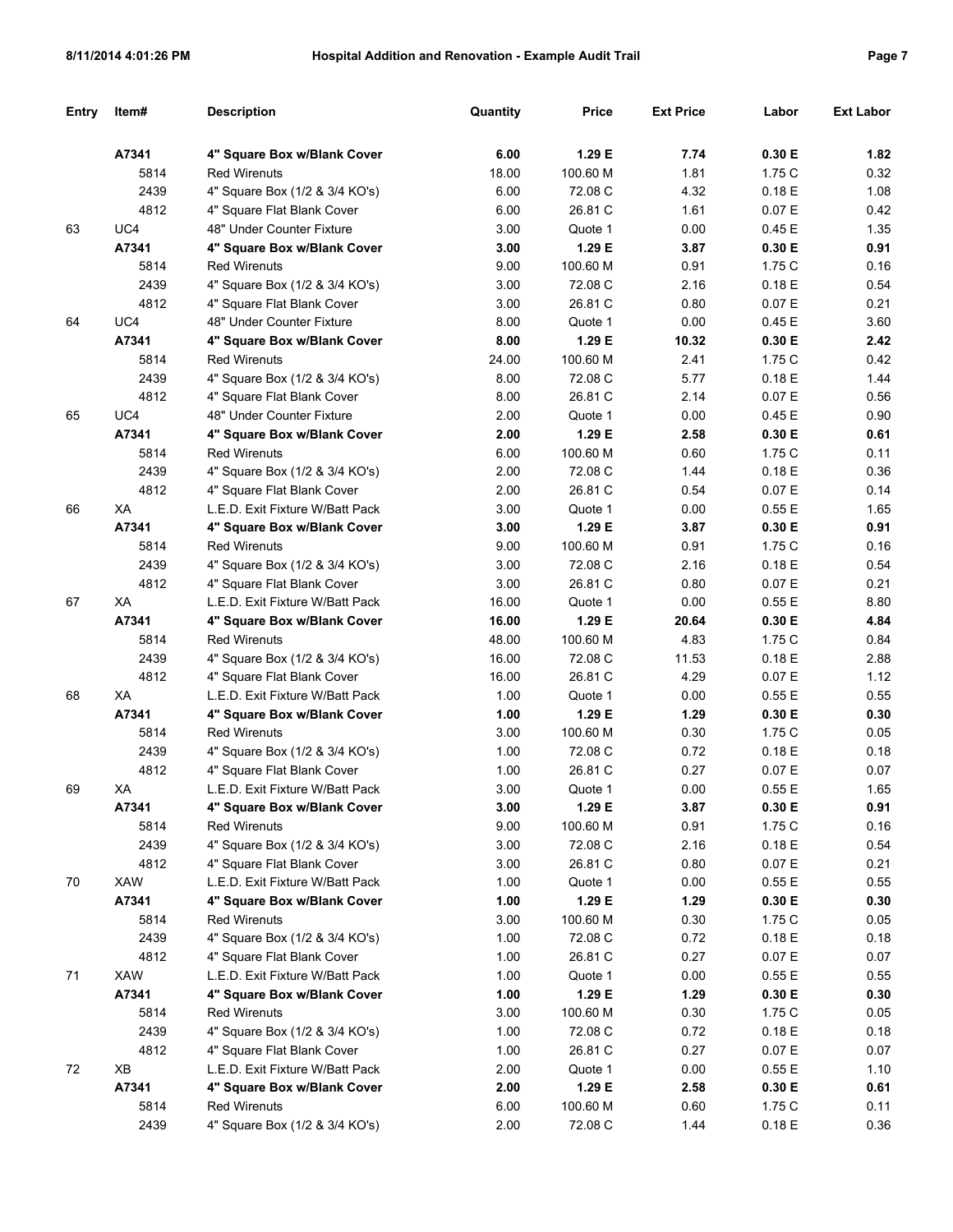| <b>Entry</b> | Item# | <b>Description</b>                                 | Quantity      | <b>Price</b>         | <b>Ext Price</b> | Labor          | <b>Ext Labor</b> |
|--------------|-------|----------------------------------------------------|---------------|----------------------|------------------|----------------|------------------|
|              | 4812  | 4" Square Flat Blank Cover                         | 2.00          | 26.81 C              | 0.54             | 0.07 E         | 0.14             |
| 74           | XB    | L.E.D. Exit Fixture W/Batt Pack                    | 4.00          | Quote 1              | 0.00             | 0.55E          | 2.20             |
|              | A7341 | 4" Square Box w/Blank Cover                        | 4.00          | 1.29 E               | 5.16             | 0.30 E         | 1.21             |
|              | 5814  | <b>Red Wirenuts</b>                                | 12.00         | 100.60 M             | 1.21             | 1.75 C         | 0.21             |
|              | 2439  | 4" Square Box (1/2 & 3/4 KO's)                     | 4.00          | 72.08 C              | 2.88             | 0.18E          | 0.72             |
|              | 4812  | 4" Square Flat Blank Cover                         | 4.00          | 26.81 C              | 1.07             | 0.07 E         | 0.28             |
| 75           | XB    | L.E.D. Exit Fixture W/Batt Pack                    | 2.00          | Quote 1              | 0.00             | 0.55 E         | 1.10             |
|              | A7341 | 4" Square Box w/Blank Cover                        | 2.00          | 1.29 E               | 2.58             | 0.30 E         | 0.61             |
|              | 5814  | <b>Red Wirenuts</b>                                | 6.00          | 100.60 M             | 0.60             | 1.75 C         | 0.11             |
|              | 2439  | 4" Square Box (1/2 & 3/4 KO's)                     | 2.00          | 72.08 C              | 1.44             | 0.18E          | 0.36             |
|              | 4812  | 4" Square Flat Blank Cover                         | 2.00          | 26.81 C              | 0.54             | 0.07 E         | 0.14             |
| 76           | XJ    | Dual Head Emerg Light w/Batt Pack                  | 1.00          | Quote 1              | 0.00             | 0.80 E         | 0.80             |
|              | A7341 | 4" Square Box w/Blank Cover                        | 1.00          | 1.29 E               | 1.29             | 0.30 E         | 0.30             |
|              | 5814  | <b>Red Wirenuts</b>                                | 3.00          | 100.60 M             | 0.30             | 1.75 C         | 0.05             |
|              | 2439  | 4" Square Box (1/2 & 3/4 KO's)                     | 1.00          | 72.08 C              | 0.72             | 0.18E          | 0.18             |
|              | 4812  | 4" Square Flat Blank Cover                         | 1.00          | 26.81 C              | 0.27             | 0.07 E         | 0.07             |
| 77           | XJ    | Dual Head Emerg Light w/Batt Pack                  | 1.00          | Quote 1              | 0.00             | 0.80 E         | 0.80             |
|              | A7341 | 4" Square Box w/Blank Cover                        | 1.00          | 1.29 E               | 1.29             | 0.30 E         | 0.30             |
|              | 5814  | <b>Red Wirenuts</b>                                | 3.00          | 100.60 M             | 0.30             | 1.75 C         | 0.05             |
|              | 2439  | 4" Square Box (1/2 & 3/4 KO's)                     | 1.00          | 72.08 C              | 0.72             | 0.18E          | 0.18             |
|              | 4812  | 4" Square Flat Blank Cover                         | 1.00          | 26.81 C              | 0.27             | 0.07 E         | 0.07             |
|              | T0003 | S-T WATT STOPPER TS400G                            | 1.00          | Quote 36             | 0.00             | 0.25E          | 0.25             |
| 78<br>79     | T0001 | S-PW Watt Stppper PW100G                           | 2.00          | Quote 36             | 0.00             | 0.25E          | 0.50             |
| 80           | T0001 | S-PW Watt Stppper PW100G                           | 7.00          | Quote 36             | 0.00             | 0.25E          | 1.75             |
| 81           | T0001 | S-PW Watt Stppper PW100G                           | 1.00          | Quote 36             | 0.00             | 0.25E          | 0.25             |
| 82           | T0003 | S-T WATT STOPPER TS400G                            | 3.00          | Quote 36             | 0.00             | 0.25E          | 0.75             |
| 83           | T0003 | S-T WATT STOPPER TS400G                            | 9.00          | Quote 36             | 0.00             | 0.25E          | 2.25             |
| 84           | T0003 | S-T WATT STOPPER TS400G                            | 1.00          | Quote 36             | 0.00             | 0.25E          | 0.25             |
|              | T0002 |                                                    |               |                      |                  |                |                  |
| 85<br>86     | T0002 | M-CX WATT STOPPER CX105<br>M-CX WATT STOPPER CX105 | 7.00<br>56.00 | Quote 36<br>Quote 36 | 0.00<br>0.00     | 0.25E<br>0.25E | 1.75<br>14.00    |
| 87           | T0002 | M-CX WATT STOPPER CX105                            | 4.00          | Quote 36             | 0.00             | 0.25E          | 1.00             |
| 88           | T0002 | M-CX WATT STOPPER CX105                            | 4.00          | Quote 36             | 0.00             | 0.25E          | 1.00             |
| 89           | T0004 | M-CI WATT STOPPER C1205I                           | 1.00          | Quote 36             | 0.00             | 0.25E          | 0.25             |
| 90           | T0005 | M-DT2 WATT STOPPER DT205                           | 9.00          | Quote 36             | 0.00             | 0.65E          | 5.85             |
| 91           | T0007 | M-UT3 WATT STOPPER UT305                           | 1.00          | Quote 36             | 0.00             | 0.25E          | 0.25             |
| 92           | T0007 | M-UT3 WATT STOPPER UT305                           | 2.00          | Quote 36             | 0.00             | 0.25E          | 0.50             |
| 93           | T0008 | PP-BZ150 WATT STOPPER BZ150                        | 7.00          | Quote 36             | 0.00             | 0.50 E         | 3.50             |
| 94           | T0008 | PP-BZ150 WATT STOPPER BZ150                        | 61.00         | Quote 36             | 0.00             | 0.50 E         | 30.50            |
| 95           | T0008 | PP-BZ150 WATT STOPPER BZ150                        | 4.00          | Quote 36             | 0.00             | 0.50 E         | 2.00             |
| 96           | T0008 | PP-BZ150 WATT STOPPER BZ150                        | 5.00          | Quote 36             | 0.00             | 0.50 E         | 2.50             |
| 97           | A6483 | 4" Square Box & 1G Ring/No Cvr                     | 19.00         | 1.78 E               | 33.82            | 0.32 E         | 6.13             |
|              | 2442  | 4" Square x 2-1/8" Deep Box w/brkt (1/             | 19.00         | 117.12 C             | 22.25            | 0.20 E         | 3.80             |
|              | 4630  | 4" Square-1G Plaster Ring-5/8"D                    | 19.00         | 30.67 C              | 5.83             | 0.07 E         | 1.33             |
|              | 5814  | <b>Red Wirenuts</b>                                | 57.00         | 100.60 M             | 5.73             | 1.75 C         | 1.00             |
| 98           | A6483 | 4" Square Box & 1G Ring/No Cvr                     | 144.00        | 1.78 E               | 256.32           | 0.32 E         | 46.44            |
|              | 2442  | 4" Square x 2-1/8" Deep Box w/brkt (1/             | 144.00        | 117.12 C             | 168.65           | 0.20 E         | 28.80            |
|              | 4630  | 4" Square-1G Plaster Ring-5/8"D                    | 144.00        | 30.67 C              | 44.16            | 0.07 E         | 10.08            |
|              | 5814  | <b>Red Wirenuts</b>                                | 432.00        | 100.60 M             | 43.46            | 1.75 C         | 7.56             |
| 99           | A6483 | 4" Square Box & 1G Ring/No Cvr                     | 10.00         | 1.78 E               | 17.80            | 0.32 E         | 3.23             |
|              | 2442  | 4" Square x 2-1/8" Deep Box w/brkt (1/             | 10.00         | 117.12 C             | 11.71            | 0.20 E         | 2.00             |
|              | 4630  | 4" Square-1G Plaster Ring-5/8"D                    | 10.00         | 30.67 C              | 3.07             | 0.07 E         | 0.70             |
|              | 5814  | <b>Red Wirenuts</b>                                | 30.00         | 100.60 M             | 3.02             | 1.75 C         | 0.53             |
| 100          | A6483 | 4" Square Box & 1G Ring/No Cvr                     | 13.00         | 1.78 E               | 23.14            | 0.32 E         | 4.19             |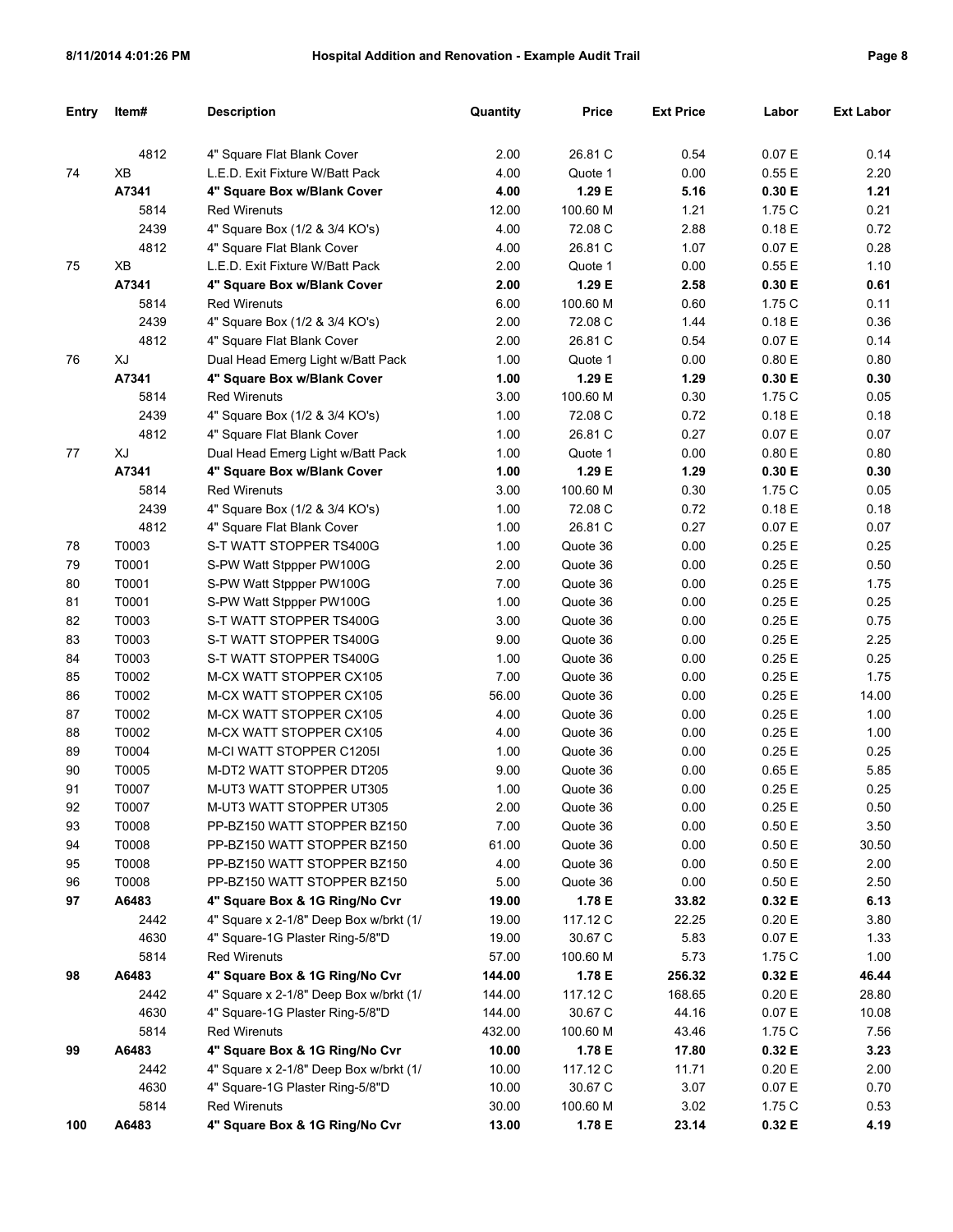| Entry | Item#   | <b>Description</b>                     | Quantity | <b>Price</b> | <b>Ext Price</b> | Labor     | <b>Ext Labor</b> |
|-------|---------|----------------------------------------|----------|--------------|------------------|-----------|------------------|
|       | 2442    | 4" Square x 2-1/8" Deep Box w/brkt (1/ | 13.00    | 117.12 C     | 15.23            | 0.20 E    | 2.60             |
|       | 4630    | 4" Square-1G Plaster Ring-5/8"D        | 13.00    | 30.67 C      | 3.99             | 0.07 E    | 0.91             |
|       | 5814    | <b>Red Wirenuts</b>                    | 39.00    | 100.60 M     | 3.92             | 1.75 C    | 0.68             |
| 101   | A13092  | <b>Smoke Detector with Outlet Box</b>  | 14.00    | 1.54 E       | 21.56            | 0.65 E    | 9.14             |
|       | 1235503 | 4" Square x 2-1/8" Deep Box (1/2 & 3/4 | 14.00    | 95.51 C      | 13.37            | 0.18E     | 2.52             |
|       | 1235508 | 4" Square-3/0 Plaster Ring-5/8"D       | 14.00    | 39.80 C      | 5.57             | 0.07 E    | 0.98             |
|       | 1235513 | Smoke Detector                         | 14.00    | Quote 6      | 0.00             | 0.35 E    | 4.90             |
|       | 1235520 | Yellow Insulated Connector22-10        | 42.00    | 58.67 M      | 2.46             | 1.75 C    | 0.74             |
| 102   | A13092  | <b>Smoke Detector with Outlet Box</b>  | 36.00    | 1.54 E       | 55.44            | 0.65 E    | 23.49            |
|       | 1235503 | 4" Square x 2-1/8" Deep Box (1/2 & 3/4 | 36.00    | 95.51 C      | 34.38            | 0.18E     | 6.48             |
|       | 1235508 | 4" Square-3/0 Plaster Ring-5/8"D       | 36.00    | 39.80 C      | 14.33            | 0.07 E    | 2.52             |
|       | 1235513 | Smoke Detector                         | 36.00    | Quote 6      | 0.00             | 0.35 E    | 12.60            |
|       | 1235520 | Yellow Insulated Connector22-10        | 108.00   | 58.67 M      | 6.34             | 1.75 C    | 1.89             |
| 103   | A13092  | <b>Smoke Detector with Outlet Box</b>  | 8.00     | 1.54 E       | 12.32            | 0.65 E    | 5.22             |
|       | 1235503 | 4" Square x 2-1/8" Deep Box (1/2 & 3/4 | 8.00     | 95.51 C      | 7.64             | 0.18E     | 1.44             |
|       | 1235508 | 4" Square-3/0 Plaster Ring-5/8"D       | 8.00     | 39.80 C      | 3.18             | 0.07 E    | 0.56             |
|       | 1235513 | Smoke Detector                         | 8.00     | Quote 6      | 0.00             | 0.35 E    | 2.80             |
|       | 1235520 | Yellow Insulated Connector22-10        | 24.00    | 58.67 M      | 1.41             | 1.75 C    | 0.42             |
| 104   | A13092  | <b>Smoke Detector with Outlet Box</b>  | 7.00     | 1.54 E       | 10.78            | 0.65 E    | 4.57             |
|       | 1235503 | 4" Square x 2-1/8" Deep Box (1/2 & 3/4 | 7.00     | 95.51 C      | 6.69             | 0.18E     | 1.26             |
|       | 1235508 | 4" Square-3/0 Plaster Ring-5/8"D       | 7.00     | 39.80 C      | 2.79             | 0.07 E    | 0.49             |
|       | 1235513 | Smoke Detector                         | 7.00     | Quote 6      | 0.00             | 0.35 E    | 2.45             |
|       | 1235520 | Yellow Insulated Connector22-10        | 21.00    | 58.67 M      | 1.23             | 1.75 C    | 0.37             |
| 105   | A13098  | Duct Detector w/J-Box & Whip           | 4.00     | 5.52 E       | 22.08            | 0.83 E    | 3.31             |
|       | 1235503 | 4" Square x 2-1/8" Deep Box (1/2 & 3/4 | 4.00     | 95.51 C      | 3.82             | 0.18E     | 0.72             |
|       | 1235505 | 12/2 Aluminum Clad MC Cable            | 24.00    | 443.15 M     | 10.64            | 11.00 M   | 0.26             |
|       | 1235506 | 3/8" MC/BX Connector                   | 8.00     | 61.92 C      | 4.95             | 0.08 E    | 0.64             |
|       | 1235510 | 4" Square Flat Blank Cover w/KO        | 4.00     | 48.33 C      | 1.93             | 0.07 E    | 0.28             |
|       | 1234748 | Duct Detector                          | 4.00     | Quote 6      | 0.00             | 0.30 E    | 1.20             |
|       | 1235520 | Yellow Insulated Connector22-10        | 12.00    | 58.67 M      | 0.70             | 1.75 C    | 0.21             |
| 106   | A13098  | Duct Detector w/J-Box & Whip           | 10.00    | 5.52 E       | 55.20            | 0.83 E    | 8.29             |
|       | 1235503 | 4" Square x 2-1/8" Deep Box (1/2 & 3/4 | 10.00    | 95.51 C      | 9.55             | 0.18E     | 1.80             |
|       | 1235505 | 12/2 Aluminum Clad MC Cable            | 60.00    | 443.15 M     | 26.59            | 11.00 M   | 0.66             |
|       | 1235506 | 3/8" MC/BX Connector                   | 20.00    | 61.92 C      | 12.38            | 0.08 E    | 1.60             |
|       | 1235510 | 4" Square Flat Blank Cover w/KO        | 10.00    | 48.33 C      | 4.83             | 0.07 E    | 0.70             |
|       | 1234748 | Duct Detector                          | 10.00    | Quote 6      | 0.00             | $0.30\to$ | 3.00             |
|       | 1235520 | Yellow Insulated Connector22-10        | 30.00    | 58.67 M      | 1.76             | 1.75C     | 0.53             |
| 107   | A13098  | Duct Detector w/J-Box & Whip           | 2.00     | 5.52 E       | 11.04            | 0.83 E    | 1.66             |
|       | 1235503 | 4" Square x 2-1/8" Deep Box (1/2 & 3/4 | 2.00     | 95.51 C      | 1.91             | 0.18 E    | 0.36             |
|       | 1235505 | 12/2 Aluminum Clad MC Cable            | 12.00    | 443.15 M     | 5.32             | 11.00 M   | 0.13             |
|       | 1235506 | 3/8" MC/BX Connector                   | 4.00     | 61.92 C      | 2.48             | 0.08 E    | 0.32             |
|       | 1235510 | 4" Square Flat Blank Cover w/KO        | 2.00     | 48.33 C      | 0.97             | 0.07 E    | 0.14             |
|       | 1234748 | Duct Detector                          | 2.00     | Quote 6      | 0.00             | 0.30 E    | 0.60             |
|       | 1235520 | Yellow Insulated Connector22-10        | 6.00     | 58.67 M      | 0.35             | 1.75C     | 0.11             |
| 108   | A13098  | Duct Detector w/J-Box & Whip           | 2.00     | 5.52 E       | 11.04            | 0.83 E    | 1.66             |
|       | 1235503 | 4" Square x 2-1/8" Deep Box (1/2 & 3/4 | 2.00     | 95.51 C      | 1.91             | 0.18 E    | 0.36             |
|       | 1235505 | 12/2 Aluminum Clad MC Cable            | 12.00    | 443.15 M     | 5.32             | 11.00 M   | 0.13             |
|       | 1235506 | 3/8" MC/BX Connector                   | 4.00     | 61.92 C      | 2.48             | 0.08 E    | 0.32             |
|       | 1235510 | 4" Square Flat Blank Cover w/KO        | 2.00     | 48.33 C      | 0.97             | 0.07 E    | 0.14             |
|       | 1234748 | Duct Detector                          | 2.00     | Quote 6      | 0.00             | 0.30 E    | 0.60             |
|       | 1235520 | Yellow Insulated Connector22-10        | 6.00     | 58.67 M      | 0.35             | 1.75C     | 0.11             |
| 109   | 15213   | <b>Test Station DD</b>                 | 4.00     | Quote 6      | 0.00             | 1.00 E    | 4.00             |
| 110   | 15213   | <b>Test Station DD</b>                 | 10.00    | Quote 6      | 0.00             | 1.00 E    | 10.00            |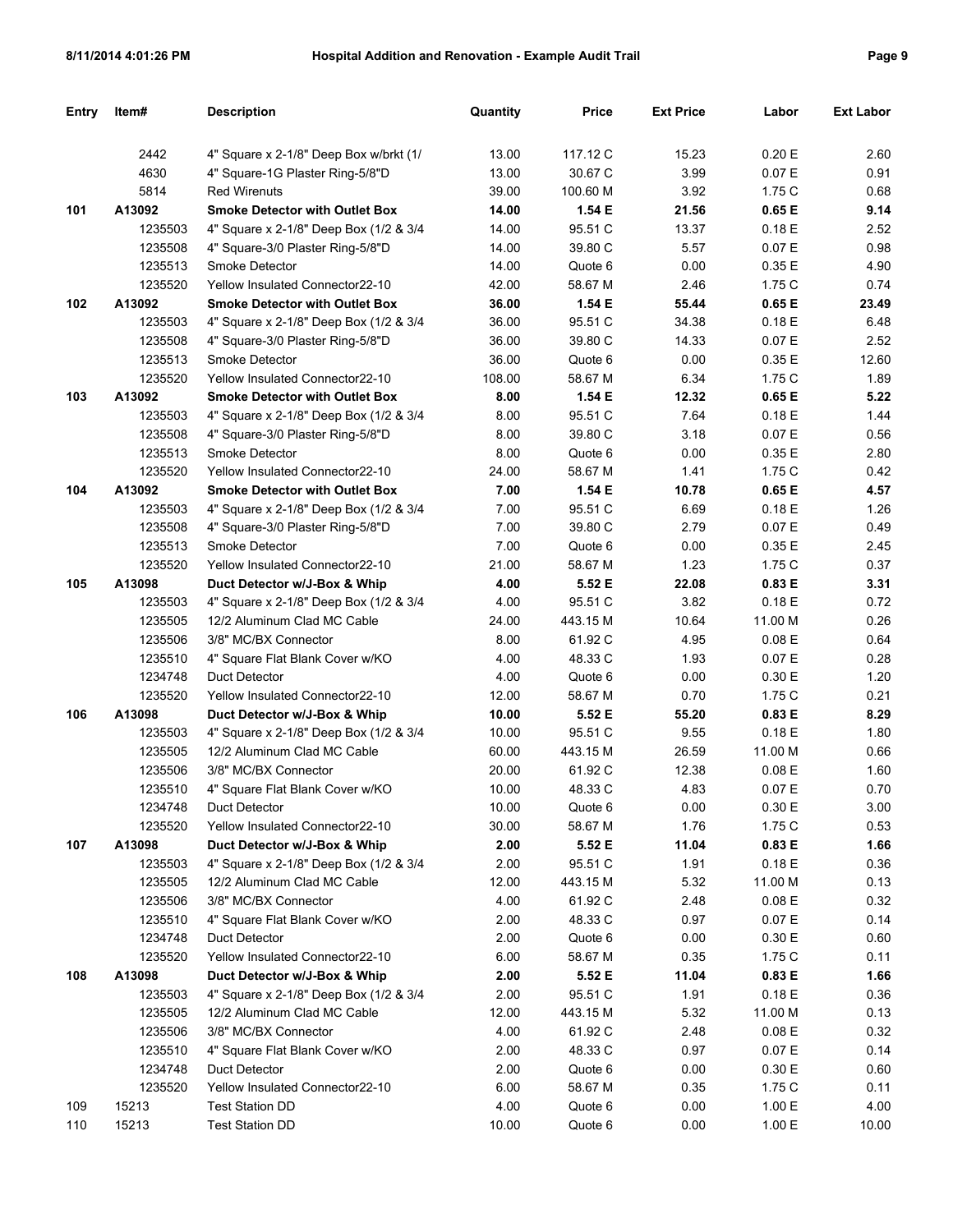| Entry | Item#   | <b>Description</b>                     | Quantity | <b>Price</b> | <b>Ext Price</b> | Labor  | <b>Ext Labor</b> |
|-------|---------|----------------------------------------|----------|--------------|------------------|--------|------------------|
|       |         |                                        |          |              |                  |        |                  |
| 111   | 15213   | <b>Test Station DD</b>                 | 2.00     | Quote 6      | 0.00             | 1.00 E | 2.00             |
| 112   | 15213   | <b>Test Station DD</b>                 | 2.00     | Quote 6      | 0.00             | 1.00 E | 2.00             |
| 113   | A6531   | Tel/Data Outlet/4 Sq Box w/Cond Stu    | 4.00     | 4.86 E       | 19.44            | 0.78 E | 3.13             |
|       | 1001    | 3/4" EMT                               | 40.00    | 31.44 C      | 12.58            | 4.00 C | 1.60             |
|       | 1435    | 3/4" Set Screw Die Cast Conn           | 4.00     | 22.31 C      | 0.89             | 0.06 E | 0.24             |
|       | 1577    | 3/4" Plastic Bushing                   | 4.00     | 7.53 C       | 0.30             | 0.01 E | 0.04             |
|       | 2309    | 3/4" 1-Hole Strap                      | 4.00     | 9.26 C       | 0.37             | 2.29 C | 0.09             |
|       | 2440    | 4" Square x 1-1/2" Deep Box w/bkt (1/2 | 4.00     | 96.21 C      | 3.85             | 0.20 E | 0.80             |
|       | 4630    | 4" Square-1G Plaster Ring-5/8"D        | 4.00     | 30.67 C      | 1.23             | 0.07 E | 0.28             |
|       | 2992    | 1/8" Poly Pull Line                    | 40.00    | 5.80 M       | 0.23             | 2.00 M | 0.08             |
| 114   | A6531   | Tel/Data Outlet/4 Sq Box w/Cond Stu    | 10.00    | 4.86 E       | 48.60            | 0.78 E | 7.83             |
|       | 1001    | 3/4" EMT                               | 100.00   | 31.44 C      | 31.44            | 4.00 C | 4.00             |
|       | 1435    | 3/4" Set Screw Die Cast Conn           | 10.00    | 22.31 C      | 2.23             | 0.06 E | 0.60             |
|       | 1577    | 3/4" Plastic Bushing                   | 10.00    | 7.53 C       | 0.75             | 0.01 E | 0.10             |
|       | 2309    | 3/4" 1-Hole Strap                      | 10.00    | 9.26 C       | 0.93             | 2.29 C | 0.23             |
|       | 2440    | 4" Square x 1-1/2" Deep Box w/bkt (1/2 | 10.00    | 96.21 C      | 9.62             | 0.20 E | 2.00             |
|       | 4630    | 4" Square-1G Plaster Ring-5/8"D        | 10.00    | 30.67 C      | 3.07             | 0.07 E | 0.70             |
|       | 2992    | 1/8" Poly Pull Line                    | 100.00   | 5.80 M       | 0.58             | 2.00 M | 0.20             |
| 115   | A6531   | Tel/Data Outlet/4 Sq Box w/Cond Stu    | 2.00     | 4.86 E       | 9.72             | 0.78 E | 1.57             |
|       | 1001    | 3/4" EMT                               | 20.00    | 31.44 C      | 6.29             | 4.00 C | 0.80             |
|       | 1435    | 3/4" Set Screw Die Cast Conn           | 2.00     | 22.31 C      | 0.45             | 0.06 E | 0.12             |
|       | 1577    | 3/4" Plastic Bushing                   | 2.00     | 7.53 C       | 0.15             | 0.01 E | 0.02             |
|       | 2309    | 3/4" 1-Hole Strap                      | 2.00     | 9.26 C       | 0.19             | 2.29 C | 0.05             |
|       | 2440    | 4" Square x 1-1/2" Deep Box w/bkt (1/2 | 2.00     | 96.21 C      | 1.92             | 0.20 E | 0.40             |
|       | 4630    | 4" Square-1G Plaster Ring-5/8"D        | 2.00     | 30.67 C      | 0.61             | 0.07 E | 0.14             |
|       | 2992    | 1/8" Poly Pull Line                    | 20.00    | 5.80 M       | 0.12             | 2.00 M | 0.04             |
| 116   | A6531   | Tel/Data Outlet/4 Sq Box w/Cond Stu    | 2.00     | 4.86 E       | 9.72             | 0.78 E | 1.57             |
|       | 1001    | 3/4" EMT                               | 20.00    | 31.44 C      | 6.29             | 4.00 C | 0.80             |
|       | 1435    | 3/4" Set Screw Die Cast Conn           | 2.00     | 22.31 C      | 0.45             | 0.06 E | 0.12             |
|       | 1577    | 3/4" Plastic Bushing                   | 2.00     | 7.53 C       | 0.15             | 0.01 E | 0.02             |
|       | 2309    | 3/4" 1-Hole Strap                      | 2.00     | 9.26 C       | 0.19             | 2.29 C | 0.05             |
|       | 2440    | 4" Square x 1-1/2" Deep Box w/bkt (1/2 | 2.00     | 96.21 C      | 1.92             | 0.20 E | 0.40             |
|       | 4630    | 4" Square-1G Plaster Ring-5/8"D        | 2.00     | 30.67 C      | 0.61             | 0.07 E | 0.14             |
|       | 2992    | 1/8" Poly Pull Line                    | 20.00    | 5.80 M       | 0.12             | 2.00 M | 0.04             |
| 117   | A13094  | <b>Heat Detector with Outlet Box</b>   | 10.00    | 1.54 E       | 15.40            | 0.65 E | 6.53             |
|       | 1235503 | 4" Square x 2-1/8" Deep Box (1/2 & 3/4 | 10.00    | 95.51 C      | 9.55             | 0.18E  | 1.80             |
|       | 1235508 | 4" Square-3/0 Plaster Ring-5/8"D       | 10.00    | 39.80 C      | 3.98             | 0.07 E | 0.70             |
|       | 1235514 | <b>Heat Detector</b>                   | 10.00    | Quote 6      | 0.00             | 0.35 E | 3.50             |
|       | 1235520 | Yellow Insulated Connector22-10        | 30.00    | 58.67 M      | 1.76             | 1.75 C | 0.53             |
| 118   | A13094  | <b>Heat Detector with Outlet Box</b>   | 1.00     | 1.54 E       | 1.54             | 0.65 E | 0.65             |
|       | 1235503 | 4" Square x 2-1/8" Deep Box (1/2 & 3/4 | 1.00     | 95.51 C      | 0.96             | 0.18E  | 0.18             |
|       | 1235508 | 4" Square-3/0 Plaster Ring-5/8"D       | 1.00     | 39.80 C      | 0.40             | 0.07 E | 0.07             |
|       | 1235514 | <b>Heat Detector</b>                   | 1.00     | Quote 6      | 0.00             | 0.35 E | 0.35             |
|       | 1235520 | Yellow Insulated Connector22-10        | 3.00     | 58.67 M      | 0.18             | 1.75 C | 0.05             |
| 119   | 5713    | Fire Alarm Central Station Panel       | 1.00     | Quote 6      | 0.00             | 6.00 E | 6.00             |
| 120   | A13107  | Stobe (Visual) Fire Alarm Device w/C   | 10.00    | 6.51 E       | 65.10            | 1.35 E | 13.55            |
|       | 1001    | 3/4" EMT                               | 100.00   | 31.44 C      | 31.44            | 4.00 C | 4.00             |
|       | 1235497 | 3/4" Set Screw Steel Conn              | 10.00    | 19.80 C      | 1.98             | 0.06 E | 0.60             |
|       | 1235498 | 3/4" Plastic Bushing                   | 10.00    | 7.23 C       | 0.72             | 0.01 E | 0.10             |
|       | 1235500 | 3/4" Metal Stud Conduit Clip           | 10.00    | 101.66 C     | 10.17            | 4.25 C | 0.43             |
|       | 1235504 | 4" Square x 2-1/8" Deep Box w/brkt (1/ | 10.00    | 146.15 C     | 14.62            | 0.20 E | 2.00             |
|       | 1235507 | 1/8" Poly Pull Line                    | 100.00   | 5.80 M       | 0.58             | 2.00 M | 0.20             |
|       | 1235509 | 4" Square-1G Plaster Ring-5/8"D        | 10.00    | 38.28 C      | 3.83             | 0.07 E | 0.70             |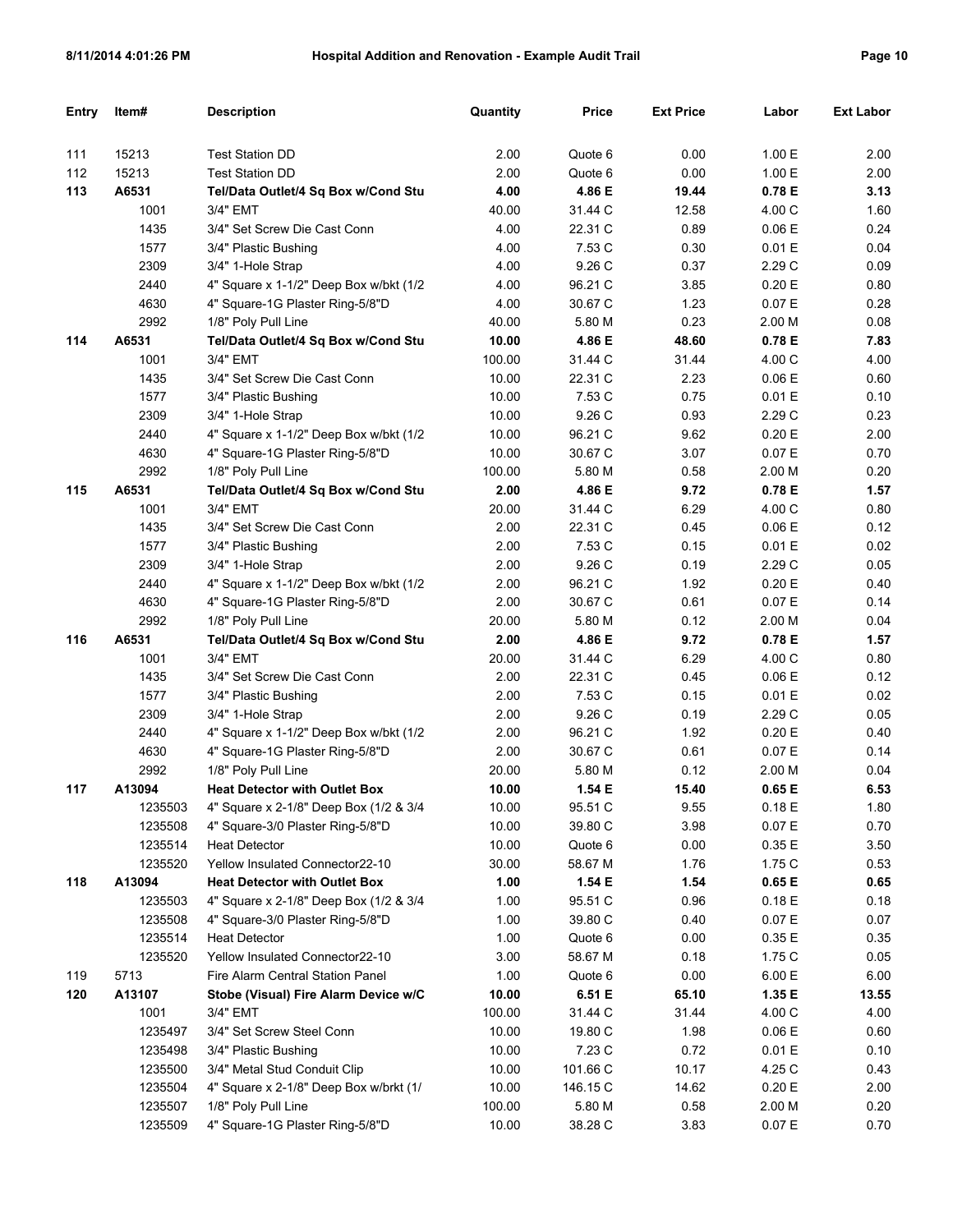| <b>Entry</b> | Item#   | <b>Description</b>                                                    | Quantity | <b>Price</b> | <b>Ext Price</b> | Labor    | <b>Ext Labor</b> |
|--------------|---------|-----------------------------------------------------------------------|----------|--------------|------------------|----------|------------------|
|              |         |                                                                       |          |              |                  |          |                  |
|              | 1234747 | Strobe/Visual Fire Alarm Device                                       | 10.00    | Quote 6      | 0.00             | 0.50 E   | 5.00             |
|              | 1235520 | Yellow Insulated Connector22-10                                       | 30.00    | 58.67 M      | 1.76             | 1.75 C   | 0.53             |
| 121          | A13107  | Stobe (Visual) Fire Alarm Device w/C                                  | 63.00    | 6.51 E       | 410.13           | 1.35 E   | 85.37            |
|              | 1001    | 3/4" EMT                                                              | 630.00   | 31.44 C      | 198.07           | 4.00 C   | 25.20            |
|              | 1235497 | 3/4" Set Screw Steel Conn                                             | 63.00    | 19.80 C      | 12.47            | 0.06E    | 3.78             |
|              | 1235498 | 3/4" Plastic Bushing                                                  | 63.00    | 7.23 C       | 4.55             | 0.01 E   | 0.63             |
|              | 1235500 | 3/4" Metal Stud Conduit Clip                                          | 63.00    | 101.66 C     | 64.05            | 4.25 C   | 2.68             |
|              | 1235504 | 4" Square x 2-1/8" Deep Box w/brkt (1/                                | 63.00    | 146.15 C     | 92.07            | 0.20 E   | 12.60            |
|              | 1235507 | 1/8" Poly Pull Line                                                   | 630.00   | 5.80 M       | 3.65             | 2.00 M   | 1.26             |
|              | 1235509 | 4" Square-1G Plaster Ring-5/8"D                                       | 63.00    | 38.28 C      | 24.12            | 0.07 E   | 4.41             |
|              | 1234747 | Strobe/Visual Fire Alarm Device                                       | 63.00    | Quote 6      | 0.00             | 0.50E    | 31.50            |
|              | 1235520 | Yellow Insulated Connector22-10                                       | 189.00   | 58.67 M      | 11.09            | 1.75 C   | 3.31             |
| 122          | A13107  | Stobe (Visual) Fire Alarm Device w/C                                  | 5.00     | 6.51 E       | 32.55            | 1.35 E   | 6.78             |
|              | 1001    | 3/4" EMT                                                              | 50.00    | 31.44 C      | 15.72            | 4.00 C   | 2.00             |
|              | 1235497 | 3/4" Set Screw Steel Conn                                             | 5.00     | 19.80 C      | 0.99             | 0.06E    | 0.30             |
|              | 1235498 | 3/4" Plastic Bushing                                                  | 5.00     | 7.23 C       | 0.36             | 0.01 E   | 0.05             |
|              | 1235500 | 3/4" Metal Stud Conduit Clip                                          | 5.00     | 101.66 C     | 5.08             | 4.25 C   | 0.21             |
|              | 1235504 | 4" Square x 2-1/8" Deep Box w/brkt (1/                                | 5.00     | 146.15 C     | 7.31             | 0.20 E   | 1.00             |
|              | 1235507 | 1/8" Poly Pull Line                                                   | 50.00    | 5.80 M       | 0.29             | 2.00 M   | 0.10             |
|              | 1235509 | 4" Square-1G Plaster Ring-5/8"D                                       | 5.00     | 38.28 C      | 1.91             | 0.07 E   | 0.35             |
|              | 1234747 | Strobe/Visual Fire Alarm Device                                       | 5.00     | Quote 6      | 0.00             | 0.50E    | 2.50             |
|              | 1235520 | <b>Yellow Insulated Connector22-10</b>                                | 15.00    | 58.67 M      | 0.88             | 1.75 C   | 0.26             |
| 123          | A13107  | Stobe (Visual) Fire Alarm Device w/C                                  | 6.00     | 6.51 E       | 39.06            | 1.35 E   | 8.13             |
|              | 1001    | 3/4" EMT                                                              | 60.00    | 31.44 C      | 18.86            | 4.00 C   | 2.40             |
|              | 1235497 | 3/4" Set Screw Steel Conn                                             | 6.00     | 19.80 C      | 1.19             | 0.06E    | 0.36             |
|              | 1235498 | 3/4" Plastic Bushing                                                  | 6.00     | 7.23 C       | 0.43             | 0.01 E   | 0.06             |
|              | 1235500 | 3/4" Metal Stud Conduit Clip                                          | 6.00     | 101.66 C     | 6.10             | 4.25 C   | 0.26             |
|              | 1235504 | 4" Square x 2-1/8" Deep Box w/brkt (1/                                | 6.00     | 146.15 C     | 8.77             | 0.20 E   | 1.20             |
|              | 1235507 | 1/8" Poly Pull Line                                                   | 60.00    | 5.80 M       | 0.35             | 2.00 M   | 0.12             |
|              | 1235509 | 4" Square-1G Plaster Ring-5/8"D                                       | 6.00     | 38.28 C      | 2.30             | 0.07 E   | 0.42             |
|              | 1234747 | Strobe/Visual Fire Alarm Device                                       | 6.00     | Quote 6      | 0.00             | 0.50E    | 3.00             |
|              | 1235520 | Yellow Insulated Connector22-10                                       | 18.00    | 58.67 M      | 1.06             | 1.75 C   | 0.32             |
| 124          | A13093  | <b>Pull Station w/Conduit Stub</b>                                    | 1.00     | 1357.78 E    | 1357.78          | 142.72 E | 142.73           |
|              | 1001    | 3/4" EMT                                                              | 10.00    | 31.44 C      | 3.14             | 4.00 C   | 0.40             |
|              | 1235497 | 3/4" Set Screw Steel Conn                                             | 1.00     | 19.80 C      | 0.20             | 0.06 E   | 0.06             |
|              | 1235498 | 3/4" Plastic Bushing                                                  | 1.00     | 7.23 C       | 0.07             | 0.01 E   | 0.01             |
|              | 1235500 | 3/4" Metal Stud Conduit Clip                                          | 1.00     | 101.66 C     | 1.02             | 4.25 C   | 0.04             |
|              | 1235504 | 4" Square x 2-1/8" Deep Box w/brkt (1/                                | 1.00     | 146.15 C     | 1.46             | 0.20 E   | 0.20             |
|              | 1235507 | 1/8" Poly Pull Line                                                   | 10.00    | 5.80 M       | 0.06             | 2.00 M   | 0.02             |
|              | 1235509 | 4" Square-1G Plaster Ring-5/8"D                                       | 1.00     | 38.28 C      | 0.38             | 0.07 E   | 0.07             |
|              | 1235515 | Fire Alarm Pull Station WP                                            | 1.00     | Quote 6      | 0.00             | 0.35E    | 0.35             |
|              | 1235520 | Yellow Insulated Connector22-10                                       | 3.00     | 58.67 M      | 0.18             | 1.75 C   | 0.05             |
| 125          | A13093  | <b>Pull Station w/Conduit Stub</b>                                    | 3.00     | 1357.78 E    | 4073.34          | 142.72 E | 428.18           |
|              | 1001    | 3/4" EMT                                                              | 30.00    | 31.44 C      | 9.43             | 4.00 C   | 1.20             |
|              | 1235497 | 3/4" Set Screw Steel Conn                                             | 3.00     | 19.80 C      | 0.59             | 0.06 E   | 0.18             |
|              | 1235498 | 3/4" Plastic Bushing                                                  | 3.00     | 7.23 C       | 0.22             | 0.01 E   | 0.03             |
|              | 1235500 | 3/4" Metal Stud Conduit Clip                                          | 3.00     | 101.66 C     | 3.05             | 4.25 C   | 0.13             |
|              | 1235504 | 4" Square x 2-1/8" Deep Box w/brkt (1/                                | 3.00     | 146.15 C     | 4.38             | 0.20 E   | 0.60             |
|              | 1235507 | 1/8" Poly Pull Line                                                   | 30.00    | 5.80 M       | 0.17             | 2.00 M   | 0.06             |
|              | 1235509 | 4" Square-1G Plaster Ring-5/8"D                                       | 3.00     | 38.28 C      | 1.15             | 0.07 E   | 0.21             |
|              | 1235515 | Fire Alarm Pull Station WP                                            | 3.00     | Quote 6      | 0.00             | 0.35 E   | 1.05             |
|              | 1235520 | Yellow Insulated Connector22-10<br><b>Pull Station w/Conduit Stub</b> | 9.00     | 58.67 M      | 0.53             | 1.75 C   | 0.16<br>1569.98  |
| 126          | A13093  |                                                                       | 11.00    | 1357.78 E    | 14935.58         | 142.72 E |                  |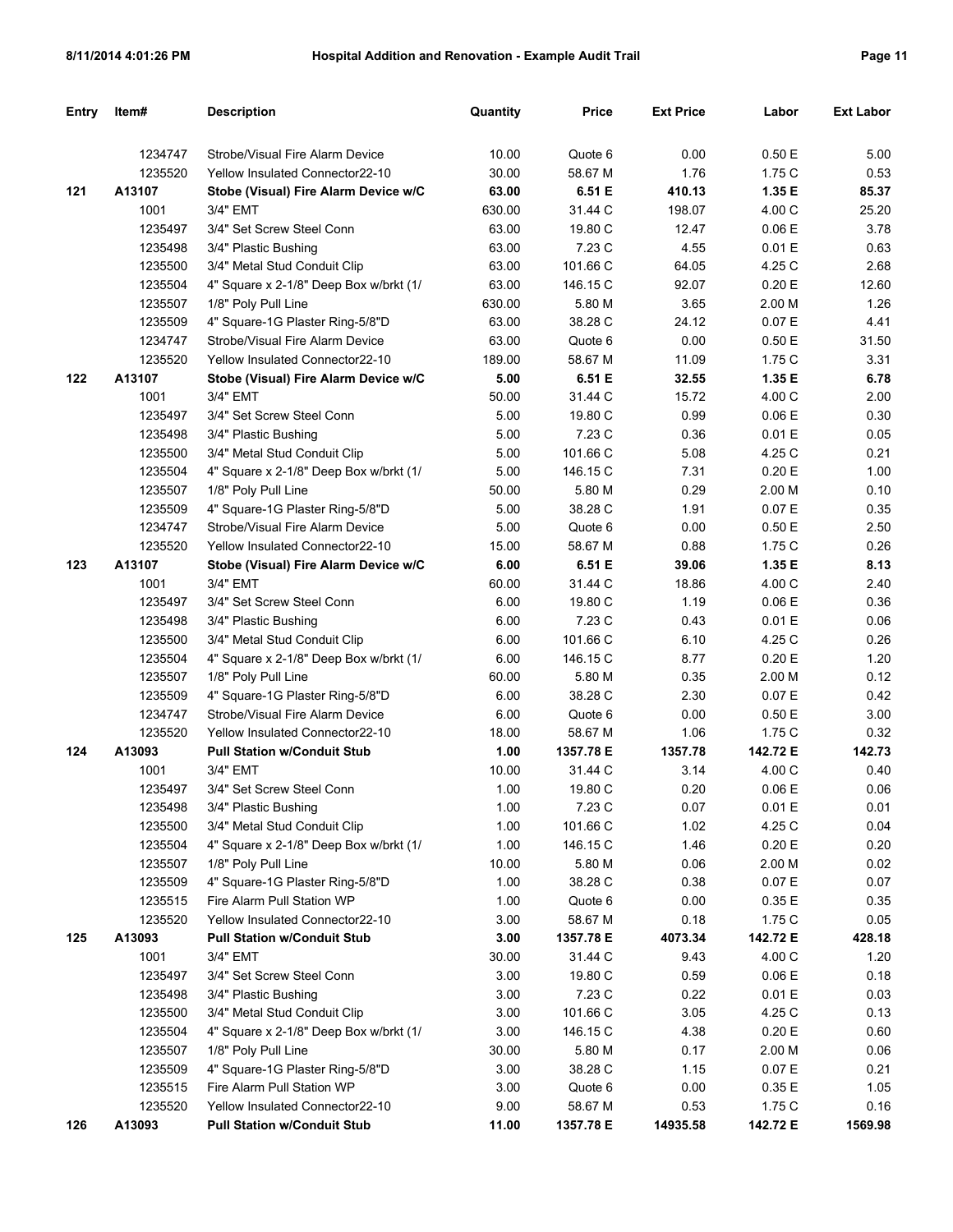| Entry | Item#   | <b>Description</b>                      | Quantity | <b>Price</b> | <b>Ext Price</b> | Labor     | <b>Ext Labor</b> |
|-------|---------|-----------------------------------------|----------|--------------|------------------|-----------|------------------|
|       |         |                                         |          |              |                  |           |                  |
|       | 1001    | 3/4" EMT                                | 110.00   | 31.44 C      | 34.58            | 4.00 C    | 4.40             |
|       | 1235497 | 3/4" Set Screw Steel Conn               | 11.00    | 19.80 C      | 2.18             | 0.06 E    | 0.66             |
|       | 1235498 | 3/4" Plastic Bushing                    | 11.00    | 7.23 C       | 0.80             | 0.01 E    | 0.11             |
|       | 1235500 | 3/4" Metal Stud Conduit Clip            | 11.00    | 101.66 C     | 11.18            | 4.25 C    | 0.47             |
|       | 1235504 | 4" Square x 2-1/8" Deep Box w/brkt (1/  | 11.00    | 146.15 C     | 16.08            | 0.20 E    | 2.20             |
|       | 1235507 | 1/8" Poly Pull Line                     | 110.00   | 5.80 M       | 0.64             | 2.00 M    | 0.22             |
|       | 1235509 | 4" Square-1G Plaster Ring-5/8"D         | 11.00    | 38.28 C      | 4.21             | 0.07 E    | 0.77             |
|       | 1235515 | Fire Alarm Pull Station WP              | 11.00    | Quote 6      | 0.00             | 0.35 E    | 3.85             |
|       | 1235520 | Yellow Insulated Connector22-10         | 33.00    | 58.67 M      | 1.94             | 1.75 C    | 0.58             |
| 127   | A6531   | Tel/Data Outlet/4 Sq Box w/Cond Stu     | 103.00   | 4.86 E       | 500.58           | 0.78 E    | 80.64            |
|       | 1001    | 3/4" EMT                                | 1030.00  | 31.44 C      | 323.83           | 4.00 C    | 41.20            |
|       | 1435    | 3/4" Set Screw Die Cast Conn            | 103.00   | 22.31 C      | 22.98            | 0.06 E    | 6.18             |
|       | 1577    | 3/4" Plastic Bushing                    | 103.00   | 7.53 C       | 7.76             | 0.01 E    | 1.03             |
|       | 2309    | 3/4" 1-Hole Strap                       | 103.00   | 9.26 C       | 9.54             | 2.29 C    | 2.36             |
|       | 2440    | 4" Square x 1-1/2" Deep Box w/bkt (1/2  | 103.00   | 96.21 C      | 99.10            | 0.20 E    | 20.60            |
|       | 4630    | 4" Square-1G Plaster Ring-5/8"D         | 103.00   | 30.67 C      | 31.59            | 0.07 E    | 7.21             |
|       | 2992    | 1/8" Poly Pull Line                     | 1030.00  | 5.80 M       | 5.97             | 2.00 M    | 2.06             |
| 128   | A6531   | Tel/Data Outlet/4 Sq Box w/Cond Stu     | 113.00   | 4.86 E       | 549.18           | 0.78 E    | 88.47            |
|       | 1001    | 3/4" EMT                                | 1130.00  | 31.44 C      | 355.27           | 4.00 C    | 45.20            |
|       | 1435    | 3/4" Set Screw Die Cast Conn            | 113.00   | 22.31 C      | 25.21            | 0.06 E    | 6.78             |
|       | 1577    | 3/4" Plastic Bushing                    | 113.00   | 7.53 C       | 8.51             | 0.01 E    | 1.13             |
|       | 2309    | 3/4" 1-Hole Strap                       | 113.00   | 9.26 C       | 10.46            | 2.29 C    | 2.59             |
|       | 2440    | 4" Square x 1-1/2" Deep Box w/bkt (1/2  | 113.00   | 96.21 C      | 108.72           | 0.20 E    | 22.60            |
|       | 4630    | 4" Square-1G Plaster Ring-5/8"D         | 113.00   | 30.67 C      | 34.66            | 0.07 E    | 7.91             |
|       | 2992    | 1/8" Poly Pull Line                     | 1130.00  | 5.80 M       | 6.55             | 2.00 M    | 2.26             |
| 129   | A6531   | Tel/Data Outlet/4 Sq Box w/Cond Stu     | 95.00    | 4.86 E       | 461.70           | 0.78 E    | 74.38            |
|       | 1001    | 3/4" EMT                                | 950.00   | 31.44 C      | 298.68           | 4.00 C    | 38.00            |
|       | 1435    | 3/4" Set Screw Die Cast Conn            | 95.00    | 22.31 C      | 21.19            | 0.06 E    | 5.70             |
|       | 1577    | 3/4" Plastic Bushing                    | 95.00    | 7.53 C       | 7.15             | 0.01 E    | 0.95             |
|       | 2309    | 3/4" 1-Hole Strap                       | 95.00    | 9.26 C       | 8.80             | 2.29 C    | 2.18             |
|       | 2440    | 4" Square x 1-1/2" Deep Box w/bkt (1/2  | 95.00    | 96.21 C      | 91.40            | 0.20 E    | 19.00            |
|       | 4630    | 4" Square-1G Plaster Ring-5/8"D         | 95.00    | 30.67 C      | 29.14            | 0.07 E    | 6.65             |
|       | 2992    | 1/8" Poly Pull Line                     | 950.00   | 5.80 M       | 5.51             | 2.00 M    | 1.90             |
| 130   | A6531   | Tel/Data Outlet/4 Sq Box w/Cond Stu     | 58.00    | 4.86 E       | 281.88           | 0.78 E    | 45.41            |
|       | 1001    | 3/4" EMT                                | 580.00   | 31.44 C      | 182.35           | 4.00 C    | 23.20            |
|       | 1435    | 3/4" Set Screw Die Cast Conn            | 58.00    | 22.31 C      | 12.94            | $0.06\to$ | 3.48             |
|       | 1577    | 3/4" Plastic Bushing                    | 58.00    | 7.53 C       | 4.37             | 0.01 E    | 0.58             |
|       | 2309    | 3/4" 1-Hole Strap                       | 58.00    | 9.26 C       | 5.37             | 2.29 C    | 1.33             |
|       | 2440    | 4" Square x 1-1/2" Deep Box w/bkt (1/2  | 58.00    | 96.21 C      | 55.80            | 0.20 E    | 11.60            |
|       | 4630    | 4" Square-1G Plaster Ring-5/8"D         | 58.00    | 30.67 C      | 17.79            | 0.07 E    | 4.06             |
|       | 2992    | 1/8" Poly Pull Line                     | 580.00   | 5.80 M       | 3.36             | 2.00 M    | 1.16             |
| 131   | A6519   | Tel/Data Outlet/4 Sq Box w/Ring & N     | 26.00    | 1.27 E       | 33.02            | 0.27 E    | 7.02             |
|       | 2440    | 4" Square x 1-1/2" Deep Box w/bkt (1/2) | 26.00    | 96.21 C      | 25.01            | 0.20 E    | 5.20             |
|       | 4630    | 4" Square-1G Plaster Ring-5/8"D         | 26.00    | 30.67 C      | 7.97             | 0.07 E    | 1.82             |
| 132   | A6519   | Tel/Data Outlet/4 Sq Box w/Ring & N     | 24.00    | 1.27 E       | 30.48            | 0.27 E    | 6.48             |
|       | 2440    | 4" Square x 1-1/2" Deep Box w/bkt (1/2) | 24.00    | 96.21 C      | 23.09            | 0.20 E    | 4.80             |
|       | 4630    | 4" Square-1G Plaster Ring-5/8"D         | 24.00    | 30.67 C      | 7.36             | 0.07 E    | 1.68             |
| 133   | A6519   | Tel/Data Outlet/4 Sq Box w/Ring & N     | 23.00    | 1.27 E       | 29.21            | 0.27 E    | 6.21             |
|       | 2440    | 4" Square x 1-1/2" Deep Box w/bkt (1/2) | 23.00    | 96.21 C      | 22.13            | 0.20 E    | 4.60             |
|       | 4630    | 4" Square-1G Plaster Ring-5/8"D         | 23.00    | 30.67 C      | 7.05             | 0.07 E    | 1.61             |
| 134   | A6519   | Tel/Data Outlet/4 Sq Box w/Ring & N     | 14.00    | 1.27 E       | 17.78            | 0.27 E    | 3.78             |
|       | 2440    | 4" Square x 1-1/2" Deep Box w/bkt (1/2) | 14.00    | 96.21 C      | 13.47            | 0.20 E    | 2.80             |
|       | 4630    | 4" Square-1G Plaster Ring-5/8"D         | 14.00    | 30.67 C      | 4.29             | 0.07 E    | 0.98             |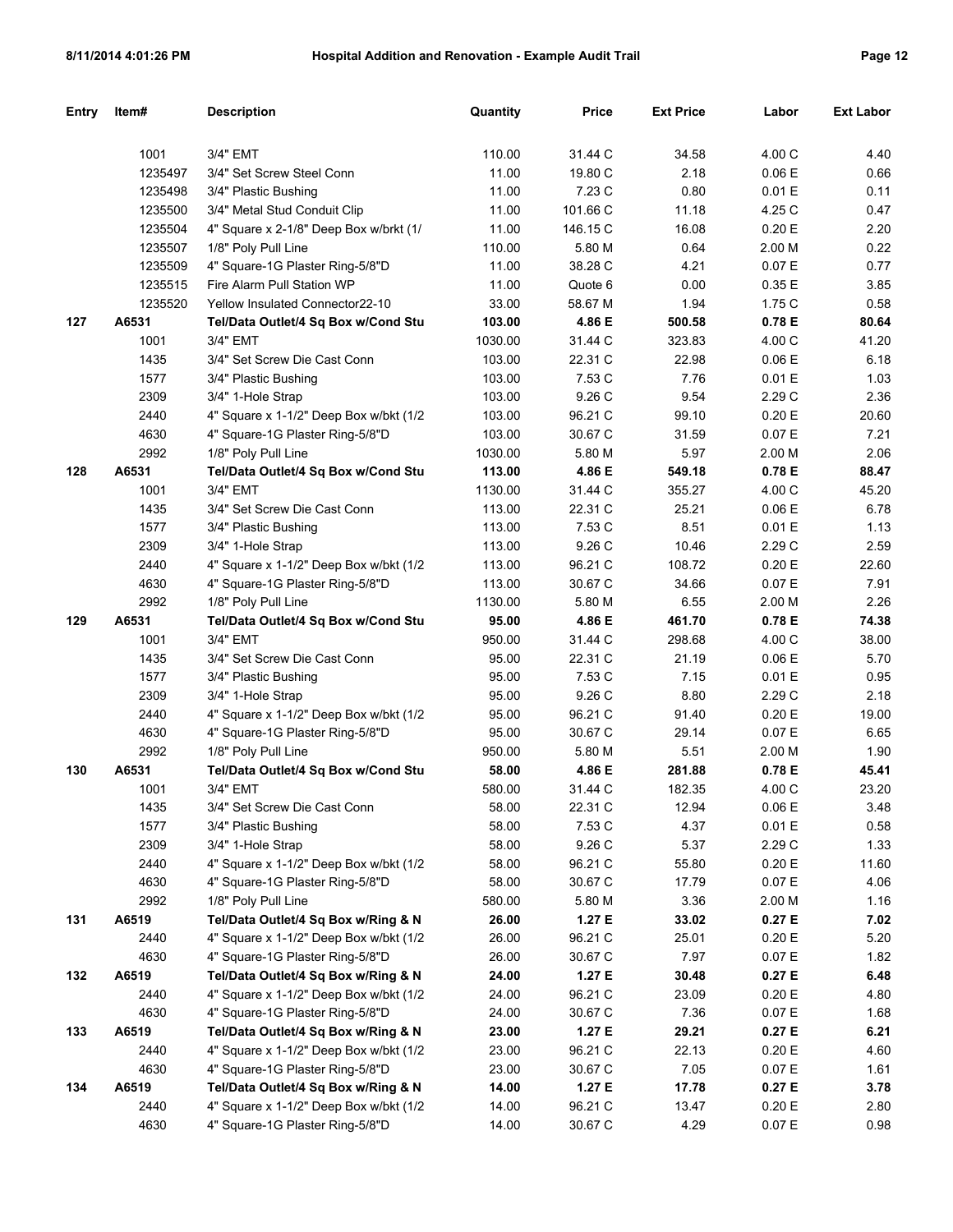| 'ฯ0⊧<br>ro |  |  |
|------------|--|--|
|------------|--|--|

| <b>Entry</b> | Item#           | <b>Description</b>                                                 | Quantity            | <b>Price</b> | <b>Ext Price</b> | Labor   | <b>Ext Labor</b> |
|--------------|-----------------|--------------------------------------------------------------------|---------------------|--------------|------------------|---------|------------------|
| 135          | <b>MSB</b>      | 2500A Main Switchboard/Free Standing<br>2 Sections<br>277/480 Volt | 1.00                | Quote 2      | 0.00             | 72.65 E | 72.65            |
|              |                 | 3 Phase/4 Wire                                                     |                     |              |                  |         |                  |
|              |                 | Main: 2000A 3P Circuit Breaker                                     |                     |              |                  |         |                  |
|              |                 | 800A 3P Circuit Breaker                                            | 1                   |              |                  |         |                  |
|              |                 | 1200A 3P Circuit Breaker                                           | 1                   |              |                  |         |                  |
|              |                 | 200A 3P Circuit Breaker                                            | 1                   |              |                  |         |                  |
|              |                 | 400A 3P Circuit Breaker                                            | 1                   |              |                  |         |                  |
| 136          | 1235430         | Switchbord (2 Section) Housekeeping                                | 1.00                | 450.00 E     | 450.00           | 4.00 E  | 4.00             |
| 137          | <b>HEM</b>      | 1000A Main Switchboard/Free Standing                               | 1.00                | Quote 2      | 0.00             | 25.65 E | 25.65            |
|              |                 | 277/480 Volt                                                       |                     |              |                  |         |                  |
|              |                 | 3 Phase/4 Wire                                                     |                     |              |                  |         |                  |
|              |                 | Main: Main Lugs Only                                               |                     |              |                  |         |                  |
|              |                 | 800A 3P Circuit Breaker                                            | 1                   |              |                  |         |                  |
|              |                 | 400A 3P Circuit Breaker                                            | 1                   |              |                  |         |                  |
|              |                 | 200A 3P Circuit Breaker                                            | 1                   |              |                  |         |                  |
| 138          | HD <sub>1</sub> | 1200A Main Switchboard/Free Standing<br>277/480 Volt               | 1.00                | Quote 2      | 0.00             | 33.85 E | 33.85            |
|              |                 | 3 Phase/4 Wire                                                     |                     |              |                  |         |                  |
|              |                 | Main: Main Lugs Only                                               |                     |              |                  |         |                  |
|              |                 | 800A 3P Circuit Breaker                                            | 1                   |              |                  |         |                  |
|              |                 | 600A 3P Circuit Breaker                                            | 1                   |              |                  |         |                  |
|              |                 | 225A 3P Circuit Breaker                                            | 3                   |              |                  |         |                  |
|              |                 | 400A 3P Circuit Breaker                                            | 1                   |              |                  |         |                  |
|              |                 | 100A 3P Circuit Breaker                                            | 1                   |              |                  |         |                  |
| 139          | <b>HDEQ</b>     | 800A Distribution Board-Nema 1<br>277/480 Volt                     | 1.00                | Quote 2      | 0.00             | 19.70 E | 19.70            |
|              |                 | 3 Phase/4 Wire                                                     |                     |              |                  |         |                  |
|              |                 | Main: Main Lugs Only                                               |                     |              |                  |         |                  |
|              |                 | 600A 3P Circuit Breaker                                            | 1                   |              |                  |         |                  |
|              |                 | 400A 3P Circuit Breaker                                            | 1                   |              |                  |         |                  |
|              |                 | 90A 3P Circuit Breaker                                             | 1                   |              |                  |         |                  |
|              |                 | 150A 3P Circuit Breaker                                            | 1                   |              |                  |         |                  |
| 140          | <b>HCR</b>      | 400A Distribution Board-Nema 1                                     | 1.00                | Quote 2      | 0.00             | 10.05 E | 10.05            |
|              |                 | 277/480 Volt                                                       |                     |              |                  |         |                  |
|              |                 | 3 Phase/4 Wire                                                     |                     |              |                  |         |                  |
|              |                 | Main: Main Lugs Only                                               |                     |              |                  |         |                  |
|              |                 | 200A 3P Circuit Breaker                                            | $\mathbf{1}$        |              |                  |         |                  |
|              |                 | 150A 3P Circuit Breaker                                            | $\mathbf{1}$        |              |                  |         |                  |
| 141          | <b>HLS</b>      | 225 Amp Surf Panel-Nema 1<br>277/480 Volt                          | 1.00                | Quote 2      | 0.00             | 8.90 E  | 8.90             |
|              |                 | 3 Phase/4 Wire                                                     |                     |              |                  |         |                  |
|              |                 | Main: Main Lugs Only                                               |                     |              |                  |         |                  |
|              |                 | 100A 3P Bolt-On Circuit Breaker                                    | 4                   |              |                  |         |                  |
|              |                 | 60A 3P Bolt-On Circuit Breaker                                     | 1                   |              |                  |         |                  |
| 142          | HEQ3            | 225 Amp Surf Panel-Nema 1                                          | 1.00                | Quote 2      | 0.00             | 12.00 E | 12.00            |
|              |                 | 277/480 Volt                                                       |                     |              |                  |         |                  |
|              |                 | 3 Phase/4 Wire                                                     |                     |              |                  |         |                  |
|              |                 | Main: Main Lugs Only                                               |                     |              |                  |         |                  |
|              |                 | 20A 3P Bolt-On Circuit Breaker<br>30A 3P Bolt-On Circuit Breaker   | $\overline{2}$<br>2 |              |                  |         |                  |
|              |                 | 50A 3P Bolt-On Circuit Breaker                                     | $\overline{c}$      |              |                  |         |                  |
|              |                 |                                                                    |                     |              |                  |         |                  |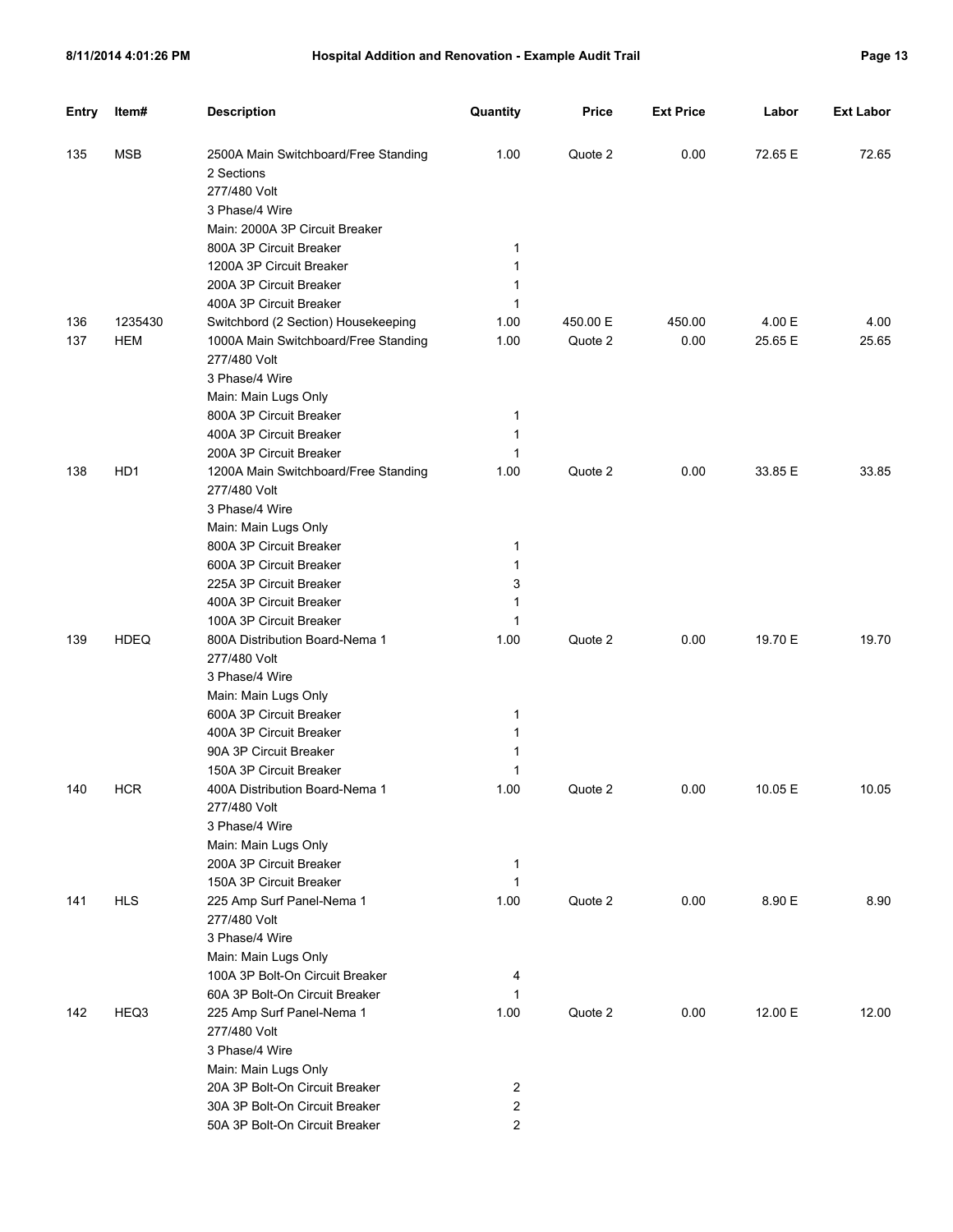| <b>Entry</b> | Item#          | <b>Description</b>                                               | Quantity            | <b>Price</b> | <b>Ext Price</b> | Labor   | <b>Ext Labor</b> |
|--------------|----------------|------------------------------------------------------------------|---------------------|--------------|------------------|---------|------------------|
|              |                | 20A 1P Bolt-On Circuit Breaker                                   | 24                  |              |                  |         |                  |
| 143          | HEQ1           | 400 Amp Surf Panel-Nema 1                                        | 1.00                | Quote 2      | 0.00             | 13.65 E | 13.65            |
|              |                | 277/480 Volt                                                     |                     |              |                  |         |                  |
|              |                | 3 Phase/4 Wire                                                   |                     |              |                  |         |                  |
|              |                | Main: Main Lugs Only                                             |                     |              |                  |         |                  |
|              |                | 150A 3P Bolt-On Circuit Breaker                                  | 1                   |              |                  |         |                  |
|              |                | 20A 3P Bolt-On Circuit Breaker                                   | 2                   |              |                  |         |                  |
|              |                | 30A 3P Bolt-On Circuit Breaker                                   | 2                   |              |                  |         |                  |
|              |                | 20A 1P Bolt-On Circuit Breaker                                   | 21                  |              |                  |         |                  |
| 144          | HLS1           | 100 Amp Surf Panel-Nema 1                                        | 1.00                | Quote 2      | 0.00             | 10.15 E | 10.15            |
|              |                | 277/480 Volt                                                     |                     |              |                  |         |                  |
|              |                | 3 Phase/4 Wire                                                   |                     |              |                  |         |                  |
|              |                | Main: Main Lugs Only                                             |                     |              |                  |         |                  |
|              |                | 20A 3P Bolt-On Circuit Breaker                                   | 2                   |              |                  |         |                  |
|              |                | 30A 3P Bolt-On Circuit Breaker                                   | 2                   |              |                  |         |                  |
|              |                | 50A 3P Bolt-On Circuit Breaker                                   | 2                   |              |                  |         |                  |
|              |                | 20A 1P Bolt-On Circuit Breaker                                   | 24                  |              |                  |         |                  |
| 145          | H4             | 600 Amp Surf Panel-Nema 1                                        | 1.00                | Quote 2      | 0.00             | 27.75 E | 27.75            |
|              |                | 2 Sections                                                       |                     |              |                  |         |                  |
|              |                | 277/480 Volt                                                     |                     |              |                  |         |                  |
|              |                | 3 Phase/4 Wire                                                   |                     |              |                  |         |                  |
|              |                | Main: Main Lugs Only                                             |                     |              |                  |         |                  |
|              |                | 20A 3P Bolt-On Circuit Breaker                                   | 4                   |              |                  |         |                  |
|              |                | 30A 3P Bolt-On Circuit Breaker                                   | 4                   |              |                  |         |                  |
|              |                | 50A 3P Bolt-On Circuit Breaker                                   | 4                   |              |                  |         |                  |
|              |                | 20A 1P Bolt-On Circuit Breaker                                   | 48                  |              |                  |         |                  |
| 146          | H <sub>1</sub> | 600 Amp Surf Panel-Nema 1                                        | 1.00                | Quote 2      | 0.00             | 16.00 E | 16.00            |
|              |                | 277/480 Volt                                                     |                     |              |                  |         |                  |
|              |                | 3 Phase/4 Wire                                                   |                     |              |                  |         |                  |
|              |                | Main: Main Lugs Only                                             |                     |              |                  |         |                  |
|              |                | 20A 3P Bolt-On Circuit Breaker<br>30A 3P Bolt-On Circuit Breaker | 2<br>2              |              |                  |         |                  |
|              |                | 50A 3P Bolt-On Circuit Breaker                                   | 2                   |              |                  |         |                  |
|              |                | 20A 1P Bolt-On Circuit Breaker                                   | 24                  |              |                  |         |                  |
| 147          | TXLCR1         | 75 KVA 3PH Transformer 480/277V                                  | 1.00                | Quote 2      | 0.00             | 13.90 E | 13.90            |
| 148          | TXLEQ1         | 75 KVA 3PH Transformer 480/277V                                  | 1.00                | Quote 2      | 0.00             | 13.90 E | 13.90            |
| 149          | <b>TXLSS</b>   | 30 KVA 3PH Transformer 480/277V                                  | 1.00                | Quote 2      | 0.00             | 19.11 E | 19.11            |
| 150          | TXL1           | 112.5 KVA 3PH Transformer 480/277V                               | 1.00                | Quote 2      | 0.00             | 16.00 E | 16.00            |
| 151          | LCR1           | 400 Amp Surf Panel-Nema 1                                        | 1.00                | Quote 2      | 0.00             | 27.73 E | 27.73            |
|              |                | 2 Sections                                                       |                     |              |                  |         |                  |
|              |                | 120/208 Volt                                                     |                     |              |                  |         |                  |
|              |                | 3 Phase/4 Wire                                                   |                     |              |                  |         |                  |
|              |                | Main: 400A 3P Circuit Breaker                                    |                     |              |                  |         |                  |
|              |                | 20A 3P Bolt-On Circuit Breaker                                   | 4                   |              |                  |         |                  |
|              |                | 30A 3P Bolt-On Circuit Breaker                                   | 4                   |              |                  |         |                  |
|              |                | 50A 3P Bolt-On Circuit Breaker                                   | 4                   |              |                  |         |                  |
|              |                | 20A 1P Bolt-On Circuit Breaker                                   | 48                  |              |                  |         |                  |
| 152          | LEQ1           | 400 Amp Surf Panel-Nema 1                                        | 1.00                | Quote 2      | 0.00             | 16.85 E | 16.85            |
|              |                | 120/208 Volt                                                     |                     |              |                  |         |                  |
|              |                | 3 Phase/4 Wire                                                   |                     |              |                  |         |                  |
|              |                | Main: 400A 3P Circuit Breaker                                    |                     |              |                  |         |                  |
|              |                | 20A 3P Bolt-On Circuit Breaker<br>30A 3P Bolt-On Circuit Breaker | 2<br>$\overline{c}$ |              |                  |         |                  |
|              |                |                                                                  |                     |              |                  |         |                  |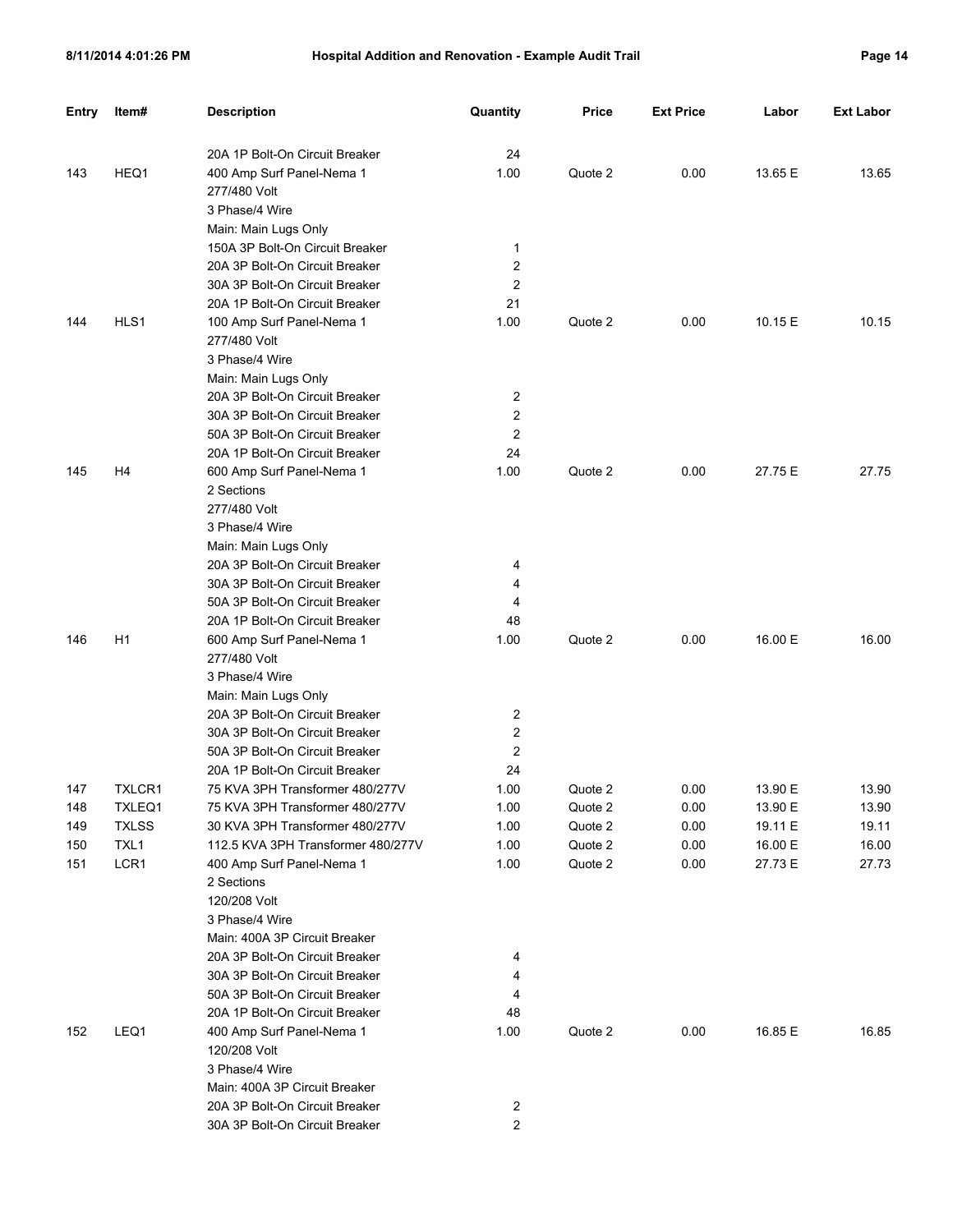| <b>Entry</b> | Item#            | <b>Description</b>                                           | Quantity | <b>Price</b>       | <b>Ext Price</b> | Labor            | <b>Ext Labor</b> |
|--------------|------------------|--------------------------------------------------------------|----------|--------------------|------------------|------------------|------------------|
|              |                  | 50A 3P Bolt-On Circuit Breaker                               | 2        |                    |                  |                  |                  |
|              |                  | 20A 1P Bolt-On Circuit Breaker                               | 24       |                    |                  |                  |                  |
| 153          | LLS1             | 100 Amp Surf Panel-Nema 1                                    | 1.00     | Quote 2            | 0.00             | 11.15 E          | 11.15            |
|              |                  | 120/208 Volt                                                 |          |                    |                  |                  |                  |
|              |                  | 3 Phase/4 Wire                                               |          |                    |                  |                  |                  |
|              |                  | Main: 100A 3P Circuit Breaker                                |          |                    |                  |                  |                  |
|              |                  | 20A 3P Bolt-On Circuit Breaker                               | 2        |                    |                  |                  |                  |
|              |                  | 30A 3P Bolt-On Circuit Breaker                               | 2        |                    |                  |                  |                  |
|              |                  | 50A 3P Bolt-On Circuit Breaker                               | 2        |                    |                  |                  |                  |
|              |                  | 20A 1P Bolt-On Circuit Breaker                               | 24       |                    |                  |                  |                  |
| 154          | L1               | 400 Amp Surf Panel-Nema 1                                    | 1.00     | Quote 2            | 0.00             | 38.61 E          | 38.61            |
|              |                  | 3 Sections                                                   |          |                    |                  |                  |                  |
|              |                  | 120/208 Volt                                                 |          |                    |                  |                  |                  |
|              |                  | 3 Phase/4 Wire                                               |          |                    |                  |                  |                  |
|              |                  | Main: 400A 3P Circuit Breaker                                |          |                    |                  |                  |                  |
|              |                  | 20A 3P Bolt-On Circuit Breaker                               | 6        |                    |                  |                  |                  |
|              |                  | 30A 3P Bolt-On Circuit Breaker                               | 6        |                    |                  |                  |                  |
|              |                  | 50A 3P Bolt-On Circuit Breaker                               | 6        |                    |                  |                  |                  |
|              |                  | 20A 1P Bolt-On Circuit Breaker                               | 72       |                    |                  |                  |                  |
|              | 1235140          |                                                              | 1.00     | Quote 12           | 0.00             | 41.60 E          | 41.60            |
| 155<br>156   | 1235143          | 750 KW Generator (w/out fuel tank)                           | 1.00     | Quote 12           | 0.00             | 0.96E            | 0.96             |
| 157          | 1235144          | Generator Battery Pack<br>Generator Battery Charger          | 1.00     | Quote 12           | 0.00             | 0.96E            | 0.96             |
| 159          | 1235155          |                                                              | 1.00     | Quote 12           | 0.00             | 5.76 E           | 5.76             |
| 160          | 5316             | WP Generator Housing<br>6'x8' Concrete Transformer Pad       | 2.00     | 2000.00 E          | 4000.00          | 8.00 E           | 16.00            |
| 161          | 15296            | 1200A 3Pole Automatic Transfer Switc                         | 1.00     | Quote 12           | 0.00             | 32.00 E          | 32.00            |
|              |                  |                                                              |          |                    |                  | 20.00 E          |                  |
| 162          | 15256<br>15255   | 800A 4Pole Automatic Transfer Switch                         | 1.00     | Quote 12           | 0.00             | 10.00 E          | 20.00            |
| 163          | 15295            | 400A 4Pole Automatic Transfer Switch                         | 1.00     | Quote 12           | 0.00             | 8.00 E           | 10.00            |
| 164          | 1242379          | 225A 3Pole Automatic Transfer Switch                         | 1.00     | Quote 12           | 0.00             |                  | 8.00             |
| 165          |                  | 6000 Gallon Generator Fuel Tank Instal                       | 1.00     | Quote 12           | 0.00             | 15.36 E<br>0.96C | 15.36            |
| 166          | 1235171          | Fuel for Testing Generator<br>6'x8' Concrete Transformer Pad | 1000.00  | 4.50 E             | 4500.00          | 8.00 E           | 9.60             |
| 167          | 5316             | 112.5 KVA 3PH Transformer 480/277V                           | 2.00     | 2000.00 E          | 4000.00          |                  | 16.00            |
| 168          | TXLCR2           |                                                              | 1.00     | Quote 2<br>Quote 2 | 0.00             | 16.00 E          | 16.00            |
| 169          | LCR <sub>2</sub> | 400 Amp Surf Panel-Nema 1                                    | 1.00     |                    | 0.00             | 27.73 E          | 27.73            |
|              |                  | 2 Sections<br>120/208 Volt                                   |          |                    |                  |                  |                  |
|              |                  |                                                              |          |                    |                  |                  |                  |
|              |                  | 3 Phase/4 Wire<br>Main: 400A 3P Circuit Breaker              |          |                    |                  |                  |                  |
|              |                  | 20A 3P Bolt-On Circuit Breaker                               |          |                    |                  |                  |                  |
|              |                  | 30A 3P Bolt-On Circuit Breaker                               | 4        |                    |                  |                  |                  |
|              |                  | 50A 3P Bolt-On Circuit Breaker                               | 4        |                    |                  |                  |                  |
|              |                  |                                                              | 4        |                    |                  |                  |                  |
|              |                  | 20A 1P Plug-In Circuit Breaker                               | 48       |                    |                  |                  |                  |
| 170          | HEQ2             | 600 Amp Surf Panel-Nema 1                                    | 1.00     | Quote 2            | 0.00             | 16.35 E          | 16.35            |
|              |                  | 277/480 Volt                                                 |          |                    |                  |                  |                  |
|              |                  | 3 Phase/4 Wire                                               |          |                    |                  |                  |                  |
|              |                  | Main: Main Lugs Only<br>90A 3P Bolt-On Circuit Breaker       |          |                    |                  |                  |                  |
|              |                  |                                                              | 1        |                    |                  |                  |                  |
|              |                  | 20A 3P Bolt-On Circuit Breaker                               | 2        |                    |                  |                  |                  |
|              |                  | 30A 3P Bolt-On Circuit Breaker                               | 2        |                    |                  |                  |                  |
|              |                  | 50A 3P Bolt-On Circuit Breaker                               | 2        |                    |                  |                  |                  |
|              |                  | 20A 1P Bolt-On Circuit Breaker                               | 21       |                    |                  |                  |                  |
| 171          | TXLEQ2           | 45 KVA 3PH Transformer 480/277V                              | 1.00     | Quote 2            | 0.00             | 12.85 E          | 12.85            |
| 172          | LEQ2             | 200 Amp Surf Panel-Nema 1<br>120/208 Volt                    | 1.00     | Quote 2            | 0.00             | 13.00 E          | 13.00            |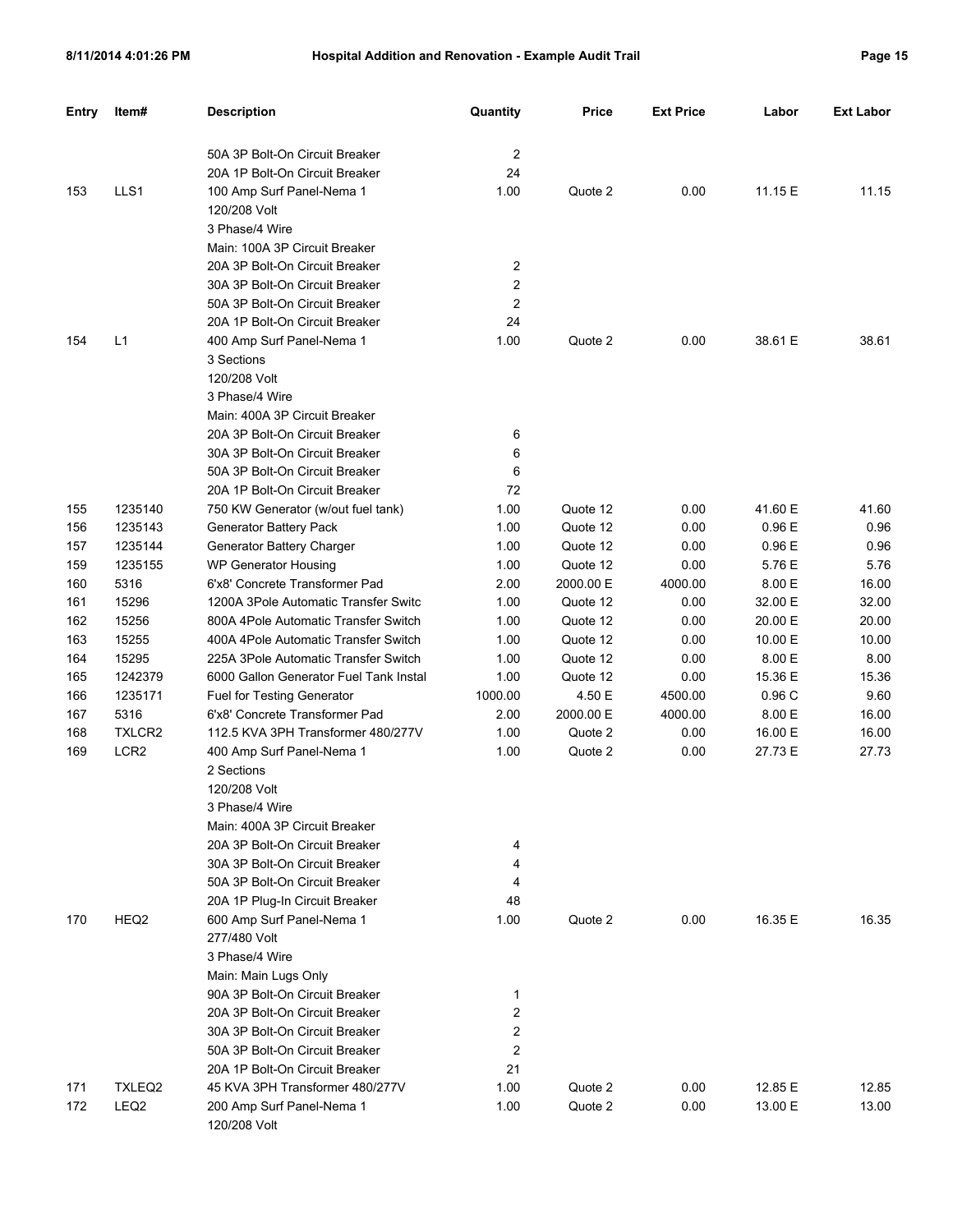| 'аα<br>۵ |  | b |
|----------|--|---|
|----------|--|---|

| Entry | Item#            | <b>Description</b>                                                | Quantity       | <b>Price</b> | <b>Ext Price</b> | Labor   | <b>Ext Labor</b> |
|-------|------------------|-------------------------------------------------------------------|----------------|--------------|------------------|---------|------------------|
|       |                  | 3 Phase/4 Wire                                                    |                |              |                  |         |                  |
|       |                  | Main: 150A 3P Circuit Breaker                                     |                |              |                  |         |                  |
|       |                  | 20A 3P Bolt-On Circuit Breaker                                    | 2              |              |                  |         |                  |
|       |                  | 30A 3P Bolt-On Circuit Breaker                                    | 2              |              |                  |         |                  |
|       |                  | 50A 3P Bolt-On Circuit Breaker                                    | 2              |              |                  |         |                  |
|       |                  | 20A 1P Bolt-On Circuit Breaker                                    | 24             |              |                  |         |                  |
| 173   | <b>TXLEQK</b>    | 45 KVA 3PH Transformer 480/277V                                   | 1.00           | Quote 2      | 0.00             | 12.85 E | 12.85            |
| 174   | <b>LEQK</b>      | 225 Amp Surf Panel-Nema 1                                         | 1.00           | Quote 2      | 0.00             | 12.00 E | 12.00            |
|       |                  | 120/208 Volt                                                      |                |              |                  |         |                  |
|       |                  | 3 Phase/4 Wire                                                    |                |              |                  |         |                  |
|       |                  | Main: Main Lugs Only                                              |                |              |                  |         |                  |
|       |                  | 20A 3P Bolt-On Circuit Breaker                                    | 2              |              |                  |         |                  |
|       |                  | 30A 3P Bolt-On Circuit Breaker                                    | 2              |              |                  |         |                  |
|       |                  | 50A 3P Bolt-On Circuit Breaker                                    | 2              |              |                  |         |                  |
|       |                  | 20A 1P Bolt-On Circuit Breaker                                    | 24             |              |                  |         |                  |
| 175   | LLS <sub>2</sub> | 100 Amp Surf Panel-Nema 1                                         | 1.00           | Quote 2      | 0.00             | 10.15 E | 10.15            |
|       |                  | 120/208 Volt                                                      |                |              |                  |         |                  |
|       |                  | 3 Phase/4 Wire                                                    |                |              |                  |         |                  |
|       |                  | Main: Main Lugs Only                                              |                |              |                  |         |                  |
|       |                  | 20A 3P Bolt-On Circuit Breaker                                    | 2              |              |                  |         |                  |
|       |                  | 30A 3P Bolt-On Circuit Breaker                                    | 2              |              |                  |         |                  |
|       |                  | 50A 3P Bolt-On Circuit Breaker                                    | 2              |              |                  |         |                  |
|       |                  | 20A 1P Bolt-On Circuit Breaker                                    | 24             |              |                  |         |                  |
| 176   | H <sub>3</sub>   | 225 Amp Surf Panel-Nema 1                                         | 1.00           | Quote 2      | 0.00             | 12.50 E | 12.50            |
|       |                  | 277/480 Volt                                                      |                |              |                  |         |                  |
|       |                  | 3 Phase/4 Wire                                                    |                |              |                  |         |                  |
|       |                  | Main: Main Lugs Only                                              |                |              |                  |         |                  |
|       |                  | 150A 3P Bolt-On Circuit Breaker<br>20A 3P Bolt-On Circuit Breaker | 1<br>2         |              |                  |         |                  |
|       |                  | 30A 3P Bolt-On Circuit Breaker                                    | 2              |              |                  |         |                  |
|       |                  | 50A 3P Bolt-On Circuit Breaker                                    | 2              |              |                  |         |                  |
|       |                  | 20A 1P Bolt-On Circuit Breaker                                    | 21             |              |                  |         |                  |
| 177   | TXL3             | 75 KVA 3PH Transformer 480/277V                                   | 1.00           | Quote 2      | 0.00             | 13.90 E | 13.90            |
| 178   | L <sub>3</sub>   | 400 Amp Surf Panel-Nema 1                                         | 1.00           | Quote 2      | 0.00             | 38.21 E | 38.21            |
|       |                  | 3 Sections                                                        |                |              |                  |         |                  |
|       |                  | 120/208 Volt                                                      |                |              |                  |         |                  |
|       |                  | 3 Phase/4 Wire                                                    |                |              |                  |         |                  |
|       |                  | Main: 250A 3P Circuit Breaker                                     |                |              |                  |         |                  |
|       |                  | 20A 3P Bolt-On Circuit Breaker                                    | 6              |              |                  |         |                  |
|       |                  | 30A 3P Bolt-On Circuit Breaker                                    | 5              |              |                  |         |                  |
|       |                  | 50A 3P Bolt-On Circuit Breaker                                    | 6              |              |                  |         |                  |
|       |                  | 20A 1P Bolt-On Circuit Breaker                                    | 72             |              |                  |         |                  |
| 179   | HLS2             | 100 Amp Surf Panel-Nema 1                                         | 1.00           | Quote 2      | 0.00             | 10.15 E | 10.15            |
|       |                  | 277/480 Volt                                                      |                |              |                  |         |                  |
|       |                  | 3 Phase/4 Wire                                                    |                |              |                  |         |                  |
|       |                  | Main: Main Lugs Only                                              |                |              |                  |         |                  |
|       |                  | 20A 3P Bolt-On Circuit Breaker                                    | 2              |              |                  |         |                  |
|       |                  | 30A 3P Bolt-On Circuit Breaker                                    | 2              |              |                  |         |                  |
|       |                  | 50A 3P Bolt-On Circuit Breaker                                    | $\overline{c}$ |              |                  |         |                  |
|       |                  | 20A 1P Bolt-On Circuit Breaker                                    | 24             |              |                  |         |                  |
| 180   | HLS3             | 100 Amp Surf Panel-Nema 1                                         | 1.00           | Quote 2      | 0.00             | 10.15 E | 10.15            |
|       |                  | 277/480 Volt                                                      |                |              |                  |         |                  |
|       |                  | 3 Phase/4 Wire                                                    |                |              |                  |         |                  |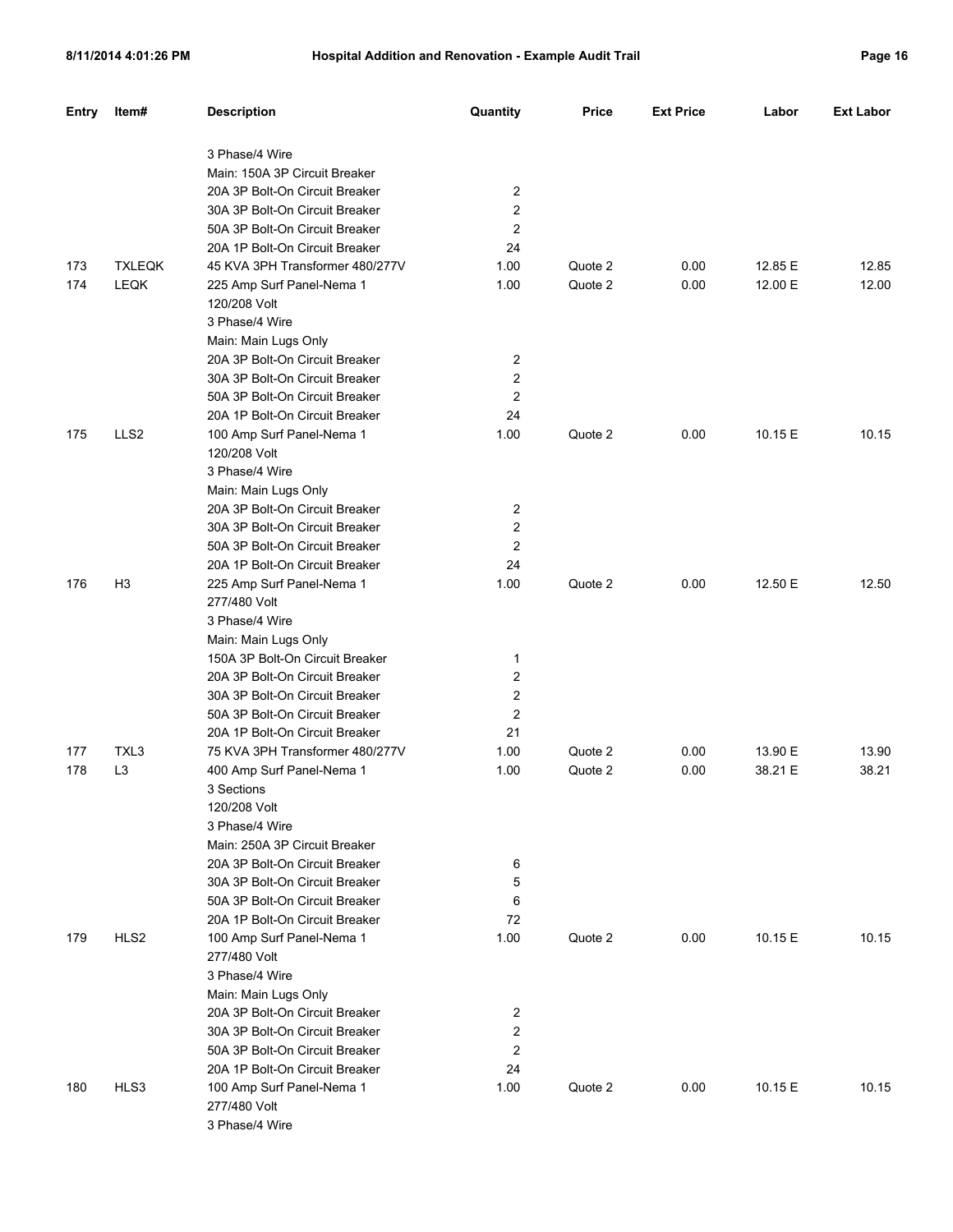| <b>Entry</b> | Item#            | <b>Description</b>                                               | Quantity | <b>Price</b> | <b>Ext Price</b> | Labor               | <b>Ext Labor</b> |
|--------------|------------------|------------------------------------------------------------------|----------|--------------|------------------|---------------------|------------------|
|              |                  | Main: Main Lugs Only                                             |          |              |                  |                     |                  |
|              |                  | 20A 3P Bolt-On Circuit Breaker                                   | 2        |              |                  |                     |                  |
|              |                  | 30A 3P Bolt-On Circuit Breaker                                   | 2        |              |                  |                     |                  |
|              |                  | 50A 3P Bolt-On Circuit Breaker                                   | 2        |              |                  |                     |                  |
|              |                  | 20A 1P Bolt-On Circuit Breaker                                   | 24       |              |                  |                     |                  |
| 181          | HLS4             | 100 Amp Surf Panel-Nema 1                                        | 1.00     | Quote 2      | 0.00             | 10.15 E             | 10.15            |
|              |                  | 277/480 Volt                                                     |          |              |                  |                     |                  |
|              |                  | 3 Phase/4 Wire                                                   |          |              |                  |                     |                  |
|              |                  | Main: Main Lugs Only                                             |          |              |                  |                     |                  |
|              |                  | 20A 3P Bolt-On Circuit Breaker                                   | 2        |              |                  |                     |                  |
|              |                  | 30A 3P Bolt-On Circuit Breaker                                   | 2        |              |                  |                     |                  |
|              |                  | 50A 3P Bolt-On Circuit Breaker                                   | 2        |              |                  |                     |                  |
|              |                  | 20A 1P Bolt-On Circuit Breaker                                   | 24       |              |                  |                     |                  |
| 182          | H <sub>5</sub>   |                                                                  | 1.00     | Quote 2      | 0.00             | 16.00 E             | 16.00            |
|              |                  | 600 Amp Surf Panel-Nema 1<br>277/480 Volt                        |          |              |                  |                     |                  |
|              |                  | 3 Phase/4 Wire                                                   |          |              |                  |                     |                  |
|              |                  |                                                                  |          |              |                  |                     |                  |
|              |                  | Main: Main Lugs Only                                             |          |              |                  |                     |                  |
|              |                  | 20A 3P Bolt-On Circuit Breaker                                   | 2        |              |                  |                     |                  |
|              |                  | 30A 3P Bolt-On Circuit Breaker                                   | 2        |              |                  |                     |                  |
|              |                  | 50A 3P Bolt-On Circuit Breaker                                   | 2        |              |                  |                     |                  |
|              |                  | 20A 1P Bolt-On Circuit Breaker                                   | 24       |              |                  |                     |                  |
| 183          | H <sub>2</sub>   | 225 Amp Surf Panel-Nema 1                                        | 1.00     | Quote 2      | 0.00             | 12.50 E             | 12.50            |
|              |                  | 277/480 Volt                                                     |          |              |                  |                     |                  |
|              |                  | 3 Phase/4 Wire                                                   |          |              |                  |                     |                  |
|              |                  | Main: Main Lugs Only                                             |          |              |                  |                     |                  |
|              |                  | 150A 3P Bolt-On Circuit Breaker                                  | 1        |              |                  |                     |                  |
|              |                  | 20A 3P Bolt-On Circuit Breaker                                   | 2        |              |                  |                     |                  |
|              |                  | 30A 3P Bolt-On Circuit Breaker                                   | 2        |              |                  |                     |                  |
|              |                  | 50A 3P Bolt-On Circuit Breaker                                   | 2        |              |                  |                     |                  |
|              |                  | 20A 1P Bolt-On Circuit Breaker                                   | 21       |              |                  |                     |                  |
| 184          | TXL <sub>2</sub> | 75 KVA 3PH Transformer 480/277V                                  | 1.00     | Quote 2      | 0.00             | 13.90 E             | 13.90            |
| 185          | L2               | 400 Amp Surf Panel-Nema 1                                        | 1.00     | Quote 2      | 0.00             | 38.61 E             | 38.61            |
|              |                  | 3 Sections<br>120/208 Volt                                       |          |              |                  |                     |                  |
|              |                  |                                                                  |          |              |                  |                     |                  |
|              |                  | 3 Phase/4 Wire                                                   |          |              |                  |                     |                  |
|              |                  | Main: 250A 3P Circuit Breaker                                    |          |              |                  |                     |                  |
|              |                  | 20A 3P Bolt-On Circuit Breaker                                   | 6        |              |                  |                     |                  |
|              |                  | 30A 3P Bolt-On Circuit Breaker<br>50A 3P Bolt-On Circuit Breaker | 6        |              |                  |                     |                  |
|              |                  |                                                                  | 6        |              |                  |                     |                  |
|              |                  | 20A 1P Bolt-On Circuit Breaker                                   | 72       |              |                  |                     |                  |
| 186          | <b>TXMDP</b>     | 300 KVA 3PH Transformer 480/277V                                 | 1.00     | Quote 2      | 0.00             | 20.00 E             | 20.00            |
| 187          | 15200            | Transformer Housekeeping Pad                                     | 1.00     | 450.00 E     | 450.00           | 3.00 E<br>$0.40\to$ | 3.00             |
| 188          | 4054             | 20A 3P Bolt-On Circuit Breaker                                   | 24.00    | Quote 2      | 0.00             |                     | 9.60             |
| 189          | 4056             | 30A 3P Bolt-On Circuit Breaker                                   | 24.00    | Quote 2      | 0.00             | 0.40 E              | 9.60             |
| 190          | 4060             | 50A 3P Bolt-On Circuit Breaker<br>60A 3P Bolt-On Circuit Breaker | 24.00    | Quote 2      | 0.00             | $0.55\to$           | 13.20            |
| 191          | 4061             |                                                                  | 2.00     | Quote 2      | 0.00             | $0.60 \to$          | 1.20             |
| 192          | 4029             | 20A 1P Bolt-On Circuit Breaker                                   | 282.00   | Quote 2      | 0.00             | 0.20 E              | 56.40            |
| 193          | 4045             | 45A 2P Bolt-On Circuit Breaker                                   | 8.00     | Quote 2      | 0.00             | 0.40 E              | 3.20             |
| 194          | 4067             | 125A 3P Bolt-On Circuit Breaker                                  | 1.00     | Quote 2      | 0.00             | 1.00 E              | 1.00             |
| 195          | 4108             | 60A 3P Plug-In Circuit Breaker                                   | 23.00    | Quote 2      | 0.00             | 0.45 E              | 10.35            |
| 196          | 4189             | 200A 3P Circuit Breaker                                          | 6.00     | Quote 2      | 0.00             | 1.55 E              | 9.30             |
| 197          |                  | Length: 45.00                                                    |          |              |                  |                     |                  |
|              | 1005             | 2" EMT                                                           | 45.00    | 142.79 C     | 64.26            | 6.50 C              | 2.93             |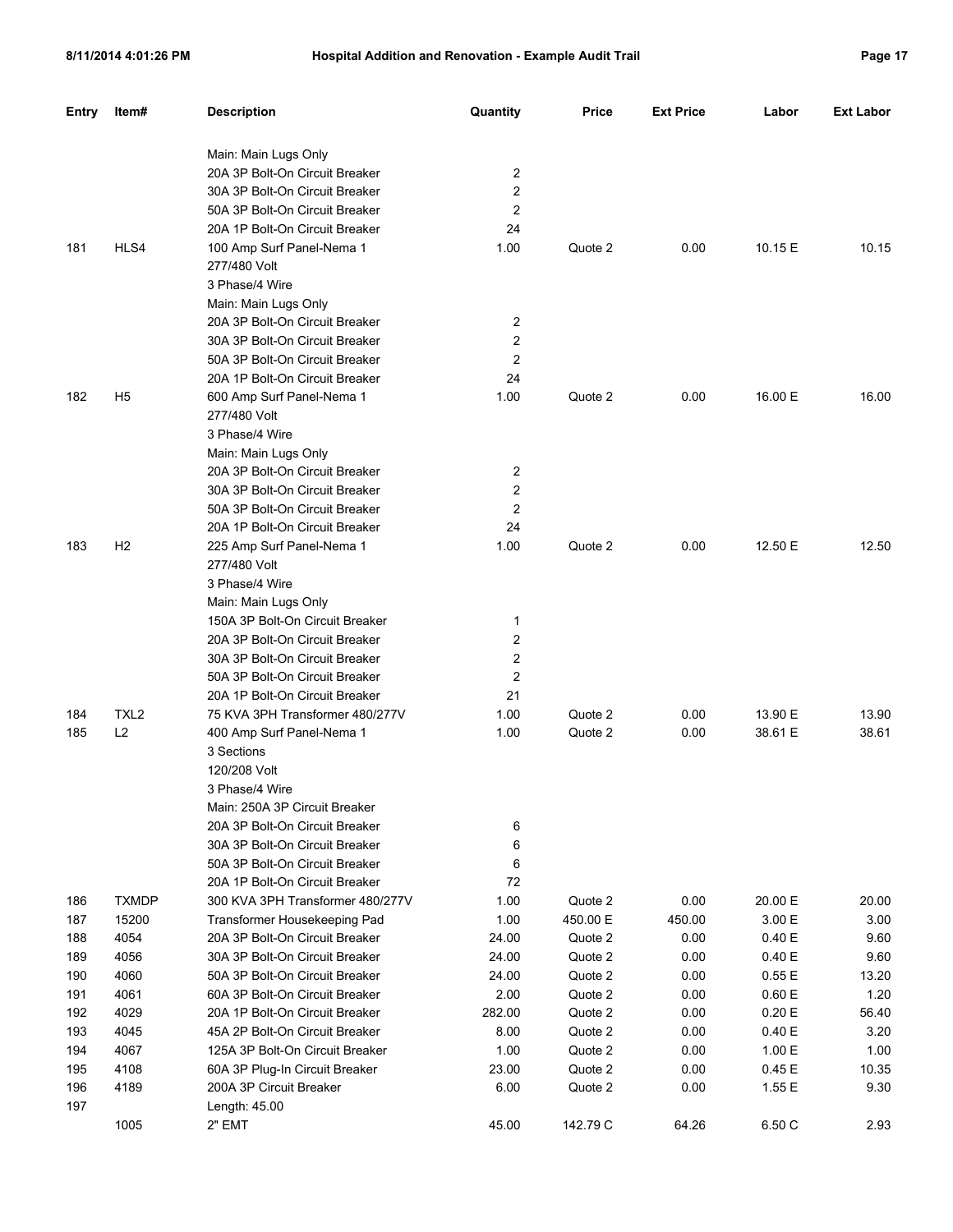| Entry | Item# | <b>Description</b>            | Quantity | Price     | <b>Ext Price</b> | Labor   | <b>Ext Labor</b> |
|-------|-------|-------------------------------|----------|-----------|------------------|---------|------------------|
|       |       |                               |          |           |                  |         |                  |
|       | 1330  | 2" EMT Elbow                  | 3.00     | 555.56 C  | 16.67            | 0.35E   | 1.05             |
|       | 1529  | 2" Set Screw Steel Cplg       | 7.50     | 149.58 C  | 11.22            | 0.12E   | 0.90             |
|       | A6940 | 2" SS Steel Conn & Plast Bush | 2.00     | 1.89 E    | 3.78             | 0.19E   | 0.38             |
|       | 1449  | 2" Set Screw Steel Conn       | 2.00     | 152.98 C  | 3.06             | 0.16E   | 0.32             |
|       | 1581  | 2" Plastic Bushing            | 2.00     | 36.46 C   | 0.73             | 0.03 E  | 0.06             |
|       | 2639  | #3/0 THHN CU Stranded Wire    | 240.00   | 3097.20 M | 743.33           | 17.00 M | 4.08             |
|       | 2632  | #6 THHN CU Stranded Wire      | 60.00    | 512.18 M  | 30.73            | 7.00 M  | 0.42             |
|       | 2323  | 2" 2-Hole Strap               | 5.63     | 45.42 C   | 2.55             | 2.50C   | 0.14             |
| 198   |       | Length: 40.00                 |          |           |                  |         |                  |
|       | 1009  | 4" EMT                        | 80.00    | 392.76 C  | 314.21           | 8.50 C  | 6.80             |
|       | 1334  | 4" EMT Elbow                  | 6.00     | 31.80 E   | 190.80           | 0.85E   | 5.10             |
|       | 1533  | 4" Set Screw Steel Cplg       | 14.00    | 529.05 C  | 74.07            | 0.24E   | 3.36             |
|       | A6944 | 4" SS Steel Conn & Plast Bush | 4.00     | 11.05 E   | 44.20            | 0.41 E  | 1.64             |
|       | 1453  | 4" Set Screw Steel Conn       | 4.00     | 9.97 E    | 39.88            | 0.34E   | 1.36             |
|       | 1585  | 4" Plastic Bushing            | 4.00     | 108.30 C  | 4.33             | 0.07E   | 0.28             |
|       | 2645  | #500MCM THHN CU Stranded Wire | 440.00   | 9127.11 M | 4015.93          | 33.00 M | 14.52            |
|       | 2637  | #1/0 THHN CU Stranded Wire    | 110.00   | 1994.38 M | 219.38           | 13.00 M | 1.43             |
|       | 2327  | 4" 2-Hole Strap               | 10.00    | 114.74 C  | 11.47            | 3.10 C  | 0.31             |
| 199   |       | Length: 40.00                 |          |           |                  |         |                  |
|       | 1009  | 4" EMT                        | 40.00    | 392.76 C  | 157.10           | 8.50 C  | 3.40             |
|       | 1334  | 4" EMT Elbow                  | 3.00     | 31.80 E   | 95.40            | 0.85E   | 2.55             |
|       | 1533  | 4" Set Screw Steel Cplg       | 7.00     | 529.05 C  | 37.03            | 0.24E   | 1.68             |
|       | A6944 | 4" SS Steel Conn & Plast Bush | 2.00     | 11.05 E   | 22.10            | 0.41 E  | 0.82             |
|       | 1453  | 4" Set Screw Steel Conn       | 2.00     | 9.97 E    | 19.94            | 0.34E   | 0.68             |
|       | 1585  | 4" Plastic Bushing            | 2.00     | 108.30 C  | 2.17             | 0.07E   | 0.14             |
|       | 2645  | #500MCM THHN CU Stranded Wire | 220.00   | 9127.11 M | 2007.96          | 33.00 M | 7.26             |
|       | 2637  | #1/0 THHN CU Stranded Wire    | 55.00    | 1994.38 M | 109.69           | 13.00 M | 0.72             |
|       | 2327  | 4" 2-Hole Strap               | 5.00     | 114.74 C  | 5.74             | 3.10 C  | 0.16             |
| 200   |       | Length: 35.00                 |          |           |                  |         |                  |
|       | 1009  | 4" EMT                        | 105.00   | 392.76 C  | 412.40           | 8.50 C  | 8.93             |
|       | 1334  | 4" EMT Elbow                  | 9.00     | 31.80 E   | 286.20           | 0.85E   | 7.65             |
|       | 1533  | 4" Set Screw Steel Cplg       | 19.50    | 529.05 C  | 103.16           | 0.24E   | 4.68             |
|       | A6944 | 4" SS Steel Conn & Plast Bush | 6.00     | 11.05 E   | 66.30            | 0.41 E  | 2.46             |
|       | 1453  | 4" Set Screw Steel Conn       | 6.00     | 9.97 E    | 59.82            | 0.34E   | 2.04             |
|       | 1585  | 4" Plastic Bushing            | 6.00     | 108.30 C  | 6.50             | 0.07 E  | 0.42             |
|       | 2645  | #500MCM THHN CU Stranded Wire | 600.00   | 9127.11 M | 5476.27          | 33.00 M | 19.80            |
|       | 2637  | #1/0 THHN CU Stranded Wire    | 150.00   | 1994.38 M | 299.16           | 13.00 M | 1.95             |
|       | 2327  | 4" 2-Hole Strap               | 13.13    | 114.74 C  | 15.06            | 3.10 C  | 0.41             |
| 201   |       | Length: 30.00                 |          |           |                  |         |                  |
|       | 1009  | 4" EMT                        | 30.00    | 392.76 C  | 117.83           | 8.50 C  | 2.55             |
|       | 1334  | 4" EMT Elbow                  | 3.00     | 31.80 E   | 95.40            | 0.85 E  | 2.55             |
|       | 1533  | 4" Set Screw Steel Cplg       | 6.00     | 529.05 C  | 31.74            | 0.24E   | 1.44             |
|       | A6944 | 4" SS Steel Conn & Plast Bush | 2.00     | 11.05 E   | 22.10            | 0.41 E  | 0.82             |
|       | 1453  | 4" Set Screw Steel Conn       | 2.00     | 9.97 E    | 19.94            | 0.34 E  | 0.68             |
|       | 1585  | 4" Plastic Bushing            | 2.00     | 108.30 C  | 2.17             | 0.07 E  | 0.14             |
|       | 2645  | #500MCM THHN CU Stranded Wire | 180.00   | 9127.11 M | 1642.88          | 33.00 M | 5.94             |
|       | 2637  | #1/0 THHN CU Stranded Wire    | 45.00    | 1994.38 M | 89.75            | 13.00 M | 0.59             |
|       | 2327  | 4" 2-Hole Strap               | 3.75     | 114.74 C  | 4.30             | 3.10 C  | 0.12             |
| 202   |       | Length: 30.00                 |          |           |                  |         |                  |
|       | 1009  | 4" EMT                        | 30.00    | 392.76 C  | 117.83           | 8.50 C  | 2.55             |
|       | 1334  | 4" EMT Elbow                  | 3.00     | 31.80 E   | 95.40            | 0.85 E  | 2.55             |
|       | 1533  | 4" Set Screw Steel Cplg       | 6.00     | 529.05 C  | 31.74            | 0.24 E  | 1.44             |
|       | A6944 | 4" SS Steel Conn & Plast Bush | 2.00     | 11.05 E   | 22.10            | 0.41 E  | 0.82             |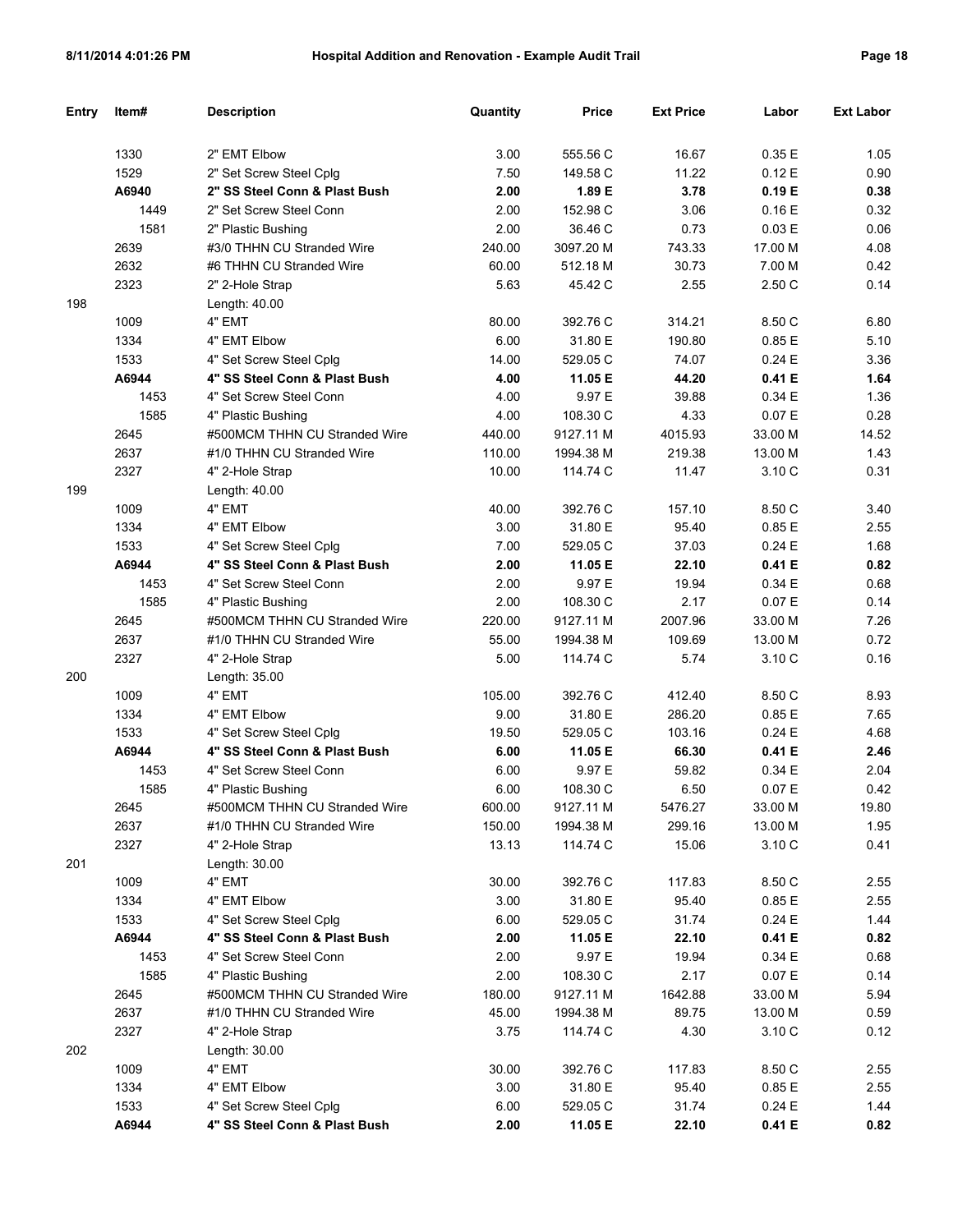| Entry | ltem# | <b>Description</b>            | Quantity | Price     | <b>Ext Price</b> | Labor   | <b>Ext Labor</b> |
|-------|-------|-------------------------------|----------|-----------|------------------|---------|------------------|
|       |       |                               |          |           |                  |         |                  |
|       | 1453  | 4" Set Screw Steel Conn       | 2.00     | 9.97 E    | 19.94            | 0.34 E  | 0.68             |
|       | 1585  | 4" Plastic Bushing            | 2.00     | 108.30 C  | 2.17             | 0.07 E  | 0.14             |
|       | 2645  | #500MCM THHN CU Stranded Wire | 180.00   | 9127.11 M | 1642.88          | 33.00 M | 5.94             |
|       | 2637  | #1/0 THHN CU Stranded Wire    | 45.00    | 1994.38 M | 89.75            | 13.00 M | 0.59             |
|       | 2327  | 4" 2-Hole Strap               | 3.75     | 114.74 C  | 4.30             | 3.10 C  | 0.12             |
| 203   |       | Length: 25.00                 |          |           |                  |         |                  |
|       | 1009  | 4" EMT                        | 50.00    | 392.76 C  | 196.38           | 8.50 C  | 4.25             |
|       | 1334  | 4" EMT Elbow                  | 4.00     | 31.80 E   | 127.20           | 0.85 E  | 3.40             |
|       | 1533  | 4" Set Screw Steel Cplg       | 9.00     | 529.05 C  | 47.61            | 0.24 E  | 2.16             |
|       | A6944 | 4" SS Steel Conn & Plast Bush | 4.00     | 11.05 E   | 44.20            | 0.41 E  | 1.64             |
|       | 1453  | 4" Set Screw Steel Conn       | 4.00     | 9.97 E    | 39.88            | 0.34 E  | 1.36             |
|       | 1585  | 4" Plastic Bushing            | 4.00     | 108.30 C  | 4.33             | 0.07 E  | 0.28             |
|       | 2645  | #500MCM THHN CU Stranded Wire | 320.00   | 9127.11 M | 2920.68          | 33.00 M | 10.56            |
|       | 2637  | #1/0 THHN CU Stranded Wire    | 80.00    | 1994.38 M | 159.55           | 13.00 M | 1.04             |
|       | 2327  | 4" 2-Hole Strap               | 6.25     | 114.74 C  | 7.17             | 3.10 C  | 0.19             |
| 204   |       | Length: 40.00                 |          |           |                  |         |                  |
|       | 1009  | 4" EMT                        | 120.00   | 392.76 C  | 471.31           | 8.50 C  | 10.20            |
|       | 1334  | 4" EMT Elbow                  | 9.00     | 31.80 E   | 286.20           | 0.85E   | 7.65             |
|       | 1533  | 4" Set Screw Steel Cplq       | 21.00    | 529.05 C  | 111.10           | 0.24 E  | 5.04             |
|       | A6944 | 4" SS Steel Conn & Plast Bush | 6.00     | 11.05 E   | 66.30            | 0.41 E  | 2.46             |
|       | 1453  | 4" Set Screw Steel Conn       | 6.00     | 9.97 E    | 59.82            | 0.34 E  | 2.04             |
|       | 1585  | 4" Plastic Bushing            | 6.00     | 108.30 C  | 6.50             | 0.07 E  | 0.42             |
|       | 2645  | #500MCM THHN CU Stranded Wire | 660.00   | 9127.11 M | 6023.89          | 33.00 M | 21.78            |
|       | 2637  | #1/0 THHN CU Stranded Wire    | 165.00   | 1994.38 M | 329.07           | 13.00 M | 2.15             |
|       | 2327  | 4" 2-Hole Strap               | 15.00    | 114.74 C  | 17.21            | 3.10 C  | 0.47             |
| 205   |       | Length: 25.00                 |          |           |                  |         |                  |
|       | 1005  | 2" EMT                        | 25.00    | 142.79 C  | 35.70            | 6.50 C  | 1.63             |
|       | 1330  | 2" EMT Elbow                  | 3.00     | 555.56 C  | 16.67            | 0.35E   | 1.05             |
|       | 1529  | 2" Set Screw Steel Cplg       | 5.50     | 149.58 C  | 8.23             | 0.12E   | 0.66             |
|       | A6940 | 2" SS Steel Conn & Plast Bush | 2.00     | 1.89 E    | 3.78             | 0.19E   | 0.38             |
|       | 1449  | 2" Set Screw Steel Conn       | 2.00     | 152.98 C  | 3.06             | 0.16E   | 0.32             |
|       | 1581  | 2" Plastic Bushing            | 2.00     | 36.46 C   | 0.73             | 0.03 E  | 0.06             |
|       | 2639  | #3/0 THHN CU Stranded Wire    | 160.00   | 3097.20 M | 495.55           | 17.00 M | 2.72             |
|       | 2632  | #6 THHN CU Stranded Wire      | 40.00    | 512.18 M  | 20.49            | 7.00 M  | 0.28             |
|       | 2323  | 2" 2-Hole Strap               | 3.13     | 45.42 C   | 1.42             | 2.50 C  | 0.08             |
| 206   |       | Length: 30.00                 |          |           |                  |         |                  |
|       | 1009  | 4" EMT                        | 60.00    | 392.76 C  | 235.66           | 8.50 C  | 5.10             |
|       | 1334  | 4" EMT Elbow                  | 6.00     | 31.80 E   | 190.80           | 0.85E   | 5.10             |
|       | 1533  | 4" Set Screw Steel Cplg       | 12.00    | 529.05 C  | 63.49            | 0.24E   | 2.88             |
|       | A6944 | 4" SS Steel Conn & Plast Bush | 4.00     | 11.05 E   | 44.20            | 0.41 E  | 1.64             |
|       | 1453  | 4" Set Screw Steel Conn       | 4.00     | 9.97 E    | 39.88            | 0.34 E  | 1.36             |
|       | 1585  | 4" Plastic Bushing            | 4.00     | 108.30 C  | 4.33             | 0.07 E  | 0.28             |
|       | 2645  | #500MCM THHN CU Stranded Wire | 360.00   | 9127.11 M | 3285.76          | 33.00 M | 11.88            |
|       | 2632  | #6 THHN CU Stranded Wire      | 90.00    | 512.18 M  | 46.10            | 7.00 M  | 0.63             |
|       | 2327  | 4" 2-Hole Strap               | 7.50     | 114.74 C  | 8.61             | 3.10 C  | 0.23             |
| 207   |       | Length: 90.00                 |          |           |                  |         |                  |
|       | 1005  | 2" EMT                        | 90.00    | 142.79 C  | 128.51           | 6.50 C  | 5.85             |
|       | 1330  | 2" EMT Elbow                  | 3.00     | 555.56 C  | 16.67            | 0.35 E  | 1.05             |
|       | 1529  | 2" Set Screw Steel Cplg       | 12.00    | 149.58 C  | 17.95            | 0.12E   | 1.44             |
|       | A6940 | 2" SS Steel Conn & Plast Bush | 2.00     | 1.89 E    | 3.78             | 0.19 E  | 0.38             |
|       | 1449  | 2" Set Screw Steel Conn       | 2.00     | 152.98 C  | 3.06             | 0.16 E  | 0.32             |
|       | 1581  | 2" Plastic Bushing            | 2.00     | 36.46 C   | 0.73             | 0.03 E  | 0.06             |
|       | 2637  | #1/0 THHN CU Stranded Wire    | 315.00   | 1994.38 M | 628.23           | 13.00 M | 4.10             |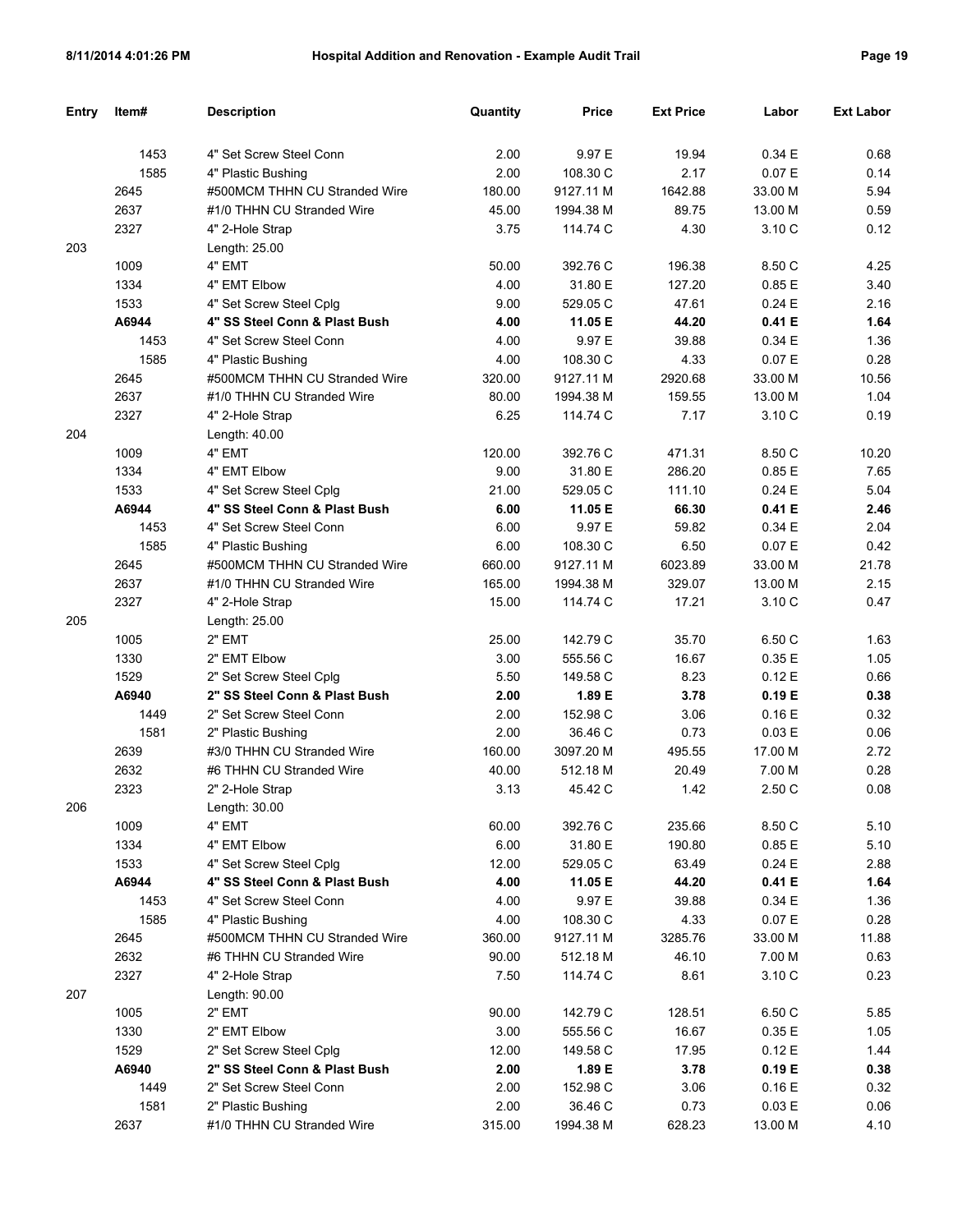| Entry | Item# | <b>Description</b>            | Quantity | <b>Price</b> | <b>Ext Price</b> | Labor     | <b>Ext Labor</b> |
|-------|-------|-------------------------------|----------|--------------|------------------|-----------|------------------|
|       |       |                               |          |              |                  |           |                  |
|       | 2632  | #6 THHN CU Stranded Wire      | 105.00   | 512.18 M     | 53.78            | 7.00 M    | 0.74             |
|       | 2323  | 2" 2-Hole Strap               | 11.25    | 45.42 C      | 5.11             | 2.50 C    | 0.28             |
| 208   |       | Length: 15.00                 |          |              |                  |           |                  |
|       | 1007  | 3" EMT                        | 15.00    | 291.38 C     | 43.71            | 7.50 C    | 1.13             |
|       | 1332  | 3" EMT Elbow                  | 2.00     | 20.17 E      | 40.34            | 0.60 E    | 1.20             |
|       | 1531  | 3" Set Screw Steel Cplg       | 3.50     | 394.09 C     | 13.79            | 0.15E     | 0.53             |
|       | A6942 | 3" SS Steel Conn & Plast Bush | 2.00     | 7.24 E       | 14.48            | 0.28 E    | 0.56             |
|       | 1451  | 3" Set Screw Steel Conn       | 2.00     | 6.39 E       | 12.78            | 0.23E     | 0.46             |
|       | 1583  | 3" Plastic Bushing            | 2.00     | 85.16 C      | 1.70             | 0.05E     | 0.10             |
|       | 2641  | #250MCM THHN CU Stranded Wire | 120.00   | 4766.36 M    | 571.96           | 22.00 M   | 2.64             |
|       | 2633  | #4 THHN CU Stranded Wire      | 30.00    | 811.87 M     | 24.36            | 8.50 M    | 0.26             |
|       | 2635  | #2 THHN CU Stranded Wire      | 30.00    | 1274.94 M    | 38.25            | 10.00 M   | 0.30             |
|       | 2325  | 3" 2-Hole Strap               | 1.88     | 90.19 C      | 1.69             | 3.10 C    | 0.06             |
| 209   |       | Length: 30.00                 |          |              |                  |           |                  |
|       | 1009  | 4" EMT                        | 30.00    | 392.76 C     | 117.83           | 8.50 C    | 2.55             |
|       | 1334  | 4" EMT Elbow                  | 2.00     | 31.80 E      | 63.60            | 0.85E     | 1.70             |
|       | 1533  | 4" Set Screw Steel Cplg       | 5.00     | 529.05 C     | 26.45            | 0.24E     | 1.20             |
|       | A6944 | 4" SS Steel Conn & Plast Bush | 2.00     | 11.05 E      | 22.10            | 0.41 E    | 0.82             |
|       | 1453  | 4" Set Screw Steel Conn       | 2.00     | 9.97 E       | 19.94            | 0.34E     | 0.68             |
|       | 1585  | 4" Plastic Bushing            | 2.00     | 108.30 C     | 2.17             | 0.07 E    | 0.14             |
|       | 2645  | #500MCM THHN CU Stranded Wire | 180.00   | 9127.11 M    | 1642.88          | 33.00 M   | 5.94             |
|       | 2635  | #2 THHN CU Stranded Wire      | 45.00    | 1274.94 M    | 57.37            | 10.00 M   | 0.45             |
|       | 2327  | 4" 2-Hole Strap               | 3.75     | 114.74 C     | 4.30             | 3.10 C    | 0.12             |
| 210   |       | Length: 30.00                 |          |              |                  |           |                  |
|       | 1005  | 2" EMT                        | 30.00    | 142.79 C     | 42.84            | 6.50 C    | 1.95             |
|       | 1330  | 2" EMT Elbow                  | 3.00     | 555.56 C     | 16.67            | 0.35E     | 1.05             |
|       | 1529  | 2" Set Screw Steel Cplg       | 6.00     | 149.58 C     | 8.97             | 0.12E     | 0.72             |
|       | A6940 | 2" SS Steel Conn & Plast Bush | 2.00     | 1.89 E       | 3.78             | 0.19E     | 0.38             |
|       | 1449  | 2" Set Screw Steel Conn       | 2.00     | 152.98 C     | 3.06             | 0.16E     | 0.32             |
|       | 1581  | 2" Plastic Bushing            | 2.00     | 36.46 C      | 0.73             | 0.03 E    | 0.06             |
|       | 2639  | #3/0 THHN CU Stranded Wire    | 135.00   | 3097.20 M    | 418.12           | 17.00 M   | 2.30             |
|       | 2632  | #6 THHN CU Stranded Wire      | 45.00    | 512.18 M     | 23.05            | 7.00 M    | 0.32             |
|       | 2323  | 2" 2-Hole Strap               | 3.75     | 45.42 C      | 1.70             | 2.50 C    | 0.09             |
| 211   |       | Length: 10.00                 |          |              |                  |           |                  |
|       | 1007  | 3" EMT                        | 10.00    | 291.38 C     | 29.14            | 7.50 C    | 0.75             |
|       | 1332  | 3" EMT Elbow                  | 2.00     | 20.17 E      | 40.34            | $0.60\to$ | 1.20             |
|       | 1531  | 3" Set Screw Steel Cplg       | 3.00     | 394.09 C     | 11.82            | 0.15E     | 0.45             |
|       | A6942 | 3" SS Steel Conn & Plast Bush | 2.00     | 7.24 E       | 14.48            | 0.28 E    | 0.56             |
|       | 1451  | 3" Set Screw Steel Conn       | 2.00     | 6.39 E       | 12.78            | 0.23 E    | 0.46             |
|       | 1583  | 3" Plastic Bushing            | 2.00     | 85.16 C      | 1.70             | 0.05E     | 0.10             |
|       | 2641  | #250MCM THHN CU Stranded Wire | 100.00   | 4766.36 M    | 476.64           | 22.00 M   | 2.20             |
|       | 2633  | #4 THHN CU Stranded Wire      | 25.00    | 811.87 M     | 20.30            | 8.50 M    | 0.21             |
|       | 2325  | 3" 2-Hole Strap               | 1.25     | 90.19 C      | 1.13             | 3.10 C    | 0.04             |
| 212   |       | Length: 10.00                 |          |              |                  |           |                  |
|       | 1002  | 1" EMT                        | 10.00    | 60.28 C      | 6.03             | 4.50 C    | 0.45             |
|       | 1327  | 1" EMT Elbow                  | 2.00     | 262.37 C     | 5.25             | 0.15E     | 0.30             |
|       | 1526  | 1" Set Screw Steel Cplg       | 3.00     | 45.01 C      | 1.35             | 0.07 E    | 0.21             |
|       | A6937 | 1" SS Steel Conn & Plast Bush | 2.00     | 0.52 E       | 1.04             | 0.09 E    | 0.18             |
|       | 1446  | 1" Set Screw Steel Conn       | 2.00     | 39.38 C      | 0.79             | 0.07 E    | 0.14             |
|       | 1578  | 1" Plastic Bushing            | 2.00     | 12.81 C      | 0.26             | 0.02 E    | 0.04             |
|       | 2632  | #6 THHN CU Stranded Wire      | 100.00   | 512.18 M     | 51.22            | 7.00 M    | 0.70             |
|       | 2320  | 1" 2-Hole Strap               | 1.25     | 16.57 C      | 0.21             | 3.00 C    | 0.04             |
| 213   |       | Length: 10.00                 |          |              |                  |           |                  |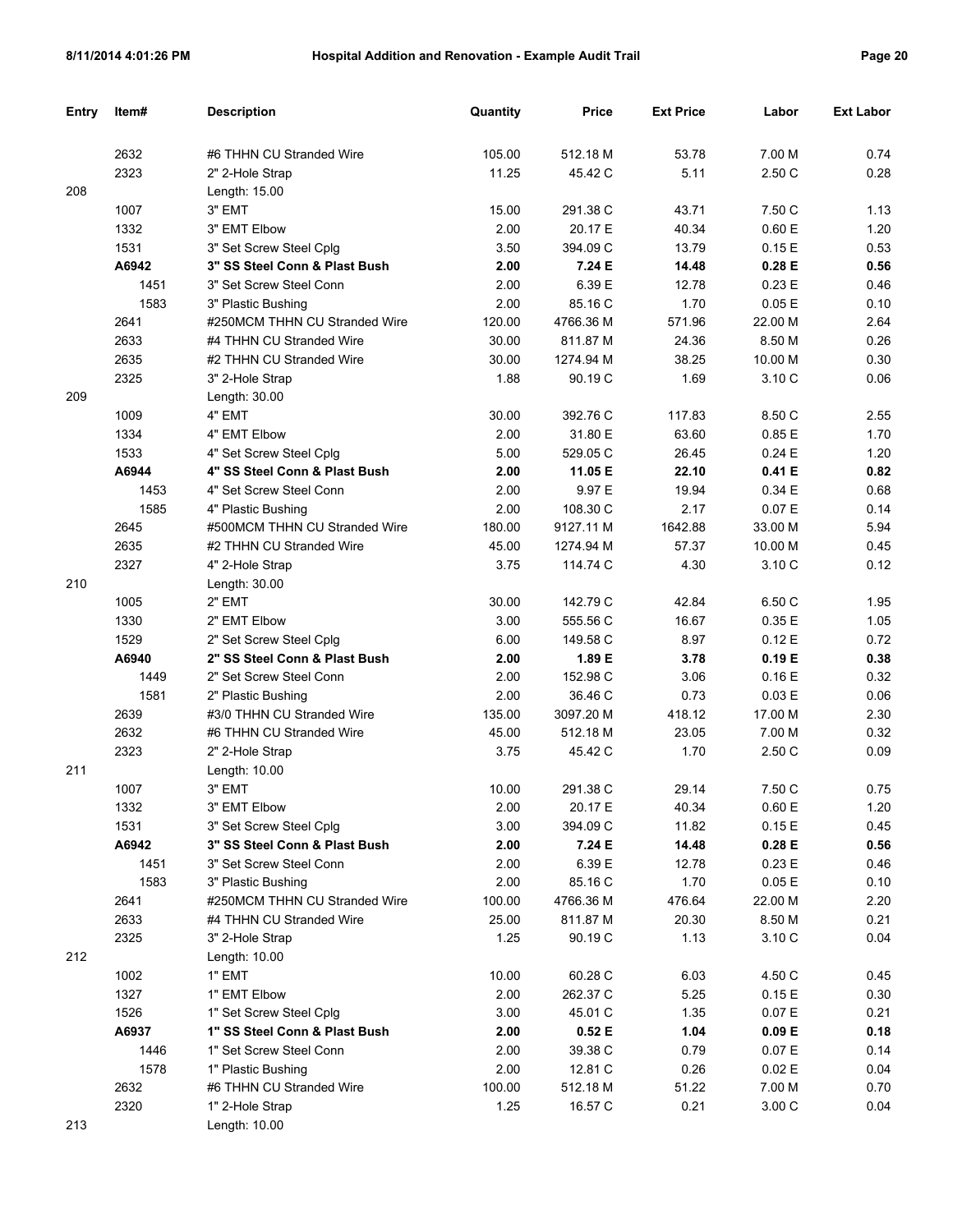| Entry | Item# | <b>Description</b>                | Quantity | <b>Price</b> | <b>Ext Price</b> | Labor   | <b>Ext Labor</b> |
|-------|-------|-----------------------------------|----------|--------------|------------------|---------|------------------|
|       |       |                                   |          |              |                  |         |                  |
|       | 1005  | 2" EMT                            | 10.00    | 142.79 C     | 14.28            | 6.50 C  | 0.65             |
|       | 1330  | 2" EMT Elbow                      | 2.00     | 555.56 C     | 11.11            | 0.35E   | 0.70             |
|       | 1529  | 2" Set Screw Steel Cplq           | 3.00     | 149.58 C     | 4.49             | 0.12E   | 0.36             |
|       | A6940 | 2" SS Steel Conn & Plast Bush     | 2.00     | 1.89 E       | 3.78             | 0.19E   | 0.38             |
|       | 1449  | 2" Set Screw Steel Conn           | 2.00     | 152.98 C     | 3.06             | 0.16E   | 0.32             |
|       | 1581  | 2" Plastic Bushing                | 2.00     | 36.46 C      | 0.73             | 0.03 E  | 0.06             |
|       | 2635  | #2 THHN CU Stranded Wire          | 100.00   | 1274.94 M    | 127.49           | 10.00 M | 1.00             |
|       | 2631  | #8 THHN CU Stranded Wire          | 25.00    | 328.39 M     | 8.21             | 6.25 M  | 0.16             |
|       | 2323  | 2" 2-Hole Strap                   | 1.25     | 45.42 C      | 0.57             | 2.50 C  | 0.03             |
| 214   |       | Length: 50.00                     |          |              |                  |         |                  |
|       | 1005  | 2" EMT                            | 50.00    | 142.79 C     | 71.40            | 6.50 C  | 3.25             |
|       | 1330  | 2" EMT Elbow                      | 3.00     | 555.56 C     | 16.67            | 0.35E   | 1.05             |
|       | 1529  | 2" Set Screw Steel Cplg           | 8.00     | 149.58 C     | 11.97            | 0.12E   | 0.96             |
|       | A6940 | 2" SS Steel Conn & Plast Bush     | 2.00     | 1.89 E       | 3.78             | 0.19E   | 0.38             |
|       | 1449  | 2" Set Screw Steel Conn           | 2.00     | 152.98 C     | 3.06             | 0.16E   | 0.32             |
|       | 1581  | 2" Plastic Bushing                | 2.00     | 36.46 C      | 0.73             | 0.03 E  | 0.06             |
|       | 2637  | #1/0 THHN CU Stranded Wire        | 260.00   | 1994.38 M    | 518.54           | 13.00 M | 3.38             |
|       | 2631  | #8 THHN CU Stranded Wire          | 65.00    | 328.39 M     | 21.35            | 6.25 M  | 0.41             |
|       | 2323  | 2" 2-Hole Strap                   | 6.25     | 45.42 C      | 2.84             | 2.50 C  | 0.16             |
| 215   |       | Length: 40.00                     |          |              |                  |         |                  |
|       | 1007  | 3" EMT                            | 80.00    | 291.38 C     | 233.10           | 7.50 C  | 6.00             |
|       | 1332  | 3" EMT Elbow                      | 6.00     | 20.17 E      | 121.02           | 0.60 E  | 3.60             |
|       | 1531  | 3" Set Screw Steel Cplg           | 14.00    | 394.09 C     | 55.17            | 0.15E   | 2.10             |
|       | A6942 | 3" SS Steel Conn & Plast Bush     | 4.00     | 7.24 E       | 28.96            | 0.28E   | 1.12             |
|       | 1451  | 3" Set Screw Steel Conn           | 4.00     | 6.39 E       | 25.56            | 0.23 E  | 0.92             |
|       | 1583  | 3" Plastic Bushing                | 4.00     | 85.16 C      | 3.41             | 0.05E   | 0.20             |
|       | 2641  | #250MCM THHN CU Stranded Wire     | 440.00   | 4766.36 M    | 2097.20          | 22.00 M | 9.68             |
|       | 2635  | #2 THHN CU Stranded Wire          | 110.00   | 1274.94 M    | 140.24           | 10.00 M | 1.10             |
|       | 2325  | 3" 2-Hole Strap                   | 10.00    | 90.19 C      | 9.02             | 3.10 C  | 0.31             |
| 216   |       | Length: 40.00                     |          |              |                  |         |                  |
|       | 1004  | 1-1/2" EMT                        | 40.00    | 119.90 C     | 47.96            | 5.50 C  | 2.20             |
|       | 1329  | 1-1/2" EMT Elbow                  | 3.00     | 399.23 C     | 11.98            | 0.30 E  | 0.90             |
|       | 1528  | 1-1/2" Set Screw Steel Cplg       | 7.00     | 111.99 C     | 7.84             | 0.11 E  | 0.77             |
|       | A6939 | 1-1/2" SS Steel Conn & Plast Bush | 2.00     | 1.30 E       | 2.60             | 0.14E   | 0.28             |
|       | 1448  | 1-1/2" Set Screw Steel Conn       | 2.00     | 110.70 C     | 2.21             | 0.12E   | 0.24             |
|       | 1580  | 1-1/2" Plastic Bushing            | 2.00     | 18.89 C      | 0.38             | 0.02 E  | 0.04             |
|       | 2635  | #2 THHN CU Stranded Wire          | 220.00   | 1274.94 M    | 280.49           | 10.00 M | 2.20             |
|       | 2631  | #8 THHN CU Stranded Wire          | 55.00    | 328.39 M     | 18.06            | 6.25 M  | 0.34             |
|       | 2322  | 1-1/2" 2-Hole Strap               | 5.00     | 31.25 C      | 1.56             | 2.50 C  | 0.13             |
| 217   |       | Length: 10.00                     |          |              |                  |         |                  |
|       | 1005  | 2" EMT                            | 10.00    | 142.79 C     | 14.28            | 6.50 C  | 0.65             |
|       | 1330  | 2" EMT Elbow                      | 2.00     | 555.56 C     | 11.11            | 0.35 E  | 0.70             |
|       | 1529  | 2" Set Screw Steel Cplg           | 3.00     | 149.58 C     | 4.49             | 0.12 E  | 0.36             |
|       | A6940 | 2" SS Steel Conn & Plast Bush     | 2.00     | 1.89 E       | 3.78             | 0.19 E  | 0.38             |
|       | 1449  | 2" Set Screw Steel Conn           | 2.00     | 152.98 C     | 3.06             | 0.16E   | 0.32             |
|       | 1581  | 2" Plastic Bushing                | 2.00     | 36.46 C      | 0.73             | 0.03 E  | 0.06             |
|       | 2640  | #4/0 THHN CU Stranded Wire        | 75.00    | 3993.23 M    | 299.49           | 20.00 M | 1.50             |
|       | 2632  | #6 THHN CU Stranded Wire          | 25.00    | 512.18 M     | 12.80            | 7.00 M  | 0.18             |
|       | 2323  | 2" 2-Hole Strap                   | 1.25     | 45.42 C      | 0.57             | 2.50 C  | 0.03             |
| 218   |       | Length: 35.00                     |          |              |                  |         |                  |
|       | 1009  | 4" EMT                            | 35.00    | 392.76 C     | 137.47           | 8.50 C  | 2.98             |
|       | 1334  | 4" EMT Elbow                      | 3.00     | 31.80 E      | 95.40            | 0.85 E  | 2.55             |
|       | 1533  | 4" Set Screw Steel Cplg           | 6.50     | 529.05 C     | 34.39            | 0.24 E  | 1.56             |
|       |       |                                   |          |              |                  |         |                  |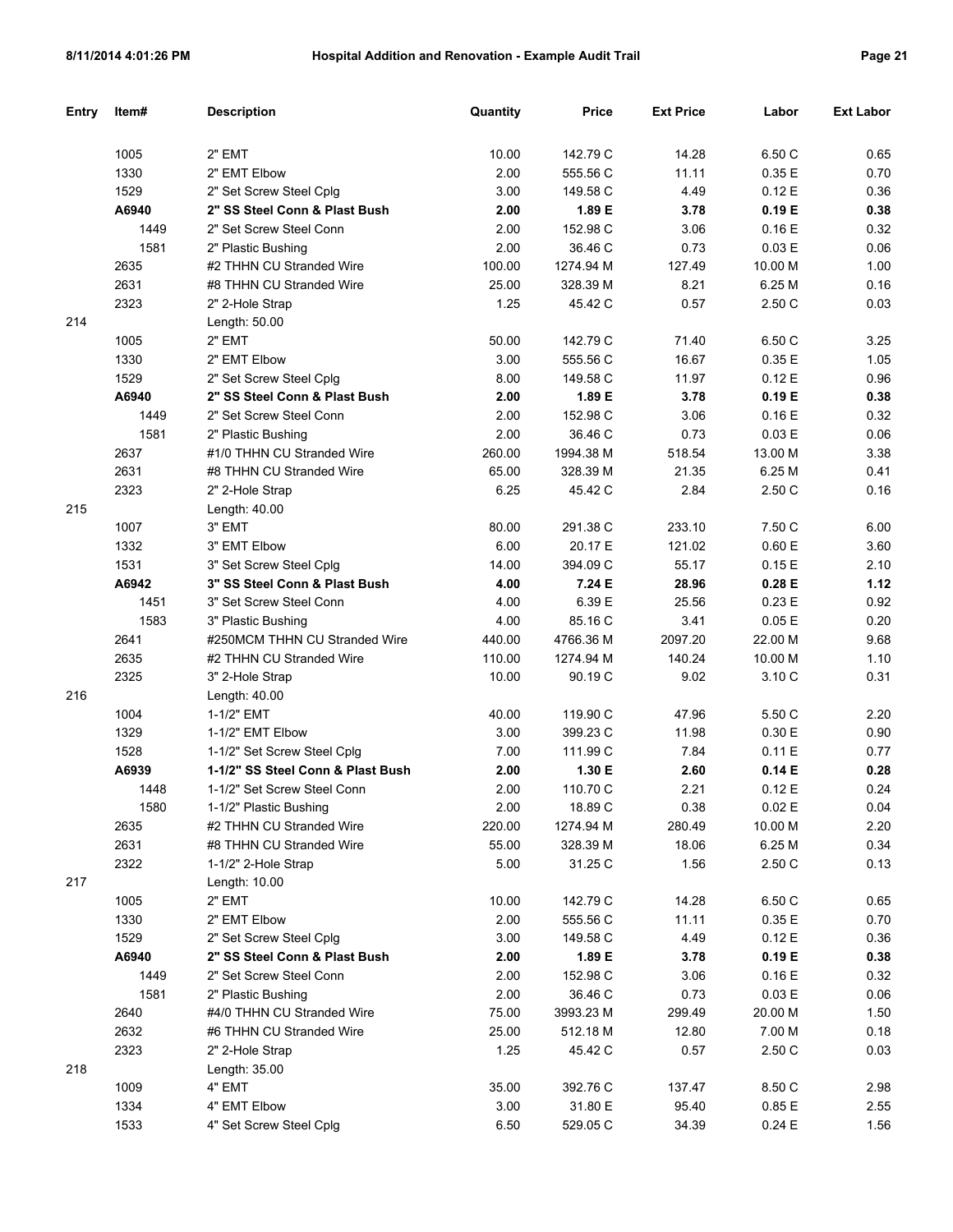| Entry | Item#        | <b>Description</b>                                       | Quantity | Price     | <b>Ext Price</b> | Labor    | <b>Ext Labor</b> |
|-------|--------------|----------------------------------------------------------|----------|-----------|------------------|----------|------------------|
|       | A6944        | 4" SS Steel Conn & Plast Bush                            | 2.00     | 11.05 E   | 22.10            | 0.41 E   | 0.82             |
|       | 1453         |                                                          | 2.00     | 9.97 E    | 19.94            | 0.34 E   | 0.68             |
|       | 1585         | 4" Set Screw Steel Conn                                  | 2.00     | 108.30 C  | 2.17             | 0.07 E   | 0.14             |
|       | 2645         | 4" Plastic Bushing<br>#500MCM THHN CU Stranded Wire      | 200.00   | 9127.11 M | 1825.42          | 33.00 M  | 6.60             |
|       | 2635         | #2 THHN CU Stranded Wire                                 | 50.00    | 1274.94 M | 63.75            | 10.00 M  | 0.50             |
|       | 2327         | 4" 2-Hole Strap                                          | 4.38     | 114.74 C  | 5.02             | 3.10 C   | 0.14             |
| 219   | 3007         | #2 Stranded Bare Copper Wire                             | 40.00    | 1749.84 M | 69.99            | 15.43 M  | 0.62             |
| 220   | 15162        | F20 Alloy-CU-CU & CU-Steel Weld                          | 4.00     | 95.00 E   | 380.00           | 0.50E    | 2.00             |
| 221   |              | Length: 250.00                                           |          |           |                  |          |                  |
|       | 1005         | 2" EMT                                                   | 250.00   | 142.79 C  | 356.98           | 6.50 C   | 16.25            |
|       | 1330         | 2" EMT Elbow                                             | 4.00     | 555.56 C  | 22.22            | 0.35E    | 1.40             |
|       | 1529         | 2" Set Screw Steel Cplg                                  | 29.00    | 149.58 C  | 43.38            | 0.12E    | 3.48             |
|       | A6940        | 2" SS Steel Conn & Plast Bush                            | 4.00     | 1.89 E    | 7.56             | 0.19E    | 0.76             |
|       | 1449         | 2" Set Screw Steel Conn                                  | 4.00     | 152.98 C  | 6.12             | 0.16E    | 0.64             |
|       | 1581         | 2" Plastic Bushing                                       | 4.00     | 36.46 C   | 1.46             | 0.03 E   | 0.12             |
|       | 2640         | #4/0 THHN CU Stranded Wire                               | 840.00   | 3993.23 M | 3354.31          | 20.00 M  | 16.80            |
|       | 2633         | #4 THHN CU Stranded Wire                                 | 280.00   | 811.87 M  | 227.32           | 8.50 M   | 2.38             |
|       | 2323         |                                                          | 31.25    | 45.42 C   | 14.19            | 2.50 C   | 0.78             |
| 222   | 5444         | 2" 2-Hole Strap<br>12x12x6" Screw Cover Pull Box-Nema    | 1.00     | 18.62 E   | 18.62            | 1.30 E   | 1.30             |
| 223   |              |                                                          |          |           |                  |          |                  |
|       | 1005         | Length: 5.00<br>2" EMT                                   | 5.00     | 142.79 C  | 7.14             | 6.50 C   | 0.33             |
|       | 1529         |                                                          | 0.50     | 149.58 C  | 0.75             | 0.12E    | 0.06             |
|       | A6940        | 2" Set Screw Steel Cplg<br>2" SS Steel Conn & Plast Bush | 2.00     | 1.89 E    | 3.78             | 0.19E    | 0.38             |
|       |              | 2" Set Screw Steel Conn                                  | 2.00     | 152.98 C  | 3.06             | 0.16E    | 0.32             |
|       | 1449<br>1581 |                                                          | 2.00     | 36.46 C   | 0.73             | 0.03 E   | 0.06             |
|       | 2640         | 2" Plastic Bushing<br>#4/0 THHN CU Stranded Wire         | 60.00    | 3993.23 M | 239.59           | 20.00 M  |                  |
|       | 2633         | #4 THHN CU Stranded Wire                                 | 20.00    | 811.87 M  | 16.24            | 8.50 M   | 1.20<br>0.17     |
|       | 2323         |                                                          | 0.63     | 45.42 C   | 0.28             | 2.50 C   | 0.02             |
| 224   |              | 2" 2-Hole Strap                                          |          |           |                  |          |                  |
|       | 1009         | Length: 20.00<br>4" EMT                                  | 20.00    | 392.76 C  | 78.55            | 8.50 C   | 1.70             |
|       | 1334         | 4" EMT Elbow                                             | 2.00     | 31.80 E   | 63.60            | 0.85E    | 1.70             |
|       | 1533         | 4" Set Screw Steel Cplg                                  | 4.00     | 529.05 C  | 21.16            | 0.24E    | 0.96             |
|       | A6944        | 4" SS Steel Conn & Plast Bush                            | 2.00     | 11.05 E   | 22.10            | 0.41 E   | 0.82             |
|       | 1453         | 4" Set Screw Steel Conn                                  | 2.00     | 9.97 E    | 19.94            | 0.34 E   | 0.68             |
|       | 1585         | 4" Plastic Bushing                                       | 2.00     | 108.30 C  | 2.17             | 0.07E    | 0.14             |
|       | 2645         | #500MCM THHN CU Stranded Wire                            | 140.00   | 9127.11 M | 1277.80          | 33.00 M  | 4.62             |
|       | 2635         | #2 THHN CU Stranded Wire                                 | 35.00    | 1274.94 M | 44.62            | 10.00 M  | 0.35             |
|       | 2327         | 4" 2-Hole Strap                                          | 2.50     | 114.74 C  | 2.87             | 3.10 C   | 0.08             |
| 225   |              | Length: 300.00                                           |          |           |                  |          |                  |
|       | 1007         | 3" EMT                                                   | 600.00   | 291.38 C  | 1748.28          | 7.50 C   | 45.00            |
|       | 1332         | 3" EMT Elbow                                             | 8.00     | 20.17 E   | 161.36           | 0.60 E   | 4.80             |
|       | 1531         | 3" Set Screw Steel Cplg                                  | 68.00    | 394.09 C  | 267.98           | 0.15E    | 10.20            |
|       | A6942        | 3" SS Steel Conn & Plast Bush                            | 8.00     | 7.24 E    | 57.92            | 0.28E    | 2.24             |
|       | 1451         | 3" Set Screw Steel Conn                                  | 8.00     | 6.39 E    | 51.12            | 0.23 E   | 1.84             |
|       | 1583         | 3" Plastic Bushing                                       | 8.00     | 85.16 C   | 6.81             | 0.05 E   | 0.40             |
|       | 2643         | #350MCM THHN CU Stranded Wire                            | 2640.00  | 6659.16 M | 17580.18         | 27.00 M  | 71.28            |
|       | 2636         | #1 THHN CU Stranded Wire                                 | 660.00   | 1776.17 M | 1172.27          | 11.00 M  | 7.26             |
|       | 2325         | 3" 2-Hole Strap                                          | 75.00    | 90.19 C   | 67.64            | 3.10 C   | 2.33             |
| 226   | 5448         | 18x18x6" Screw Cover Pull Box-Nema                       | 1.00     | 33.17 E   | 33.17            | 1.75 E   | 1.75             |
| 227   |              | Length: 45.00                                            |          |           |                  |          |                  |
|       | 1003         | 1-1/4" EMT                                               | 45.00    | 97.88 C   | 44.05            | 5.00 C   | 2.25             |
|       | 1328         | 1-1/4" EMT Elbow                                         | 3.00     | 325.21 C  | 9.76             | 0.25E    | 0.75             |
|       | 1527         | 1-1/4" Set Screw Steel Cplg                              | 7.50     | 60.68 C   | 4.55             | $0.09 E$ | 0.68             |
|       |              |                                                          |          |           |                  |          |                  |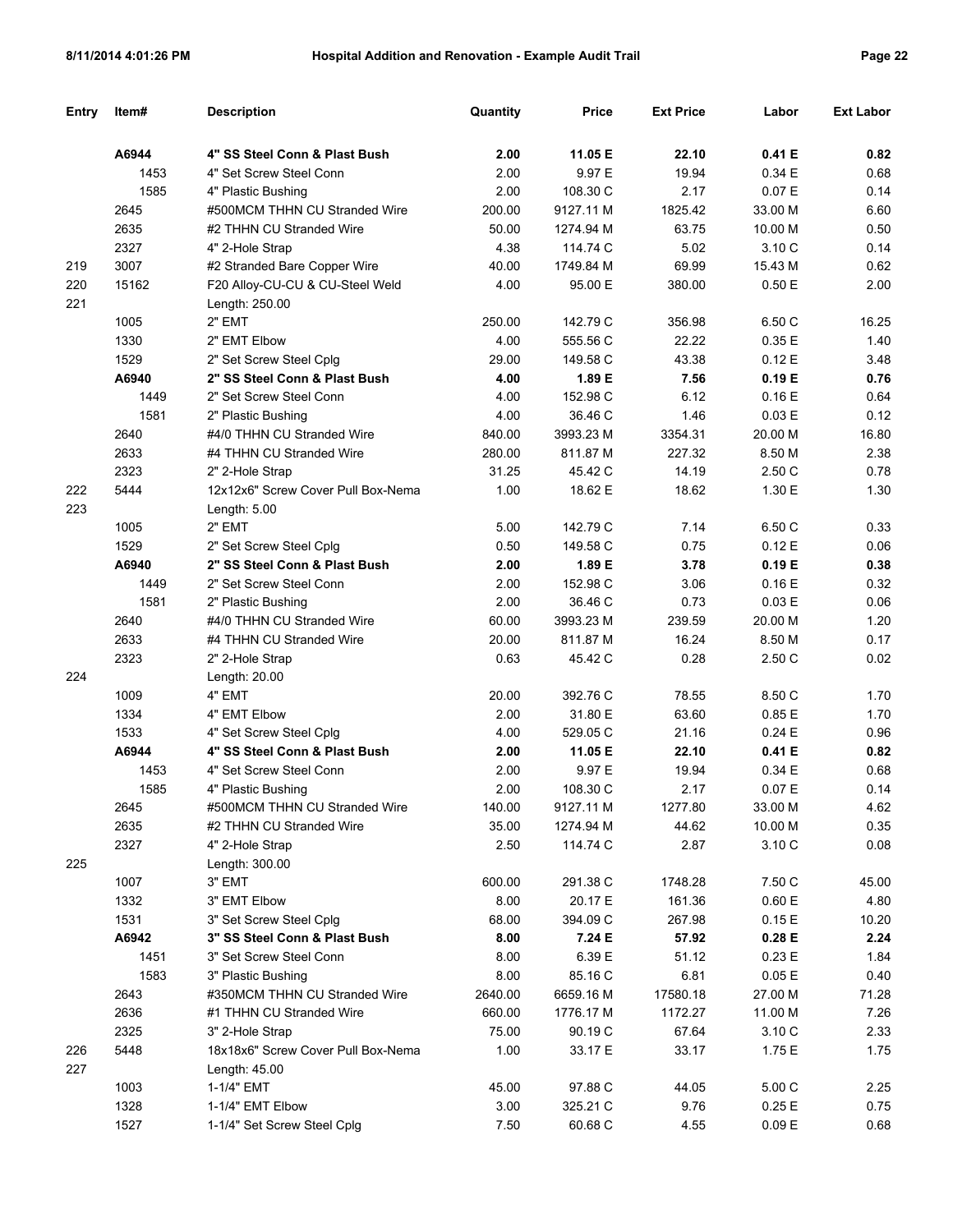| Entry | Item# | <b>Description</b>                                               | Quantity | <b>Price</b> | <b>Ext Price</b> | Labor   | <b>Ext Labor</b> |
|-------|-------|------------------------------------------------------------------|----------|--------------|------------------|---------|------------------|
|       | A6938 | 1-1/4" SS Steel Conn & Plast Bush                                | 2.00     | 0.91 E       | 1.82             | 0.11 E  | 0.22             |
|       | 1447  | 1-1/4" Set Screw Steel Conn                                      | 2.00     | 76.64 C      | 1.53             | 0.09 E  | 0.18             |
|       | 1579  | 1-1/4" Plastic Bushing                                           | 2.00     | 14.38 C      | 0.29             | 0.02E   | 0.04             |
|       | 2633  | #4 THHN CU Stranded Wire                                         | 180.00   | 811.87 M     | 146.14           | 8.50 M  | 1.53             |
|       | 2632  | #6 THHN CU Stranded Wire                                         | 60.00    | 512.18 M     | 30.73            | 7.00 M  | 0.42             |
|       | 2321  | 1-1/4" 2-Hole Strap                                              | 5.63     | 26.31 C      | 1.48             | 4.00 C  | 0.23             |
| 228   |       | Length: 10.00                                                    |          |              |                  |         |                  |
|       | 1006  | 2-1/2" EMT                                                       | 10.00    | 227.18 C     | 22.72            | 7.00 C  | 0.70             |
|       | 1331  | 2-1/2" EMT Elbow                                                 | 2.00     | 1352.64 C    | 27.05            | 0.50E   | 1.00             |
|       | 1530  | 2-1/2" Set Screw Steel Cplg                                      | 3.00     | 309.01 C     | 9.27             | 0.14E   | 0.42             |
|       | A6941 | 2-1/2" SS Steel Conn & Plast Bush                                | 2.00     | 6.01 E       | 12.02            | 0.21 E  | 0.42             |
|       | 1450  | 2-1/2" Set Screw Steel Conn                                      | 2.00     | 535.89 C     | 10.72            | 0.17E   | 0.34             |
|       | 1582  | 2-1/2" Plastic Bushing                                           | 2.00     | 64.70 C      | 1.29             | 0.04 E  | 0.08             |
|       | 2637  | #1/0 THHN CU Stranded Wire                                       | 100.00   | 1994.38 M    | 199.44           | 13.00 M | 1.30             |
|       | 2632  | #6 THHN CU Stranded Wire                                         | 50.00    | 512.18 M     | 25.61            | 7.00 M  | 0.35             |
|       | 2324  | 2-1/2" 2-Hole Strap                                              | 1.25     | 67.06 C      | 0.84             | 2.25 C  | 0.03             |
| 229   |       | Length: 250.00                                                   |          |              |                  |         |                  |
|       | 1003  | 1-1/4" EMT                                                       | 250.00   | 97.88 C      | 244.70           | 5.00 C  | 12.50            |
|       | 1328  | 1-1/4" EMT Elbow                                                 | 4.00     | 325.21 C     | 13.01            | 0.25E   | 1.00             |
|       | 1527  | 1-1/4" Set Screw Steel Cplg                                      | 29.00    | 60.68 C      | 17.60            | 0.09 E  | 2.61             |
|       | A6938 | 1-1/4" SS Steel Conn & Plast Bush                                | 4.00     | 0.91 E       | 3.64             | 0.11 E  | 0.44             |
|       | 1447  | 1-1/4" Set Screw Steel Conn                                      | 4.00     | 76.64 C      | 3.07             | 0.09 E  | 0.36             |
|       | 1579  | 1-1/4" Plastic Bushing                                           | 4.00     | 14.38 C      | 0.58             | 0.02E   | 0.08             |
|       | 2633  | #4 THHN CU Stranded Wire                                         | 840.00   | 811.87 M     | 681.97           | 8.50 M  | 7.14             |
|       | 2632  | #6 THHN CU Stranded Wire                                         | 280.00   | 512.18 M     | 143.41           | 7.00 M  | 1.96             |
|       | 2321  | 1-1/4" 2-Hole Strap                                              | 31.25    | 26.31 C      | 8.22             | 4.00 C  | 1.25             |
| 230   | 5440  | 8x8x6" Screw Cover Pull Box-Nema 1                               | 1.00     | 11.28 E      | 11.28            | 0.80 E  | 0.80             |
| 231   |       |                                                                  |          |              |                  |         |                  |
|       | 1003  | Length: 5.00                                                     | 5.00     | 97.88 C      | 4.89             | 5.00 C  | 0.25             |
|       | 1527  | 1-1/4" EMT                                                       |          | 60.68 C      |                  | 0.09 E  |                  |
|       | A6938 | 1-1/4" Set Screw Steel Cplg<br>1-1/4" SS Steel Conn & Plast Bush | 0.50     | 0.91 E       | 0.30<br>1.82     | 0.11 E  | 0.05<br>0.22     |
|       |       |                                                                  | 2.00     | 76.64 C      |                  |         |                  |
|       | 1447  | 1-1/4" Set Screw Steel Conn                                      | 2.00     |              | 1.53             | 0.09 E  | 0.18             |
|       | 1579  | 1-1/4" Plastic Bushing                                           | 2.00     | 14.38 C      | 0.29             | 0.02E   | 0.04             |
|       | 2633  | #4 THHN CU Stranded Wire                                         | 60.00    | 811.87 M     | 48.71            | 8.50 M  | 0.51             |
|       | 2632  | #6 THHN CU Stranded Wire                                         | 20.00    | 512.18 M     | 10.24            | 7.00 M  | 0.14             |
|       | 2321  | 1-1/4" 2-Hole Strap                                              | 0.63     | 26.31 C      | 0.16             | 4.00 C  | 0.03             |
| 232   |       | Length: 15.00                                                    |          |              |                  |         |                  |
|       | 1005  | 2" EMT                                                           | 15.00    | 142.79 C     | 21.42            | 6.50 C  | 0.98             |
|       | 1330  | 2" EMT Elbow                                                     | 2.00     | 555.56 C     | 11.11            | 0.35 E  | 0.70             |
|       | 1529  | 2" Set Screw Steel Cplg                                          | 3.50     | 149.58 C     | 5.24             | 0.12 E  | 0.42             |
|       | A6940 | 2" SS Steel Conn & Plast Bush                                    | 2.00     | 1.89 E       | 3.78             | 0.19 E  | 0.38             |
|       | 1449  | 2" Set Screw Steel Conn                                          | 2.00     | 152.98 C     | 3.06             | 0.16E   | 0.32             |
|       | 1581  | 2" Plastic Bushing                                               | 2.00     | 36.46 C      | 0.73             | 0.03 E  | 0.06             |
|       | 2637  | #1/0 THHN CU Stranded Wire                                       | 120.00   | 1994.38 M    | 239.33           | 13.00 M | 1.56             |
|       | 2632  | #6 THHN CU Stranded Wire                                         | 30.00    | 512.18 M     | 15.37            | 7.00 M  | 0.21             |
|       | 2323  | 2" 2-Hole Strap                                                  | 1.88     | 45.42 C      | 0.85             | 2.50C   | 0.05             |
| 233   |       | Length: 300.00                                                   |          |              |                  |         |                  |
|       | 1005  | 2" EMT                                                           | 300.00   | 142.79 C     | 428.37           | 6.50 C  | 19.50            |
|       | 1330  | 2" EMT Elbow                                                     | 4.00     | 555.56 C     | 22.22            | 0.35 E  | 1.40             |
|       | 1529  | 2" Set Screw Steel Cplg                                          | 34.00    | 149.58 C     | 50.86            | 0.12 E  | 4.08             |
|       | A6940 | 2" SS Steel Conn & Plast Bush                                    | 4.00     | 1.89 E       | 7.56             | 0.19 E  | 0.76             |
|       | 1449  | 2" Set Screw Steel Conn                                          | 4.00     | 152.98 C     | 6.12             | 0.16 E  | 0.64             |
|       | 1581  | 2" Plastic Bushing                                               | 4.00     | 36.46 C      | 1.46             | 0.03 E  | 0.12             |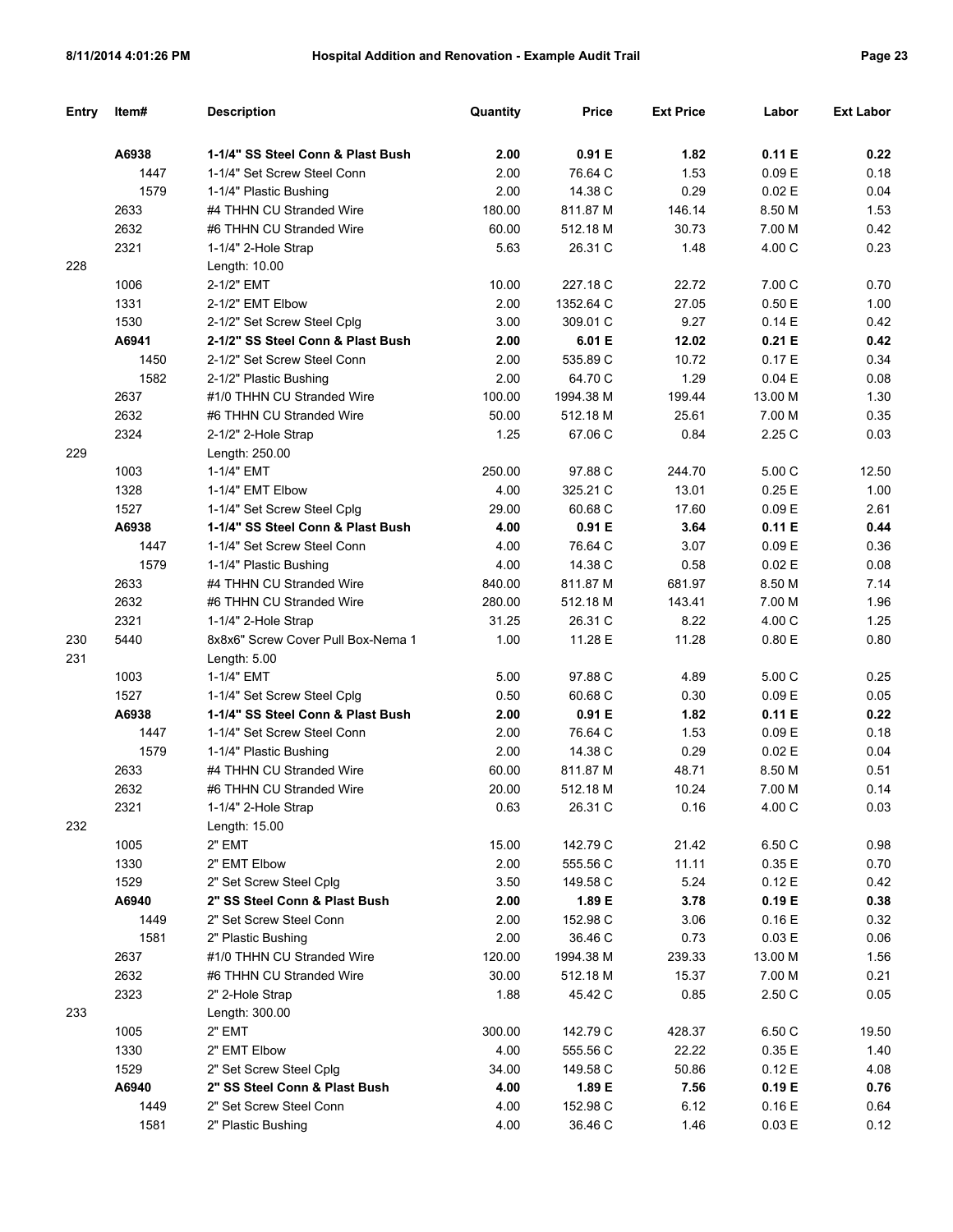| Entry | Item# | <b>Description</b>                 | Quantity | Price     | <b>Ext Price</b> | Labor   | <b>Ext Labor</b> |
|-------|-------|------------------------------------|----------|-----------|------------------|---------|------------------|
|       |       |                                    |          |           |                  |         |                  |
|       | 2636  | #1 THHN CU Stranded Wire           | 1320.00  | 1776.17 M | 2344.54          | 11.00 M | 14.52            |
|       | 2632  | #6 THHN CU Stranded Wire           | 330.00   | 512.18 M  | 169.02           | 7.00 M  | 2.31             |
|       | 2323  | 2" 2-Hole Strap                    | 37.50    | 45.42 C   | 17.03            | 2.50 C  | 0.94             |
| 234   | 5444  | 12x12x6" Screw Cover Pull Box-Nema | 1.00     | 18.62 E   | 18.62            | 1.30 E  | 1.30             |
| 235   |       | Length: $45.00$                    |          |           |                  |         |                  |
|       | 1007  | 3" EMT                             | 45.00    | 291.38 C  | 131.12           | 7.50 C  | 3.38             |
|       | 1332  | 3" EMT Elbow                       | 3.00     | 20.17 E   | 60.51            | 0.60 E  | 1.80             |
|       | 1531  | 3" Set Screw Steel Cplg            | 7.50     | 394.09 C  | 29.56            | 0.15E   | 1.13             |
|       | A6942 | 3" SS Steel Conn & Plast Bush      | 2.00     | 7.24 E    | 14.48            | 0.28 E  | 0.56             |
|       | 1451  | 3" Set Screw Steel Conn            | 2.00     | 6.39 E    | 12.78            | 0.23E   | 0.46             |
|       | 1583  | 3" Plastic Bushing                 | 2.00     | 85.16 C   | 1.70             | 0.05E   | 0.10             |
|       | 2640  | #4/0 THHN CU Stranded Wire         | 240.00   | 3993.23 M | 958.38           | 20.00 M | 4.80             |
|       | 2633  | #4 THHN CU Stranded Wire           | 60.00    | 811.87 M  | 48.71            | 8.50 M  | 0.51             |
|       | 2325  | 3" 2-Hole Strap                    | 5.63     | 90.19 C   | 5.07             | 3.10 C  | 0.17             |
| 236   |       | Length: 330.00                     |          |           |                  |         |                  |
|       | 1005  | 2" EMT                             | 330.00   | 142.79 C  | 471.21           | 6.50 C  | 21.45            |
|       | 1330  | 2" EMT Elbow                       | 2.00     | 555.56 C  | 11.11            | 0.35E   | 0.70             |
|       | 1529  | 2" Set Screw Steel Cplg            | 35.00    | 149.58 C  | 52.35            | 0.12E   | 4.20             |
|       | A6940 | 2" SS Steel Conn & Plast Bush      | 4.00     | 1.89 E    | 7.56             | 0.19E   | 0.76             |
|       | 1449  | 2" Set Screw Steel Conn            | 4.00     | 152.98 C  | 6.12             | 0.16E   | 0.64             |
|       | 1581  | 2" Plastic Bushing                 | 4.00     | 36.46 C   | 1.46             | 0.03 E  | 0.12             |
|       | 2637  | #1/0 THHN CU Stranded Wire         | 1080.00  | 1994.38 M | 2153.93          | 13.00 M | 14.04            |
|       | 2632  | #6 THHN CU Stranded Wire           | 360.00   | 512.18 M  | 184.38           | 7.00 M  | 2.52             |
|       | 2323  | 2" 2-Hole Strap                    | 41.25    | 45.42 C   | 18.74            | 2.50 C  | 1.03             |
| 237   | 5444  | 12x12x6" Screw Cover Pull Box-Nema | 1.00     | 18.62 E   | 18.62            | 1.30 E  | 1.30             |
| 238   |       | Length: 20.00                      |          |           |                  |         |                  |
|       | 1007  | 3" EMT                             | 20.00    | 291.38 C  | 58.28            | 7.50 C  | 1.50             |
|       | 1332  | 3" EMT Elbow                       | 2.00     | 20.17 E   | 40.34            | 0.60 E  | 1.20             |
|       | 1531  | 3" Set Screw Steel Cplg            | 4.00     | 394.09 C  | 15.76            | 0.15E   | 0.60             |
|       | A6942 | 3" SS Steel Conn & Plast Bush      | 2.00     | 7.24 E    | 14.48            | 0.28 E  | 0.56             |
|       | 1451  | 3" Set Screw Steel Conn            | 2.00     | 6.39 E    | 12.78            | 0.23E   | 0.46             |
|       | 1583  | 3" Plastic Bushing                 | 2.00     | 85.16 C   | 1.70             | 0.05E   | 0.10             |
|       | 2641  | #250MCM THHN CU Stranded Wire      | 140.00   | 4766.36 M | 667.29           | 22.00 M | 3.08             |
|       | 2633  | #4 THHN CU Stranded Wire           | 35.00    | 811.87 M  | 28.42            | 8.50 M  | 0.30             |
|       | 2325  | 3" 2-Hole Strap                    | 2.50     | 90.19 C   | 2.25             | 3.10 C  | 0.08             |
| 239   |       | Length: 330.00                     |          |           |                  |         |                  |
|       | 1007  | 3" EMT                             | 660.00   | 291.38 C  | 1923.11          | 7.50 C  | 49.50            |
|       | 1332  | 3" EMT Elbow                       | 12.00    | 20.17 E   | 242.04           | 0.60 E  | 7.20             |
|       | 1531  | 3" Set Screw Steel Cplq            | 78.00    | 394.09 C  | 307.39           | 0.15E   | 11.70            |
|       | A6942 | 3" SS Steel Conn & Plast Bush      | 8.00     | 7.24 E    | 57.92            | 0.28 E  | 2.24             |
|       | 1451  | 3" Set Screw Steel Conn            | 8.00     | 6.39 E    | 51.12            | 0.23 E  | 1.84             |
|       | 1583  | 3" Plastic Bushing                 | 8.00     | 85.16 C   | 6.81             | 0.05E   | 0.40             |
|       | 2641  | #250MCM THHN CU Stranded Wire      | 2880.00  | 4766.36 M | 13727.12         | 22.00 M | 63.36            |
|       | 2635  | #2 THHN CU Stranded Wire           | 720.00   | 1274.94 M | 917.96           | 10.00 M | 7.20             |
|       | 2325  | 3" 2-Hole Strap                    | 82.50    | 90.19 C   | 74.41            | 3.10 C  | 2.56             |
| 240   | 5448  | 18x18x6" Screw Cover Pull Box-Nema | 1.00     | 33.17 E   | 33.17            | 1.75 E  | 1.75             |
| 241   |       | Length: 270.00                     |          |           |                  |         |                  |
|       | 1007  | 3" EMT                             | 270.00   | 291.38 C  | 786.73           | 7.50 C  | 20.25            |
|       | 1332  | 3" EMT Elbow                       | 4.00     | 20.17 E   | 80.68            | 0.60 E  | 2.40             |
|       | 1531  | 3" Set Screw Steel Cplg            | 31.00    | 394.09 C  | 122.17           | 0.15E   | 4.65             |
|       | A6942 | 3" SS Steel Conn & Plast Bush      | 4.00     | 7.24 E    | 28.96            | 0.28 E  | 1.12             |
|       | 1451  | 3" Set Screw Steel Conn            | 4.00     | 6.39 E    | 25.56            | 0.23 E  | 0.92             |
|       | 1583  | 3" Plastic Bushing                 | 4.00     | 85.16 C   | 3.41             | 0.05 E  | 0.20             |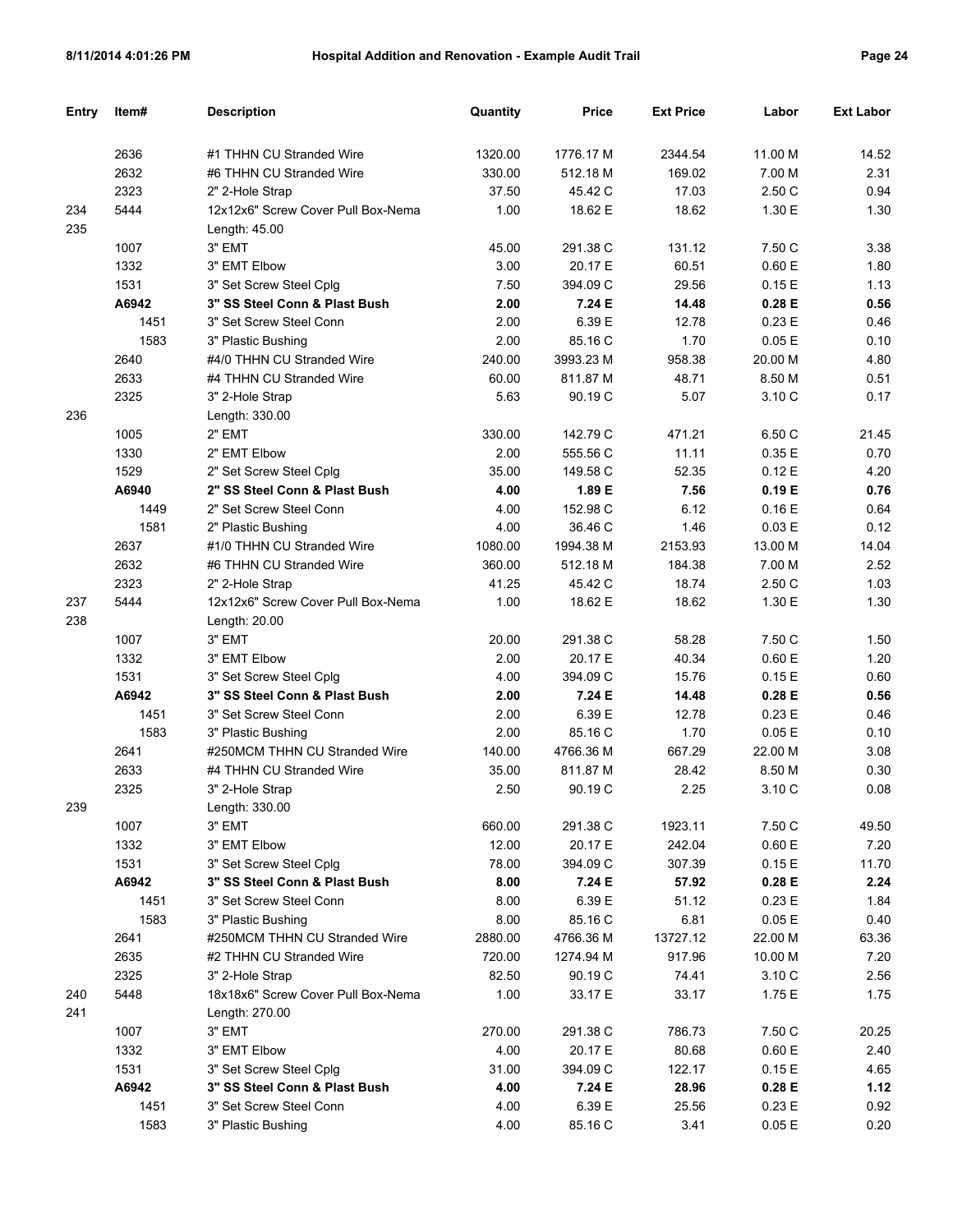| Entry      | Item# | <b>Description</b>                                   | Quantity | <b>Price</b> | <b>Ext Price</b> | Labor   | <b>Ext Labor</b> |
|------------|-------|------------------------------------------------------|----------|--------------|------------------|---------|------------------|
|            |       |                                                      |          |              |                  |         |                  |
|            | 2640  | #4/0 THHN CU Stranded Wire                           | 1200.00  | 3993.23 M    | 4791.88          | 20.00 M | 24.00            |
|            | 2633  | #4 THHN CU Stranded Wire                             | 300.00   | 811.87 M     | 243.56           | 8.50 M  | 2.55             |
|            | 2325  | 3" 2-Hole Strap                                      | 33.75    | 90.19 C      | 30.44            | 3.10 C  | 1.05             |
| 242<br>243 | 5448  | 18x18x6" Screw Cover Pull Box-Nema<br>Length: 330.00 | 1.00     | 33.17 E      | 33.17            | 1.75 E  | 1.75             |
|            | 1007  | 3" EMT                                               | 660.00   | 291.38 C     | 1923.11          | 7.50 C  | 49.50            |
|            | 1332  | 3" EMT Elbow                                         | 8.00     | 20.17 E      | 161.36           | 0.60 E  | 4.80             |
|            | 1531  | 3" Set Screw Steel Cplg                              | 74.00    | 394.09 C     | 291.63           | 0.15E   | 11.10            |
|            | A6942 | 3" SS Steel Conn & Plast Bush                        | 8.00     | 7.24 E       | 57.92            | 0.28 E  | 2.24             |
|            | 1451  | 3" Set Screw Steel Conn                              | 8.00     | 6.39 E       | 51.12            | 0.23E   | 1.84             |
|            | 1583  | 3" Plastic Bushing                                   | 8.00     | 85.16 C      | 6.81             | 0.05E   | 0.40             |
|            | 2643  | #350MCM THHN CU Stranded Wire                        | 2160.00  | 6659.16 M    | 14383.79         | 27.00 M | 58.32            |
|            | 2637  | #1/0 THHN CU Stranded Wire                           | 720.00   | 1994.38 M    | 1435.95          | 13.00 M | 9.36             |
|            | 2325  | 3" 2-Hole Strap                                      | 82.50    | 90.19 C      | 74.41            | 3.10 C  | 2.56             |
| 244        | 5450  | 24x24x6" Screw Cover Pull Box-Nema                   | 1.00     | 67.18 E      | 67.18            | 2.25 E  | 2.25             |
| 245        |       | Length: 40.00                                        |          |              |                  |         |                  |
|            | 1009  | 4" EMT                                               | 120.00   | 392.76 C     | 471.31           | 8.50 C  | 10.20            |
|            | 1334  | 4" EMT Elbow                                         | 12.00    | 31.80 E      | 381.60           | 0.85E   | 10.20            |
|            | 1533  | 4" Set Screw Steel Cplq                              | 24.00    | 529.05 C     | 126.97           | 0.24E   | 5.76             |
|            | A6944 | 4" SS Steel Conn & Plast Bush                        | 12.00    | 11.05 E      | 132.60           | 0.41 E  | 4.92             |
|            | 1453  | 4" Set Screw Steel Conn                              | 12.00    | 9.97 E       | 119.64           | 0.34E   | 4.08             |
|            | 1585  | 4" Plastic Bushing                                   | 12.00    | 108.30 C     | 13.00            | 0.07E   | 0.84             |
|            | 2645  | #500MCM THHN CU Stranded Wire                        | 840.00   | 9127.11 M    | 7666.77          | 33.00 M | 27.72            |
|            | 2637  | #1/0 THHN CU Stranded Wire                           | 210.00   | 1994.38 M    | 418.82           | 13.00 M | 2.73             |
|            | 2327  | 4" 2-Hole Strap                                      | 15.00    | 114.74 C     | 17.21            | 3.10 C  | 0.47             |
| 246        | 3007  | #2 Stranded Bare Copper Wire                         | 50.00    | 1749.84 M    | 87.49            | 15.43 M | 0.77             |
| 247        | 15162 | F20 Alloy-CU-CU & CU-Steel Weld                      | 5.00     | 95.00 E      | 475.00           | 0.50E   | 2.50             |
| 248        |       | Length: 2,100.00                                     |          |              |                  |         |                  |
|            | 1001  | 3/4" EMT                                             | 2100.00  | 31.44 C      | 660.24           | 4.00 C  | 84.00            |
|            | 1525  | 3/4" Set Screw Steel Cplg                            | 210.00   | 37.20 C      | 78.12            | 0.06E   | 12.60            |
|            | 1445  | 3/4" Set Screw Steel Conn                            | 264.00   | 31.21 C      | 82.39            | 0.06 E  | 15.84            |
|            | 2630  | #10 THHN CU Stranded Wire                            | 11025.00 | 177.01 M     | 1951.54          | 6.00 M  | 66.15            |
|            | 2365  | 3/4" Beam Clamp w/Conduit Hanger                     | 262.50   | 126.92 C     | 333.17           | 6.00 C  | 15.75            |
| 249        |       | Length: 3,000.00                                     |          |              |                  |         |                  |
|            | 1001  | 3/4" EMT                                             | 3000.00  | 31.44 C      | 943.20           | 4.00 C  | 120.00           |
|            | 1525  | 3/4" Set Screw Steel Cplg                            | 300.00   | 37.20 C      | 111.60           | 0.06E   | 18.00            |
|            | 1445  | 3/4" Set Screw Steel Conn                            | 310.00   | 31.21 C      | 96.75            | 0.06E   | 18.60            |
|            | 2630  | #10 THHN CU Stranded Wire                            | 15750.00 | 177.01 M     | 2787.91          | 6.00 M  | 94.50            |
|            | 2365  | 3/4" Beam Clamp w/Conduit Hanger                     | 375.00   | 126.92 C     | 475.95           | 6.00 C  | 22.50            |
| 250        |       | Length: 3,200.00                                     |          |              |                  |         |                  |
|            | 1001  | 3/4" EMT                                             | 3200.00  | 31.44 C      | 1006.08          | 4.00 C  | 128.00           |
|            | 1525  | 3/4" Set Screw Steel Cplg                            | 320.00   | 37.20 C      | 119.04           | 0.06E   | 19.20            |
|            | 1445  | 3/4" Set Screw Steel Conn                            | 280.00   | 31.21 C      | 87.39            | 0.06E   | 16.80            |
|            | 2630  | #10 THHN CU Stranded Wire                            | 10080.00 | 177.01 M     | 1784.26          | 6.00 M  | 60.48            |
|            | 2365  | 3/4" Beam Clamp w/Conduit Hanger                     | 400.00   | 126.92 C     | 507.68           | 6.00 C  | 24.00            |
| 251        |       | Length: 1,200.00                                     |          |              |                  |         |                  |
|            | 1001  | 3/4" EMT                                             | 1200.00  | 31.44 C      | 377.28           | 4.00 C  | 48.00            |
|            | 1525  | 3/4" Set Screw Steel Cplg                            | 120.00   | 37.20 C      | 44.64            | 0.06E   | 7.20             |
|            | 1445  | 3/4" Set Screw Steel Conn                            | 108.00   | 31.21 C      | 33.71            | 0.06E   | 6.48             |
|            | 2630  | #10 THHN CU Stranded Wire                            | 3780.00  | 177.01 M     | 669.10           | 6.00 M  | 22.68            |
|            | 2365  | 3/4" Beam Clamp w/Conduit Hanger                     | 150.00   | 126.92 C     | 190.38           | 6.00 C  | 9.00             |
| 252        |       | Length: 1,400.00                                     |          |              |                  |         |                  |
|            | 1001  | 3/4" EMT                                             | 1400.00  | 31.44 C      | 440.16           | 4.00 C  | 56.00            |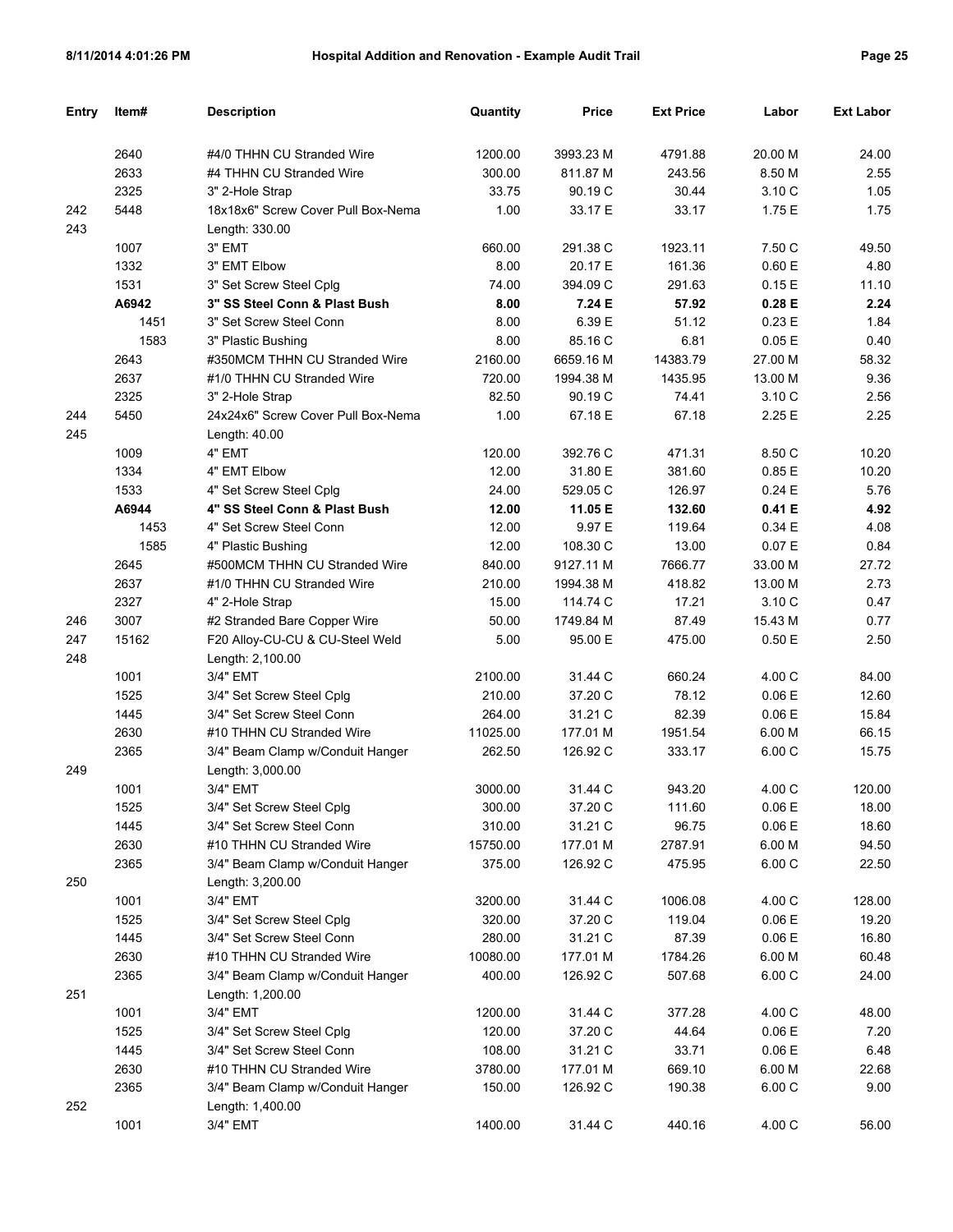| Entry | Item# | <b>Description</b>                                   | Quantity | Price    | <b>Ext Price</b> | Labor  | <b>Ext Labor</b> |
|-------|-------|------------------------------------------------------|----------|----------|------------------|--------|------------------|
|       |       |                                                      |          |          |                  |        |                  |
|       | 1525  | 3/4" Set Screw Steel Cplg                            | 140.00   | 37.20 C  | 52.08            | 0.06E  | 8.40             |
|       | 1445  | 3/4" Set Screw Steel Conn                            | 138.00   | 31.21 C  | 43.07            | 0.06E  | 8.28             |
|       | 2630  | #10 THHN CU Stranded Wire                            | 7350.00  | 177.01 M | 1301.02          | 6.00 M | 44.10            |
| 253   | 2365  | 3/4" Beam Clamp w/Conduit Hanger<br>Length: 3,000.00 | 175.00   | 126.92 C | 222.11           | 6.00 C | 10.50            |
|       | 1001  | 3/4" EMT                                             | 3000.00  | 31.44 C  | 943.20           | 4.00 C | 120.00           |
|       | 1525  | 3/4" Set Screw Steel Cplg                            | 300.00   | 37.20 C  | 111.60           | 0.06 E | 18.00            |
|       | 1445  | 3/4" Set Screw Steel Conn                            | 266.00   | 31.21 C  | 83.02            | 0.06E  | 15.96            |
|       | 2630  | #10 THHN CU Stranded Wire                            | 9450.00  | 177.01 M | 1672.74          | 6.00 M | 56.70            |
|       | 2365  | 3/4" Beam Clamp w/Conduit Hanger                     | 375.00   | 126.92 C | 475.95           | 6.00 C | 22.50            |
| 254   |       | Length: 5,250.00                                     |          |          |                  |        |                  |
|       | 1001  | 3/4" EMT                                             | 5250.00  | 31.44 C  | 1650.60          | 4.00 C | 210.00           |
|       | 1525  | 3/4" Set Screw Steel Cplg                            | 525.00   | 37.20 C  | 195.30           | 0.06 E | 31.50            |
|       | 1445  | 3/4" Set Screw Steel Conn                            | 740.00   | 31.21 C  | 230.95           | 0.06E  | 44.40            |
|       | 2630  | #10 THHN CU Stranded Wire                            | 27562.50 | 177.01 M | 4878.84          | 6.00 M | 165.38           |
|       | 2365  |                                                      | 656.25   | 126.92 C | 832.91           | 6.00 C | 39.38            |
| 255   |       | 3/4" Beam Clamp w/Conduit Hanger<br>Length: 1,200.00 |          |          |                  |        |                  |
|       | 1001  | 3/4" EMT                                             | 1200.00  | 31.44 C  | 377.28           | 4.00 C | 48.00            |
|       | 1525  | 3/4" Set Screw Steel Cplg                            | 120.00   | 37.20 C  | 44.64            | 0.06 E | 7.20             |
|       | 1445  | 3/4" Set Screw Steel Conn                            | 98.00    | 31.21 C  | 30.59            | 0.06E  | 5.88             |
|       | 2630  | #10 THHN CU Stranded Wire                            | 3780.00  | 177.01 M | 669.10           | 6.00 M | 22.68            |
|       | 2365  | 3/4" Beam Clamp w/Conduit Hanger                     | 150.00   | 126.92 C | 190.38           | 6.00 C | 9.00             |
| 256   |       | Length: 1,600.00                                     |          |          |                  |        |                  |
|       | 1001  | 3/4" EMT                                             | 1600.00  | 31.44 C  | 503.04           | 4.00 C | 64.00            |
|       | 1525  | 3/4" Set Screw Steel Cplg                            | 160.00   | 37.20 C  | 59.52            | 0.06E  | 9.60             |
|       | 1445  | 3/4" Set Screw Steel Conn                            | 208.00   | 31.21 C  | 64.92            | 0.06E  | 12.48            |
|       | 2630  | #10 THHN CU Stranded Wire                            | 8400.00  | 177.01 M | 1486.88          | 6.00 M | 50.40            |
|       | 2365  | 3/4" Beam Clamp w/Conduit Hanger                     | 200.00   | 126.92 C | 253.84           | 6.00 C | 12.00            |
| 257   |       | Length: 3,700.00                                     |          |          |                  |        |                  |
|       | 1001  | 3/4" EMT                                             | 3700.00  | 31.44 C  | 1163.28          | 4.00 C | 148.00           |
|       | 1525  | 3/4" Set Screw Steel Cplg                            | 370.00   | 37.20 C  | 137.64           | 0.06E  | 22.20            |
|       | 1445  | 3/4" Set Screw Steel Conn                            | 322.00   | 31.21 C  | 100.50           | 0.06E  | 19.32            |
|       | 2630  | #10 THHN CU Stranded Wire                            | 11655.00 | 177.01 M | 2063.05          | 6.00 M | 69.93            |
|       | 2365  | 3/4" Beam Clamp w/Conduit Hanger                     | 462.50   | 126.92 C | 587.01           | 6.00 C | 27.75            |
| 258   |       | Length: 1,600.00                                     |          |          |                  |        |                  |
|       | 1001  | 3/4" EMT                                             | 1600.00  | 31.44 C  | 503.04           | 4.00 C | 64.00            |
|       | 1525  | 3/4" Set Screw Steel Cplg                            | 160.00   | 37.20 C  | 59.52            | 0.06E  | 9.60             |
|       | 1445  | 3/4" Set Screw Steel Conn                            | 184.00   | 31.21 C  | 57.43            | 0.06E  | 11.04            |
|       | 2630  | #10 THHN CU Stranded Wire                            | 8400.00  | 177.01 M | 1486.88          | 6.00 M | 50.40            |
|       | 2365  | 3/4" Beam Clamp w/Conduit Hanger                     | 200.00   | 126.92 C | 253.84           | 6.00C  | 12.00            |
| 259   |       | Length: 2,300.00                                     |          |          |                  |        |                  |
|       | 1001  | 3/4" EMT                                             | 2300.00  | 31.44 C  | 723.12           | 4.00 C | 92.00            |
|       | 1525  | 3/4" Set Screw Steel Cplg                            | 230.00   | 37.20 C  | 85.56            | 0.06E  | 13.80            |
|       | 1445  | 3/4" Set Screw Steel Conn                            | 196.00   | 31.21 C  | 61.17            | 0.06 E | 11.76            |
|       | 2630  | #10 THHN CU Stranded Wire                            | 7245.00  | 177.01 M | 1282.44          | 6.00 M | 43.47            |
|       | 2365  | 3/4" Beam Clamp w/Conduit Hanger                     | 287.50   | 126.92 C | 364.90           | 6.00C  | 17.25            |
| 260   |       | Length: 1,000.00                                     |          |          |                  |        |                  |
|       | 1001  | 3/4" EMT                                             | 1000.00  | 31.44 C  | 314.40           | 4.00 C | 40.00            |
|       | 1525  | 3/4" Set Screw Steel Cplg                            | 100.00   | 37.20 C  | 37.20            | 0.06E  | 6.00             |
|       | 1445  | 3/4" Set Screw Steel Conn                            | 128.00   | 31.21 C  | 39.95            | 0.06 E | 7.68             |
|       | 2630  | #10 THHN CU Stranded Wire                            | 5250.00  | 177.01 M | 929.30           | 6.00 M | 31.50            |
|       | 2365  | 3/4" Beam Clamp w/Conduit Hanger                     | 125.00   | 126.92 C | 158.65           | 6.00 C | 7.50             |
| 261   |       | Length: 700.00                                       |          |          |                  |        |                  |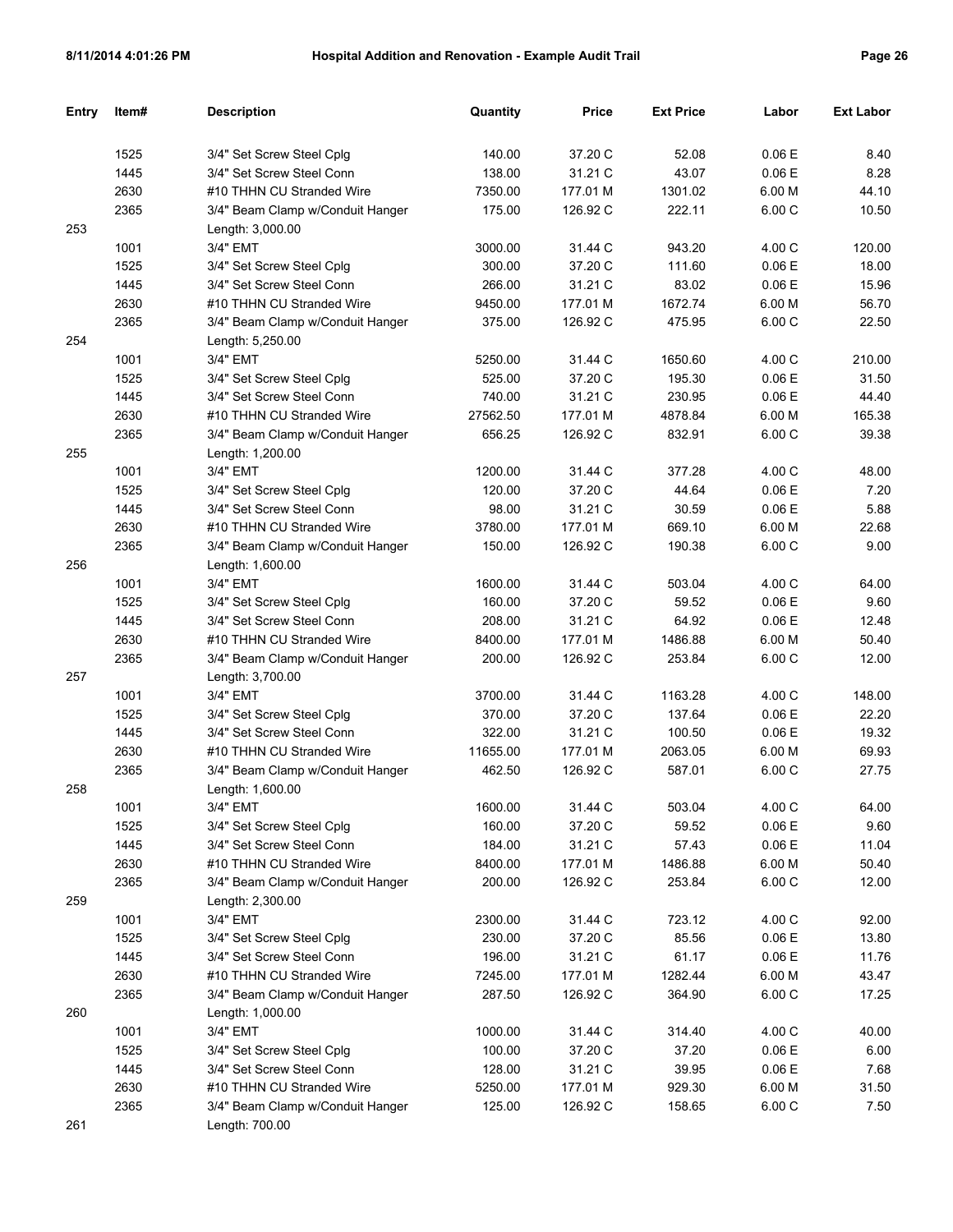| <b>Entry</b> | Item# | <b>Description</b>                  | Quantity | Price    | <b>Ext Price</b> | Labor   | <b>Ext Labor</b> |
|--------------|-------|-------------------------------------|----------|----------|------------------|---------|------------------|
|              |       |                                     |          |          |                  |         |                  |
|              | 1001  | 3/4" EMT                            | 700.00   | 31.44 C  | 220.08           | 4.00 C  | 28.00            |
|              | 1525  | 3/4" Set Screw Steel Cplg           | 70.00    | 37.20 C  | 26.04            | 0.06E   | 4.20             |
|              | 1445  | 3/4" Set Screw Steel Conn           | 90.00    | 31.21 C  | 28.09            | 0.06E   | 5.40             |
|              | 2630  | #10 THHN CU Stranded Wire           | 3675.00  | 177.01 M | 650.51           | 6.00 M  | 22.05            |
|              | 2365  | 3/4" Beam Clamp w/Conduit Hanger    | 87.50    | 126.92 C | 111.06           | 6.00 C  | 5.25             |
| 262          |       | Length: 700.00                      |          |          |                  |         |                  |
|              | 1001  | 3/4" EMT                            | 700.00   | 31.44 C  | 220.08           | 4.00 C  | 28.00            |
|              | 1525  | 3/4" Set Screw Steel Cplg           | 70.00    | 37.20 C  | 26.04            | 0.06E   | 4.20             |
|              | 1445  | 3/4" Set Screw Steel Conn           | 14.00    | 31.21 C  | 4.37             | 0.06E   | 0.84             |
|              | 2630  | #10 THHN CU Stranded Wire           | 5145.00  | 177.01 M | 910.72           | 6.00 M  | 30.87            |
|              | 2365  | 3/4" Beam Clamp w/Conduit Hanger    | 87.50    | 126.92 C | 111.06           | 6.00 C  | 5.25             |
| 263          |       | Length: 2,400.00                    |          |          |                  |         |                  |
|              | 1001  | 3/4" EMT                            | 2400.00  | 31.44 C  | 754.56           | 4.00 C  | 96.00            |
|              | 1525  | 3/4" Set Screw Steel Cplg           | 240.00   | 37.20 C  | 89.28            | 0.06E   | 14.40            |
|              | 1445  | 3/4" Set Screw Steel Conn           | 32.00    | 31.21 C  | 9.99             | 0.06E   | 1.92             |
|              | 2630  | #10 THHN CU Stranded Wire           | 17640.00 | 177.01 M | 3122.46          | 6.00 M  | 105.84           |
|              | 2365  | 3/4" Beam Clamp w/Conduit Hanger    | 300.00   | 126.92 C | 380.76           | 6.00 C  | 18.00            |
| 264          |       | Length: 750.00                      |          |          |                  |         |                  |
|              | 1001  | 3/4" EMT                            | 750.00   | 31.44 C  | 235.80           | 4.00 C  | 30.00            |
|              | 1525  | 3/4" Set Screw Steel Cplg           | 75.00    | 37.20 C  | 27.90            | 0.06E   | 4.50             |
|              | 1445  | 3/4" Set Screw Steel Conn           | 10.00    | 31.21 C  | 3.12             | 0.06E   | 0.60             |
|              | 2630  | #10 THHN CU Stranded Wire           | 5512.50  | 177.01 M | 975.77           | 6.00 M  | 33.08            |
|              | 2365  | 3/4" Beam Clamp w/Conduit Hanger    | 93.75    | 126.92 C | 118.99           | 6.00 C  | 5.63             |
| 265          |       | Length: 600.00                      |          |          |                  |         |                  |
|              | 1001  | 3/4" EMT                            | 600.00   | 31.44 C  | 188.64           | 4.00 C  | 24.00            |
|              | 1525  | 3/4" Set Screw Steel Cplg           | 60.00    | 37.20 C  | 22.32            | 0.06E   | 3.60             |
|              | 1445  | 3/4" Set Screw Steel Conn           | 8.00     | 31.21 C  | 2.50             | 0.06E   | 0.48             |
|              | 2630  | #10 THHN CU Stranded Wire           | 4410.00  | 177.01 M | 780.61           | 6.00 M  | 26.46            |
|              | 2365  | 3/4" Beam Clamp w/Conduit Hanger    | 75.00    | 126.92 C | 95.19            | 6.00 C  | 4.50             |
| 266          |       | Length: 450.00                      |          |          |                  |         |                  |
|              | 1001  | 3/4" EMT                            | 450.00   | 31.44 C  | 141.48           | 4.00 C  | 18.00            |
|              | 1525  | 3/4" Set Screw Steel Cplg           | 45.00    | 37.20 C  | 16.74            | 0.06E   | 2.70             |
|              | 1445  | 3/4" Set Screw Steel Conn           | 6.00     | 31.21 C  | 1.87             | 0.06E   | 0.36             |
|              | 2630  | #10 THHN CU Stranded Wire           | 3307.50  | 177.01 M | 585.46           | 6.00 M  | 19.85            |
|              | 2365  | 3/4" Beam Clamp w/Conduit Hanger    | 56.25    | 126.92 C | 71.39            | 6.00 C  | 3.38             |
| 267          |       | Length: 300.00                      |          |          |                  |         |                  |
|              | 1001  | 3/4" EMT                            | 300.00   | 31.44 C  | 94.32            | 4.00 C  | 12.00            |
|              | 1525  | 3/4" Set Screw Steel Cplg           | 30.00    | 37.20 C  | 11.16            | 0.06E   | 1.80             |
|              | 1445  | 3/4" Set Screw Steel Conn           | 4.00     | 31.21 C  | 1.25             | 0.06 E  | 0.24             |
|              | 2630  | #10 THHN CU Stranded Wire           | 2205.00  | 177.01 M | 390.31           | 6.00 M  | 13.23            |
|              | 2365  | 3/4" Beam Clamp w/Conduit Hanger    | 37.50    | 126.92 C | 47.60            | 6.00 C  | 2.25             |
| 268          |       | Length: 1,800.00                    |          |          |                  |         |                  |
|              | 1001  | 3/4" EMT                            | 1800.00  | 31.44 C  | 565.92           | 4.00 C  | 72.00            |
|              | 1525  | 3/4" Set Screw Steel Cplg           | 180.00   | 37.20 C  | 66.96            | 0.06 E  | 10.80            |
|              | 1445  | 3/4" Set Screw Steel Conn           | 72.00    | 31.21 C  | 22.47            | 0.06 E  | 4.32             |
|              | 3032  | 18/2 AWG Shielded Fire Alarm Wire F | 3960.00  | 158.56 M | 627.90           | 13.50 M | 53.46            |
|              | 3028  | 14/2 AWG Shielded Fire Alarm Wire F | 1980.00  | 289.80 M | 573.80           | 13.50 M | 26.73            |
|              | 2365  | 3/4" Beam Clamp w/Conduit Hanger    | 225.00   | 126.92 C | 285.57           | 6.00 C  | 13.50            |
| 269          |       | Length: 7,000.00                    |          |          |                  |         |                  |
|              | 1001  | 3/4" EMT                            | 7000.00  | 31.44 C  | 2200.80          | 4.00 C  | 280.00           |
|              | 1525  | 3/4" Set Screw Steel Cplg           | 700.00   | 37.20 C  | 260.40           | 0.06 E  | 42.00            |
|              | 1445  | 3/4" Set Screw Steel Conn           | 280.00   | 31.21 C  | 87.39            | 0.06 E  | 16.80            |
|              | 3032  | 18/2 AWG Shielded Fire Alarm Wire F | 15400.00 | 158.56 M | 2441.82          | 13.50 M | 207.90           |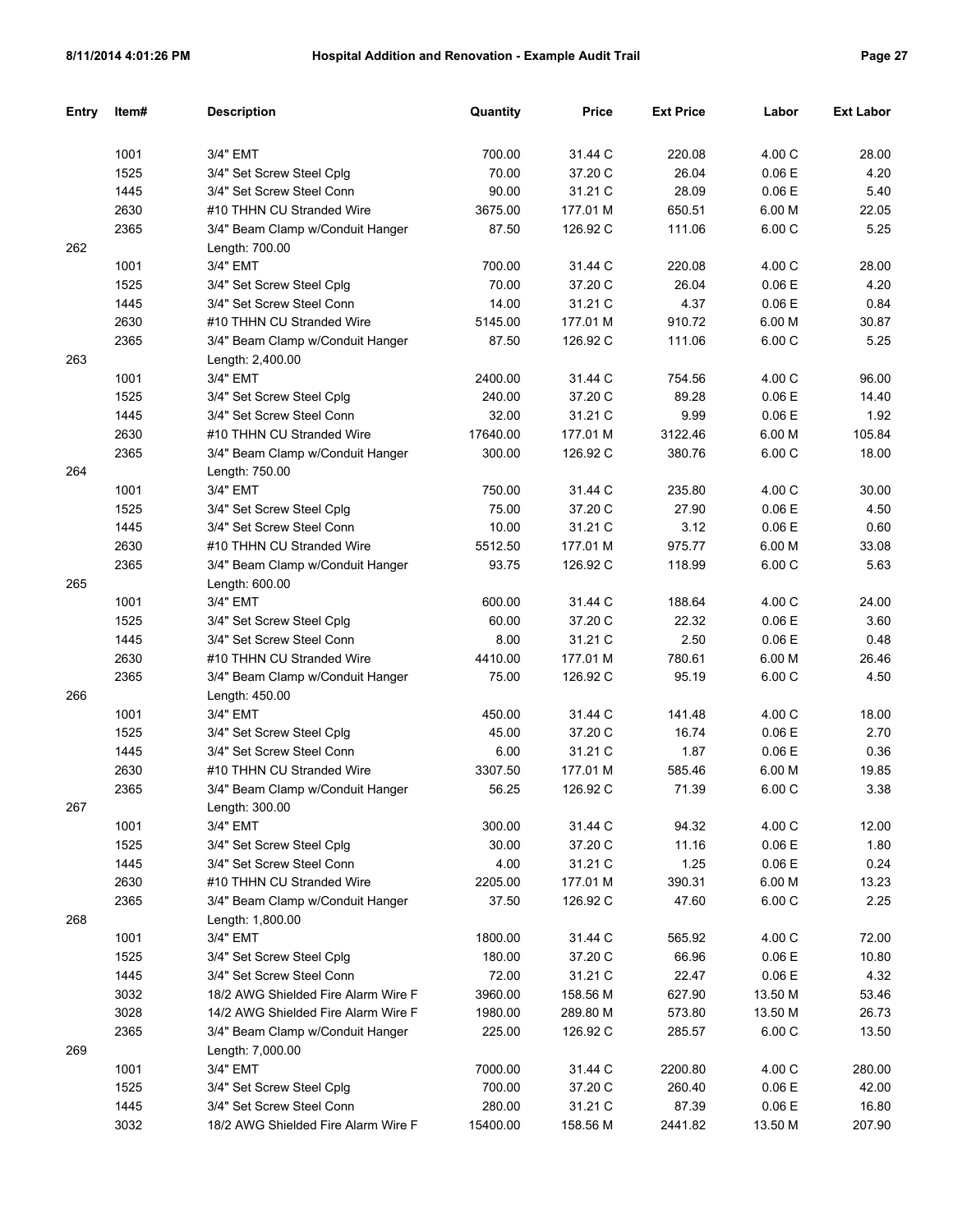| Entry | Item#   | <b>Description</b>                   | Quantity  | <b>Price</b>         | <b>Ext Price</b> | Labor     | <b>Ext Labor</b> |
|-------|---------|--------------------------------------|-----------|----------------------|------------------|-----------|------------------|
|       | 3028    | 14/2 AWG Shielded Fire Alarm Wire F  | 7700.00   | 289.80 M             | 2231.46          | 13.50 M   | 103.95           |
|       | 2365    | 3/4" Beam Clamp w/Conduit Hanger     | 875.00    | 126.92 C             | 1110.55          | 6.00 C    | 52.50            |
| 270   |         | Length: 850.00                       |           |                      |                  |           |                  |
|       | 1001    | 3/4" EMT                             | 850.00    | 31.44 C              | 267.24           | 4.00 C    | 34.00            |
|       | 1525    | 3/4" Set Screw Steel Cplg            | 85.00     | 37.20 C              | 31.62            | 0.06E     | 5.10             |
|       | 1445    | 3/4" Set Screw Steel Conn            | 34.00     | 31.21 C              | 10.61            | 0.06E     | 2.04             |
|       | 3032    | 18/2 AWG Shielded Fire Alarm Wire F  | 1870.00   | 158.56 M             | 296.51           | 13.50 M   | 25.25            |
|       | 3028    | 14/2 AWG Shielded Fire Alarm Wire F  | 935.00    | 289.80 M             | 270.96           | 13.50 M   | 12.62            |
|       | 2365    | 3/4" Beam Clamp w/Conduit Hanger     | 106.25    | 126.92 C             | 134.85           | 6.00 C    | 6.38             |
| 271   |         | Length: 950.00                       |           |                      |                  |           |                  |
|       | 1001    | 3/4" EMT                             | 950.00    | 31.44 C              | 298.68           | 4.00 C    | 38.00            |
|       | 1525    | 3/4" Set Screw Steel Cplg            | 95.00     | 37.20 C              | 35.34            | 0.06E     | 5.70             |
|       | 1445    | 3/4" Set Screw Steel Conn            | 38.00     | 31.21 C              | 11.86            | 0.06E     | 2.28             |
|       | 3032    | 18/2 AWG Shielded Fire Alarm Wire F  | 2090.00   | 158.56 M             | 331.39           | 13.50 M   | 28.22            |
|       | 3028    |                                      |           |                      | 302.84           | 13.50 M   |                  |
|       | 2365    | 14/2 AWG Shielded Fire Alarm Wire F  | 1045.00   | 289.80 M<br>126.92 C | 150.72           | 6.00 C    | 14.11<br>7.13    |
|       |         | 3/4" Beam Clamp w/Conduit Hanger     | 118.75    |                      |                  |           |                  |
| 272   | 2862    | Plenum Cat 5 24gauge 4pair Nurse Cal | 13900.00  | 226.89 M             | 3153.77          | 8.85 M    | 123.02           |
| 273   | 2862    | Plenum Cat 5 24gauge 4pair Nurse Cal | 13500.00  | 226.89 M             | 3063.02          | 8.85 M    | 119.48           |
| 274   | 2862    | Plenum Cat 5 24gauge 4pair Nurse Cal | 11800.00  | 226.89 M             | 2677.30          | 8.85 M    | 104.43           |
| 275   | 2862    | Plenum Cat 5 24gauge 4pair Nurse Cal | 7200.00   | 226.89 M             | 1633.61          | 8.85 M    | 63.72            |
| 276   | 2864    | Plenum Cat 5e 24gauge 4pair          | 17200.00  | 196.92 M             | 3387.02          | 8.85 M    | 152.22           |
| 277   | 2864    | Plenum Cat 5e 24gauge 4pair          | 52800.00  | 196.92 M             | 10397.38         | 8.85 M    | 467.28           |
| 278   | 2864    | Plenum Cat 5e 24gauge 4pair          | 23200.00  | 196.92 M             | 4568.54          | 8.85 M    | 205.32           |
| 279   | 2864    | Plenum Cat 5e 24gauge 4pair          | 136500.00 | 196.92 M             | 26879.58         | 8.85 M    | 1208.03          |
| 280   | 2864    | Plenum Cat 5e 24gauge 4pair          | 12000.00  | 196.92 M             | 2363.04          | 8.85 M    | 106.20           |
| 281   | 2864    | Plenum Cat 5e 24gauge 4pair          | 34800.00  | 196.92 M             | 6852.82          | 8.85 M    | 307.98           |
| 282   | 2864    | Plenum Cat 5e 24gauge 4pair          | 7600.00   | 196.92 M             | 1496.59          | 8.85 M    | 67.26            |
| 283   | 2864    | Plenum Cat 5e 24gauge 4pair          | 18000.00  | 196.92 M             | 3544.56          | 8.85 M    | 159.30           |
| 284   | A13138  | Tele/Data Outlet/4-11/16" Sq Box w/C | 87.00     | 18.20 E              | 1583.40          | 1.44 E    | 125.37           |
|       | 2394    | 1" Metal Stud Conduit Clip           | 261.00    | 109.18 C             | 284.96           | 5.00 C    | 13.05            |
|       | 2446    | 4-11/16" Square Box w/brkt Comb KO's | 87.00     | 329.93 C             | 287.04           | 0.25E     | 21.75            |
|       | 4659    | 4-11/16"-1G Plaster Ring-3/4"D       | 87.00     | 97.96 C              | 85.23            | 0.08E     | 6.96             |
|       | 1235553 | 1/8" Poly Pull Line                  | 1566.00   | 5.80 M               | 9.08             | 2.00 M    | 3.13             |
|       | 1002    | 1" EMT                               | 1305.00   | 60.28 C              | 786.65           | 4.50 C    | 58.73            |
|       | 1526    | 1" Set Screw Steel Cplg              | 87.00     | 45.01 C              | 39.16            | 0.07 E    | 6.09             |
|       | 1446    | 1" Set Screw Steel Conn              | 174.00    | 39.38 C              | 68.52            | $0.07\to$ | 12.18            |
|       | 1578    | 1" Plastic Bushing                   | 174.00    | 12.81 C              | 22.29            | 0.02 E    | 3.48             |
| 285   | A13138  | Tele/Data Outlet/4-11/16" Sq Box w/C | 171.00    | 18.20 E              | 3112.20          | 1.44 E    | 246.41           |
|       | 2394    | 1" Metal Stud Conduit Clip           | 513.00    | 109.18 C             | 560.09           | 5.00 C    | 25.65            |
|       | 2446    | 4-11/16" Square Box w/brkt Comb KO's | 171.00    | 329.93 C             | 564.18           | 0.25E     | 42.75            |
|       | 4659    | 4-11/16"-1G Plaster Ring-3/4"D       | 171.00    | 97.96 C              | 167.51           | 0.08 E    | 13.68            |
|       | 1235553 | 1/8" Poly Pull Line                  | 3078.00   | 5.80 M               | 17.85            | 2.00 M    | 6.16             |
|       | 1002    | 1" EMT                               | 2565.00   | 60.28 C              | 1546.18          | 4.50 C    | 115.43           |
|       | 1526    | 1" Set Screw Steel Cplg              | 171.00    | 45.01 C              | 76.97            | 0.07 E    | 11.97            |
|       | 1446    | 1" Set Screw Steel Conn              | 342.00    | 39.38 C              | 134.68           | 0.07 E    | 23.94            |
|       | 1578    | 1" Plastic Bushing                   | 342.00    | 12.81 C              | 43.81            | 0.02 E    | 6.84             |
| 286   | A13138  | Tele/Data Outlet/4-11/16" Sq Box w/C | 59.00     | 18.20 E              | 1073.80          | 1.44 E    | 85.02            |
|       | 2394    | 1" Metal Stud Conduit Clip           | 177.00    | 109.18 C             | 193.25           | 5.00 C    | 8.85             |
|       | 2446    | 4-11/16" Square Box w/brkt Comb KO's | 59.00     | 329.93 C             | 194.66           | 0.25E     | 14.75            |
|       | 4659    | 4-11/16"-1G Plaster Ring-3/4"D       | 59.00     | 97.96 C              | 57.80            | 0.08 E    | 4.72             |
|       | 1235553 | 1/8" Poly Pull Line                  | 1062.00   | 5.80 M               | 6.16             | 2.00 M    | 2.12             |
|       | 1002    | 1" EMT                               | 885.00    | 60.28 C              | 533.48           | 4.50 C    | 39.83            |
|       | 1526    | 1" Set Screw Steel Cplg              | 59.00     | 45.01 C              | 26.56            | 0.07 E    | 4.13             |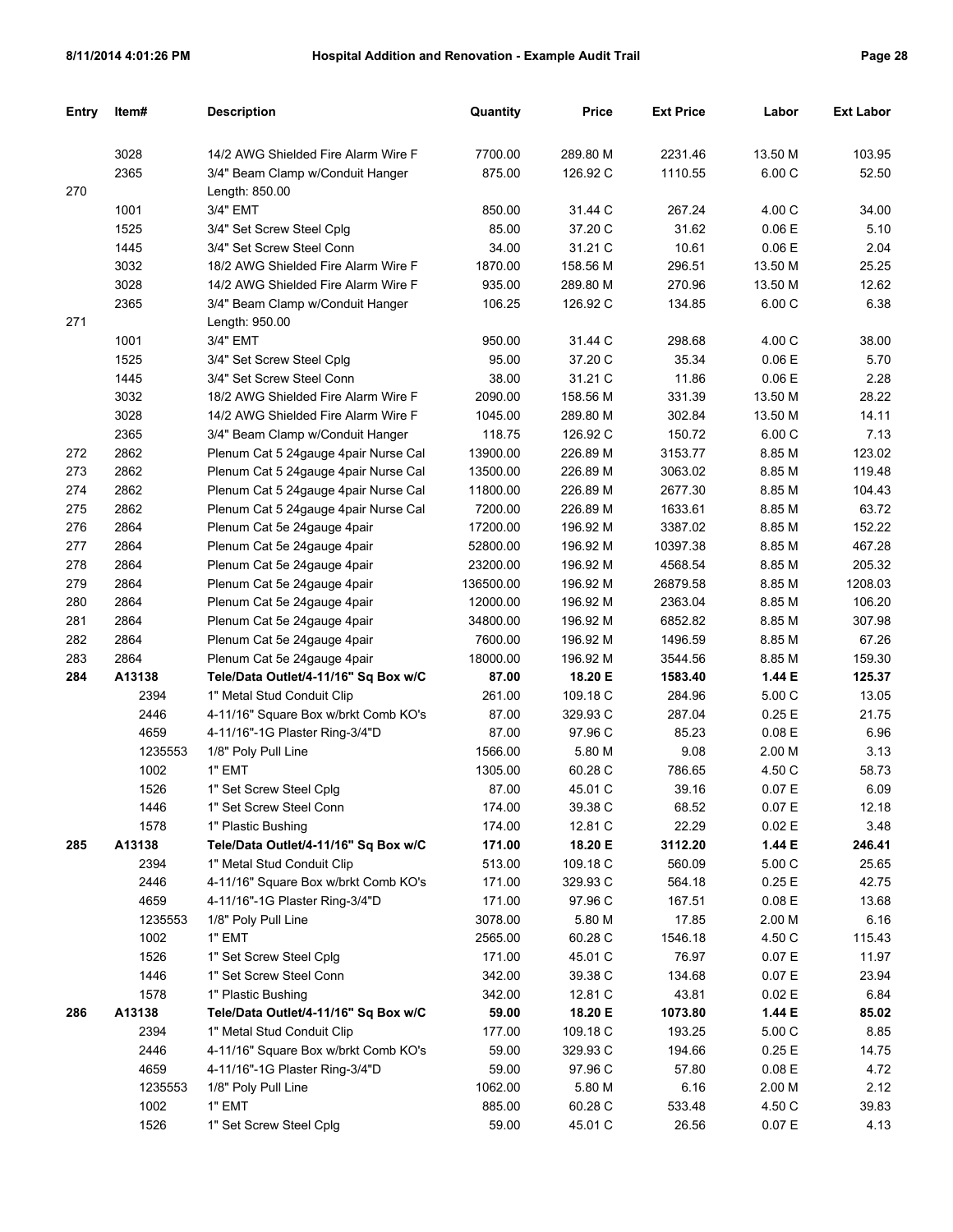| Entry | Item#   | <b>Description</b>                     | Quantity | <b>Price</b> | <b>Ext Price</b> | Labor  | <b>Ext Labor</b> |
|-------|---------|----------------------------------------|----------|--------------|------------------|--------|------------------|
|       |         |                                        |          |              |                  |        |                  |
|       | 1446    | 1" Set Screw Steel Conn                | 118.00   | 39.38 C      | 46.47            | 0.07 E | 8.26             |
|       | 1578    | 1" Plastic Bushing                     | 118.00   | 12.81 C      | 15.12            | 0.02 E | 2.36             |
| 287   | A13138  | Tele/Data Outlet/4-11/16" Sq Box w/C   | 34.00    | 18.20 E      | 618.80           | 1.44 E | 48.99            |
|       | 2394    | 1" Metal Stud Conduit Clip             | 102.00   | 109.18 C     | 111.36           | 5.00 C | 5.10             |
|       | 2446    | 4-11/16" Square Box w/brkt Comb KO's   | 34.00    | 329.93 C     | 112.18           | 0.25E  | 8.50             |
|       | 4659    | 4-11/16"-1G Plaster Ring-3/4"D         | 34.00    | 97.96 C      | 33.31            | 0.08 E | 2.72             |
|       | 1235553 | 1/8" Poly Pull Line                    | 612.00   | 5.80 M       | 3.55             | 2.00 M | 1.22             |
|       | 1002    | 1" EMT                                 | 510.00   | 60.28 C      | 307.43           | 4.50 C | 22.95            |
|       | 1526    | 1" Set Screw Steel Cplg                | 34.00    | 45.01 C      | 15.30            | 0.07 E | 2.38             |
|       | 1446    | 1" Set Screw Steel Conn                | 68.00    | 39.38 C      | 26.78            | 0.07 E | 4.76             |
|       | 1578    | 1" Plastic Bushing                     | 68.00    | 12.81 C      | 8.71             | 0.02 E | 1.36             |
| 288   | T0009   | PH/DATA Jack Assembly                  | 87.00    | 35.00 E      | 3045.00          | 0.35E  | 30.45            |
| 289   | T0009   | PH/DATA Jack Assembly                  | 171.00   | 35.00 E      | 5985.00          | 0.35E  | 59.85            |
| 290   | T0009   | PH/DATA Jack Assembly                  | 59.00    | 35.00 E      | 2065.00          | 0.35E  | 20.65            |
| 291   | T0009   | PH/DATA Jack Assembly                  | 34.00    | 35.00 E      | 1190.00          | 0.35E  | 11.90            |
| 292   | T0009   | PH/DATA Jack Assembly                  | 2.00     | 35.00 E      | 70.00            | 0.35E  | 0.70             |
| 293   | T0009   | PH/DATA Jack Assembly                  | 3.00     | 35.00 E      | 105.00           | 0.35E  | 1.05             |
| 294   | A13138  | Tele/Data Outlet/4-11/16" Sq Box w/C   | 3.00     | 18.20 E      | 54.60            | 1.44 E | 4.32             |
|       | 2394    | 1" Metal Stud Conduit Clip             | 9.00     | 109.18 C     | 9.83             | 5.00 C | 0.45             |
|       | 2446    | 4-11/16" Square Box w/brkt Comb KO's   | 3.00     | 329.93 C     | 9.90             | 0.25E  | 0.75             |
|       | 4659    | 4-11/16"-1G Plaster Ring-3/4"D         | 3.00     | 97.96 C      | 2.94             | 0.08 E | 0.24             |
|       | 1235553 | 1/8" Poly Pull Line                    | 54.00    | 5.80 M       | 0.31             | 2.00 M | 0.11             |
|       | 1002    | 1" EMT                                 | 45.00    | 60.28 C      | 27.13            | 4.50 C | 2.03             |
|       | 1526    | 1" Set Screw Steel Cplg                | 3.00     | 45.01 C      | 1.35             | 0.07 E | 0.21             |
|       | 1446    | 1" Set Screw Steel Conn                | 6.00     | 39.38 C      | 2.36             | 0.07 E | 0.42             |
|       | 1578    | 1" Plastic Bushing                     | 6.00     | 12.81 C      | 0.77             | 0.02 E | 0.12             |
| 295   | A13138  | Tele/Data Outlet/4-11/16" Sq Box w/C   | 2.00     | 18.20 E      | 36.40            | 1.44 E | 2.88             |
|       | 2394    | 1" Metal Stud Conduit Clip             | 6.00     | 109.18 C     | 6.55             | 5.00 C | 0.30             |
|       | 2446    | 4-11/16" Square Box w/brkt Comb KO's   | 2.00     | 329.93 C     | 6.60             | 0.25E  | 0.50             |
|       | 4659    | 4-11/16"-1G Plaster Ring-3/4"D         | 2.00     | 97.96 C      | 1.96             | 0.08 E | 0.16             |
|       | 1235553 | 1/8" Poly Pull Line                    | 36.00    | 5.80 M       | 0.21             | 2.00 M | 0.07             |
|       | 1002    | 1" EMT                                 | 30.00    | 60.28 C      | 18.08            | 4.50 C | 1.35             |
|       | 1526    | 1" Set Screw Steel Cplg                | 2.00     | 45.01 C      | 0.90             | 0.07 E | 0.14             |
|       | 1446    | 1" Set Screw Steel Conn                | 4.00     | 39.38 C      | 1.58             | 0.07 E | 0.28             |
|       | 1578    | 1" Plastic Bushing                     | 4.00     | 12.81 C      | 0.51             | 0.02 E | 0.08             |
| 296   | 2864    | Plenum Cat 5e 24gauge 4pair            | 1600.00  | 196.92 M     | 315.07           | 8.85 M | 14.16            |
| 297   | 2864    | Plenum Cat 5e 24gauge 4pair            | 2400.00  | 196.92 M     | 472.61           | 8.85 M | 21.24            |
| 298   | A13145  | TV Outlet/4 Sq Box w/Cond Stub/SS      | 32.00    | 88.51 E      | 2832.32          | 2.26 E | 72.28            |
|       | 2857    | TV CABLE (RG-6)                        | 9600.00  | 247.38 M     | 2374.85          | 3.50 M | 33.60            |
|       | 4688    | 1G Plastic Television Plate            | 32.00    | 29.93 C      | 9.58             | 0.05 E | 1.60             |
|       | 2858    | Coax Connector Male (RG-6)             | 64.00    | 3.46 E       | 221.44           | 0.02 E | 1.28             |
|       | 2440    | 4" Square x 1-1/2" Deep Box w/bkt (1/2 | 32.00    | 96.21 C      | 30.79            | 0.20 E | 6.40             |
|       | 4630    | 4" Square-1G Plaster Ring-5/8"D        | 32.00    | 30.67 C      | 9.81             | 0.07 E | 2.24             |
|       | 1001    | 3/4" EMT                               | 480.00   | 31.44 C      | 150.91           | 4.00 C | 19.20            |
|       | 1435    | 3/4" Set Screw Die Cast Conn           | 64.00    | 22.31 C      | 14.28            | 0.06 E | 3.84             |
|       | 1577    | 3/4" Plastic Bushing                   | 32.00    | 7.53 C       | 2.41             | 0.01 E | 0.32             |
|       | 2309    | 3/4" 1-Hole Strap                      | 32.00    | 9.26 C       | 2.96             | 2.29 C | 0.73             |
|       | 2992    | 1/8" Poly Pull Line                    | 576.00   | 5.80 M       | 3.34             | 2.00 M | 1.15             |
|       | 1525    | 3/4" Set Screw Steel Cplg              | 32.00    | 37.20 C      | 11.90            | 0.06 E | 1.92             |
| 299   | A13145  | TV Outlet/4 Sq Box w/Cond Stub/SS      | 31.00    | 88.51 E      | 2743.81          | 2.26 E | 70.03            |
|       | 2857    | TV CABLE (RG-6)                        | 9300.00  | 247.38 M     | 2300.63          | 3.50 M | 32.55            |
|       | 4688    | 1G Plastic Television Plate            | 31.00    | 29.93 C      | 9.28             | 0.05 E | 1.55             |
|       | 2858    | Coax Connector Male (RG-6)             | 62.00    | 3.46 E       | 214.52           | 0.02 E | 1.24             |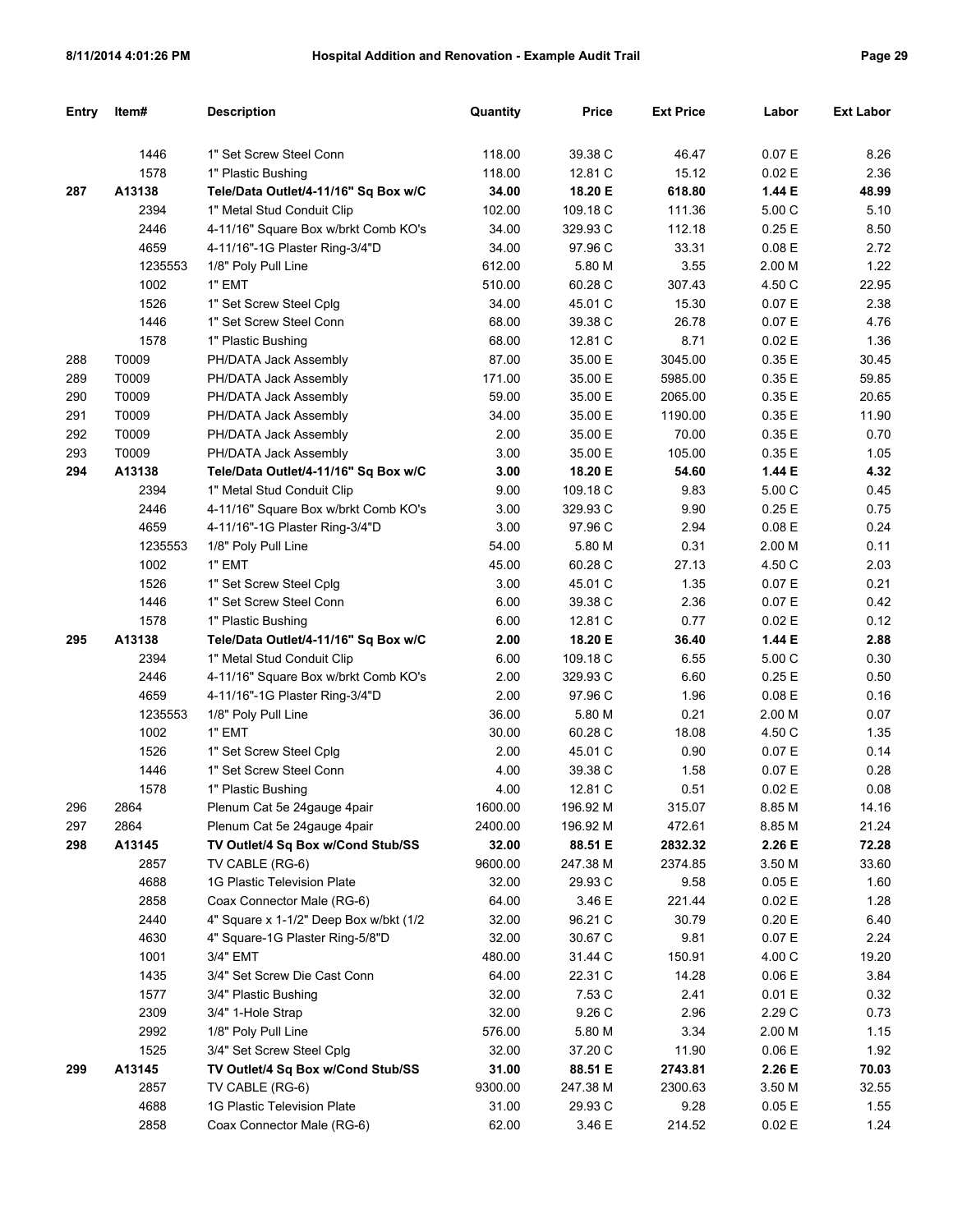| Entry | Item#  | <b>Description</b>                      | Quantity | <b>Price</b> | <b>Ext Price</b> | Labor  | <b>Ext Labor</b> |
|-------|--------|-----------------------------------------|----------|--------------|------------------|--------|------------------|
|       |        |                                         |          |              |                  |        |                  |
|       | 2440   | 4" Square x 1-1/2" Deep Box w/bkt (1/2  | 31.00    | 96.21 C      | 29.83            | 0.20 E | 6.20             |
|       | 4630   | 4" Square-1G Plaster Ring-5/8"D         | 31.00    | 30.67 C      | 9.51             | 0.07 E | 2.17             |
|       | 1001   | 3/4" EMT                                | 465.00   | 31.44 C      | 146.20           | 4.00 C | 18.60            |
|       | 1435   | 3/4" Set Screw Die Cast Conn            | 62.00    | 22.31 C      | 13.83            | 0.06 E | 3.72             |
|       | 1577   | 3/4" Plastic Bushing                    | 31.00    | 7.53 C       | 2.33             | 0.01 E | 0.31             |
|       | 2309   | 3/4" 1-Hole Strap                       | 31.00    | 9.26 C       | 2.87             | 2.29 C | 0.71             |
|       | 2992   | 1/8" Poly Pull Line                     | 558.00   | 5.80 M       | 3.24             | 2.00 M | 1.12             |
|       | 1525   | 3/4" Set Screw Steel Cplg               | 31.00    | 37.20 C      | 11.53            | 0.06 E | 1.86             |
| 300   | A13145 | TV Outlet/4 Sq Box w/Cond Stub/SS       | 23.00    | 88.51 E      | 2035.73          | 2.26 E | 51.95            |
|       | 2857   | TV CABLE (RG-6)                         | 6900.00  | 247.38 M     | 1706.92          | 3.50 M | 24.15            |
|       | 4688   | 1G Plastic Television Plate             | 23.00    | 29.93 C      | 6.88             | 0.05E  | 1.15             |
|       | 2858   | Coax Connector Male (RG-6)              | 46.00    | 3.46 E       | 159.16           | 0.02 E | 0.92             |
|       | 2440   | 4" Square x 1-1/2" Deep Box w/bkt (1/2  | 23.00    | 96.21 C      | 22.13            | 0.20 E | 4.60             |
|       | 4630   | 4" Square-1G Plaster Ring-5/8"D         | 23.00    | 30.67 C      | 7.05             | 0.07 E | 1.61             |
|       | 1001   | 3/4" EMT                                | 345.00   | 31.44 C      | 108.47           | 4.00 C | 13.80            |
|       | 1435   | 3/4" Set Screw Die Cast Conn            | 46.00    | 22.31 C      | 10.26            | 0.06 E | 2.76             |
|       | 1577   | 3/4" Plastic Bushing                    | 23.00    | 7.53 C       | 1.73             | 0.01 E | 0.23             |
|       | 2309   | 3/4" 1-Hole Strap                       | 23.00    | 9.26 C       | 2.13             | 2.29 C | 0.53             |
|       | 2992   | 1/8" Poly Pull Line                     | 414.00   | 5.80 M       | 2.40             | 2.00 M | 0.83             |
|       | 1525   | 3/4" Set Screw Steel Cplg               | 23.00    | 37.20 C      | 8.56             | 0.06 E | 1.38             |
| 301   | A13145 | TV Outlet/4 Sq Box w/Cond Stub/SS       | 14.00    | 88.51 E      | 1239.14          | 2.26 E | 31.62            |
|       | 2857   | TV CABLE (RG-6)                         | 4200.00  | 247.38 M     | 1039.00          | 3.50 M | 14.70            |
|       | 4688   | 1G Plastic Television Plate             | 14.00    | 29.93 C      | 4.19             | 0.05E  | 0.70             |
|       | 2858   | Coax Connector Male (RG-6)              | 28.00    | 3.46 E       | 96.88            | 0.02 E | 0.56             |
|       | 2440   | 4" Square x 1-1/2" Deep Box w/bkt (1/2  | 14.00    | 96.21 C      | 13.47            | 0.20 E | 2.80             |
|       | 4630   | 4" Square-1G Plaster Ring-5/8"D         | 14.00    | 30.67 C      | 4.29             | 0.07 E | 0.98             |
|       | 1001   | 3/4" EMT                                | 210.00   | 31.44 C      | 66.02            | 4.00 C | 8.40             |
|       | 1435   | 3/4" Set Screw Die Cast Conn            | 28.00    | 22.31 C      | 6.25             | 0.06 E | 1.68             |
|       | 1577   | 3/4" Plastic Bushing                    | 14.00    | 7.53 C       | 1.05             | 0.01 E | 0.14             |
|       | 2309   | 3/4" 1-Hole Strap                       | 14.00    | 9.26 C       | 1.30             | 2.29 C | 0.32             |
|       | 2992   | 1/8" Poly Pull Line                     | 252.00   | 5.80 M       | 1.46             | 2.00 M | 0.50             |
|       | 1525   | 3/4" Set Screw Steel Cplg               | 14.00    | 37.20 C      | 5.21             | 0.06 E | 0.84             |
| 302   | A6531  | Tel/Data Outlet/4 Sq Box w/Cond Stu     | 10.00    | 4.86 E       | 48.60            | 0.78 E | 7.83             |
|       | 2440   | 4" Square x 1-1/2" Deep Box w/bkt (1/2) | 10.00    | 96.21 C      | 9.62             | 0.20 E | 2.00             |
|       | 4630   | 4" Square-1G Plaster Ring-5/8"D         | 10.00    | 30.67 C      | 3.07             | 0.07 E | 0.70             |
|       | 1001   | 3/4" EMT                                | 100.00   | 31.44 C      | 31.44            | 4.00 C | 4.00             |
|       | 1435   | 3/4" Set Screw Die Cast Conn            | 10.00    | 22.31 C      | 2.23             | 0.06E  | 0.60             |
|       | 1577   | 3/4" Plastic Bushing                    | 10.00    | 7.53 C       | 0.75             | 0.01 E | 0.10             |
|       | 2309   | 3/4" 1-Hole Strap                       | 10.00    | 9.26 C       | 0.93             | 2.29 C | 0.23             |
|       | 2992   | 1/8" Poly Pull Line                     | 100.00   | 5.80 M       | 0.58             | 2.00 M | 0.20             |
| 303   | A6531  | Tel/Data Outlet/4 Sq Box w/Cond Stu     | 9.00     | 4.86 E       | 43.74            | 0.78 E | 7.05             |
|       | 2440   | 4" Square x 1-1/2" Deep Box w/bkt (1/2  | 9.00     | 96.21 C      | 8.66             | 0.20 E | 1.80             |
|       | 4630   | 4" Square-1G Plaster Ring-5/8"D         | 9.00     | 30.67 C      | 2.76             | 0.07 E | 0.63             |
|       | 1001   | 3/4" EMT                                | 90.00    | 31.44 C      | 28.30            | 4.00 C | 3.60             |
|       | 1435   | 3/4" Set Screw Die Cast Conn            | 9.00     | 22.31 C      | 2.01             | 0.06 E | 0.54             |
|       | 1577   | 3/4" Plastic Bushing                    | 9.00     | 7.53 C       | 0.68             | 0.01 E | 0.09             |
|       | 2309   | 3/4" 1-Hole Strap                       | 9.00     | 9.26 C       | 0.83             | 2.29 C | 0.21             |
|       | 2992   | 1/8" Poly Pull Line                     | 90.00    | 5.80 M       | 0.52             | 2.00 M | 0.18             |
| 304   | A6531  | Tel/Data Outlet/4 Sq Box w/Cond Stu     | 7.00     | 4.86 E       | 34.02            | 0.78 E | 5.48             |
|       | 2440   | 4" Square x 1-1/2" Deep Box w/bkt (1/2  | 7.00     | 96.21 C      | 6.73             | 0.20 E | 1.40             |
|       | 4630   | 4" Square-1G Plaster Ring-5/8"D         | 7.00     | 30.67 C      | 2.15             | 0.07 E | 0.49             |
|       | 1001   | 3/4" EMT                                | 70.00    | 31.44 C      | 22.01            | 4.00 C | 2.80             |
|       | 1435   | 3/4" Set Screw Die Cast Conn            | 7.00     | 22.31 C      | 1.56             | 0.06E  | 0.42             |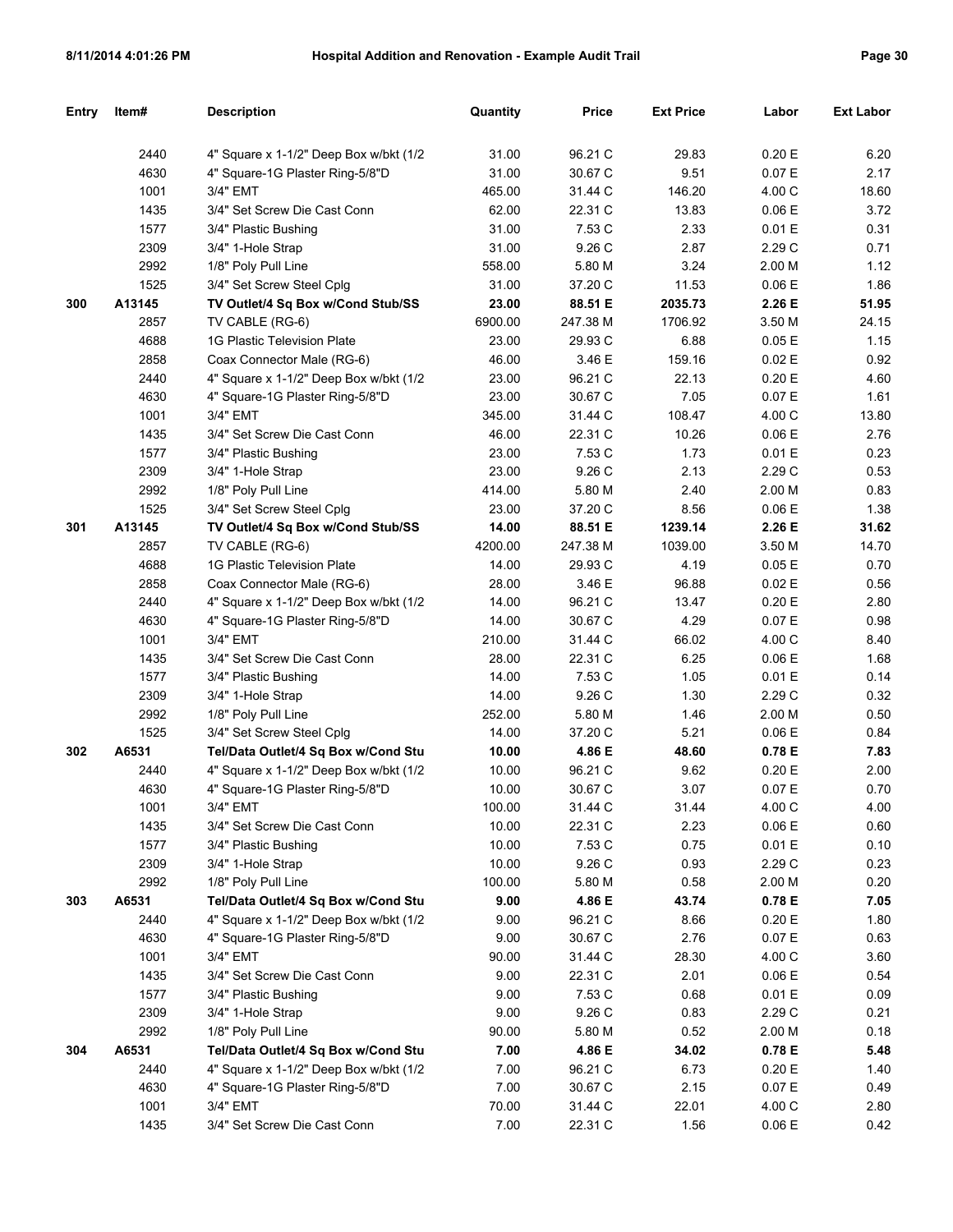| Entry | Item#   | <b>Description</b>                     | Quantity | <b>Price</b> | <b>Ext Price</b> | Labor     | <b>Ext Labor</b> |
|-------|---------|----------------------------------------|----------|--------------|------------------|-----------|------------------|
|       | 1577    | 3/4" Plastic Bushing                   | 7.00     | 7.53 C       | 0.53             | 0.01 E    | 0.07             |
|       | 2309    | 3/4" 1-Hole Strap                      | 7.00     | 9.26 C       | 0.65             | 2.29 C    | 0.16             |
|       | 2992    | 1/8" Poly Pull Line                    | 70.00    | 5.80 M       | 0.41             | 2.00 M    | 0.14             |
| 305   | A6531   | Tel/Data Outlet/4 Sq Box w/Cond Stu    | 5.00     | 4.86 E       | 24.30            | 0.78 E    | 3.91             |
|       | 2440    | 4" Square x 1-1/2" Deep Box w/bkt (1/2 | 5.00     | 96.21 C      | 4.81             | 0.20 E    | 1.00             |
|       | 4630    | 4" Square-1G Plaster Ring-5/8"D        | 5.00     | 30.67 C      | 1.53             | 0.07 E    | 0.35             |
|       | 1001    | 3/4" EMT                               | 50.00    | 31.44 C      | 15.72            | 4.00 C    | 2.00             |
|       | 1435    | 3/4" Set Screw Die Cast Conn           | 5.00     | 22.31 C      | 1.12             | 0.06 E    | 0.30             |
|       | 1577    | 3/4" Plastic Bushing                   | 5.00     | 7.53 C       | 0.38             | 0.01 E    | 0.05             |
|       | 2309    | 3/4" 1-Hole Strap                      | 5.00     | 9.26 C       | 0.46             | 2.29 C    | 0.11             |
|       | 2992    | 1/8" Poly Pull Line                    | 50.00    | 5.80 M       | 0.29             | 2.00 M    | 0.10             |
| 306   | 15240   | 14-2 Speaker Cable                     | 1000.00  | 115.00 M     | 115.00           | 3.50 M    | 3.50             |
| 307   | 15240   | 14-2 Speaker Cable                     | 1200.00  | 115.00 M     | 138.00           | 3.50 M    | 4.20             |
| 308   | 15240   | 14-2 Speaker Cable                     | 700.00   | 115.00 M     | 80.50            | 3.50 M    | 2.45             |
| 309   | 15240   | 14-2 Speaker Cable                     | 600.00   | 115.00 M     | 69.00            | 3.50 M    | 2.10             |
| 310   | T0010   | Sound proof Box Insulation             | 52.00    | 15.00 E      | 780.00           | 0.20 E    | 10.40            |
| 311   | T0010   | Sound proof Box Insulation             | 58.00    | 15.00 E      | 870.00           | 0.20 E    | 11.60            |
| 312   | T0010   | Sound proof Box Insulation             | 41.00    | 15.00 E      | 615.00           | 0.20 E    | 8.20             |
| 313   | T0010   | Sound proof Box Insulation             | 28.00    | 15.00 E      | 420.00           | 0.20 E    | 5.60             |
| 314   | A13096  | Audio/Visual Fire Alarm Device w/Co    | 28.00    | 6.51 E       | 182.28           | 1.31 E    | 36.62            |
|       | 1001    | 3/4" EMT                               | 280.00   | 31.44 C      | 88.03            | 4.00 C    | 11.20            |
|       | 1235543 | 3/4" Set Screw Steel Conn              | 28.00    | 19.80 C      | 5.54             | 0.06 E    | 1.68             |
|       | 1235544 | 3/4" Plastic Bushing                   | 28.00    | 7.23 C       | 2.02             | 0.01 E    | 0.28             |
|       | 1235546 | 3/4" Metal Stud Conduit Clip           | 28.00    | 101.66 C     | 28.46            | 4.25 C    | 1.19             |
|       | 1235550 | 4" Square x 2-1/8" Deep Box w/brkt (1/ | 28.00    | 146.15 C     | 40.92            | 0.20 E    | 5.60             |
|       | 1235553 | 1/8" Poly Pull Line                    | 280.00   | 5.80 M       | 1.62             | 2.00 M    | 0.56             |
|       | 1235555 | 4" Square-1G Plaster Ring-5/8"D        | 28.00    | 38.28 C      | 10.72            | 0.07 E    | 1.96             |
|       | 1235562 | Audio Visual Fire Alarm Device         | 28.00    | Quote 6      | 0.00             | 0.50 E    | 14.00            |
|       | 1235566 | Yellow Insulated Connector22-10        | 84.00    | 58.67 M      | 4.93             | 1.75 M    | 0.15             |
| 315   | 5639    | 3/4"x10' Copper Ground Rod             | 19.00    | 25.20 E      | 478.80           | 0.37 E    | 7.03             |
| 316   | 5639    | 3/4"x10' Copper Ground Rod             | 10.00    | 25.20 E      | 252.00           | 0.37 E    | 3.70             |
| 317   | 5639    | 3/4"x10' Copper Ground Rod             | 4.00     | 25.20 E      | 100.80           | 0.37 E    | 1.48             |
| 318   | 5639    | 3/4"x10' Copper Ground Rod             | 4.00     | 25.20 E      | 100.80           | 0.37 E    | 1.48             |
| 319   | 1235538 | Cadweld                                | 19.00    | 65.00 E      | 1235.00          | 0.50 E    | 9.50             |
| 320   | 1235538 | Cadweld                                | 11.00    | 65.00 E      | 715.00           | 0.50 E    | 5.50             |
| 321   | 1235538 | Cadweld                                | 5.00     | 65.00 E      | 325.00           | $0.50\to$ | 2.50             |
| 322   | 1235538 | Cadweld                                | 6.00     | 65.00 E      | 390.00           | 0.50 E    | 3.00             |
| 323   | 3012    | #4/0 Stranded Bare Copper Wire         | 740.00   | 354.36 C     | 2622.26          | 28.57 M   | 21.14            |
| 324   | 3012    | #4/0 Stranded Bare Copper Wire         | 980.00   | 354.36 C     | 3472.73          | 28.57 M   | 28.00            |
| 325   | 3012    | #4/0 Stranded Bare Copper Wire         | 330.00   | 354.36 C     | 1169.39          | 28.57 M   | 9.43             |
| 326   | 3012    | #4/0 Stranded Bare Copper Wire         | 390.00   | 354.36 C     | 1382.00          | 28.57 M   | 11.14            |
| 327   | 5244    | 6"Wx24"D Trench-Ditch Witch            | 740.00   | 4.00 E       | 2960.00          | 3.00 C    | 22.20            |
| 328   | 5244    | 6"Wx24"D Trench-Ditch Witch            | 980.00   | 4.00 E       | 3920.00          | 3.00 C    | 29.40            |
| 329   | 5244    | 6"Wx24"D Trench-Ditch Witch            | 325.00   | 4.00 E       | 1300.00          | 3.00 C    | 9.75             |
| 330   | 5244    | 6"Wx24"D Trench-Ditch Witch            | 390.00   | 4.00 E       | 1560.00          | 3.00 C    | 11.70            |
| 331   | 1235434 | <b>TMGB</b>                            | 3.00     | 350.00 E     | 1050.00          | 2.50 E    | 7.50             |
| 332   | 15304   | Ground Bar                             | 1.00     | 250.00 E     | 250.00           | 1.50 E    | 1.50             |
| 333   | 3011    | #3/0 Stranded Bare Copper Wire         | 100.00   | 295.46 C     | 295.46           | 25.72 M   | 2.57             |
| 334   | 5645    | 1-1/2-4" Ground Clamp                  | 4.00     | 3246.09 C    | 129.84           | 0.30 E    | 1.20             |
| 335   | 15268   | Generator Pad                          | 1.00     | 4000.00 E    | 4000.00          | 8.00 E    | 8.00             |
| 336   | 15306   | High Voltage Box Pad                   | 1.00     | 1500.00 E    | 1500.00          | 3.00 E    | 3.00             |
| 337   | 1242395 | Generator Fuel Tank Pad                | 1.00     | 3500.00 E    | 3500.00          | 8.00 E    | 8.00             |
| 338   | 6051    | Steel Cable Tray-Mesh Type/4"Dx12"W    | 880.00   | Quote 4      | 0.00             | 14.00 C   | 123.20           |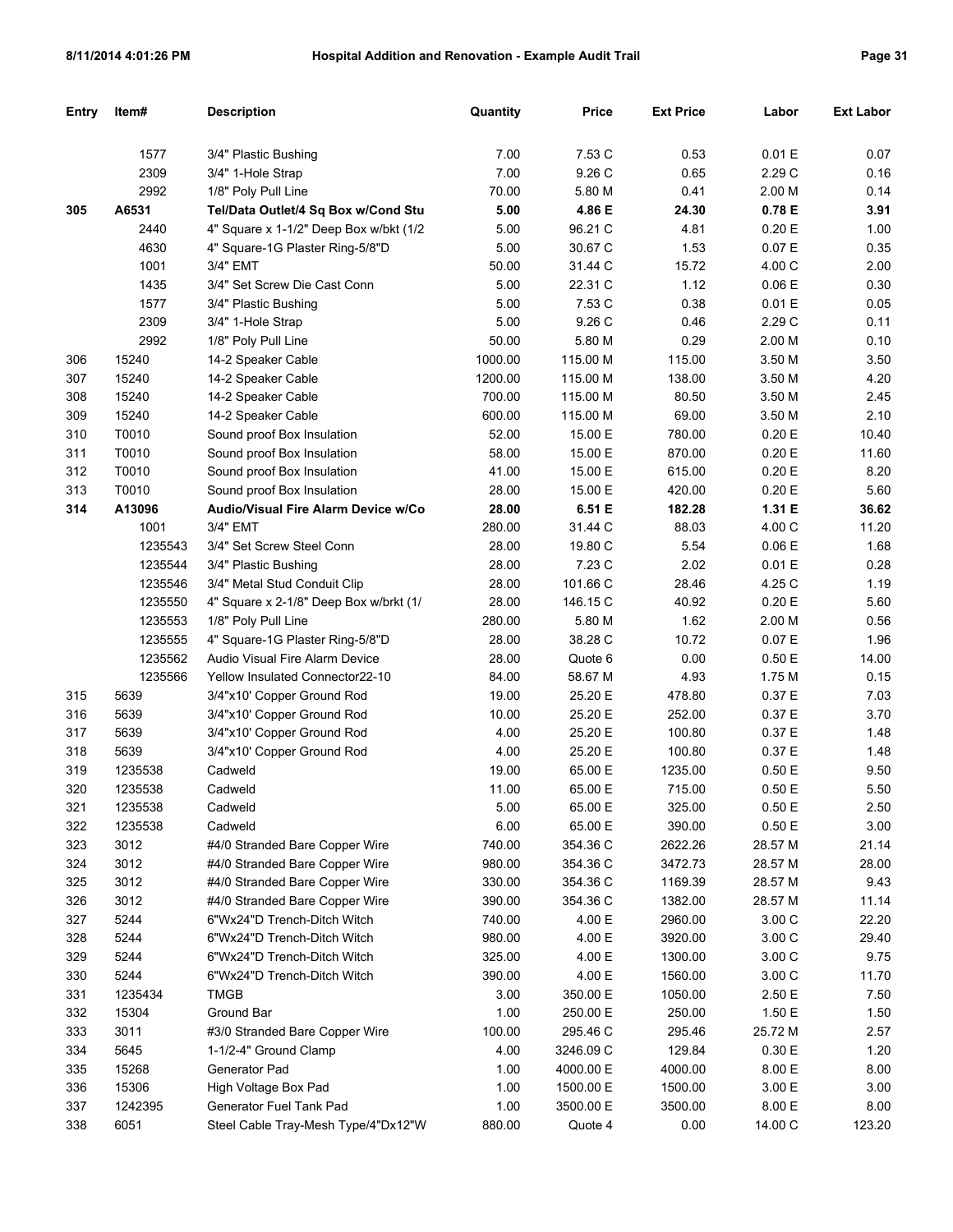| <b>Entry</b> | Item#   | <b>Description</b>                     | Quantity | Price    | <b>Ext Price</b> | Labor   | <b>Ext Labor</b> |
|--------------|---------|----------------------------------------|----------|----------|------------------|---------|------------------|
|              |         |                                        |          |          |                  |         |                  |
| 339          | 1235441 | Cable Tray center support              | 148.00   | Quote 4  | 0.00             | 0.50 E  | 74.00            |
| 340          | 1242332 | <b>Butt Splice Kit</b>                 | 88.00    | 6.95 E   | 611.60           | 0.20 E  | 17.60            |
| 341          | 6051    | Steel Cable Tray-Mesh Type/4"Dx12"W    | 360.00   | Quote 4  | 0.00             | 14.00 C | 50.40            |
| 342          | 1235441 | Cable Tray center support              | 60.00    | Quote 4  | 0.00             | 0.50 E  | 30.00            |
| 343          | 1242332 | <b>Butt Splice Kit</b>                 | 36.00    | 6.95 E   | 250.20           | 0.20 E  | 7.20             |
| 344          | 6051    | Steel Cable Tray-Mesh Type/4"Dx12"W    | 260.00   | Quote 4  | 0.00             | 14.00 C | 36.40            |
| 345          | 1235441 | Cable Tray center support              | 44.00    | Quote 4  | 0.00             | 0.50E   | 22.00            |
| 346          | 1242332 | <b>Butt Splice Kit</b>                 | 26.00    | 6.95 E   | 180.70           | 0.20 E  | 5.20             |
| 347          | 6051    | Steel Cable Tray-Mesh Type/4"Dx12"W    | 150.00   | Quote 4  | 0.00             | 14.00 C | 21.00            |
| 348          | 1235441 | Cable Tray center support              | 25.00    | Quote 4  | 0.00             | 0.50 E  | 12.50            |
| 349          | 1242332 | <b>Butt Splice Kit</b>                 | 15.00    | 6.95 E   | 104.25           | 0.20 E  | 3.00             |
| 350          | 6051    | Steel Cable Tray-Mesh Type/4"Dx12"W    | 340.00   | Quote 4  | 0.00             | 14.00 C | 47.60            |
| 351          | 1235441 | Cable Tray center support              | 57.00    | Quote 4  | 0.00             | 0.50 E  | 28.50            |
| 352          | 1242332 | <b>Butt Splice Kit</b>                 | 34.00    | 6.95 E   | 236.30           | 0.20 E  | 6.80             |
| 353          | 1133    | 3/4" Aluminum Flex                     | 60.00    | 52.67 C  | 31.60            | 1.80C   | 1.08             |
|              | 1814    | 3/4" Die Cast Screw-In Flex Conn       | 20.00    | 62.49 C  | 12.50            | 0.09 E  | 1.80             |
|              | 2630    | #10 THHN CU Stranded Wire              | 630.00   | 177.01 M | 111.52           | 6.00 M  | 3.78             |
|              | 4323    | #14-12-10 Wire Termination Labor       | 70.00    | 0.00 E   | 0.00             | 0.10 E  | 7.00             |
| 354          | T0011   | Through Wall Cable Tray Fire Rated     | 5.00     | Quote 4  | 0.00             | 1.00 E  | 5.00             |
| 355          | T0011   | Through Wall Cable Tray Fire Rated     | 1.00     | Quote 4  | 0.00             | 1.00 E  | 1.00             |
| 356          | T0011   | Through Wall Cable Tray Fire Rated     | 1.00     | Quote 4  | 0.00             | 1.00 E  | 1.00             |
| 357          | A6212   | 20A/Duplex/Prem Spec Grade/SS Pla      | 118.00   | 7.11 E   | 838.98           | 0.67 E  | 79.59            |
|              | 2442    | 4" Square x 2-1/8" Deep Box w/brkt (1/ | 118.00   | 117.12 C | 138.20           | 0.20 E  | 23.60            |
|              | 4630    | 4" Square-1G Plaster Ring-5/8"D        | 118.00   | 30.67 C  | 36.19            | 0.07 E  | 8.26             |
|              | 4445    | 20A/125V Prem Spec Grade Dup Rcpt(     | 118.00   | 410.00 C | 483.80           | 0.24 E  | 28.32            |
|              | 4707    | 1G SS Dup Rcpt Plate                   | 118.00   | 80.14 C  | 94.57            | 0.06 E  | 7.08             |
|              | 5814    | <b>Red Wirenuts</b>                    | 354.00   | 100.60 M | 35.61            | 1.75C   | 6.20             |
|              | 6795    | Ground Screw with Bare Pigtain         | 118.00   | 35.92 C  | 42.39            | 1.20C   | 1.42             |
|              | 6804    | 6X1/4" Pan Head Tapping Screw          | 472.00   | 1.64 C   | 7.74             | 0.01 E  | 4.72             |
| 358          | A6212   | 20A/Duplex/Prem Spec Grade/SS Pla      | 238.00   | 7.11 E   | 1692.18          | 0.67 E  | 160.53           |
|              | 2442    | 4" Square x 2-1/8" Deep Box w/brkt (1/ | 238.00   | 117.12 C | 278.75           | 0.20 E  | 47.60            |
|              | 4630    | 4" Square-1G Plaster Ring-5/8"D        | 238.00   | 30.67 C  | 72.99            | 0.07 E  | 16.66            |
|              | 4445    | 20A/125V Prem Spec Grade Dup Rcpt(     | 238.00   | 410.00 C | 975.80           | 0.24 E  | 57.12            |
|              | 4707    | 1G SS Dup Rcpt Plate                   | 238.00   | 80.14 C  | 190.73           | 0.06 E  | 14.28            |
|              | 5814    | <b>Red Wirenuts</b>                    | 714.00   | 100.60 M | 71.83            | 1.75 C  | 12.50            |
|              | 6795    | Ground Screw with Bare Pigtain         | 238.00   | 35.92 C  | 85.49            | 1.20C   | 2.86             |
|              | 6804    | 6X1/4" Pan Head Tapping Screw          | 952.00   | 1.64 C   | 15.61            | 0.01 E  | 9.52             |
| 359          | A6212   | 20A/Duplex/Prem Spec Grade/SS Pla      | 83.00    | 7.11 E   | 590.13           | 0.67 E  | 55.98            |
|              | 2442    | 4" Square x 2-1/8" Deep Box w/brkt (1/ | 83.00    | 117.12 C | 97.21            | 0.20 E  | 16.60            |
|              | 4630    | 4" Square-1G Plaster Ring-5/8"D        | 83.00    | 30.67 C  | 25.46            | 0.07 E  | 5.81             |
|              | 4445    | 20A/125V Prem Spec Grade Dup Rcpt(     | 83.00    | 410.00 C | 340.30           | 0.24 E  | 19.92            |
|              | 4707    | 1G SS Dup Rcpt Plate                   | 83.00    | 80.14 C  | 66.52            | 0.06 E  | 4.98             |
|              | 5814    | <b>Red Wirenuts</b>                    | 249.00   | 100.60 M | 25.05            | 1.75C   | 4.36             |
|              | 6795    | Ground Screw with Bare Pigtain         | 83.00    | 35.92 C  | 29.81            | 1.20C   | 1.00             |
|              | 6804    | 6X1/4" Pan Head Tapping Screw          | 332.00   | 1.64 C   | 5.44             | 0.01 E  | 3.32             |
| 360          | A6212   | 20A/Duplex/Prem Spec Grade/SS Pla      | 49.00    | 7.11 E   | 348.39           | 0.67 E  | 33.05            |
|              | 2442    | 4" Square x 2-1/8" Deep Box w/brkt (1/ | 49.00    | 117.12 C | 57.39            | 0.20 E  | 9.80             |
|              | 4630    | 4" Square-1G Plaster Ring-5/8"D        | 49.00    | 30.67 C  | 15.03            | 0.07 E  | 3.43             |
|              | 4445    | 20A/125V Prem Spec Grade Dup Rcpt(     | 49.00    | 410.00 C | 200.90           | 0.24 E  | 11.76            |
|              | 4707    | 1G SS Dup Rcpt Plate                   | 49.00    | 80.14 C  | 39.27            | 0.06 E  | 2.94             |
|              | 5814    | <b>Red Wirenuts</b>                    | 147.00   | 100.60 M | 14.79            | 1.75C   | 2.57             |
|              | 6795    | Ground Screw with Bare Pigtain         | 49.00    | 35.92 C  | 17.60            | 1.20C   | 0.59             |
|              | 6804    | 6X1/4" Pan Head Tapping Screw          | 196.00   | 1.64 C   | 3.21             | 0.01 E  | 1.96             |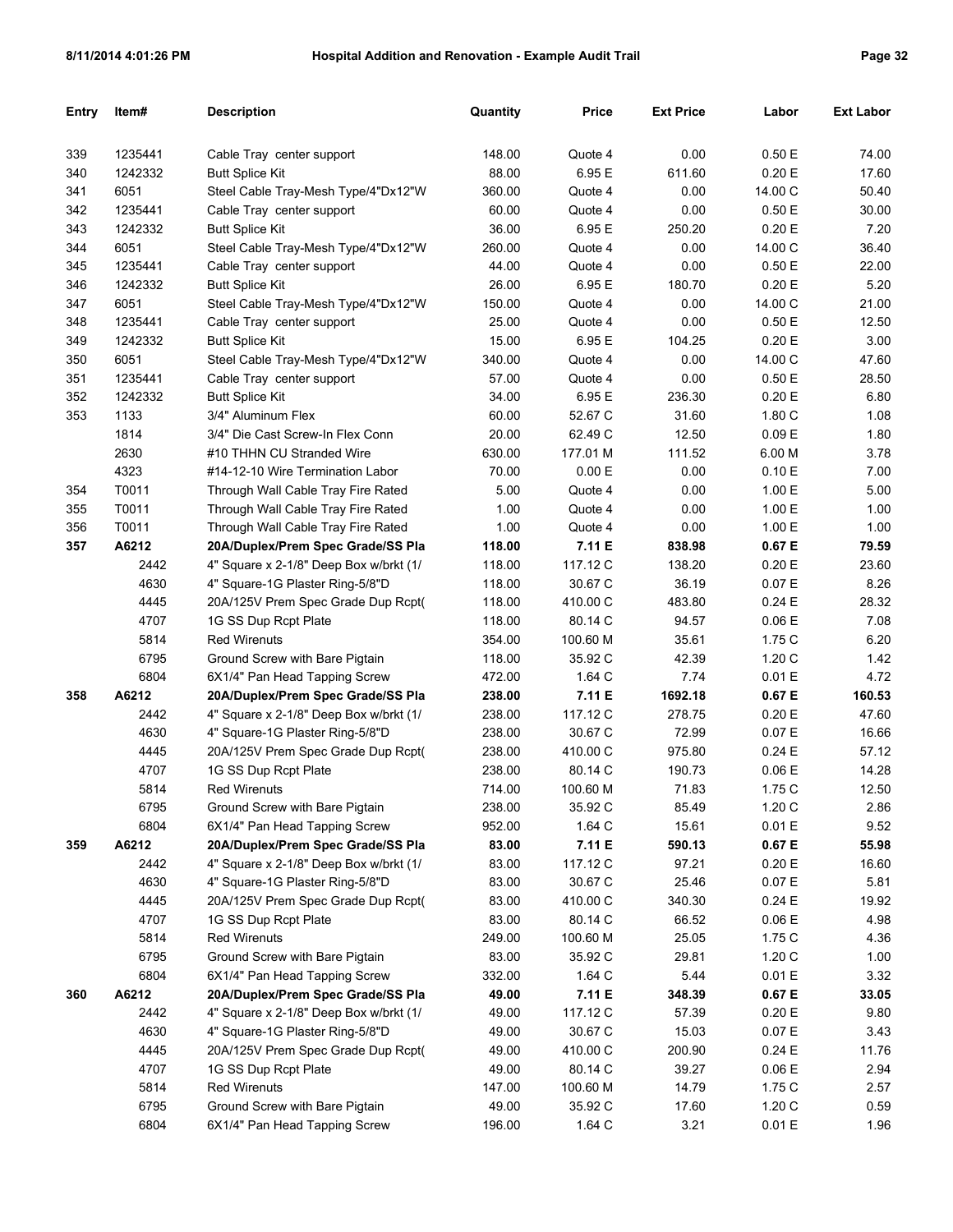| Entry | Item# | <b>Description</b>                      | Quantity | <b>Price</b> | <b>Ext Price</b> | Labor     | <b>Ext Labor</b> |
|-------|-------|-----------------------------------------|----------|--------------|------------------|-----------|------------------|
|       |       |                                         |          |              |                  |           |                  |
| 361   | A6226 | 20A/GFI/Prem Spec Grade/SS Plate        | 39.00    | 12.95 E      | 505.05           | 0.61 E    | 23.97            |
|       | 2440  | 4" Square x 1-1/2" Deep Box w/bkt (1/2  | 39.00    | 96.21 C      | 37.52            | 0.20 E    | 7.80             |
|       | 4630  | 4" Square-1G Plaster Ring-5/8"D         | 39.00    | 30.67 C      | 11.96            | 0.07 E    | 2.73             |
|       | 4453  | 20A/125V PremSpec Grde GFI Duplex(      | 39.00    | 9.95 E       | 388.05           | 0.19 E    | 7.41             |
|       | 4706  | 1G SS Decora/GFI Plate                  | 39.00    | 99.71 C      | 38.89            | 0.05E     | 1.95             |
|       | 5814  | <b>Red Wirenuts</b>                     | 117.00   | 100.60 M     | 11.77            | 1.75 C    | 2.05             |
|       | 6795  | Ground Screw with Bare Pigtain          | 39.00    | 35.92 C      | 14.01            | 1.20C     | 0.47             |
|       | 6804  | 6X1/4" Pan Head Tapping Screw           | 156.00   | 1.64 C       | 2.56             | 0.01 E    | 1.56             |
| 362   | A6226 | 20A/GFI/Prem Spec Grade/SS Plate        | 35.00    | 12.95 E      | 453.25           | 0.61 E    | 21.51            |
|       | 2440  | 4" Square x 1-1/2" Deep Box w/bkt (1/2  | 35.00    | 96.21 C      | 33.67            | 0.20 E    | 7.00             |
|       | 4630  | 4" Square-1G Plaster Ring-5/8"D         | 35.00    | 30.67 C      | 10.73            | 0.07 E    | 2.45             |
|       | 4453  | 20A/125V PremSpec Grde GFI Duplex(      | 35.00    | 9.95 E       | 348.25           | 0.19 E    | 6.65             |
|       | 4706  | 1G SS Decora/GFI Plate                  | 35.00    | 99.71 C      | 34.90            | 0.05E     | 1.75             |
|       | 5814  | <b>Red Wirenuts</b>                     | 105.00   | 100.60 M     | 10.56            | 1.75 C    | 1.84             |
|       | 6795  | Ground Screw with Bare Pigtain          | 35.00    | 35.92 C      | 12.57            | 1.20C     | 0.42             |
|       | 6804  | 6X1/4" Pan Head Tapping Screw           | 140.00   | 1.64 C       | 2.30             | 0.01 E    | 1.40             |
| 363   | A6226 | 20A/GFI/Prem Spec Grade/SS Plate        | 24.00    | 12.95 E      | 310.80           | 0.61 E    | 14.75            |
|       | 2440  | 4" Square x 1-1/2" Deep Box w/bkt (1/2  | 24.00    | 96.21 C      | 23.09            | 0.20 E    | 4.80             |
|       | 4630  | 4" Square-1G Plaster Ring-5/8"D         | 24.00    | 30.67 C      | 7.36             | 0.07 E    | 1.68             |
|       | 4453  | 20A/125V PremSpec Grde GFI Duplex(      | 24.00    | 9.95 E       | 238.80           | 0.19 E    | 4.56             |
|       | 4706  | 1G SS Decora/GFI Plate                  | 24.00    | 99.71 C      | 23.93            | 0.05E     | 1.20             |
|       | 5814  | <b>Red Wirenuts</b>                     | 72.00    | 100.60 M     | 7.24             | 1.75 C    | 1.26             |
|       | 6795  | Ground Screw with Bare Pigtain          | 24.00    | 35.92 C      | 8.62             | 1.20C     | 0.29             |
|       | 6804  | 6X1/4" Pan Head Tapping Screw           | 96.00    | 1.64 C       | 1.57             | 0.01 E    | 0.96             |
| 364   | A6226 | 20A/GFI/Prem Spec Grade/SS Plate        | 26.00    | 12.95 E      | 336.70           | 0.61 E    | 15.98            |
|       | 2440  | 4" Square x 1-1/2" Deep Box w/bkt (1/2  | 26.00    | 96.21 C      | 25.01            | 0.20 E    | 5.20             |
|       | 4630  | 4" Square-1G Plaster Ring-5/8"D         | 26.00    | 30.67 C      | 7.97             | 0.07 E    | 1.82             |
|       | 4453  | 20A/125V PremSpec Grde GFI Duplex(      | 26.00    | 9.95 E       | 258.70           | 0.19 E    | 4.94             |
|       | 4706  | 1G SS Decora/GFI Plate                  | 26.00    | 99.71 C      | 25.92            | 0.05E     | 1.30             |
|       | 5814  | <b>Red Wirenuts</b>                     | 78.00    | 100.60 M     | 7.85             | 1.75 C    | 1.37             |
|       | 6795  | Ground Screw with Bare Pigtain          | 26.00    | 35.92 C      | 9.34             | 1.20 C    | 0.31             |
|       | 6804  | 6X1/4" Pan Head Tapping Screw           | 104.00   | 1.64 C       | 1.71             | 0.01 E    | 1.04             |
| 365   | A6234 | 20A/Quad/Prem Spec Grade/SS Plate       | 4.00     | 12.56 E      | 50.24            | 0.93 E    | 3.74             |
|       | 2440  | 4" Square x 1-1/2" Deep Box w/bkt (1/2  | 4.00     | 96.21 C      | 3.85             | 0.20 E    | 0.80             |
|       | 4635  | 4" Square-2G Plaster Ring-5/8"D         | 4.00     | 82.89 C      | 3.32             | 0.07 E    | 0.28             |
|       | 4445  | 20A/125V Prem Spec Grade Dup Rcpt(      | 8.00     | 410.00 C     | 32.80            | 0.24E     | 1.92             |
|       | 4715  | 2G SS Dup Rcpt Plate                    | 4.00     | 183.87 C     | 7.35             | $0.08\to$ | 0.32             |
|       | 5814  | <b>Red Wirenuts</b>                     | 12.00    | 100.60 M     | 1.21             | 1.75 C    | 0.21             |
|       | 6795  | Ground Screw with Bare Pigtain          | 4.00     | 35.92 C      | 1.44             | 1.20C     | 0.05             |
|       | 6804  | 6X1/4" Pan Head Tapping Screw           | 16.00    | 1.64 C       | 0.26             | 0.01 E    | 0.16             |
| 366   | A6234 | 20A/Quad/Prem Spec Grade/SS Plate       | 24.00    | 12.56 E      | 301.44           | 0.93 E    | 22.43            |
|       | 2440  | 4" Square x 1-1/2" Deep Box w/bkt (1/2) | 24.00    | 96.21 C      | 23.09            | 0.20 E    | 4.80             |
|       | 4635  | 4" Square-2G Plaster Ring-5/8"D         | 24.00    | 82.89 C      | 19.89            | 0.07 E    | 1.68             |
|       | 4445  | 20A/125V Prem Spec Grade Dup Rcpt(      | 48.00    | 410.00 C     | 196.80           | 0.24E     | 11.52            |
|       | 4715  | 2G SS Dup Rcpt Plate                    | 24.00    | 183.87 C     | 44.13            | 0.08 E    | 1.92             |
|       | 5814  | <b>Red Wirenuts</b>                     | 72.00    | 100.60 M     | 7.24             | 1.75 C    | 1.26             |
|       | 6795  | Ground Screw with Bare Pigtain          | 24.00    | 35.92 C      | 8.62             | 1.20C     | 0.29             |
|       | 6804  | 6X1/4" Pan Head Tapping Screw           | 96.00    | 1.64 C       | 1.57             | 0.01 E    | 0.96             |
| 367   | A6234 | 20A/Quad/Prem Spec Grade/SS Plate       | 5.00     | 12.56 E      | 62.80            | 0.93 E    | 4.67             |
|       | 2440  | 4" Square x 1-1/2" Deep Box w/bkt (1/2) | 5.00     | 96.21 C      | 4.81             | 0.20 E    | 1.00             |
|       | 4635  | 4" Square-2G Plaster Ring-5/8"D         | 5.00     | 82.89 C      | 4.14             | 0.07 E    | 0.35             |
|       | 4445  | 20A/125V Prem Spec Grade Dup Rcpt(      | 10.00    | 410.00 C     | 41.00            | 0.24 E    | 2.40             |
|       | 4715  | 2G SS Dup Rcpt Plate                    | 5.00     | 183.87 C     | 9.19             | 0.08 E    | 0.40             |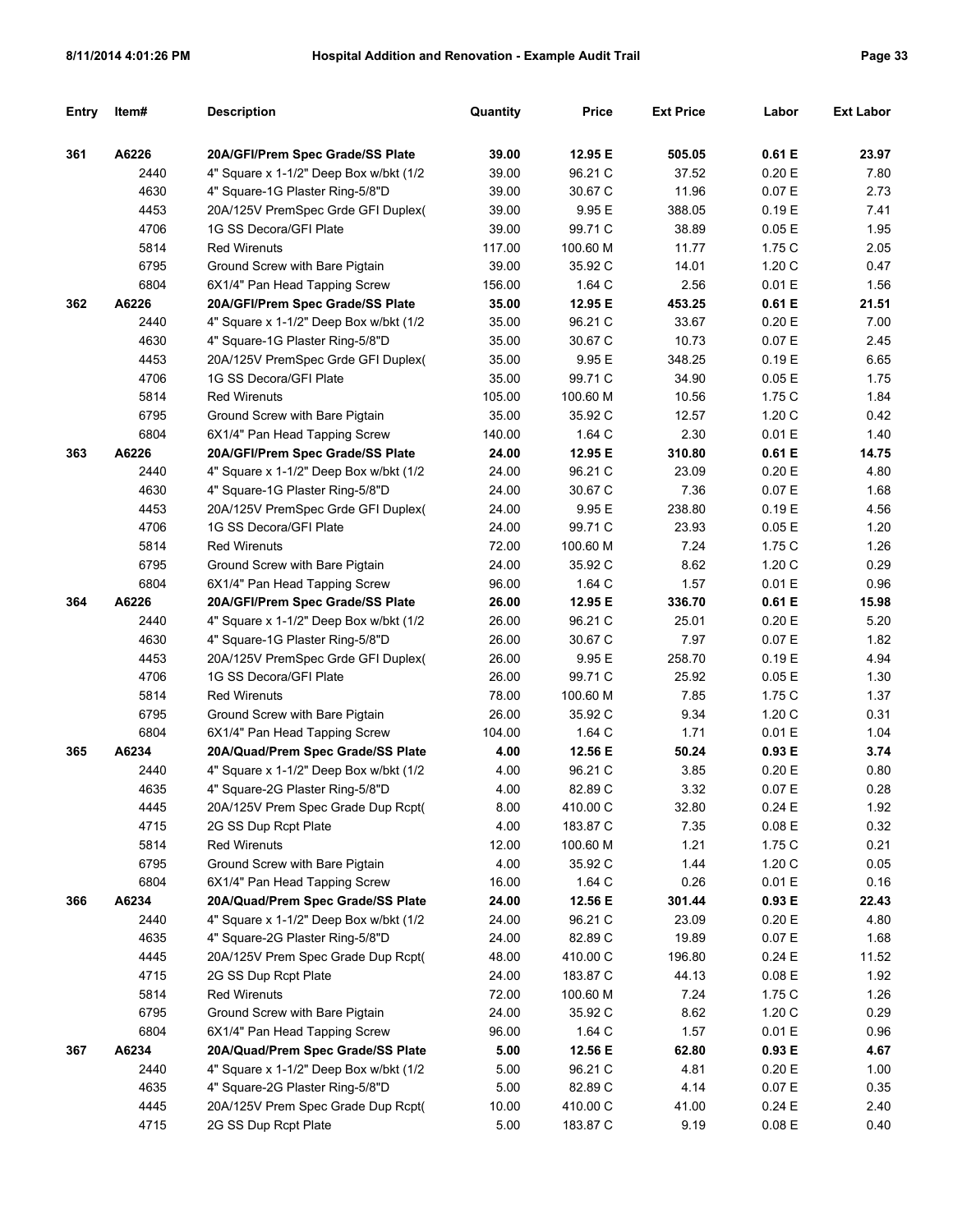| <b>Entry</b> | Item# | <b>Description</b>                      | Quantity | <b>Price</b> | <b>Ext Price</b> | Labor  | <b>Ext Labor</b> |
|--------------|-------|-----------------------------------------|----------|--------------|------------------|--------|------------------|
|              |       |                                         |          |              |                  |        |                  |
|              | 5814  | <b>Red Wirenuts</b>                     | 15.00    | 100.60 M     | 1.51             | 1.75C  | 0.26             |
|              | 6795  | Ground Screw with Bare Pigtain          | 5.00     | 35.92 C      | 1.80             | 1.20C  | 0.06             |
|              | 6804  | 6X1/4" Pan Head Tapping Screw           | 20.00    | 1.64 C       | 0.33             | 0.01 E | 0.20             |
| 368          | A6234 | 20A/Quad/Prem Spec Grade/SS Plate       | 1.00     | 12.56 E      | 12.56            | 0.93 E | 0.93             |
|              | 2440  | 4" Square x 1-1/2" Deep Box w/bkt (1/2) | 1.00     | 96.21 C      | 0.96             | 0.20 E | 0.20             |
|              | 4635  | 4" Square-2G Plaster Ring-5/8"D         | 1.00     | 82.89 C      | 0.83             | 0.07 E | 0.07             |
|              | 4445  | 20A/125V Prem Spec Grade Dup Rcpt(      | 2.00     | 410.00 C     | 8.20             | 0.24E  | 0.48             |
|              | 4715  | 2G SS Dup Rcpt Plate                    | 1.00     | 183.87 C     | 1.84             | 0.08 E | 0.08             |
|              | 5814  | <b>Red Wirenuts</b>                     | 3.00     | 100.60 M     | 0.30             | 1.75 C | 0.05             |
|              | 6795  | Ground Screw with Bare Pigtain          | 1.00     | 35.92 C      | 0.36             | 1.20C  | 0.01             |
|              | 6804  | 6X1/4" Pan Head Tapping Screw           | 4.00     | 1.64 C       | 0.07             | 0.01 E | 0.04             |
| 369          | A6212 | 20A/Duplex/Prem Spec Grade/SS Pla       | 215.00   | 7.11 E       | 1528.65          | 0.67 E | 145.02           |
|              | 2442  | 4" Square x 2-1/8" Deep Box w/brkt (1/  | 215.00   | 117.12 C     | 251.81           | 0.20 E | 43.00            |
|              | 4630  | 4" Square-1G Plaster Ring-5/8"D         | 215.00   | 30.67 C      | 65.94            | 0.07 E | 15.05            |
|              | 4445  | 20A/125V Prem Spec Grade Dup Rcpt(      | 215.00   | 410.00 C     | 881.50           | 0.24E  | 51.60            |
|              | 4707  | 1G SS Dup Rcpt Plate                    | 215.00   | 80.14 C      | 172.30           | 0.06 E | 12.90            |
|              | 5814  | <b>Red Wirenuts</b>                     | 645.00   | 100.60 M     | 64.89            | 1.75 C | 11.29            |
|              | 6795  | Ground Screw with Bare Pigtain          | 215.00   | 35.92 C      | 77.23            | 1.20C  | 2.58             |
|              | 6804  | 6X1/4" Pan Head Tapping Screw           | 860.00   | 1.64 C       | 14.10            | 0.01 E | 8.60             |
| 370          | A6226 | 20A/GFI/Prem Spec Grade/SS Plate        | 8.00     | 12.95 E      | 103.60           | 0.61 E | 4.92             |
|              | 2440  | 4" Square x 1-1/2" Deep Box w/bkt (1/2  | 8.00     | 96.21 C      | 7.70             | 0.20 E | 1.60             |
|              | 4630  | 4" Square-1G Plaster Ring-5/8"D         | 8.00     | 30.67 C      | 2.45             | 0.07 E | 0.56             |
|              | 4453  | 20A/125V PremSpec Grde GFI Duplex(      | 8.00     | 9.95 E       | 79.60            | 0.19E  | 1.52             |
|              | 4706  | 1G SS Decora/GFI Plate                  | 8.00     | 99.71 C      | 7.98             | 0.05E  | 0.40             |
|              | 5814  | <b>Red Wirenuts</b>                     | 24.00    | 100.60 M     | 2.41             | 1.75 C | 0.42             |
|              | 6795  | Ground Screw with Bare Pigtain          | 8.00     | 35.92 C      | 2.87             | 1.20C  | 0.10             |
|              | 6804  | 6X1/4" Pan Head Tapping Screw           | 32.00    | 1.64 C       | 0.52             | 0.01 E | 0.32             |
| 371          | A6227 | 20A/GFI/Prem Spec Grade/WP Cvr          | 2.00     | 18.78 E      | 37.56            | 0.68 E | 1.37             |
|              | 2440  | 4" Square x 1-1/2" Deep Box w/bkt (1/2  | 2.00     | 96.21 C      | 1.92             | 0.20 E | 0.40             |
|              | 4630  | 4" Square-1G Plaster Ring-5/8"D         | 2.00     | 30.67 C      | 0.61             | 0.07 E | 0.14             |
|              | 4453  | 20A/125V PremSpec Grde GFI Duplex(      | 2.00     | 9.95 E       | 19.90            | 0.19E  | 0.38             |
|              | 4792  | 1G WP In Use Cover                      | 2.00     | 6.83 E       | 13.66            | 0.12E  | 0.24             |
|              | 5814  | <b>Red Wirenuts</b>                     | 6.00     | 100.60 M     | 0.60             | 1.75 C | 0.11             |
|              | 6795  | Ground Screw with Bare Pigtain          | 2.00     | 35.92 C      | 0.72             | 1.20 C | 0.02             |
|              | 6804  | 6X1/4" Pan Head Tapping Screw           | 8.00     | 1.64 C       | 0.13             | 0.01 E | 0.08             |
| 372          | A6492 | 4" Square Box w/Flat Brkt & Blank C     | 23.00    | 1.65 E       | 37.95            | 0.32 E | 7.42             |
|              | 2440  | 4" Square x 1-1/2" Deep Box w/bkt (1/2) | 23.00    | 96.21 C      | 22.13            | 0.20 E | 4.60             |
|              | 4813  | 4" Square Flat Blank Cover w/KO         | 23.00    | 38.73 C      | 8.91             | 0.07 E | 1.61             |
|              | 5814  | Red Wirenuts                            | 69.00    | 100.60 M     | 6.94             | 1.75C  | 1.21             |
| 373          | A6492 | 4" Square Box w/Flat Brkt & Blank C     | 26.00    | 1.65 E       | 42.90            | 0.32 E | 8.39             |
|              | 2440  | 4" Square x 1-1/2" Deep Box w/bkt (1/2) | 26.00    | 96.21 C      | 25.01            | 0.20 E | 5.20             |
|              | 4813  | 4" Square Flat Blank Cover w/KO         | 26.00    | 38.73 C      | 10.07            | 0.07 E | 1.82             |
|              | 5814  | <b>Red Wirenuts</b>                     | 78.00    | 100.60 M     | 7.85             | 1.75C  | 1.37             |
| 374          | A6492 | 4" Square Box w/Flat Brkt & Blank C     | 23.00    | 1.65 E       | 37.95            | 0.32 E | 7.42             |
|              | 2440  | 4" Square x 1-1/2" Deep Box w/bkt (1/2) | 23.00    | 96.21 C      | 22.13            | 0.20 E | 4.60             |
|              | 4813  | 4" Square Flat Blank Cover w/KO         | 23.00    | 38.73 C      | 8.91             | 0.07 E | 1.61             |
|              | 5814  | <b>Red Wirenuts</b>                     | 69.00    | 100.60 M     | 6.94             | 1.75C  | 1.21             |
| 375          | A6492 | 4" Square Box w/Flat Brkt & Blank C     | 14.00    | 1.65 E       | 23.10            | 0.32 E | 4.52             |
|              | 2440  | 4" Square x 1-1/2" Deep Box w/bkt (1/2) | 14.00    | 96.21 C      | 13.47            | 0.20 E | 2.80             |
|              | 4813  | 4" Square Flat Blank Cover w/KO         | 14.00    | 38.73 C      | 5.42             | 0.07 E | 0.98             |
|              | 5814  | <b>Red Wirenuts</b>                     | 42.00    | 100.60 M     | 4.23             | 1.75C  | 0.74             |
| 376          | A6492 | 4" Square Box w/Flat Brkt & Blank C     | 32.00    | 1.65 E       | 52.80            | 0.32 E | 10.32            |
|              | 2440  | 4" Square x 1-1/2" Deep Box w/bkt (1/2) | 32.00    | 96.21 C      | 30.79            | 0.20 E | 6.40             |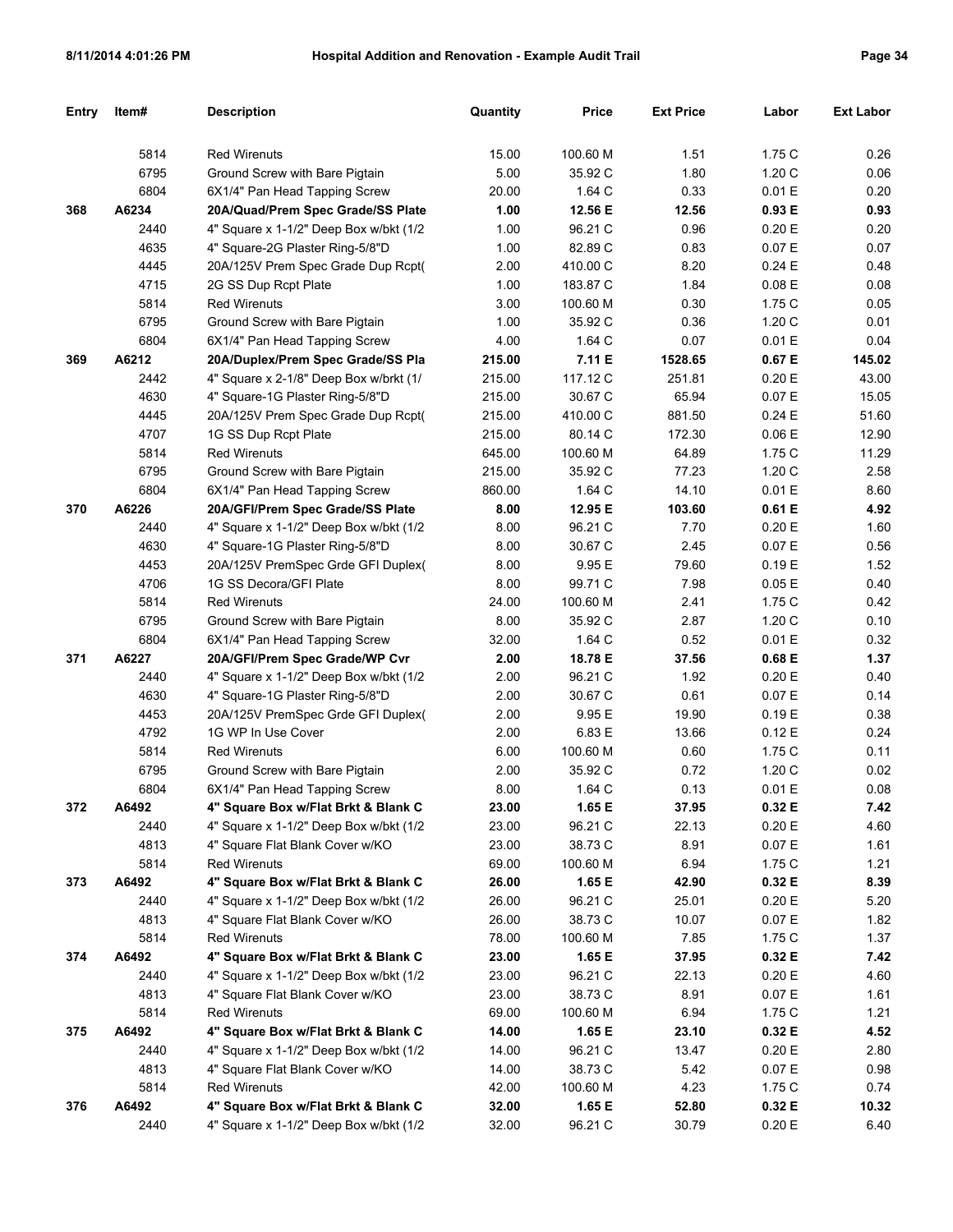| <b>Entry</b> | Item#  | <b>Description</b>                     | Quantity | <b>Price</b> | <b>Ext Price</b> | Labor  | <b>Ext Labor</b> |
|--------------|--------|----------------------------------------|----------|--------------|------------------|--------|------------------|
|              |        |                                        |          |              |                  |        |                  |
|              | 4813   | 4" Square Flat Blank Cover w/KO        | 32.00    | 38.73 C      | 12.39            | 0.07 E | 2.24             |
|              | 5814   | <b>Red Wirenuts</b>                    | 96.00    | 100.60 M     | 9.66             | 1.75 C | 1.68             |
| 377          | A6492  | 4" Square Box w/Flat Brkt & Blank C    | 31.00    | 1.65 E       | 51.15            | 0.32 E | 10.00            |
|              | 2440   | 4" Square x 1-1/2" Deep Box w/bkt (1/2 | 31.00    | 96.21 C      | 29.83            | 0.20 E | 6.20             |
|              | 4813   | 4" Square Flat Blank Cover w/KO        | 31.00    | 38.73 C      | 12.01            | 0.07 E | 2.17             |
|              | 5814   | <b>Red Wirenuts</b>                    | 93.00    | 100.60 M     | 9.36             | 1.75 C | 1.63             |
| 378          | A6492  | 4" Square Box w/Flat Brkt & Blank C    | 23.00    | 1.65 E       | 37.95            | 0.32 E | 7.42             |
|              | 2440   | 4" Square x 1-1/2" Deep Box w/bkt (1/2 | 23.00    | 96.21 C      | 22.13            | 0.20 E | 4.60             |
|              | 4813   | 4" Square Flat Blank Cover w/KO        | 23.00    | 38.73 C      | 8.91             | 0.07 E | 1.61             |
|              | 5814   | <b>Red Wirenuts</b>                    | 69.00    | 100.60 M     | 6.94             | 1.75 C | 1.21             |
| 379          | A6492  | 4" Square Box w/Flat Brkt & Blank C    | 14.00    | 1.65 E       | 23.10            | 0.32 E | 4.52             |
|              | 2440   | 4" Square x 1-1/2" Deep Box w/bkt (1/2 | 14.00    | 96.21 C      | 13.47            | 0.20 E | 2.80             |
|              | 4813   | 4" Square Flat Blank Cover w/KO        | 14.00    | 38.73 C      | 5.42             | 0.07 E | 0.98             |
|              | 5814   | <b>Red Wirenuts</b>                    | 42.00    | 100.60 M     | 4.23             | 1.75 C | 0.74             |
| 380          | A13145 | TV Outlet/4 Sq Box w/Cond Stub/SS      | 32.00    | 88.51 E      | 2832.32          | 2.26 E | 72.28            |
|              | 2857   | TV CABLE (RG-6)                        | 9600.00  | 247.38 M     | 2374.85          | 3.50 M | 33.60            |
|              | 4688   | 1G Plastic Television Plate            | 32.00    | 29.93 C      | 9.58             | 0.05 E | 1.60             |
|              | 2858   | Coax Connector Male (RG-6)             | 64.00    | 3.46 E       | 221.44           | 0.02 E | 1.28             |
|              | 2440   | 4" Square x 1-1/2" Deep Box w/bkt (1/2 | 32.00    | 96.21 C      | 30.79            | 0.20 E | 6.40             |
|              | 4630   | 4" Square-1G Plaster Ring-5/8"D        | 32.00    | 30.67 C      | 9.81             | 0.07 E | 2.24             |
|              | 1001   | 3/4" EMT                               | 480.00   | 31.44 C      | 150.91           | 4.00 C | 19.20            |
|              | 1435   | 3/4" Set Screw Die Cast Conn           | 64.00    | 22.31 C      | 14.28            | 0.06 E | 3.84             |
|              | 1577   | 3/4" Plastic Bushing                   | 32.00    | 7.53 C       | 2.41             | 0.01 E | 0.32             |
|              | 2309   | 3/4" 1-Hole Strap                      | 32.00    | 9.26 C       | 2.96             | 2.29 C | 0.73             |
|              | 2992   | 1/8" Poly Pull Line                    | 576.00   | 5.80 M       | 3.34             | 2.00 M | 1.15             |
|              | 1525   | 3/4" Set Screw Steel Cplg              | 32.00    | 37.20 C      | 11.90            | 0.06 E | 1.92             |
| 381          | A13145 | TV Outlet/4 Sq Box w/Cond Stub/SS      | 31.00    | 88.51 E      | 2743.81          | 2.26 E | 70.03            |
|              | 2857   | TV CABLE (RG-6)                        | 9300.00  | 247.38 M     | 2300.63          | 3.50 M | 32.55            |
|              | 4688   | 1G Plastic Television Plate            | 31.00    | 29.93 C      | 9.28             | 0.05 E | 1.55             |
|              | 2858   | Coax Connector Male (RG-6)             | 62.00    | 3.46 E       | 214.52           | 0.02 E | 1.24             |
|              | 2440   | 4" Square x 1-1/2" Deep Box w/bkt (1/2 | 31.00    | 96.21 C      | 29.83            | 0.20 E | 6.20             |
|              | 4630   | 4" Square-1G Plaster Ring-5/8"D        | 31.00    | 30.67 C      | 9.51             | 0.07 E | 2.17             |
|              | 1001   | 3/4" EMT                               | 465.00   | 31.44 C      | 146.20           | 4.00 C | 18.60            |
|              | 1435   | 3/4" Set Screw Die Cast Conn           | 62.00    | 22.31 C      | 13.83            | 0.06 E | 3.72             |
|              | 1577   | 3/4" Plastic Bushing                   | 31.00    | 7.53 C       | 2.33             | 0.01 E | 0.31             |
|              | 2309   | 3/4" 1-Hole Strap                      | 31.00    | 9.26 C       | 2.87             | 2.29 C | 0.71             |
|              | 2992   | 1/8" Poly Pull Line                    | 558.00   | 5.80 M       | 3.24             | 2.00 M | 1.12             |
|              | 1525   | 3/4" Set Screw Steel Cplg              | 31.00    | 37.20 C      | 11.53            | 0.06 E | 1.86             |
| 382          | A13145 | TV Outlet/4 Sq Box w/Cond Stub/SS      | 23.00    | 88.51 E      | 2035.73          | 2.26 E | 51.95            |
|              | 2857   | TV CABLE (RG-6)                        | 6900.00  | 247.38 M     | 1706.92          | 3.50 M | 24.15            |
|              | 4688   | 1G Plastic Television Plate            | 23.00    | 29.93 C      | 6.88             | 0.05E  | 1.15             |
|              | 2858   | Coax Connector Male (RG-6)             | 46.00    | 3.46 E       | 159.16           | 0.02 E | 0.92             |
|              | 2440   | 4" Square x 1-1/2" Deep Box w/bkt (1/2 | 23.00    | 96.21 C      | 22.13            | 0.20 E | 4.60             |
|              | 4630   | 4" Square-1G Plaster Ring-5/8"D        | 23.00    | 30.67 C      | 7.05             | 0.07 E | 1.61             |
|              | 1001   | 3/4" EMT                               | 345.00   | 31.44 C      | 108.47           | 4.00 C | 13.80            |
|              | 1435   | 3/4" Set Screw Die Cast Conn           | 46.00    | 22.31 C      | 10.26            | 0.06 E | 2.76             |
|              | 1577   | 3/4" Plastic Bushing                   | 23.00    | 7.53 C       | 1.73             | 0.01 E | 0.23             |
|              | 2309   | 3/4" 1-Hole Strap                      | 23.00    | 9.26 C       | 2.13             | 2.29 C | 0.53             |
|              | 2992   | 1/8" Poly Pull Line                    | 414.00   | 5.80 M       | 2.40             | 2.00 M | 0.83             |
|              | 1525   | 3/4" Set Screw Steel Cplg              | 23.00    | 37.20 C      | 8.56             | 0.06 E | 1.38             |
| 383          | A13145 | TV Outlet/4 Sq Box w/Cond Stub/SS      | 14.00    | 88.51 E      | 1239.14          | 2.26 E | 31.62            |
|              | 2857   | TV CABLE (RG-6)                        | 4200.00  | 247.38 M     | 1039.00          | 3.50 M | 14.70            |
|              | 4688   | 1G Plastic Television Plate            | 14.00    | 29.93 C      | 4.19             | 0.05 E | 0.70             |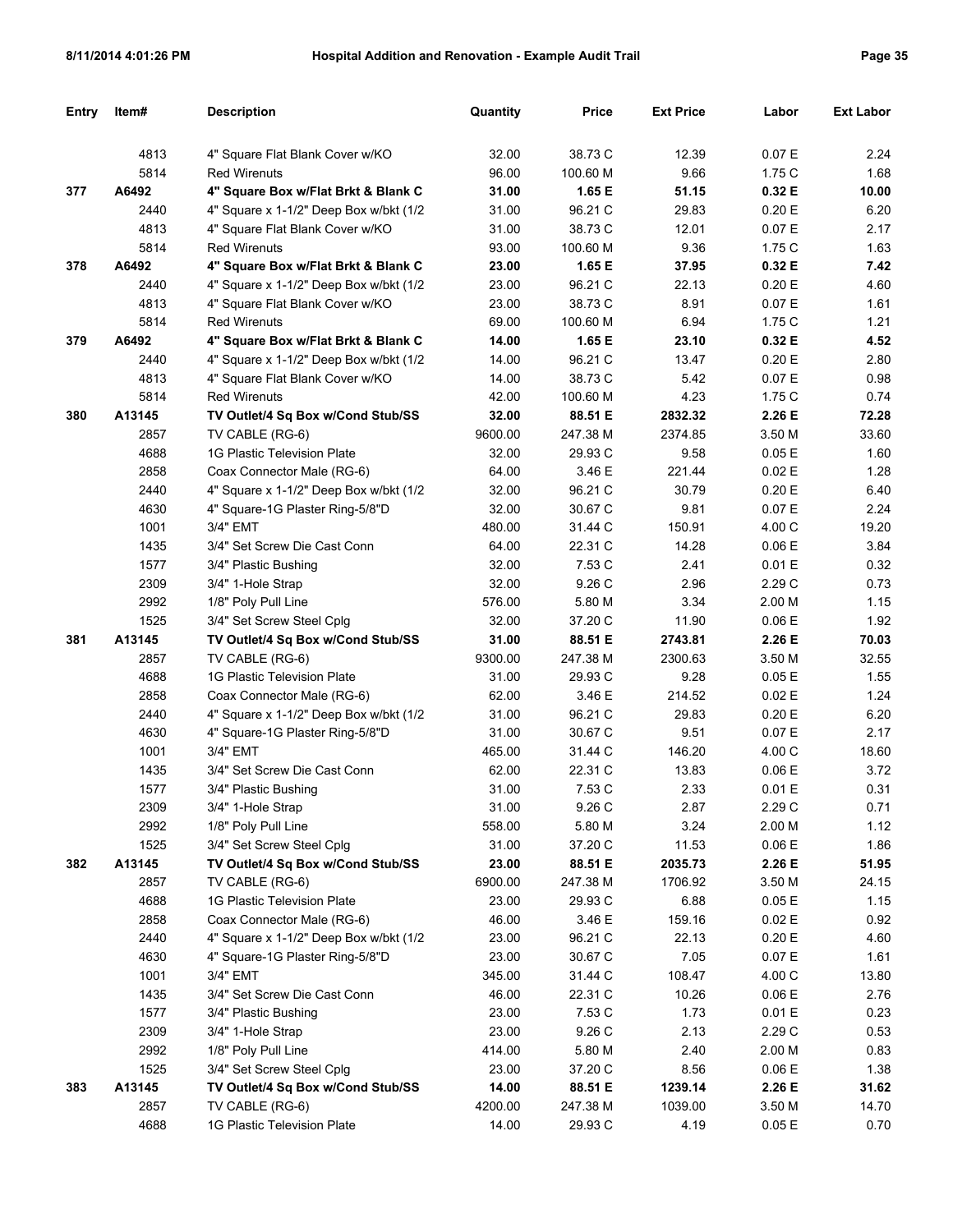| Entry | Item# | Description                            | Quantity | <b>Price</b> | <b>Ext Price</b> | Labor     | Ext Labor |
|-------|-------|----------------------------------------|----------|--------------|------------------|-----------|-----------|
|       |       |                                        |          |              |                  |           |           |
|       | 2858  | Coax Connector Male (RG-6)             | 28.00    | 3.46 E       | 96.88            | 0.02 E    | 0.56      |
|       | 2440  | 4" Square x 1-1/2" Deep Box w/bkt (1/2 | 14.00    | 96.21 C      | 13.47            | 0.20 E    | 2.80      |
|       | 4630  | 4" Square-1G Plaster Ring-5/8"D        | 14.00    | 30.67 C      | 4.29             | 0.07 E    | 0.98      |
|       | 1001  | 3/4" EMT                               | 210.00   | 31.44 C      | 66.02            | 4.00 C    | 8.40      |
|       | 1435  | 3/4" Set Screw Die Cast Conn           | 28.00    | 22.31 C      | 6.25             | 0.06 E    | 1.68      |
|       | 1577  | 3/4" Plastic Bushing                   | 14.00    | 7.53 C       | 1.05             | 0.01 E    | 0.14      |
|       | 2309  | 3/4" 1-Hole Strap                      | 14.00    | 9.26 C       | 1.30             | 2.29 C    | 0.32      |
|       | 2992  | 1/8" Poly Pull Line                    | 252.00   | 5.80 M       | 1.46             | 2.00 M    | 0.50      |
|       | 1525  | 3/4" Set Screw Steel Cplg              | 14.00    | 37.20 C      | 5.21             | 0.06E     | 0.84      |
| 384   | A6212 | 20A/Duplex/Prem Spec Grade/SS Pla      | 11.00    | 7.11 E       | 78.21            | 0.67 E    | 7.42      |
|       | 2442  | 4" Square x 2-1/8" Deep Box w/brkt (1/ | 11.00    | 117.12 C     | 12.88            | 0.20 E    | 2.20      |
|       | 4630  | 4" Square-1G Plaster Ring-5/8"D        | 11.00    | 30.67 C      | 3.37             | 0.07 E    | 0.77      |
|       | 4445  | 20A/125V Prem Spec Grade Dup Rcpt(     | 11.00    | 410.00 C     | 45.10            | 0.24E     | 2.64      |
|       | 4707  | 1G SS Dup Rcpt Plate                   | 11.00    | 80.14 C      | 8.82             | 0.06 E    | 0.66      |
|       | 5814  | <b>Red Wirenuts</b>                    | 33.00    | 100.60 M     | 3.32             | 1.75C     | 0.58      |
|       | 6795  | Ground Screw with Bare Pigtain         | 11.00    | 35.92 C      | 3.95             | 1.20C     | 0.13      |
|       | 6804  | 6X1/4" Pan Head Tapping Screw          | 44.00    | 1.64 C       | 0.72             | 0.01 E    | 0.44      |
| 385   | A6212 | 20A/Duplex/Prem Spec Grade/SS Pla      | 17.00    | 7.11 E       | 120.87           | 0.67 E    | 11.47     |
|       | 2442  | 4" Square x 2-1/8" Deep Box w/brkt (1/ | 17.00    | 117.12 C     | 19.91            | 0.20 E    | 3.40      |
|       | 4630  | 4" Square-1G Plaster Ring-5/8"D        | 17.00    | 30.67 C      | 5.21             | 0.07 E    | 1.19      |
|       | 4445  | 20A/125V Prem Spec Grade Dup Rcpt(     | 17.00    | 410.00 C     | 69.70            | 0.24E     | 4.08      |
|       | 4707  | 1G SS Dup Rcpt Plate                   | 17.00    | 80.14 C      | 13.62            | 0.06 E    | 1.02      |
|       | 5814  | <b>Red Wirenuts</b>                    | 51.00    | 100.60 M     | 5.13             | 1.75 C    | 0.89      |
|       | 6795  | Ground Screw with Bare Pigtain         | 17.00    | 35.92 C      | 6.11             | 1.20C     | 0.20      |
|       | 6804  | 6X1/4" Pan Head Tapping Screw          | 68.00    | 1.64 C       | 1.12             | 0.01 E    | 0.68      |
| 386   | A6212 | 20A/Duplex/Prem Spec Grade/SS Pla      | 5.00     | 7.11 E       | 35.55            | 0.67 E    | 3.37      |
|       | 2442  | 4" Square x 2-1/8" Deep Box w/brkt (1/ | 5.00     | 117.12 C     | 5.86             | 0.20 E    | 1.00      |
|       | 4630  | 4" Square-1G Plaster Ring-5/8"D        | 5.00     | 30.67 C      | 1.53             | 0.07 E    | 0.35      |
|       | 4445  | 20A/125V Prem Spec Grade Dup Rcpt(     | 5.00     | 410.00 C     | 20.50            | 0.24 E    | 1.20      |
|       | 4707  | 1G SS Dup Rcpt Plate                   | 5.00     | 80.14 C      | 4.01             | 0.06 E    | 0.30      |
|       | 5814  | <b>Red Wirenuts</b>                    | 15.00    | 100.60 M     | 1.51             | 1.75 C    | 0.26      |
|       | 6795  | Ground Screw with Bare Pigtain         | 5.00     | 35.92 C      | 1.80             | 1.20C     | 0.06      |
|       | 6804  | 6X1/4" Pan Head Tapping Screw          | 20.00    | 1.64 C       | 0.33             | 0.01 E    | 0.20      |
| 387   | A6234 | 20A/Quad/Prem Spec Grade/SS Plate      | 3.00     | 12.56 E      | 37.68            | 0.93E     | 2.80      |
|       | 2440  | 4" Square x 1-1/2" Deep Box w/bkt (1/2 | 3.00     | 96.21 C      | 2.89             | 0.20 E    | 0.60      |
|       | 4635  | 4" Square-2G Plaster Ring-5/8"D        | 3.00     | 82.89 C      | 2.49             | 0.07 E    | 0.21      |
|       | 4445  | 20A/125V Prem Spec Grade Dup Rcpt(     | 6.00     | 410.00 C     | 24.60            | $0.24\to$ | 1.44      |
|       | 4715  | 2G SS Dup Rcpt Plate                   | 3.00     | 183.87 C     | 5.52             | 0.08 E    | 0.24      |
|       | 5814  | <b>Red Wirenuts</b>                    | 9.00     | 100.60 M     | 0.91             | 1.75C     | 0.16      |
|       | 6795  | Ground Screw with Bare Pigtain         | 3.00     | 35.92 C      | 1.08             | 1.20C     | 0.04      |
|       | 6804  | 6X1/4" Pan Head Tapping Screw          | 12.00    | 1.64 C       | 0.20             | 0.01 E    | 0.12      |
| 388   | A6234 | 20A/Quad/Prem Spec Grade/SS Plate      | 3.00     | 12.56 E      | 37.68            | 0.93 E    | 2.80      |
|       | 2440  | 4" Square x 1-1/2" Deep Box w/bkt (1/2 | 3.00     | 96.21 C      | 2.89             | 0.20 E    | 0.60      |
|       | 4635  | 4" Square-2G Plaster Ring-5/8"D        | 3.00     | 82.89 C      | 2.49             | 0.07 E    | 0.21      |
|       | 4445  | 20A/125V Prem Spec Grade Dup Rcpt(     | 6.00     | 410.00 C     | 24.60            | 0.24 E    | 1.44      |
|       | 4715  | 2G SS Dup Rcpt Plate                   | 3.00     | 183.87 C     | 5.52             | 0.08 E    | 0.24      |
|       | 5814  | <b>Red Wirenuts</b>                    | 9.00     | 100.60 M     | 0.91             | 1.75C     | 0.16      |
|       | 6795  | Ground Screw with Bare Pigtain         | 3.00     | 35.92 C      | 1.08             | 1.20C     | 0.04      |
|       | 6804  | 6X1/4" Pan Head Tapping Screw          | 12.00    | 1.64 C       | 0.20             | 0.01 E    | 0.12      |
| 389   | A6234 | 20A/Quad/Prem Spec Grade/SS Plate      | 2.00     | 12.56 E      | 25.12            | 0.93 E    | 1.87      |
|       | 2440  | 4" Square x 1-1/2" Deep Box w/bkt (1/2 | 2.00     | 96.21 C      | 1.92             | 0.20 E    | 0.40      |
|       | 4635  | 4" Square-2G Plaster Ring-5/8"D        | 2.00     | 82.89 C      | 1.66             | 0.07 E    | 0.14      |
|       | 4445  | 20A/125V Prem Spec Grade Dup Rcpt(     | 4.00     | 410.00 C     | 16.40            | 0.24 E    | 0.96      |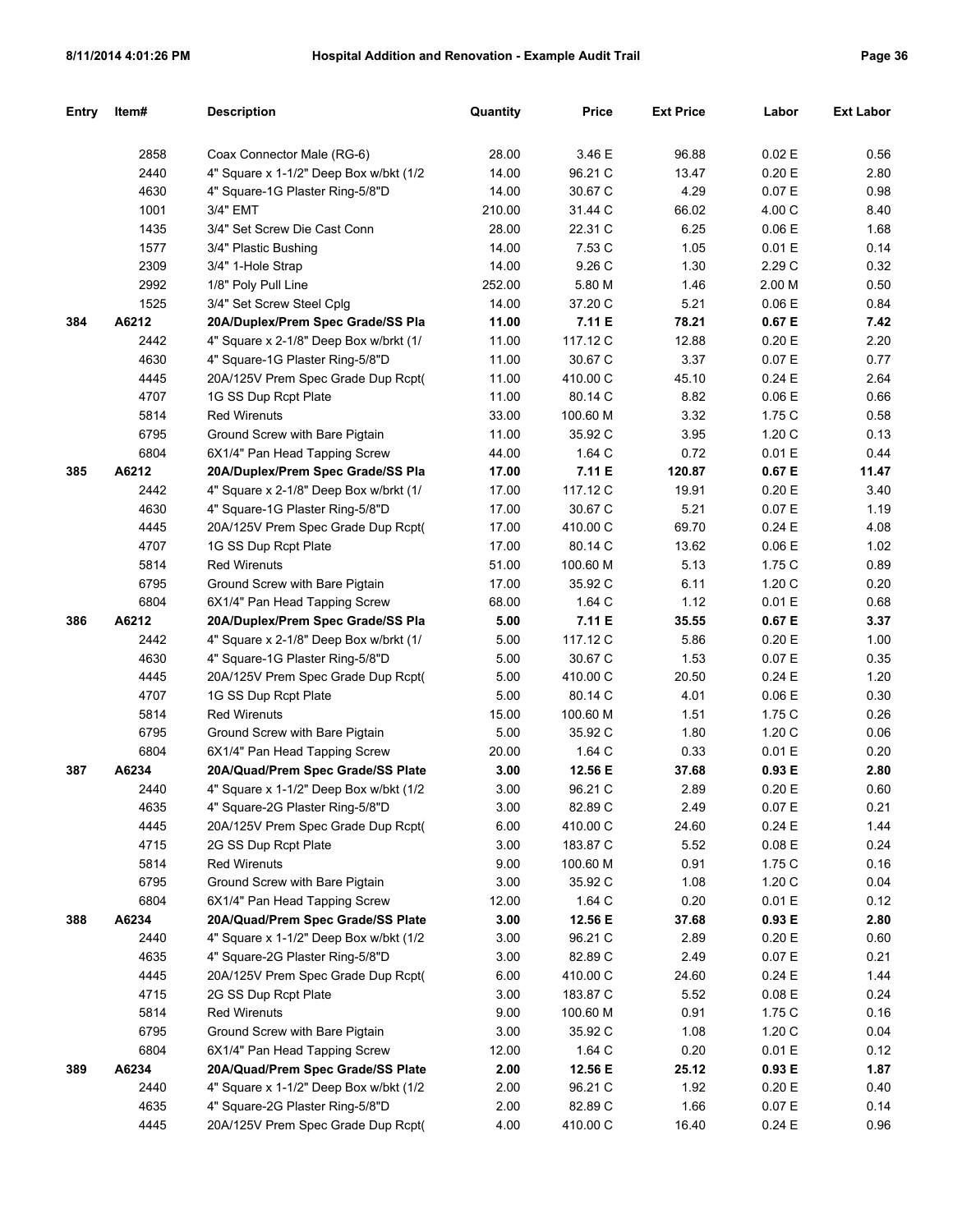| Entry      | ltem#              | <b>Description</b>                                                     | Quantity       | <b>Price</b>       | <b>Ext Price</b> | Labor            | <b>Ext Labor</b> |
|------------|--------------------|------------------------------------------------------------------------|----------------|--------------------|------------------|------------------|------------------|
|            |                    |                                                                        |                |                    |                  |                  |                  |
|            | 4715               | 2G SS Dup Rcpt Plate                                                   | 2.00           | 183.87 C           | 3.68             | 0.08 E           | 0.16             |
|            | 5814               | <b>Red Wirenuts</b>                                                    | 6.00           | 100.60 M           | 0.60             | 1.75 C           | 0.11             |
|            | 6795               | Ground Screw with Bare Pigtain                                         | 2.00           | 35.92 C            | 0.72             | 1.20C            | 0.02             |
|            | 6804               | 6X1/4" Pan Head Tapping Screw                                          | 8.00           | 1.64 C             | 0.13             | 0.01 E           | 0.08             |
| 390        | A13091             | 4" Square Box w-3/0 Ring & T-Bar Br                                    | 26.00          | 6.70 E             | 174.20           | 0.42 E           | 10.99            |
|            | 1235547            | 4" Square Box (1/2 & 3/4 KO's)                                         | 26.00          | 79.96 C            | 20.79            | 0.18E            | 4.68             |
|            | 1235554            | 4" Square-3/0 Plaster Ring-5/8"D                                       | 26.00          | 39.80 C            | 10.35            | 0.07 E           | 1.82             |
|            | 1235557            | T-Bar Box Hanger                                                       | 26.00          | 517.29 C           | 134.50           | 0.12 E           | 3.12             |
|            | 1235567            | <b>Red Wirenuts</b>                                                    | 78.00          | 109.34 M           | 8.53             | 1.75 C           | 1.37             |
| 391        | A6483              | 4" Square Box & 1G Ring/No Cvr                                         | 32.00          | 1.78 E             | 56.96            | 0.32 E           | 10.32            |
|            | 5814               | <b>Red Wirenuts</b>                                                    | 96.00          | 100.60 M           | 9.66             | 1.75 C           | 1.68             |
|            | 2442               | 4" Square x 2-1/8" Deep Box w/brkt (1/                                 | 32.00          | 117.12 C           | 37.48            | 0.20 E           | 6.40             |
|            | 4630               | 4" Square-1G Plaster Ring-5/8"D                                        | 32.00          | 30.67 C            | 9.81             | 0.07 E           | 2.24             |
| 392        | A6483              | 4" Square Box & 1G Ring/No Cvr                                         | 24.00          | 1.78 E             | 42.72            | 0.32 E           | 7.74             |
|            | 5814               | <b>Red Wirenuts</b>                                                    | 72.00          | 100.60 M           | 7.24             | 1.75 C           | 1.26             |
|            | 2442               | 4" Square x 2-1/8" Deep Box w/brkt (1/                                 | 24.00          | 117.12 C           | 28.11            | 0.20 E           | 4.80             |
|            | 4630               | 4" Square-1G Plaster Ring-5/8"D                                        | 24.00          | 30.67 C            | 7.36             | 0.07 E           | 1.68             |
| 393        | A13091             | 4" Square Box w-3/0 Ring & T-Bar Br                                    | 17.00          | 6.70 E             | 113.90           | 0.42 E           | 7.18             |
|            | 1235547            | 4" Square Box (1/2 & 3/4 KO's)                                         | 17.00          | 79.96 C            | 13.59            | 0.18E            | 3.06             |
|            | 1235554            | 4" Square-3/0 Plaster Ring-5/8"D                                       | 17.00          | 39.80 C            | 6.77             | 0.07 E           | 1.19             |
|            | 1235557            | T-Bar Box Hanger                                                       | 17.00          | 517.29 C           | 87.94            | 0.12 E           | 2.04             |
|            | 1235567            | <b>Red Wirenuts</b>                                                    | 51.00          | 109.34 M           | 5.58             | 1.75 C           | 0.89             |
| 394        | A13091             | 4" Square Box w-3/0 Ring & T-Bar Br                                    | 7.00           | 6.70 E             | 46.90            | 0.42 E           | 2.96             |
|            | 1235547            | 4" Square Box (1/2 & 3/4 KO's)                                         | 7.00           | 79.96 C            | 5.60             | 0.18E            | 1.26             |
|            | 1235554            | 4" Square-3/0 Plaster Ring-5/8"D                                       | 7.00           | 39.80 C            | 2.79             | 0.07 E           | 0.49             |
|            | 1235557            | T-Bar Box Hanger                                                       | 7.00           | 517.29 C           | 36.21            | 0.12 E           | 0.84             |
|            | 1235567            | <b>Red Wirenuts</b>                                                    | 21.00          | 109.34 M           | 2.30             | 1.75 C           | 0.37             |
| 395        | A6483              | 4" Square Box & 1G Ring/No Cvr                                         | 7.00           | 1.78 E             | 12.46            | 0.32 E           | 2.26             |
|            | 5814               | <b>Red Wirenuts</b>                                                    | 21.00          | 100.60 M           | 2.11             | 1.75 C           | 0.37             |
|            | 2442               | 4" Square x 2-1/8" Deep Box w/brkt (1/                                 | 7.00           | 117.12 C           | 8.20             | 0.20 E           | 1.40             |
|            | 4630               | 4" Square-1G Plaster Ring-5/8"D                                        | 7.00           | 30.67 C            | 2.15             | 0.07 E           | 0.49             |
| 396        | A13091             | 4" Square Box w-3/0 Ring & T-Bar Br                                    | 23.00          | 6.70 E             | 154.10           | 0.42 E           | 9.72             |
|            | 1235547            | 4" Square Box (1/2 & 3/4 KO's)                                         | 23.00          | 79.96 C            | 18.39            | 0.18E            | 4.14             |
|            | 1235554            | 4" Square-3/0 Plaster Ring-5/8"D                                       | 23.00          | 39.80 C            | 9.15             | 0.07 E           | 1.61             |
|            | 1235557            | T-Bar Box Hanger                                                       | 23.00          | 517.29 C           | 118.98           | 0.12 E           | 2.76             |
|            | 1235567            | Red Wirenuts                                                           | 69.00          | 109.34 M           | 7.54             | 1.75C            | 1.21             |
| 397        | A6483              | 4" Square Box & 1G Ring/No Cvr                                         | 23.00          | 1.78 E             | 40.94            | 0.32 E           | 7.42             |
|            | 5814               | <b>Red Wirenuts</b>                                                    | 69.00          | 100.60 M           | 6.94             | 1.75 C           | 1.21             |
|            | 2442               | 4" Square x 2-1/8" Deep Box w/brkt (1/                                 | 23.00          | 117.12 C           | 26.94            | 0.20 E           | 4.60             |
|            | 4630               | 4" Square-1G Plaster Ring-5/8"D<br>4" Square Box & 1G Ring/No Cvr      | 23.00          | 30.67 C            | 7.05             | 0.07 E           | 1.61             |
| 398        | A6483<br>5814      | <b>Red Wirenuts</b>                                                    | 14.00<br>42.00 | 1.78 E             | 24.92<br>4.23    | 0.32 E           | 4.52             |
|            |                    | 4" Square x 2-1/8" Deep Box w/brkt (1/                                 | 14.00          | 100.60 M           |                  | 1.75 C           | 0.74             |
|            | 2442               |                                                                        |                | 117.12 C           | 16.40            | 0.20 E           | 2.80             |
| 399        | 4630               | 4" Square-1G Plaster Ring-5/8"D<br>4" Square Box w-3/0 Ring & T-Bar Br | 14.00<br>14.00 | 30.67 C            | 4.29<br>93.80    | 0.07 E           | 0.98             |
|            | A13091<br>1235547  | 4" Square Box (1/2 & 3/4 KO's)                                         | 14.00          | 6.70 E             |                  | 0.42 E           | 5.92             |
|            | 1235554            | 4" Square-3/0 Plaster Ring-5/8"D                                       | 14.00          | 79.96 C            | 11.19<br>5.57    | 0.18 E           | 2.52             |
|            |                    |                                                                        |                | 39.80 C            |                  | 0.07 E           | 0.98             |
|            | 1235557<br>1235567 | T-Bar Box Hanger<br><b>Red Wirenuts</b>                                | 14.00<br>42.00 | 517.29 C           | 72.42<br>4.59    | 0.12 E           | 1.68<br>0.74     |
|            | T0010              | Sound proof Box Insulation                                             | 52.00          | 109.34 M           |                  | 1.75 C           |                  |
| 400<br>401 | T0010              | Sound proof Box Insulation                                             | 58.00          | 15.00 E<br>15.00 E | 780.00<br>870.00 | 0.20 E<br>0.20 E | 10.40<br>11.60   |
| 402        | T0010              | Sound proof Box Insulation                                             | 41.00          | 15.00 E            | 615.00           | 0.20 E           | 8.20             |
| 403        | T0010              | Sound proof Box Insulation                                             | 28.00          | 15.00 E            | 420.00           | 0.20 E           | 5.60             |
|            |                    |                                                                        |                |                    |                  |                  |                  |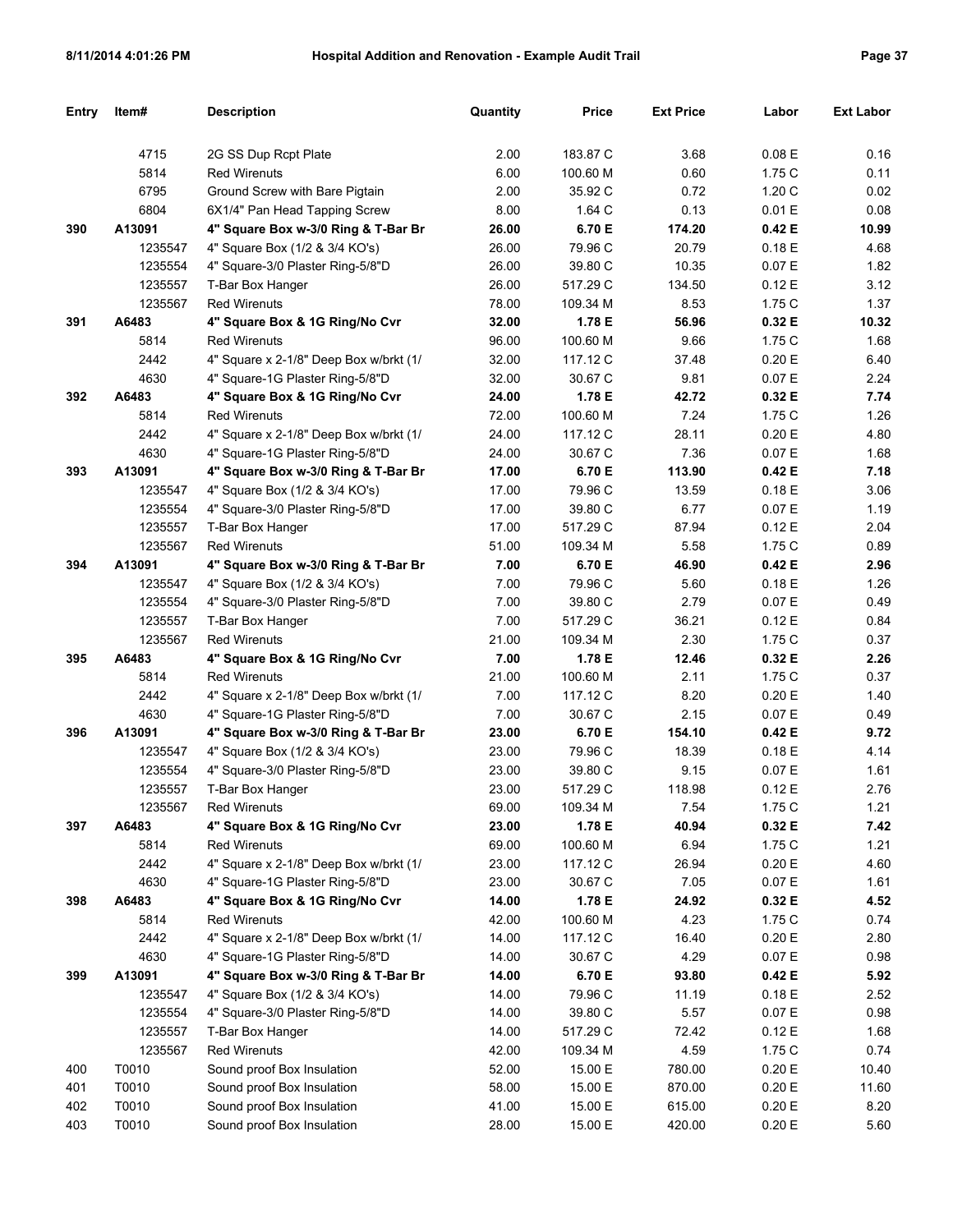| Entry | ltem# | <b>Description</b>                 | Quantity | <b>Price</b> | <b>Ext Price</b> | Labor  | <b>Ext Labor</b> |
|-------|-------|------------------------------------|----------|--------------|------------------|--------|------------------|
| 404   | A5822 | [S] 20A/Prem Spec Grade/Ind Cvr    | 35.00    | 5.16 E       | 180.60           | 0.65 E | 22.58            |
|       | 2448  | 1G WP Bell Box-(3)1/2" Hubs        | 35.00    | 239.11 C     | 83.69            | 0.30 E | 10.50            |
|       | 4390  | 20A Prem Spec Grade SP Switch      | 35.00    | 189.52 C     | 66.33            | 0.18E  | 6.30             |
|       | 4736  | 4" Square 1G Ind Switch Cover      | 35.00    | 67.68 C      | 23.69            | 0.07 E | 2.45             |
|       | 6802  | 10x1" TEK Screw                    | 70.00    | 6.55 C       | 4.59             | 0.01 E | 0.70             |
|       | 6794  | 3/16X1 Nylon Anchor                | 35.00    | 5.92 C       | 2.07             | 7.50 C | 2.63             |
| 405   | A5822 | [S] 20A/Prem Spec Grade/Ind Cvr    | 42.00    | 5.16 E       | 216.72           | 0.65 E | 27.09            |
|       | 2448  | 1G WP Bell Box-(3)1/2" Hubs        | 42.00    | 239.11 C     | 100.43           | 0.30 E | 12.60            |
|       | 4390  | 20A Prem Spec Grade SP Switch      | 42.00    | 189.52 C     | 79.60            | 0.18E  | 7.56             |
|       | 4736  | 4" Square 1G Ind Switch Cover      | 42.00    | 67.68 C      | 28.43            | 0.07 E | 2.94             |
|       | 6802  | 10x1" TEK Screw                    | 84.00    | 6.55 C       | 5.50             | 0.01 E | 0.84             |
|       | 6794  | 3/16X1 Nylon Anchor                | 42.00    | 5.92 C       | 2.49             | 7.50 C | 3.15             |
| 406   | A5822 | [S] 20A/Prem Spec Grade/Ind Cvr    | 26.00    | 5.16 E       | 134.16           | 0.65 E | 16.77            |
|       | 2448  | 1G WP Bell Box-(3)1/2" Hubs        | 26.00    | 239.11 C     | 62.17            | 0.30 E | 7.80             |
|       | 4390  | 20A Prem Spec Grade SP Switch      | 26.00    | 189.52 C     | 49.28            | 0.18E  | 4.68             |
|       | 4736  | 4" Square 1G Ind Switch Cover      | 26.00    | 67.68 C      | 17.60            | 0.07 E | 1.82             |
|       | 6802  | 10x1" TEK Screw                    | 52.00    | 6.55 C       | 3.41             | 0.01 E | 0.52             |
|       | 6794  | 3/16X1 Nylon Anchor                | 26.00    | 5.92 C       | 1.54             | 7.50 C | 1.95             |
| 407   | A5822 | [S] 20A/Prem Spec Grade/Ind Cvr    | 14.00    | 5.16 E       | 72.24            | 0.65 E | 9.03             |
|       | 2448  | 1G WP Bell Box-(3)1/2" Hubs        | 14.00    | 239.11 C     | 33.48            | 0.30 E | 4.20             |
|       | 4390  | 20A Prem Spec Grade SP Switch      | 14.00    | 189.52 C     | 26.53            | 0.18E  | 2.52             |
|       | 4736  | 4" Square 1G Ind Switch Cover      | 14.00    | 67.68 C      | 9.48             | 0.07 E | 0.98             |
|       | 6802  | 10x1" TEK Screw                    | 28.00    | 6.55 C       | 1.83             | 0.01 E | 0.28             |
|       | 6794  | 3/16X1 Nylon Anchor                | 14.00    | 5.92 C       | 0.83             | 7.50 C | 1.05             |
| 408   | A6290 | 20A/GFI/Prem Spec Grade/Al Box &   | 2.00     | 19.90 E      | 39.80            | 0.71E  | 1.43             |
|       | 2448  | 1G WP Bell Box-(3)1/2" Hubs        | 2.00     | 239.11 C     | 4.78             | 0.30 E | 0.60             |
|       | 4453  | 20A/125V PremSpec Grde GFI Duplex( | 2.00     | 9.95 E       | 19.90            | 0.19E  | 0.38             |
|       | 4792  | 1G WP In Use Cover                 | 2.00     | 6.83 E       | 13.66            | 0.12E  | 0.24             |
|       | 5814  | <b>Red Wirenuts</b>                | 6.00     | 100.60 M     | 0.60             | 1.75C  | 0.11             |
|       | 6795  | Ground Screw with Bare Pigtain     | 2.00     | 35.92 C      | 0.72             | 1.20C  | 0.02             |
|       | 6804  | 6X1/4" Pan Head Tapping Screw      | 8.00     | 1.64 C       | 0.13             | 0.01 E | 0.08             |
| 409   | A6290 | 20A/GFI/Prem Spec Grade/Al Box &   | 3.00     | 19.90 E      | 59.70            | 0.71 E | 2.14             |
|       | 2448  | 1G WP Bell Box-(3)1/2" Hubs        | 3.00     | 239.11 C     | 7.17             | 0.30 E | 0.90             |
|       | 4453  | 20A/125V PremSpec Grde GFI Duplex( | 3.00     | 9.95 E       | 29.85            | 0.19E  | 0.57             |
|       | 4792  | 1G WP In Use Cover                 | 3.00     | 6.83 E       | 20.49            | 0.12 E | 0.36             |
|       | 5814  | <b>Red Wirenuts</b>                | 9.00     | 100.60 M     | 0.91             | 1.75 C | 0.16             |
|       | 6795  | Ground Screw with Bare Pigtain     | 3.00     | 35.92 C      | 1.08             | 1.20 C | 0.04             |
|       | 6804  | 6X1/4" Pan Head Tapping Screw      | 12.00    | 1.64 C       | 0.20             | 0.01 E | 0.12             |
| 410   | A6290 | 20A/GFI/Prem Spec Grade/Al Box &   | 1.00     | 19.90 E      | 19.90            | 0.71 E | 0.71             |
|       | 2448  | 1G WP Bell Box-(3)1/2" Hubs        | 1.00     | 239.11 C     | 2.39             | 0.30 E | 0.30             |
|       | 4453  | 20A/125V PremSpec Grde GFI Duplex( | 1.00     | 9.95 E       | 9.95             | 0.19 E | 0.19             |
|       | 4792  | 1G WP In Use Cover                 | 1.00     | 6.83 E       | 6.83             | 0.12 E | 0.12             |
|       | 5814  | <b>Red Wirenuts</b>                | 3.00     | 100.60 M     | 0.30             | 1.75 C | 0.05             |
|       | 6795  | Ground Screw with Bare Pigtain     | 1.00     | 35.92 C      | 0.36             | 1.20 C | 0.01             |
|       | 6804  | 6X1/4" Pan Head Tapping Screw      | 4.00     | 1.64 C       | 0.07             | 0.01 E | 0.04             |
| 411   | A6290 | 20A/GFI/Prem Spec Grade/Al Box &   | 1.00     | 19.90 E      | 19.90            | 0.71 E | 0.71             |
|       | 2448  | 1G WP Bell Box-(3)1/2" Hubs        | 1.00     | 239.11 C     | 2.39             | 0.30 E | 0.30             |
|       | 4453  | 20A/125V PremSpec Grde GFI Duplex( | 1.00     | 9.95 E       | 9.95             | 0.19 E | 0.19             |
|       | 4792  | 1G WP In Use Cover                 | 1.00     | 6.83 E       | 6.83             | 0.12 E | 0.12             |
|       | 5814  | <b>Red Wirenuts</b>                | 3.00     | 100.60 M     | 0.30             | 1.75 C | 0.05             |
|       | 6795  | Ground Screw with Bare Pigtain     | 1.00     | 35.92 C      | 0.36             | 1.20 C | 0.01             |
|       | 6804  | 6X1/4" Pan Head Tapping Screw      | 4.00     | 1.64 C       | 0.07             | 0.01 E | 0.04             |
| 412   | 1133  | 3/4" Aluminum Flex                 | 42.00    | 52.67 C      | 22.12            | 1.80 C | 0.76             |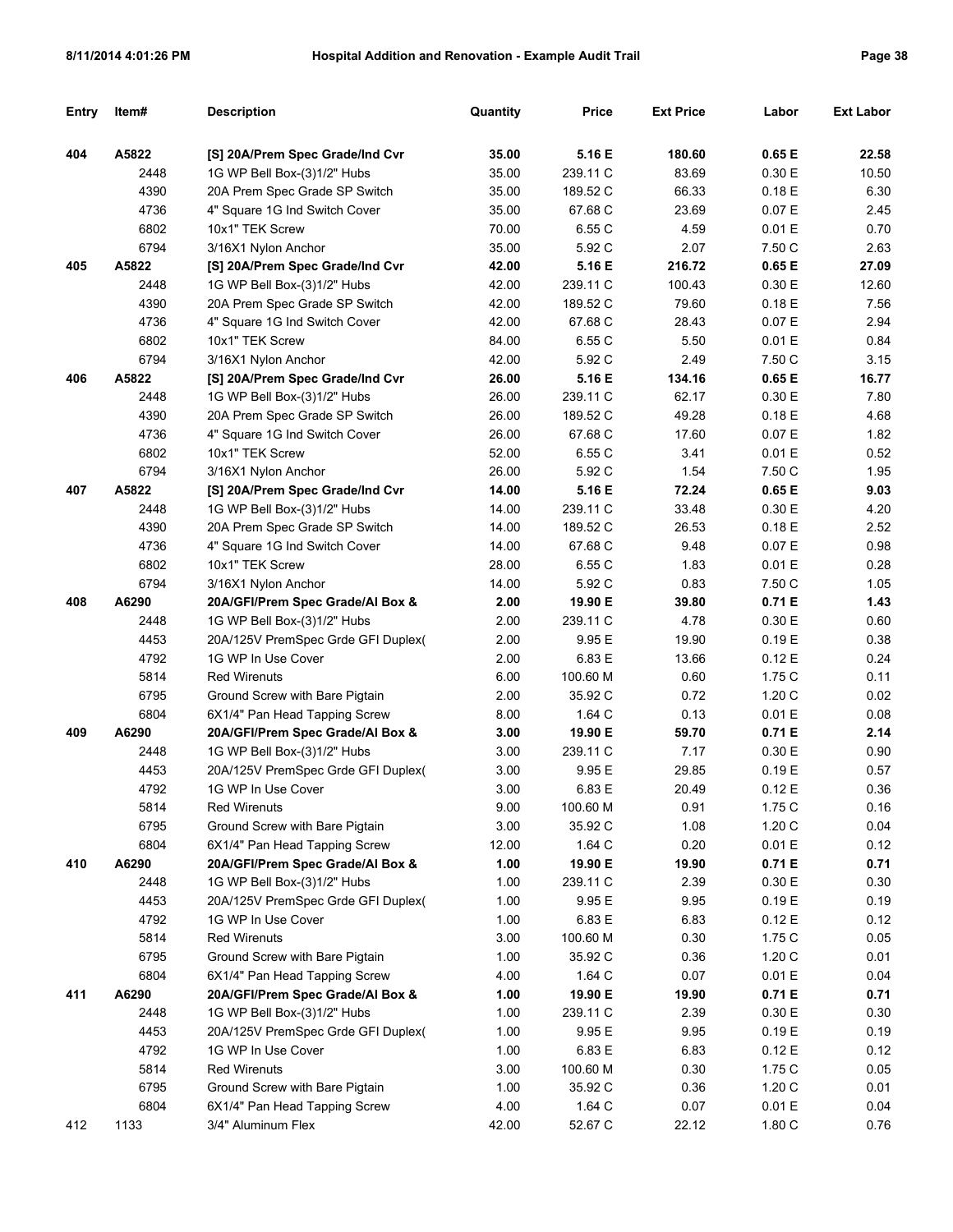| Entry | Item# | <b>Description</b>                      | Quantity | <b>Price</b> | <b>Ext Price</b> | Labor     | <b>Ext Labor</b> |
|-------|-------|-----------------------------------------|----------|--------------|------------------|-----------|------------------|
|       |       |                                         |          |              |                  |           |                  |
|       | 1814  | 3/4" Die Cast Screw-In Flex Conn        | 14.00    | 62.49 C      | 8.75             | 0.09 E    | 1.26             |
|       | 2630  | #10 THHN CU Stranded Wire               | 441.00   | 177.01 M     | 78.06            | 6.00 M    | 2.65             |
|       | 4323  | #14-12-10 Wire Termination Labor        | 49.00    | 0.00 E       | 0.00             | 0.10 E    | 4.90             |
| 413   | 5811  | 4x8x3/4" Plywood (CCA)                  | 2.00     | 45.00 E      | 90.00            | 0.75E     | 1.50             |
| 414   | 5811  | 4x8x3/4" Plywood (CCA)                  | 2.00     | 45.00 E      | 90.00            | 0.75E     | 1.50             |
| 415   | 5811  | 4x8x3/4" Plywood (CCA)                  | 2.00     | 45.00 E      | 90.00            | 0.75E     | 1.50             |
| 416   | T0012 | Kitchen square foot 1655 & 660 BUDG     | 1.00     | 92600.00 E   | 92600.00         | 1157.00 E | 1157.00          |
| 417   | A5277 | [S] 20A/Prem Spec Grade/SS Plate        | 41.00    | 4.45 E       | 182.45           | 0.63 E    | 25.93            |
|       | 2440  | 4" Square x 1-1/2" Deep Box w/bkt (1/2  | 41.00    | 96.21 C      | 39.45            | 0.20 E    | 8.20             |
|       | 4630  | 4" Square-1G Plaster Ring-5/8"D         | 41.00    | 30.67 C      | 12.57            | 0.07 E    | 2.87             |
|       | 4390  | 20A Prem Spec Grade SP Switch           | 41.00    | 189.52 C     | 77.70            | 0.18E     | 7.38             |
|       | 4711  | 1G SS Toggle Sw Plate                   | 41.00    | 83.78 C      | 34.35            | 0.08 E    | 3.28             |
|       | 5814  | <b>Red Wirenuts</b>                     | 123.00   | 100.60 M     | 12.37            | 1.75 C    | 2.15             |
|       | 6805  | <b>Ground Screw</b>                     | 41.00    | 7.16 C       | 2.94             | 0.01 E    | 0.41             |
|       | 6804  | 6X1/4" Pan Head Tapping Screw           | 164.00   | 1.64 C       | 2.69             | 0.01 E    | 1.64             |
| 418   | A5279 | [S] 20A/Spec Grade/Decora/Plastic Pl    | 45.00    | 6.16 E       | 277.20           | 0.60 E    | 27.11            |
|       | 2440  | 4" Square x 1-1/2" Deep Box w/bkt (1/2) | 45.00    | 96.21 C      | 43.29            | 0.20 E    | 9.00             |
|       | 4630  | 4" Square-1G Plaster Ring-5/8"D         | 45.00    | 30.67 C      | 13.80            | 0.07 E    | 3.15             |
|       | 4391  | 20A SP Decora Switch                    | 45.00    | 419.05 C     | 188.57           | 0.15E     | 6.75             |
|       | 4682  | 1G Plastic Decora Plate                 | 45.00    | 26.38 C      | 11.87            | 0.08 E    | 3.60             |
|       | 5814  | <b>Red Wirenuts</b>                     | 135.00   | 100.60 M     | 13.58            | 1.75 C    | 2.36             |
|       | 6805  | <b>Ground Screw</b>                     | 45.00    | 7.16 C       | 3.22             | 0.01 E    | 0.45             |
|       | 6804  | 6X1/4" Pan Head Tapping Screw           | 180.00   | 1.64 C       | 2.95             | 0.01 E    | 1.80             |
| 419   | A5279 | [S] 20A/Spec Grade/Decora/Plastic Pl    | 26.00    | 6.16 E       | 160.16           | 0.60 E    | 15.67            |
|       | 2440  | 4" Square x 1-1/2" Deep Box w/bkt (1/2  | 26.00    | 96.21 C      | 25.01            | 0.20 E    | 5.20             |
|       | 4630  | 4" Square-1G Plaster Ring-5/8"D         | 26.00    | 30.67 C      | 7.97             | 0.07 E    | 1.82             |
|       | 4391  | 20A SP Decora Switch                    | 26.00    | 419.05 C     | 108.95           | 0.15E     | 3.90             |
|       | 4682  | 1G Plastic Decora Plate                 | 26.00    | 26.38 C      | 6.86             | 0.08 E    | 2.08             |
|       | 5814  | <b>Red Wirenuts</b>                     | 78.00    | 100.60 M     | 7.85             | 1.75 C    | 1.37             |
|       | 6805  | <b>Ground Screw</b>                     | 26.00    | 7.16 C       | 1.86             | 0.01 E    | 0.26             |
|       | 6804  | 6X1/4" Pan Head Tapping Screw           | 104.00   | 1.64 C       | 1.71             | 0.01 E    | 1.04             |
| 420   | A5279 | [S] 20A/Spec Grade/Decora/Plastic Pl    | 15.00    | 6.16 E       | 92.40            | 0.60 E    | 9.04             |
|       | 2440  | 4" Square x 1-1/2" Deep Box w/bkt (1/2  | 15.00    | 96.21 C      | 14.43            | 0.20 E    | 3.00             |
|       | 4630  | 4" Square-1G Plaster Ring-5/8"D         | 15.00    | 30.67 C      | 4.60             | 0.07 E    | 1.05             |
|       | 4391  | 20A SP Decora Switch                    | 15.00    | 419.05 C     | 62.86            | 0.15E     | 2.25             |
|       | 4682  | 1G Plastic Decora Plate                 | 15.00    | 26.38 C      | 3.96             | 0.08 E    | 1.20             |
|       | 5814  | <b>Red Wirenuts</b>                     | 45.00    | 100.60 M     | 4.53             | 1.75 C    | 0.79             |
|       | 6805  | <b>Ground Screw</b>                     | 15.00    | 7.16 C       | 1.07             | 0.01 E    | 0.15             |
|       | 6804  | 6X1/4" Pan Head Tapping Screw           | 60.00    | 1.64 C       | 0.98             | 0.01 E    | 0.60             |
| 421   | A5309 | [S3] 20A/Prem Spec Grade/SS Plate       | 4.00     | 5.47 E       | 21.88            | 0.69 E    | 2.77             |
|       | 2440  | 4" Square x 1-1/2" Deep Box w/bkt (1/2  | 4.00     | 96.21 C      | 3.85             | 0.20 E    | 0.80             |
|       | 4630  | 4" Square-1G Plaster Ring-5/8"D         | 4.00     | 30.67 C      | 1.23             | 0.07 E    | 0.28             |
|       | 4415  | 20A Prem Spec Grade 3-Way Switch        | 4.00     | 291.61 C     | 11.66            | 0.24E     | 0.96             |
|       | 4711  | 1G SS Toggle Sw Plate                   | 4.00     | 83.78 C      | 3.35             | $0.08\to$ | 0.32             |
|       | 5814  | <b>Red Wirenuts</b>                     | 12.00    | 100.60 M     | 1.21             | 1.75 C    | 0.21             |
|       | 6805  | Ground Screw                            | 4.00     | 7.16 C       | 0.29             | 0.01 E    | 0.04             |
|       | 6804  | 6X1/4" Pan Head Tapping Screw           | 16.00    | 1.64 C       | 0.26             | 0.01 E    | 0.16             |
| 422   | A5350 | [SS] 20A/Prem Spec Grade/SS Plate       | 61.00    | 7.77 E       | 473.97           | 0.83 E    | 50.78            |
|       | 2440  | 4" Square x 1-1/2" Deep Box w/bkt (1/2  | 61.00    | 96.21 C      | 58.69            | 0.20 E    | 12.20            |
|       | 4635  | 4" Square-2G Plaster Ring-5/8"D         | 61.00    | 82.89 C      | 50.56            | 0.07 E    | 4.27             |
|       | 4390  | 20A Prem Spec Grade SP Switch           | 122.00   | 189.52 C     | 231.21           | 0.18E     | 21.96            |
|       | 4718  | 2G SS Toggle Sw Plate                   | 61.00    | 174.84 C     | 106.65           | 0.10 E    | 6.10             |
|       | 5814  | <b>Red Wirenuts</b>                     | 183.00   | 100.60 M     | 18.41            | 1.75C     | 3.20             |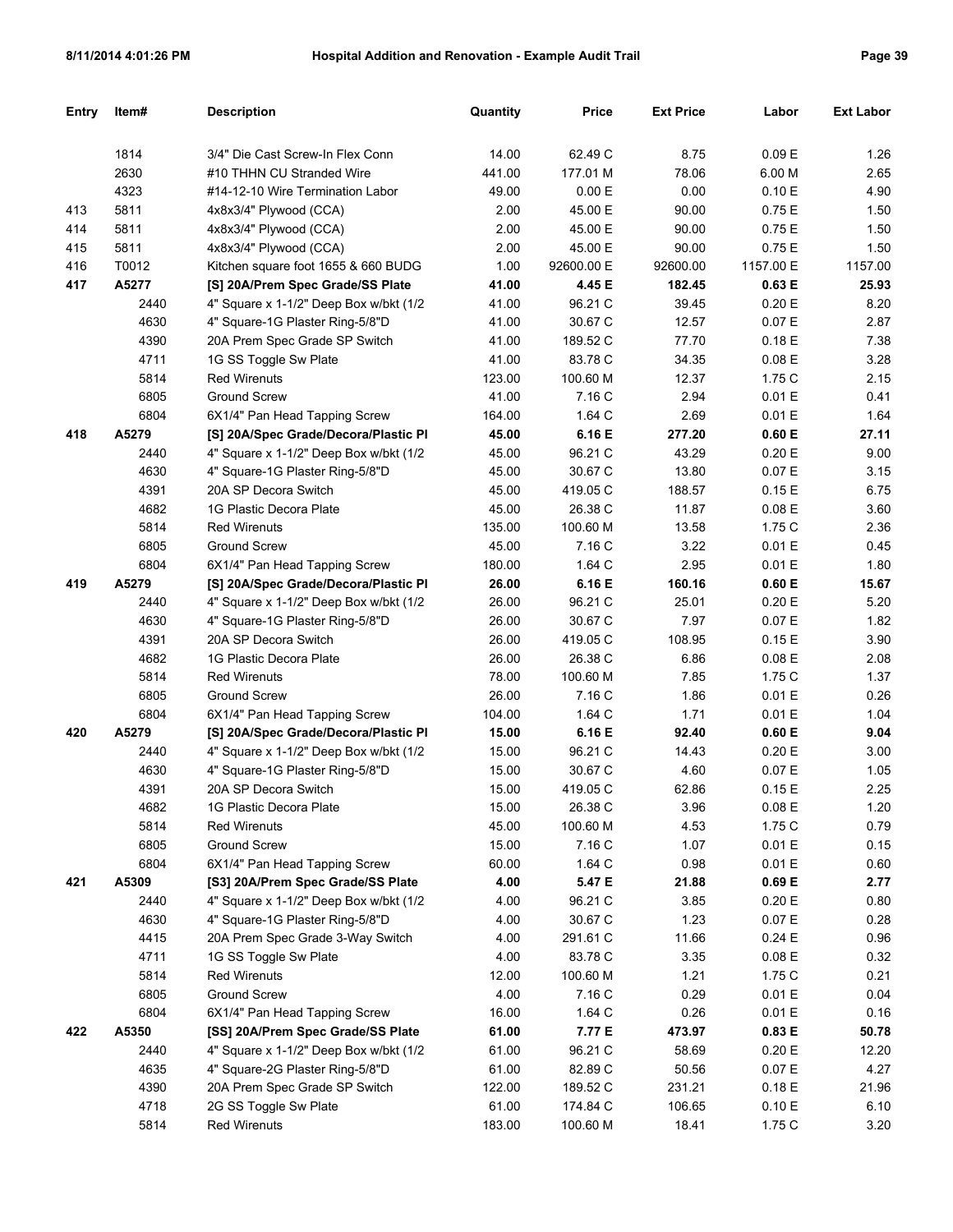| <b>Entry</b> | Item# | <b>Description</b>                      | Quantity | <b>Price</b> | <b>Ext Price</b> | Labor  | <b>Ext Labor</b> |
|--------------|-------|-----------------------------------------|----------|--------------|------------------|--------|------------------|
|              |       |                                         |          |              |                  |        |                  |
|              | 6805  | <b>Ground Screw</b>                     | 61.00    | 7.16 C       | 4.37             | 0.01 E | 0.61             |
|              | 6804  | 6X1/4" Pan Head Tapping Screw           | 244.00   | 1.64 C       | 4.00             | 0.01 E | 2.44             |
| 423          | A5350 | [SS] 20A/Prem Spec Grade/SS Plate       | 107.00   | 7.77 E       | 831.39           | 0.83 E | 89.08            |
|              | 2440  | 4" Square x 1-1/2" Deep Box w/bkt (1/2  | 107.00   | 96.21 C      | 102.94           | 0.20 E | 21.40            |
|              | 4635  | 4" Square-2G Plaster Ring-5/8"D         | 107.00   | 82.89 C      | 88.69            | 0.07 E | 7.49             |
|              | 4390  | 20A Prem Spec Grade SP Switch           | 214.00   | 189.52 C     | 405.57           | 0.18E  | 38.52            |
|              | 4718  | 2G SS Toggle Sw Plate                   | 107.00   | 174.84 C     | 187.08           | 0.10 E | 10.70            |
|              | 5814  | <b>Red Wirenuts</b>                     | 321.00   | 100.60 M     | 32.29            | 1.75C  | 5.62             |
|              | 6805  | <b>Ground Screw</b>                     | 107.00   | 7.16 C       | 7.66             | 0.01 E | 1.07             |
|              | 6804  | 6X1/4" Pan Head Tapping Screw           | 428.00   | 1.64 C       | 7.02             | 0.01 E | 4.28             |
| 424          | A5350 | [SS] 20A/Prem Spec Grade/SS Plate       | 49.00    | 7.77 E       | 380.73           | 0.83 E | 40.79            |
|              | 2440  | 4" Square x 1-1/2" Deep Box w/bkt (1/2  | 49.00    | 96.21 C      | 47.14            | 0.20 E | 9.80             |
|              | 4635  | 4" Square-2G Plaster Ring-5/8"D         | 49.00    | 82.89 C      | 40.62            | 0.07 E | 3.43             |
|              | 4390  | 20A Prem Spec Grade SP Switch           | 98.00    | 189.52 C     | 185.73           | 0.18E  | 17.64            |
|              | 4718  | 2G SS Toggle Sw Plate                   | 49.00    | 174.84 C     | 85.67            | 0.10 E | 4.90             |
|              | 5814  | <b>Red Wirenuts</b>                     | 147.00   | 100.60 M     | 14.79            | 1.75C  | 2.57             |
|              | 6805  | <b>Ground Screw</b>                     | 49.00    | 7.16 C       | 3.51             | 0.01 E | 0.49             |
|              | 6804  | 6X1/4" Pan Head Tapping Screw           | 196.00   | 1.64 C       | 3.21             | 0.01 E | 1.96             |
| 425          | A5350 | [SS] 20A/Prem Spec Grade/SS Plate       | 33.00    | 7.77 E       | 256.41           | 0.83 E | 27.47            |
|              | 2440  | 4" Square x 1-1/2" Deep Box w/bkt (1/2  | 33.00    | 96.21 C      | 31.75            | 0.20 E | 6.60             |
|              | 4635  | 4" Square-2G Plaster Ring-5/8"D         | 33.00    | 82.89 C      | 27.35            | 0.07 E | 2.31             |
|              | 4390  | 20A Prem Spec Grade SP Switch           | 66.00    | 189.52 C     | 125.08           | 0.18E  | 11.88            |
|              | 4718  | 2G SS Toggle Sw Plate                   | 33.00    | 174.84 C     | 57.70            | 0.10 E | 3.30             |
|              | 5814  | <b>Red Wirenuts</b>                     | 99.00    | 100.60 M     | 9.96             | 1.75C  | 1.73             |
|              | 6805  | <b>Ground Screw</b>                     | 33.00    | 7.16 C       | 2.36             | 0.01 E | 0.33             |
|              | 6804  | 6X1/4" Pan Head Tapping Screw           | 132.00   | 1.64 C       | 2.16             | 0.01 E | 1.32             |
| 426          | A6485 | 4" Square Box & 1G Ring/SS Plate        | 52.00    | 2.32 E       | 120.64           | 0.40 E | 20.93            |
|              | 2440  | 4" Square x 1-1/2" Deep Box w/bkt (1/2  | 52.00    | 96.21 C      | 50.03            | 0.20 E | 10.40            |
|              | 4630  | 4" Square-1G Plaster Ring-5/8"D         | 52.00    | 30.67 C      | 15.95            | 0.07 E | 3.64             |
|              | 4705  | 1G SS Blank Plate                       | 52.00    | 74.97 C      | 38.98            | 0.08 E | 4.16             |
|              | 5814  | <b>Red Wirenuts</b>                     | 156.00   | 100.60 M     | 15.69            | 1.75C  | 2.73             |
| 427          | A6485 | 4" Square Box & 1G Ring/SS Plate        | 32.00    | 2.32 E       | 74.24            | 0.40 E | 12.88            |
|              | 2440  | 4" Square x 1-1/2" Deep Box w/bkt (1/2  | 32.00    | 96.21 C      | 30.79            | 0.20 E | 6.40             |
|              | 4630  | 4" Square-1G Plaster Ring-5/8"D         | 32.00    | 30.67 C      | 9.81             | 0.07 E | 2.24             |
|              | 4705  | 1G SS Blank Plate                       | 32.00    | 74.97 C      | 23.99            | 0.08 E | 2.56             |
|              | 5814  | Red Wirenuts                            | 96.00    | 100.60 M     | 9.66             | 1.75 C | 1.68             |
| 428          | A6485 | 4" Square Box & 1G Ring/SS Plate        | 14.00    | 2.32 E       | 32.48            | 0.40 E | 5.64             |
|              | 2440  | 4" Square x 1-1/2" Deep Box w/bkt (1/2) | 14.00    | 96.21 C      | 13.47            | 0.20 E | 2.80             |
|              | 4630  | 4" Square-1G Plaster Ring-5/8"D         | 14.00    | 30.67 C      | 4.29             | 0.07 E | 0.98             |
|              | 4705  | 1G SS Blank Plate                       | 14.00    | 74.97 C      | 10.50            | 0.08 E | 1.12             |
|              | 5814  | <b>Red Wirenuts</b>                     | 42.00    | 100.60 M     | 4.23             | 1.75 C | 0.74             |
| 429          | A6485 | 4" Square Box & 1G Ring/SS Plate        | 46.00    | 2.32 E       | 106.72           | 0.40 E | 18.52            |
|              | 2440  | 4" Square x 1-1/2" Deep Box w/bkt (1/2  | 46.00    | 96.21 C      | 44.26            | 0.20 E | 9.20             |
|              | 4630  | 4" Square-1G Plaster Ring-5/8"D         | 46.00    | 30.67 C      | 14.11            | 0.07 E | 3.22             |
|              | 4705  | 1G SS Blank Plate                       | 46.00    | 74.97 C      | 34.49            | 0.08 E | 3.68             |
|              | 5814  | <b>Red Wirenuts</b>                     | 138.00   | 100.60 M     | 13.88            | 1.75C  | 2.42             |
| 430          | A6485 | 4" Square Box & 1G Ring/SS Plate        | 28.00    | 2.32 E       | 64.96            | 0.40 E | 11.27            |
|              | 2440  | 4" Square x 1-1/2" Deep Box w/bkt (1/2  | 28.00    | 96.21 C      | 26.94            | 0.20 E | 5.60             |
|              | 4630  | 4" Square-1G Plaster Ring-5/8"D         | 28.00    | 30.67 C      | 8.59             | 0.07 E | 1.96             |
|              | 4705  | 1G SS Blank Plate                       | 28.00    | 74.97 C      | 20.99            | 0.08 E | 2.24             |
|              | 5814  | <b>Red Wirenuts</b>                     | 84.00    | 100.60 M     | 8.45             | 1.75C  | 1.47             |
| 431          | A5372 | [S3/S3] 20A/Prem Spec Grade/SS Pla      | 4.00     | 9.81 E       | 39.24            | 0.95 E | 3.81             |
|              | 2440  | 4" Square x 1-1/2" Deep Box w/bkt (1/2  | 4.00     | 96.21 C      | 3.85             | 0.20 E | 0.80             |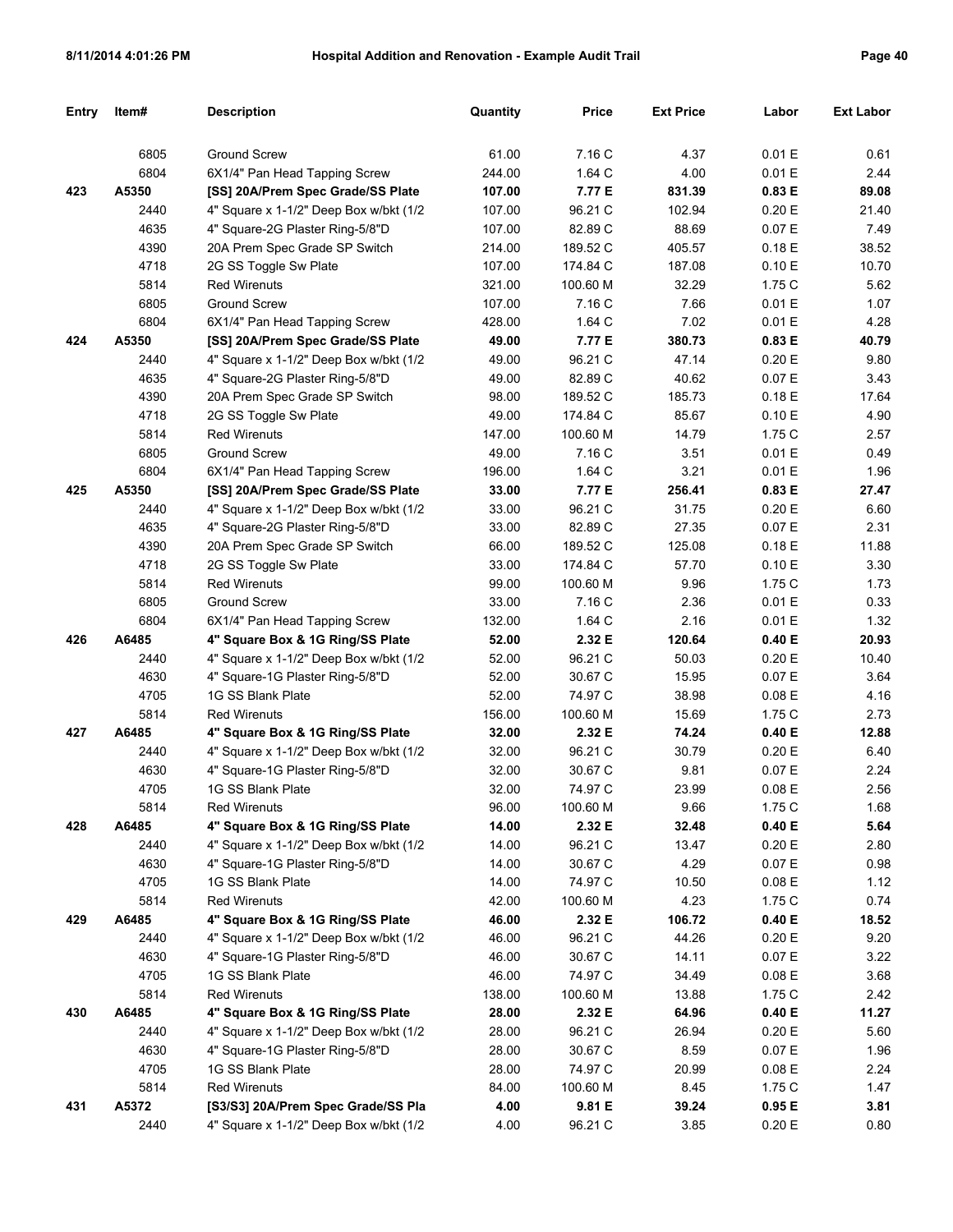| Entry | Item# | <b>Description</b>                                 | Quantity | Price    | <b>Ext Price</b> | Labor  | <b>Ext Labor</b> |
|-------|-------|----------------------------------------------------|----------|----------|------------------|--------|------------------|
|       |       |                                                    |          |          |                  |        |                  |
|       | 4635  | 4" Square-2G Plaster Ring-5/8"D                    | 4.00     | 82.89 C  | 3.32             | 0.07 E | 0.28             |
|       | 4415  | 20A Prem Spec Grade 3-Way Switch                   | 8.00     | 291.61 C | 23.33            | 0.24E  | 1.92             |
|       | 4718  | 2G SS Toggle Sw Plate                              | 4.00     | 174.84 C | 6.99             | 0.10 E | 0.40             |
|       | 5814  | <b>Red Wirenuts</b>                                | 12.00    | 100.60 M | 1.21             | 1.75 C | 0.21             |
|       | 6805  | <b>Ground Screw</b>                                | 4.00     | 7.16 C   | 0.29             | 0.01 E | 0.04             |
|       | 6804  | 6X1/4" Pan Head Tapping Screw                      | 16.00    | 1.64 C   | 0.26             | 0.01 E | 0.16             |
| 432   | A5745 | 60 Min By-Pass Timer                               | 1.00     | 21.10 E  | 21.10            | 0.47E  | 0.47             |
|       | 2440  | 4" Square x 1-1/2" Deep Box w/bkt (1/2             | 1.00     | 96.21 C  | 0.96             | 0.20 E | 0.20             |
|       | 4630  | 4" Square-1G Plaster Ring-5/8"D                    | 1.00     | 30.67 C  | 0.31             | 0.07 E | 0.07             |
|       | 4602  | 60 Minute Spring Wound Timer                       | 1.00     | 19.83 E  | 19.83            | 0.20 E | 0.20             |
| 433   |       | Length: 820.00                                     |          |          |                  |        |                  |
|       | 1001  | 3/4" EMT                                           | 820.00   | 31.44 C  | 257.81           | 4.00 C | 32.80            |
|       | 1525  | 3/4" Set Screw Steel Cplg                          | 82.00    | 37.20 C  | 30.50            | 0.06E  | 4.92             |
|       | 1445  | 3/4" Set Screw Steel Conn                          | 82.00    | 31.21 C  | 25.59            | 0.06E  | 4.92             |
|       | 2630  | #10 THHN CU Stranded Wire                          | 2583.00  | 177.01 M | 457.22           | 6.00 M | 15.50            |
|       | 2365  | 3/4" Beam Clamp w/Conduit Hanger                   | 102.50   | 126.92 C | 130.09           | 6.00 C | 6.15             |
| 434   |       | Length: 1,220.00                                   |          |          |                  |        |                  |
|       | 1001  | 3/4" EMT                                           | 1220.00  | 31.44 C  | 383.57           | 4.00 C | 48.80            |
|       | 1525  | 3/4" Set Screw Steel Cplg                          | 122.00   | 37.20 C  | 45.38            | 0.06E  | 7.32             |
|       | 1445  | 3/4" Set Screw Steel Conn                          | 122.00   | 31.21 C  | 38.08            | 0.06E  | 7.32             |
|       | 2630  | #10 THHN CU Stranded Wire                          | 6405.00  | 177.01 M | 1133.75          | 6.00 M | 38.43            |
|       | 2365  | 3/4" Beam Clamp w/Conduit Hanger                   | 152.50   | 126.92 C | 193.55           | 6.00 C | 9.15             |
| 435   |       | Length: 900.00                                     |          |          |                  |        |                  |
|       | 1001  | 3/4" EMT                                           | 900.00   | 31.44 C  | 282.96           | 4.00 C | 36.00            |
|       | 1525  | 3/4" Set Screw Steel Cplg                          | 90.00    | 37.20 C  | 33.48            | 0.06E  | 5.40             |
|       | 1445  | 3/4" Set Screw Steel Conn                          | 90.00    | 31.21 C  | 28.09            | 0.06E  | 5.40             |
|       | 2630  | #10 THHN CU Stranded Wire                          | 2835.00  | 177.01 M | 501.82           | 6.00 M | 17.01            |
|       | 2365  | 3/4" Beam Clamp w/Conduit Hanger                   | 112.50   | 126.92 C | 142.79           | 6.00 C | 6.75             |
| 436   |       | Length: 240.00                                     |          |          |                  |        |                  |
|       | 1001  | 3/4" EMT                                           | 240.00   | 31.44 C  | 75.46            | 4.00 C | 9.60             |
|       | 1525  | 3/4" Set Screw Steel Cplg                          | 24.00    | 37.20 C  | 8.93             | 0.06E  | 1.44             |
|       | 1445  | 3/4" Set Screw Steel Conn                          | 8.00     | 31.21 C  | 2.50             | 0.06E  | 0.48             |
|       | 2630  | #10 THHN CU Stranded Wire                          | 1008.00  | 177.01 M | 178.43           | 6.00 M | 6.05             |
|       | 2365  | 3/4" Beam Clamp w/Conduit Hanger                   | 30.00    | 126.92 C | 38.08            | 6.00 C | 1.80             |
| 437   |       | Length: 2,140.00                                   |          |          |                  |        |                  |
|       | 1001  | 3/4" EMT                                           | 2140.00  | 31.44 C  | 672.82           | 4.00 C | 85.60            |
|       | 1525  | 3/4" Set Screw Steel Cplg                          | 214.00   | 37.20 C  | 79.61            | 0.06E  | 12.84            |
|       | 1445  | 3/4" Set Screw Steel Conn                          | 214.00   | 31.21 C  | 66.79            | 0.06E  | 12.84            |
|       | 2630  | #10 THHN CU Stranded Wire                          | 11235.00 | 177.01 M | 1988.71          | 6.00 M | 67.41            |
|       | 2365  | 3/4" Beam Clamp w/Conduit Hanger                   | 267.50   | 126.92 C | 339.51           | 6.00C  | 16.05            |
| 438   |       | Length: 520.00                                     |          |          |                  |        |                  |
|       | 1001  | 3/4" EMT                                           | 520.00   | 31.44 C  | 163.49           | 4.00 C | 20.80            |
|       | 1525  | 3/4" Set Screw Steel Cplg                          | 52.00    | 37.20 C  | 19.34            | 0.06E  | 3.12             |
|       | 1445  | 3/4" Set Screw Steel Conn                          | 52.00    | 31.21 C  | 16.23            | 0.06E  | 3.12             |
|       | 2630  | #10 THHN CU Stranded Wire                          | 1638.00  | 177.01 M | 289.94           | 6.00 M | 9.83             |
|       | 2365  | 3/4" Beam Clamp w/Conduit Hanger                   | 65.00    | 126.92 C | 82.50            | 6.00C  | 3.90             |
| 439   |       | Length: 300.00                                     |          |          |                  |        |                  |
|       | 1001  | 3/4" EMT                                           | 300.00   | 31.44 C  | 94.32            | 4.00 C | 12.00            |
|       | 1525  | 3/4" Set Screw Steel Cplg                          | 30.00    | 37.20 C  | 11.16            | 0.06 E | 1.80             |
|       | 1445  | 3/4" Set Screw Steel Conn                          | 30.00    | 31.21 C  | 9.36             | 0.06E  | 1.80             |
|       | 2630  | #10 THHN CU Stranded Wire                          | 945.00   | 177.01 M | 167.27           | 6.00 M | 5.67             |
|       | 2365  |                                                    | 37.50    |          | 47.60            | 6.00C  | 2.25             |
| 440   |       | 3/4" Beam Clamp w/Conduit Hanger<br>Length: 980.00 |          | 126.92 C |                  |        |                  |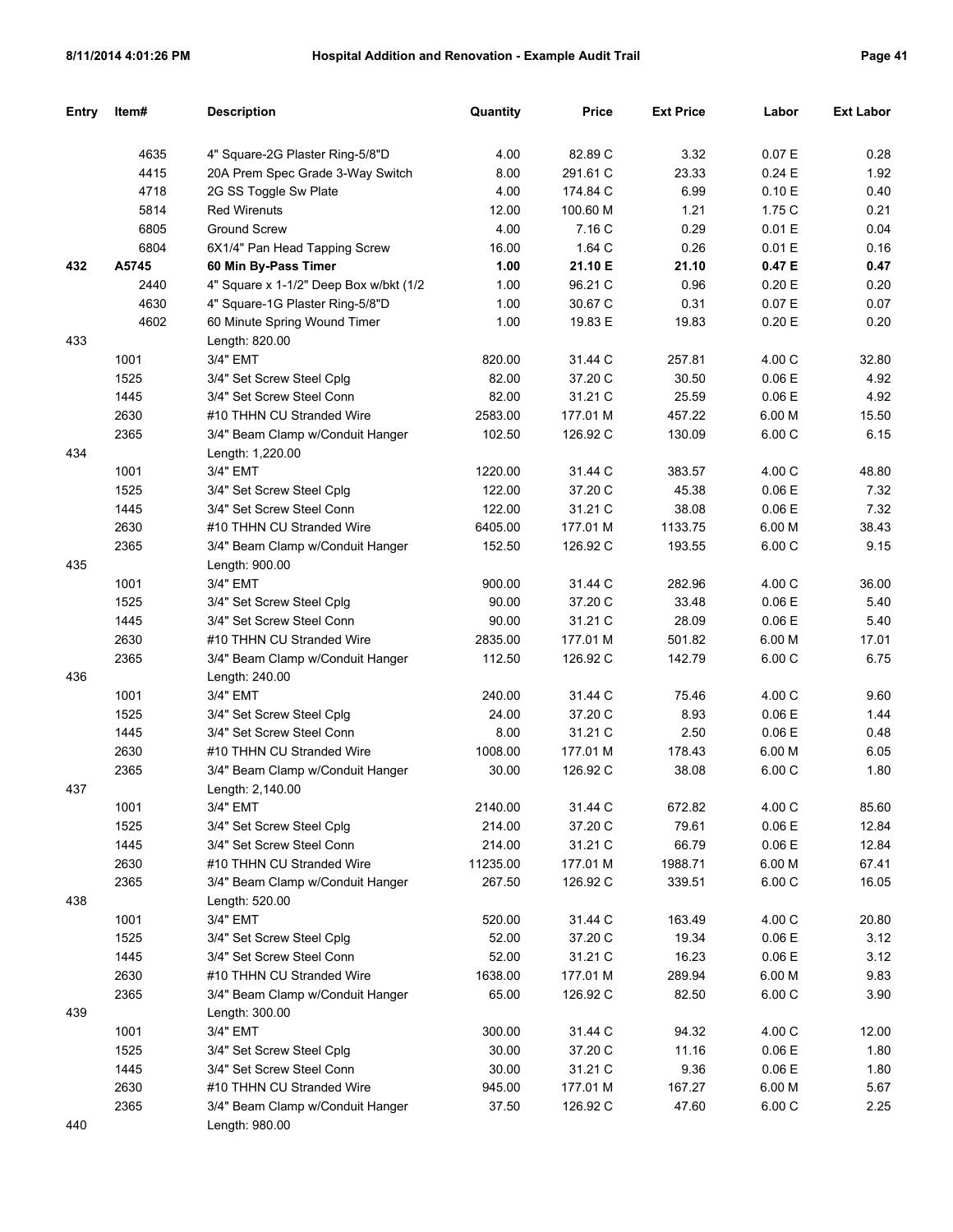| Entry | Item#           | <b>Description</b>                  | Quantity | <b>Price</b> | <b>Ext Price</b> | Labor  | <b>Ext Labor</b> |
|-------|-----------------|-------------------------------------|----------|--------------|------------------|--------|------------------|
|       |                 |                                     |          |              |                  |        |                  |
|       | 1001            | 3/4" EMT                            | 980.00   | 31.44 C      | 308.11           | 4.00 C | 39.20            |
|       | 1525            | 3/4" Set Screw Steel Cplg           | 98.00    | 37.20 C      | 36.46            | 0.06 E | 5.88             |
|       | 1445            | 3/4" Set Screw Steel Conn           | 98.00    | 31.21 C      | 30.59            | 0.06E  | 5.88             |
|       | 2630            | #10 THHN CU Stranded Wire           | 5145.00  | 177.01 M     | 910.72           | 6.00 M | 30.87            |
|       | 2365            | 3/4" Beam Clamp w/Conduit Hanger    | 122.50   | 126.92 C     | 155.48           | 6.00 C | 7.35             |
| 441   |                 | Length: 660.00                      |          |              |                  |        |                  |
|       | 1001            | 3/4" EMT                            | 660.00   | 31.44 C      | 207.50           | 4.00 C | 26.40            |
|       | 1525            | 3/4" Set Screw Steel Cplg           | 66.00    | 37.20 C      | 24.55            | 0.06E  | 3.96             |
|       | 1445            | 3/4" Set Screw Steel Conn           | 66.00    | 31.21 C      | 20.60            | 0.06E  | 3.96             |
|       | 2630            | #10 THHN CU Stranded Wire           | 3465.00  | 177.01 M     | 613.34           | 6.00 M | 20.79            |
|       | 2365            | 3/4" Beam Clamp w/Conduit Hanger    | 82.50    | 126.92 C     | 104.71           | 6.00 C | 4.95             |
| 442   |                 | Length: 200.00                      |          |              |                  |        |                  |
|       | 1001            | 3/4" EMT                            | 200.00   | 31.44 C      | 62.88            | 4.00 C | 8.00             |
|       | 1525            | 3/4" Set Screw Steel Cplg           | 20.00    | 37.20 C      | 7.44             | 0.06E  | 1.20             |
|       | 1445            | 3/4" Set Screw Steel Conn           | 8.00     | 31.21 C      | 2.50             | 0.06 E | 0.48             |
|       | 2630            | #10 THHN CU Stranded Wire           | 1470.00  | 177.01 M     | 260.20           | 6.00 M | 8.82             |
|       | 2365            | 3/4" Beam Clamp w/Conduit Hanger    | 25.00    | 126.92 C     | 31.73            | 6.00 C | 1.50             |
| 443   |                 | Length: 20.00                       |          |              |                  |        |                  |
|       | 1001            | 3/4" EMT                            | 20.00    | 31.44 C      | 6.29             | 4.00 C | 0.80             |
|       | 1525            | 3/4" Set Screw Steel Cplg           | 2.00     | 37.20 C      | 0.74             | 0.06 E | 0.12             |
|       | 1445            | 3/4" Set Screw Steel Conn           | 2.00     | 31.21 C      | 0.62             | 0.06 E | 0.12             |
|       | 2630            | #10 THHN CU Stranded Wire           | 63.00    | 177.01 M     | 11.15            | 6.00 M | 0.38             |
|       | 2365            | 3/4" Beam Clamp w/Conduit Hanger    | 2.50     | 126.92 C     | 3.17             | 6.00 C | 0.15             |
| 444   | <b>OW-2X4</b>   | 2'x4' Fluor Lay-In                  | 205.00   | Quote 1      | 0.00             | 0.65E  | 133.25           |
|       | 5076            | F32 T8 Cool White 32W 48" Fluor Lam | 615.00   | Quote 1      | 0.00             | 0.03 E | 18.45            |
|       | 4975            | Seismic wire                        | 410.00   | 2.00 E       | 820.00           | 0.03 E | 12.30            |
|       | A7354           | 4" Square Box w/(1) Fixture Whip    | 205.00   | 9.40 E       | 1927.00          | 0.52E  | 105.58           |
|       | 5814            | <b>Red Wirenuts</b>                 | 1230.00  | 100.60 M     | 123.74           | 1.75 C | 21.53            |
|       | 2439            | 4" Square Box (1/2 & 3/4 KO's)      | 205.00   | 72.08 C      | 147.76           | 0.18E  | 36.90            |
|       | 4812            | 4" Square Flat Blank Cover          | 205.00   | 26.81 C      | 54.96            | 0.07 E | 14.35            |
|       | 2395            | 1/2" T-Bar Wire Conduit Clip        | 205.00   | 22.32 C      | 45.76            | 0.01 E | 2.05             |
|       | 5013            | Manufactured Fixture Whip           | 205.00   | 759.24 C     | 1556.44          | 0.15E  | 30.75            |
|       | 5016            | Red Scotchlok Wirenuts (#18-10)     | 615.00   | 100.60 M     | 61.87            | 1.75 C | 10.76            |
|       | 6803            | 10x3/4" TEK Screw                   | 820.00   | 6.84 C       | 56.09            | 0.01 E | 8.20             |
| 445   | <b>OW-STRIP</b> | 4' 1-Lamp Fluor Strip               | 59.00    | Quote 1      | 0.00             | 0.40 E | 23.60            |
|       |                 | 120V                                |          |              |                  |        |                  |
|       | 5076            | F32 T8 Cool White 32W 48" Fluor Lam | 118.00   | Quote 1      | 0.00             | 0.03 E | 3.54             |
|       | A7330           | 4" Square Box w-3/0 Ring            | 59.00    | 1.56 E       | 92.04            | 0.30 E | 17.85            |
|       | 2439            | 4" Square Box (1/2 & 3/4 KO's)      | 59.00    | 72.08 C      | 42.53            | 0.18 E | 10.62            |
|       | 4624            | 4" Square-3/0 Plaster Ring-1/2"D    | 59.00    | 54.16 C      | 31.95            | 0.07 E | 4.13             |
|       | 5814            | <b>Red Wirenuts</b>                 | 177.00   | 100.60 M     | 17.81            | 1.75C  | 3.10             |
|       | A7354           | 4" Square Box w/(1) Fixture Whip    | 59.00    | 9.40 E       | 554.60           | 0.52E  | 30.39            |
|       | 5814            | <b>Red Wirenuts</b>                 | 354.00   | 100.60 M     | 35.61            | 1.75C  | 6.20             |
|       | 2439            | 4" Square Box (1/2 & 3/4 KO's)      | 59.00    | 72.08 C      | 42.53            | 0.18E  | 10.62            |
|       | 4812            | 4" Square Flat Blank Cover          | 59.00    | 26.81 C      | 15.82            | 0.07 E | 4.13             |
|       | 2395            | 1/2" T-Bar Wire Conduit Clip        | 59.00    | 22.32 C      | 13.17            | 0.01 E | 0.59             |
|       | 5013            | Manufactured Fixture Whip           | 59.00    | 759.24 C     | 447.95           | 0.15E  | 8.85             |
|       | 5016            | Red Scotchlok Wirenuts (#18-10)     | 177.00   | 100.60 M     | 17.81            | 1.75C  | 3.10             |
| 446   | OW-EXIT         | Exit Fixture w/Batt Pack            | 20.00    | Quote 1      | 0.00             | 0.55E  | 11.00            |
|       | A7331           | 4" Square Box w-3/0 Ring & T-Bar Br | 20.00    | 5.77 E       | 115.40           | 0.42 E | 8.45             |
|       | 2439            | 4" Square Box (1/2 & 3/4 KO's)      | 20.00    | 72.08 C      | 14.42            | 0.18E  | 3.60             |
|       | 4625            | 4" Square-3/0 Plaster Ring-5/8"D    | 20.00    | 31.90 C      | 6.38             | 0.07 E | 1.40             |
|       | 4976            | T-Bar Box Hanger                    | 20.00    | 443.06 C     | 88.61            | 0.12 E | 2.40             |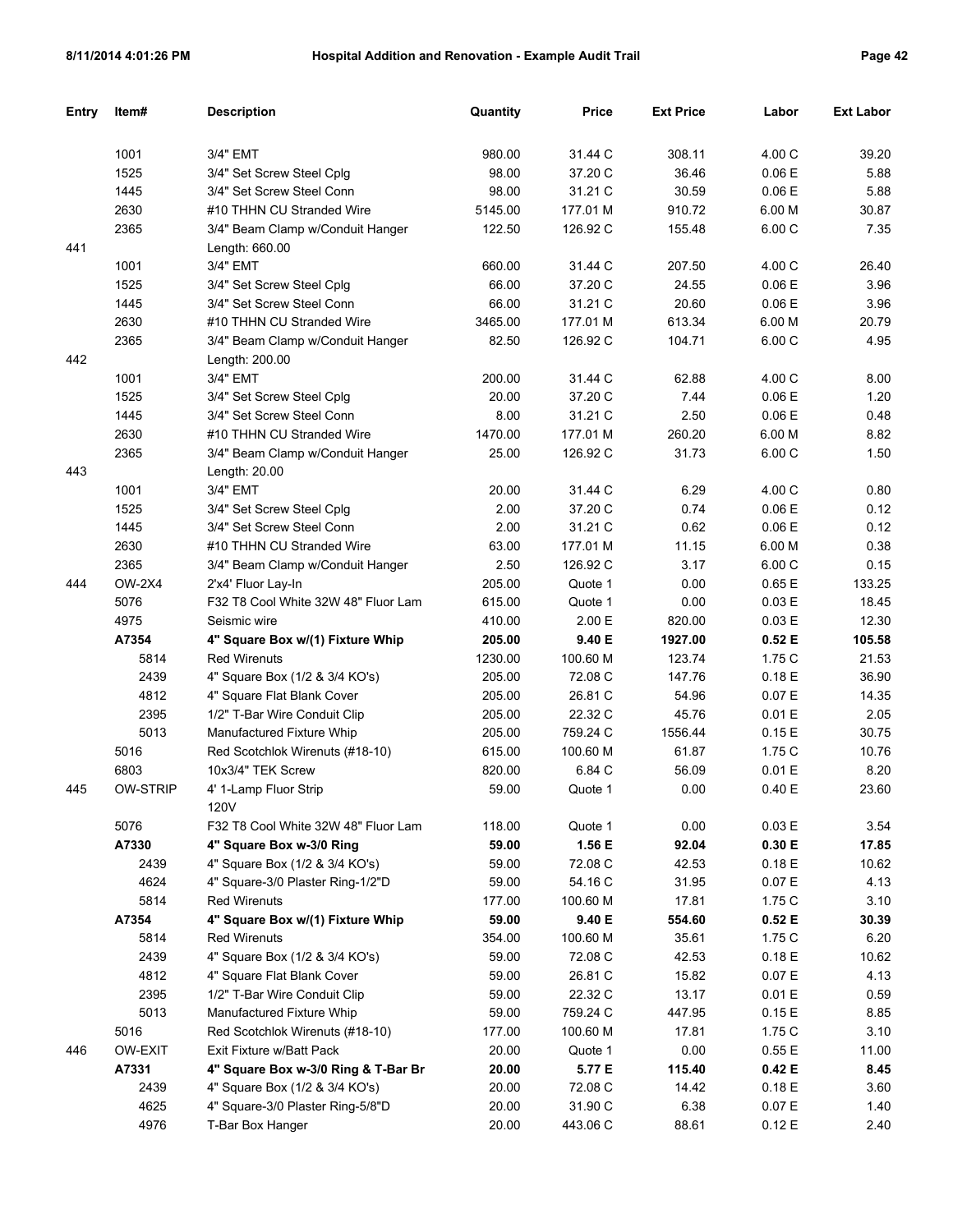| Entry | Item# | <b>Description</b>                      | Quantity | <b>Price</b> | <b>Ext Price</b> | Labor     | <b>Ext Labor</b> |
|-------|-------|-----------------------------------------|----------|--------------|------------------|-----------|------------------|
|       |       |                                         |          |              |                  |           |                  |
|       | 5814  | <b>Red Wirenuts</b>                     | 60.00    | 100.60 M     | 6.04             | 1.75C     | 1.05             |
|       | A7354 | 4" Square Box w/(1) Fixture Whip        | 20.00    | 9.40 E       | 188.00           | 0.52E     | 10.30            |
|       | 5814  | <b>Red Wirenuts</b>                     | 120.00   | 100.60 M     | 12.07            | 1.75 C    | 2.10             |
|       | 2439  | 4" Square Box (1/2 & 3/4 KO's)          | 20.00    | 72.08 C      | 14.42            | 0.18E     | 3.60             |
|       | 4812  | 4" Square Flat Blank Cover              | 20.00    | 26.81 C      | 5.36             | 0.07 E    | 1.40             |
|       | 2395  | 1/2" T-Bar Wire Conduit Clip            | 20.00    | 22.32 C      | 4.46             | 0.01 E    | 0.20             |
|       | 5013  | Manufactured Fixture Whip               | 20.00    | 759.24 C     | 151.85           | 0.15E     | 3.00             |
|       | 5016  | Red Scotchlok Wirenuts (#18-10)         | 60.00    | 100.60 M     | 6.04             | 1.75C     | 1.05             |
| 447   | A5277 | [S] 20A/Prem Spec Grade/SS Plate        | 32.00    | 4.45 E       | 142.40           | 0.63 E    | 20.24            |
|       | 2440  | 4" Square x 1-1/2" Deep Box w/bkt (1/2) | 32.00    | 96.21 C      | 30.79            | 0.20 E    | 6.40             |
|       | 4630  | 4" Square-1G Plaster Ring-5/8"D         | 32.00    | 30.67 C      | 9.81             | 0.07 E    | 2.24             |
|       | 4390  | 20A Prem Spec Grade SP Switch           | 32.00    | 189.52 C     | 60.65            | 0.18E     | 5.76             |
|       | 4711  | 1G SS Toggle Sw Plate                   | 32.00    | 83.78 C      | 26.81            | 0.08 E    | 2.56             |
|       | 5814  | <b>Red Wirenuts</b>                     | 96.00    | 100.60 M     | 9.66             | 1.75 C    | 1.68             |
|       | 6805  | <b>Ground Screw</b>                     | 32.00    | 7.16 C       | 2.29             | 0.01 E    | 0.32             |
|       | 6804  | 6X1/4" Pan Head Tapping Screw           | 128.00   | 1.64 C       | 2.10             | 0.01 E    | 1.28             |
| 448   | A5394 | [S/S3] 20A/Prem Spec Grade/SS Plat      | 1.00     | 8.80 E       | 8.80             | 0.89 E    | 0.89             |
|       | 2440  | 4" Square x 1-1/2" Deep Box w/bkt (1/2  | 1.00     | 96.21 C      | 0.96             | 0.20 E    | 0.20             |
|       | 4635  | 4" Square-2G Plaster Ring-5/8"D         | 1.00     | 82.89 C      | 0.83             | 0.07 E    | 0.07             |
|       | 4390  | 20A Prem Spec Grade SP Switch           | 1.00     | 189.52 C     | 1.90             | 0.18E     | 0.18             |
|       | 4415  | 20A Prem Spec Grade 3-Way Switch        | 1.00     | 291.61 C     | 2.92             | 0.24E     | 0.24             |
|       | 4718  | 2G SS Toggle Sw Plate                   | 1.00     | 174.84 C     | 1.75             | 0.10 E    | 0.10             |
|       | 5814  | <b>Red Wirenuts</b>                     | 3.00     | 100.60 M     | 0.30             | 1.75 C    | 0.05             |
|       | 6805  | <b>Ground Screw</b>                     | 1.00     | 7.16 C       | 0.07             | 0.01 E    | 0.01             |
|       | 6804  | 6X1/4" Pan Head Tapping Screw           | 4.00     | 1.64 C       | 0.07             | 0.01 E    | 0.04             |
| 449   | A5309 | [S3] 20A/Prem Spec Grade/SS Plate       | 18.00    | 5.47 E       | 98.46            | 0.69 E    | 12.47            |
|       | 2440  | 4" Square x 1-1/2" Deep Box w/bkt (1/2) | 18.00    | 96.21 C      | 17.32            | 0.20 E    | 3.60             |
|       | 4630  | 4" Square-1G Plaster Ring-5/8"D         | 18.00    | 30.67 C      | 5.52             | 0.07 E    | 1.26             |
|       | 4415  | 20A Prem Spec Grade 3-Way Switch        | 18.00    | 291.61 C     | 52.49            | 0.24 E    | 4.32             |
|       | 4711  | 1G SS Toggle Sw Plate                   | 18.00    | 83.78 C      | 15.08            | 0.08 E    | 1.44             |
|       | 5814  | <b>Red Wirenuts</b>                     | 54.00    | 100.60 M     | 5.43             | 1.75 C    | 0.95             |
|       | 6805  | <b>Ground Screw</b>                     | 18.00    | 7.16 C       | 1.29             | 0.01 E    | 0.18             |
|       | 6804  | 6X1/4" Pan Head Tapping Screw           | 72.00    | 1.64 C       | 1.18             | 0.01 E    | 0.72             |
| 450   | A5326 | [S4] 20A/Prem Spec Grade/SS Plate       | 7.00     | 12.25 E      | 85.75            | 0.75E     | 5.27             |
|       | 2440  | 4" Square x 1-1/2" Deep Box w/bkt (1/2  | 7.00     | 96.21 C      | 6.73             | 0.20 E    | 1.40             |
|       | 4630  | 4" Square-1G Plaster Ring-5/8"D         | 7.00     | 30.67 C      | 2.15             | $0.07\to$ | 0.49             |
|       | 4426  | 20A Prem Spec Grade 4-Way Toggle S      | 7.00     | 969.72 C     | 67.88            | 0.30 E    | 2.10             |
|       | 4711  | 1G SS Toggle Sw Plate                   | 7.00     | 83.78 C      | 5.86             | 0.08 E    | 0.56             |
|       | 5814  | <b>Red Wirenuts</b>                     | 21.00    | 100.60 M     | 2.11             | 1.75C     | 0.37             |
|       | 6805  | <b>Ground Screw</b>                     | 7.00     | 7.16 C       | 0.50             | 0.01 E    | 0.07             |
|       | 6804  | 6X1/4" Pan Head Tapping Screw           | 28.00    | 1.64 C       | 0.46             | 0.01 E    | 0.28             |
| 451   |       | Length: 640.00                          |          |              |                  |           |                  |
|       | 1001  | 3/4" EMT                                | 640.00   | 31.44 C      | 201.22           | 4.00 C    | 25.60            |
|       | 1525  | 3/4" Set Screw Steel Cplg               | 64.00    | 37.20 C      | 23.81            | 0.06 E    | 3.84             |
|       | 1445  | 3/4" Set Screw Steel Conn               | 64.00    | 31.21 C      | 19.97            | 0.06 E    | 3.84             |
|       | 2630  | #10 THHN CU Stranded Wire               | 2016.00  | 177.01 M     | 356.85           | 6.00 M    | 12.10            |
|       | 2365  | 3/4" Beam Clamp w/Conduit Hanger        | 80.00    | 126.92 C     | 101.54           | 6.00 C    | 4.80             |
| 452   |       | Length: 60.00                           |          |              |                  |           |                  |
|       | 1001  | 3/4" EMT                                | 60.00    | 31.44 C      | 18.86            | 4.00 C    | 2.40             |
|       | 1525  | 3/4" Set Screw Steel Cplg               | 6.00     | 37.20 C      | 2.23             | 0.06 E    | 0.36             |
|       | 1445  | 3/4" Set Screw Steel Conn               | 2.00     | 31.21 C      | 0.62             | 0.06 E    | 0.12             |
|       | 2630  | #10 THHN CU Stranded Wire               | 378.00   | 177.01 M     | 66.91            | 6.00 M    | 2.27             |
|       | 2365  | 3/4" Beam Clamp w/Conduit Hanger        | 7.50     | 126.92 C     | 9.52             | 6.00 C    | 0.45             |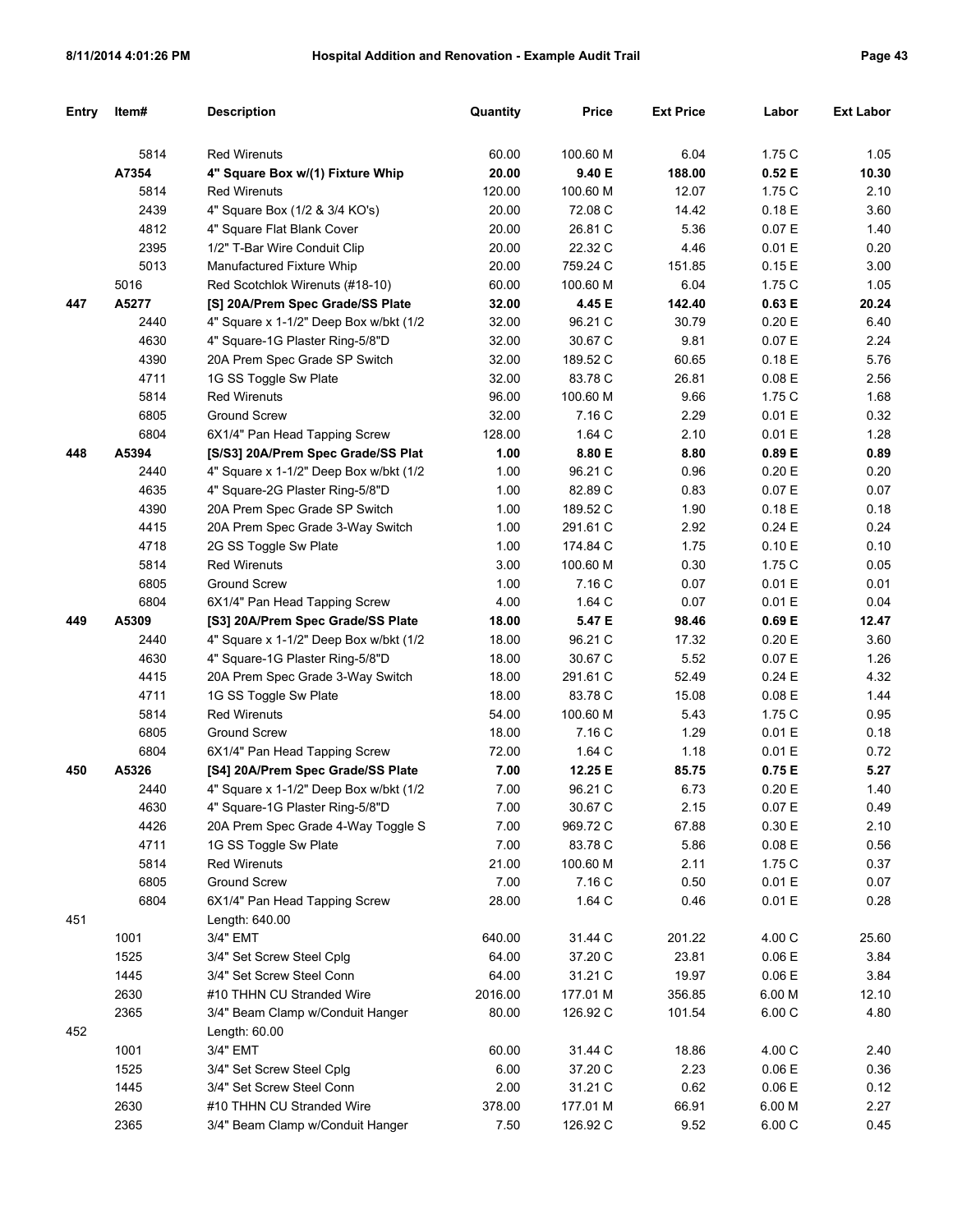| аα<br>œ | 4 |
|---------|---|
|---------|---|

| Entry | Item# | <b>Description</b>               | Quantity | Price     | <b>Ext Price</b> | Labor   | <b>Ext Labor</b> |
|-------|-------|----------------------------------|----------|-----------|------------------|---------|------------------|
|       |       |                                  |          |           |                  |         |                  |
| 453   |       | Length: 540.00                   |          |           |                  |         |                  |
|       | 1001  | 3/4" EMT                         | 540.00   | 31.44 C   | 169.78           | 4.00 C  | 21.60            |
|       | 1525  | 3/4" Set Screw Steel Cplg        | 54.00    | 37.20 C   | 20.09            | 0.06E   | 3.24             |
|       | 1445  | 3/4" Set Screw Steel Conn        | 36.00    | 31.21 C   | 11.24            | 0.06 E  | 2.16             |
|       | 2630  | #10 THHN CU Stranded Wire        | 2268.00  | 177.01 M  | 401.46           | 6.00 M  | 13.61            |
|       | 2365  | 3/4" Beam Clamp w/Conduit Hanger | 67.50    | 126.92 C  | 85.67            | 6.00 C  | 4.05             |
| 454   |       | Length: 350.00                   |          |           |                  |         |                  |
|       | 1001  | 3/4" EMT                         | 350.00   | 31.44 C   | 110.04           | 4.00 C  | 14.00            |
|       | 1525  | 3/4" Set Screw Steel Cplg        | 35.00    | 37.20 C   | 13.02            | 0.06E   | 2.10             |
|       | 1445  | 3/4" Set Screw Steel Conn        | 14.00    | 31.21 C   | 4.37             | 0.06 E  | 0.84             |
|       | 2630  | #10 THHN CU Stranded Wire        | 1470.00  | 177.01 M  | 260.20           | 6.00 M  | 8.82             |
|       | 2365  | 3/4" Beam Clamp w/Conduit Hanger | 43.75    | 126.92 C  | 55.53            | 6.00 C  | 2.63             |
| 455   | T0013 | <b>DISCONNECT BUDGET</b>         | 1.00     | 7460.00 E | 7460.00          | 61.00 E | 61.00            |
| 456   | T0014 | FLOOR BOX BUDGET                 | 7.00     | 400.00 E  | 2800.00          | 2.00 E  | 14.00            |
| 457   |       | Length: 7,485.00                 |          |           |                  |         |                  |
|       | 1001  | 3/4" EMT                         | 7485.00  | 31.44 C   | 2353.28          | 4.00 C  | 299.40           |
|       | 1525  | 3/4" Set Screw Steel Cplg        | 748.50   | 37.20 C   | 278.44           | 0.06E   | 44.91            |
|       | 1445  | 3/4" Set Screw Steel Conn        | 552.00   | 31.21 C   | 172.28           | 0.06 E  | 33.12            |
|       | 2630  | #10 THHN CU Stranded Wire        | 23577.75 | 177.01 M  | 4173.50          | 6.00 M  | 141.47           |
|       | 2365  | 3/4" Beam Clamp w/Conduit Hanger | 935.63   | 126.92 C  | 1187.50          | 6.00 C  | 56.14            |
| 458   |       | Length: 6,040.00                 |          |           |                  |         |                  |
|       | 1001  | 3/4" EMT                         | 6040.00  | 31.44 C   | 1898.98          | 4.00 C  | 241.60           |
|       | 1525  | 3/4" Set Screw Steel Cplg        | 604.00   | 37.20 C   | 224.69           | 0.06E   | 36.24            |
|       | 1445  | 3/4" Set Screw Steel Conn        | 134.00   | 31.21 C   | 41.82            | 0.06 E  | 8.04             |
|       | 2630  | #10 THHN CU Stranded Wire        | 31710.00 | 177.01 M  | 5612.99          | 6.00 M  | 190.26           |
|       | 2365  | 3/4" Beam Clamp w/Conduit Hanger | 755.00   | 126.92 C  | 958.25           | 6.00 C  | 45.30            |
| 459   |       | Length: 3,220.00                 |          |           |                  |         |                  |
|       | 1001  | 3/4" EMT                         | 3220.00  | 31.44 C   | 1012.37          | 4.00 C  | 128.80           |
|       | 1525  | 3/4" Set Screw Steel Cplg        | 322.00   | 37.20 C   | 119.78           | 0.06E   | 19.32            |
|       | 1445  | 3/4" Set Screw Steel Conn        | 74.00    | 31.21 C   | 23.10            | 0.06 E  | 4.44             |
|       | 2630  | #10 THHN CU Stranded Wire        | 23667.00 | 177.01 M  | 4189.30          | 6.00 M  | 142.00           |
|       | 2365  | 3/4" Beam Clamp w/Conduit Hanger | 402.50   | 126.92 C  | 510.85           | 6.00 C  | 24.15            |
| 460   |       | Length: 12,615.00                |          |           |                  |         |                  |
|       | 1001  | 3/4" EMT                         | 12615.00 | 31.44 C   | 3966.16          | 4.00 C  | 504.60           |
|       | 1525  | 3/4" Set Screw Steel Cplg        | 1261.50  | 37.20 C   | 469.28           | 0.06E   | 75.69            |
|       | 1445  | 3/4" Set Screw Steel Conn        | 944.00   | 31.21 C   | 294.62           | 0.06E   | 56.64            |
|       | 2630  | #10 THHN CU Stranded Wire        | 39737.25 | 177.01 M  | 7033.89          | 6.00 M  | 238.42           |
|       | 2365  | 3/4" Beam Clamp w/Conduit Hanger | 1576.88  | 126.92 C  | 2001.37          | 6.00C   | 94.61            |
| 461   |       | Length: 5,740.00                 |          |           |                  |         |                  |
|       | 1001  | 3/4" EMT                         | 5740.00  | 31.44 C   | 1804.66          | 4.00 C  | 229.60           |
|       | 1525  | 3/4" Set Screw Steel Cplg        | 574.00   | 37.20 C   | 213.53           | 0.06 E  | 34.44            |
|       | 1445  | 3/4" Set Screw Steel Conn        | 166.00   | 31.21 C   | 51.81            | 0.06E   | 9.96             |
|       | 2630  | #10 THHN CU Stranded Wire        | 30135.00 | 177.01 M  | 5334.20          | 6.00 M  | 180.81           |
|       | 2365  | 3/4" Beam Clamp w/Conduit Hanger | 717.50   | 126.92 C  | 910.65           | 6.00C   | 43.05            |
| 462   |       | Length: 3,315.00                 |          |           |                  |         |                  |
|       | 1001  | 3/4" EMT                         | 3315.00  | 31.44 C   | 1042.24          | 4.00 C  | 132.60           |
|       | 1525  | 3/4" Set Screw Steel Cplg        | 331.50   | 37.20 C   | 123.32           | 0.06E   | 19.89            |
|       | 1445  | 3/4" Set Screw Steel Conn        | 102.00   | 31.21 C   | 31.83            | 0.06E   | 6.12             |
|       | 2630  | #10 THHN CU Stranded Wire        | 24365.25 | 177.01 M  | 4312.89          | 6.00 M  | 146.19           |
|       | 2365  | 3/4" Beam Clamp w/Conduit Hanger | 414.38   | 126.92 C  | 525.92           | 6.00C   | 24.86            |
| 463   |       | Length: 9,260.00                 |          |           |                  |         |                  |
|       | 1001  | 3/4" EMT                         | 9260.00  | 31.44 C   | 2911.34          | 4.00 C  | 370.40           |
|       | 1525  | 3/4" Set Screw Steel Cplg        | 926.00   | 37.20 C   | 344.47           | 0.06E   | 55.56            |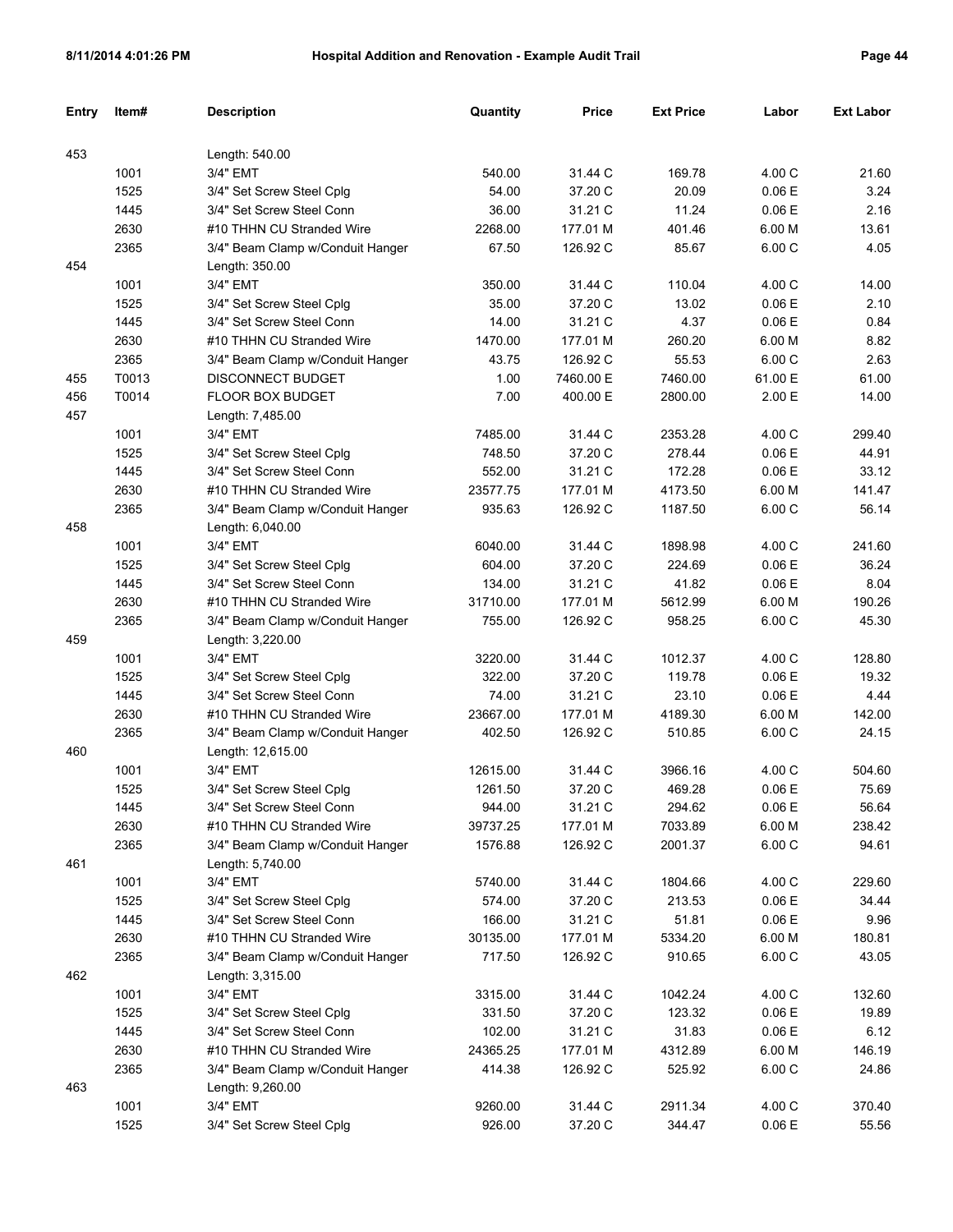| Entry | Item# | <b>Description</b>                 | Quantity | <b>Price</b> | <b>Ext Price</b> | Labor  | <b>Ext Labor</b> |
|-------|-------|------------------------------------|----------|--------------|------------------|--------|------------------|
|       |       |                                    |          |              |                  |        |                  |
|       | 1445  | 3/4" Set Screw Steel Conn          | 712.00   | 31.21 C      | 222.22           | 0.06 E | 42.72            |
|       | 2630  | #10 THHN CU Stranded Wire          | 29169.00 | 177.01 M     | 5163.20          | 6.00 M | 175.01           |
|       | 2365  | 3/4" Beam Clamp w/Conduit Hanger   | 1157.50  | 126.92 C     | 1469.10          | 6.00 C | 69.45            |
| 464   |       | Length: 13,060.00                  |          |              |                  |        |                  |
|       | 1001  | 3/4" EMT                           | 13060.00 | 31.44 C      | 4106.06          | 4.00 C | 522.40           |
|       | 1525  | 3/4" Set Screw Steel Cplg          | 1306.00  | 37.20 C      | 485.83           | 0.06 E | 78.36            |
|       | 1445  | 3/4" Set Screw Steel Conn          | 300.00   | 31.21 C      | 93.63            | 0.06 E | 18.00            |
|       | 2630  | #10 THHN CU Stranded Wire          | 68565.00 | 177.01 M     | 12136.69         | 6.00 M | 411.39           |
|       | 2365  | 3/4" Beam Clamp w/Conduit Hanger   | 1632.50  | 126.92 C     | 2071.97          | 6.00 C | 97.95            |
| 465   |       | Length: 7,250.00                   |          |              |                  |        |                  |
|       | 1001  | 3/4" EMT                           | 7250.00  | 31.44 C      | 2279.40          | 4.00 C | 290.00           |
|       | 1525  | 3/4" Set Screw Steel Cplg          | 725.00   | 37.20 C      | 269.70           | 0.06 E | 43.50            |
|       | 1445  | 3/4" Set Screw Steel Conn          | 162.00   | 31.21 C      | 50.56            | 0.06 E | 9.72             |
|       | 2630  | #10 THHN CU Stranded Wire          | 53287.50 | 177.01 M     | 9432.42          | 6.00 M | 319.73           |
|       | 2365  | 3/4" Beam Clamp w/Conduit Hanger   | 906.25   | 126.92 C     | 1150.21          | 6.00 C | 54.38            |
| 466   |       | Length: 2,835.00                   |          |              |                  |        |                  |
|       | 1001  | 3/4" EMT                           | 2835.00  | 31.44 C      | 891.32           | 4.00 C | 113.40           |
|       | 1525  | 3/4" Set Screw Steel Cplg          | 283.50   | 37.20 C      | 105.46           | 0.06 E | 17.01            |
|       | 1445  | 3/4" Set Screw Steel Conn          | 222.00   | 31.21 C      | 69.29            | 0.06 E | 13.32            |
|       | 2630  | #10 THHN CU Stranded Wire          | 8930.25  | 177.01 M     | 1580.74          | 6.00 M | 53.58            |
|       | 2365  | 3/4" Beam Clamp w/Conduit Hanger   | 354.38   | 126.92 C     | 449.77           | 6.00 C | 21.26            |
| 467   |       | Length: 8,870.00                   |          |              |                  |        |                  |
|       | 1001  | 3/4" EMT                           | 8870.00  | 31.44 C      | 2788.73          | 4.00 C | 354.80           |
|       | 1525  | 3/4" Set Screw Steel Cplg          | 887.00   | 37.20 C      | 329.96           | 0.06 E | 53.22            |
|       | 1445  | 3/4" Set Screw Steel Conn          | 210.00   | 31.21 C      | 65.54            | 0.06 E | 12.60            |
|       | 2630  | #10 THHN CU Stranded Wire          | 46567.50 | 177.01 M     | 8242.91          | 6.00 M | 279.41           |
|       | 2365  | 3/4" Beam Clamp w/Conduit Hanger   | 1108.75  | 126.92 C     | 1407.23          | 6.00 C | 66.53            |
| 468   |       | Length: 5,680.00                   |          |              |                  |        |                  |
|       | 1001  | 3/4" EMT                           | 5680.00  | 31.44 C      | 1785.79          | 4.00 C | 227.20           |
|       | 1525  | 3/4" Set Screw Steel Cplg          | 568.00   | 37.20 C      | 211.30           | 0.06 E | 34.08            |
|       | 1445  | 3/4" Set Screw Steel Conn          | 140.00   | 31.21 C      | 43.69            | 0.06 E | 8.40             |
|       | 2630  | #10 THHN CU Stranded Wire          | 41748.00 | 177.01 M     | 7389.81          | 6.00 M | 250.49           |
|       | 2365  | 3/4" Beam Clamp w/Conduit Hanger   | 710.00   | 126.92 C     | 901.13           | 6.00 C | 42.60            |
| 469   | 1144  | 3/4" Liquidtight (metallic)        | 12.00    | 124.06 C     | 14.89            | 2.00C  | 0.24             |
|       | 1894  | 3/4" 90D LT Flex Conn w/Ins Throat | 4.00     | 449.35 C     | 17.97            | 0.23E  | 0.92             |
|       | 2630  | #10 THHN CU Stranded Wire          | 54.00    | 177.01 M     | 9.56             | 6.00 M | 0.32             |
|       | 4323  | #14-12-10 Wire Termination Labor   | 4.00     | 0.00 E       | 0.00             | 0.10 E | 0.40             |
| 470   | 1144  | 3/4" Liquidtight (metallic)        | 24.00    | 124.06 C     | 29.77            | 2.00C  | 0.48             |
|       | 1894  | 3/4" 90D LT Flex Conn w/Ins Throat | 8.00     | 449.35 C     | 35.95            | 0.23 E | 1.84             |
|       | 2630  | #10 THHN CU Stranded Wire          | 108.00   | 177.01 M     | 19.12            | 6.00 M | 0.65             |
|       | 4323  | #14-12-10 Wire Termination Labor   | 8.00     | 0.00 E       | 0.00             | 0.10 E | 0.80             |
| 471   | 1144  | 3/4" Liquidtight (metallic)        | 6.00     | 124.06 C     | 7.44             | 2.00C  | 0.12             |
|       | 1894  | 3/4" 90D LT Flex Conn w/Ins Throat | 2.00     | 449.35 C     | 8.99             | 0.23 E | 0.46             |
|       | 2630  | #10 THHN CU Stranded Wire          | 27.00    | 177.01 M     | 4.78             | 6.00 M | 0.16             |
|       | 4323  | #14-12-10 Wire Termination Labor   | 2.00     | 0.00 E       | 0.00             | 0.10 E | 0.20             |
| 472   | 1133  | 3/4" Aluminum Flex                 | 156.00   | 52.67 C      | 82.17            | 1.80C  | 2.81             |
|       | A7031 | 3/4" 90D & Straight Flex Connector | 52.00    | 3.03 E       | 157.56           | 0.14E  | 7.02             |
|       | 1830  | 3/4" Steel Squeeze Flex Conn       | 26.00    | 89.47 C      | 23.26            | 0.12 E | 3.12             |
|       | 1846  | 3/4" Greenfield Conn 90D           | 26.00    | 516.34 C     | 134.25           | 0.15E  | 3.90             |
|       | 2630  | #10 THHN CU Stranded Wire          | 702.00   | 177.01 M     | 124.26           | 6.00 M | 4.21             |
|       | 4323  | #14-12-10 Wire Termination Labor   | 52.00    | 0.00 E       | 0.00             | 0.10 E | 5.20             |
| 473   | 1133  | 3/4" Aluminum Flex                 | 84.00    | 52.67 C      | 44.24            | 1.80 C | 1.51             |
|       | A7031 | 3/4" 90D & Straight Flex Connector | 28.00    | 3.03 E       | 84.84            | 0.14E  | 3.78             |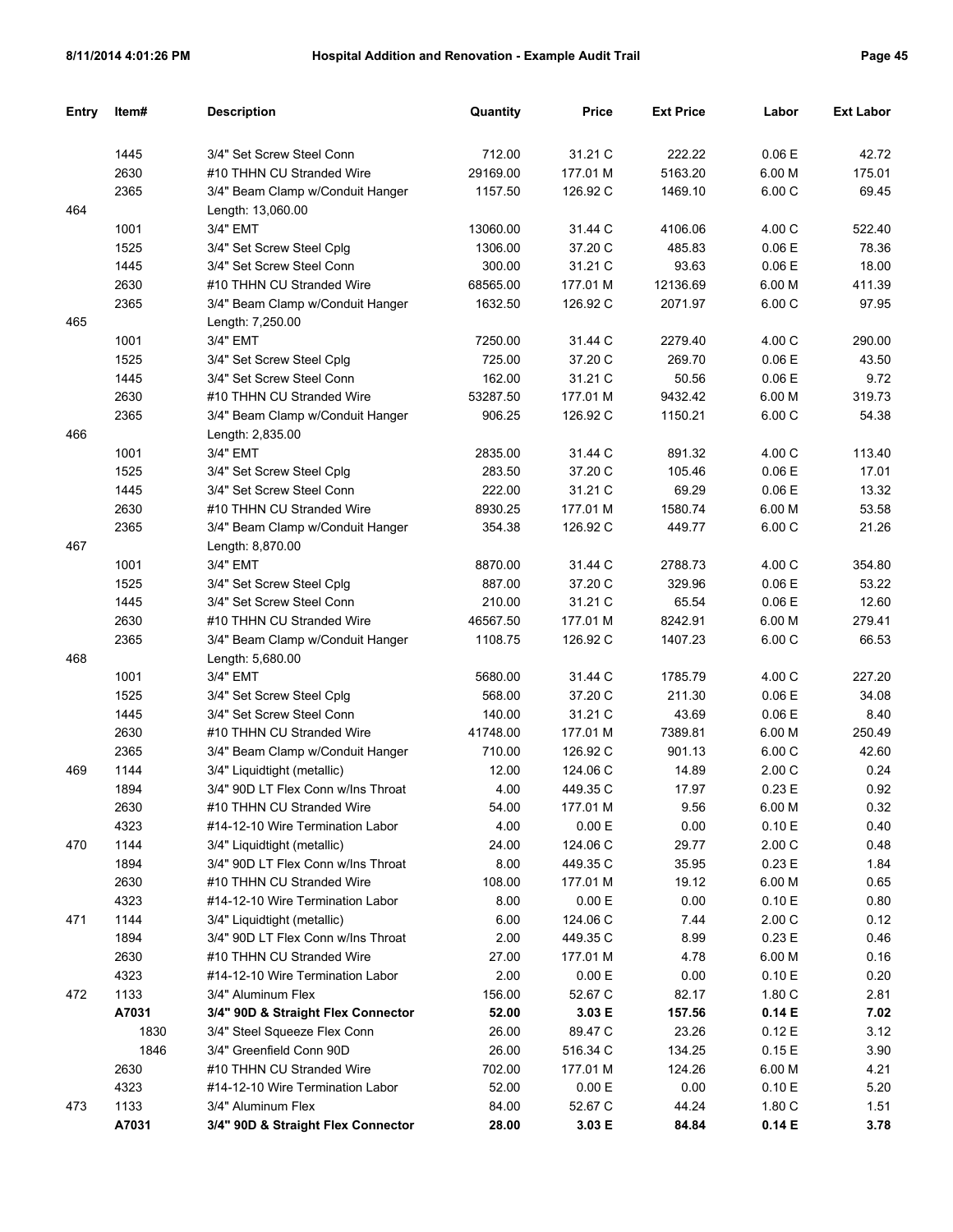| Entry | Item# | <b>Description</b>                      | Quantity | <b>Price</b> | <b>Ext Price</b> | Labor  | <b>Ext Labor</b> |
|-------|-------|-----------------------------------------|----------|--------------|------------------|--------|------------------|
|       |       |                                         |          |              |                  |        |                  |
|       | 1830  | 3/4" Steel Squeeze Flex Conn            | 14.00    | 89.47 C      | 12.53            | 0.12E  | 1.68             |
|       | 1846  | 3/4" Greenfield Conn 90D                | 14.00    | 516.34 C     | 72.29            | 0.15E  | 2.10             |
|       | 2630  | #10 THHN CU Stranded Wire               | 378.00   | 177.01 M     | 66.91            | 6.00 M | 2.27             |
|       | 4323  | #14-12-10 Wire Termination Labor        | 28.00    | 0.00 E       | 0.00             | 0.10 E | 2.80             |
| 474   | 1144  | 3/4" Liquidtight (metallic)             | 6.00     | 124.06 C     | 7.44             | 2.00C  | 0.12             |
|       | 2093  | 3/4" Non Metallic Liquidtight Flex Conn | 2.00     | 245.11 C     | 4.90             | 0.11 E | 0.22             |
|       | 2630  | #10 THHN CU Stranded Wire               | 27.00    | 177.01 M     | 4.78             | 6.00 M | 0.16             |
|       | 4323  | #14-12-10 Wire Termination Labor        | 2.00     | 0.00 E       | 0.00             | 0.10 E | 0.20             |
| 475   | 1133  | 3/4" Aluminum Flex                      | 18.00    | 52.67 C      | 9.48             | 1.80 C | 0.32             |
|       | A7031 | 3/4" 90D & Straight Flex Connector      | 6.00     | 3.03 E       | 18.18            | 0.14E  | 0.81             |
|       | 1830  | 3/4" Steel Squeeze Flex Conn            | 3.00     | 89.47 C      | 2.68             | 0.12E  | 0.36             |
|       | 1846  | 3/4" Greenfield Conn 90D                | 3.00     | 516.34 C     | 15.49            | 0.15E  | 0.45             |
|       | 2630  | #10 THHN CU Stranded Wire               | 189.00   | 177.01 M     | 33.45            | 6.00 M | 1.13             |
|       | 4323  | #14-12-10 Wire Termination Labor        | 21.00    | 0.00 E       | 0.00             | 0.10 E | 2.10             |
| 476   | 1133  | 3/4" Aluminum Flex                      | 12.00    | 52.67 C      | 6.32             | 1.80 C | 0.22             |
|       | A7031 | 3/4" 90D & Straight Flex Connector      | 4.00     | 3.03 E       | 12.12            | 0.14E  | 0.54             |
|       | 1830  | 3/4" Steel Squeeze Flex Conn            | 2.00     | 89.47 C      | 1.79             | 0.12E  | 0.24             |
|       | 1846  | 3/4" Greenfield Conn 90D                | 2.00     | 516.34 C     | 10.33            | 0.15E  | 0.30             |
|       | 2630  | #10 THHN CU Stranded Wire               | 126.00   | 177.01 M     | 22.30            | 6.00 M | 0.76             |
|       | 4323  | #14-12-10 Wire Termination Labor        | 14.00    | 0.00 E       | 0.00             | 0.10 E | 1.40             |
| 477   | A6492 | 4" Square Box w/Flat Brkt & Blank C     | 22.00    | 1.65 E       | 36.30            | 0.32E  | 7.10             |
|       | 2440  | 4" Square x 1-1/2" Deep Box w/bkt (1/2  | 22.00    | 96.21 C      | 21.17            | 0.20 E | 4.40             |
|       | 5814  | <b>Red Wirenuts</b>                     | 66.00    | 100.60 M     | 6.64             | 1.75 C | 1.16             |
|       | 4813  | 4" Square Flat Blank Cover w/KO         | 22.00    | 38.73 C      | 8.52             | 0.07 E | 1.54             |
| 478   | A6492 | 4" Square Box w/Flat Brkt & Blank C     | 65.00    | 1.65 E       | 107.25           | 0.32E  | 20.96            |
|       | 2440  | 4" Square x 1-1/2" Deep Box w/bkt (1/2  | 65.00    | 96.21 C      | 62.54            | 0.20 E | 13.00            |
|       | 5814  | <b>Red Wirenuts</b>                     | 195.00   | 100.60 M     | 19.62            | 1.75 C | 3.41             |
|       | 4813  | 4" Square Flat Blank Cover w/KO         | 65.00    | 38.73 C      | 25.17            | 0.07 E | 4.55             |
| 479   | A6492 | 4" Square Box w/Flat Brkt & Blank C     | 120.00   | 1.65 E       | 198.00           | 0.32E  | 38.70            |
|       | 2440  | 4" Square x 1-1/2" Deep Box w/bkt (1/2  | 120.00   | 96.21 C      | 115.45           | 0.20 E | 24.00            |
|       | 5814  | <b>Red Wirenuts</b>                     | 360.00   | 100.60 M     | 36.22            | 1.75 C | 6.30             |
|       | 4813  | 4" Square Flat Blank Cover w/KO         | 120.00   | 38.73 C      | 46.48            | 0.07 E | 8.40             |
| 480   | A6492 | 4" Square Box w/Flat Brkt & Blank C     | 96.00    | 1.65 E       | 158.40           | 0.32E  | 30.96            |
|       | 2440  | 4" Square x 1-1/2" Deep Box w/bkt (1/2  | 96.00    | 96.21 C      | 92.36            | 0.20 E | 19.20            |
|       | 5814  | <b>Red Wirenuts</b>                     | 288.00   | 100.60 M     | 28.97            | 1.75 C | 5.04             |
|       | 4813  | 4" Square Flat Blank Cover w/KO         | 96.00    | 38.73 C      | 37.18            | 0.07 E | 6.72             |
| 481   |       | Length: 5,850.00                        |          |              |                  |        |                  |
|       | 1001  | 3/4" EMT                                | 5850.00  | 31.44 C      | 1839.24          | 4.00 C | 234.00           |
|       | 1525  | 3/4" Set Screw Steel Cplg               | 585.00   | 37.20 C      | 217.62           | 0.06E  | 35.10            |
|       | 1445  | 3/4" Set Screw Steel Conn               | 490.00   | 31.21 C      | 152.93           | 0.06E  | 29.40            |
|       | 2629  | #12 THHN CU Stranded Wire               | 18427.50 | 113.99 M     | 2100.55          | 5.50 M | 101.35           |
|       | 2365  | 3/4" Beam Clamp w/Conduit Hanger        | 731.25   | 126.92 C     | 928.10           | 6.00C  | 43.88            |
| 482   |       | Length: 465.00                          |          |              |                  |        |                  |
|       | 1001  | 3/4" EMT                                | 465.00   | 31.44 C      | 146.20           | 4.00 C | 18.60            |
|       | 1525  | 3/4" Set Screw Steel Cplg               | 46.50    | 37.20 C      | 17.30            | 0.06E  | 2.79             |
|       | 1445  | 3/4" Set Screw Steel Conn               | 32.00    | 31.21 C      | 9.99             | 0.06 E | 1.92             |
|       | 2629  | #12 THHN CU Stranded Wire               | 2441.25  | 113.99 M     | 278.28           | 5.50 M | 13.43            |
|       | 2365  | 3/4" Beam Clamp w/Conduit Hanger        | 58.13    | 126.92 C     | 73.77            | 6.00C  | 3.49             |
| 483   |       | Length: 1,105.00                        |          |              |                  |        |                  |
|       | 1001  | 3/4" EMT                                | 1105.00  | 31.44 C      | 347.41           | 4.00 C | 44.20            |
|       | 1525  | 3/4" Set Screw Steel Cplg               | 110.50   | 37.20 C      | 41.11            | 0.06E  | 6.63             |
|       | 1445  | 3/4" Set Screw Steel Conn               | 2.00     | 31.21 C      | 0.62             | 0.06 E | 0.12             |
|       | 2629  | #12 THHN CU Stranded Wire               | 8121.75  | 113.99 M     | 925.80           | 5.50 M | 44.67            |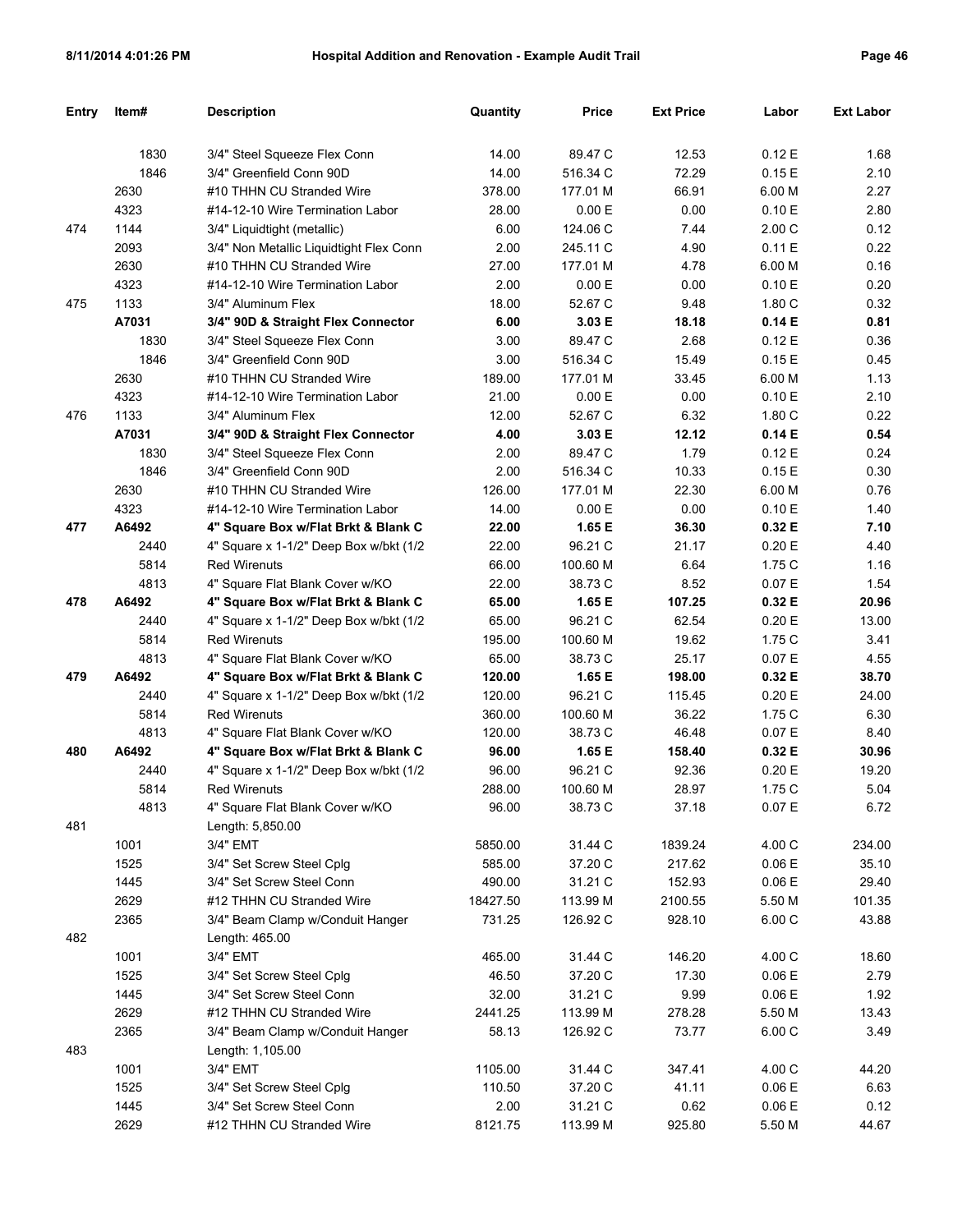| Entry | Item#      | <b>Description</b>                     | Quantity | <b>Price</b> | <b>Ext Price</b> | Labor   | <b>Ext Labor</b> |
|-------|------------|----------------------------------------|----------|--------------|------------------|---------|------------------|
|       |            |                                        |          |              |                  |         |                  |
|       | 2365       | 3/4" Beam Clamp w/Conduit Hanger       | 138.13   | 126.92 C     | 175.31           | 6.00C   | 8.29             |
| 484   |            | Length: 875.00                         |          |              |                  |         |                  |
|       | 1001       | 3/4" EMT                               | 875.00   | 31.44 C      | 275.10           | 4.00 C  | 35.00            |
|       | 1525       | 3/4" Set Screw Steel Cplg              | 87.50    | 37.20 C      | 32.55            | 0.06E   | 5.25             |
|       | 1445       | 3/4" Set Screw Steel Conn              | 70.00    | 31.21 C      | 21.85            | 0.06E   | 4.20             |
|       | 2629       | #12 THHN CU Stranded Wire              | 2756.25  | 113.99 M     | 314.18           | 5.50 M  | 15.16            |
|       | 2365       | 3/4" Beam Clamp w/Conduit Hanger       | 109.38   | 126.92 C     | 138.82           | 6.00 C  | 6.56             |
| 485   | 1133       | 3/4" Aluminum Flex                     | 210.00   | 52.67 C      | 110.61           | 1.80C   | 3.78             |
|       | 1814       | 3/4" Die Cast Screw-In Flex Conn       | 70.00    | 62.49 C      | 43.74            | 0.09 E  | 6.30             |
|       | 2629       | #12 THHN CU Stranded Wire              | 945.00   | 113.99 M     | 107.72           | 5.50 M  | 5.20             |
| 486   | 1133       | 3/4" Aluminum Flex                     | 264.00   | 52.67 C      | 139.05           | 1.80 C  | 4.75             |
|       | 1814       | 3/4" Die Cast Screw-In Flex Conn       | 88.00    | 62.49 C      | 54.99            | 0.09 E  | 7.92             |
|       | 2629       | #12 THHN CU Stranded Wire              | 1188.00  | 113.99 M     | 135.42           | 5.50 M  | 6.53             |
| 487   | A6492      | 4" Square Box w/Flat Brkt & Blank C    | 51.00    | 1.65 E       | 84.15            | 0.32 E  | 16.45            |
|       | 2440       | 4" Square x 1-1/2" Deep Box w/bkt (1/2 | 51.00    | 96.21 C      | 49.07            | 0.20 E  | 10.20            |
|       | 5814       | <b>Red Wirenuts</b>                    | 153.00   | 100.60 M     | 15.39            | 1.75 C  | 2.68             |
|       | 4813       | 4" Square Flat Blank Cover w/KO        | 51.00    | 38.73 C      | 19.75            | 0.07 E  | 3.57             |
| 488   | 1132       | 1/2" Aluminum Flex                     | 24.00    | 39.73 C      | 9.54             | 1.60 C  | 0.38             |
|       | 1813       | 1/2" Die Cast Screw-In Flex Conn       | 8.00     | 24.21 C      | 1.94             | 0.07E   | 0.56             |
|       | 2629       | #12 THHN CU Stranded Wire              | 252.00   | 113.99 M     | 28.73            | 5.50 M  | 1.39             |
|       | 4323       | #14-12-10 Wire Termination Labor       | 28.00    | 0.00 E       | 0.00             | 0.10 E  | 2.80             |
| 801   | 13674      | Demo 2" EMT/Wire (per foot)            | 1115.00  | 0.00 E       | 0.00             | 0.02 E  | 22.30            |
| 802   | 13675      | Demo 1" EMT/Wire (per foot)            | 575.00   | 0.00 E       | 0.00             | 0.25E   | 143.75           |
| 803   | 13624      | Demo 3/4" EMT/Wire (per foot)          | 132.00   | 0.00 E       | 0.00             | 0.04 E  | 5.28             |
| 804   | 13673      | Demo 3" EMT/Wire (per foot)            | 125.00   | 0.00 E       | 0.00             | 0.04 E  | 5.00             |
| 805   | 13674      | Demo 2" EMT/Wire (per foot)            | 1170.00  | 0.00 E       | 0.00             | 0.02 E  | 23.40            |
| 806   | 13675      | Demo 1" EMT/Wire (per foot)            | 245.00   | 0.00 E       | 0.00             | 0.25 E  | 61.25            |
| 807   | 13674      | Demo 2" EMT/Wire (per foot)            | 315.00   | 0.00 E       | 0.00             | 0.02E   | 6.30             |
| 808   | 13674      | Demo 2" EMT/Wire (per foot)            | 367.00   | 0.00 E       | 0.00             | 0.02 E  | 7.34             |
| 809   | 13675      | Demo 1" EMT/Wire (per foot)            | 355.00   | 0.00 E       | 0.00             | 0.25 E  | 88.75            |
| 810   | 13604      | Remove #500MCM wire (per foot)         | 1840.00  | 0.00 E       | 0.00             | 1.21C   | 22.26            |
| 811   | 13682      | Demo Switchgear 1600A                  | 2.00     | 0.00 E       | 0.00             | 7.00 E  | 14.00            |
| 812   | 13688      | Demo Panelboard 600A                   | 4.00     | 0.00 E       | 0.00             | 3.00 E  | 12.00            |
| 813   | 13529      | Demo Generator 75KW                    | 1.00     | 16.00 E      | 16.00            | 14.20 E | 14.20            |
| 814   | 13531      | Demo Generator 30KW                    | 1.00     | 16.00 E      | 16.00            | 10.80 E | 10.80            |
| 815   | 13512      | Demo Transfer Switch 100A              | 1.00     | 3.00 E       | 3.00             | 1.08 E  | 1.08             |
| 816   | 13510      | Demo Transfer Switch 260A              | 1.00     | 3.00 E       | 3.00             | 2.10 E  | 2.10             |
| 817   | 13652      | Demo Panelboard 60A                    | 4.00     | 0.00 E       | 0.00             | 1.20 E  | 4.80             |
| 818   | 13651      | Demo Panelboard 100A                   | 7.00     | 0.00 E       | 0.00             | 1.20 E  | 8.40             |
| 819   | 13650      | Demo Panelboard 200A                   | 4.00     | 0.00 E       | 0.00             | 1.50 E  | 6.00             |
| 820   | 13690      | Demo Panelboard 225A                   | 4.00     | 0.00 E       | 0.00             | 1.50 E  | 6.00             |
| 821   | 13690      | Demo Panelboard 225A                   | 2.00     | 0.00 E       | 0.00             | 1.50 E  | 3.00             |
| 822   | 13652      | Demo Panelboard 60A                    | 1.00     | 0.00 E       | 0.00             | 1.20 E  | 1.20             |
| 823   | 13652      | Demo Panelboard 60A                    | 1.00     | 0.00 E       | 0.00             | 1.20 E  | 1.20             |
| 824   | 13651      | Demo Panelboard 100A                   | 3.00     | 0.00 E       | 0.00             | 1.20 E  | 3.60             |
| 825   | 13650      | Demo Panelboard 200A                   | 3.00     | 0.00 E       | 0.00             | 1.50 E  | 4.50             |
| 826   | <b>MDP</b> | 1600A Main Switchboard/Free Standing   | 1.00     | Quote 2      | 0.00             | 49.84 E | 49.84            |
|       |            | 2 Sections                             |          |              |                  |         |                  |
|       |            | 120/208 Volt                           |          |              |                  |         |                  |
|       |            | 3 Phase/4 Wire                         |          |              |                  |         |                  |
|       |            | Main: 1600A 3P Circuit Breaker         |          |              |                  |         |                  |
|       |            | 15A 3P Circuit Breaker                 | 1        |              |                  |         |                  |

70A 3P Circuit Breaker 2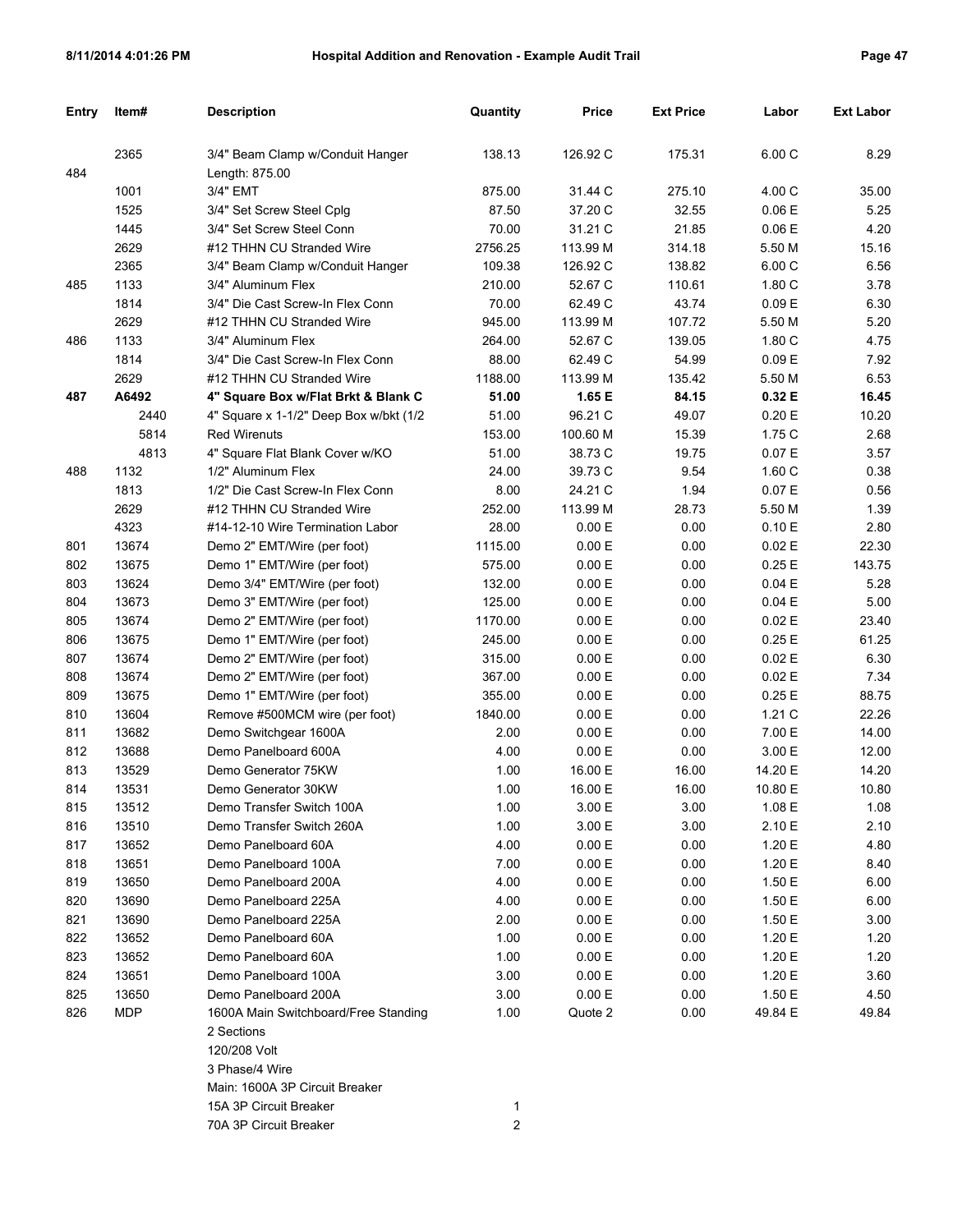| ad<br>œ | 48 |
|---------|----|
|---------|----|

| 100A 3P Circuit Breaker<br>1<br>2<br>150A 3P Circuit Breaker<br>3<br>200A 3P Circuit Breaker<br>3<br>225A 3P Circuit Breaker<br>250A 3P Circuit Breaker<br>1<br>600A 3P Circuit Breaker<br>1<br>MDP-1<br>827<br>600A Distribution Board-Nema 1<br>1.00<br>Quote 2<br>0.00<br>13.57 E<br>13.57<br>120/208 Volt<br>3 Phase/4 Wire<br>Main: Main Lugs Only<br>150A 3P Circuit Breaker<br>4<br>3<br>225A 3P Circuit Breaker<br>MDP-2<br>Quote 2<br>13.45 E<br>828<br>600A Distribution Board-Nema 1<br>1.00<br>0.00<br>13.45<br>120/208 Volt<br>3 Phase/4 Wire<br>Main: Main Lugs Only<br>30A 3P Circuit Breaker<br>$\mathbf 1$<br>9<br>100A 3P Circuit Breaker<br>2.90 E<br>829<br>30A<br>100 Amp Surf Load Center-Nema 1<br>1.00<br>Quote 2<br>0.00<br>2.90<br>120/208 Volt<br>3 Phase/4 Wire<br>Main: 30A 3P Circuit Breaker<br>60A<br>3.25 E<br>100 Amp Surf Panel-Nema 1<br>2.00<br>Quote 2<br>0.00<br>6.50<br>120/208 Volt<br>3 Phase/4 Wire<br>Main: 60A 3P Circuit Breaker<br>100A<br>3.65 E<br>100 Amp Surf Panel-Nema 1<br>3.00<br>Quote 2<br>0.00<br>10.95<br>120/208 Volt<br>3 Phase/4 Wire<br>Main: 100A 3P Circuit Breaker<br>200A<br>5.80 E<br>200 Amp Surf Panel-Nema 1<br>4.00<br>Quote 2<br>0.00<br>23.20<br>120/208 Volt<br>3 Phase/4 Wire<br>Main: 200A 3P Circuit Breaker<br>225A<br>2.00<br>Quote 2<br>0.00<br>6.05 E<br>12.10<br>225 Amp Surf Panel-Nema 1<br>120/208 Volt<br>3 Phase/4 Wire<br>Main: 225A 3P Circuit Breaker<br>Length: 45.00<br>1006<br>227.18 C<br>102.23<br>7.00 C<br>2-1/2" EMT<br>45.00<br>3.15<br>1331<br>2-1/2" EMT Elbow<br>3.00<br>1352.64 C<br>40.58<br>0.50E<br>1.50<br>1530<br>2-1/2" Set Screw Steel Cplg<br>7.50<br>309.01 C<br>23.18<br>0.14E<br>1.05<br>A6941<br>2-1/2" SS Steel Conn & Plast Bush<br>2.00<br>6.01 E<br>12.02<br>0.21 E<br>0.42<br>2-1/2" Set Screw Steel Conn<br>2.00<br>535.89 C<br>10.72<br>0.17E<br>1450<br>0.34<br>1.29<br>1582<br>2.00<br>64.70 C<br>0.04 E<br>2-1/2" Plastic Bushing<br>0.08<br>2640<br>#4/0 THHN CU Stranded Wire<br>240.00<br>3993.23 M<br>958.38<br>20.00 M<br>4.80<br>2632<br>#6 THHN CU Stranded Wire<br>60.00<br>30.73<br>7.00 M<br>512.18 M<br>0.42<br>2376<br>5.63<br>38.00 E<br>213.75<br>20.00 C<br>2-1/2" Edge Beam Clamp<br>1.13<br>836<br>Length: 35.00<br>1005<br>2" EMT<br>142.79 C<br>49.98<br>35.00<br>6.50 C<br>2.28<br>1330<br>2" EMT Elbow<br>3.00<br>16.67<br>0.35 E<br>555.56 C<br>1.05<br>1529<br>2" Set Screw Steel Cplg<br>6.50<br>9.72<br>0.12 E<br>149.58 C<br>0.78 | <b>Entry</b> | Item# | <b>Description</b> | Quantity | <b>Price</b> | <b>Ext Price</b> | Labor | <b>Ext Labor</b> |
|-------------------------------------------------------------------------------------------------------------------------------------------------------------------------------------------------------------------------------------------------------------------------------------------------------------------------------------------------------------------------------------------------------------------------------------------------------------------------------------------------------------------------------------------------------------------------------------------------------------------------------------------------------------------------------------------------------------------------------------------------------------------------------------------------------------------------------------------------------------------------------------------------------------------------------------------------------------------------------------------------------------------------------------------------------------------------------------------------------------------------------------------------------------------------------------------------------------------------------------------------------------------------------------------------------------------------------------------------------------------------------------------------------------------------------------------------------------------------------------------------------------------------------------------------------------------------------------------------------------------------------------------------------------------------------------------------------------------------------------------------------------------------------------------------------------------------------------------------------------------------------------------------------------------------------------------------------------------------------------------------------------------------------------------------------------------------------------------------------------------------------------------------------------------------------------------------------------------------------------------------------------------------------------------------------------------------------------------------------------------------------------------------------------------------------------------------------------------------------------------|--------------|-------|--------------------|----------|--------------|------------------|-------|------------------|
|                                                                                                                                                                                                                                                                                                                                                                                                                                                                                                                                                                                                                                                                                                                                                                                                                                                                                                                                                                                                                                                                                                                                                                                                                                                                                                                                                                                                                                                                                                                                                                                                                                                                                                                                                                                                                                                                                                                                                                                                                                                                                                                                                                                                                                                                                                                                                                                                                                                                                           |              |       |                    |          |              |                  |       |                  |
|                                                                                                                                                                                                                                                                                                                                                                                                                                                                                                                                                                                                                                                                                                                                                                                                                                                                                                                                                                                                                                                                                                                                                                                                                                                                                                                                                                                                                                                                                                                                                                                                                                                                                                                                                                                                                                                                                                                                                                                                                                                                                                                                                                                                                                                                                                                                                                                                                                                                                           |              |       |                    |          |              |                  |       |                  |
|                                                                                                                                                                                                                                                                                                                                                                                                                                                                                                                                                                                                                                                                                                                                                                                                                                                                                                                                                                                                                                                                                                                                                                                                                                                                                                                                                                                                                                                                                                                                                                                                                                                                                                                                                                                                                                                                                                                                                                                                                                                                                                                                                                                                                                                                                                                                                                                                                                                                                           |              |       |                    |          |              |                  |       |                  |
|                                                                                                                                                                                                                                                                                                                                                                                                                                                                                                                                                                                                                                                                                                                                                                                                                                                                                                                                                                                                                                                                                                                                                                                                                                                                                                                                                                                                                                                                                                                                                                                                                                                                                                                                                                                                                                                                                                                                                                                                                                                                                                                                                                                                                                                                                                                                                                                                                                                                                           |              |       |                    |          |              |                  |       |                  |
|                                                                                                                                                                                                                                                                                                                                                                                                                                                                                                                                                                                                                                                                                                                                                                                                                                                                                                                                                                                                                                                                                                                                                                                                                                                                                                                                                                                                                                                                                                                                                                                                                                                                                                                                                                                                                                                                                                                                                                                                                                                                                                                                                                                                                                                                                                                                                                                                                                                                                           |              |       |                    |          |              |                  |       |                  |
|                                                                                                                                                                                                                                                                                                                                                                                                                                                                                                                                                                                                                                                                                                                                                                                                                                                                                                                                                                                                                                                                                                                                                                                                                                                                                                                                                                                                                                                                                                                                                                                                                                                                                                                                                                                                                                                                                                                                                                                                                                                                                                                                                                                                                                                                                                                                                                                                                                                                                           |              |       |                    |          |              |                  |       |                  |
|                                                                                                                                                                                                                                                                                                                                                                                                                                                                                                                                                                                                                                                                                                                                                                                                                                                                                                                                                                                                                                                                                                                                                                                                                                                                                                                                                                                                                                                                                                                                                                                                                                                                                                                                                                                                                                                                                                                                                                                                                                                                                                                                                                                                                                                                                                                                                                                                                                                                                           |              |       |                    |          |              |                  |       |                  |
|                                                                                                                                                                                                                                                                                                                                                                                                                                                                                                                                                                                                                                                                                                                                                                                                                                                                                                                                                                                                                                                                                                                                                                                                                                                                                                                                                                                                                                                                                                                                                                                                                                                                                                                                                                                                                                                                                                                                                                                                                                                                                                                                                                                                                                                                                                                                                                                                                                                                                           |              |       |                    |          |              |                  |       |                  |
|                                                                                                                                                                                                                                                                                                                                                                                                                                                                                                                                                                                                                                                                                                                                                                                                                                                                                                                                                                                                                                                                                                                                                                                                                                                                                                                                                                                                                                                                                                                                                                                                                                                                                                                                                                                                                                                                                                                                                                                                                                                                                                                                                                                                                                                                                                                                                                                                                                                                                           |              |       |                    |          |              |                  |       |                  |
|                                                                                                                                                                                                                                                                                                                                                                                                                                                                                                                                                                                                                                                                                                                                                                                                                                                                                                                                                                                                                                                                                                                                                                                                                                                                                                                                                                                                                                                                                                                                                                                                                                                                                                                                                                                                                                                                                                                                                                                                                                                                                                                                                                                                                                                                                                                                                                                                                                                                                           |              |       |                    |          |              |                  |       |                  |
|                                                                                                                                                                                                                                                                                                                                                                                                                                                                                                                                                                                                                                                                                                                                                                                                                                                                                                                                                                                                                                                                                                                                                                                                                                                                                                                                                                                                                                                                                                                                                                                                                                                                                                                                                                                                                                                                                                                                                                                                                                                                                                                                                                                                                                                                                                                                                                                                                                                                                           |              |       |                    |          |              |                  |       |                  |
|                                                                                                                                                                                                                                                                                                                                                                                                                                                                                                                                                                                                                                                                                                                                                                                                                                                                                                                                                                                                                                                                                                                                                                                                                                                                                                                                                                                                                                                                                                                                                                                                                                                                                                                                                                                                                                                                                                                                                                                                                                                                                                                                                                                                                                                                                                                                                                                                                                                                                           |              |       |                    |          |              |                  |       |                  |
|                                                                                                                                                                                                                                                                                                                                                                                                                                                                                                                                                                                                                                                                                                                                                                                                                                                                                                                                                                                                                                                                                                                                                                                                                                                                                                                                                                                                                                                                                                                                                                                                                                                                                                                                                                                                                                                                                                                                                                                                                                                                                                                                                                                                                                                                                                                                                                                                                                                                                           |              |       |                    |          |              |                  |       |                  |
|                                                                                                                                                                                                                                                                                                                                                                                                                                                                                                                                                                                                                                                                                                                                                                                                                                                                                                                                                                                                                                                                                                                                                                                                                                                                                                                                                                                                                                                                                                                                                                                                                                                                                                                                                                                                                                                                                                                                                                                                                                                                                                                                                                                                                                                                                                                                                                                                                                                                                           |              |       |                    |          |              |                  |       |                  |
|                                                                                                                                                                                                                                                                                                                                                                                                                                                                                                                                                                                                                                                                                                                                                                                                                                                                                                                                                                                                                                                                                                                                                                                                                                                                                                                                                                                                                                                                                                                                                                                                                                                                                                                                                                                                                                                                                                                                                                                                                                                                                                                                                                                                                                                                                                                                                                                                                                                                                           |              |       |                    |          |              |                  |       |                  |
|                                                                                                                                                                                                                                                                                                                                                                                                                                                                                                                                                                                                                                                                                                                                                                                                                                                                                                                                                                                                                                                                                                                                                                                                                                                                                                                                                                                                                                                                                                                                                                                                                                                                                                                                                                                                                                                                                                                                                                                                                                                                                                                                                                                                                                                                                                                                                                                                                                                                                           |              |       |                    |          |              |                  |       |                  |
|                                                                                                                                                                                                                                                                                                                                                                                                                                                                                                                                                                                                                                                                                                                                                                                                                                                                                                                                                                                                                                                                                                                                                                                                                                                                                                                                                                                                                                                                                                                                                                                                                                                                                                                                                                                                                                                                                                                                                                                                                                                                                                                                                                                                                                                                                                                                                                                                                                                                                           |              |       |                    |          |              |                  |       |                  |
|                                                                                                                                                                                                                                                                                                                                                                                                                                                                                                                                                                                                                                                                                                                                                                                                                                                                                                                                                                                                                                                                                                                                                                                                                                                                                                                                                                                                                                                                                                                                                                                                                                                                                                                                                                                                                                                                                                                                                                                                                                                                                                                                                                                                                                                                                                                                                                                                                                                                                           |              |       |                    |          |              |                  |       |                  |
|                                                                                                                                                                                                                                                                                                                                                                                                                                                                                                                                                                                                                                                                                                                                                                                                                                                                                                                                                                                                                                                                                                                                                                                                                                                                                                                                                                                                                                                                                                                                                                                                                                                                                                                                                                                                                                                                                                                                                                                                                                                                                                                                                                                                                                                                                                                                                                                                                                                                                           |              |       |                    |          |              |                  |       |                  |
|                                                                                                                                                                                                                                                                                                                                                                                                                                                                                                                                                                                                                                                                                                                                                                                                                                                                                                                                                                                                                                                                                                                                                                                                                                                                                                                                                                                                                                                                                                                                                                                                                                                                                                                                                                                                                                                                                                                                                                                                                                                                                                                                                                                                                                                                                                                                                                                                                                                                                           |              |       |                    |          |              |                  |       |                  |
|                                                                                                                                                                                                                                                                                                                                                                                                                                                                                                                                                                                                                                                                                                                                                                                                                                                                                                                                                                                                                                                                                                                                                                                                                                                                                                                                                                                                                                                                                                                                                                                                                                                                                                                                                                                                                                                                                                                                                                                                                                                                                                                                                                                                                                                                                                                                                                                                                                                                                           |              |       |                    |          |              |                  |       |                  |
|                                                                                                                                                                                                                                                                                                                                                                                                                                                                                                                                                                                                                                                                                                                                                                                                                                                                                                                                                                                                                                                                                                                                                                                                                                                                                                                                                                                                                                                                                                                                                                                                                                                                                                                                                                                                                                                                                                                                                                                                                                                                                                                                                                                                                                                                                                                                                                                                                                                                                           |              |       |                    |          |              |                  |       |                  |
|                                                                                                                                                                                                                                                                                                                                                                                                                                                                                                                                                                                                                                                                                                                                                                                                                                                                                                                                                                                                                                                                                                                                                                                                                                                                                                                                                                                                                                                                                                                                                                                                                                                                                                                                                                                                                                                                                                                                                                                                                                                                                                                                                                                                                                                                                                                                                                                                                                                                                           |              |       |                    |          |              |                  |       |                  |
|                                                                                                                                                                                                                                                                                                                                                                                                                                                                                                                                                                                                                                                                                                                                                                                                                                                                                                                                                                                                                                                                                                                                                                                                                                                                                                                                                                                                                                                                                                                                                                                                                                                                                                                                                                                                                                                                                                                                                                                                                                                                                                                                                                                                                                                                                                                                                                                                                                                                                           | 830          |       |                    |          |              |                  |       |                  |
|                                                                                                                                                                                                                                                                                                                                                                                                                                                                                                                                                                                                                                                                                                                                                                                                                                                                                                                                                                                                                                                                                                                                                                                                                                                                                                                                                                                                                                                                                                                                                                                                                                                                                                                                                                                                                                                                                                                                                                                                                                                                                                                                                                                                                                                                                                                                                                                                                                                                                           |              |       |                    |          |              |                  |       |                  |
|                                                                                                                                                                                                                                                                                                                                                                                                                                                                                                                                                                                                                                                                                                                                                                                                                                                                                                                                                                                                                                                                                                                                                                                                                                                                                                                                                                                                                                                                                                                                                                                                                                                                                                                                                                                                                                                                                                                                                                                                                                                                                                                                                                                                                                                                                                                                                                                                                                                                                           |              |       |                    |          |              |                  |       |                  |
|                                                                                                                                                                                                                                                                                                                                                                                                                                                                                                                                                                                                                                                                                                                                                                                                                                                                                                                                                                                                                                                                                                                                                                                                                                                                                                                                                                                                                                                                                                                                                                                                                                                                                                                                                                                                                                                                                                                                                                                                                                                                                                                                                                                                                                                                                                                                                                                                                                                                                           |              |       |                    |          |              |                  |       |                  |
|                                                                                                                                                                                                                                                                                                                                                                                                                                                                                                                                                                                                                                                                                                                                                                                                                                                                                                                                                                                                                                                                                                                                                                                                                                                                                                                                                                                                                                                                                                                                                                                                                                                                                                                                                                                                                                                                                                                                                                                                                                                                                                                                                                                                                                                                                                                                                                                                                                                                                           | 831          |       |                    |          |              |                  |       |                  |
|                                                                                                                                                                                                                                                                                                                                                                                                                                                                                                                                                                                                                                                                                                                                                                                                                                                                                                                                                                                                                                                                                                                                                                                                                                                                                                                                                                                                                                                                                                                                                                                                                                                                                                                                                                                                                                                                                                                                                                                                                                                                                                                                                                                                                                                                                                                                                                                                                                                                                           |              |       |                    |          |              |                  |       |                  |
|                                                                                                                                                                                                                                                                                                                                                                                                                                                                                                                                                                                                                                                                                                                                                                                                                                                                                                                                                                                                                                                                                                                                                                                                                                                                                                                                                                                                                                                                                                                                                                                                                                                                                                                                                                                                                                                                                                                                                                                                                                                                                                                                                                                                                                                                                                                                                                                                                                                                                           |              |       |                    |          |              |                  |       |                  |
|                                                                                                                                                                                                                                                                                                                                                                                                                                                                                                                                                                                                                                                                                                                                                                                                                                                                                                                                                                                                                                                                                                                                                                                                                                                                                                                                                                                                                                                                                                                                                                                                                                                                                                                                                                                                                                                                                                                                                                                                                                                                                                                                                                                                                                                                                                                                                                                                                                                                                           |              |       |                    |          |              |                  |       |                  |
|                                                                                                                                                                                                                                                                                                                                                                                                                                                                                                                                                                                                                                                                                                                                                                                                                                                                                                                                                                                                                                                                                                                                                                                                                                                                                                                                                                                                                                                                                                                                                                                                                                                                                                                                                                                                                                                                                                                                                                                                                                                                                                                                                                                                                                                                                                                                                                                                                                                                                           | 832          |       |                    |          |              |                  |       |                  |
|                                                                                                                                                                                                                                                                                                                                                                                                                                                                                                                                                                                                                                                                                                                                                                                                                                                                                                                                                                                                                                                                                                                                                                                                                                                                                                                                                                                                                                                                                                                                                                                                                                                                                                                                                                                                                                                                                                                                                                                                                                                                                                                                                                                                                                                                                                                                                                                                                                                                                           |              |       |                    |          |              |                  |       |                  |
|                                                                                                                                                                                                                                                                                                                                                                                                                                                                                                                                                                                                                                                                                                                                                                                                                                                                                                                                                                                                                                                                                                                                                                                                                                                                                                                                                                                                                                                                                                                                                                                                                                                                                                                                                                                                                                                                                                                                                                                                                                                                                                                                                                                                                                                                                                                                                                                                                                                                                           |              |       |                    |          |              |                  |       |                  |
|                                                                                                                                                                                                                                                                                                                                                                                                                                                                                                                                                                                                                                                                                                                                                                                                                                                                                                                                                                                                                                                                                                                                                                                                                                                                                                                                                                                                                                                                                                                                                                                                                                                                                                                                                                                                                                                                                                                                                                                                                                                                                                                                                                                                                                                                                                                                                                                                                                                                                           |              |       |                    |          |              |                  |       |                  |
|                                                                                                                                                                                                                                                                                                                                                                                                                                                                                                                                                                                                                                                                                                                                                                                                                                                                                                                                                                                                                                                                                                                                                                                                                                                                                                                                                                                                                                                                                                                                                                                                                                                                                                                                                                                                                                                                                                                                                                                                                                                                                                                                                                                                                                                                                                                                                                                                                                                                                           | 833          |       |                    |          |              |                  |       |                  |
|                                                                                                                                                                                                                                                                                                                                                                                                                                                                                                                                                                                                                                                                                                                                                                                                                                                                                                                                                                                                                                                                                                                                                                                                                                                                                                                                                                                                                                                                                                                                                                                                                                                                                                                                                                                                                                                                                                                                                                                                                                                                                                                                                                                                                                                                                                                                                                                                                                                                                           |              |       |                    |          |              |                  |       |                  |
|                                                                                                                                                                                                                                                                                                                                                                                                                                                                                                                                                                                                                                                                                                                                                                                                                                                                                                                                                                                                                                                                                                                                                                                                                                                                                                                                                                                                                                                                                                                                                                                                                                                                                                                                                                                                                                                                                                                                                                                                                                                                                                                                                                                                                                                                                                                                                                                                                                                                                           |              |       |                    |          |              |                  |       |                  |
|                                                                                                                                                                                                                                                                                                                                                                                                                                                                                                                                                                                                                                                                                                                                                                                                                                                                                                                                                                                                                                                                                                                                                                                                                                                                                                                                                                                                                                                                                                                                                                                                                                                                                                                                                                                                                                                                                                                                                                                                                                                                                                                                                                                                                                                                                                                                                                                                                                                                                           |              |       |                    |          |              |                  |       |                  |
|                                                                                                                                                                                                                                                                                                                                                                                                                                                                                                                                                                                                                                                                                                                                                                                                                                                                                                                                                                                                                                                                                                                                                                                                                                                                                                                                                                                                                                                                                                                                                                                                                                                                                                                                                                                                                                                                                                                                                                                                                                                                                                                                                                                                                                                                                                                                                                                                                                                                                           | 835          |       |                    |          |              |                  |       |                  |
|                                                                                                                                                                                                                                                                                                                                                                                                                                                                                                                                                                                                                                                                                                                                                                                                                                                                                                                                                                                                                                                                                                                                                                                                                                                                                                                                                                                                                                                                                                                                                                                                                                                                                                                                                                                                                                                                                                                                                                                                                                                                                                                                                                                                                                                                                                                                                                                                                                                                                           |              |       |                    |          |              |                  |       |                  |
|                                                                                                                                                                                                                                                                                                                                                                                                                                                                                                                                                                                                                                                                                                                                                                                                                                                                                                                                                                                                                                                                                                                                                                                                                                                                                                                                                                                                                                                                                                                                                                                                                                                                                                                                                                                                                                                                                                                                                                                                                                                                                                                                                                                                                                                                                                                                                                                                                                                                                           |              |       |                    |          |              |                  |       |                  |
|                                                                                                                                                                                                                                                                                                                                                                                                                                                                                                                                                                                                                                                                                                                                                                                                                                                                                                                                                                                                                                                                                                                                                                                                                                                                                                                                                                                                                                                                                                                                                                                                                                                                                                                                                                                                                                                                                                                                                                                                                                                                                                                                                                                                                                                                                                                                                                                                                                                                                           |              |       |                    |          |              |                  |       |                  |
|                                                                                                                                                                                                                                                                                                                                                                                                                                                                                                                                                                                                                                                                                                                                                                                                                                                                                                                                                                                                                                                                                                                                                                                                                                                                                                                                                                                                                                                                                                                                                                                                                                                                                                                                                                                                                                                                                                                                                                                                                                                                                                                                                                                                                                                                                                                                                                                                                                                                                           |              |       |                    |          |              |                  |       |                  |
|                                                                                                                                                                                                                                                                                                                                                                                                                                                                                                                                                                                                                                                                                                                                                                                                                                                                                                                                                                                                                                                                                                                                                                                                                                                                                                                                                                                                                                                                                                                                                                                                                                                                                                                                                                                                                                                                                                                                                                                                                                                                                                                                                                                                                                                                                                                                                                                                                                                                                           |              |       |                    |          |              |                  |       |                  |
|                                                                                                                                                                                                                                                                                                                                                                                                                                                                                                                                                                                                                                                                                                                                                                                                                                                                                                                                                                                                                                                                                                                                                                                                                                                                                                                                                                                                                                                                                                                                                                                                                                                                                                                                                                                                                                                                                                                                                                                                                                                                                                                                                                                                                                                                                                                                                                                                                                                                                           |              |       |                    |          |              |                  |       |                  |
|                                                                                                                                                                                                                                                                                                                                                                                                                                                                                                                                                                                                                                                                                                                                                                                                                                                                                                                                                                                                                                                                                                                                                                                                                                                                                                                                                                                                                                                                                                                                                                                                                                                                                                                                                                                                                                                                                                                                                                                                                                                                                                                                                                                                                                                                                                                                                                                                                                                                                           |              |       |                    |          |              |                  |       |                  |
|                                                                                                                                                                                                                                                                                                                                                                                                                                                                                                                                                                                                                                                                                                                                                                                                                                                                                                                                                                                                                                                                                                                                                                                                                                                                                                                                                                                                                                                                                                                                                                                                                                                                                                                                                                                                                                                                                                                                                                                                                                                                                                                                                                                                                                                                                                                                                                                                                                                                                           |              |       |                    |          |              |                  |       |                  |
|                                                                                                                                                                                                                                                                                                                                                                                                                                                                                                                                                                                                                                                                                                                                                                                                                                                                                                                                                                                                                                                                                                                                                                                                                                                                                                                                                                                                                                                                                                                                                                                                                                                                                                                                                                                                                                                                                                                                                                                                                                                                                                                                                                                                                                                                                                                                                                                                                                                                                           |              |       |                    |          |              |                  |       |                  |
|                                                                                                                                                                                                                                                                                                                                                                                                                                                                                                                                                                                                                                                                                                                                                                                                                                                                                                                                                                                                                                                                                                                                                                                                                                                                                                                                                                                                                                                                                                                                                                                                                                                                                                                                                                                                                                                                                                                                                                                                                                                                                                                                                                                                                                                                                                                                                                                                                                                                                           |              |       |                    |          |              |                  |       |                  |
|                                                                                                                                                                                                                                                                                                                                                                                                                                                                                                                                                                                                                                                                                                                                                                                                                                                                                                                                                                                                                                                                                                                                                                                                                                                                                                                                                                                                                                                                                                                                                                                                                                                                                                                                                                                                                                                                                                                                                                                                                                                                                                                                                                                                                                                                                                                                                                                                                                                                                           |              |       |                    |          |              |                  |       |                  |
|                                                                                                                                                                                                                                                                                                                                                                                                                                                                                                                                                                                                                                                                                                                                                                                                                                                                                                                                                                                                                                                                                                                                                                                                                                                                                                                                                                                                                                                                                                                                                                                                                                                                                                                                                                                                                                                                                                                                                                                                                                                                                                                                                                                                                                                                                                                                                                                                                                                                                           |              |       |                    |          |              |                  |       |                  |
|                                                                                                                                                                                                                                                                                                                                                                                                                                                                                                                                                                                                                                                                                                                                                                                                                                                                                                                                                                                                                                                                                                                                                                                                                                                                                                                                                                                                                                                                                                                                                                                                                                                                                                                                                                                                                                                                                                                                                                                                                                                                                                                                                                                                                                                                                                                                                                                                                                                                                           |              |       |                    |          |              |                  |       |                  |
| 2" SS Steel Conn & Plast Bush<br>A6940<br>2.00<br>1.89 E<br>3.78<br>0.19 E<br>0.38                                                                                                                                                                                                                                                                                                                                                                                                                                                                                                                                                                                                                                                                                                                                                                                                                                                                                                                                                                                                                                                                                                                                                                                                                                                                                                                                                                                                                                                                                                                                                                                                                                                                                                                                                                                                                                                                                                                                                                                                                                                                                                                                                                                                                                                                                                                                                                                                        |              |       |                    |          |              |                  |       |                  |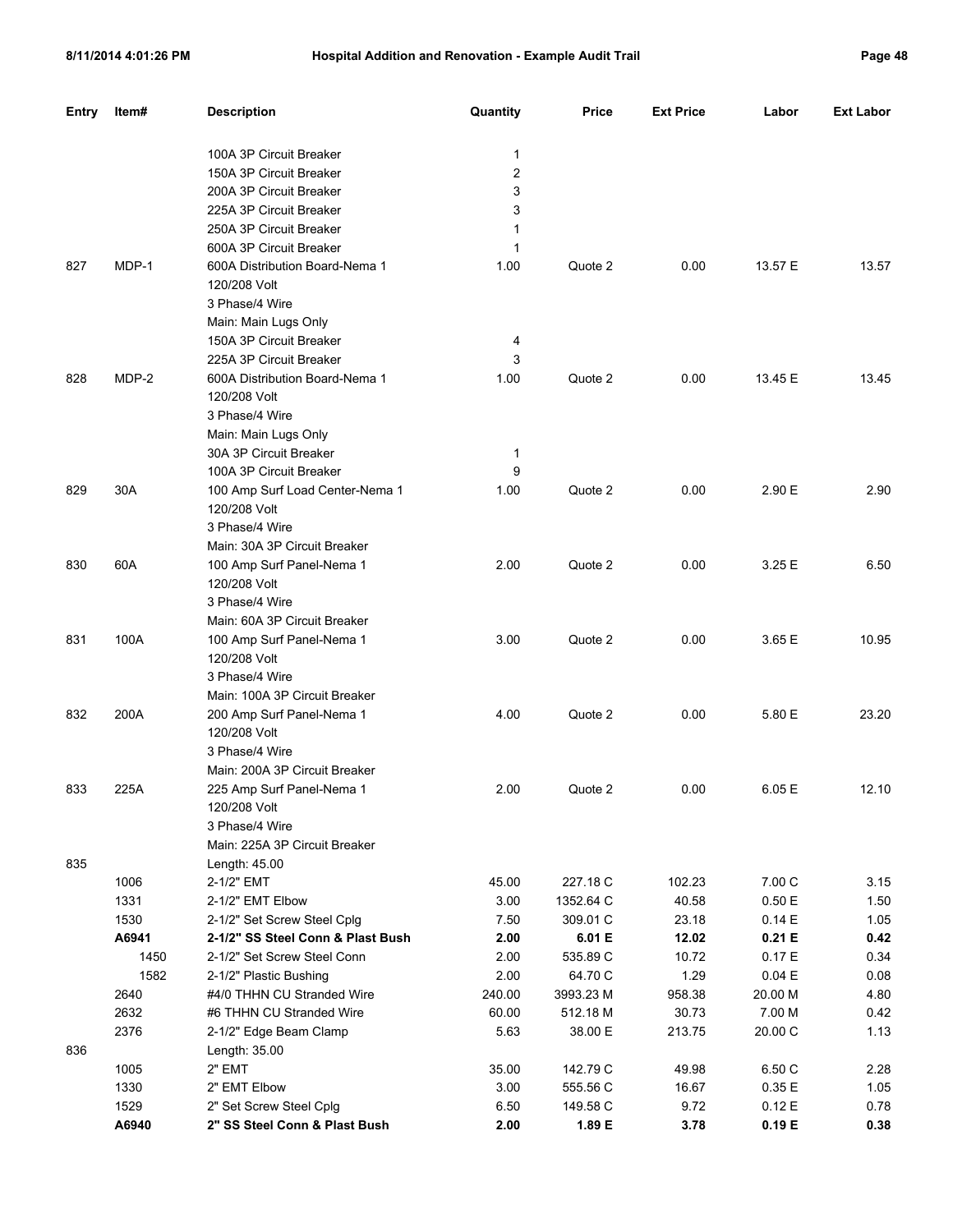| Entry | Item# | <b>Description</b>                   | Quantity | <b>Price</b> | <b>Ext Price</b> | Labor           | <b>Ext Labor</b> |
|-------|-------|--------------------------------------|----------|--------------|------------------|-----------------|------------------|
|       |       |                                      |          |              |                  |                 |                  |
|       | 1449  | 2" Set Screw Steel Conn              | 2.00     | 152.98 C     | 3.06             | 0.16E           | 0.32             |
|       | 1581  | 2" Plastic Bushing                   | 2.00     | 36.46 C      | 0.73             | 0.03 E          | 0.06             |
|       | 2640  | #4/0 THHN CU Stranded Wire           | 150.00   | 3993.23 M    | 598.98           | 20.00 M         | 3.00             |
|       | 2635  | #2 THHN CU Stranded Wire             | 50.00    | 1274.94 M    | 63.75            | 10.00 M         | 0.50             |
|       | 2369  | 2" Beam Clamp w/Conduit Hanger       | 4.38     | 174.21 C     | 7.62             | 15.00 C         | 0.66             |
| 837   |       | Length: 245.00                       |          |              |                  |                 |                  |
|       | 1005  | 2" EMT                               | 245.00   | 142.79 C     | 349.84           | 6.50 C          | 15.93            |
|       | 1330  | 2" EMT Elbow                         | 14.00    | 555.56 C     | 77.78            | 0.35E           | 4.90             |
|       | 1529  | 2" Set Screw Steel Cplg              | 38.50    | 149.58 C     | 57.59            | 0.12E           | 4.62             |
|       | A6940 | 2" SS Steel Conn & Plast Bush        | 8.00     | 1.89 E       | 15.12            | 0.19 E          | 1.52             |
|       | 1449  | 2" Set Screw Steel Conn              | 8.00     | 152.98 C     | 12.24            | 0.16E           | 1.28             |
|       | 1581  | 2" Plastic Bushing                   | 8.00     | 36.46 C      | 2.92             | 0.03 E          | 0.24             |
|       | 2639  | #3/0 THHN CU Stranded Wire           | 1100.00  | 3097.20 M    | 3406.92          | 17.00 M         | 18.70            |
|       | 2632  | #6 THHN CU Stranded Wire             | 275.00   | 512.18 M     | 140.85           | 7.00 M          | 1.93             |
|       | 2369  | 2" Beam Clamp w/Conduit Hanger       | 30.63    | 174.21 C     | 53.35            | 15.00 C         | 4.59             |
|       | 5444  | 12x12x6" Screw Cover Pull Box-Nema   | 2.00     | 18.62 E      | 37.24            | 1.30 E          | 2.60             |
| 838   |       | Length: 85.00                        |          |              |                  |                 |                  |
|       | 1005  | 2" EMT                               | 85.00    | 142.79 C     | 121.37           | 6.50 C          | 5.53             |
|       | 1330  | 2" EMT Elbow                         | 3.00     | 555.56 C     | 16.67            | 0.35E           | 1.05             |
|       | 1529  | 2" Set Screw Steel Cplg              | 11.50    | 149.58 C     | 17.20            | 0.12E           | 1.38             |
|       | A6940 | 2" SS Steel Conn & Plast Bush        | 2.00     | 1.89 E       | 3.78             | 0.19 E          | 0.38             |
|       | 1449  | 2" Set Screw Steel Conn              | 2.00     | 152.98 C     | 3.06             | 0.16E           | 0.32             |
|       | 1581  | 2" Plastic Bushing                   | 2.00     | 36.46 C      | 0.73             | 0.03 E          | 0.06             |
|       | 2639  | #3/0 THHN CU Stranded Wire           | 300.00   | 3097.20 M    | 929.16           | 17.00 M         | 5.10             |
|       | 2633  | #4 THHN CU Stranded Wire             | 100.00   | 811.87 M     | 81.19            | 8.50 M          | 0.85             |
|       | 2369  | 2" Beam Clamp w/Conduit Hanger       | 10.63    | 174.21 C     | 18.51            | 15.00 C         | 1.59             |
| 839   | 1137  | 2" Aluminum Flex                     | 6.00     | 289.74 C     | 17.38            | 2.75 C          | 0.17             |
|       | 1818  | 2" Die Cast Screw-In Flex Conn       | 2.00     | 787.83 C     | 15.76            | 0.26E           | 0.52             |
|       | 2639  | #3/0 THHN CU Stranded Wire           | 18.00    | 3097.20 M    | 55.75            | 17.00 M         | 0.31             |
|       | 2633  | #4 THHN CU Stranded Wire             | 6.00     | 811.87 M     | 4.87             | 8.50 M          | 0.05             |
|       | 4327  | #3/0-4/0 Wire Termination Labor      | 3.00     | 0.00 E       | 0.00             | 0.25E           | 0.75             |
|       | 4325  | #4-1 Wire Termination Labor          | 1.00     | 0.00 E       | 0.00             | 0.18E           | 0.18             |
| 840   | 1134  | 1" Aluminum Flex                     | 12.00    | 95.59 C      | 11.47            | 2.00C           | 0.24             |
|       | 1815  | 1" Die Cast Screw-In Flex Conn       | 4.00     | 133.47 C     | 5.34             | 0.13E           | 0.52             |
|       | 2632  | #6 THHN CU Stranded Wire             | 36.00    | 512.18 M     | 18.44            | 7.00 M          | 0.25             |
|       | 2631  | #8 THHN CU Stranded Wire             | 12.00    | 328.39 M     | 3.94             | 6.25 M          | 0.08             |
|       | 4324  | #8-6 Wire Termination Labor          | 6.00     | 0.00 E       | 0.00             | 0.15 E          | 0.90             |
|       | 4324  | #8-6 Wire Termination Labor          | 2.00     | 0.00 E       |                  |                 | 0.30             |
| 841   | 1134  | 1" Aluminum Flex                     | 6.00     | 95.59 C      | 0.00<br>5.74     | 0.15 E<br>2.00C | 0.12             |
|       |       | 1" Die Cast Screw-In Flex Conn       |          |              |                  |                 |                  |
|       | 1815  |                                      | 2.00     | 133.47 C     | 2.67             | 0.13 E          | 0.26             |
|       | 2631  | #8 THHN CU Stranded Wire             | 18.00    | 328.39 M     | 5.91             | 6.25 M          | 0.11             |
|       | 2630  | #10 THHN CU Stranded Wire            | 6.00     | 177.01 M     | 1.06             | 6.00 M          | 0.04             |
|       | 4324  | #8-6 Wire Termination Labor          | 3.00     | 0.00 E       | 0.00             | 0.15E           | 0.45             |
|       | 4323  | #14-12-10 Wire Termination Labor     | 1.00     | 0.00 E       | 0.00             | 0.10 E          | 0.10             |
| 842   | 1133  | 3/4" Aluminum Flex                   | 6.00     | 52.67 C      | 3.16             | 1.80 C          | 0.11             |
|       | 1814  | 3/4" Die Cast Screw-In Flex Conn     | 2.00     | 62.49 C      | 1.25             | 0.09 E          | 0.18             |
|       | 2629  | #12 THHN CU Stranded Wire            | 27.00    | 113.99 M     | 3.08             | 5.50 M          | 0.15             |
|       | 2629  | #12 THHN CU Stranded Wire            | 9.00     | 113.99 M     | 1.03             | 5.50 M          | 0.05             |
|       | 4323  | #14-12-10 Wire Termination Labor     | 3.00     | 0.00 E       | 0.00             | 0.10 E          | 0.30             |
|       | 4323  | #14-12-10 Wire Termination Labor     | 1.00     | 0.00 E       | 0.00             | 0.10 E          | 0.10             |
| 843   | 1147  | 1-1/2" Liquidtight (metallic)        | 12.00    | 358.42 C     | 43.01            | 3.25 C          | 0.39             |
|       | 1897  | 1-1/2" 90D LT Flex Conn w/Ins Throat | 4.00     | 2011.33 C    | 80.45            | 0.36 E          | 1.44             |
|       | 2637  | #1/0 THHN CU Stranded Wire           | 36.00    | 1994.38 M    | 71.80            | 13.00 M         | 0.47             |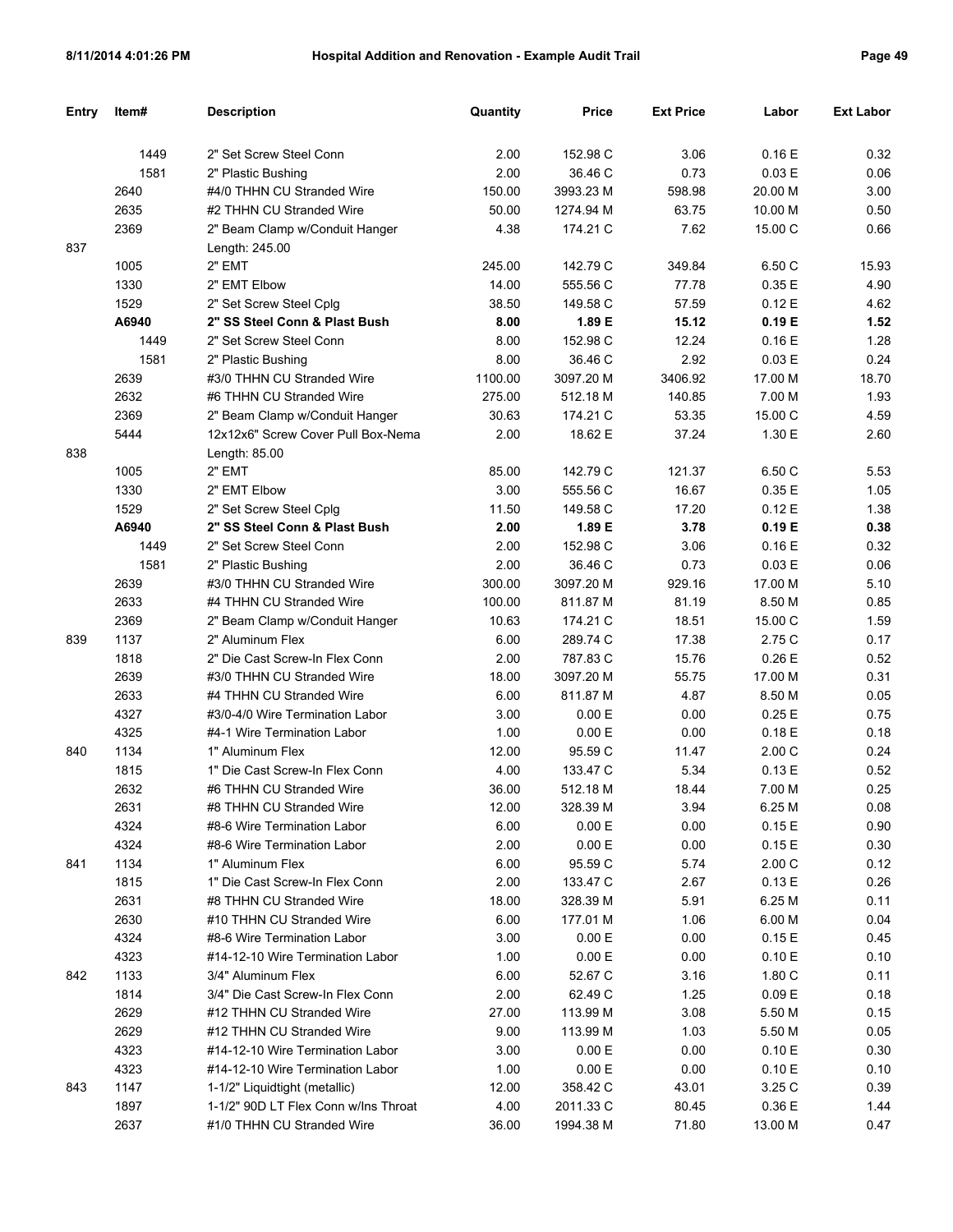| <b>Entry</b> | Item# | <b>Description</b>                  | Quantity | Price     | <b>Ext Price</b> | Labor   | <b>Ext Labor</b> |
|--------------|-------|-------------------------------------|----------|-----------|------------------|---------|------------------|
|              |       |                                     |          |           |                  |         |                  |
|              | 2632  | #6 THHN CU Stranded Wire            | 12.00    | 512.18 M  | 6.15             | 7.00 M  | 0.08             |
|              | 4326  | #2-2/0 Wire Termination Labor       | 6.00     | 0.00 E    | 0.00             | 0.20 E  | 1.20             |
|              | 4324  | #8-6 Wire Termination Labor         | 2.00     | 0.00 E    | 0.00             | 0.15E   | 0.30             |
| 844          |       | Length: 45.00                       |          |           |                  |         |                  |
|              | 1006  | 2-1/2" EMT                          | 45.00    | 227.18 C  | 102.23           | 7.00 C  | 3.15             |
|              | 1331  | 2-1/2" EMT Elbow                    | 3.00     | 1352.64 C | 40.58            | 0.50E   | 1.50             |
|              | 1530  | 2-1/2" Set Screw Steel Cplg         | 7.50     | 309.01 C  | 23.18            | 0.14E   | 1.05             |
|              | A6941 | 2-1/2" SS Steel Conn & Plast Bush   | 2.00     | 6.01 E    | 12.02            | 0.21 E  | 0.42             |
|              | 1450  | 2-1/2" Set Screw Steel Conn         | 2.00     | 535.89 C  | 10.72            | 0.17E   | 0.34             |
|              | 1582  | 2-1/2" Plastic Bushing              | 2.00     | 64.70 C   | 1.29             | 0.04 E  | 0.08             |
|              | 2639  | #3/0 THHN CU Stranded Wire          | 240.00   | 3097.20 M | 743.33           | 17.00 M | 4.08             |
|              | 2632  | #6 THHN CU Stranded Wire            | 60.00    | 512.18 M  | 30.73            | 7.00 M  | 0.42             |
|              | 2376  | 2-1/2" Edge Beam Clamp              | 5.63     | 38.00 E   | 213.75           | 20.00 C | 1.13             |
| 845          |       | Length: 35.00                       |          |           |                  |         |                  |
|              | 1006  | 2-1/2" EMT                          | 35.00    | 227.18 C  | 79.51            | 7.00 C  | 2.45             |
|              | 1331  | 2-1/2" EMT Elbow                    | 3.00     | 1352.64 C | 40.58            | 0.50E   | 1.50             |
|              | 1530  | 2-1/2" Set Screw Steel Cplg         | 6.50     | 309.01 C  | 20.09            | 0.14E   | 0.91             |
|              | A6941 | 2-1/2" SS Steel Conn & Plast Bush   | 2.00     | 6.01 E    | 12.02            | 0.21 E  | 0.42             |
|              | 1450  | 2-1/2" Set Screw Steel Conn         | 2.00     | 535.89 C  | 10.72            | 0.17E   | 0.34             |
|              | 1582  | 2-1/2" Plastic Bushing              | 2.00     | 64.70 C   | 1.29             | 0.04 E  | 0.08             |
|              | 2640  | #4/0 THHN CU Stranded Wire          | 200.00   | 3993.23 M | 798.65           | 20.00 M | 4.00             |
|              | 2633  | #4 THHN CU Stranded Wire            | 50.00    | 811.87 M  | 40.59            | 8.50 M  | 0.43             |
|              | 2376  | 2-1/2" Edge Beam Clamp              | 4.38     | 38.00 E   | 166.25           | 20.00 C | 0.88             |
| 846          |       | Length: 45.00                       |          |           |                  |         |                  |
|              | 1003  | 1-1/4" EMT                          | 45.00    | 97.88 C   | 44.05            | 5.00 C  | 2.25             |
|              | 1328  | 1-1/4" EMT Elbow                    | 3.00     | 325.21 C  | 9.76             | 0.25E   | 0.75             |
|              | 1527  | 1-1/4" Set Screw Steel Cplg         | 7.50     | 60.68 C   | 4.55             | 0.09 E  | 0.68             |
|              | A6938 | 1-1/4" SS Steel Conn & Plast Bush   | 2.00     | 0.91 E    | 1.82             | 0.11 E  | 0.22             |
|              | 1447  | 1-1/4" Set Screw Steel Conn         | 2.00     | 76.64 C   | 1.53             | 0.09 E  | 0.18             |
|              | 1579  | 1-1/4" Plastic Bushing              | 2.00     | 14.38 C   | 0.29             | 0.02 E  | 0.04             |
|              | 2635  | #2 THHN CU Stranded Wire            | 240.00   | 1274.94 M | 305.99           | 10.00 M | 2.40             |
|              | 2632  | #6 THHN CU Stranded Wire            | 60.00    | 512.18 M  | 30.73            | 7.00 M  | 0.42             |
|              | 2367  | 1-1/4" Beam Clamp w/Conduit Hanger  | 5.63     | 163.92 C  | 9.22             | 11.00 C | 0.62             |
| 847          |       | Length: 380.00                      |          |           |                  |         |                  |
|              | 1004  | 1-1/2" EMT                          | 380.00   | 119.90 C  | 455.62           | 5.50 C  | 20.90            |
|              | 1329  | 1-1/2" EMT Elbow                    | 9.00     | 399.23 C  | 35.93            | 0.30 E  | 2.70             |
|              | 1528  | 1-1/2" Set Screw Steel Cplg         | 47.00    | 111.99 C  | 52.64            | 0.11 E  | 5.17             |
|              | A6939 | 1-1/2" SS Steel Conn & Plast Bush   | 10.00    | 1.30 E    | 13.00            | 0.14E   | 1.40             |
|              | 1448  | 1-1/2" Set Screw Steel Conn         | 10.00    | 110.70 C  | 11.07            | 0.12 E  | 1.20             |
|              | 1580  | 1-1/2" Plastic Bushing              | 10.00    | 18.89 C   | 1.89             | 0.02 E  | 0.20             |
|              | 2635  | #2 THHN CU Stranded Wire            | 1640.00  | 1274.94 M | 2090.90          | 10.00 M | 16.40            |
|              | 2631  | #8 THHN CU Stranded Wire            | 410.00   | 328.39 M  | 134.64           | 6.25 M  | 2.56             |
|              | 2368  | 1-1/2" Beam Clamp w/Conduit Hanger  | 47.50    | 176.55 C  | 83.86            | 13.50 C | 6.41             |
|              | 5441  | 10x8x6" Screw Cover Pull Box-Nema 1 | 3.00     | 15.86 E   | 47.58            | 1.10 E  | 3.30             |
| 848          |       | Length: 280.00                      |          |           |                  |         |                  |
|              | 1004  | 1-1/2" EMT                          | 280.00   | 119.90 C  | 335.72           | 5.50 C  | 15.40            |
|              | 1329  | 1-1/2" EMT Elbow                    | 8.00     | 399.23 C  | 31.94            | 0.30 E  | 2.40             |
|              | 1528  | 1-1/2" Set Screw Steel Cplg         | 36.00    | 111.99 C  | 40.32            | 0.11 E  | 3.96             |
|              | A6939 | 1-1/2" SS Steel Conn & Plast Bush   | 6.00     | 1.30 E    | 7.80             | 0.14E   | 0.84             |
|              | 1448  | 1-1/2" Set Screw Steel Conn         | 6.00     | 110.70 C  | 6.64             | 0.12 E  | 0.72             |
|              | 1580  | 1-1/2" Plastic Bushing              | 6.00     | 18.89 C   | 1.13             | 0.02 E  | 0.12             |
|              | 2637  | #1/0 THHN CU Stranded Wire          | 930.00   | 1994.38 M | 1854.77          | 13.00 M | 12.09            |
|              | 2632  | #6 THHN CU Stranded Wire            | 310.00   | 512.18 M  | 158.78           | 7.00 M  | 2.17             |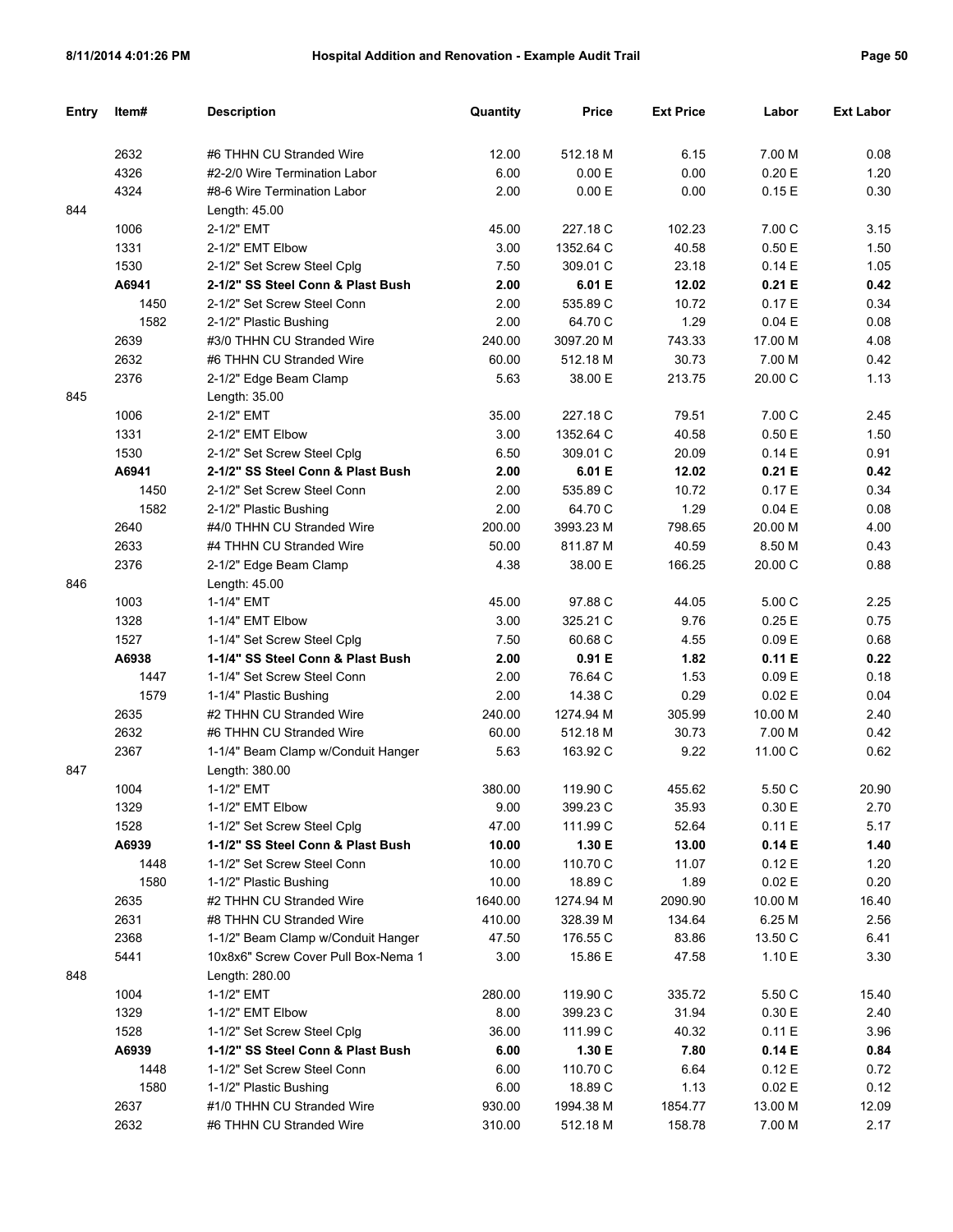| Entry | Item# | <b>Description</b>                  | Quantity | <b>Price</b> | <b>Ext Price</b> | Labor   | <b>Ext Labor</b> |
|-------|-------|-------------------------------------|----------|--------------|------------------|---------|------------------|
|       | 2368  | 1-1/2" Beam Clamp w/Conduit Hanger  | 35.00    | 176.55 C     | 61.79            | 13.50 C | 4.73             |
|       | 5441  | 10x8x6" Screw Cover Pull Box-Nema 1 | 1.00     | 15.86 E      | 15.86            | 1.10 E  | 1.10             |
| 849   |       | Length: 30.00                       |          |              |                  |         |                  |
|       | 1002  | 1" EMT                              | 30.00    | 60.28 C      | 18.08            | 4.50 C  | 1.35             |
|       | 1327  | 1" EMT Elbow                        | 2.00     | 262.37 C     | 5.25             | 0.15E   | 0.30             |
|       | 1526  | 1" Set Screw Steel Cplg             | 5.00     | 45.01 C      | 2.25             | 0.07 E  | 0.35             |
|       | A6937 | 1" SS Steel Conn & Plast Bush       | 2.00     | 0.52E        | 1.04             | 0.09 E  | 0.18             |
|       | 1446  | 1" Set Screw Steel Conn             | 2.00     | 39.38 C      | 0.79             | 0.07 E  | 0.14             |
|       | 1578  | 1" Plastic Bushing                  | 2.00     | 12.81 C      | 0.26             | 0.02E   | 0.04             |
|       | 2632  | #6 THHN CU Stranded Wire            | 135.00   | 512.18 M     | 69.14            | 7.00 M  | 0.95             |
|       |       |                                     |          |              |                  |         |                  |
|       | 2630  | #10 THHN CU Stranded Wire           | 31.50    | 177.01 M     | 5.58             | 6.00 M  | 0.19             |
|       | 2366  | 1" Beam Clamp w/Conduit Hanger      | 3.75     | 144.99 C     | 5.44             | 8.00 C  | 0.30             |
| 850   |       | Length: 170.00                      |          |              |                  |         |                  |
|       | 1002  | 1" EMT                              | 170.00   | 60.28 C      | 102.48           | 4.50 C  | 7.65             |
|       | 1526  | 1" Set Screw Steel Cplg             | 17.00    | 45.01 C      | 7.65             | 0.07 E  | 1.19             |
|       | A6937 | 1" SS Steel Conn & Plast Bush       | 4.00     | 0.52E        | 2.08             | 0.09 E  | 0.36             |
|       | 1446  | 1" Set Screw Steel Conn             | 4.00     | 39.38 C      | 1.58             | 0.07 E  | 0.28             |
|       | 1578  | 1" Plastic Bushing                  | 4.00     | 12.81 C      | 0.51             | 0.02E   | 0.08             |
|       | 2632  | #6 THHN CU Stranded Wire            | 600.00   | 512.18 M     | 307.31           | 7.00 M  | 4.20             |
|       | 2631  | #8 THHN CU Stranded Wire            | 200.00   | 328.39 M     | 65.68            | 6.25 M  | 1.25             |
|       | 2366  | 1" Beam Clamp w/Conduit Hanger      | 21.25    | 144.99 C     | 30.81            | 8.00 C  | 1.70             |
| 851   |       | Length: 85.00                       |          |              |                  |         |                  |
|       | 1002  | 1" EMT                              | 85.00    | 60.28 C      | 51.24            | 4.50 C  | 3.83             |
|       | 1526  | 1" Set Screw Steel Cplg             | 8.50     | 45.01 C      | 3.83             | 0.07 E  | 0.60             |
|       | A6937 | 1" SS Steel Conn & Plast Bush       | 2.00     | 0.52E        | 1.04             | 0.09 E  | 0.18             |
|       | 1446  | 1" Set Screw Steel Conn             | 2.00     | 39.38 C      | 0.79             | 0.07 E  | 0.14             |
|       | 1578  | 1" Plastic Bushing                  | 2.00     | 12.81 C      | 0.26             | 0.02 E  | 0.04             |
|       | 2631  | #8 THHN CU Stranded Wire            | 400.00   | 328.39 M     | 131.36           | 6.25 M  | 2.50             |
|       | 2366  | 1" Beam Clamp w/Conduit Hanger      | 10.63    | 144.99 C     | 15.41            | 8.00 C  | 0.85             |
| 852   |       | Length: 40.00                       |          |              |                  |         |                  |
|       | 1002  | 1" EMT                              | 40.00    | 60.28 C      | 24.11            | 4.50 C  | 1.80             |
|       | 1526  | 1" Set Screw Steel Cplg             | 4.00     | 45.01 C      | 1.80             | 0.07 E  | 0.28             |
|       | A6937 | 1" SS Steel Conn & Plast Bush       | 2.00     | 0.52E        | 1.04             | 0.09 E  | 0.18             |
|       | 1446  | 1" Set Screw Steel Conn             | 2.00     | 39.38 C      | 0.79             | 0.07 E  | 0.14             |
|       | 1578  | 1" Plastic Bushing                  | 2.00     | 12.81 C      | 0.26             | 0.02 E  | 0.04             |
|       | 2632  | #6 THHN CU Stranded Wire            | 220.00   | 512.18 M     | 112.68           | 7.00 M  | 1.54             |
|       | 2631  | #8 THHN CU Stranded Wire            | 55.00    | 328.39 M     | 18.06            | 6.25 M  | 0.34             |
|       | 2366  | 1" Beam Clamp w/Conduit Hanger      | 5.00     | 144.99 C     | 7.25             | 8.00 C  | 0.40             |
| 853   |       | Length: 100.00                      |          |              |                  |         |                  |
|       | 1002  | 1" EMT                              | 100.00   | 60.28 C      | 60.28            | 4.50 C  | 4.50             |
|       | 1526  | 1" Set Screw Steel Cplg             | 10.00    | 45.01 C      | 4.50             | 0.07 E  | 0.70             |
|       | A6937 | 1" SS Steel Conn & Plast Bush       | 2.00     | 0.52 E       | 1.04             | 0.09 E  | 0.18             |
|       | 1446  | 1" Set Screw Steel Conn             | 2.00     | 39.38 C      | 0.79             | 0.07 E  | 0.14             |
|       | 1578  | 1" Plastic Bushing                  | 2.00     | 12.81 C      | 0.26             | 0.02 E  | 0.04             |
|       | 2630  | #10 THHN CU Stranded Wire           | 420.00   | 177.01 M     | 74.34            | 6.00 M  | 2.52             |
|       | 2366  | 1" Beam Clamp w/Conduit Hanger      | 12.50    | 144.99 C     | 18.12            | 8.00 C  | 1.00             |
| 854   |       | Length: 85.00                       |          |              |                  |         |                  |
|       |       |                                     |          |              |                  |         |                  |
|       | 1001  | 3/4" EMT                            | 85.00    | 31.44 C      | 26.72            | 4.00 C  | 3.40             |
|       | 1525  | 3/4" Set Screw Steel Cplg           | 8.50     | 37.20 C      | 3.16             | 0.06 E  | 0.51             |
|       | A6936 | 3/4" SS Steel Conn & Plast Bush     | 2.00     | 0.39 E       | 0.78             | 0.07 E  | 0.14             |
|       | 1445  | 3/4" Set Screw Steel Conn           | 2.00     | 31.21 C      | 0.62             | 0.06 E  | 0.12             |
|       | 1577  | 3/4" Plastic Bushing                | 2.00     | 7.53 C       | 0.15             | 0.01 E  | 0.02             |
|       | 2630  | #10 THHN CU Stranded Wire           | 357.00   | 177.01 M     | 63.19            | 6.00 M  | 2.14             |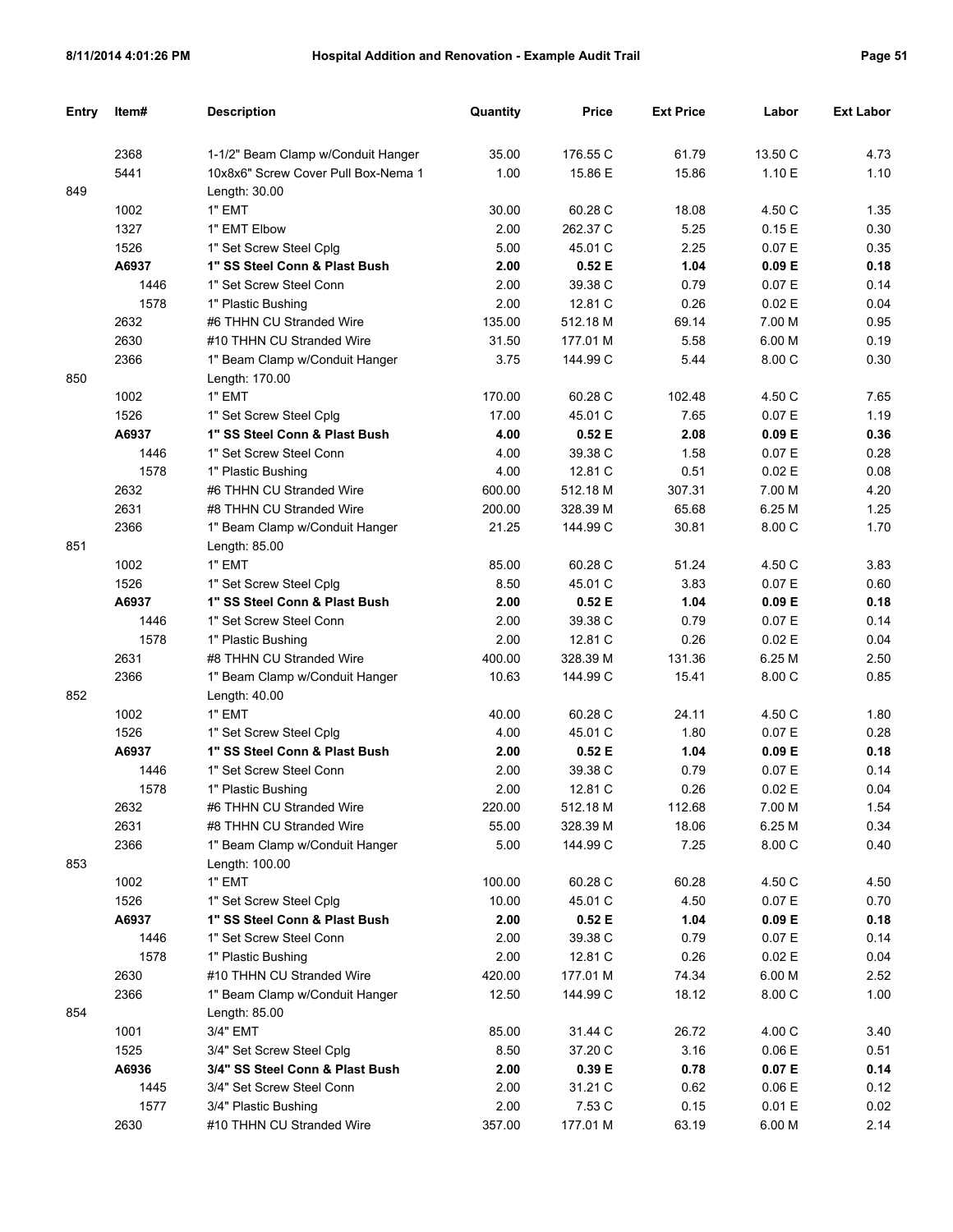| Entry | Item#          | <b>Description</b>                 | Quantity | Price     | <b>Ext Price</b> | Labor   | <b>Ext Labor</b> |
|-------|----------------|------------------------------------|----------|-----------|------------------|---------|------------------|
|       | 2365           | 3/4" Beam Clamp w/Conduit Hanger   | 10.63    | 126.92 C  | 13.49            | 6.00 C  | 0.64             |
| 855   |                | Length: $50.00$                    |          |           |                  |         |                  |
|       | 1001           | 3/4" EMT                           | 50.00    | 31.44 C   | 15.72            | 4.00 C  | 2.00             |
|       | 1525           | 3/4" Set Screw Steel Cplg          | 5.00     | 37.20 C   | 1.86             | 0.06 E  | 0.30             |
|       | A6936          | 3/4" SS Steel Conn & Plast Bush    | 2.00     | 0.39 E    | 0.78             | 0.07 E  | 0.14             |
|       | 1577           | 3/4" Plastic Bushing               | 2.00     | 7.53 C    | 0.15             | 0.01 E  | 0.02             |
|       | 1445           | 3/4" Set Screw Steel Conn          | 2.00     | 31.21 C   | 0.62             | 0.06 E  | 0.12             |
|       | 2629           | #12 THHN CU Stranded Wire          | 210.00   | 113.99 M  | 23.94            | 5.50 M  | 1.16             |
|       | 2365           | 3/4" Beam Clamp w/Conduit Hanger   | 6.25     | 126.92 C  | 7.93             | 6.00 C  | 0.38             |
| 856   |                | Length: 390.00                     |          |           |                  |         |                  |
|       | 1009           | 4" EMT                             | 780.00   | 392.76 C  | 3063.53          | 8.50 C  | 66.30            |
|       | 1533           | 4" Set Screw Steel Cplg            | 78.00    | 529.05 C  | 412.66           | 0.24E   | 18.72            |
|       | A6944          | 4" SS Steel Conn & Plast Bush      | 16.00    | 11.05 E   | 176.80           | 0.41 E  | 6.56             |
|       | 1453           | 4" Set Screw Steel Conn            | 16.00    | 9.97 E    | 159.52           | 0.34 E  | 5.44             |
|       | 1585           | 4" Plastic Bushing                 | 16.00    | 108.30 C  | 17.33            | 0.07 E  | 1.12             |
|       | 2645           | #500MCM THHN CU Stranded Wire      | 3240.00  | 9127.11 M | 29571.84         | 33.00 M | 106.92           |
|       | 2636           | #1 THHN CU Stranded Wire           | 810.00   | 1776.17 M | 1438.70          | 11.00 M | 8.91             |
|       | 2387           | 4" Parallel Beam Clamp             | 97.50    | 53.96 E   | 5261.10          | 30.00 C | 29.25            |
|       | 5455           | 24x24x8" Screw Cover Pull Box-Nema | 3.00     | 81.05 E   | 243.15           | 2.25 E  | 6.75             |
| 857   | 13672          | Demo 4" EMT/Wire (per foot)        | 780.00   | 0.00 E    | 0.00             | 0.50E   | 390.00           |
| 858   | 13672          | Demo 4" EMT/Wire (per foot)        | 4.00     | 0.00 E    | 0.00             | 0.50 E  | 2.00             |
| 859   |                | Length: $2.00$                     |          |           |                  |         |                  |
|       | 1009           | 4" EMT                             | 4.00     | 392.76 C  | 15.71            | 8.50 C  | 0.34             |
|       | 1533           | 4" Set Screw Steel Cplg            | 0.40     | 529.05 C  | 2.12             | 0.24E   | 0.10             |
|       | A6944          | 4" SS Steel Conn & Plast Bush      | 4.00     | 11.05 E   | 44.20            | 0.41 E  | 1.64             |
|       | 1453           | 4" Set Screw Steel Conn            | 4.00     | 9.97 E    | 39.88            | 0.34 E  | 1.36             |
|       | 1585           | 4" Plastic Bushing                 | 4.00     | 108.30 C  | 4.33             | 0.07 E  | 0.28             |
|       | 2645           | #500MCM THHN CU Stranded Wire      | 136.00   | 9127.11 M | 1241.29          | 33.00 M | 4.49             |
|       | 2636           | #1 THHN CU Stranded Wire           | 34.00    | 1776.17 M | 60.39            | 11.00 M | 0.37             |
| 860   | <b>PRIMARY</b> | <b>FROM</b>                        |          |           |                  |         |                  |
|       |                | <b>TO</b>                          |          |           |                  |         |                  |
|       |                | Length: 120.00                     |          |           |                  |         |                  |
|       | 1191           | 5" PVC Conduit                     | 240.00   | 264.32 C  | 634.37           | 4.50 C  | 10.80            |
|       | 2164           | 5" GRC Elbow (30" Radius)          | 4.00     | 180.73 E  | 722.92           | 1.87 E  | 7.48             |
|       | 2108           | 5" PVC Coupling                    | 4.00     | 386.32 C  | 15.45            | 0.12 E  | 0.48             |
|       | A7058          | 5" PVC Term Adpt & Locknut         | 4.00     | 0.00 E    | 0.00             | 0.00 E  | 0.00             |
|       | 1574           | 5" Locknut                         | 4.00     | 939.19 C  | 37.57            | 0.11 E  | 0.44             |
|       | 2054           | 5" PVC Male Adaptor                | 4.00     | 473.91 C  | 18.96            | 0.14E   | 0.56             |
|       | 2992           | 1/8" Poly Pull Line                | 252.00   | 5.80 M    | 1.46             | 2.00 M  | 0.50             |
|       | 2432           | 5"x3" Base Spacer                  | 30.00    | 89.23 C   | 26.77            | 10.00 C | 3.00             |
|       | 5251           | 18"Wx36"D Trench-Back Hoe          | 120.00   | 6.00 E    | 720.00           | 3.65 C  | 4.38             |
| 861   |                | Length: 10.00                      |          |           |                  |         |                  |
|       | 1060           | 5" GRC                             | 20.00    | 1324.37 C | 264.87           | 30.00 C | 6.00             |
|       | A6975          | (2) 5" Locknut & 1-Bushing         | 8.00     | 0.00 E    | $0.00\,$         | 0.00 E  | 0.00             |
|       | 1574           | 5" Locknut                         | 16.00    | 939.19 C  | 150.27           | 0.11 E  | 1.76             |
|       | 1586           | 5" Plastic Bushing                 | 8.00     | 796.37 C  | 63.71            | 0.09 E  | 0.72             |
|       | 1787           | 5" Cut & Thread                    | 4.00     | 0.00 E    | 0.00             | 1.25 E  | 5.00             |
|       | 2992           | 1/8" Poly Pull Line                | 21.00    | 5.80 M    | 0.12             | 2.00 M  | 0.04             |
| 862   | SECONDAR       | <b>FROM</b>                        |          |           |                  |         |                  |
|       |                | <b>TO</b>                          |          |           |                  |         |                  |
|       |                | Length: 50.00                      |          |           |                  |         |                  |
|       | 1190           | 4" PVC Conduit                     | 350.00   | 186.99 C  | 654.47           | 4.00 C  | 14.00            |
|       | 2163           | 4" GRC Elbow (30" Radius)          | 14.00    | 118.46 E  | 1658.44          | 1.32 E  | 18.48            |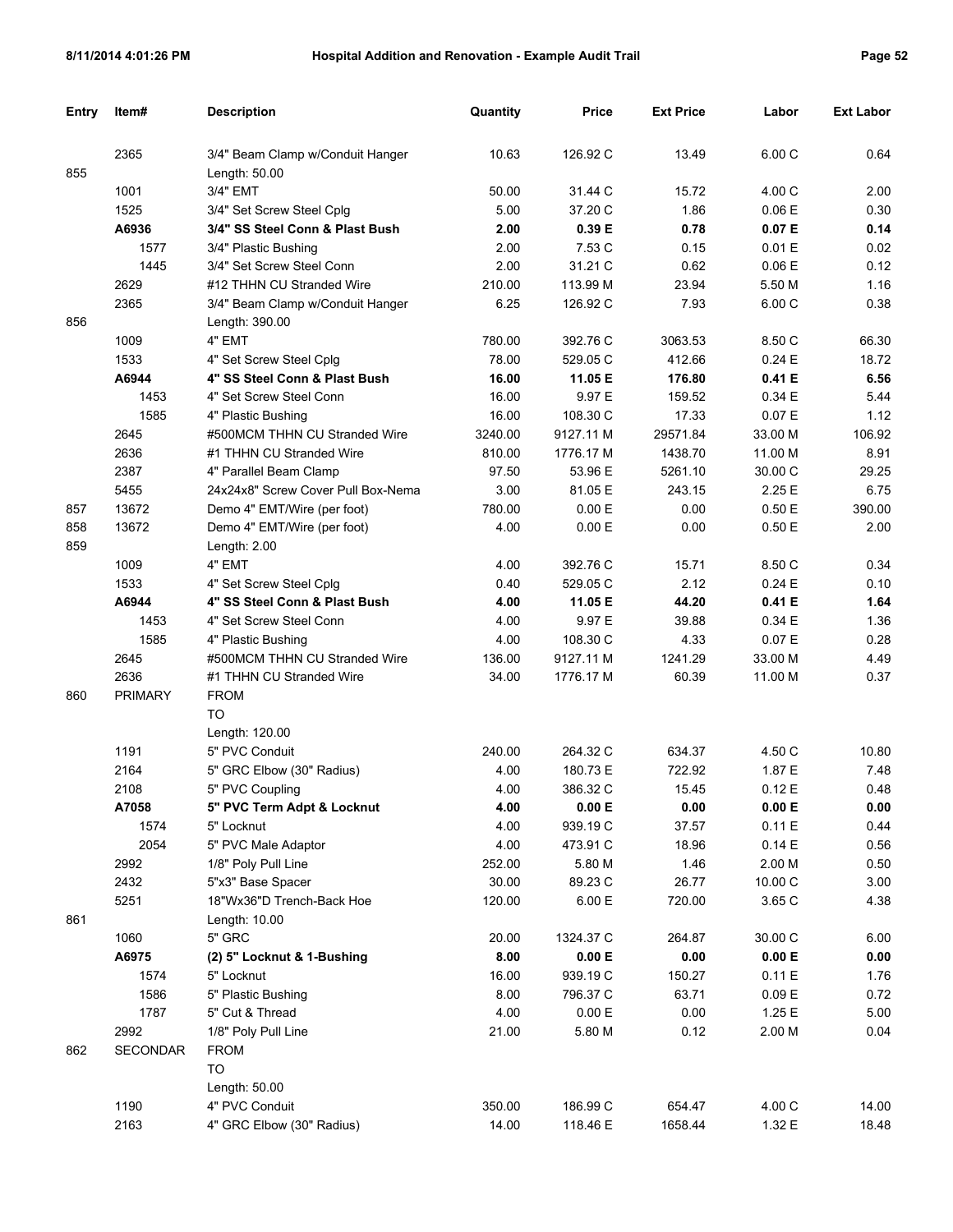| Entry | Item# | <b>Description</b>             | Quantity | Price     | <b>Ext Price</b> | Labor     | <b>Ext Labor</b> |
|-------|-------|--------------------------------|----------|-----------|------------------|-----------|------------------|
|       |       |                                |          |           |                  |           |                  |
|       | 2107  | 4" PVC Coupling                | 14.00    | 116.30 C  | 16.28            | 0.11E     | 1.54             |
|       | A7057 | 4" PVC Term Adpt & Locknut     | 14.00    | 5.36 E    | 75.04            | 0.22E     | 3.08             |
|       | 1573  | 4" Locknut                     | 14.00    | 310.15 C  | 43.42            | 0.09 E    | 1.26             |
|       | 2053  | 4" PVC Male Adaptor            | 14.00    | 225.96 C  | 31.63            | 0.13E     | 1.82             |
|       | 2647  | #750MCM THHN CU Stranded Wire  | 1820.00  | 1882.71 C | 34265.32         | 42.00 M   | 76.44            |
|       | 2431  | 4"x3" Base Spacer              | 43.75    | 85.54 C   | 37.42            | 10.00 C   | 4.38             |
| 863   |       | Length: 10.00                  |          |           |                  |           |                  |
|       | 1059  | 4" GRC                         | 70.00    | 1124.39 C | 787.07           | 20.00 C   | 14.00            |
|       | A6974 | (2) 4" Locknut & 1-Bushing     | 28.00    | 7.28 E    | 203.84           | 0.72E     | 20.30            |
|       | 1573  | 4" Locknut                     | 56.00    | 310.15 C  | 173.68           | 0.09 E    | 5.04             |
|       | 1585  | 4" Plastic Bushing             | 28.00    | 108.30 C  | 30.32            | 0.07 E    | 1.96             |
|       | 1786  | 4" Cut & Thread                | 14.00    | 0.00 E    | 0.00             | 0.95E     | 13.30            |
|       | 2647  | #750MCM THHN CU Stranded Wire  | 280.00   | 1882.71 C | 5271.59          | 42.00 M   | 11.76            |
| 864   |       | Length: 50.00                  |          |           |                  |           |                  |
|       | 1190  | 4" PVC Conduit                 | 100.00   | 186.99 C  | 186.99           | 4.00 C    | 4.00             |
|       | 2163  | 4" GRC Elbow (30" Radius)      | 4.00     | 118.46 E  | 473.84           | 1.32 E    | 5.28             |
|       | 2107  | 4" PVC Coupling                | 4.00     | 116.30 C  | 4.65             | 0.11E     | 0.44             |
|       | A7057 | 4" PVC Term Adpt & Locknut     | 4.00     | 0.00 E    | 0.00             | 0.00 E    | 0.00             |
|       | 1573  | 4" Locknut                     | 4.00     | 310.15 C  | 12.41            | 0.09 E    | 0.36             |
|       | 2053  | 4" PVC Male Adaptor            | 4.00     | 225.96 C  | 9.04             | 0.13E     | 0.52             |
|       | 2992  | 1/8" Poly Pull Line            | 105.00   | 5.80 M    | 0.61             | 2.00 M    | 0.21             |
|       | 2431  | 4"x3" Base Spacer              | 12.50    | 85.54 C   | 10.69            | 10.00 C   | 1.25             |
| 865   |       | Length: 10.00                  |          |           |                  |           |                  |
|       | 1059  | 4" GRC                         | 20.00    | 1124.39 C | 224.88           | 20.00 C   | 4.00             |
|       | A6974 | (2) 4" Locknut & 1-Bushing     | 8.00     | 0.00 E    | 0.00             | 0.00 E    | 0.00             |
|       | 1585  | 4" Plastic Bushing             | 8.00     | 108.30 C  | 8.66             | 0.07 E    | 0.56             |
|       | 1573  | 4" Locknut                     | 16.00    | 310.15 C  | 49.62            | 0.09 E    | 1.44             |
|       | 1786  | 4" Cut & Thread                | 4.00     | 0.00 E    | 0.00             | 0.95E     | 3.80             |
|       | 2992  | 1/8" Poly Pull Line            | 21.00    | 5.80 M    | 0.12             | 2.00 M    | 0.04             |
| 866   |       | Length: 5.00                   |          |           |                  |           |                  |
|       | 1185  | 1-1/2" PVC Conduit             | 5.00     | 48.21 C   | 2.41             | 2.25 C    | 0.11             |
|       | 1347  | 1-1/2" GRC Elbow               | 2.00     | 1160.21 C | 23.20            | 0.48E     | 0.96             |
|       | 2102  | 1-1/2" PVC Coupling            | 2.00     | 27.67 C   | 0.55             | 0.06E     | 0.12             |
|       | A7052 | 1-1/2" PVC Term Adpt & Locknut | 2.00     | 0.00 E    | 0.00             | 0.00 E    | 0.00             |
|       | 1568  | 1-1/2" Locknut                 | 2.00     | 39.26 C   | 0.79             | 0.02E     | 0.04             |
|       | 2048  | 1-1/2" PVC Male Adaptor        | 2.00     | 41.05 C   | 0.82             | $0.08\to$ | 0.16             |
|       | 2992  | 1/8" Poly Pull Line            | 5.25     | 5.80 M    | 0.03             | 2.00 M    | 0.01             |
| 867   |       | Length: 50.00                  |          |           |                  |           |                  |
|       | 1190  | 4" PVC Conduit                 | 400.00   | 186.99 C  | 747.96           | 4.00 C    | 16.00            |
|       | 2163  | 4" GRC Elbow (30" Radius)      | 16.00    | 118.46 E  | 1895.36          | 1.32 E    | 21.12            |
|       | 2107  | 4" PVC Coupling                | 16.00    | 116.30 C  | 18.61            | 0.11E     | 1.76             |
|       | A7057 | 4" PVC Term Adpt & Locknut     | 16.00    | 5.36 E    | 85.76            | 0.22E     | 3.52             |
|       | 1573  | 4" Locknut                     | 16.00    | 310.15 C  | 49.62            | 0.09 E    | 1.44             |
|       | 2053  | 4" PVC Male Adaptor            | 16.00    | 225.96 C  | 36.15            | 0.13 E    | 2.08             |
|       | 2645  | #500MCM THHN CU Stranded Wire  | 2080.00  | 9127.11 M | 18984.39         | 33.00 M   | 68.64            |
|       | 2639  | #3/0 THHN CU Stranded Wire     | 520.00   | 3097.20 M | 1610.54          | 17.00 M   | 8.84             |
|       | 2431  | 4"x3" Base Spacer              | 50.00    | 85.54 C   | 42.77            | 10.00 C   | 5.00             |
| 868   |       | Length: 10.00                  |          |           |                  |           |                  |
|       | 1059  | 4" GRC                         | 80.00    | 1124.39 C | 899.51           | 20.00 C   | 16.00            |
|       | A6974 | (2) 4" Locknut & 1-Bushing     | 32.00    | 7.28 E    | 232.96           | 0.72 E    | 23.20            |
|       | 1585  | 4" Plastic Bushing             | 32.00    | 108.30 C  | 34.66            | 0.07 E    | 2.24             |
|       | 1573  | 4" Locknut                     | 64.00    | 310.15 C  | 198.50           | 0.09 E    | 5.76             |
|       | 1786  | 4" Cut & Thread                | 16.00    | 0.00 E    | 0.00             | 0.95E     | 15.20            |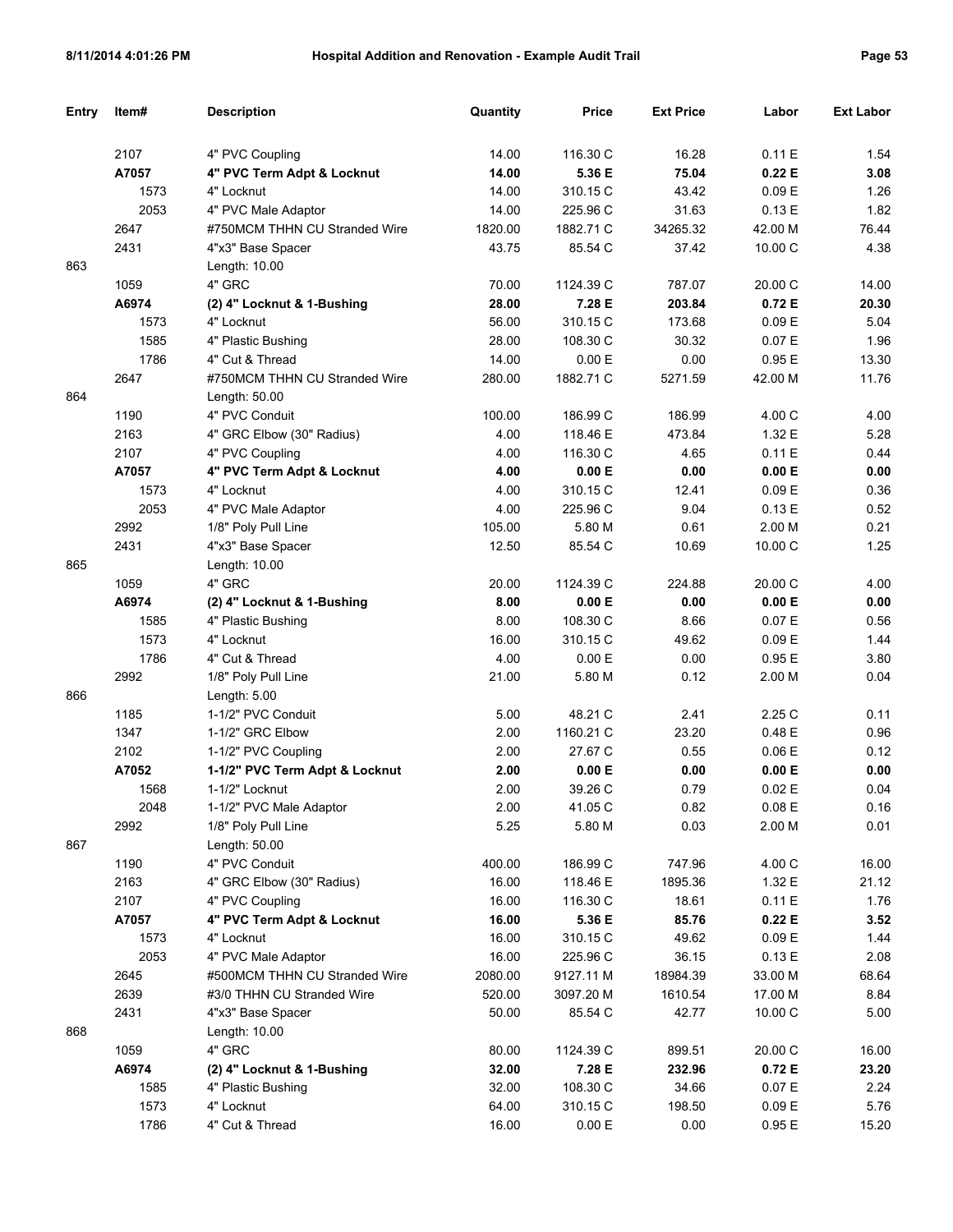| Entry | Item# | <b>Description</b>                                     | Quantity | Price     | <b>Ext Price</b> | Labor             | <b>Ext Labor</b> |
|-------|-------|--------------------------------------------------------|----------|-----------|------------------|-------------------|------------------|
|       |       |                                                        |          |           |                  |                   |                  |
|       | 2645  | #500MCM THHN CU Stranded Wire                          | 320.00   | 9127.11 M | 2920.68          | 33.00 M           | 10.56            |
|       | 2639  | #3/0 THHN CU Stranded Wire                             | 80.00    | 3097.20 M | 247.78           | 17.00 M           | 1.36             |
| 869   |       | Length: 35.00                                          |          |           |                  |                   |                  |
|       | 1009  | 4" EMT                                                 | 280.00   | 392.76 C  | 1099.73          | 8.50 C            | 23.80            |
|       | 1334  | 4" EMT Elbow                                           | 16.00    | 31.80 E   | 508.80           | 0.85E             | 13.60            |
|       | 1533  | 4" Set Screw Steel Cplg                                | 44.00    | 529.05 C  | 232.78           | 0.24E             | 10.56            |
|       | A6944 | 4" SS Steel Conn & Plast Bush                          | 16.00    | 11.05 E   | 176.80           | 0.41 E            | 6.56             |
|       | 1453  | 4" Set Screw Steel Conn                                | 16.00    | 9.97 E    | 159.52           | 0.34E             | 5.44             |
|       | 1585  | 4" Plastic Bushing                                     | 16.00    | 108.30 C  | 17.33            | 0.07 E            | 1.12             |
|       | 2645  | #500MCM THHN CU Stranded Wire                          | 1120.00  | 9127.11 M | 10222.36         | 33.00 M           | 36.96            |
|       | 2639  | #3/0 THHN CU Stranded Wire                             | 280.00   | 3097.20 M | 867.22           | 17.00 M           | 4.76             |
|       | A7076 | 4" Unistrut Strap w/1ft Channel                        | 35.00    | 13.12 E   | 459.20           | 0.51 E            | 17.85            |
|       | 2349  | 4" Unistrut Strap                                      | 35.00    | 1185.06 C | 414.77           | 11.00 C           | 3.85             |
|       | 5613  | Unistrut (Deep)                                        | 35.00    | 127.29 C  | 44.55            | 10.00 C           | 3.50             |
| 870   | 5616  | Cut 12 Gauge 1-5/8x1-5/8 Channel (lab<br>Length: 50.00 | 70.00    | 0.00 E    | 0.00             | 0.15E             | 10.50            |
|       | 1190  | 4" PVC Conduit                                         | 200.00   | 186.99 C  | 373.98           | 4.00 C            | 8.00             |
|       | 2163  | 4" GRC Elbow (30" Radius)                              | 8.00     | 118.46 E  | 947.68           | 1.32 E            | 10.56            |
|       | 2107  | 4" PVC Coupling                                        | 8.00     | 116.30 C  | 9.30             | 0.11E             | 0.88             |
|       | A7057 | 4" PVC Term Adpt & Locknut                             | 8.00     | 0.00 E    | 0.00             | 0.00 E            | 0.00             |
|       | 1573  | 4" Locknut                                             | 8.00     | 310.15 C  | 24.81            | 0.09 <sub>E</sub> | 0.72             |
|       | 2053  | 4" PVC Male Adaptor                                    | 8.00     | 225.96 C  | 18.08            | 0.13E             | 1.04             |
|       | 2992  | 1/8" Poly Pull Line                                    | 210.00   | 5.80 M    | 1.22             | 2.00 M            | 0.42             |
|       | 2431  | 4"x3" Base Spacer                                      | 25.00    | 85.54 C   | 21.39            | 10.00 C           | 2.50             |
| 871   |       | Length: 10.00                                          |          |           |                  |                   |                  |
|       | 1059  | 4" GRC                                                 | 40.00    | 1124.39 C | 449.76           | 20.00 C           | 8.00             |
|       | A6974 | (2) 4" Locknut & 1-Bushing                             | 16.00    | 0.00 E    | 0.00             | 0.00 E            | 0.00             |
|       | 1585  | 4" Plastic Bushing                                     | 16.00    | 108.30 C  | 17.33            | 0.07 E            | 1.12             |
|       | 1573  | 4" Locknut                                             | 32.00    | 310.15 C  | 99.25            | 0.09 E            | 2.88             |
|       | 1786  | 4" Cut & Thread                                        | 8.00     | 0.00 E    | 0.00             | 0.95E             | 7.60             |
|       | 2992  | 1/8" Poly Pull Line                                    | 42.00    | 5.80 M    | 0.24             | 2.00 M            | 0.08             |
| 872   |       | Length: 35.00                                          |          |           |                  |                   |                  |
|       | 1009  | 4" EMT                                                 | 140.00   | 392.76 C  | 549.86           | 8.50 C            | 11.90            |
|       | 1334  | 4" EMT Elbow                                           | 8.00     | 31.80 E   | 254.40           | 0.85E             | 6.80             |
|       | 1533  | 4" Set Screw Steel Cplq                                | 22.00    | 529.05 C  | 116.39           | 0.24E             | 5.28             |
|       | A6944 | 4" SS Steel Conn & Plast Bush                          | 8.00     | 0.00 E    | 0.00             | 0.00 E            | 0.00             |
|       | 1453  | 4" Set Screw Steel Conn                                | 8.00     | 9.97 E    | 79.76            | 0.34 E            | 2.72             |
|       | 1585  | 4" Plastic Bushing                                     | 8.00     | 108.30 C  | 8.66             | 0.07 E            | 0.56             |
|       | 2992  | 1/8" Poly Pull Line                                    | 147.00   | 5.80 M    | 0.85             | 2.00 M            | 0.29             |
|       | A7076 | 4" Unistrut Strap w/1ft Channel                        | 17.50    | 0.00 E    | 0.00             | 0.00 E            | 0.00             |
|       | 2349  | 4" Unistrut Strap                                      | 17.50    | 1185.06 C | 207.39           | 11.00 C           | 1.93             |
|       | 5613  | Unistrut (Deep)                                        | 17.50    | 127.29 C  | 22.28            | 10.00 C           | 1.75             |
|       | 5616  | Cut 12 Gauge 1-5/8x1-5/8 Channel (lab                  | 35.00    | 0.00 E    | 0.00             | 0.15E             | 5.25             |
| 873   |       | Length: 50.00                                          |          |           |                  |                   |                  |
|       | 1185  | 1-1/2" PVC Conduit                                     | 200.00   | 48.21 C   | 96.42            | 2.25 C            | 4.50             |
|       | 1347  | 1-1/2" GRC Elbow                                       | 8.00     | 1160.21 C | 92.82            | 0.48 E            | 3.84             |
|       | 2102  | 1-1/2" PVC Coupling                                    | 8.00     | 27.67 C   | 2.21             | 0.06E             | 0.48             |
|       | A7052 | 1-1/2" PVC Term Adpt & Locknut                         | 8.00     | 0.80 E    | 6.40             | 0.10 E            | 0.80             |
|       | 1568  | 1-1/2" Locknut                                         | 8.00     | 39.26 C   | 3.14             | 0.02 E            | 0.16             |
|       | 2048  | 1-1/2" PVC Male Adaptor                                | 8.00     | 41.05 C   | 3.28             | 0.08 E            | 0.64             |
|       | 2630  | #10 THHN CU Stranded Wire                              | 2520.00  | 177.01 M  | 446.07           | 6.00 M            | 15.12            |
|       | 2429  | 2"x3" Base Spacer                                      | 25.00    | 60.32 C   | 15.08            | 10.00 C           | 2.50             |
| 874   |       | Length: 10.00                                          |          |           |                  |                   |                  |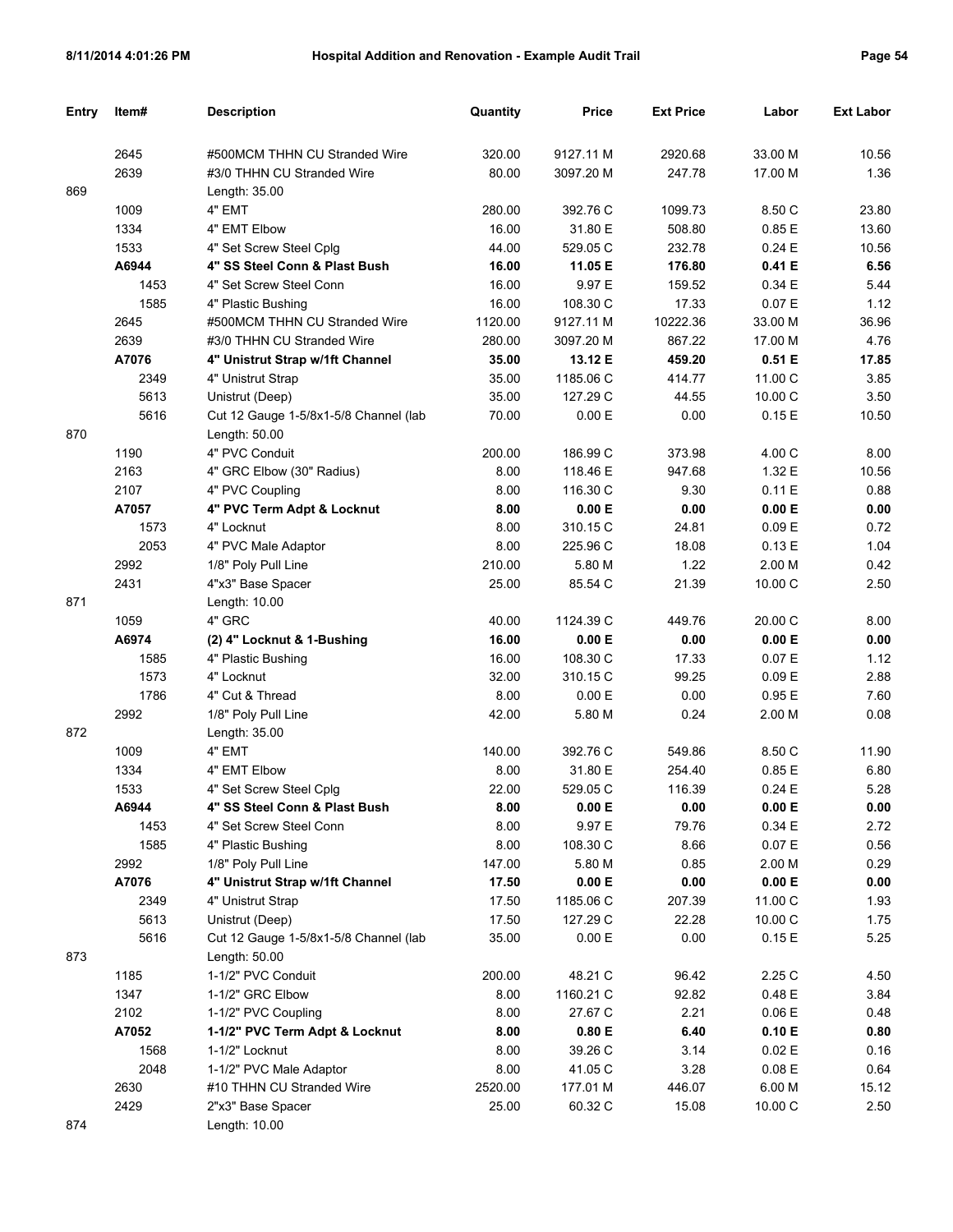| <b>Entry</b> | Item# | <b>Description</b>                    | Quantity | Price    | <b>Ext Price</b> | Labor     | <b>Ext Labor</b> |
|--------------|-------|---------------------------------------|----------|----------|------------------|-----------|------------------|
|              |       |                                       |          |          |                  |           |                  |
|              | 1054  | 1-1/2" GRC                            | 40.00    | 313.56 C | 125.42           | 6.50 C    | 2.60             |
|              | A6969 | (2) 1-1/2" Locknut & 1-Bushing        | 16.00    | 0.98E    | 15.68            | 0.20 E    | 3.28             |
|              | 1568  | 1-1/2" Locknut                        | 32.00    | 39.26 C  | 12.56            | 0.02 E    | 0.64             |
|              | 1580  | 1-1/2" Plastic Bushing                | 16.00    | 18.89 C  | 3.02             | 0.02 E    | 0.32             |
|              | 1781  | 1-1/2" Cut & Thread                   | 8.00     | 0.00 E   | 0.00             | 0.29E     | 2.32             |
|              | 2630  | #10 THHN CU Stranded Wire             | 504.00   | 177.01 M | 89.21            | 6.00 M    | 3.02             |
| 875          |       | Length: 35.00                         |          |          |                  |           |                  |
|              | 1004  | 1-1/2" EMT                            | 140.00   | 119.90 C | 167.86           | 5.50 C    | 7.70             |
|              | 1329  | 1-1/2" EMT Elbow                      | 8.00     | 399.23 C | 31.94            | 0.30 E    | 2.40             |
|              | 1528  | 1-1/2" Set Screw Steel Cplg           | 22.00    | 111.99 C | 24.64            | 0.11E     | 2.42             |
|              | A6939 | 1-1/2" SS Steel Conn & Plast Bush     | 8.00     | 1.30 E   | 10.40            | 0.14E     | 1.12             |
|              | 1448  | 1-1/2" Set Screw Steel Conn           | 8.00     | 110.70 C | 8.86             | 0.12E     | 0.96             |
|              | 1580  | 1-1/2" Plastic Bushing                | 8.00     | 18.89 C  | 1.51             | 0.02 E    | 0.16             |
|              | 2630  | #10 THHN CU Stranded Wire             | 1764.00  | 177.01 M | 312.25           | 6.00 M    | 10.58            |
|              | A7071 | 1-1/2" Unistrut Strap w/1ft Channel   | 17.50    | 1.91 E   | 33.43            | 0.48 E    | 8.40             |
|              | 2344  | 1-1/2" Unistrut Strap                 | 17.50    | 63.71 C  | 11.15            | 8.00 C    | 1.40             |
|              | 5613  | Unistrut (Deep)                       | 17.50    | 127.29 C | 22.28            | 10.00 C   | 1.75             |
|              | 5616  | Cut 12 Gauge 1-5/8x1-5/8 Channel (lab | 35.00    | 0.00 E   | 0.00             | 0.15E     | 5.25             |
| 876          |       | Length: 50.00                         |          |          |                  |           |                  |
|              | 1183  | 1" PVC Conduit                        | 50.00    | 31.20 C  | 15.60            | 1.75 C    | 0.88             |
|              | 1345  | 1" GRC Elbow                          | 2.00     | 682.07 C | 13.64            | 0.36 E    | 0.72             |
|              | 2100  | 1" PVC Coupling                       | 2.00     | 14.85 C  | 0.30             | 0.04 E    | 0.08             |
|              | A7050 | 1" PVC Term Adpt & Locknut            | 2.00     | 0.46E    | 0.92             | 0.08 E    | 0.16             |
|              | 1566  | 1" Locknut                            | 2.00     | 21.76 C  | 0.44             | 0.02 E    | 0.04             |
|              | 2046  | 1" PVC Male Adaptor                   | 2.00     | 23.66 C  | 0.47             | 0.06 E    | 0.12             |
|              | 2631  | #8 THHN CU Stranded Wire              | 325.00   | 328.39 M | 106.73           | 6.25 M    | 2.03             |
|              | 2429  | 2"x3" Base Spacer                     | 6.25     | 60.32 C  | 3.77             | 10.00 C   | 0.63             |
| 877          |       | Length: 10.00                         |          |          |                  |           |                  |
|              | 1052  | 1" GRC                                | 10.00    | 192.00 C | 19.20            | 6.00C     | 0.60             |
|              | A6967 | (2) 1" Locknut & 1-Bushing            | 4.00     | 0.57E    | 2.28             | 0.15E     | 0.60             |
|              | 1566  | 1" Locknut                            | 8.00     | 21.76 C  | 1.74             | 0.02E     | 0.16             |
|              | 1578  | 1" Plastic Bushing                    | 4.00     | 12.81 C  | 0.51             | 0.02E     | 0.08             |
|              | 1779  | 1" Cut & Thread                       | 2.00     | 0.00 E   | 0.00             | 0.18E     | 0.36             |
|              | 2631  | #8 THHN CU Stranded Wire              | 50.00    | 328.39 M | 16.42            | 6.25 M    | 0.31             |
| 878          |       | Length: 35.00                         |          |          |                  |           |                  |
|              | 1002  | 1" EMT                                | 35.00    | 60.28 C  | 21.10            | 4.50 C    | 1.58             |
|              | 1526  | 1" Set Screw Steel Cplg               | 3.50     | 45.01 C  | 1.58             | 0.07 E    | 0.25             |
|              | A6937 | 1" SS Steel Conn & Plast Bush         | 2.00     | 0.52 E   | 1.04             | 0.09 E    | 0.18             |
|              | 1446  | 1" Set Screw Steel Conn               | 2.00     | 39.38 C  | 0.79             | 0.07 E    | 0.14             |
|              | 1578  | 1" Plastic Bushing                    | 2.00     | 12.81 C  | 0.26             | 0.02 E    | 0.04             |
|              | 2631  | #8 THHN CU Stranded Wire              | 175.00   | 328.39 M | 57.47            | 6.25 M    | 1.09             |
|              | A7069 | 1" Unistrut Strap w/1ft Channel       | 4.38     | 1.73 E   | 7.57             | 0.46 E    | 2.01             |
|              | 2342  | 1" Unistrut Strap                     | 4.38     | 46.03 C  | 2.01             | 6.00C     | 0.26             |
|              | 5613  | Unistrut (Deep)                       | 4.38     | 127.29 C | 5.57             | 10.00 C   | 0.44             |
|              | 5616  | Cut 12 Gauge 1-5/8x1-5/8 Channel (lab | 8.75     | 0.00 E   | 0.00             | 0.15E     | 1.31             |
| 879          |       | Length: 240.00                        |          |          |                  |           |                  |
|              | 1183  | 1" PVC Conduit                        | 240.00   | 31.20 C  | 74.88            | 1.75C     | 4.20             |
|              | 2112  | 1" PVC Elbow                          | 12.00    | 54.75 C  | 6.57             | 0.10 E    | 1.20             |
|              | 2100  | 1" PVC Coupling                       | 12.00    | 14.85 C  | 1.78             | 0.04 E    | 0.48             |
|              | A7050 | 1" PVC Term Adpt & Locknut            | 12.00    | 0.46 E   | 5.52             | 0.08 E    | 0.96             |
|              | 1566  | 1" Locknut                            | 12.00    | 21.76 C  | 2.61             | 0.02 E    | 0.24             |
|              | 2046  | 1" PVC Male Adaptor                   | 12.00    | 23.66 C  | 2.84             | $0.06\to$ | 0.72             |
|              | 3011  | #3/0 Stranded Bare Copper Wire        | 330.00   | 295.46 C | 975.02           | 25.72 M   | 8.49             |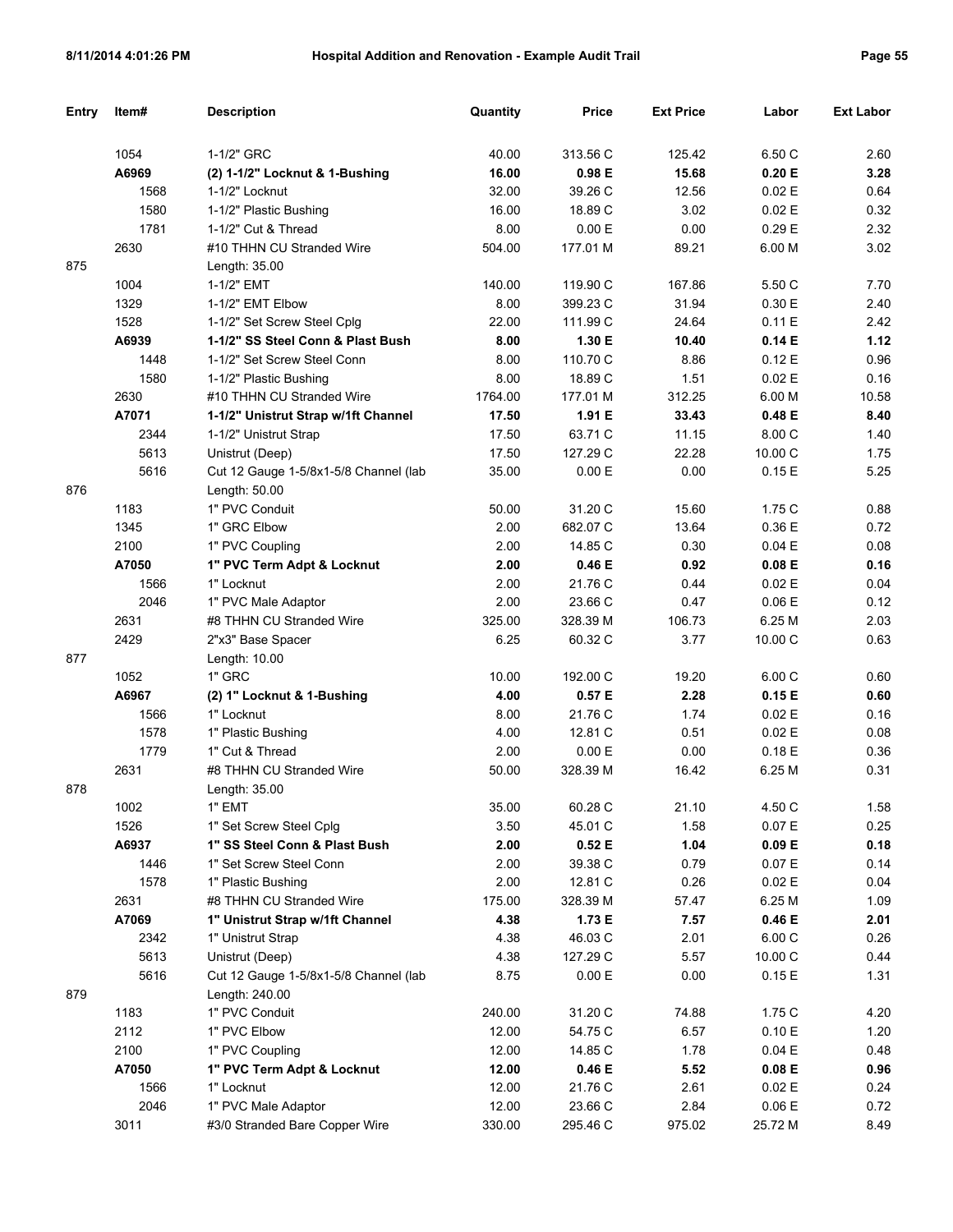| Entry | Item# | <b>Description</b>                   | Quantity | <b>Price</b> | <b>Ext Price</b> | Labor   | <b>Ext Labor</b> |
|-------|-------|--------------------------------------|----------|--------------|------------------|---------|------------------|
|       |       |                                      |          |              |                  |         |                  |
| 880   | 5261  | 30"Wx48"D Trench-Back Hoe            | 50.00    | 8.00 E       | 400.00           | 5.75 C  | 2.88             |
| 881   | 5273  | 48"Wx60"D Trench-Back Hoe            | 50.00    | 13.00 E      | 650.00           | 5.75 C  | 2.88             |
| 882   | 5308  | 2 Sack Slurry/Concrete (Cu. Yards)   | 6.16     | 145.00 E     | 893.20           | 0.45 E  | 2.77             |
| 883   | 5308  | 2 Sack Slurry/Concrete (Cu. Yards)   | 9.74     | 145.00 E     | 1412.30          | 0.45E   | 4.38             |
| 884   | 5244  | 6"Wx24"D Trench-Ditch Witch          | 5.00     | 4.00 E       | 20.00            | 3.00 C  | 0.15             |
| 885   | 5243  | 6"Wx18"D Trench-Ditch Witch          | 300.00   | 3.00 E       | 900.00           | 2.65 C  | 7.95             |
| 886   |       | Length: 300.00                       |          |              |                  |         |                  |
|       | 1182  | 3/4" PVC Conduit                     | 300.00   | 21.40 C      | 64.20            | 1.50C   | 4.50             |
|       | 1344  | 3/4" GRC Elbow                       | 22.00    | 272.48 C     | 59.95            | 0.30 E  | 6.60             |
|       | 2099  | 3/4" PVC Coupling                    | 22.00    | 9.78 C       | 2.15             | 0.03 E  | 0.66             |
|       | A7049 | 3/4" PVC Term Adpt & Locknut         | 22.00    | 0.31 E       | 6.82             | 0.06 E  | 1.32             |
|       | 1565  | 3/4" Locknut                         | 22.00    | 12.42 C      | 2.73             | 0.01 E  | 0.22             |
|       | 2045  | 3/4" PVC Male Adaptor                | 22.00    | 19.40 C      | 4.27             | 0.05E   | 1.10             |
|       | 2630  | #10 THHN CU Stranded Wire            | 945.00   | 177.01 M     | 167.27           | 6.00 M  | 5.67             |
| 887   |       | Length: 360.00                       |          |              |                  |         |                  |
|       | 1003  | 1-1/4" EMT                           | 360.00   | 97.88 C      | 352.37           | 5.00C   | 18.00            |
|       | 1328  | 1-1/4" EMT Elbow                     | 15.00    | 325.21 C     | 48.78            | 0.25E   | 3.75             |
|       | 1527  | 1-1/4" Set Screw Steel Cplg          | 51.00    | 60.68 C      | 30.95            | 0.09 E  | 4.59             |
|       | A6938 | 1-1/4" SS Steel Conn & Plast Bush    | 6.00     | 0.91 E       | 5.46             | 0.11E   | 0.66             |
|       | 1447  | 1-1/4" Set Screw Steel Conn          | 6.00     | 76.64 C      | 4.60             | 0.09 E  | 0.54             |
|       | 1579  | 1-1/4" Plastic Bushing               | 6.00     | 14.38 C      | 0.86             | 0.02 E  | 0.12             |
|       | 2634  | #3 THHN CU Stranded Wire             | 1125.00  | 818.63 M     | 920.96           | 9.00 M  | 10.13            |
|       | 2631  | #8 THHN CU Stranded Wire             | 375.00   | 328.39 M     | 123.15           | 6.25 M  | 2.34             |
|       | 2367  | 1-1/4" Beam Clamp w/Conduit Hanger   | 45.00    | 163.92 C     | 73.76            | 11.00 C | 4.95             |
|       | 5440  | 8x8x6" Screw Cover Pull Box-Nema 1   | 2.00     | 11.28 E      | 22.56            | 0.80 E  | 1.60             |
| 888   |       | Length: 155.00                       |          |              |                  |         |                  |
|       | 1004  | 1-1/2" EMT                           | 155.00   | 119.90 C     | 185.85           | 5.50 C  | 8.53             |
|       | 1329  | 1-1/2" EMT Elbow                     | 8.00     | 399.23 C     | 31.94            | 0.30 E  | 2.40             |
|       | 1528  | 1-1/2" Set Screw Steel Cplg          | 23.50    | 111.99 C     | 26.32            | 0.11 E  | 2.59             |
|       | A6939 | 1-1/2" SS Steel Conn & Plast Bush    | 4.00     | 1.30 E       | 5.20             | 0.14E   | 0.56             |
|       | 1448  | 1-1/2" Set Screw Steel Conn          | 4.00     | 110.70 C     | 4.43             | 0.12E   | 0.48             |
|       | 1580  | 1-1/2" Plastic Bushing               | 4.00     | 18.89 C      | 0.76             | 0.02 E  | 0.08             |
|       | 2637  | #1/0 THHN CU Stranded Wire           | 510.00   | 1994.38 M    | 1017.13          | 13.00 M | 6.63             |
|       | 2632  | #6 THHN CU Stranded Wire             | 170.00   | 512.18 M     | 87.07            | 7.00 M  | 1.19             |
|       | 2368  | 1-1/2" Beam Clamp w/Conduit Hanger   | 19.38    | 176.55 C     | 34.21            | 13.50 C | 2.62             |
|       | 5444  | 12x12x6" Screw Cover Pull Box-Nema   | 1.00     | 18.62 E      | 18.62            | 1.30 E  | 1.30             |
| 889   |       | Length: 485.00                       |          |              |                  |         |                  |
|       | 1002  | 1" EMT                               | 485.00   | 60.28 C      | 292.36           | 4.50 C  | 21.83            |
|       | 1526  | 1" Set Screw Steel Cplg              | 48.50    | 45.01 C      | 21.83            | 0.07 E  | 3.40             |
|       | A6937 | 1" SS Steel Conn & Plast Bush        | 10.00    | 0.52 E       | 5.20             | 0.09 E  | 0.90             |
|       | 1446  | 1" Set Screw Steel Conn              | 10.00    | 39.38 C      | 3.94             | 0.07 E  | 0.70             |
|       | 1578  | 1" Plastic Bushing                   | 10.00    | 12.81 C      | 1.28             | 0.02 E  | 0.20             |
|       | 2632  | #6 THHN CU Stranded Wire             | 560.00   | 512.18 M     | 286.82           | 7.00 M  | 3.92             |
|       | 2366  | 1" Beam Clamp w/Conduit Hanger       | 60.63    | 144.99 C     | 87.90            | 8.00 C  | 4.85             |
| 890   | A6493 | 4-11/16" Sq Box w/Flat Brkt & Blank  | 4.00     | 4.57 E       | 18.28            | 0.38 E  | 1.53             |
|       | 2446  | 4-11/16" Square Box w/brkt Comb KO's | 4.00     | 329.93 C     | 13.20            | 0.25E   | 1.00             |
|       | 4815  | 4-11/16" Square Box Blank Cvr w/KO   | 4.00     | 96.63 C      | 3.87             | 0.08 E  | 0.32             |
|       | 5814  | <b>Red Wirenuts</b>                  | 12.00    | 100.60 M     | 1.21             | 1.75 C  | 0.21             |
| 891   |       | Length: 220.00                       |          |              |                  |         |                  |
|       | 1002  | 1" EMT                               | 220.00   | 60.28 C      | 132.62           | 4.50 C  | 9.90             |
|       | 1526  | 1" Set Screw Steel Cplg              | 22.00    | 45.01 C      | 9.90             | 0.07 E  | 1.54             |
|       | A6937 | 1" SS Steel Conn & Plast Bush        | 6.00     | 0.52 E       | 3.12             | 0.09 E  | 0.54             |
|       | 1446  | 1" Set Screw Steel Conn              | 6.00     | 39.38 C      | 2.36             | 0.07 E  | 0.42             |
|       |       |                                      |          |              |                  |         |                  |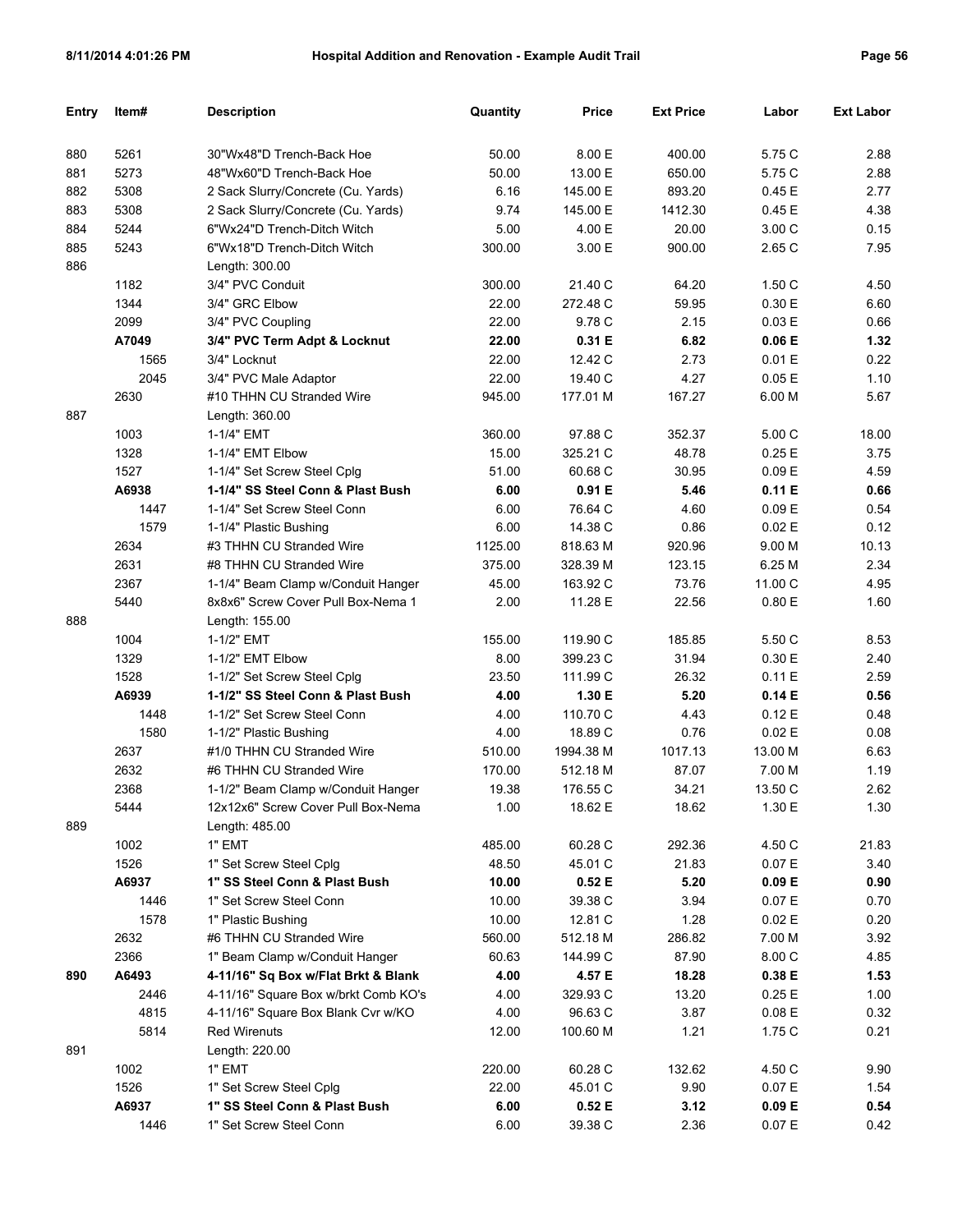| <b>Entry</b> | Item# | <b>Description</b>                 | Quantity | <b>Price</b> | <b>Ext Price</b> | Labor   | <b>Ext Labor</b> |
|--------------|-------|------------------------------------|----------|--------------|------------------|---------|------------------|
|              |       |                                    |          |              |                  |         |                  |
|              | 1578  | 1" Plastic Bushing                 | 6.00     | 12.81 C      | 0.77             | 0.02 E  | 0.12             |
|              | 2632  | #6 THHN CU Stranded Wire           | 795.00   | 512.18 M     | 407.18           | 7.00 M  | 5.57             |
|              | 2630  | #10 THHN CU Stranded Wire          | 231.00   | 177.01 M     | 40.89            | 6.00 M  | 1.39             |
|              | 2366  | 1" Beam Clamp w/Conduit Hanger     | 27.50    | 144.99 C     | 39.87            | 8.00 C  | 2.20             |
| 892          |       | Length: 195.00                     |          |              |                  |         |                  |
|              | 1005  | 2" EMT                             | 195.00   | 142.79 C     | 278.44           | 6.50 C  | 12.68            |
|              | 1330  | 2" EMT Elbow                       | 6.00     | 555.56 C     | 33.33            | 0.35E   | 2.10             |
|              | 1529  | 2" Set Screw Steel Cplg            | 25.50    | 149.58 C     | 38.14            | 0.12E   | 3.06             |
|              | A6940 | 2" SS Steel Conn & Plast Bush      | 4.00     | 1.89 E       | 7.56             | 0.19E   | 0.76             |
|              | 1449  | 2" Set Screw Steel Conn            | 4.00     | 152.98 C     | 6.12             | 0.16E   | 0.64             |
|              | 1581  | 2" Plastic Bushing                 | 4.00     | 36.46 C      | 1.46             | 0.03 E  | 0.12             |
|              | 2639  | #3/0 THHN CU Stranded Wire         | 675.00   | 3097.20 M    | 2090.61          | 17.00 M | 11.48            |
|              | 2632  | #6 THHN CU Stranded Wire           | 225.00   | 512.18 M     | 115.24           | 7.00 M  | 1.58             |
|              | 2369  | 2" Beam Clamp w/Conduit Hanger     | 24.38    | 174.21 C     | 42.46            | 15.00 C | 3.66             |
| 893          |       | Length: 585.00                     |          |              |                  |         |                  |
|              | 1002  | 1" EMT                             | 585.00   | 60.28 C      | 352.64           | 4.50 C  | 26.33            |
|              | 1526  | 1" Set Screw Steel Cplg            | 58.50    | 45.01 C      | 26.33            | 0.07 E  | 4.10             |
|              | A6937 | 1" SS Steel Conn & Plast Bush      | 12.00    | 0.52E        | 6.24             | 0.09 E  | 1.08             |
|              | 1446  | 1" Set Screw Steel Conn            | 12.00    | 39.38 C      | 4.73             | 0.07 E  | 0.84             |
|              | 1578  | 1" Plastic Bushing                 | 12.00    | 12.81 C      | 1.54             | 0.02 E  | 0.24             |
|              | 2632  | #6 THHN CU Stranded Wire           | 2025.00  | 512.18 M     | 1037.16          | 7.00 M  | 14.18            |
|              | 2630  | #10 THHN CU Stranded Wire          | 614.25   | 177.01 M     | 108.73           | 6.00 M  | 3.69             |
|              | 2366  | 1" Beam Clamp w/Conduit Hanger     | 73.13    | 144.99 C     | 106.02           | 8.00 C  | 5.85             |
| 894          |       | Length: 345.00                     |          |              |                  |         |                  |
|              | 1002  | 1" EMT                             | 345.00   | 60.28 C      | 207.97           | 4.50 C  | 15.53            |
|              | 1526  | 1" Set Screw Steel Cplg            | 34.50    | 45.01 C      | 15.53            | 0.07 E  | 2.42             |
|              | A6937 | 1" SS Steel Conn & Plast Bush      | 6.00     | 0.52E        | 3.12             | 0.09 E  | 0.54             |
|              | 1446  | 1" Set Screw Steel Conn            | 6.00     | 39.38 C      | 2.36             | 0.07 E  | 0.42             |
|              | 1578  | 1" Plastic Bushing                 | 6.00     | 12.81 C      | 0.77             | 0.02 E  | 0.12             |
|              | 2632  | #6 THHN CU Stranded Wire           | 1170.00  | 512.18 M     | 599.25           | 7.00 M  | 8.19             |
|              | 2630  | #10 THHN CU Stranded Wire          | 362.25   | 177.01 M     | 64.12            | 6.00 M  | 2.17             |
|              | 2366  | 1" Beam Clamp w/Conduit Hanger     | 43.13    | 144.99 C     | 62.53            | 8.00 C  | 3.45             |
| 895          |       | Length: 1,035.00                   |          |              |                  |         |                  |
|              | 1002  | 1" EMT                             | 1035.00  | 60.28 C      | 623.90           | 4.50 C  | 46.58            |
|              | 1526  | 1" Set Screw Steel Cplg            | 103.50   | 45.01 C      | 46.59            | 0.07 E  | 7.25             |
|              | A6937 | 1" SS Steel Conn & Plast Bush      | 24.00    | 0.52 E       | 12.48            | 0.09 E  | 2.16             |
|              | 1446  | 1" Set Screw Steel Conn            | 24.00    | 39.38 C      | 9.45             | 0.07 E  | 1.68             |
|              | 1578  | 1" Plastic Bushing                 | 24.00    | 12.81 C      | 3.07             | 0.02 E  | 0.48             |
|              | 2632  | #6 THHN CU Stranded Wire           | 3645.00  | 512.18 M     | 1866.90          | 7.00 M  | 25.52            |
|              | 2630  | #10 THHN CU Stranded Wire          | 1086.75  | 177.01 M     | 192.37           | 6.00 M  | 6.52             |
|              | 2366  | 1" Beam Clamp w/Conduit Hanger     | 129.38   | 144.99 C     | 187.58           | 8.00 C  | 10.35            |
|              | 5440  | 8x8x6" Screw Cover Pull Box-Nema 1 | 1.00     | 11.28 E      | 11.28            | 0.80 E  | 0.80             |
| 896          |       | Length: 945.00                     |          |              |                  |         |                  |
|              | 1002  | 1" EMT                             | 945.00   | 60.28 C      | 569.65           | 4.50 C  | 42.53            |
|              | 1526  | 1" Set Screw Steel Cplg            | 94.50    | 45.01 C      | 42.53            | 0.07 E  | 6.62             |
|              | A6937 | 1" SS Steel Conn & Plast Bush      | 18.00    | 0.52 E       | 9.36             | 0.09 E  | 1.62             |
|              | 1446  | 1" Set Screw Steel Conn            | 18.00    | 39.38 C      | 7.09             | 0.07 E  | 1.26             |
|              | 1578  | 1" Plastic Bushing                 | 18.00    | 12.81 C      | 2.31             | 0.02 E  | 0.36             |
|              | 2632  | #6 THHN CU Stranded Wire           | 3240.00  | 512.18 M     | 1659.46          | 7.00 M  | 22.68            |
|              | 2630  | #10 THHN CU Stranded Wire          | 992.25   | 177.01 M     | 175.64           | 6.00 M  | 5.95             |
|              | 2366  | 1" Beam Clamp w/Conduit Hanger     | 118.13   | 144.99 C     | 171.27           | 8.00 C  | 9.45             |
| 897          |       | Length: 870.00                     |          |              |                  |         |                  |
|              | 1002  | 1" EMT                             | 870.00   | 60.28 C      | 524.44           | 4.50 C  | 39.15            |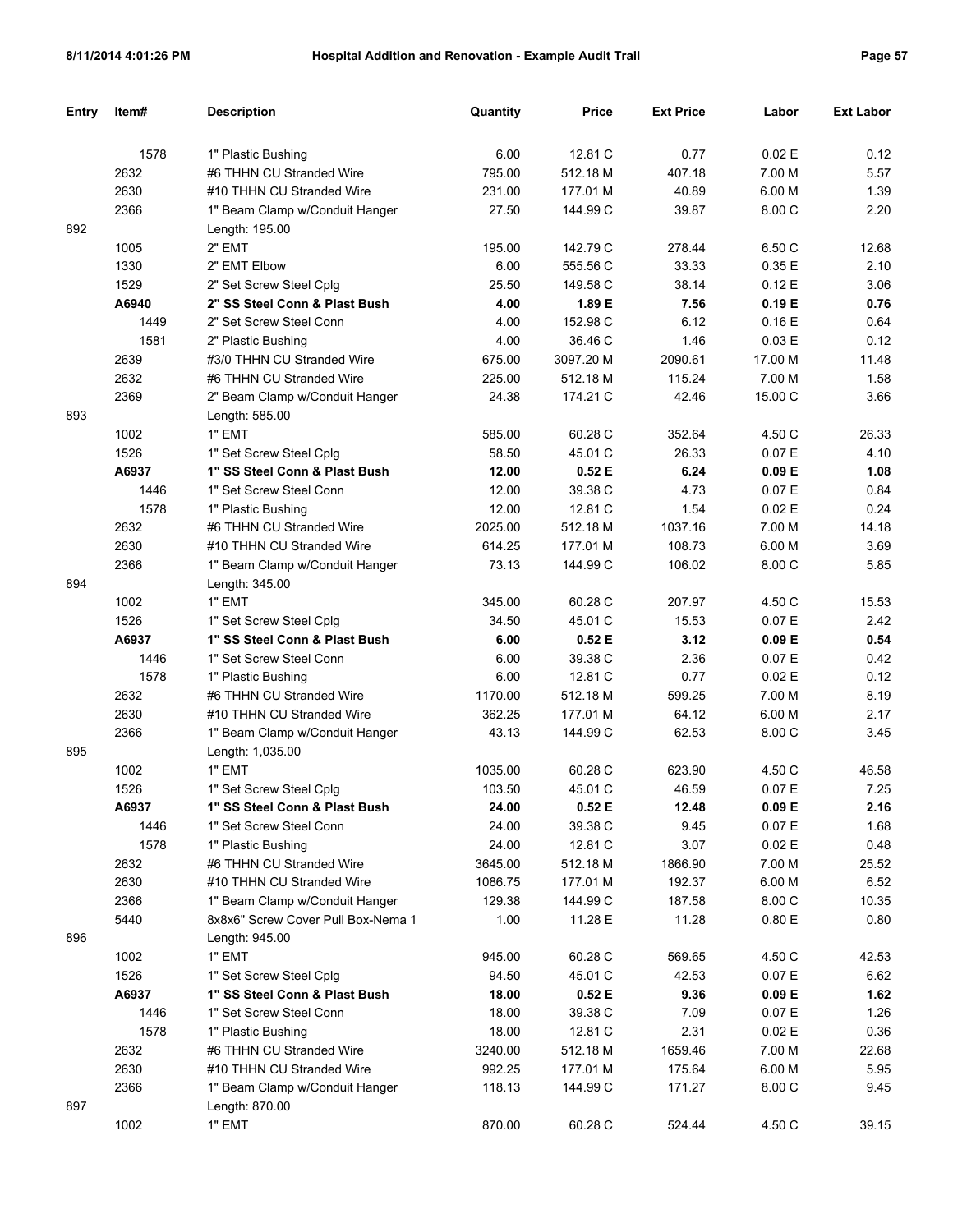| Entry | Item#        | <b>Description</b>                                   | Quantity       | <b>Price</b>        | <b>Ext Price</b>  | Labor             | <b>Ext Labor</b> |
|-------|--------------|------------------------------------------------------|----------------|---------------------|-------------------|-------------------|------------------|
|       |              |                                                      |                |                     |                   |                   |                  |
|       | 1526         | 1" Set Screw Steel Cplg                              | 87.00          | 45.01 C             | 39.16             | 0.07 E            | 6.09             |
|       | A6937        | 1" SS Steel Conn & Plast Bush                        | 18.00          | 0.52E               | 9.36              | 0.09 E            | 1.62             |
|       | 1446         | 1" Set Screw Steel Conn                              | 18.00          | 39.38 C             | 7.09              | 0.07 E            | 1.26             |
|       | 1578         | 1" Plastic Bushing                                   | 18.00          | 12.81 C             | 2.31              | 0.02 E            | 0.36             |
|       | 2632         | #6 THHN CU Stranded Wire                             | 3015.00        | 512.18 M            | 1544.22           | 7.00 M            | 21.11            |
|       | 2630         | #10 THHN CU Stranded Wire                            | 913.50         | 177.01 M            | 161.70            | 6.00 M            | 5.48             |
|       | 2366         | 1" Beam Clamp w/Conduit Hanger                       | 108.75         | 144.99 C            | 157.68            | 8.00 C            | 8.70             |
| 898   |              | Length: 190.00                                       |                |                     |                   |                   |                  |
|       | 1002         | 1" EMT                                               | 190.00         | 60.28 C             | 114.53            | 4.50 C            | 8.55             |
|       | 1526         | 1" Set Screw Steel Cplg                              | 19.00          | 45.01 C             | 8.55              | 0.07 E            | 1.33             |
|       | A6937        | 1" SS Steel Conn & Plast Bush                        | 4.00           | 0.52E               | 2.08              | 0.09 E            | 0.36             |
|       | 1446         | 1" Set Screw Steel Conn                              | 4.00           | 39.38 C             | 1.58              | 0.07 E            | 0.28             |
|       | 1578         | 1" Plastic Bushing                                   | 4.00           | 12.81 C             | 0.51              | 0.02 E            | 0.08             |
|       | 2632         | #6 THHN CU Stranded Wire                             | 660.00         | 512.18 M            | 338.04            | 7.00 M            | 4.62             |
|       | 2630         | #10 THHN CU Stranded Wire                            | 199.50         | 177.01 M            | 35.31             | 6.00 M            | 1.20             |
|       | 2366         | 1" Beam Clamp w/Conduit Hanger                       | 23.75          | 144.99 C            | 34.44             | 8.00 C            | 1.90             |
| 899   |              | Length: 115.00                                       |                |                     |                   |                   |                  |
|       | 1005         | 2" EMT                                               | 115.00         | 142.79 C            | 164.21            | 6.50 C            | 7.48             |
|       | 1330         | 2" EMT Elbow                                         | 3.00           | 555.56 C            | 16.67             | 0.35E             | 1.05             |
|       | 1529         | 2" Set Screw Steel Cplg                              | 14.50          | 149.58 C            | 21.69             | 0.12E             | 1.74             |
|       | A6940        | 2" SS Steel Conn & Plast Bush                        | 2.00           | 1.89 E              | 3.78              | 0.19 E            | 0.38             |
|       | 1449         | 2" Set Screw Steel Conn                              | 2.00           | 152.98 C            | 3.06              | 0.16E             | 0.32             |
|       | 1581         | 2" Plastic Bushing                                   | 2.00           | 36.46 C             | 0.73              | 0.03 E            | 0.06             |
|       | 2637         | #1/0 THHN CU Stranded Wire                           | 390.00         | 1994.38 M           | 777.81            | 13.00 M           | 5.07             |
|       | 2632         | #6 THHN CU Stranded Wire                             | 130.00         | 512.18 M            | 66.58             | 7.00 M            | 0.91             |
|       | 2369         | 2" Beam Clamp w/Conduit Hanger                       | 14.38          | 174.21 C            | 25.04             | 15.00 C           | 2.16             |
| 900   |              | Length: 210.00                                       |                |                     |                   |                   |                  |
|       | 1005         | 2" EMT                                               | 210.00         | 142.79 C            | 299.86            | 6.50 C            | 13.65            |
|       | 1330         | 2" EMT Elbow                                         | 5.00           | 555.56 C            | 27.78             | 0.35E             | 1.75             |
|       | 1529         | 2" Set Screw Steel Cplg                              | 26.00          | 149.58 C            | 38.89             | 0.12E             | 3.12             |
|       | A6940        | 2" SS Steel Conn & Plast Bush                        | 4.00           | 1.89 E              | 7.56              | 0.19 E            | 0.76             |
|       | 1449         | 2" Set Screw Steel Conn                              | 4.00           | 152.98 C<br>36.46 C | 6.12              | 0.16E             | 0.64             |
|       | 1581<br>2637 | 2" Plastic Bushing<br>#1/0 THHN CU Stranded Wire     | 4.00<br>720.00 | 1994.38 M           | 1.46              | 0.03 E<br>13.00 M | 0.12<br>9.36     |
|       | 2632         | #6 THHN CU Stranded Wire                             | 240.00         | 512.18 M            | 1435.95<br>122.92 | 7.00 M            | 1.68             |
|       |              |                                                      |                |                     |                   |                   |                  |
|       | 2369         | 2" Beam Clamp w/Conduit Hanger                       | 26.25          | 174.21 C            | 45.73             | 15.00 C<br>1.60 E | 3.94             |
|       | 5453         | 12x18x8" Screw Cover Pull Box-Nema<br>Length: 315.00 | 1.00           | 31.91 E             | 31.91             |                   | 1.60             |
| 901   | 1005         | 2" EMT                                               | 315.00         | 142.79 C            | 449.79            |                   | 20.48            |
|       | 1330         | 2" EMT Elbow                                         | 5.00           | 555.56 C            | 27.78             | 6.50 C<br>0.35E   |                  |
|       | 1529         | 2" Set Screw Steel Cplg                              | 36.50          | 149.58 C            | 54.60             | 0.12E             | 1.75<br>4.38     |
|       | A6940        | 2" SS Steel Conn & Plast Bush                        | 6.00           | 1.89 E              | 11.34             | 0.19 E            | 1.14             |
|       | 1449         | 2" Set Screw Steel Conn                              | 6.00           | 152.98 C            | 9.18              | 0.16E             | 0.96             |
|       | 1581         | 2" Plastic Bushing                                   | 6.00           | 36.46 C             | 2.19              | 0.03 E            | 0.18             |
|       | 2637         | #1/0 THHN CU Stranded Wire                           | 990.00         | 1994.38 M           | 1974.44           | 13.00 M           | 12.87            |
|       | 2632         | #6 THHN CU Stranded Wire                             | 330.00         | 512.18 M            | 169.02            | 7.00 M            | 2.31             |
|       | 2369         | 2" Beam Clamp w/Conduit Hanger                       | 39.38          | 174.21 C            | 68.60             | 15.00 C           | 5.91             |
|       | 5453         | 12x18x8" Screw Cover Pull Box-Nema                   | 3.00           | 31.91 E             | 95.73             | 1.60 E            | 4.80             |
| 902   |              | Length: 290.00                                       |                |                     |                   |                   |                  |
|       | 1005         | 2" EMT                                               | 290.00         | 142.79 C            | 414.09            | 6.50 C            | 18.85            |
|       | 1330         | 2" EMT Elbow                                         | 5.00           | 555.56 C            | 27.78             | 0.35E             | 1.75             |
|       | 1529         | 2" Set Screw Steel Cplg                              | 34.00          | 149.58 C            | 50.86             | 0.12 E            | 4.08             |
|       | A6940        | 2" SS Steel Conn & Plast Bush                        | 6.00           | 1.89 E              | 11.34             | 0.19 E            | 1.14             |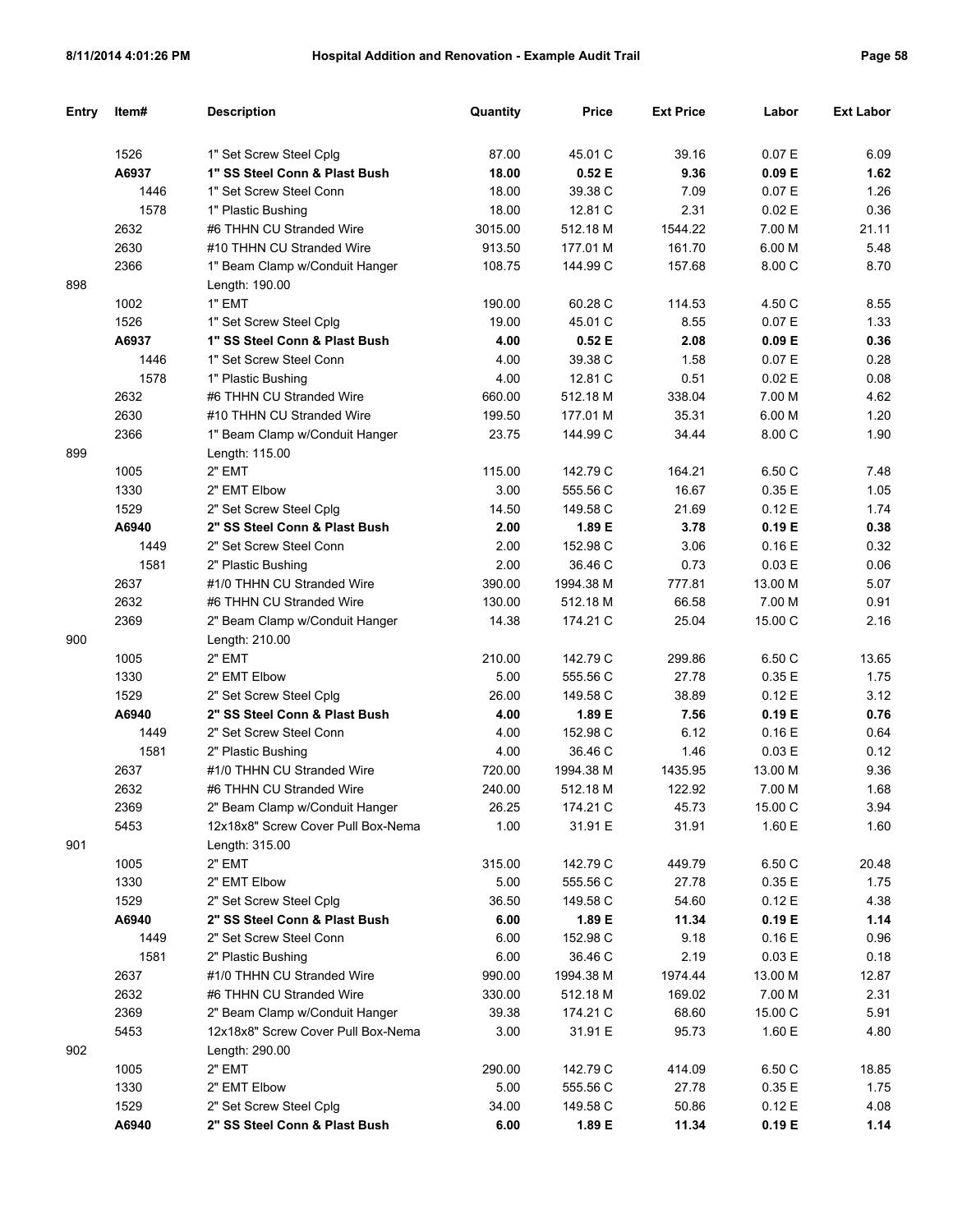| Entry | Item# | <b>Description</b>                 | Quantity | <b>Price</b> | <b>Ext Price</b> | Labor   | <b>Ext Labor</b> |
|-------|-------|------------------------------------|----------|--------------|------------------|---------|------------------|
|       |       |                                    |          |              |                  |         |                  |
|       | 1449  | 2" Set Screw Steel Conn            | 6.00     | 152.98 C     | 9.18             | 0.16E   | 0.96             |
|       | 1581  | 2" Plastic Bushing                 | 6.00     | 36.46 C      | 2.19             | 0.03 E  | 0.18             |
|       | 2637  | #1/0 THHN CU Stranded Wire         | 915.00   | 1994.38 M    | 1824.86          | 13.00 M | 11.90            |
|       | 2632  | #6 THHN CU Stranded Wire           | 305.00   | 512.18 M     | 156.21           | 7.00 M  | 2.14             |
|       | 2369  | 2" Beam Clamp w/Conduit Hanger     | 36.25    | 174.21 C     | 63.15            | 15.00 C | 5.44             |
|       | 5453  | 12x18x8" Screw Cover Pull Box-Nema | 2.00     | 31.91 E      | 63.82            | 1.60 E  | 3.20             |
| 903   |       | Length: 360.00                     |          |              |                  |         |                  |
|       | 1001  | 3/4" EMT                           | 360.00   | 31.44 C      | 113.18           | 4.00 C  | 14.40            |
|       | 1525  | 3/4" Set Screw Steel Cplg          | 36.00    | 37.20 C      | 13.39            | 0.06E   | 2.16             |
|       | A6936 | 3/4" SS Steel Conn & Plast Bush    | 8.00     | 0.39 E       | 3.12             | 0.07 E  | 0.56             |
|       | 1577  | 3/4" Plastic Bushing               | 8.00     | 7.53 C       | 0.60             | 0.01 E  | 0.08             |
|       | 1445  | 3/4" Set Screw Steel Conn          | 8.00     | 31.21 C      | 2.50             | 0.06E   | 0.48             |
|       | 2631  | #8 THHN CU Stranded Wire           | 1260.00  | 328.39 M     | 413.77           | 6.25 M  | 7.88             |
|       | 2365  | 3/4" Beam Clamp w/Conduit Hanger   | 45.00    | 126.92 C     | 57.11            | 6.00 C  | 2.70             |
| 904   |       | Length: 360.00                     |          |              |                  |         |                  |
|       | 1001  | 3/4" EMT                           | 360.00   | 31.44 C      | 113.18           | 4.00 C  | 14.40            |
|       | 1525  | 3/4" Set Screw Steel Cplg          | 36.00    | 37.20 C      | 13.39            | 0.06E   | 2.16             |
|       | A6936 | 3/4" SS Steel Conn & Plast Bush    | 8.00     | 0.39 E       | 3.12             | 0.07 E  | 0.56             |
|       | 1577  | 3/4" Plastic Bushing               | 8.00     | 7.53 C       | 0.60             | 0.01 E  | 0.08             |
|       | 1445  | 3/4" Set Screw Steel Conn          | 8.00     | 31.21 C      | 2.50             | 0.06E   | 0.48             |
|       | 2631  | #8 THHN CU Stranded Wire           | 1260.00  | 328.39 M     | 413.77           | 6.25 M  | 7.88             |
|       | 2365  | 3/4" Beam Clamp w/Conduit Hanger   | 45.00    | 126.92 C     | 57.11            | 6.00 C  | 2.70             |
| 905   |       | Length: 360.00                     |          |              |                  |         |                  |
|       | 1001  | 3/4" EMT                           | 360.00   | 31.44 C      | 113.18           | 4.00 C  | 14.40            |
|       | 1525  | 3/4" Set Screw Steel Cplg          | 36.00    | 37.20 C      | 13.39            | 0.06E   | 2.16             |
|       | A6936 | 3/4" SS Steel Conn & Plast Bush    | 8.00     | 0.39 E       | 3.12             | 0.07 E  | 0.56             |
|       | 1577  | 3/4" Plastic Bushing               | 8.00     | 7.53 C       | 0.60             | 0.01 E  | 0.08             |
|       | 1445  | 3/4" Set Screw Steel Conn          | 8.00     | 31.21 C      | 2.50             | 0.06E   | 0.48             |
|       | 2631  | #8 THHN CU Stranded Wire           | 1260.00  | 328.39 M     | 413.77           | 6.25 M  | 7.88             |
|       | 2365  | 3/4" Beam Clamp w/Conduit Hanger   | 45.00    | 126.92 C     | 57.11            | 6.00 C  | 2.70             |
| 906   |       | Length: 360.00                     |          |              |                  |         |                  |
|       | 1001  | 3/4" EMT                           | 360.00   | 31.44 C      | 113.18           | 4.00 C  | 14.40            |
|       | 1525  | 3/4" Set Screw Steel Cplg          | 36.00    | 37.20 C      | 13.39            | 0.06 E  | 2.16             |
|       | A6936 | 3/4" SS Steel Conn & Plast Bush    | 8.00     | 0.39 E       | 3.12             | 0.07 E  | 0.56             |
|       | 1577  | 3/4" Plastic Bushing               | 8.00     | 7.53 C       | 0.60             | 0.01 E  | 0.08             |
|       | 1445  | 3/4" Set Screw Steel Conn          | 8.00     | 31.21 C      | 2.50             | 0.06 E  | 0.48             |
|       | 2631  | #8 THHN CU Stranded Wire           | 1260.00  | 328.39 M     | 413.77           | 6.25 M  | 7.88             |
|       | 2365  | 3/4" Beam Clamp w/Conduit Hanger   | 45.00    | 126.92 C     | 57.11            | 6.00C   | 2.70             |
| 907   |       | Length: 180.00                     |          |              |                  |         |                  |
|       | 1001  | 3/4" EMT                           | 180.00   | 31.44 C      | 56.59            | 4.00 C  | 7.20             |
|       | 1525  | 3/4" Set Screw Steel Cplg          | 18.00    | 37.20 C      | 6.70             | 0.06 E  | 1.08             |
|       | A6936 | 3/4" SS Steel Conn & Plast Bush    | 4.00     | 0.39 E       | 1.56             | 0.07 E  | 0.28             |
|       | 1577  | 3/4" Plastic Bushing               | 4.00     | 7.53 C       | 0.30             | 0.01 E  | 0.04             |
|       | 1445  | 3/4" Set Screw Steel Conn          | 4.00     | 31.21 C      | 1.25             | 0.06 E  | 0.24             |
|       | 2630  | #10 THHN CU Stranded Wire          | 567.00   | 177.01 M     | 100.36           | 6.00 M  | 3.40             |
|       | 2365  | 3/4" Beam Clamp w/Conduit Hanger   | 22.50    | 126.92 C     | 28.56            | 6.00C   | 1.35             |
| 908   |       | Length: 115.00                     |          |              |                  |         |                  |
|       | 1001  | 3/4" EMT                           | 115.00   | 31.44 C      | 36.16            | 4.00 C  | 4.60             |
|       | 1525  | 3/4" Set Screw Steel Cplg          | 11.50    | 37.20 C      | 4.28             | 0.06 E  | 0.69             |
|       | A6936 | 3/4" SS Steel Conn & Plast Bush    | 2.00     | 0.39 E       | 0.78             | 0.07 E  | 0.14             |
|       | 1577  | 3/4" Plastic Bushing               | 2.00     | 7.53 C       | 0.15             | 0.01 E  | 0.02             |
|       | 1445  | 3/4" Set Screw Steel Conn          | 2.00     | 31.21 C      | 0.62             | 0.06 E  | 0.12             |
|       | 2630  | #10 THHN CU Stranded Wire          | 362.25   | 177.01 M     | 64.12            | 6.00 M  | 2.17             |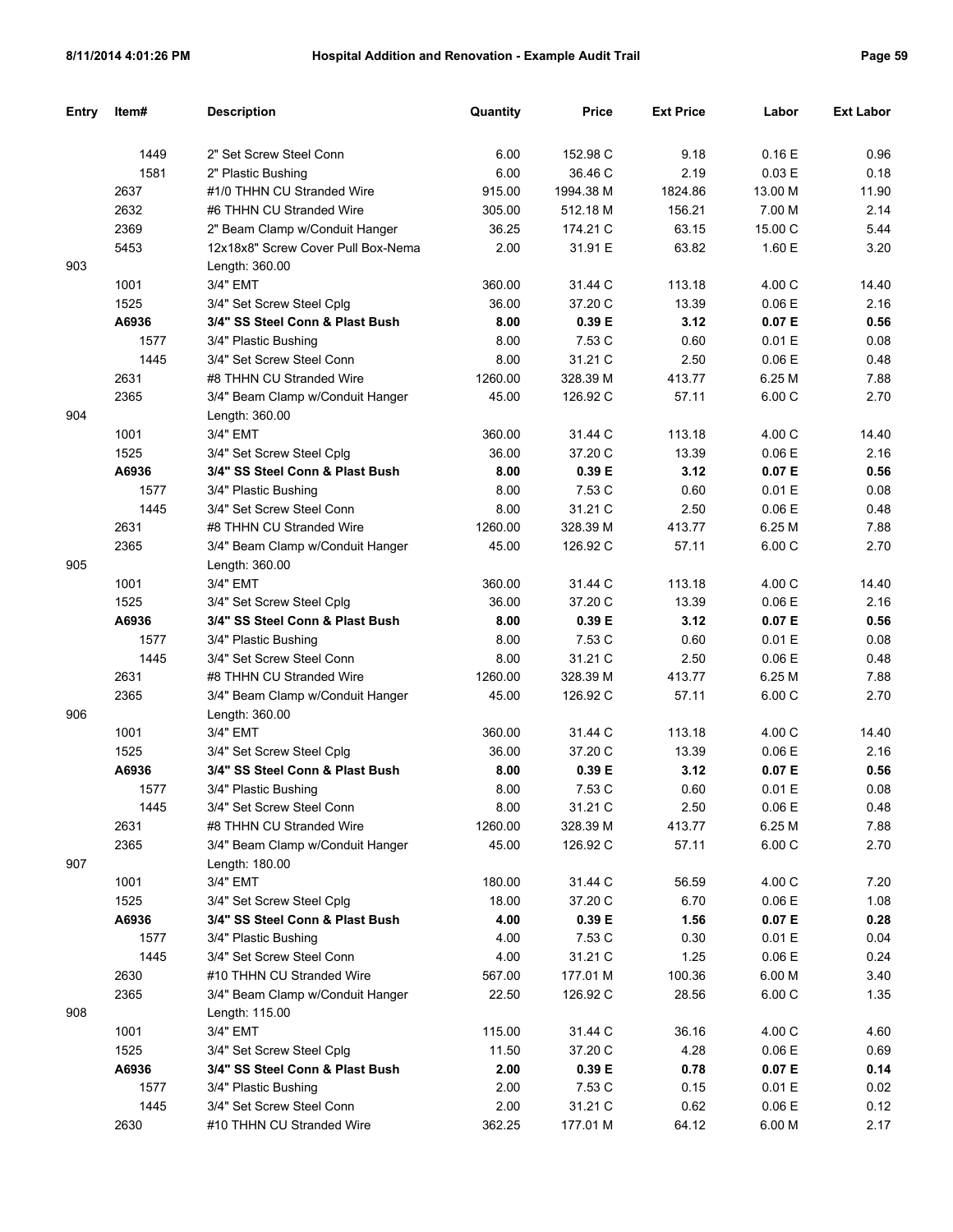| Entry | Item# | <b>Description</b>                      | Quantity | Price     | <b>Ext Price</b> | Labor   | <b>Ext Labor</b> |
|-------|-------|-----------------------------------------|----------|-----------|------------------|---------|------------------|
|       | 2365  | 3/4" Beam Clamp w/Conduit Hanger        | 14.38    | 126.92 C  | 18.24            | 6.00C   | 0.86             |
| 909   |       | Length: 100.00                          |          |           |                  |         |                  |
|       | 1001  | 3/4" EMT                                | 100.00   | 31.44 C   | 31.44            | 4.00 C  | 4.00             |
|       | 1525  | 3/4" Set Screw Steel Cplg               | 10.00    | 37.20 C   | 3.72             | 0.06 E  | 0.60             |
|       | A6936 | 3/4" SS Steel Conn & Plast Bush         | 2.00     | 0.39 E    | 0.78             | 0.07 E  | 0.14             |
|       | 1577  | 3/4" Plastic Bushing                    | 2.00     | 7.53 C    | 0.15             | 0.01 E  | 0.02             |
|       | 1445  | 3/4" Set Screw Steel Conn               | 2.00     | 31.21 C   | 0.62             | 0.06 E  | 0.12             |
|       | 2630  | #10 THHN CU Stranded Wire               | 735.00   | 177.01 M  | 130.10           | 6.00 M  | 4.41             |
|       | 2365  | 3/4" Beam Clamp w/Conduit Hanger        | 12.50    | 126.92 C  | 15.87            | 6.00 C  | 0.75             |
| 910   |       | Length: $45.00$                         |          |           |                  |         |                  |
|       | 1001  | 3/4" EMT                                | 45.00    | 31.44 C   | 14.15            | 4.00 C  | 1.80             |
|       | 1525  | 3/4" Set Screw Steel Cplg               | 4.50     | 37.20 C   | 1.67             | 0.06 E  | 0.27             |
|       | A6936 | 3/4" SS Steel Conn & Plast Bush         | 6.00     | 0.39E     | 2.34             | 0.07 E  | 0.42             |
|       | 1577  | 3/4" Plastic Bushing                    | 6.00     | 7.53 C    | 0.45             | 0.01 E  | 0.06             |
|       | 1445  | 3/4" Set Screw Steel Conn               | 6.00     | 31.21 C   | 1.87             | 0.06E   | 0.36             |
|       | 2630  | #10 THHN CU Stranded Wire               | 141.75   | 177.01 M  | 25.09            | 6.00 M  | 0.85             |
|       | 2309  | 3/4" 1-Hole Strap                       | 5.63     | 9.26 C    | 0.52             | 2.29 C  | 0.13             |
| 911   | A6492 | 4" Square Box w/Flat Brkt & Blank C     | 1.00     | 1.65 E    | 1.65             | 0.32E   | 0.32             |
|       | 2440  | 4" Square x 1-1/2" Deep Box w/bkt (1/2) | 1.00     | 96.21 C   | 0.96             | 0.20 E  | 0.20             |
|       | 4813  | 4" Square Flat Blank Cover w/KO         | 1.00     | 38.73 C   | 0.39             | 0.07 E  | 0.07             |
|       | 5814  | <b>Red Wirenuts</b>                     | 3.00     | 100.60 M  | 0.30             | 1.75C   | 0.05             |
| 912   | 1135  | 1-1/4" Aluminum Flex                    | 12.00    | 143.23 C  | 17.19            | 2.25 C  | 0.27             |
|       | 1816  | 1-1/4" Die Cast Screw-In Flex Conn      | 4.00     | 268.32 C  | 10.73            | 0.15E   | 0.60             |
|       | 2634  |                                         |          |           |                  | 9.00 M  | 0.32             |
|       |       | #3 THHN CU Stranded Wire                | 36.00    | 818.63 M  | 29.47            | 6.25 M  |                  |
|       | 2631  | #8 THHN CU Stranded Wire                | 12.00    | 328.39 M  | 3.94             | 0.18E   | 0.08             |
|       | 4325  | #4-1 Wire Termination Labor             | 6.00     | 0.00 E    | 0.00             |         | 1.08             |
|       | 4324  | #8-6 Wire Termination Labor             | 2.00     | 0.00 E    | 0.00             | 0.15E   | 0.30             |
| 913   | 1134  | 1" Aluminum Flex                        | 18.00    | 95.59 C   | 17.21            | 2.00C   | 0.36             |
|       | 1815  | 1" Die Cast Screw-In Flex Conn          | 6.00     | 133.47 C  | 8.01             | 0.13E   | 0.78             |
|       | 2632  | #6 THHN CU Stranded Wire                | 54.00    | 512.18 M  | 27.66            | 7.00 M  | 0.38             |
|       | 2630  | #10 THHN CU Stranded Wire               | 18.00    | 177.01 M  | 3.19             | 6.00 M  | 0.11             |
|       | 4325  | #4-1 Wire Termination Labor             | 9.00     | 0.00 E    | 0.00             | 0.18E   | 1.62             |
|       | 4324  | #8-6 Wire Termination Labor             | 3.00     | 0.00 E    | 0.00             | 0.15E   | 0.45             |
| 914   | 1134  | 1" Aluminum Flex                        | 12.00    | 95.59 C   | 11.47            | 2.00C   | 0.24             |
|       | 1815  | 1" Die Cast Screw-In Flex Conn          | 4.00     | 133.47 C  | 5.34             | 0.13 E  | 0.52             |
|       | 2632  | #6 THHN CU Stranded Wire                | 36.00    | 512.18 M  | 18.44            | 7.00 M  | 0.25             |
|       | 2630  | #10 THHN CU Stranded Wire               | 12.00    | 177.01 M  | 2.12             | 6.00 M  | 0.07             |
|       | 4325  | #4-1 Wire Termination Labor             | 6.00     | 0.00 E    | 0.00             | 0.18 E  | 1.08             |
|       | 4324  | #8-6 Wire Termination Labor             | 2.00     | 0.00 E    | 0.00             | 0.15E   | 0.30             |
| 915   | 1148  | 2" Liquidtight (metallic)               | 12.00    | 401.87 C  | 48.22            | 4.00 C  | 0.48             |
|       | 1898  | 2" 90D LT Flex Conn w/Ins Throat        | 4.00     | 2888.97 C | 115.56           | 0.43 E  | 1.72             |
|       | 2639  | #3/0 THHN CU Stranded Wire              | 36.00    | 3097.20 M | 111.50           | 17.00 M | 0.61             |
|       | 2632  | #6 THHN CU Stranded Wire                | 12.00    | 512.18 M  | 6.15             | 7.00 M  | 0.08             |
|       | 4327  | #3/0-4/0 Wire Termination Labor         | 6.00     | 0.00 E    | 0.00             | 0.25E   | 1.50             |
|       | 4324  | #8-6 Wire Termination Labor             | 2.00     | 0.00 E    | 0.00             | 0.15 E  | 0.30             |
| 916   | 1145  | 1" Liquidtight (metallic)               | 36.00    | 230.26 C  | 82.89            | 2.75 C  | 0.99             |
|       | 1895  | 1" 90D LT Flex Conn w/Ins Throat        | 12.00    | 959.00 C  | 115.08           | 0.28 E  | 3.36             |
|       | 2632  | #6 THHN CU Stranded Wire                | 108.00   | 512.18 M  | 55.32            | 7.00 M  | 0.76             |
|       | 2630  | #10 THHN CU Stranded Wire               | 36.00    | 177.01 M  | 6.37             | 6.00 M  | 0.22             |
|       | 4324  | #8-6 Wire Termination Labor             | 18.00    | 0.00 E    | 0.00             | 0.15E   | 2.70             |
|       | 4323  | #14-12-10 Wire Termination Labor        | 6.00     | 0.00 E    | 0.00             | 0.10 E  | 0.60             |
| 917   | 1145  | 1" Liquidtight (metallic)               | 54.00    | 230.26 C  | 124.34           | 2.75 C  | 1.49             |
|       | 1895  | 1" 90D LT Flex Conn w/Ins Throat        | 18.00    | 959.00 C  | 172.62           | 0.28 E  | 5.04             |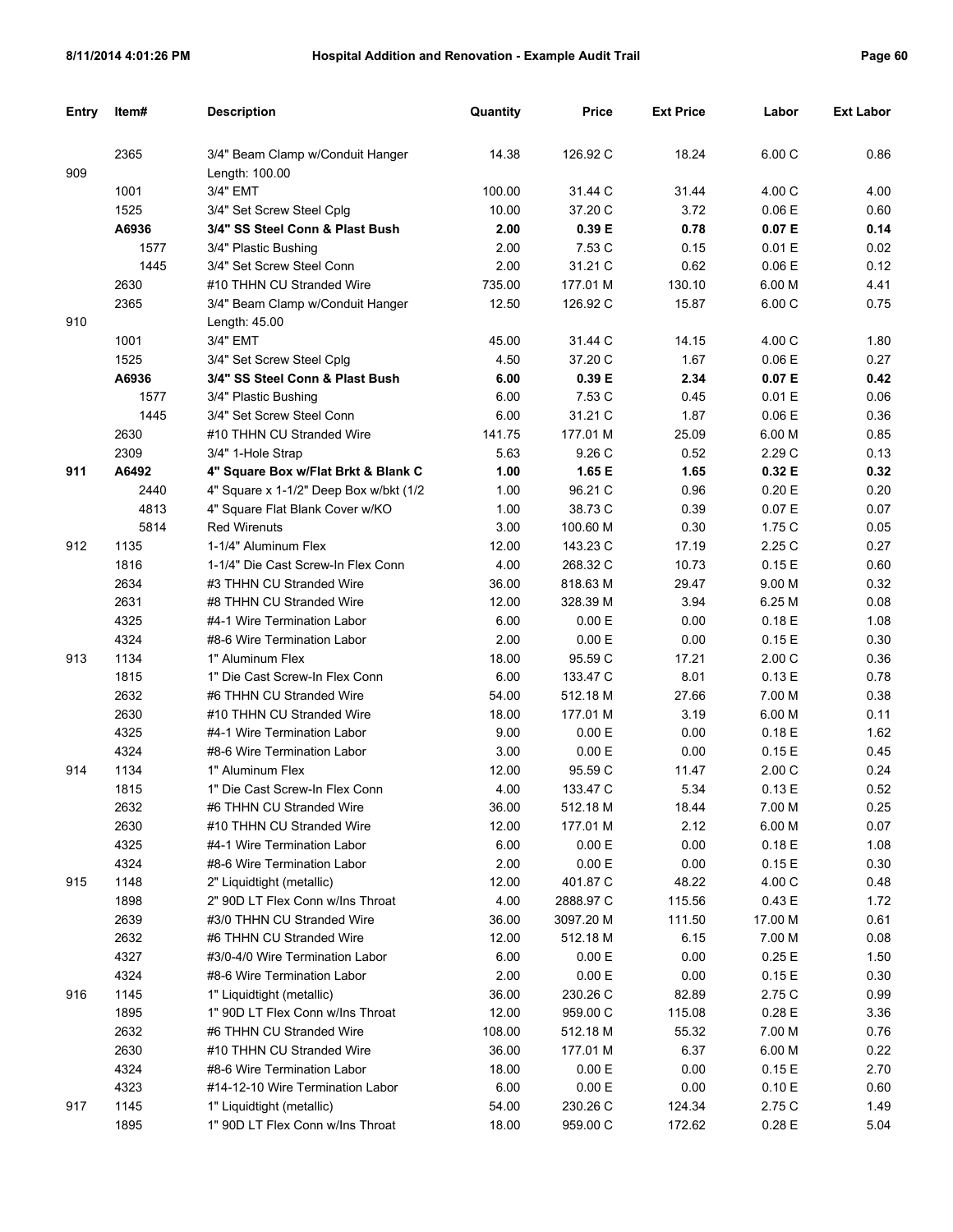| <b>Entry</b> | Item#         | <b>Description</b>                                       | Quantity      | <b>Price</b>      | <b>Ext Price</b> | Labor            | <b>Ext Labor</b> |
|--------------|---------------|----------------------------------------------------------|---------------|-------------------|------------------|------------------|------------------|
|              |               |                                                          |               |                   |                  |                  |                  |
|              | 2632          | #6 THHN CU Stranded Wire                                 | 162.00        | 512.18 M          | 82.97            | 7.00 M           | 1.13             |
|              | 2630          | #10 THHN CU Stranded Wire                                | 54.00         | 177.01 M          | 9.56             | 6.00 M           | 0.32             |
|              | 4324          | #8-6 Wire Termination Labor                              | 27.00         | 0.00 E            | 0.00             | 0.15E            | 4.05             |
|              | 4323          | #14-12-10 Wire Termination Labor                         | 9.00          | 0.00 E            | 0.00             | 0.10 E           | 0.90             |
| 918          | 1145          | 1" Liquidtight (metallic)                                | 18.00         | 230.26 C          | 41.45            | 2.75 C           | 0.50             |
|              | 1895          | 1" 90D LT Flex Conn w/Ins Throat                         | 6.00          | 959.00 C          | 57.54            | 0.28E            | 1.68             |
|              | 2632          | #6 THHN CU Stranded Wire                                 | 54.00         | 512.18 M          | 27.66            | 7.00 M           | 0.38             |
|              | 2630          | #10 THHN CU Stranded Wire                                | 18.00         | 177.01 M          | 3.19             | 6.00 M           | 0.11             |
|              | 4324          | #8-6 Wire Termination Labor                              | 9.00          | 0.00 E            | 0.00             | 0.15E            | 1.35             |
|              | 4323          | #14-12-10 Wire Termination Labor                         | 3.00          | 0.00 E            | 0.00             | 0.10 E           | 0.30             |
| 919          | 1145          | 1" Liquidtight (metallic)                                | 18.00         | 230.26 C          | 41.45            | 2.75 C           | 0.50             |
|              | 1895          | 1" 90D LT Flex Conn w/Ins Throat                         | 6.00          | 959.00 C          | 57.54            | 0.28E            | 1.68             |
|              | 2632          | #6 THHN CU Stranded Wire                                 | 54.00         | 512.18 M          | 27.66            | 7.00 M           | 0.38             |
|              | 2630          | #10 THHN CU Stranded Wire                                | 18.00         | 177.01 M          | 3.19             | 6.00 M           | 0.11             |
|              | 4324          | #8-6 Wire Termination Labor                              | 9.00          | 0.00 E            | 0.00             | 0.15E            | 1.35             |
|              | 4323          | #14-12-10 Wire Termination Labor                         | 3.00          | 0.00 E            | 0.00             | 0.10 E           | 0.30             |
| 920          | 1144          | 3/4" Liquidtight (metallic)                              | 12.00         | 124.06 C          | 14.89            | 2.00C            | 0.24             |
|              | 1894          | 3/4" 90D LT Flex Conn w/Ins Throat                       | 4.00          | 449.35 C          | 17.97            | 0.23E            | 0.92             |
|              | 2631          | #8 THHN CU Stranded Wire                                 | 24.00         | 328.39 M          | 7.88             | 6.25 M           | 0.15             |
|              | 2631          | #8 THHN CU Stranded Wire                                 | 12.00         | 328.39 M          | 3.94             | 6.25 M           | 0.08             |
|              | 4324          | #8-6 Wire Termination Labor                              | 4.00          | 0.00 E            | 0.00             | 0.15E            | 0.60             |
|              | 4324          | #8-6 Wire Termination Labor                              | 2.00          | 0.00 E            | 0.00             | 0.15E            | 0.30             |
| 921          | 1133          | 3/4" Aluminum Flex                                       | 12.00         | 52.67 C           | 6.32             | 1.80 C           | 0.22             |
|              | A7031         | 3/4" 90D & Straight Flex Connector                       | 4.00          | 3.03 E            | 12.12            | 0.14E            | 0.54             |
|              | 1830          | 3/4" Steel Squeeze Flex Conn                             | 2.00          | 89.47 C           | 1.79             | 0.12E            | 0.24             |
|              | 1846          | 3/4" Greenfield Conn 90D                                 | 2.00          | 516.34 C          | 10.33            | 0.15E            | 0.30             |
|              | 2631          | #8 THHN CU Stranded Wire                                 | 24.00         | 328.39 M          | 7.88             | 6.25 M           | 0.15             |
|              | 2631          | #8 THHN CU Stranded Wire                                 | 12.00         | 328.39 M          | 3.94             | 6.25 M           | 0.08             |
|              | 4324          | #8-6 Wire Termination Labor                              | 4.00          | 0.00 E            | 0.00             | 0.15E            | 0.60             |
|              | 4324          | #8-6 Wire Termination Labor                              | 2.00          | 0.00 E            | 0.00             | 0.15E            | 0.30             |
| 922          | 1133          | 3/4" Aluminum Flex                                       | 12.00         | 52.67 C           | 6.32             | 1.80C            | 0.22             |
|              | A7031         | 3/4" 90D & Straight Flex Connector                       | 4.00          | 3.03 E            | 12.12            | 0.14E            | 0.54             |
|              | 1830          | 3/4" Steel Squeeze Flex Conn                             | 2.00          | 89.47 C           | 1.79             | 0.12E            | 0.24             |
|              | 1846          | 3/4" Greenfield Conn 90D                                 | 2.00          | 516.34 C          | 10.33            | 0.15E            | 0.30             |
|              | 2631          | #8 THHN CU Stranded Wire                                 | 24.00         | 328.39 M          | 7.88             | 6.25 M           | 0.15             |
|              | 2631          | #8 THHN CU Stranded Wire                                 | 12.00         | 328.39 M          | 3.94             | 6.25 M           | 0.08             |
|              | 4324          | #8-6 Wire Termination Labor                              | 4.00          | 0.00 E            | 0.00             | 0.15 E           | 0.60             |
|              | 4324          | #8-6 Wire Termination Labor                              | 2.00          | 0.00 E            | 0.00             | 0.15E            | 0.30             |
| 923          | 1144          | 3/4" Liquidtight (metallic)                              | 12.00         | 124.06 C          | 14.89            | 2.00C            | 0.24             |
|              | 1894          | 3/4" 90D LT Flex Conn w/Ins Throat                       | 4.00          | 449.35 C          | 17.97            | 0.23 E           | 0.92             |
|              | 2631          | #8 THHN CU Stranded Wire                                 | 24.00         | 328.39 M          | 7.88             | 6.25 M           | 0.15             |
|              | 2631          | #8 THHN CU Stranded Wire                                 | 12.00         | 328.39 M          | 3.94             | 6.25 M           | 0.08             |
|              | 4324          | #8-6 Wire Termination Labor                              | 4.00          | 0.00 E            | 0.00             | 0.15E            | 0.60             |
|              | 4324          | #8-6 Wire Termination Labor                              | 2.00          | 0.00 E            | 0.00             | 0.15E            | 0.30             |
| 924          | 1144          | 3/4" Liquidtight (metallic)                              | 12.00         | 124.06 C          | 14.89            | 2.00C            | 0.24             |
|              | 1894          | 3/4" 90D LT Flex Conn w/Ins Throat                       | 4.00          | 449.35 C          | 17.97            | 0.23 E           | 0.92             |
|              | 2631          | #8 THHN CU Stranded Wire                                 | 24.00         | 328.39 M          | 7.88             | 6.25 M           | 0.15             |
|              | 2631          | #8 THHN CU Stranded Wire                                 | 12.00         | 328.39 M          | 3.94             | 6.25 M           | 0.08             |
|              | 4324          | #8-6 Wire Termination Labor                              | 4.00          | 0.00 E            | 0.00             | 0.15E            | 0.60             |
|              | 4324          | #8-6 Wire Termination Labor                              | 2.00          | 0.00 E            | 0.00             | 0.15E            | 0.30             |
| 925          | 1133<br>A7031 | 3/4" Aluminum Flex<br>3/4" 90D & Straight Flex Connector | 12.00<br>4.00 | 52.67 C           | 6.32             | 1.80C            | 0.22<br>0.54     |
|              | 1830          | 3/4" Steel Squeeze Flex Conn                             | 2.00          | 3.03 E<br>89.47 C | 12.12<br>1.79    | 0.14 E<br>0.12 E | 0.24             |
|              |               |                                                          |               |                   |                  |                  |                  |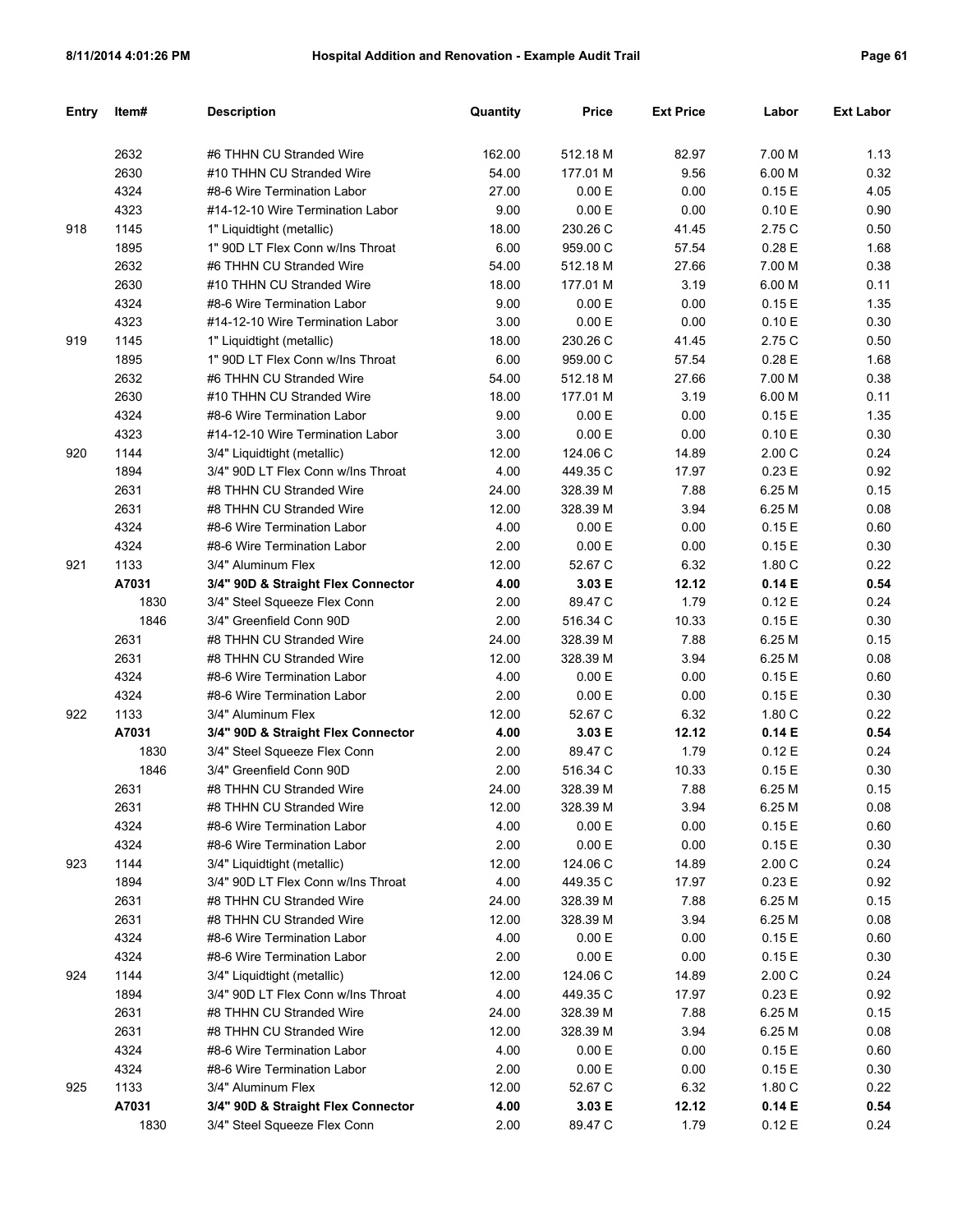| <b>Entry</b> | Item# | <b>Description</b>                 | Quantity      | Price     | <b>Ext Price</b> | Labor     | <b>Ext Labor</b> |
|--------------|-------|------------------------------------|---------------|-----------|------------------|-----------|------------------|
|              | 1846  | 3/4" Greenfield Conn 90D           | 2.00          | 516.34 C  | 10.33            | 0.15 E    | 0.30             |
|              | 2631  | #8 THHN CU Stranded Wire           | 24.00         | 328.39 M  | 7.88             | 6.25 M    | 0.15             |
|              | 2631  | #8 THHN CU Stranded Wire           | 12.00         | 328.39 M  | 3.94             | 6.25 M    | 0.08             |
|              | 4324  | #8-6 Wire Termination Labor        | 4.00          | 0.00 E    | 0.00             | 0.15E     | 0.60             |
|              | 4324  | #8-6 Wire Termination Labor        | 2.00          | 0.00 E    | 0.00             | 0.15E     | 0.30             |
| 926          | 1133  | 3/4" Aluminum Flex                 | 12.00         | 52.67 C   | 6.32             | 1.80 C    | 0.22             |
|              | A7031 | 3/4" 90D & Straight Flex Connector | 4.00          | 3.03 E    | 12.12            | 0.14E     | 0.54             |
|              | 1830  | 3/4" Steel Squeeze Flex Conn       | 2.00          | 89.47 C   | 1.79             | 0.12E     | 0.24             |
|              | 1846  | 3/4" Greenfield Conn 90D           | 2.00          | 516.34 C  | 10.33            | 0.15E     | 0.30             |
|              | 2631  | #8 THHN CU Stranded Wire           | 24.00         | 328.39 M  | 7.88             | 6.25 M    | 0.15             |
|              | 2631  | #8 THHN CU Stranded Wire           | 12.00         | 328.39 M  | 3.94             | 6.25 M    | 0.08             |
|              | 4324  | #8-6 Wire Termination Labor        | 4.00          | 0.00 E    | 0.00             | 0.15E     | 0.60             |
|              | 4324  | #8-6 Wire Termination Labor        | 2.00          | 0.00 E    | 0.00             | 0.15E     | 0.30             |
|              |       |                                    |               |           |                  |           |                  |
| 927          | 1144  | 3/4" Liquidtight (metallic)        | 12.00<br>4.00 | 124.06 C  | 14.89            | 2.00C     | 0.24             |
|              | 1894  | 3/4" 90D LT Flex Conn w/Ins Throat |               | 449.35 C  | 17.97            | 0.23 E    | 0.92             |
|              | 2631  | #8 THHN CU Stranded Wire           | 24.00         | 328.39 M  | 7.88             | 6.25 M    | 0.15             |
|              | 2631  | #8 THHN CU Stranded Wire           | 12.00         | 328.39 M  | 3.94             | 6.25 M    | 0.08             |
|              | 4324  | #8-6 Wire Termination Labor        | 4.00          | 0.00 E    | 0.00             | 0.15E     | 0.60             |
|              | 4324  | #8-6 Wire Termination Labor        | 2.00          | 0.00 E    | 0.00             | 0.15E     | 0.30             |
| 928          | 1148  | 2" Liquidtight (metallic)          | 6.00          | 401.87 C  | 24.11            | 4.00 C    | 0.24             |
|              | 1898  | 2" 90D LT Flex Conn w/Ins Throat   | 2.00          | 2888.97 C | 57.78            | 0.43 E    | 0.86             |
|              | 2637  | #1/0 THHN CU Stranded Wire         | 18.00         | 1994.38 M | 35.90            | 13.00 M   | 0.23             |
|              | 2632  | #6 THHN CU Stranded Wire           | 6.00          | 512.18 M  | 3.07             | 7.00 M    | 0.04             |
|              | 4326  | #2-2/0 Wire Termination Labor      | 3.00          | 0.00 E    | 0.00             | 0.20 E    | 0.60             |
|              | 4324  | #8-6 Wire Termination Labor        | 1.00          | 0.00 E    | 0.00             | 0.15E     | 0.15             |
| 929          | 1148  | 2" Liquidtight (metallic)          | 6.00          | 401.87 C  | 24.11            | 4.00 C    | 0.24             |
|              | 1898  | 2" 90D LT Flex Conn w/Ins Throat   | 2.00          | 2888.97 C | 57.78            | 0.43 E    | 0.86             |
|              | 2637  | #1/0 THHN CU Stranded Wire         | 18.00         | 1994.38 M | 35.90            | 13.00 M   | 0.23             |
|              | 2632  | #6 THHN CU Stranded Wire           | 6.00          | 512.18 M  | 3.07             | 7.00 M    | 0.04             |
|              | 4326  | #2-2/0 Wire Termination Labor      | 3.00          | 0.00 E    | 0.00             | 0.20 E    | 0.60             |
|              | 4324  | #8-6 Wire Termination Labor        | 1.00          | 0.00 E    | 0.00             | 0.15 E    | 0.15             |
| 930          | 1148  | 2" Liquidtight (metallic)          | 6.00          | 401.87 C  | 24.11            | 4.00 C    | 0.24             |
|              | 1898  | 2" 90D LT Flex Conn w/Ins Throat   | 2.00          | 2888.97 C | 57.78            | 0.43E     | 0.86             |
|              | 2637  | #1/0 THHN CU Stranded Wire         | 18.00         | 1994.38 M | 35.90            | 13.00 M   | 0.23             |
|              | 2632  | #6 THHN CU Stranded Wire           | 6.00          | 512.18 M  | 3.07             | 7.00 M    | 0.04             |
|              | 4326  | #2-2/0 Wire Termination Labor      | 3.00          | $0.00 E$  | 0.00             | $0.20\to$ | 0.60             |
|              | 4324  | #8-6 Wire Termination Labor        | 1.00          | 0.00 E    | 0.00             | 0.15 E    | 0.15             |
| 931          | 1148  | 2" Liquidtight (metallic)          | 6.00          | 401.87 C  | 24.11            | 4.00 C    | 0.24             |
|              | 1898  | 2" 90D LT Flex Conn w/Ins Throat   | 2.00          | 2888.97 C | 57.78            | 0.43 E    | 0.86             |
|              | 2637  | #1/0 THHN CU Stranded Wire         | 18.00         | 1994.38 M | 35.90            | 13.00 M   | 0.23             |
|              | 2632  | #6 THHN CU Stranded Wire           | 6.00          | 512.18 M  | 3.07             | 7.00 M    | 0.04             |
|              | 4326  | #2-2/0 Wire Termination Labor      | 3.00          | 0.00 E    | 0.00             | 0.20 E    | 0.60             |
|              | 4324  | #8-6 Wire Termination Labor        | 1.00          | 0.00 E    | 0.00             | 0.15 E    | 0.15             |
| 932          | 1144  | 3/4" Liquidtight (metallic)        | 6.00          | 124.06 C  | 7.44             | 2.00C     | 0.12             |
|              | 1894  | 3/4" 90D LT Flex Conn w/Ins Throat | 2.00          | 449.35 C  | 8.99             | 0.23 E    | 0.46             |
|              | 2630  | #10 THHN CU Stranded Wire          | 18.00         | 177.01 M  | 3.19             | 6.00 M    | 0.11             |
|              | 2630  | #10 THHN CU Stranded Wire          | 9.00          | 177.01 M  | 1.59             | 6.00 M    | 0.05             |
|              | 4323  | #14-12-10 Wire Termination Labor   | 2.00          | 0.00 E    | 0.00             | 0.10 E    | 0.20             |
|              | 4323  | #14-12-10 Wire Termination Labor   | 1.00          | 0.00 E    | 0.00             | 0.10 E    | 0.10             |
| 933          | 1133  | 3/4" Aluminum Flex                 | 6.00          | 52.67 C   | 3.16             | 1.80 C    | 0.11             |
|              | A7031 | 3/4" 90D & Straight Flex Connector | 2.00          | 3.03 E    | 6.06             | 0.14 E    | 0.27             |
|              | 1830  | 3/4" Steel Squeeze Flex Conn       | 1.00          | 89.47 C   | 0.89             | 0.12 E    | 0.12             |
|              | 1846  | 3/4" Greenfield Conn 90D           | 1.00          | 516.34 C  | 5.16             | 0.15E     | 0.15             |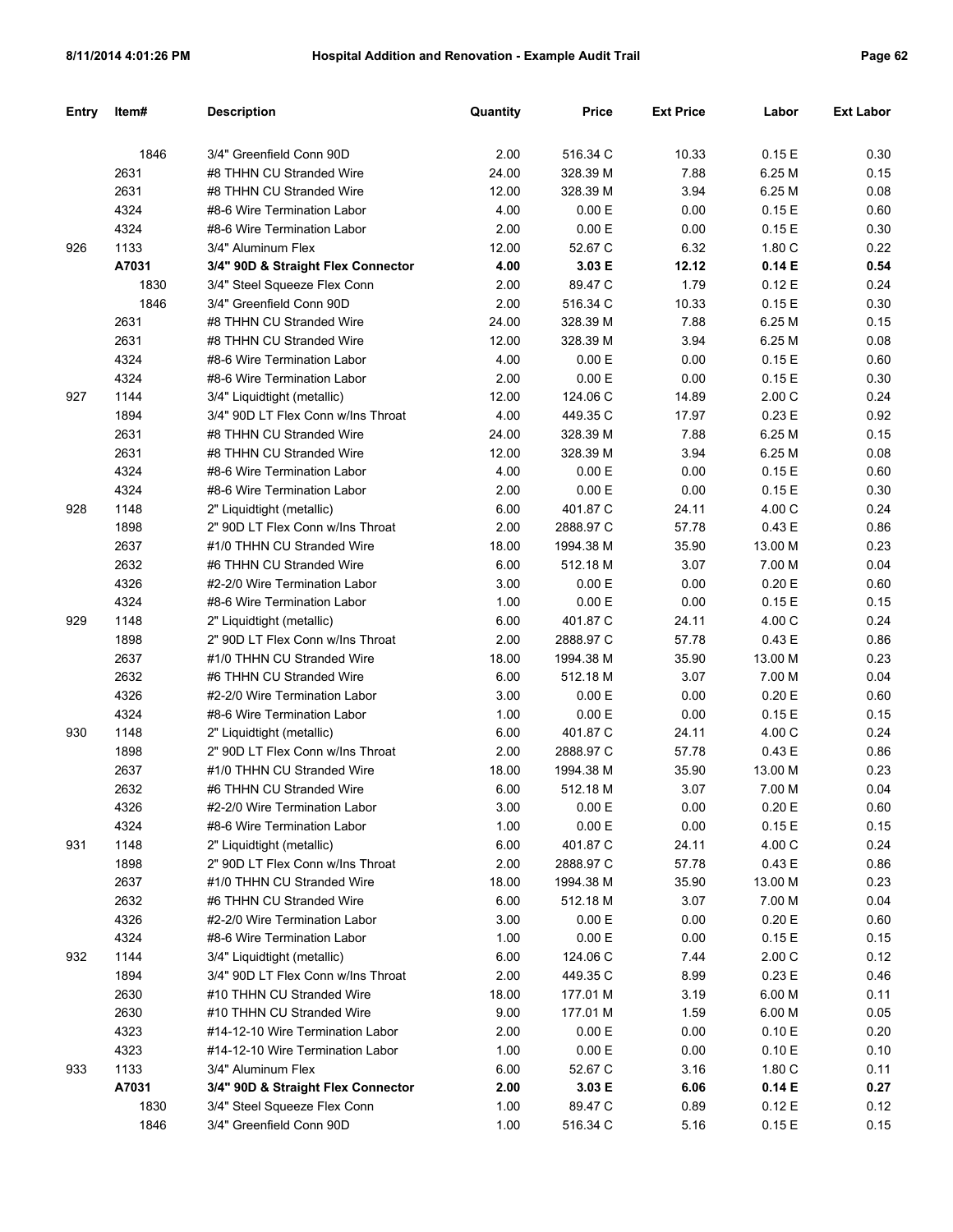| <b>Entry</b> | Item# | <b>Description</b>               | Quantity | <b>Price</b> | <b>Ext Price</b> | Labor  | <b>Ext Labor</b> |
|--------------|-------|----------------------------------|----------|--------------|------------------|--------|------------------|
|              |       |                                  |          |              |                  |        |                  |
|              | 2630  | #10 THHN CU Stranded Wire        | 18.00    | 177.01 M     | 3.19             | 6.00 M | 0.11             |
|              | 2630  | #10 THHN CU Stranded Wire        | 9.00     | 177.01 M     | 1.59             | 6.00 M | 0.05             |
|              | 4323  | #14-12-10 Wire Termination Labor | 2.00     | 0.00 E       | 0.00             | 0.10 E | 0.20             |
|              | 4323  | #14-12-10 Wire Termination Labor | 1.00     | 0.00 E       | 0.00             | 0.10 E | 0.10             |
| 934          | 1133  | 3/4" Aluminum Flex               | 24.00    | 52.67 C      | 12.64            | 1.80 C | 0.43             |
|              | 1814  | 3/4" Die Cast Screw-In Flex Conn | 8.00     | 62.49 C      | 5.00             | 0.09 E | 0.72             |
|              | 2630  | #10 THHN CU Stranded Wire        | 108.00   | 177.01 M     | 19.12            | 6.00 M | 0.65             |
|              | 4323  | #14-12-10 Wire Termination Labor | 12.00    | 0.00 E       | 0.00             | 0.10 E | 1.20             |
| 935          |       | Length: 150.00                   |          |              |                  |        |                  |
|              | 1009  | 4" EMT                           | 150.00   | 392.76 C     | 589.14           | 8.50 C | 12.75            |
|              | 1533  | 4" Set Screw Steel Cplg          | 15.00    | 529.05 C     | 79.36            | 0.24E  | 3.60             |
|              | A6944 | 4" SS Steel Conn & Plast Bush    | 20.00    | 11.05 E      | 221.00           | 0.41 E | 8.20             |
|              | 1453  | 4" Set Screw Steel Conn          | 20.00    | 9.97 E       | 199.40           | 0.34 E | 6.80             |
|              | 1585  | 4" Plastic Bushing               | 20.00    | 108.30 C     | 21.66            | 0.07 E | 1.40             |
|              | 2992  | 1/8" Poly Pull Line              | 157.50   | 5.80 M       | 0.91             | 2.00 M | 0.32             |
|              | 2327  | 4" 2-Hole Strap                  | 18.75    | 114.74 C     | 21.51            | 3.10 C | 0.58             |
| 936          |       | Length: 30.00                    |          |              |                  |        |                  |
|              | 1182  | 3/4" PVC Conduit                 | 30.00    | 21.40 C      | 6.42             | 1.50 C | 0.45             |
|              | 1344  | 3/4" GRC Elbow                   | 4.00     | 272.48 C     | 10.90            | 0.30 E | 1.20             |
|              | 2099  | 3/4" PVC Coupling                | 4.00     | 9.78 C       | 0.39             | 0.03 E | 0.12             |
|              | A7049 | 3/4" PVC Term Adpt & Locknut     | 4.00     | 0.31 E       | 1.24             | 0.06 E | 0.24             |
|              | 1565  | 3/4" Locknut                     | 4.00     | 12.42 C      | 0.50             | 0.01 E | 0.04             |
|              | 2045  | 3/4" PVC Male Adaptor            | 4.00     | 19.40 C      | 0.78             | 0.05E  | 0.20             |
|              | 2630  | #10 THHN CU Stranded Wire        | 157.50   | 177.01 M     | 27.88            | 6.00 M | 0.95             |
| 937          |       | Length: 45.00                    |          |              |                  |        |                  |
|              | 1182  | 3/4" PVC Conduit                 | 45.00    | 21.40 C      | 9.63             | 1.50 C | 0.68             |
|              | 1344  | 3/4" GRC Elbow                   | 5.00     | 272.48 C     | 13.62            | 0.30 E | 1.50             |
|              | 2099  | 3/4" PVC Coupling                | 5.00     | 9.78 C       | 0.49             | 0.03 E | 0.15             |
|              | A7049 | 3/4" PVC Term Adpt & Locknut     | 8.00     | 0.31 E       | 2.48             | 0.06 E | 0.48             |
|              | 1565  | 3/4" Locknut                     | 8.00     | 12.42 C      | 0.99             | 0.01 E | 0.08             |
|              | 2045  | 3/4" PVC Male Adaptor            | 8.00     | 19.40 C      | 1.55             | 0.05E  | 0.40             |
|              | 2630  | #10 THHN CU Stranded Wire        | 236.25   | 177.01 M     | 41.82            | 6.00 M | 1.42             |
| 938          |       | Length: 107.00                   |          |              |                  |        |                  |
|              | 1182  | 3/4" PVC Conduit                 | 107.00   | 21.40 C      | 22.90            | 1.50 C | 1.61             |
|              | 1344  | 3/4" GRC Elbow                   | 7.00     | 272.48 C     | 19.07            | 0.30 E | 2.10             |
|              | 2099  | 3/4" PVC Coupling                | 7.00     | 9.78 C       | 0.68             | 0.03 E | 0.21             |
|              | A7049 | 3/4" PVC Term Adpt & Locknut     | 14.00    | 0.31 E       | 4.34             | 0.06 E | 0.84             |
|              | 1565  | 3/4" Locknut                     | 14.00    | 12.42 C      | 1.74             | 0.01 E | 0.14             |
|              | 2045  | 3/4" PVC Male Adaptor            | 14.00    | 19.40 C      | 2.72             | 0.05 E | 0.70             |
|              | 2630  | #10 THHN CU Stranded Wire        | 337.05   | 177.01 M     | 59.66            | 6.00 M | 2.02             |
| 939          |       | Length: 60.00                    |          |              |                  |        |                  |
|              | 1183  | 1" PVC Conduit                   | 60.00    | 31.20 C      | 18.72            | 1.75 C | 1.05             |
|              | 1345  | 1" GRC Elbow                     | 4.00     | 682.07 C     | 27.28            | 0.36 E | 1.44             |
|              | 2100  | 1" PVC Coupling                  | 4.00     | 14.85 C      | 0.59             | 0.04 E | 0.16             |
|              | A7050 | 1" PVC Term Adpt & Locknut       | 14.00    | 0.46 E       | 6.44             | 0.08 E | 1.12             |
|              | 1566  | 1" Locknut                       | 14.00    | 21.76 C      | 3.05             | 0.02 E | 0.28             |
|              | 2046  | 1" PVC Male Adaptor              | 14.00    | 23.66 C      | 3.31             | 0.06 E | 0.84             |
| 940          |       | Length: 60.00                    |          |              |                  |        |                  |
|              | 1002  | 1" EMT                           | 60.00    | 60.28 C      | 36.17            | 4.50 C | 2.70             |
|              | 1526  | 1" Set Screw Steel Cplg          | 6.00     | 45.01 C      | 2.70             | 0.07 E | 0.42             |
|              | A6937 | 1" SS Steel Conn & Plast Bush    | 8.00     | 0.52 E       | 4.16             | 0.09 E | 0.72             |
|              | 1446  | 1" Set Screw Steel Conn          | 8.00     | 39.38 C      | 3.15             | 0.07 E | 0.56             |
|              | 1578  | 1" Plastic Bushing               | 8.00     | 12.81 C      | 1.02             | 0.02 E | 0.16             |